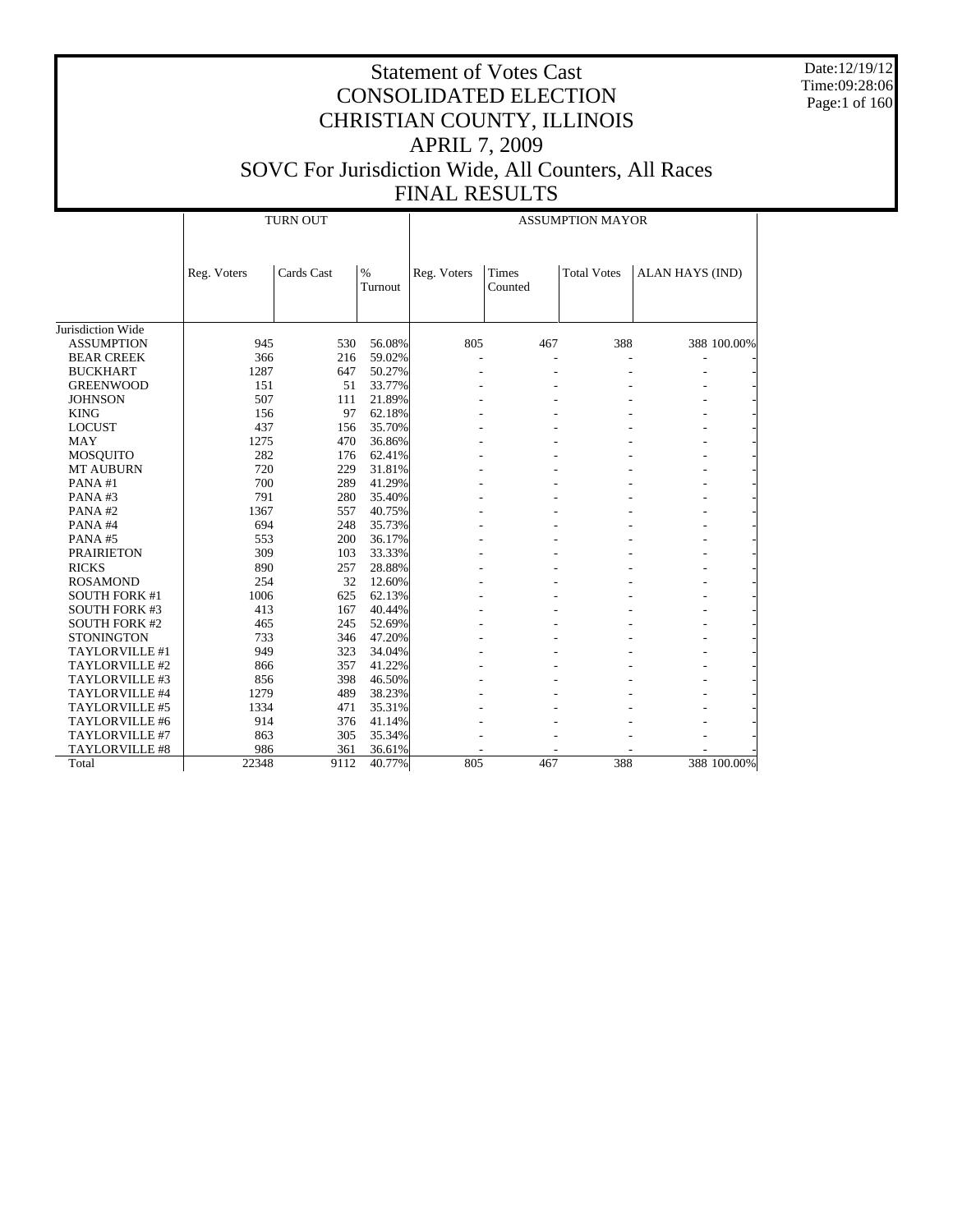Date:12/19/12 Time:09:28:06 Page:2 of 160

|                      |             | <b>ASSUMPTION CLERK</b> |                    |                                  |            |                               |            |  |  |  |
|----------------------|-------------|-------------------------|--------------------|----------------------------------|------------|-------------------------------|------------|--|--|--|
|                      | Reg. Voters | Times<br>Counted        | <b>Total Votes</b> | <b>PAMELAS</b><br>OLMSTEAD (IND) |            | <b>TANYA RHOADES</b><br>(IND) |            |  |  |  |
| Jurisdiction Wide    |             |                         |                    |                                  |            |                               |            |  |  |  |
| <b>ASSUMPTION</b>    | 805         | 467                     | 454                |                                  | 266 58.59% |                               | 188 41.41% |  |  |  |
| <b>BEAR CREEK</b>    |             |                         |                    |                                  |            |                               |            |  |  |  |
| <b>BUCKHART</b>      |             |                         |                    |                                  |            |                               |            |  |  |  |
| <b>GREENWOOD</b>     |             |                         |                    |                                  |            |                               |            |  |  |  |
| <b>JOHNSON</b>       |             |                         |                    |                                  |            |                               |            |  |  |  |
| <b>KING</b>          |             |                         |                    |                                  |            |                               |            |  |  |  |
| <b>LOCUST</b>        |             |                         |                    |                                  |            |                               |            |  |  |  |
| <b>MAY</b>           |             |                         |                    |                                  |            |                               |            |  |  |  |
| MOSQUITO             |             |                         |                    |                                  |            |                               |            |  |  |  |
| <b>MT AUBURN</b>     |             |                         |                    |                                  |            |                               |            |  |  |  |
| PANA#1               |             |                         |                    |                                  |            |                               |            |  |  |  |
| PANA#3               |             |                         |                    |                                  |            |                               |            |  |  |  |
| PANA#2               |             |                         |                    |                                  |            |                               |            |  |  |  |
| PANA#4               |             |                         |                    |                                  |            |                               |            |  |  |  |
| PANA#5               |             |                         |                    |                                  |            |                               |            |  |  |  |
| <b>PRAIRIETON</b>    |             |                         |                    |                                  |            |                               |            |  |  |  |
| <b>RICKS</b>         |             |                         |                    |                                  |            |                               |            |  |  |  |
| <b>ROSAMOND</b>      |             |                         |                    |                                  |            |                               |            |  |  |  |
| <b>SOUTH FORK #1</b> |             |                         |                    |                                  |            |                               |            |  |  |  |
| <b>SOUTH FORK #3</b> |             |                         |                    |                                  |            |                               |            |  |  |  |
| <b>SOUTH FORK #2</b> |             |                         |                    |                                  |            |                               |            |  |  |  |
| <b>STONINGTON</b>    |             |                         |                    |                                  |            |                               |            |  |  |  |
| TAYLORVILLE #1       |             |                         |                    |                                  |            |                               |            |  |  |  |
| TAYLORVILLE #2       |             |                         |                    |                                  |            |                               |            |  |  |  |
| TAYLORVILLE #3       |             |                         |                    |                                  |            |                               |            |  |  |  |
| TAYLORVILLE #4       |             |                         |                    |                                  |            |                               |            |  |  |  |
| TAYLORVILLE #5       |             |                         |                    |                                  |            |                               |            |  |  |  |
| TAYLORVILLE #6       |             |                         |                    |                                  |            |                               |            |  |  |  |
| TAYLORVILLE #7       |             |                         |                    |                                  |            |                               |            |  |  |  |
| TAYLORVILLE #8       |             |                         |                    |                                  |            |                               |            |  |  |  |
| Total                | 805         | 467                     | 454                | 266                              | 58.59%     | 188                           | 41.41%     |  |  |  |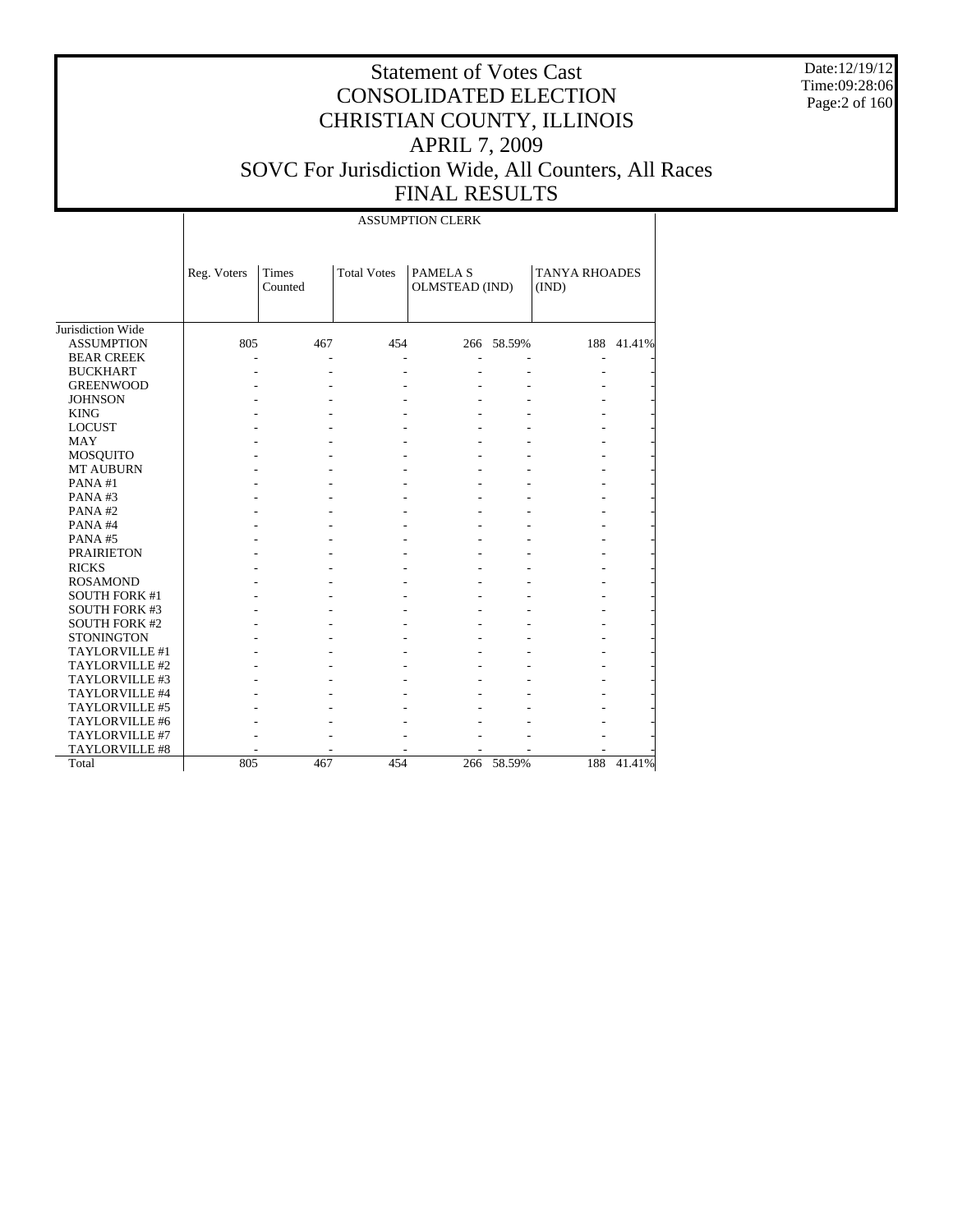Date:12/19/12 Time:09:28:06 Page:3 of 160

#### Statement of Votes Cast CONSOLIDATED ELECTION CHRISTIAN COUNTY, ILLINOIS APRIL 7, 2009 SOVC For Jurisdiction Wide, All Counters, All Races FINAL RESULTS

|                      |             |                  | <b>ASSUMPTION TREASURER</b> |                              |             |
|----------------------|-------------|------------------|-----------------------------|------------------------------|-------------|
|                      | Reg. Voters | Times<br>Counted | <b>Total Votes</b>          | <b>DARIN DAMERY</b><br>(IND) |             |
| Jurisdiction Wide    |             |                  |                             |                              |             |
| <b>ASSUMPTION</b>    | 805         | 467              | 422                         |                              | 422 100.00% |
| <b>BEAR CREEK</b>    |             |                  |                             |                              |             |
| <b>BUCKHART</b>      |             |                  |                             |                              |             |
| <b>GREENWOOD</b>     |             |                  |                             |                              |             |
| <b>JOHNSON</b>       |             |                  |                             |                              |             |
| <b>KING</b>          |             |                  |                             |                              |             |
| <b>LOCUST</b>        |             |                  |                             |                              |             |
| <b>MAY</b>           |             |                  |                             |                              |             |
| <b>MOSQUITO</b>      |             |                  |                             |                              |             |
| <b>MT AUBURN</b>     |             |                  |                             |                              |             |
| PANA#1               |             |                  |                             |                              |             |
| PANA#3               |             |                  |                             |                              |             |
| PANA#2               |             |                  |                             |                              |             |
| PANA#4               |             |                  |                             |                              |             |
| PANA#5               |             |                  |                             |                              |             |
| <b>PRAIRIETON</b>    |             |                  |                             |                              |             |
| <b>RICKS</b>         |             |                  |                             |                              |             |
| <b>ROSAMOND</b>      |             |                  |                             |                              |             |
| <b>SOUTH FORK #1</b> |             |                  |                             |                              |             |
| <b>SOUTH FORK #3</b> |             |                  |                             |                              |             |
| <b>SOUTH FORK #2</b> |             |                  |                             |                              |             |
| <b>STONINGTON</b>    |             |                  |                             |                              |             |
| TAYLORVILLE #1       |             |                  |                             |                              |             |
| TAYLORVILLE #2       |             |                  |                             |                              |             |
| TAYLORVILLE #3       |             |                  |                             |                              |             |
| TAYLORVILLE #4       |             |                  |                             |                              |             |
| TAYLORVILLE #5       |             |                  |                             |                              |             |
| TAYLORVILLE #6       |             |                  |                             |                              |             |
| TAYLORVILLE #7       |             |                  |                             |                              |             |
| TAYLORVILLE #8       |             |                  |                             |                              |             |
| Total                | 805         | 467              | 422                         |                              | 422 100.00% |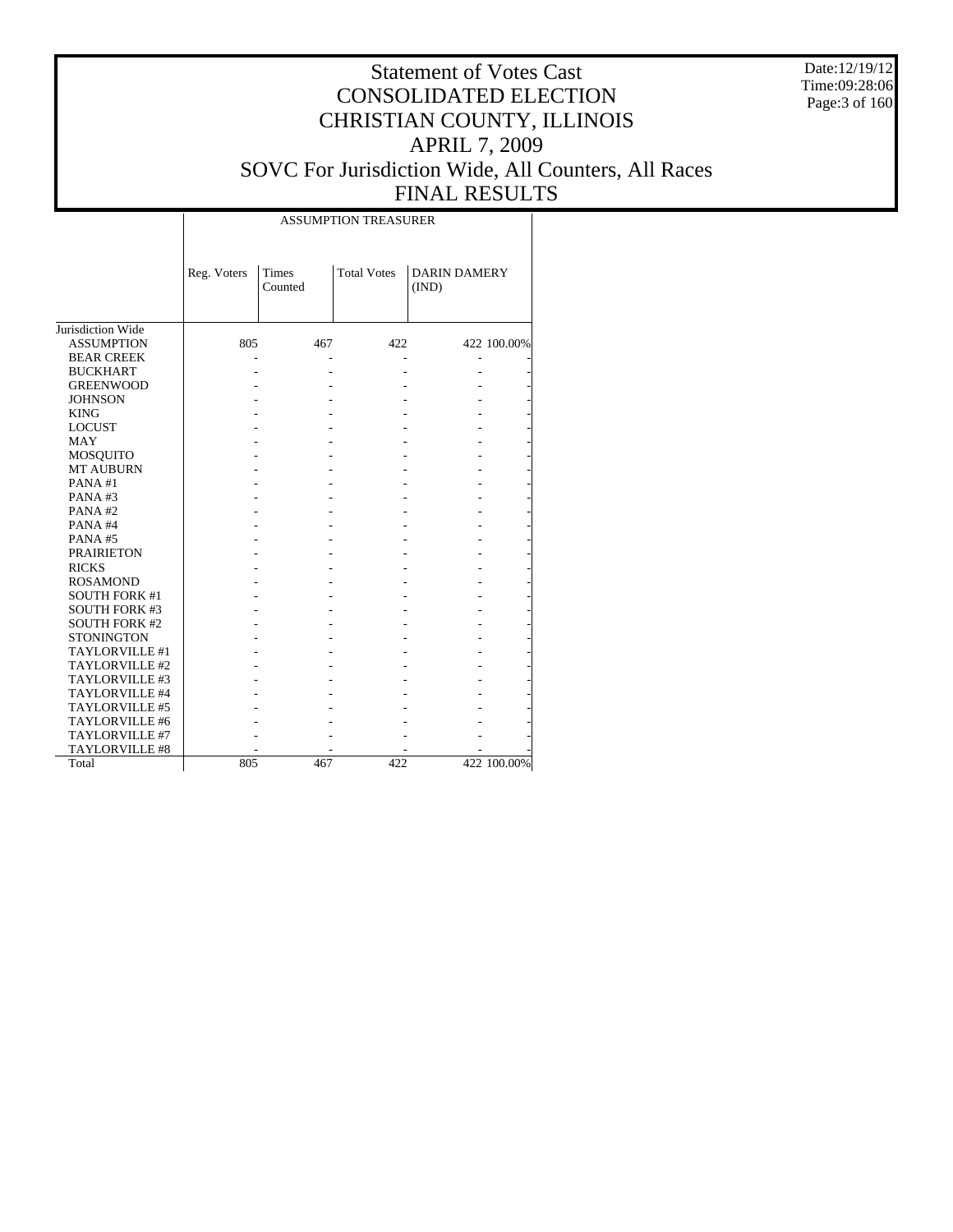Date:12/19/12 Time:09:28:06 Page:4 of 160

|                      |             |                  |                    | <b>ASSUMPTION WD 2</b>        |           |                              |        |
|----------------------|-------------|------------------|--------------------|-------------------------------|-----------|------------------------------|--------|
|                      | Reg. Voters | Times<br>Counted | <b>Total Votes</b> | <b>CHUCK BANNING</b><br>(IND) |           | <b>CRAIG M REED</b><br>(IND) |        |
| Jurisdiction Wide    |             |                  |                    |                               |           |                              |        |
| <b>ASSUMPTION</b>    | 288         | 169              | 162                |                               | 95 58.64% | 67                           | 41.36% |
| <b>BEAR CREEK</b>    |             |                  |                    |                               |           | Ĭ.                           |        |
| <b>BUCKHART</b>      |             |                  |                    |                               |           |                              |        |
| <b>GREENWOOD</b>     |             |                  |                    |                               |           |                              |        |
| <b>JOHNSON</b>       |             |                  |                    |                               |           |                              |        |
| <b>KING</b>          |             |                  |                    |                               |           |                              |        |
| <b>LOCUST</b>        |             |                  |                    |                               |           |                              |        |
| <b>MAY</b>           |             |                  |                    |                               |           |                              |        |
| <b>MOSQUITO</b>      |             |                  |                    |                               |           |                              |        |
| MT AUBURN            |             |                  |                    |                               |           |                              |        |
| PANA#1               |             |                  |                    |                               |           |                              |        |
| PANA#3               |             |                  |                    |                               |           |                              |        |
| PANA#2               |             |                  |                    |                               |           |                              |        |
| PANA#4               |             |                  |                    |                               |           |                              |        |
| PANA#5               |             |                  |                    |                               |           |                              |        |
| <b>PRAIRIETON</b>    |             |                  |                    |                               |           |                              |        |
| <b>RICKS</b>         |             |                  |                    |                               |           |                              |        |
| <b>ROSAMOND</b>      |             |                  |                    |                               |           |                              |        |
| <b>SOUTH FORK #1</b> |             |                  |                    |                               |           |                              |        |
| <b>SOUTH FORK #3</b> |             |                  |                    |                               |           |                              |        |
| <b>SOUTH FORK #2</b> |             |                  |                    |                               |           |                              |        |
| <b>STONINGTON</b>    |             |                  |                    |                               |           |                              |        |
| TAYLORVILLE #1       |             |                  |                    |                               |           |                              |        |
| TAYLORVILLE #2       |             |                  |                    |                               |           |                              |        |
| TAYLORVILLE #3       |             |                  |                    |                               |           |                              |        |
| TAYLORVILLE #4       |             |                  |                    |                               |           |                              |        |
| TAYLORVILLE #5       |             |                  |                    |                               |           |                              |        |
| TAYLORVILLE #6       |             |                  |                    |                               |           |                              |        |
| TAYLORVILLE #7       |             |                  |                    |                               |           |                              |        |
| TAYLORVILLE #8       |             |                  |                    |                               |           |                              |        |
| Total                | 288         | 169              | 162                | 95                            | 58.64%    | 67                           | 41.36% |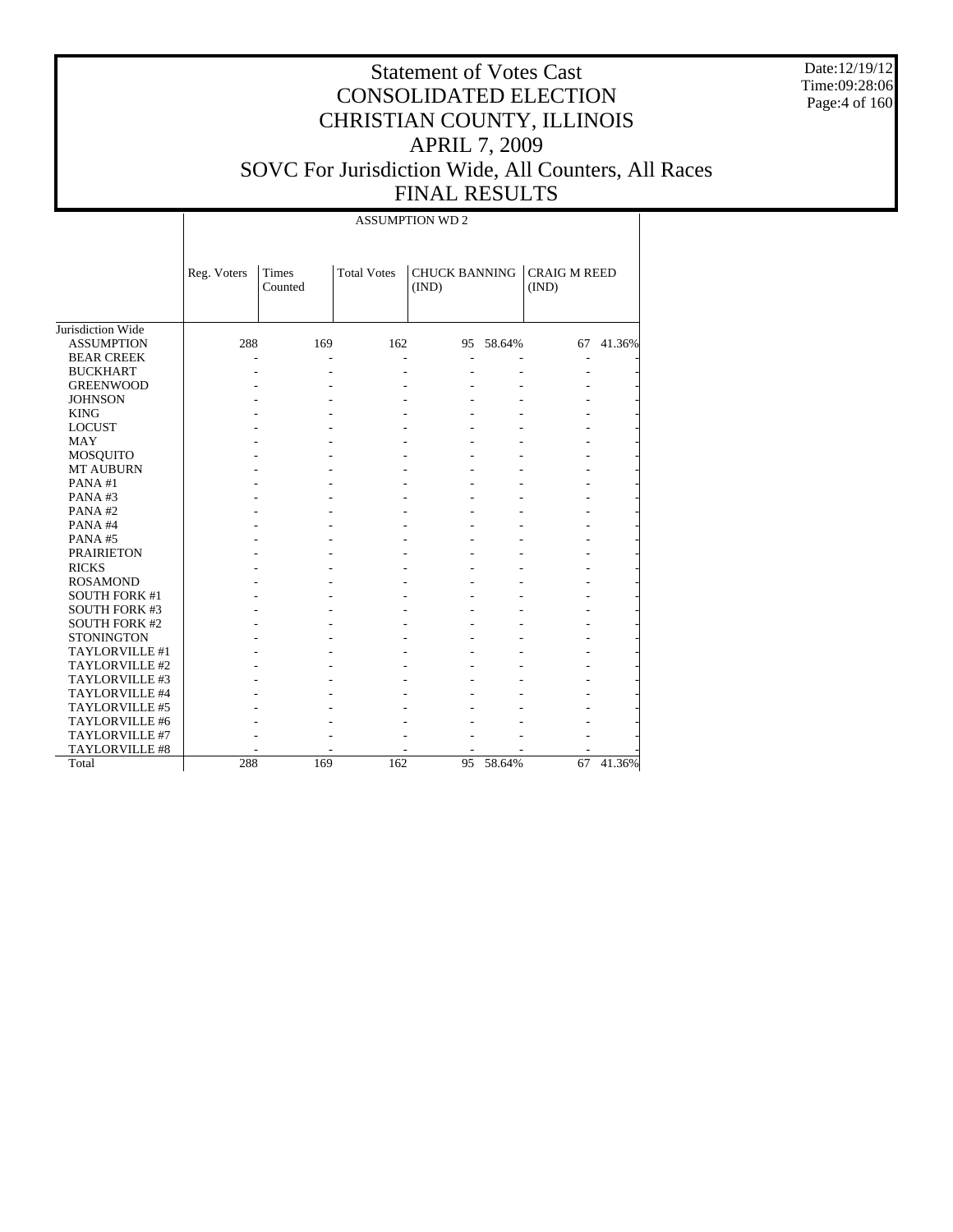Date:12/19/12 Time:09:28:06 Page:5 of 160

|                      |             | <b>ASSUMPTION WD 3</b> |                    |                        |             | <b>BULPITT MAYOR</b> |    |                                             |            |  |
|----------------------|-------------|------------------------|--------------------|------------------------|-------------|----------------------|----|---------------------------------------------|------------|--|
|                      | Reg. Voters | Times<br>Counted       | <b>Total Votes</b> | <b>MARK SIMS (IND)</b> | Reg. Voters | Times<br>Counted     |    | <b>Total Votes   IRIS ANDERSON</b><br>(IND) |            |  |
| Jurisdiction Wide    |             |                        |                    |                        |             |                      |    |                                             |            |  |
| <b>ASSUMPTION</b>    | 276         | 164                    | 124                | 124 100.00%            |             |                      |    |                                             |            |  |
| <b>BEAR CREEK</b>    |             | $\overline{a}$         |                    | ÷,                     |             |                      |    |                                             |            |  |
| <b>BUCKHART</b>      |             |                        |                    |                        |             |                      |    |                                             |            |  |
| <b>GREENWOOD</b>     |             |                        |                    |                        |             |                      |    |                                             |            |  |
| <b>JOHNSON</b>       |             |                        |                    |                        |             |                      |    |                                             |            |  |
| <b>KING</b>          |             |                        |                    |                        |             |                      |    |                                             |            |  |
| <b>LOCUST</b>        |             |                        |                    |                        |             |                      |    |                                             |            |  |
| <b>MAY</b>           |             |                        |                    |                        |             |                      |    |                                             |            |  |
| MOSQUITO             |             |                        |                    |                        |             |                      |    |                                             |            |  |
| MT AUBURN            |             |                        |                    |                        |             |                      |    |                                             |            |  |
| PANA#1               |             |                        |                    |                        |             |                      |    |                                             |            |  |
| PANA#3               |             |                        |                    |                        |             |                      |    |                                             |            |  |
| PANA#2               |             |                        |                    |                        |             |                      |    |                                             |            |  |
| PANA#4               |             |                        |                    |                        |             |                      |    |                                             |            |  |
| PANA#5               |             |                        |                    |                        |             |                      |    |                                             |            |  |
| <b>PRAIRIETON</b>    |             |                        |                    |                        |             |                      |    |                                             |            |  |
| <b>RICKS</b>         |             |                        |                    |                        |             |                      |    |                                             |            |  |
| <b>ROSAMOND</b>      |             |                        |                    |                        |             |                      |    |                                             |            |  |
| <b>SOUTH FORK #1</b> |             |                        |                    |                        |             |                      |    |                                             |            |  |
| <b>SOUTH FORK #3</b> |             |                        |                    |                        | 144         | 66                   | 56 |                                             | 56 100.00% |  |
| <b>SOUTH FORK #2</b> |             |                        |                    |                        |             |                      |    |                                             |            |  |
| <b>STONINGTON</b>    |             |                        |                    |                        |             |                      |    |                                             |            |  |
| TAYLORVILLE #1       |             |                        |                    |                        |             |                      |    |                                             |            |  |
| TAYLORVILLE #2       |             |                        |                    |                        |             |                      |    |                                             |            |  |
| TAYLORVILLE #3       |             |                        |                    |                        |             |                      |    |                                             |            |  |
| TAYLORVILLE #4       |             |                        |                    |                        |             |                      |    |                                             |            |  |
| TAYLORVILLE #5       |             |                        |                    |                        |             |                      |    |                                             |            |  |
| TAYLORVILLE #6       |             |                        |                    |                        |             |                      |    |                                             |            |  |
| TAYLORVILLE #7       |             |                        |                    |                        |             |                      |    |                                             |            |  |
| TAYLORVILLE #8       |             |                        |                    |                        |             |                      |    |                                             |            |  |
| Total                | 276         | 164                    | 124                | 124 100.00%            | 144         | 66                   | 56 |                                             | 56 100.00% |  |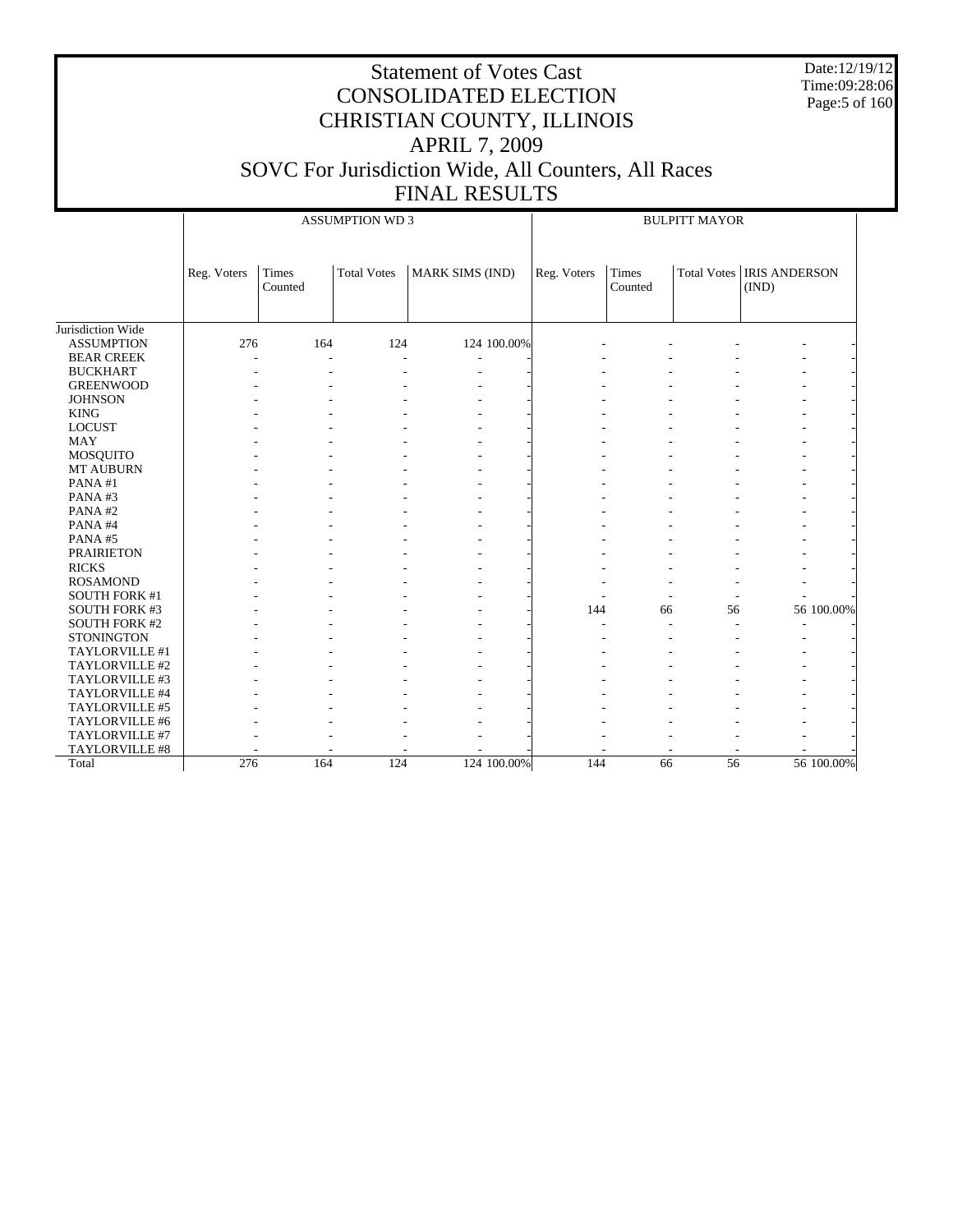Date:12/19/12 Time:09:28:06 Page:6 of 160

### Statement of Votes Cast CONSOLIDATED ELECTION CHRISTIAN COUNTY, ILLINOIS APRIL 7, 2009 SOVC For Jurisdiction Wide, All Counters, All Races FINAL RESULTS

Τ

|                                     |             |                         | <b>BULPITT CLERK</b> |                                       |            |
|-------------------------------------|-------------|-------------------------|----------------------|---------------------------------------|------------|
|                                     | Reg. Voters | <b>Times</b><br>Counted |                      | Total Votes   NORMA M<br>HORRER (IND) |            |
| Jurisdiction Wide                   |             |                         |                      |                                       |            |
| <b>ASSUMPTION</b>                   |             |                         |                      |                                       |            |
| <b>BEAR CREEK</b>                   |             |                         |                      |                                       |            |
| <b>BUCKHART</b>                     |             |                         |                      |                                       |            |
| <b>GREENWOOD</b>                    |             |                         |                      |                                       |            |
| <b>JOHNSON</b>                      |             |                         |                      |                                       |            |
| <b>KING</b>                         |             |                         |                      |                                       |            |
| <b>LOCUST</b>                       |             |                         |                      |                                       |            |
| <b>MAY</b>                          |             |                         |                      |                                       |            |
|                                     |             |                         |                      |                                       |            |
| <b>MOSQUITO</b><br><b>MT AUBURN</b> |             |                         |                      |                                       |            |
| PANA#1                              |             |                         |                      |                                       |            |
| PANA#3                              |             |                         |                      |                                       |            |
| PANA#2                              |             |                         |                      |                                       |            |
|                                     |             |                         |                      |                                       |            |
| PANA#4                              |             |                         |                      |                                       |            |
| PANA#5                              |             |                         |                      |                                       |            |
| <b>PRAIRIETON</b>                   |             |                         |                      |                                       |            |
| <b>RICKS</b>                        |             |                         |                      |                                       |            |
| <b>ROSAMOND</b>                     |             |                         |                      |                                       |            |
| <b>SOUTH FORK #1</b>                |             |                         |                      |                                       |            |
| <b>SOUTH FORK #3</b>                | 144         | 66                      | 52                   |                                       | 52 100.00% |
| <b>SOUTH FORK #2</b>                |             |                         |                      |                                       |            |
| <b>STONINGTON</b>                   |             |                         |                      |                                       |            |
| TAYLORVILLE #1                      |             |                         |                      |                                       |            |
| TAYLORVILLE #2                      |             |                         |                      |                                       |            |
| TAYLORVILLE #3                      |             |                         |                      |                                       |            |
| TAYLORVILLE #4                      |             |                         |                      |                                       |            |
| TAYLORVILLE #5                      |             |                         |                      |                                       |            |
| TAYLORVILLE #6                      |             |                         |                      |                                       |            |
| TAYLORVILLE #7                      |             |                         |                      |                                       |            |
| TAYLORVILLE #8                      |             |                         |                      |                                       |            |
| Total                               | 144         | 66                      | 52                   |                                       | 52 100.00% |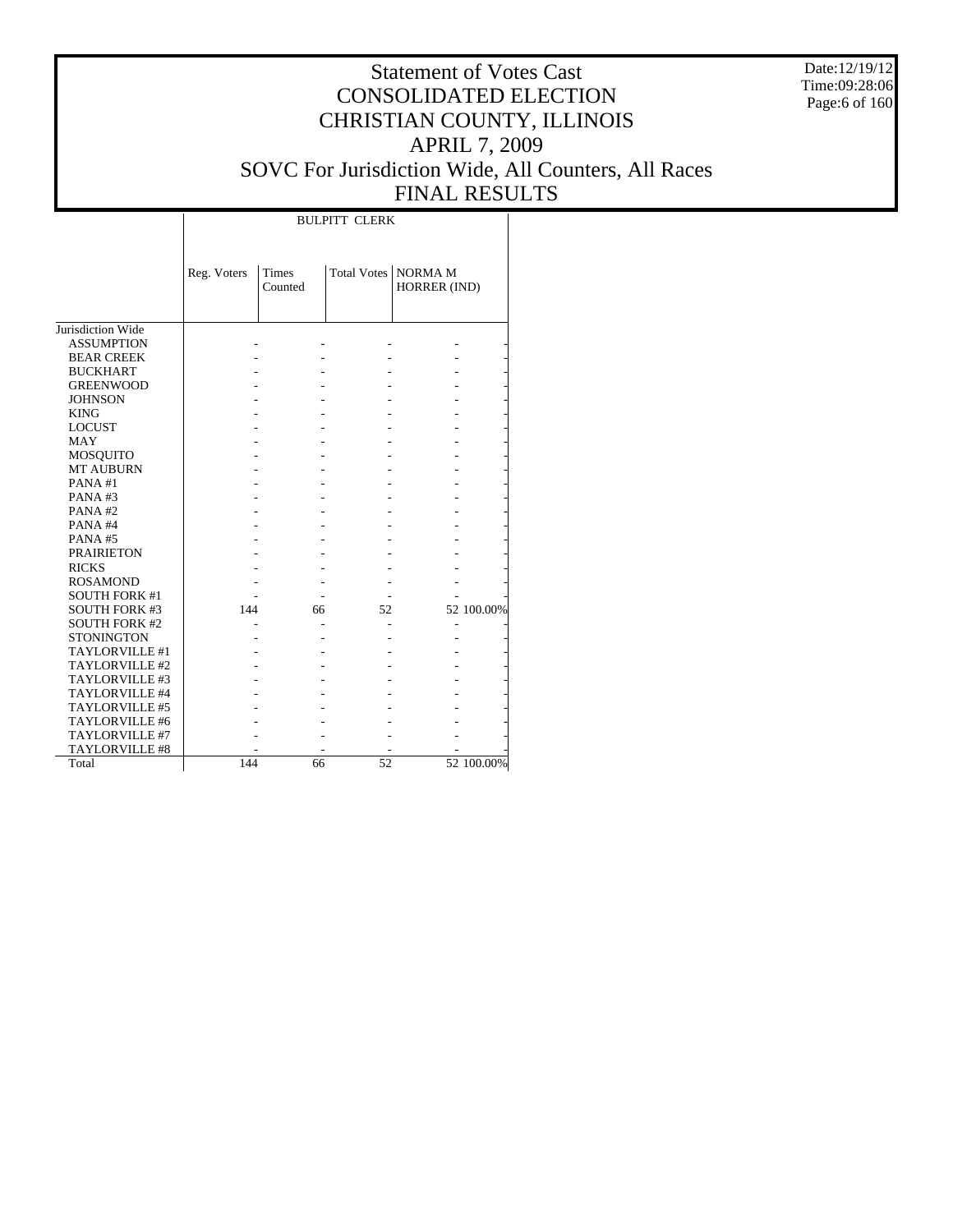Date:12/19/12 Time:09:28:06 Page:7 of 160

### Statement of Votes Cast CONSOLIDATED ELECTION CHRISTIAN COUNTY, ILLINOIS APRIL 7, 2009 SOVC For Jurisdiction Wide, All Counters, All Races FINAL RESULTS

#### BULPITT TRUSTEE

|                      | Reg. Voters | <b>Times</b><br>Counted | <b>Total Votes</b> | <b>RODNEY BANDY</b><br>(IND) |        | <b>BRENDA BEAMER</b><br>(IND) |           | <b>GLORIA KARRICK   MARY LOU SMITH</b><br>(IND) |        | (IND) |        |
|----------------------|-------------|-------------------------|--------------------|------------------------------|--------|-------------------------------|-----------|-------------------------------------------------|--------|-------|--------|
|                      |             |                         |                    |                              |        |                               |           |                                                 |        |       |        |
| Jurisdiction Wide    |             |                         |                    |                              |        |                               |           |                                                 |        |       |        |
| <b>ASSUMPTION</b>    |             |                         |                    |                              |        |                               |           |                                                 |        |       |        |
| <b>BEAR CREEK</b>    |             |                         |                    |                              |        |                               |           |                                                 |        |       |        |
| <b>BUCKHART</b>      |             |                         |                    |                              |        |                               |           |                                                 |        |       |        |
| <b>GREENWOOD</b>     |             |                         |                    |                              |        |                               |           |                                                 |        |       |        |
| <b>JOHNSON</b>       |             |                         |                    |                              |        |                               |           |                                                 |        |       |        |
| <b>KING</b>          |             |                         |                    |                              |        |                               |           |                                                 |        |       |        |
| <b>LOCUST</b>        |             |                         |                    |                              |        |                               |           |                                                 |        |       |        |
| <b>MAY</b>           |             |                         |                    |                              |        |                               |           |                                                 |        |       |        |
| <b>MOSQUITO</b>      |             |                         |                    |                              |        |                               |           |                                                 |        |       |        |
| <b>MT AUBURN</b>     |             |                         |                    |                              |        |                               |           |                                                 |        |       |        |
| PANA#1               |             |                         |                    |                              |        |                               |           |                                                 |        |       |        |
| PANA#3               |             |                         |                    |                              |        |                               |           |                                                 |        |       |        |
| PANA#2               |             |                         |                    |                              |        |                               |           |                                                 |        |       |        |
| PANA#4               |             |                         |                    |                              |        |                               |           |                                                 |        |       |        |
| PANA#5               |             |                         |                    |                              |        |                               |           |                                                 |        |       |        |
| <b>PRAIRIETON</b>    |             |                         |                    |                              |        |                               |           |                                                 |        |       |        |
| <b>RICKS</b>         |             |                         |                    |                              |        |                               |           |                                                 |        |       |        |
| <b>ROSAMOND</b>      |             |                         |                    |                              |        |                               |           |                                                 |        |       |        |
| <b>SOUTH FORK #1</b> |             |                         |                    |                              |        |                               |           |                                                 |        |       |        |
| SOUTH FORK #3        | 144         | 66                      | 152                | 41                           | 26.97% | 41                            | 26.97%    | 25                                              | 16.45% | 45    | 29.61% |
| <b>SOUTH FORK #2</b> |             | ٠                       |                    | ٠                            |        |                               |           |                                                 |        |       |        |
| <b>STONINGTON</b>    |             |                         |                    |                              |        |                               |           |                                                 |        |       |        |
| TAYLORVILLE #1       |             |                         |                    |                              |        |                               |           |                                                 |        |       |        |
| TAYLORVILLE #2       |             |                         |                    |                              |        |                               |           |                                                 |        |       |        |
| TAYLORVILLE #3       |             |                         |                    |                              |        |                               |           |                                                 |        |       |        |
| TAYLORVILLE #4       |             |                         |                    |                              |        |                               |           |                                                 |        |       |        |
| TAYLORVILLE #5       |             |                         |                    |                              |        |                               |           |                                                 |        |       |        |
| TAYLORVILLE #6       |             |                         |                    |                              |        |                               |           |                                                 |        |       |        |
| TAYLORVILLE #7       |             |                         |                    |                              |        |                               |           |                                                 |        |       |        |
| TAYLORVILLE #8       |             |                         |                    |                              |        |                               |           |                                                 |        |       |        |
| Total                | 144         | 66                      | 152                | 41                           | 26.97% |                               | 41 26.97% | 25                                              | 16.45% | 45    | 29.61% |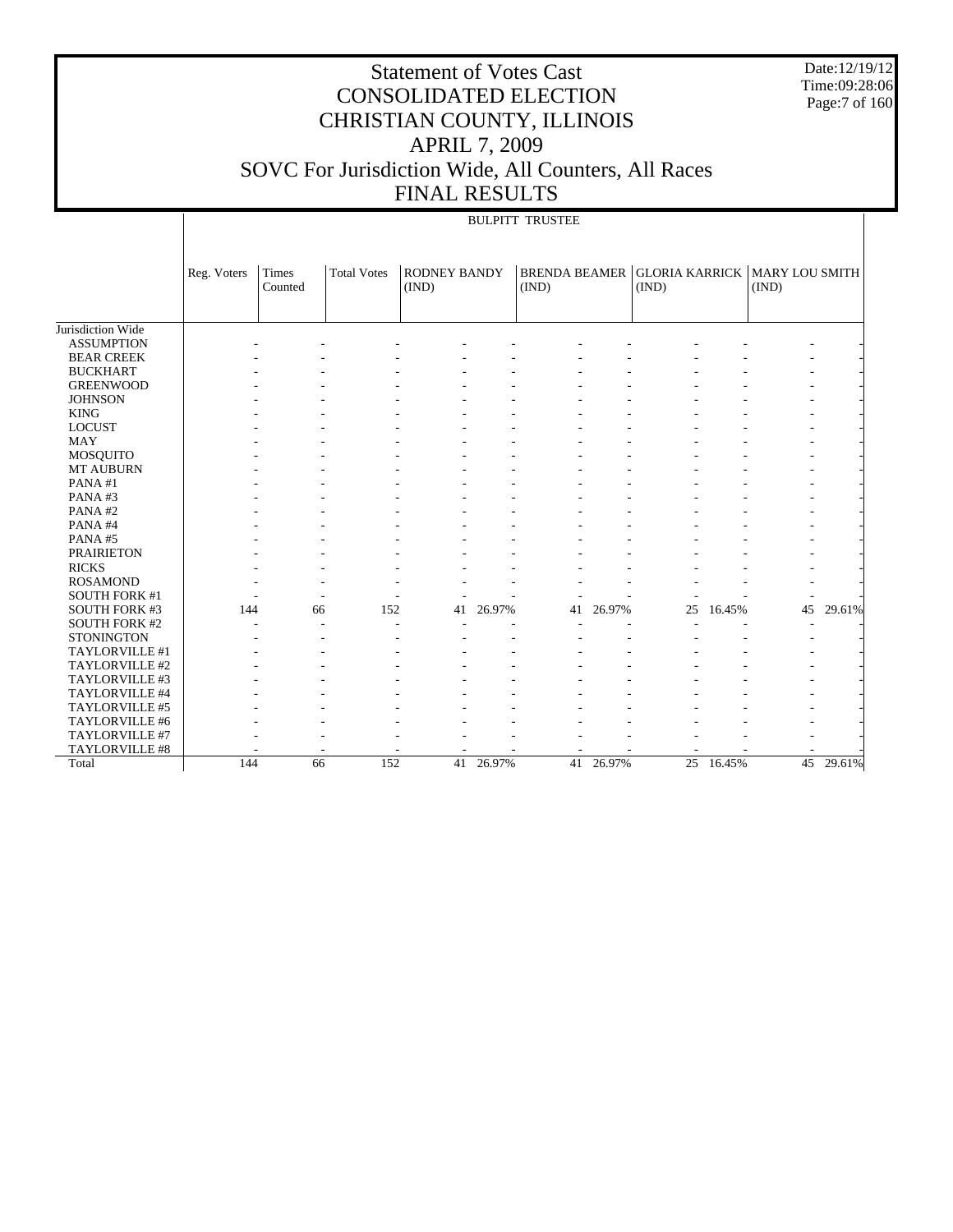Date:12/19/12 Time:09:28:06 Page:8 of 160

|                       |             | <b>EDINBURG PRESIDENT</b> |                    |                           |            |                             |            |                            |           |  |
|-----------------------|-------------|---------------------------|--------------------|---------------------------|------------|-----------------------------|------------|----------------------------|-----------|--|
|                       | Reg. Voters | Times<br>Counted          | <b>Total Votes</b> | DAVID M<br>LUTTRELL (IND) |            | <b>BEN DILLARD</b><br>(IND) |            | <b>ED VANDORN</b><br>(IND) |           |  |
| Jurisdiction Wide     |             |                           |                    |                           |            |                             |            |                            |           |  |
| <b>ASSUMPTION</b>     |             |                           |                    |                           |            |                             |            |                            |           |  |
| <b>BEAR CREEK</b>     |             |                           |                    |                           |            |                             |            |                            |           |  |
| <b>BUCKHART</b>       | 723         | 363                       | 356                |                           | 199 55.90% |                             | 115 32.30% |                            | 42 11.80% |  |
| <b>GREENWOOD</b>      |             |                           |                    |                           |            |                             |            |                            |           |  |
| <b>JOHNSON</b>        |             |                           |                    |                           |            |                             |            |                            |           |  |
| <b>KING</b>           |             |                           |                    |                           |            |                             |            |                            |           |  |
| <b>LOCUST</b>         |             |                           |                    |                           |            |                             |            |                            |           |  |
| <b>MAY</b>            |             |                           |                    |                           |            |                             |            |                            |           |  |
| <b>MOSQUITO</b>       |             |                           |                    |                           |            |                             |            |                            |           |  |
| MT AUBURN             |             |                           |                    |                           |            |                             |            |                            |           |  |
| PANA#1                |             |                           |                    |                           |            |                             |            |                            |           |  |
| PANA#3                |             |                           |                    |                           |            |                             |            |                            |           |  |
| PANA#2                |             |                           |                    |                           |            |                             |            |                            |           |  |
| PANA#4                |             |                           |                    |                           |            |                             |            |                            |           |  |
| PANA#5                |             |                           |                    |                           |            |                             |            |                            |           |  |
| <b>PRAIRIETON</b>     |             |                           |                    |                           |            |                             |            |                            |           |  |
| <b>RICKS</b>          |             |                           |                    |                           |            |                             |            |                            |           |  |
| <b>ROSAMOND</b>       |             |                           |                    |                           |            |                             |            |                            |           |  |
| <b>SOUTH FORK #1</b>  |             |                           |                    |                           |            |                             |            |                            |           |  |
| <b>SOUTH FORK #3</b>  |             |                           |                    |                           |            |                             |            |                            |           |  |
| <b>SOUTH FORK #2</b>  |             |                           |                    |                           |            |                             |            |                            |           |  |
| <b>STONINGTON</b>     |             |                           |                    |                           |            |                             |            |                            |           |  |
| TAYLORVILLE #1        |             |                           |                    |                           |            |                             |            |                            |           |  |
| TAYLORVILLE #2        |             |                           |                    |                           |            |                             |            |                            |           |  |
| TAYLORVILLE #3        |             |                           |                    |                           |            |                             |            |                            |           |  |
| TAYLORVILLE #4        |             |                           |                    |                           |            |                             |            |                            |           |  |
| TAYLORVILLE #5        |             |                           |                    |                           |            |                             |            |                            |           |  |
| TAYLORVILLE #6        |             |                           |                    |                           |            |                             |            |                            |           |  |
| TAYLORVILLE #7        |             |                           |                    |                           |            |                             |            |                            |           |  |
| <b>TAYLORVILLE #8</b> |             |                           |                    |                           |            |                             |            |                            |           |  |
| Total                 | 723         | 363                       | 356                | 199                       | 55.90%     |                             | 115 32.30% |                            | 42 11.80% |  |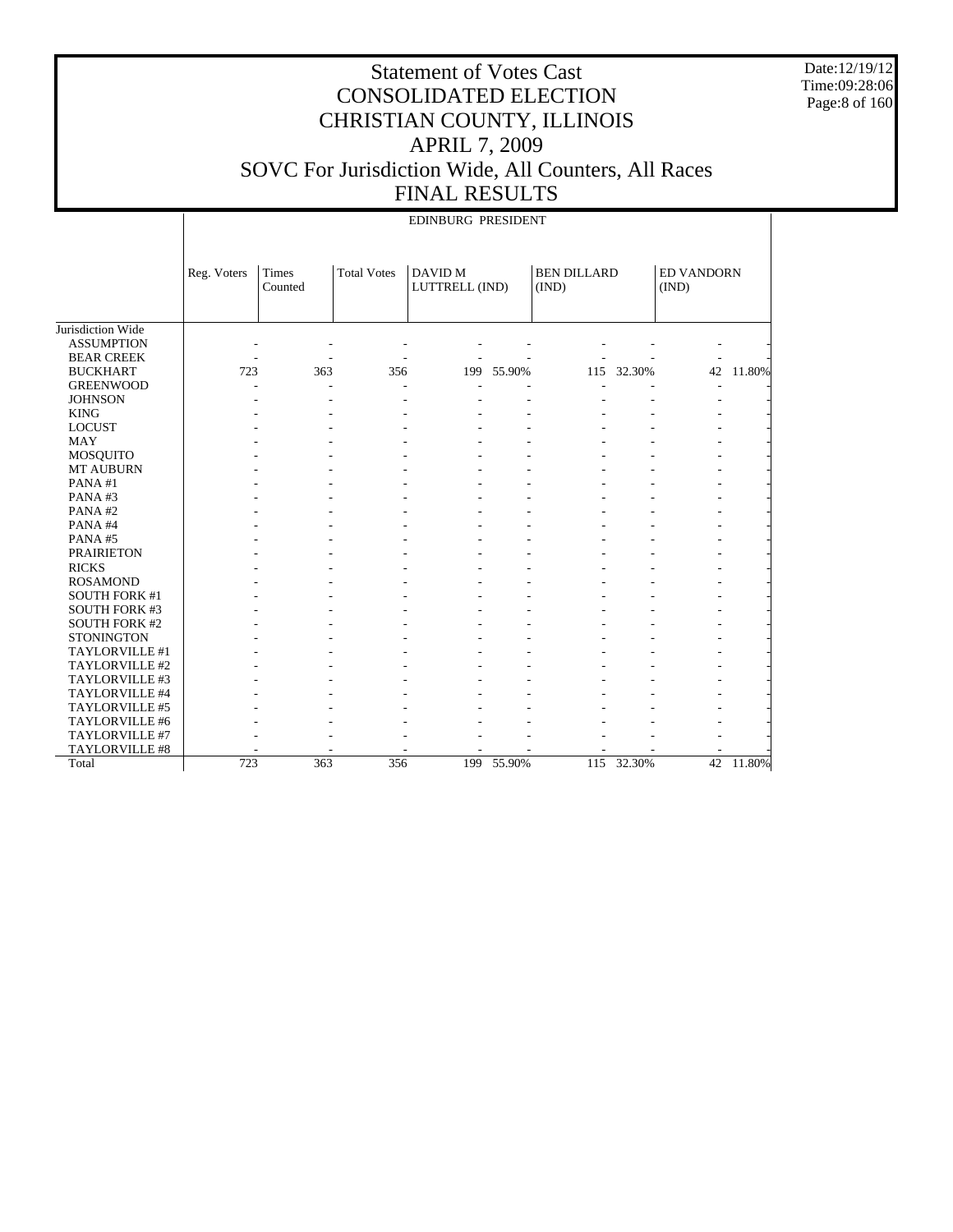Date:12/19/12 Time:09:28:06 Page:9 of 160

#### Statement of Votes Cast CONSOLIDATED ELECTION CHRISTIAN COUNTY, ILLINOIS APRIL 7, 2009 SOVC For Jurisdiction Wide, All Counters, All Races FINAL RESULTS

Т

|                      |             |                  | <b>EDINBURG CLERK</b> |                              |             |
|----------------------|-------------|------------------|-----------------------|------------------------------|-------------|
|                      | Reg. Voters | Times<br>Counted | <b>Total Votes</b>    | <b>DONNA BRANCH</b><br>(IND) |             |
| Jurisdiction Wide    |             |                  |                       |                              |             |
| <b>ASSUMPTION</b>    |             |                  |                       |                              |             |
| <b>BEAR CREEK</b>    |             |                  |                       |                              |             |
| <b>BUCKHART</b>      | 723         | 363              | 312                   |                              | 312 100.00% |
| <b>GREENWOOD</b>     |             |                  |                       |                              |             |
| <b>JOHNSON</b>       |             |                  |                       |                              |             |
| <b>KING</b>          |             |                  |                       |                              |             |
| <b>LOCUST</b>        |             |                  |                       |                              |             |
| <b>MAY</b>           |             |                  |                       |                              |             |
| <b>MOSQUITO</b>      |             |                  |                       |                              |             |
| <b>MT AUBURN</b>     |             |                  |                       |                              |             |
| PANA#1               |             |                  |                       |                              |             |
| PANA#3               |             |                  |                       |                              |             |
| PANA#2               |             |                  |                       |                              |             |
| PANA#4               |             |                  |                       |                              |             |
| PANA#5               |             |                  |                       |                              |             |
| <b>PRAIRIETON</b>    |             |                  |                       |                              |             |
| <b>RICKS</b>         |             |                  |                       |                              |             |
| <b>ROSAMOND</b>      |             |                  |                       |                              |             |
| <b>SOUTH FORK #1</b> |             |                  |                       |                              |             |
| <b>SOUTH FORK #3</b> |             |                  |                       |                              |             |
| <b>SOUTH FORK #2</b> |             |                  |                       |                              |             |
| <b>STONINGTON</b>    |             |                  |                       |                              |             |
| TAYLORVILLE #1       |             |                  |                       |                              |             |
| TAYLORVILLE #2       |             |                  |                       |                              |             |
| TAYLORVILLE #3       |             |                  |                       |                              |             |
| TAYLORVILLE #4       |             |                  |                       |                              |             |
| TAYLORVILLE #5       |             |                  |                       |                              |             |
| TAYLORVILLE #6       |             |                  |                       |                              |             |
| TAYLORVILLE #7       |             |                  |                       |                              |             |
| TAYLORVILLE #8       |             |                  |                       |                              |             |
| Total                | 723         | 363              | 312                   |                              | 312 100.00% |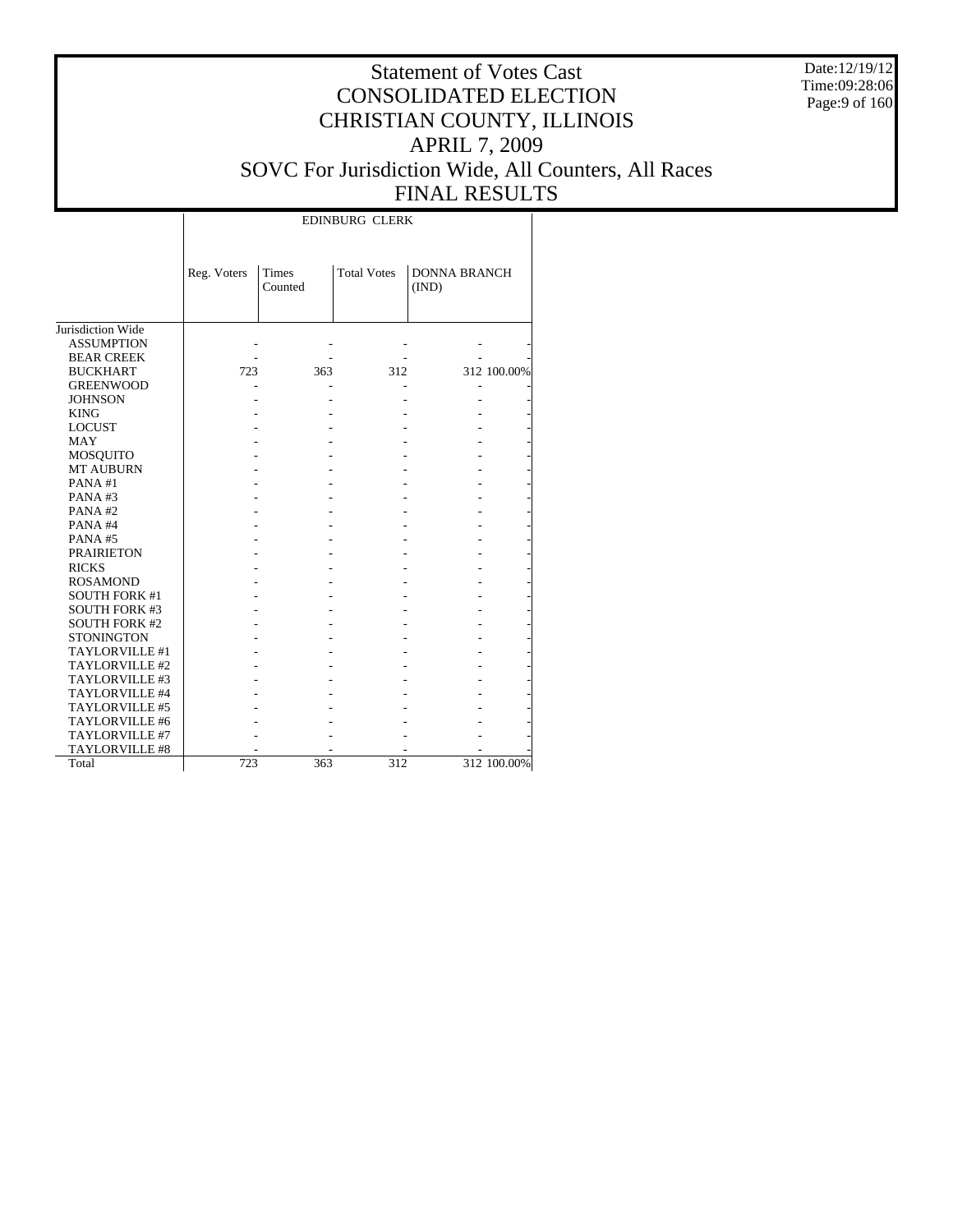Date:12/19/12 Time:09:28:06 Page:10 of 160

|                      |             | <b>EDINBURG TRST 4 YR</b> |                    |                      |            |                                |            |                         |            |
|----------------------|-------------|---------------------------|--------------------|----------------------|------------|--------------------------------|------------|-------------------------|------------|
|                      | Reg. Voters | Times<br>Counted          | <b>Total Votes</b> | DON KENDALL<br>(IND) |            | <b>LARRY SINKHORN</b><br>(IND) |            | MICHAEL B BELL<br>(IND) |            |
| Jurisdiction Wide    |             |                           |                    |                      |            |                                |            |                         |            |
| <b>ASSUMPTION</b>    |             |                           |                    |                      |            |                                |            |                         |            |
| <b>BEAR CREEK</b>    |             |                           |                    |                      |            |                                |            |                         |            |
| <b>BUCKHART</b>      | 723         | 363                       | 639                |                      | 164 25.67% |                                | 230 35.99% |                         | 245 38.34% |
| <b>GREENWOOD</b>     |             |                           |                    |                      |            |                                |            |                         |            |
| <b>JOHNSON</b>       |             |                           |                    |                      |            |                                |            |                         |            |
| <b>KING</b>          |             |                           |                    |                      |            |                                |            |                         |            |
| <b>LOCUST</b>        |             |                           |                    |                      |            |                                |            |                         |            |
| <b>MAY</b>           |             |                           |                    |                      |            |                                |            |                         |            |
| <b>MOSQUITO</b>      |             |                           |                    |                      |            |                                |            |                         |            |
| MT AUBURN            |             |                           |                    |                      |            |                                |            |                         |            |
| PANA#1               |             |                           |                    |                      |            |                                |            |                         |            |
| PANA#3               |             |                           |                    |                      |            |                                |            |                         |            |
| PANA#2               |             |                           |                    |                      |            |                                |            |                         |            |
| PANA#4               |             |                           |                    |                      |            |                                |            |                         |            |
| PANA#5               |             |                           |                    |                      |            |                                |            |                         |            |
| <b>PRAIRIETON</b>    |             |                           |                    |                      |            |                                |            |                         |            |
| <b>RICKS</b>         |             |                           |                    |                      |            |                                |            |                         |            |
| <b>ROSAMOND</b>      |             |                           |                    |                      |            |                                |            |                         |            |
| <b>SOUTH FORK #1</b> |             |                           |                    |                      |            |                                |            |                         |            |
| <b>SOUTH FORK #3</b> |             |                           |                    |                      |            |                                |            |                         |            |
| <b>SOUTH FORK #2</b> |             |                           |                    |                      |            |                                |            |                         |            |
| <b>STONINGTON</b>    |             |                           |                    |                      |            |                                |            |                         |            |
| TAYLORVILLE #1       |             |                           |                    |                      |            |                                |            |                         |            |
| TAYLORVILLE #2       |             |                           |                    |                      |            |                                |            |                         |            |
| TAYLORVILLE #3       |             |                           |                    |                      |            |                                |            |                         |            |
| TAYLORVILLE #4       |             |                           |                    |                      |            |                                |            |                         |            |
| TAYLORVILLE #5       |             |                           |                    |                      |            |                                |            |                         |            |
| TAYLORVILLE #6       |             |                           |                    |                      |            |                                |            |                         |            |
| TAYLORVILLE #7       |             |                           |                    |                      |            |                                |            |                         |            |
| TAYLORVILLE #8       |             |                           |                    |                      |            |                                |            |                         |            |
| Total                | 723         | 363                       | 639                | 164                  | 25.67%     |                                | 230 35.99% |                         | 245 38.34% |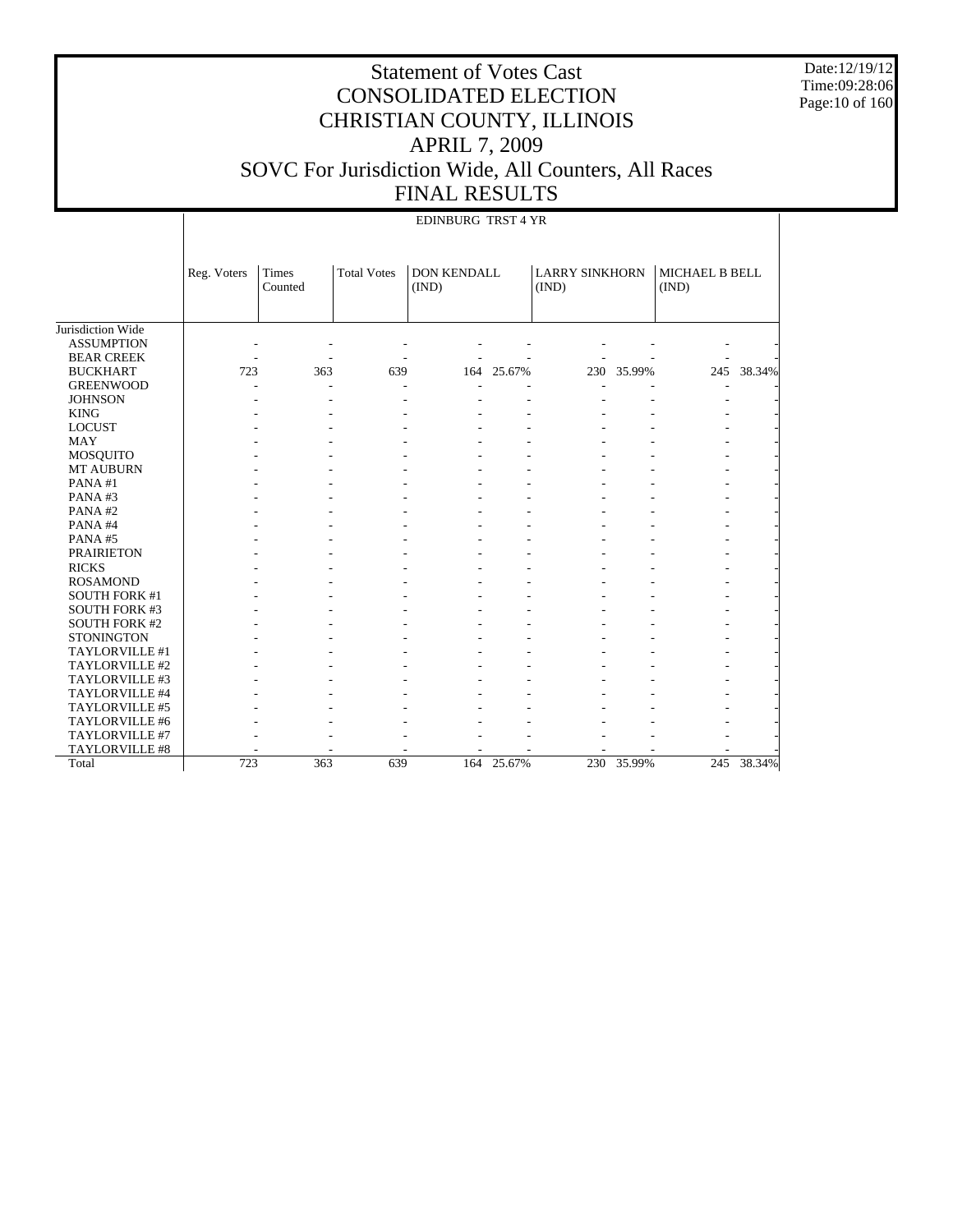Date:12/19/12 Time:09:28:06 Page:11 of 160

|                      |             |                  | EDINBURG VIL TRST 2 YR |                               | HARVEL PRESIDENT |                         |                |                                              |  |
|----------------------|-------------|------------------|------------------------|-------------------------------|------------------|-------------------------|----------------|----------------------------------------------|--|
|                      | Reg. Voters | Times<br>Counted | <b>Total Votes</b>     | <b>JOHN LARIMORE</b><br>(IND) | Reg.<br>Voters   | <b>Times</b><br>Counted | Total<br>Votes | <b>GORDON</b><br><b>BUTCH CASEY</b><br>(IND) |  |
| Jurisdiction Wide    |             |                  |                        |                               |                  |                         |                |                                              |  |
| <b>ASSUMPTION</b>    |             |                  |                        |                               |                  |                         |                |                                              |  |
| <b>BEAR CREEK</b>    |             |                  |                        |                               |                  |                         |                |                                              |  |
| <b>BUCKHART</b>      | 723         | 363              | 294                    | 294 100.00%                   |                  |                         |                |                                              |  |
| <b>GREENWOOD</b>     |             |                  |                        |                               |                  |                         |                |                                              |  |
| <b>JOHNSON</b>       |             |                  |                        |                               |                  |                         |                |                                              |  |
| <b>KING</b>          |             |                  |                        |                               | 33               | 11                      |                | 4 100.00%<br>$\overline{4}$                  |  |
| <b>LOCUST</b>        |             |                  |                        |                               | ÷.               |                         |                | L.                                           |  |
| MAY                  |             |                  |                        |                               |                  |                         |                |                                              |  |
| MOSQUITO             |             |                  |                        |                               |                  |                         |                |                                              |  |
| MT AUBURN            |             |                  |                        |                               |                  |                         |                |                                              |  |
| PANA#1               |             |                  |                        |                               |                  |                         |                |                                              |  |
| PANA#3               |             |                  |                        |                               |                  |                         |                |                                              |  |
| PANA#2               |             |                  |                        |                               |                  |                         |                |                                              |  |
| PANA#4               |             |                  |                        |                               |                  |                         |                |                                              |  |
| PANA#5               |             |                  |                        |                               |                  |                         |                |                                              |  |
| <b>PRAIRIETON</b>    |             |                  |                        |                               |                  |                         |                |                                              |  |
| <b>RICKS</b>         |             |                  |                        |                               |                  |                         |                |                                              |  |
| <b>ROSAMOND</b>      |             |                  |                        |                               |                  |                         |                |                                              |  |
| <b>SOUTH FORK #1</b> |             |                  |                        |                               |                  |                         |                |                                              |  |
| <b>SOUTH FORK #3</b> |             |                  |                        |                               |                  |                         |                |                                              |  |
| <b>SOUTH FORK #2</b> |             |                  |                        |                               |                  |                         |                |                                              |  |
| <b>STONINGTON</b>    |             |                  |                        |                               |                  |                         |                |                                              |  |
| TAYLORVILLE #1       |             |                  |                        |                               |                  |                         |                |                                              |  |
| TAYLORVILLE #2       |             |                  |                        |                               |                  |                         |                |                                              |  |
| TAYLORVILLE #3       |             |                  |                        |                               |                  |                         |                |                                              |  |
| TAYLORVILLE #4       |             |                  |                        |                               |                  |                         |                |                                              |  |
| TAYLORVILLE #5       |             |                  |                        |                               |                  |                         |                |                                              |  |
| TAYLORVILLE #6       |             |                  |                        |                               |                  |                         |                |                                              |  |
| TAYLORVILLE #7       |             |                  |                        |                               |                  |                         |                |                                              |  |
| TAYLORVILLE #8       |             |                  |                        |                               |                  |                         |                |                                              |  |
| Total                | 723         | 363              | 294                    | 294 100.00%                   | $\overline{33}$  | 11                      |                | 4 100.00%<br>$\overline{4}$                  |  |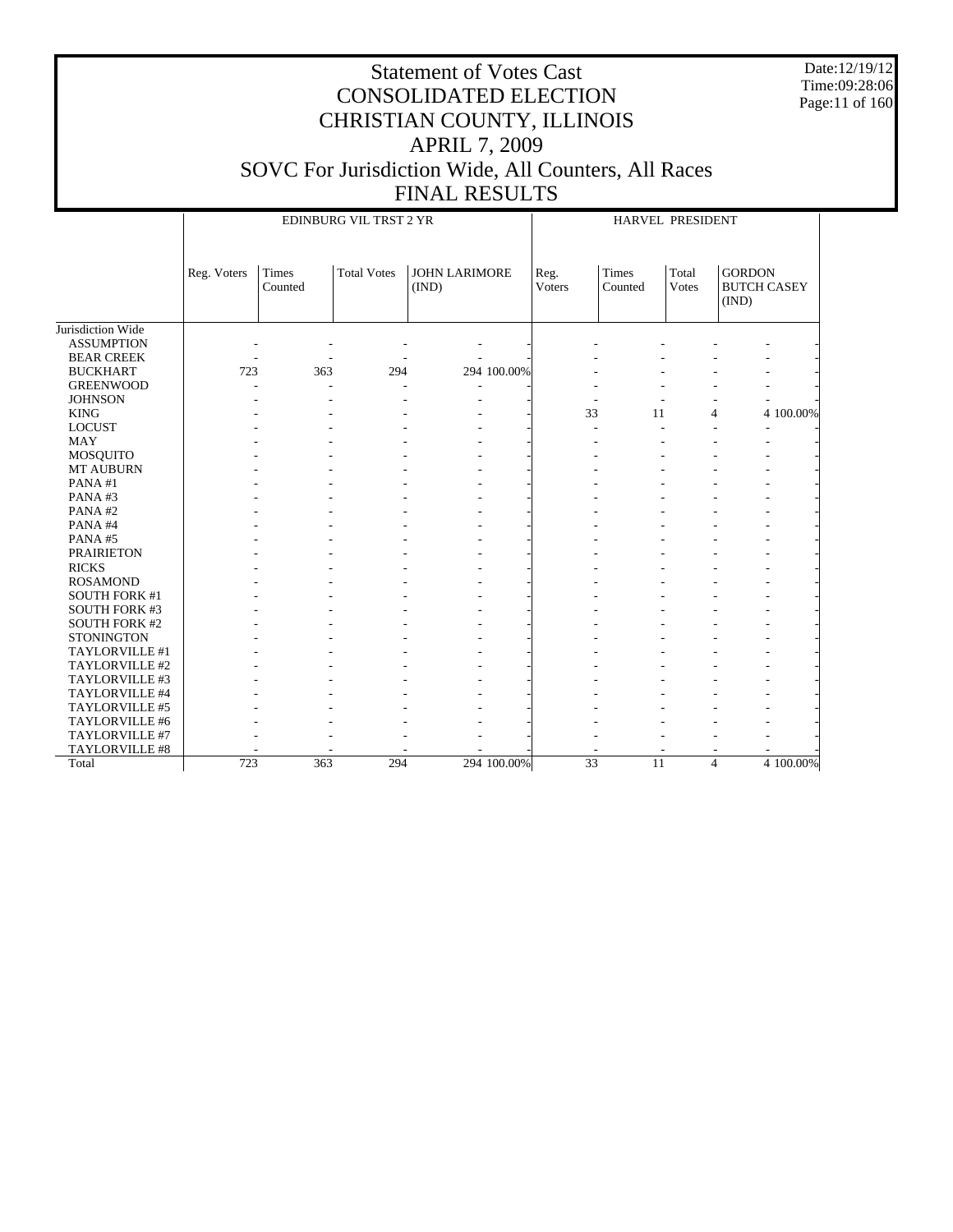Date:12/19/12 Time:09:28:06 Page:12 of 160

### Statement of Votes Cast CONSOLIDATED ELECTION CHRISTIAN COUNTY, ILLINOIS APRIL 7, 2009 SOVC For Jurisdiction Wide, All Counters, All Races FINAL RESULTS

Τ

|                      |                        |                  | <b>HARVEL CLERK</b> |                       |            |
|----------------------|------------------------|------------------|---------------------|-----------------------|------------|
|                      | Reg.<br><b>V</b> oters | Times<br>Counted | Total Votes   MAX L | <b>NEUNABER (IND)</b> |            |
| Jurisdiction Wide    |                        |                  |                     |                       |            |
| <b>ASSUMPTION</b>    |                        |                  |                     |                       |            |
| <b>BEAR CREEK</b>    |                        |                  |                     |                       |            |
| <b>BUCKHART</b>      |                        |                  |                     |                       |            |
| <b>GREENWOOD</b>     |                        |                  |                     |                       |            |
| <b>JOHNSON</b>       |                        |                  |                     |                       |            |
| <b>KING</b>          | 33                     | 11               | 10                  |                       | 10 100.00% |
| <b>LOCUST</b>        |                        |                  |                     |                       |            |
| <b>MAY</b>           |                        |                  |                     |                       |            |
| <b>MOSQUITO</b>      |                        |                  |                     |                       |            |
| <b>MT AUBURN</b>     |                        |                  |                     |                       |            |
| PANA#1               |                        |                  |                     |                       |            |
| PANA#3               |                        |                  |                     |                       |            |
| PANA#2               |                        |                  |                     |                       |            |
| PANA#4               |                        |                  |                     |                       |            |
| PANA#5               |                        |                  |                     |                       |            |
| <b>PRAIRIETON</b>    |                        |                  |                     |                       |            |
| <b>RICKS</b>         |                        |                  |                     |                       |            |
| <b>ROSAMOND</b>      |                        |                  |                     |                       |            |
| <b>SOUTH FORK #1</b> |                        |                  |                     |                       |            |
| <b>SOUTH FORK #3</b> |                        |                  |                     |                       |            |
| <b>SOUTH FORK #2</b> |                        |                  |                     |                       |            |
| <b>STONINGTON</b>    |                        |                  |                     |                       |            |
| TAYLORVILLE #1       |                        |                  |                     |                       |            |
| TAYLORVILLE #2       |                        |                  |                     |                       |            |
| TAYLORVILLE #3       |                        |                  |                     |                       |            |
| TAYLORVILLE #4       |                        |                  |                     |                       |            |
| TAYLORVILLE #5       |                        |                  |                     |                       |            |
| TAYLORVILLE #6       |                        |                  |                     |                       |            |
| TAYLORVILLE #7       |                        |                  |                     |                       |            |
| TAYLORVILLE #8       |                        |                  |                     |                       |            |
| Total                | 33                     | 11               | 10                  |                       | 10 100.00% |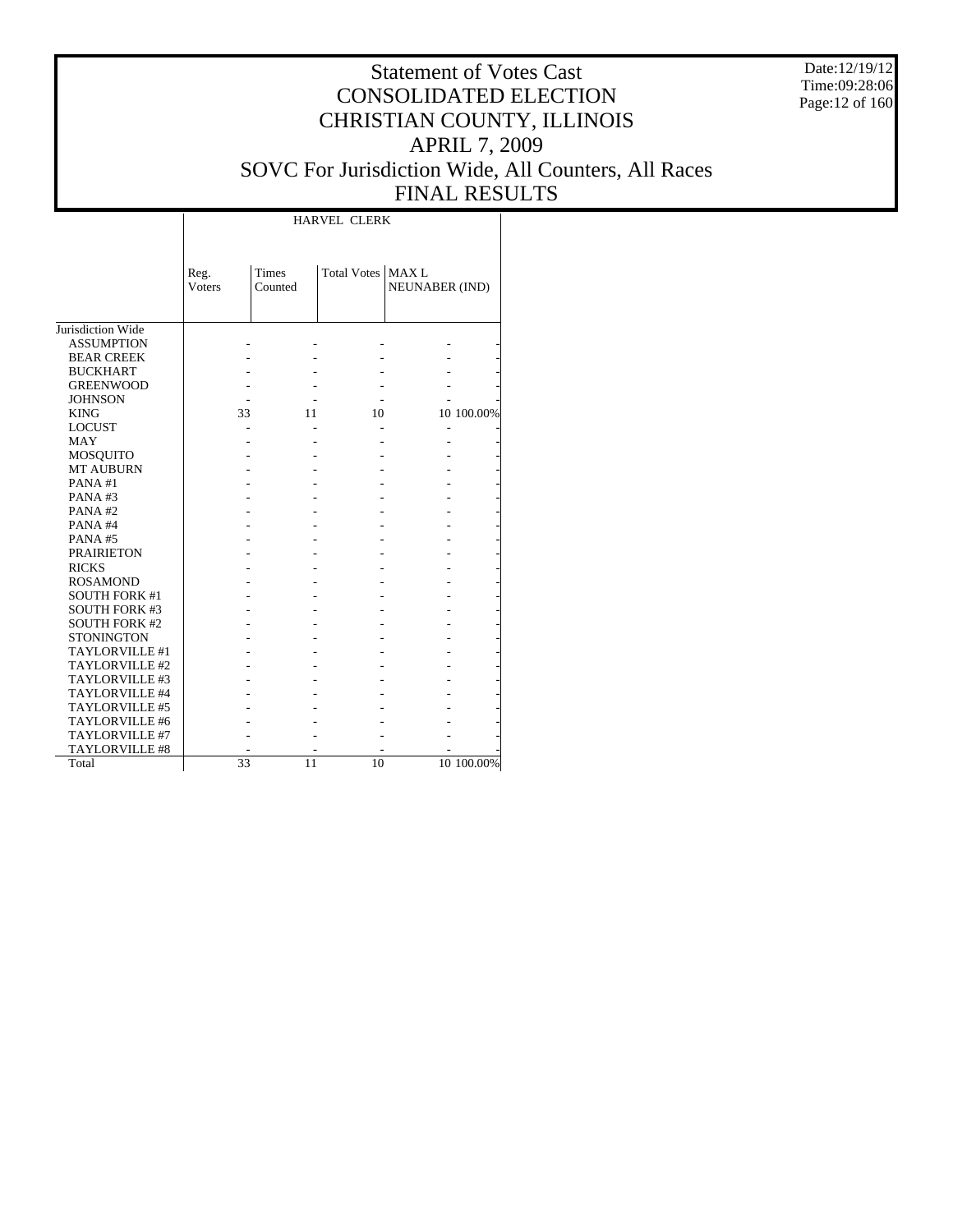Date:12/19/12 Time:09:28:06 Page:13 of 160

### Statement of Votes Cast CONSOLIDATED ELECTION CHRISTIAN COUNTY, ILLINOIS APRIL 7, 2009 SOVC For Jurisdiction Wide, All Counters, All Races FINAL RESULTS

#### HARVEL TRST 4 YR

| Jurisdiction Wide    | Reg.<br><b>Voters</b> | Times<br>Counted | Total Votes              | <b>ROBERT</b><br>SPECHT (IND) |        | DAVID L YARD<br>(IND) |          | <b>RON</b><br><b>BERGSCHNEIDE</b><br>(IND) |        |
|----------------------|-----------------------|------------------|--------------------------|-------------------------------|--------|-----------------------|----------|--------------------------------------------|--------|
| <b>ASSUMPTION</b>    |                       |                  |                          |                               |        |                       |          |                                            |        |
| <b>BEAR CREEK</b>    |                       |                  |                          |                               |        |                       |          |                                            |        |
|                      |                       |                  |                          |                               |        |                       |          |                                            |        |
| <b>BUCKHART</b>      |                       |                  |                          |                               |        |                       |          |                                            |        |
| <b>GREENWOOD</b>     |                       |                  |                          |                               |        |                       |          |                                            |        |
| <b>JOHNSON</b>       |                       |                  |                          |                               |        |                       |          |                                            |        |
| <b>KING</b>          | 33                    | 11               | 21                       | 8                             | 38.10% | 5                     | 23.81%   | 8                                          | 38.10% |
| <b>LOCUST</b>        |                       |                  |                          |                               |        |                       |          |                                            |        |
| <b>MAY</b>           |                       |                  |                          |                               |        |                       |          |                                            |        |
| MOSQUITO             |                       |                  |                          |                               |        |                       |          |                                            |        |
| <b>MT AUBURN</b>     |                       |                  |                          |                               |        |                       |          |                                            |        |
| PANA#1               |                       |                  |                          |                               |        |                       |          |                                            |        |
| PANA#3               |                       |                  |                          |                               |        |                       |          |                                            |        |
| PANA#2               |                       |                  |                          |                               |        |                       |          |                                            |        |
| PANA#4               |                       |                  |                          |                               |        |                       |          |                                            |        |
| PANA#5               |                       |                  |                          |                               |        |                       |          |                                            |        |
| <b>PRAIRIETON</b>    |                       |                  |                          |                               |        |                       |          |                                            |        |
| <b>RICKS</b>         |                       |                  |                          |                               |        |                       |          |                                            |        |
| <b>ROSAMOND</b>      |                       |                  |                          |                               |        |                       |          |                                            |        |
| <b>SOUTH FORK #1</b> |                       |                  |                          |                               |        |                       |          |                                            |        |
| <b>SOUTH FORK #3</b> |                       |                  |                          |                               |        |                       |          |                                            |        |
| <b>SOUTH FORK #2</b> |                       |                  |                          |                               |        |                       |          |                                            |        |
| <b>STONINGTON</b>    |                       |                  |                          |                               |        |                       |          |                                            |        |
| TAYLORVILLE #1       |                       |                  |                          |                               |        |                       |          |                                            |        |
| TAYLORVILLE #2       |                       |                  |                          |                               |        |                       |          |                                            |        |
| TAYLORVILLE #3       |                       |                  |                          |                               |        |                       |          |                                            |        |
| TAYLORVILLE #4       |                       |                  |                          |                               |        |                       |          |                                            |        |
| TAYLORVILLE #5       |                       |                  |                          |                               |        |                       |          |                                            |        |
| TAYLORVILLE #6       |                       |                  |                          |                               |        |                       |          |                                            |        |
| TAYLORVILLE #7       |                       |                  |                          |                               |        |                       |          |                                            |        |
| TAYLORVILLE #8       | ٠                     |                  | $\overline{\phantom{a}}$ | $\overline{\phantom{a}}$      |        | $\overline{a}$        |          |                                            |        |
| Total                | 33                    | 11               | 21                       | 8                             | 38.10% |                       | 5 23.81% | 8                                          | 38.10% |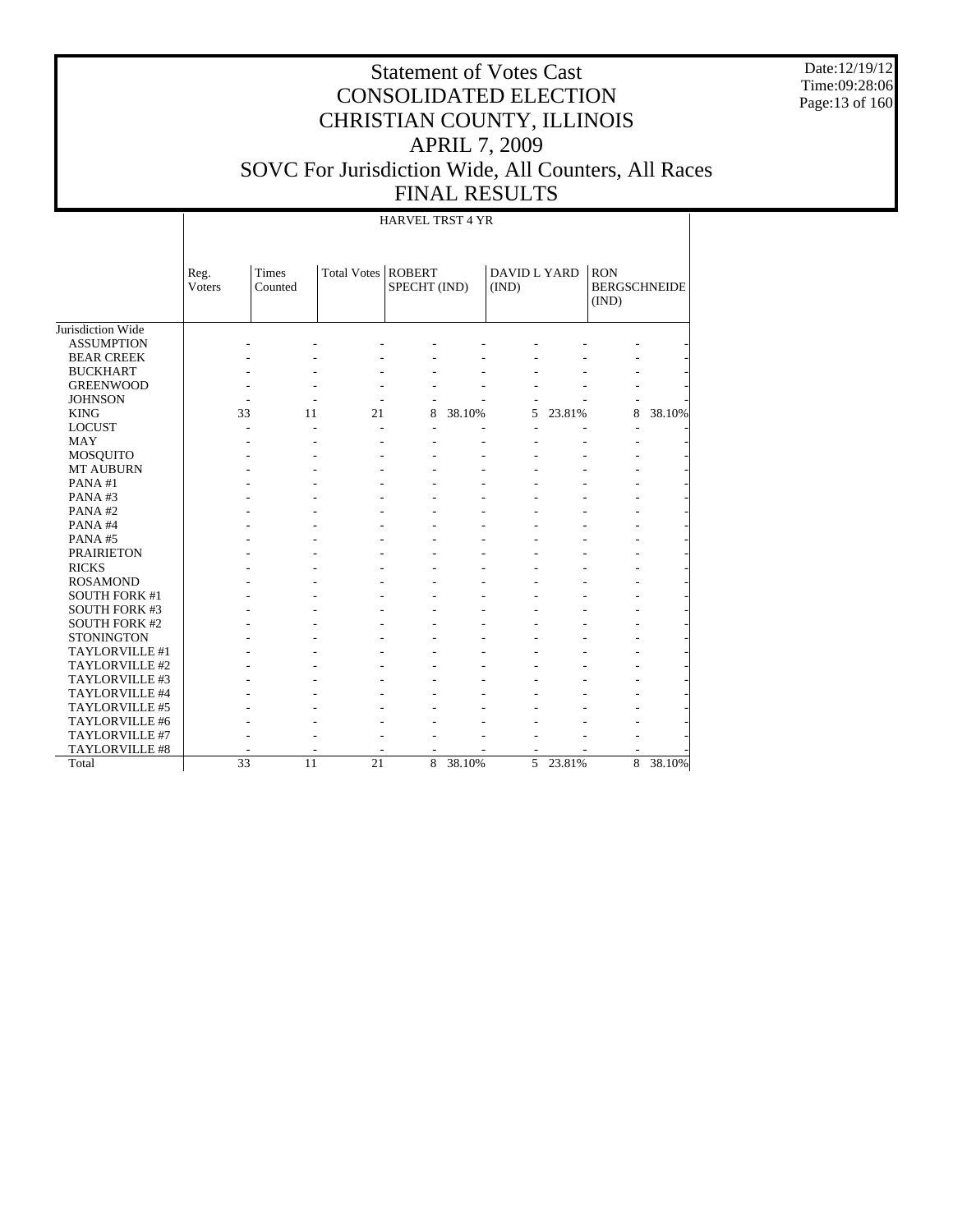Date:12/19/12 Time:09:28:06 Page:14 of 160

### Statement of Votes Cast CONSOLIDATED ELECTION CHRISTIAN COUNTY, ILLINOIS APRIL 7, 2009 SOVC For Jurisdiction Wide, All Counters, All Races FINAL RESULTS

Τ

|                       | Reg.<br><b>Voters</b> | Times<br>Counted |    | Total Votes   MICHAEL L<br>DRNJEVIC (IND) |            |
|-----------------------|-----------------------|------------------|----|-------------------------------------------|------------|
| Jurisdiction Wide     |                       |                  |    |                                           |            |
| <b>ASSUMPTION</b>     |                       |                  |    |                                           |            |
| <b>BEAR CREEK</b>     |                       |                  |    |                                           |            |
| <b>BUCKHART</b>       |                       |                  |    |                                           |            |
| <b>GREENWOOD</b>      |                       |                  |    |                                           |            |
| <b>JOHNSON</b>        |                       |                  |    |                                           |            |
| <b>KING</b>           |                       |                  |    |                                           |            |
| <b>LOCUST</b>         |                       |                  |    |                                           |            |
| MAY                   |                       |                  |    |                                           |            |
| <b>MOSQUITO</b>       |                       |                  |    |                                           |            |
| <b>MT AUBURN</b>      |                       |                  |    |                                           |            |
| PANA#1                |                       |                  |    |                                           |            |
| PANA#3                |                       |                  |    |                                           |            |
| PANA#2                |                       |                  |    |                                           |            |
| PANA#4                |                       |                  |    |                                           |            |
| PANA#5                |                       |                  |    |                                           |            |
| <b>PRAIRIETON</b>     |                       |                  |    |                                           |            |
| <b>RICKS</b>          |                       |                  |    |                                           |            |
| <b>ROSAMOND</b>       |                       |                  |    |                                           |            |
| <b>SOUTH FORK #1</b>  |                       |                  |    |                                           |            |
| <b>SOUTH FORK #3</b>  | 91                    | 32               | 29 |                                           | 29 100.00% |
| <b>SOUTH FORK #2</b>  |                       |                  |    |                                           |            |
| <b>STONINGTON</b>     |                       |                  |    |                                           |            |
| TAYLORVILLE #1        |                       |                  |    |                                           |            |
| TAYLORVILLE#2         |                       |                  |    |                                           |            |
| TAYLORVILLE #3        |                       |                  |    |                                           |            |
| TAYLORVILLE #4        |                       |                  |    |                                           |            |
| TAYLORVILLE #5        |                       |                  |    |                                           |            |
| TAYLORVILLE #6        |                       |                  |    |                                           |            |
| TAYLORVILLE #7        |                       |                  |    |                                           |            |
| <b>TAYLORVILLE #8</b> |                       |                  |    |                                           |            |
| Total                 | 91                    | 32               | 29 |                                           | 29 100.00% |

 $\overline{\phantom{a}}$ 

JEISYVILLE MAYOR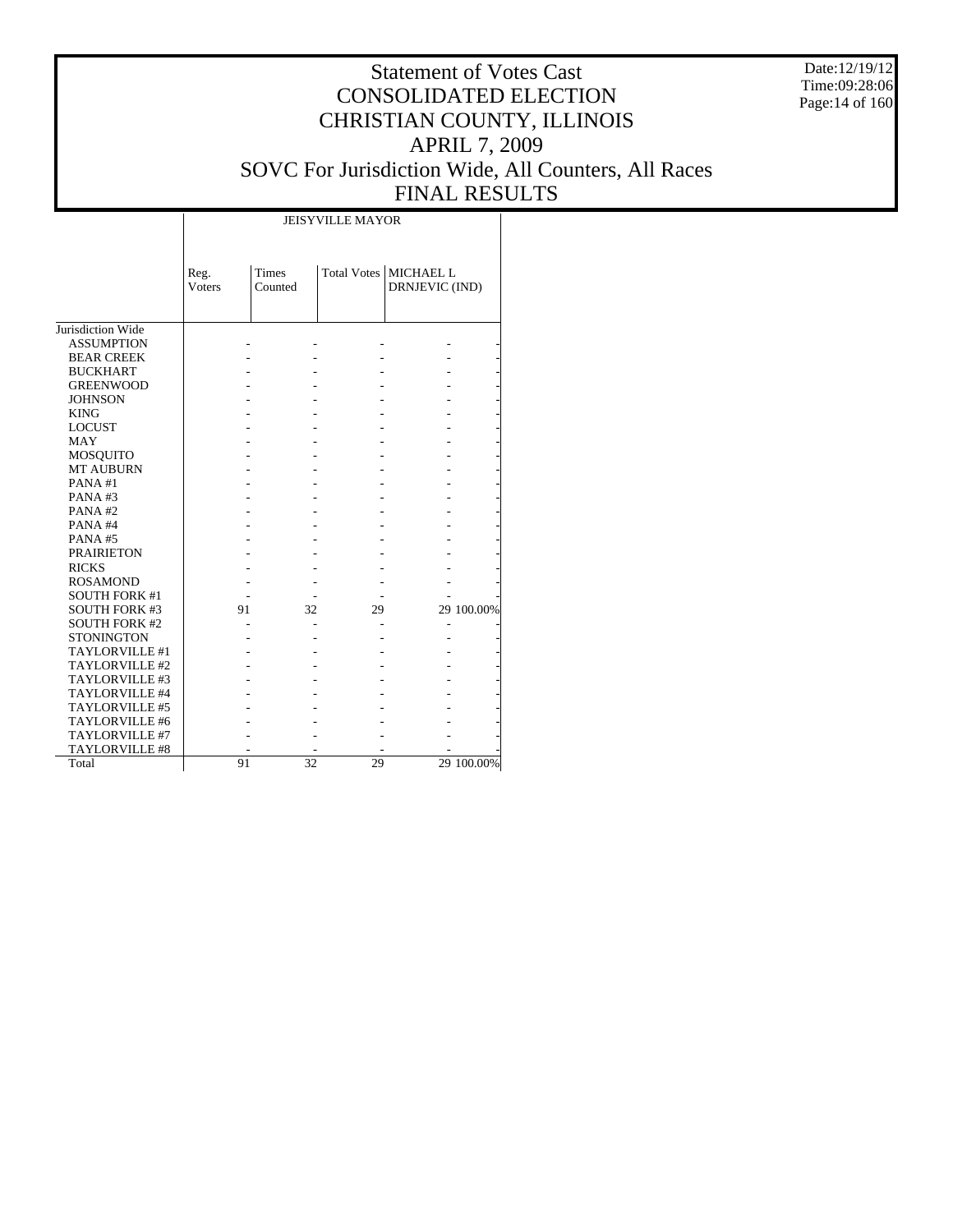Date:12/19/12 Time:09:28:06 Page:15 of 160

|                      |                | <b>JEISYVILLE TRUSTEE</b> |                    |                                            |        |                                               |        |  |  |  |  |  |  |
|----------------------|----------------|---------------------------|--------------------|--------------------------------------------|--------|-----------------------------------------------|--------|--|--|--|--|--|--|
|                      | Reg.<br>Voters | Times<br>Counted          | <b>Total Votes</b> | <b>GENE</b><br><b>ANDRIGHETTI</b><br>(IND) |        | <b>ALYCE V</b><br><b>ANDRIGHETTI</b><br>(IND) |        |  |  |  |  |  |  |
| Jurisdiction Wide    |                |                           |                    |                                            |        |                                               |        |  |  |  |  |  |  |
| <b>ASSUMPTION</b>    |                |                           |                    |                                            |        |                                               |        |  |  |  |  |  |  |
| <b>BEAR CREEK</b>    |                |                           |                    |                                            |        |                                               |        |  |  |  |  |  |  |
| <b>BUCKHART</b>      |                |                           |                    |                                            |        |                                               |        |  |  |  |  |  |  |
| <b>GREENWOOD</b>     |                |                           |                    |                                            |        |                                               |        |  |  |  |  |  |  |
| <b>JOHNSON</b>       |                |                           |                    |                                            |        |                                               |        |  |  |  |  |  |  |
| <b>KING</b>          |                |                           |                    |                                            |        |                                               |        |  |  |  |  |  |  |
| <b>LOCUST</b>        |                |                           |                    |                                            |        |                                               |        |  |  |  |  |  |  |
| <b>MAY</b>           |                |                           |                    |                                            |        |                                               |        |  |  |  |  |  |  |
| <b>MOSQUITO</b>      |                |                           |                    |                                            |        |                                               |        |  |  |  |  |  |  |
| <b>MT AUBURN</b>     |                |                           |                    |                                            |        |                                               |        |  |  |  |  |  |  |
| PANA#1               |                |                           |                    |                                            |        |                                               |        |  |  |  |  |  |  |
| PANA#3               |                |                           |                    |                                            |        |                                               |        |  |  |  |  |  |  |
| PANA#2               |                |                           |                    |                                            |        |                                               |        |  |  |  |  |  |  |
| PANA#4               |                |                           |                    |                                            |        |                                               |        |  |  |  |  |  |  |
| PANA#5               |                |                           |                    |                                            |        |                                               |        |  |  |  |  |  |  |
| <b>PRAIRIETON</b>    |                |                           |                    |                                            |        |                                               |        |  |  |  |  |  |  |
| <b>RICKS</b>         |                |                           |                    |                                            |        |                                               |        |  |  |  |  |  |  |
| <b>ROSAMOND</b>      |                |                           |                    |                                            |        |                                               |        |  |  |  |  |  |  |
| <b>SOUTH FORK #1</b> |                |                           |                    |                                            |        |                                               |        |  |  |  |  |  |  |
| <b>SOUTH FORK #3</b> | 91             | 32                        | 57                 | 29                                         | 50.88% | 28                                            | 49.12% |  |  |  |  |  |  |
| <b>SOUTH FORK #2</b> |                |                           |                    |                                            |        |                                               |        |  |  |  |  |  |  |
| <b>STONINGTON</b>    |                |                           |                    |                                            |        |                                               |        |  |  |  |  |  |  |
| TAYLORVILLE #1       |                |                           |                    |                                            |        |                                               |        |  |  |  |  |  |  |
| TAYLORVILLE #2       |                |                           |                    |                                            |        |                                               |        |  |  |  |  |  |  |
| TAYLORVILLE #3       |                |                           |                    |                                            |        |                                               |        |  |  |  |  |  |  |
| TAYLORVILLE #4       |                |                           |                    |                                            |        |                                               |        |  |  |  |  |  |  |
| TAYLORVILLE #5       |                |                           |                    |                                            |        |                                               |        |  |  |  |  |  |  |
| TAYLORVILLE #6       |                |                           |                    |                                            |        |                                               |        |  |  |  |  |  |  |
| TAYLORVILLE #7       |                |                           |                    |                                            |        |                                               |        |  |  |  |  |  |  |
| TAYLORVILLE #8       |                |                           |                    |                                            |        |                                               |        |  |  |  |  |  |  |
| Total                | 91             | $\overline{32}$           | 57                 | 29                                         | 50.88% | 28                                            | 49.12% |  |  |  |  |  |  |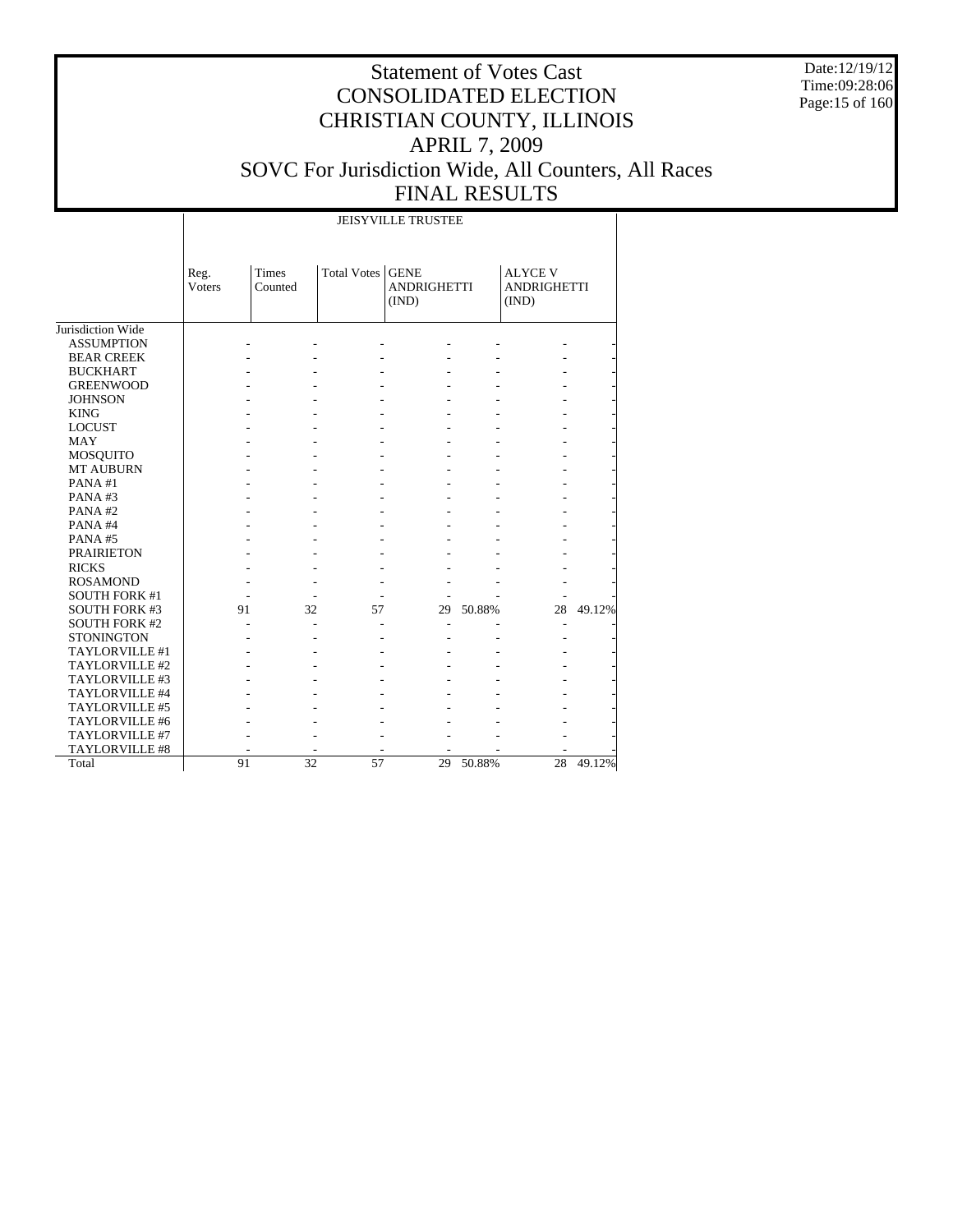Date:12/19/12 Time:09:28:06 Page:16 of 160

|                       |             |                                               |     | KINCAID PRESIDENT                |            |                               |        |
|-----------------------|-------------|-----------------------------------------------|-----|----------------------------------|------------|-------------------------------|--------|
|                       | Reg. Voters | <b>Total Votes</b><br><b>Times</b><br>Counted |     | <b>DOUGLAS A</b><br>THOMAS (IND) |            | <b>MARK WOLFE II</b><br>(IND) |        |
| Jurisdiction Wide     |             |                                               |     |                                  |            |                               |        |
| <b>ASSUMPTION</b>     |             |                                               |     |                                  |            |                               |        |
| <b>BEAR CREEK</b>     |             |                                               |     |                                  |            |                               |        |
| <b>BUCKHART</b>       |             |                                               |     |                                  |            |                               |        |
| <b>GREENWOOD</b>      |             |                                               |     |                                  |            |                               |        |
| <b>JOHNSON</b>        |             |                                               |     |                                  |            |                               |        |
| <b>KING</b>           |             |                                               |     |                                  |            |                               |        |
| <b>LOCUST</b>         |             |                                               |     |                                  |            |                               |        |
| <b>MAY</b>            |             |                                               |     |                                  |            |                               |        |
| <b>MOSQUITO</b>       |             |                                               |     |                                  |            |                               |        |
| <b>MT AUBURN</b>      |             |                                               |     |                                  |            |                               |        |
| PANA#1                |             |                                               |     |                                  |            |                               |        |
| PANA#3                |             |                                               |     |                                  |            |                               |        |
| PANA#2                |             |                                               |     |                                  |            |                               |        |
| PANA#4                |             |                                               |     |                                  |            |                               |        |
| PANA#5                |             |                                               |     |                                  |            |                               |        |
| <b>PRAIRIETON</b>     |             |                                               |     |                                  |            |                               |        |
| <b>RICKS</b>          |             |                                               |     |                                  |            |                               |        |
| <b>ROSAMOND</b>       |             |                                               |     |                                  |            |                               |        |
| <b>SOUTH FORK #1</b>  | 986         | 620                                           | 611 |                                  | 334 54.66% | 277                           | 45.34% |
| <b>SOUTH FORK #3</b>  | 43          | 25                                            | 25  | 15                               | 60.00%     | 10                            | 40.00% |
| <b>SOUTH FORK #2</b>  |             |                                               |     |                                  |            |                               |        |
| <b>STONINGTON</b>     |             |                                               |     |                                  |            |                               |        |
| TAYLORVILLE #1        |             |                                               |     |                                  |            |                               |        |
| TAYLORVILLE #2        |             |                                               |     |                                  |            |                               |        |
| TAYLORVILLE #3        |             |                                               |     |                                  |            |                               |        |
| TAYLORVILLE #4        |             |                                               |     |                                  |            |                               |        |
| TAYLORVILLE #5        |             |                                               |     |                                  |            |                               |        |
| TAYLORVILLE #6        |             |                                               |     |                                  |            |                               |        |
| TAYLORVILLE #7        |             |                                               |     |                                  |            |                               |        |
| <b>TAYLORVILLE #8</b> |             |                                               |     |                                  |            |                               |        |
| Total                 | 1029        | 645                                           | 636 |                                  | 349 54.87% | 287                           | 45.13% |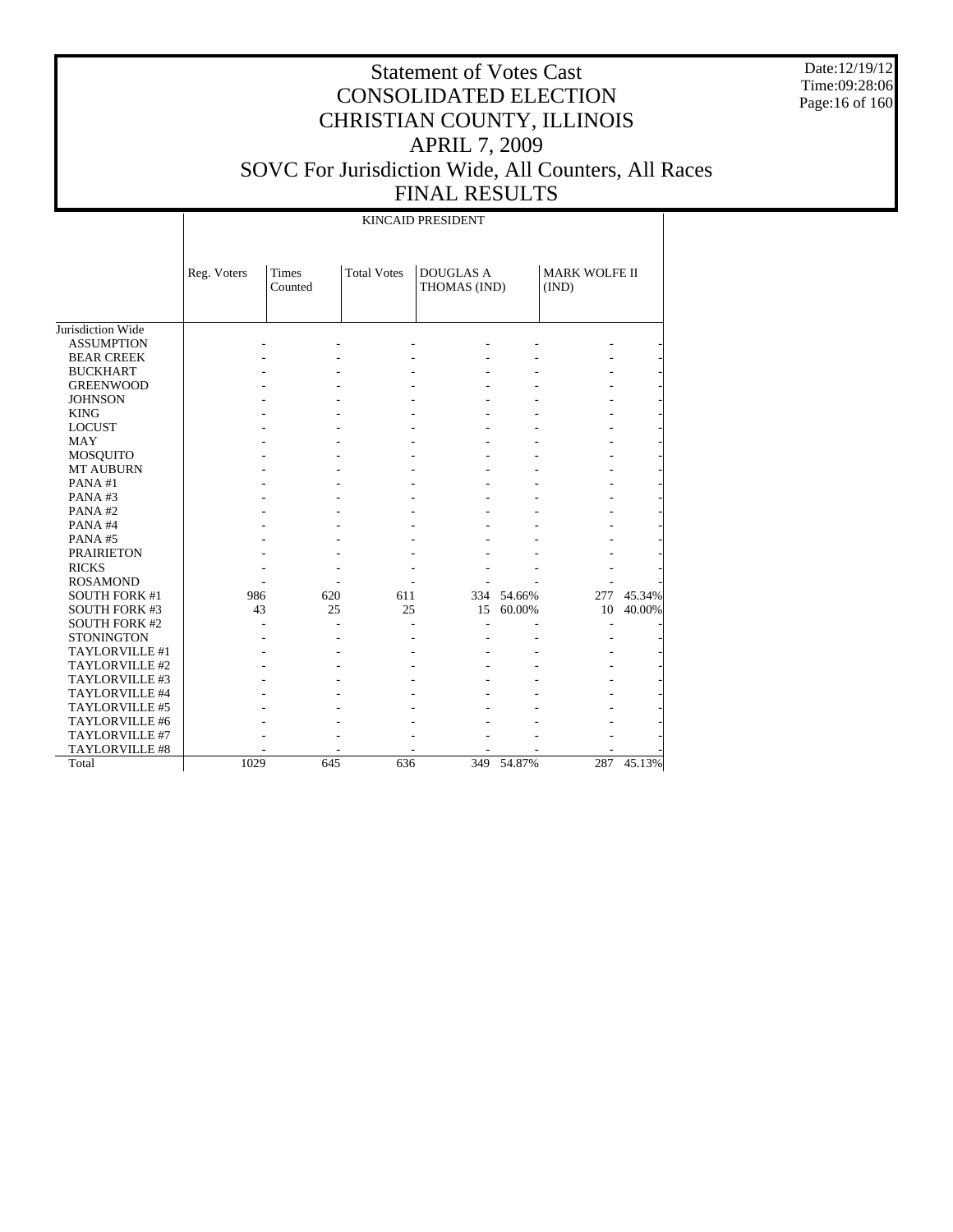Date:12/19/12 Time:09:28:06 Page:17 of 160

|                       |             |                         |                    | <b>KINCAID TRUSTEE</b>      |       |                          |            |                   |       |
|-----------------------|-------------|-------------------------|--------------------|-----------------------------|-------|--------------------------|------------|-------------------|-------|
|                       | Reg. Voters | <b>Times</b><br>Counted | <b>Total Votes</b> | <b>COADY DAVIS</b><br>(IND) |       | WILLIAM T DAVIS<br>(IND) |            | RALPH DAVIS (IND) |       |
| Jurisdiction Wide     |             |                         |                    |                             |       |                          |            |                   |       |
| <b>ASSUMPTION</b>     |             |                         |                    |                             |       |                          |            |                   |       |
| <b>BEAR CREEK</b>     |             |                         |                    |                             |       |                          |            |                   |       |
| <b>BUCKHART</b>       |             |                         |                    |                             |       |                          |            |                   |       |
| <b>GREENWOOD</b>      |             |                         |                    |                             |       |                          |            |                   |       |
| <b>JOHNSON</b>        |             |                         |                    |                             |       |                          |            |                   |       |
| <b>KING</b>           |             |                         |                    |                             |       |                          |            |                   |       |
| <b>LOCUST</b>         |             |                         |                    |                             |       |                          |            |                   |       |
| <b>MAY</b>            |             |                         |                    |                             |       |                          |            |                   |       |
| MOSQUITO              |             |                         |                    |                             |       |                          |            |                   |       |
| <b>MT AUBURN</b>      |             |                         |                    |                             |       |                          |            |                   |       |
| PANA#1                |             |                         |                    |                             |       |                          |            |                   |       |
| PANA#3                |             |                         |                    |                             |       |                          |            |                   |       |
| PANA#2                |             |                         |                    |                             |       |                          |            |                   |       |
| PANA#4                |             |                         |                    |                             |       |                          |            |                   |       |
| PANA#5                |             |                         |                    |                             |       |                          |            |                   |       |
| <b>PRAIRIETON</b>     |             |                         |                    |                             |       |                          |            |                   |       |
| <b>RICKS</b>          |             |                         |                    |                             |       |                          |            |                   |       |
| <b>ROSAMOND</b>       |             | ٠                       |                    |                             |       |                          |            |                   |       |
| <b>SOUTH FORK #1</b>  | 986         | 620                     | 1545               | 77                          | 4.98% |                          | 280 18.12% | 114               | 7.38% |
| <b>SOUTH FORK #3</b>  | 43          | 25                      | 65                 | 3                           | 4.62% | 12                       | 18.46%     | 5                 | 7.69% |
| <b>SOUTH FORK #2</b>  |             |                         |                    | $\overline{a}$              |       |                          |            |                   |       |
| <b>STONINGTON</b>     |             |                         |                    |                             |       |                          |            |                   |       |
| TAYLORVILLE #1        |             |                         |                    |                             |       |                          |            |                   |       |
| TAYLORVILLE #2        |             |                         |                    |                             |       |                          |            |                   |       |
| TAYLORVILLE #3        |             |                         |                    |                             |       |                          |            |                   |       |
| TAYLORVILLE #4        |             |                         |                    |                             |       |                          |            |                   |       |
| TAYLORVILLE #5        |             |                         |                    |                             |       |                          |            |                   |       |
| TAYLORVILLE #6        |             |                         |                    |                             |       |                          |            |                   |       |
| TAYLORVILLE #7        |             |                         |                    |                             |       |                          |            |                   |       |
| <b>TAYLORVILLE #8</b> |             |                         |                    |                             |       |                          |            |                   |       |
| Total                 | 1029        | 645                     | 1610               | 80                          | 4.97% |                          | 292 18.14% | 119               | 7.39% |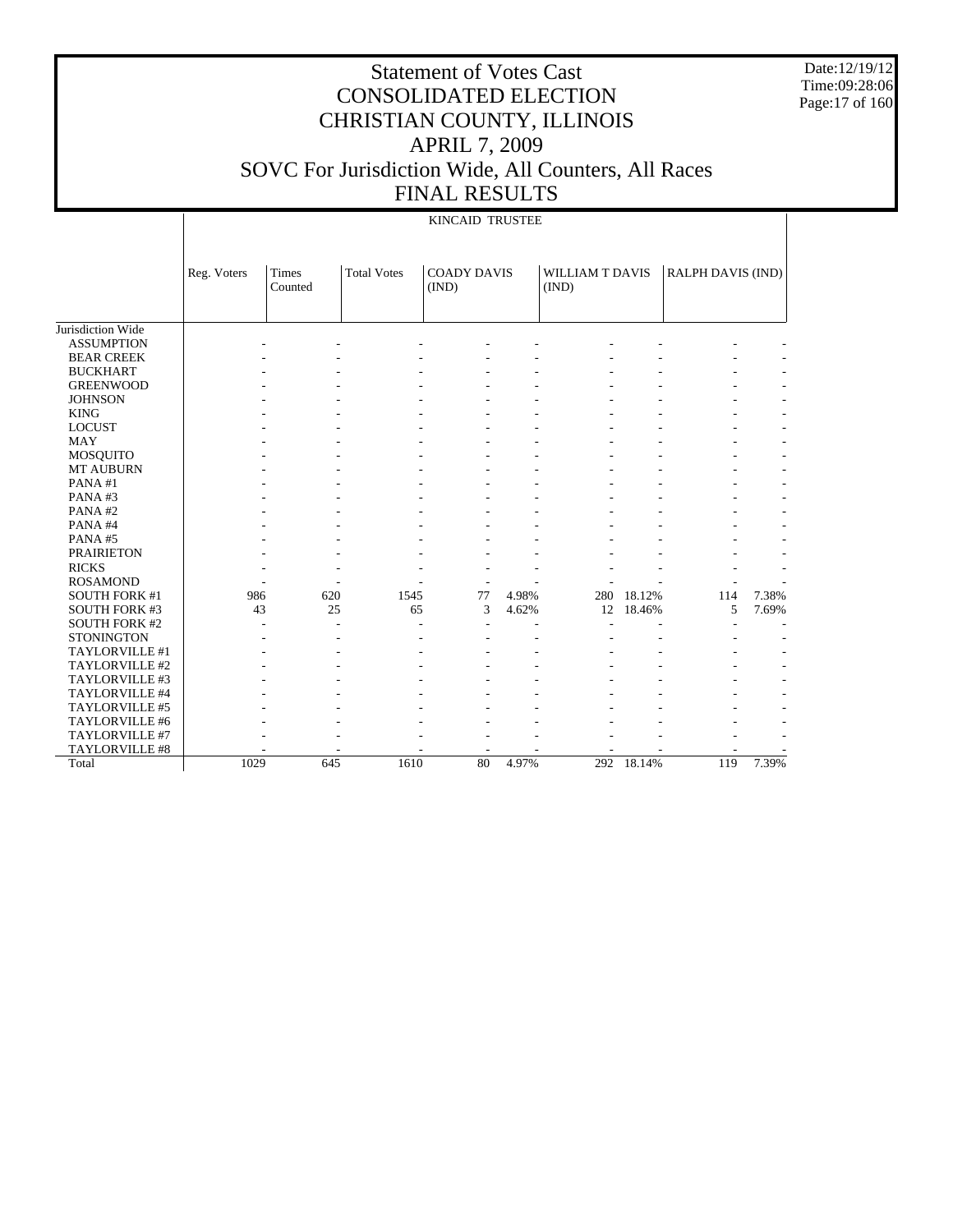Date:12/19/12 Time:09:28:06 Page:18 of 160

### Statement of Votes Cast CONSOLIDATED ELECTION CHRISTIAN COUNTY, ILLINOIS APRIL 7, 2009 SOVC For Jurisdiction Wide, All Counters, All Races FINAL RESULTS

KINCAID TRUSTEE

|                      | <b>DEBORAH</b><br>FREESTON (IND) |        | <b>JAMES CORBETT</b><br>(IND) |            | <b>BARTHOLOMEW B</b><br><b>GRAFTO</b> (IND) |        | WILLIAM J HOGAN<br>(IND) |        |
|----------------------|----------------------------------|--------|-------------------------------|------------|---------------------------------------------|--------|--------------------------|--------|
| Jurisdiction Wide    |                                  |        |                               |            |                                             |        |                          |        |
| <b>ASSUMPTION</b>    |                                  |        |                               |            |                                             |        |                          |        |
| <b>BEAR CREEK</b>    |                                  |        |                               |            |                                             |        |                          |        |
| <b>BUCKHART</b>      |                                  |        |                               |            |                                             |        |                          |        |
| <b>GREENWOOD</b>     |                                  |        |                               |            |                                             |        |                          |        |
| <b>JOHNSON</b>       |                                  |        |                               |            |                                             |        |                          |        |
| <b>KING</b>          |                                  |        |                               |            |                                             |        |                          |        |
| <b>LOCUST</b>        |                                  |        |                               |            |                                             |        |                          |        |
| <b>MAY</b>           |                                  |        |                               |            |                                             |        |                          |        |
| <b>MOSQUITO</b>      |                                  |        |                               |            |                                             |        |                          |        |
| <b>MT AUBURN</b>     |                                  |        |                               |            |                                             |        |                          |        |
| PANA#1               |                                  |        |                               |            |                                             |        |                          |        |
| PANA#3               |                                  |        |                               |            |                                             |        |                          |        |
| PANA#2               |                                  |        |                               |            |                                             |        |                          |        |
| PANA#4               |                                  |        |                               |            |                                             |        |                          |        |
| PANA#5               |                                  |        |                               |            |                                             |        |                          |        |
| <b>PRAIRIETON</b>    |                                  |        |                               |            |                                             |        |                          |        |
| <b>RICKS</b>         |                                  |        |                               |            |                                             |        |                          |        |
| <b>ROSAMOND</b>      |                                  |        |                               |            |                                             |        |                          |        |
| <b>SOUTH FORK #1</b> | 225                              | 14.56% |                               | 334 21.62% | 222                                         | 14.37% | 293                      | 18.96% |
| <b>SOUTH FORK #3</b> | 9                                | 13.85% | 12                            | 18.46%     | 6                                           | 9.23%  | 18                       | 27.69% |
| <b>SOUTH FORK #2</b> |                                  |        |                               |            |                                             |        | $\overline{a}$           |        |
| <b>STONINGTON</b>    |                                  |        |                               |            |                                             |        |                          |        |
| TAYLORVILLE #1       |                                  |        |                               |            |                                             |        |                          |        |
| TAYLORVILLE #2       |                                  |        |                               |            |                                             |        |                          |        |
| TAYLORVILLE #3       |                                  |        |                               |            |                                             |        |                          |        |
| TAYLORVILLE #4       |                                  |        |                               |            |                                             |        |                          |        |
| TAYLORVILLE #5       |                                  |        |                               |            |                                             |        |                          |        |
| TAYLORVILLE #6       |                                  |        |                               |            |                                             |        |                          |        |
| TAYLORVILLE #7       |                                  |        |                               |            |                                             |        |                          |        |
| TAYLORVILLE #8       |                                  |        |                               |            |                                             |        |                          |        |
| Total                | 234                              | 14.53% |                               | 346 21.49% | 228                                         | 14.16% | 311                      | 19.32% |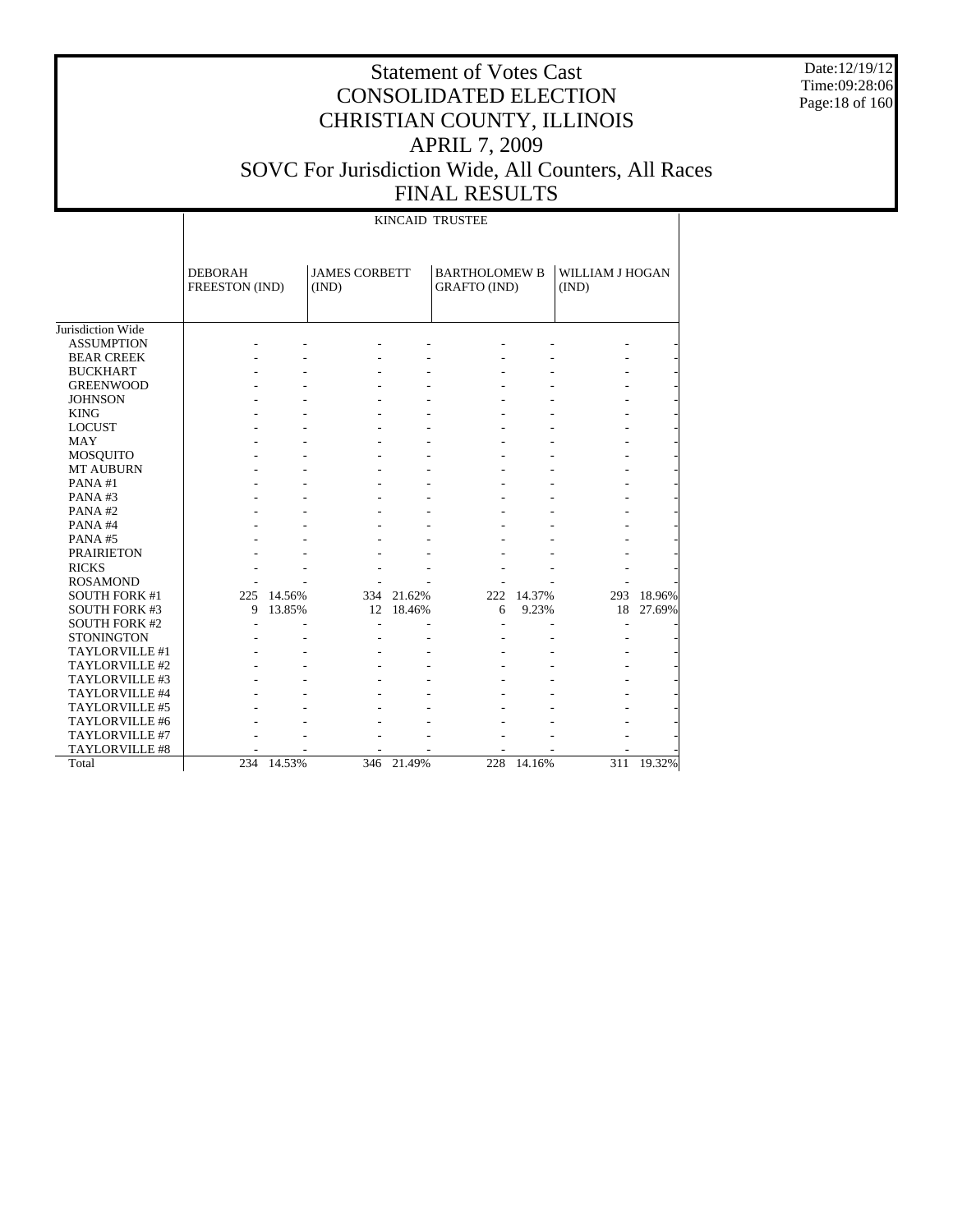Date:12/19/12 Time:09:28:06 Page:19 of 160

|                      |             |                  | MORRISONVILLE MAYOR |                                |             | MORRISONVILLE CLERK |                  |                    |                              |             |  |  |
|----------------------|-------------|------------------|---------------------|--------------------------------|-------------|---------------------|------------------|--------------------|------------------------------|-------------|--|--|
|                      | Reg. Voters | Times<br>Counted | <b>Total Votes</b>  | <b>DAVID M PICKEL</b><br>(IND) |             | Reg. Voters         | Times<br>Counted | <b>Total Votes</b> | <b>ALICE DOWNEY</b><br>(IND) |             |  |  |
| Jurisdiction Wide    |             |                  |                     |                                |             |                     |                  |                    |                              |             |  |  |
| <b>ASSUMPTION</b>    |             |                  |                     |                                |             |                     |                  |                    |                              |             |  |  |
| <b>BEAR CREEK</b>    |             |                  |                     |                                |             |                     |                  |                    |                              |             |  |  |
| <b>BUCKHART</b>      |             |                  |                     |                                |             |                     |                  |                    |                              |             |  |  |
| <b>GREENWOOD</b>     |             |                  |                     |                                |             |                     |                  |                    |                              |             |  |  |
| <b>JOHNSON</b>       |             |                  |                     |                                |             |                     |                  |                    |                              |             |  |  |
| <b>KING</b>          |             |                  |                     |                                |             |                     |                  |                    |                              |             |  |  |
| <b>LOCUST</b>        |             |                  |                     |                                |             |                     |                  |                    |                              |             |  |  |
| <b>MAY</b>           |             |                  |                     |                                |             |                     |                  |                    |                              |             |  |  |
| MOSQUITO             |             |                  |                     |                                |             |                     |                  |                    |                              |             |  |  |
| <b>MT AUBURN</b>     |             |                  |                     |                                |             |                     |                  |                    |                              |             |  |  |
| PANA#1               |             |                  |                     |                                |             |                     |                  |                    |                              |             |  |  |
| PANA#3               |             |                  |                     |                                |             |                     |                  |                    |                              |             |  |  |
| PANA#2               |             |                  |                     |                                |             |                     |                  |                    |                              |             |  |  |
| PANA#4               |             |                  |                     |                                |             |                     |                  |                    |                              |             |  |  |
| PANA#5               |             |                  |                     |                                |             |                     |                  |                    |                              |             |  |  |
| <b>PRAIRIETON</b>    |             |                  |                     |                                |             |                     |                  |                    |                              |             |  |  |
| <b>RICKS</b>         | 759         | 228              | 207                 |                                | 207 100.00% | 759                 | 228              | 193                |                              | 193 100.00% |  |  |
| <b>ROSAMOND</b>      |             |                  |                     |                                |             |                     |                  |                    |                              |             |  |  |
| <b>SOUTH FORK #1</b> |             |                  |                     |                                |             |                     |                  |                    |                              |             |  |  |
| <b>SOUTH FORK #3</b> |             |                  |                     |                                |             |                     |                  |                    |                              |             |  |  |
| <b>SOUTH FORK #2</b> |             |                  |                     |                                |             |                     |                  |                    |                              |             |  |  |
| <b>STONINGTON</b>    |             |                  |                     |                                |             |                     |                  |                    |                              |             |  |  |
| TAYLORVILLE #1       |             |                  |                     |                                |             |                     |                  |                    |                              |             |  |  |
| TAYLORVILLE #2       |             |                  |                     |                                |             |                     |                  |                    |                              |             |  |  |
| TAYLORVILLE #3       |             |                  |                     |                                |             |                     |                  |                    |                              |             |  |  |
| TAYLORVILLE #4       |             |                  |                     |                                |             |                     |                  |                    |                              |             |  |  |
| TAYLORVILLE #5       |             |                  |                     |                                |             |                     |                  |                    |                              |             |  |  |
| TAYLORVILLE #6       |             |                  |                     |                                |             |                     |                  |                    |                              |             |  |  |
| TAYLORVILLE #7       |             |                  |                     |                                |             |                     |                  |                    |                              |             |  |  |
| TAYLORVILLE #8       |             |                  |                     |                                |             |                     |                  |                    |                              |             |  |  |
| Total                | 759         | 228              | 207                 |                                | 207 100.00% | 759                 | 228              | 193                |                              | 193 100.00% |  |  |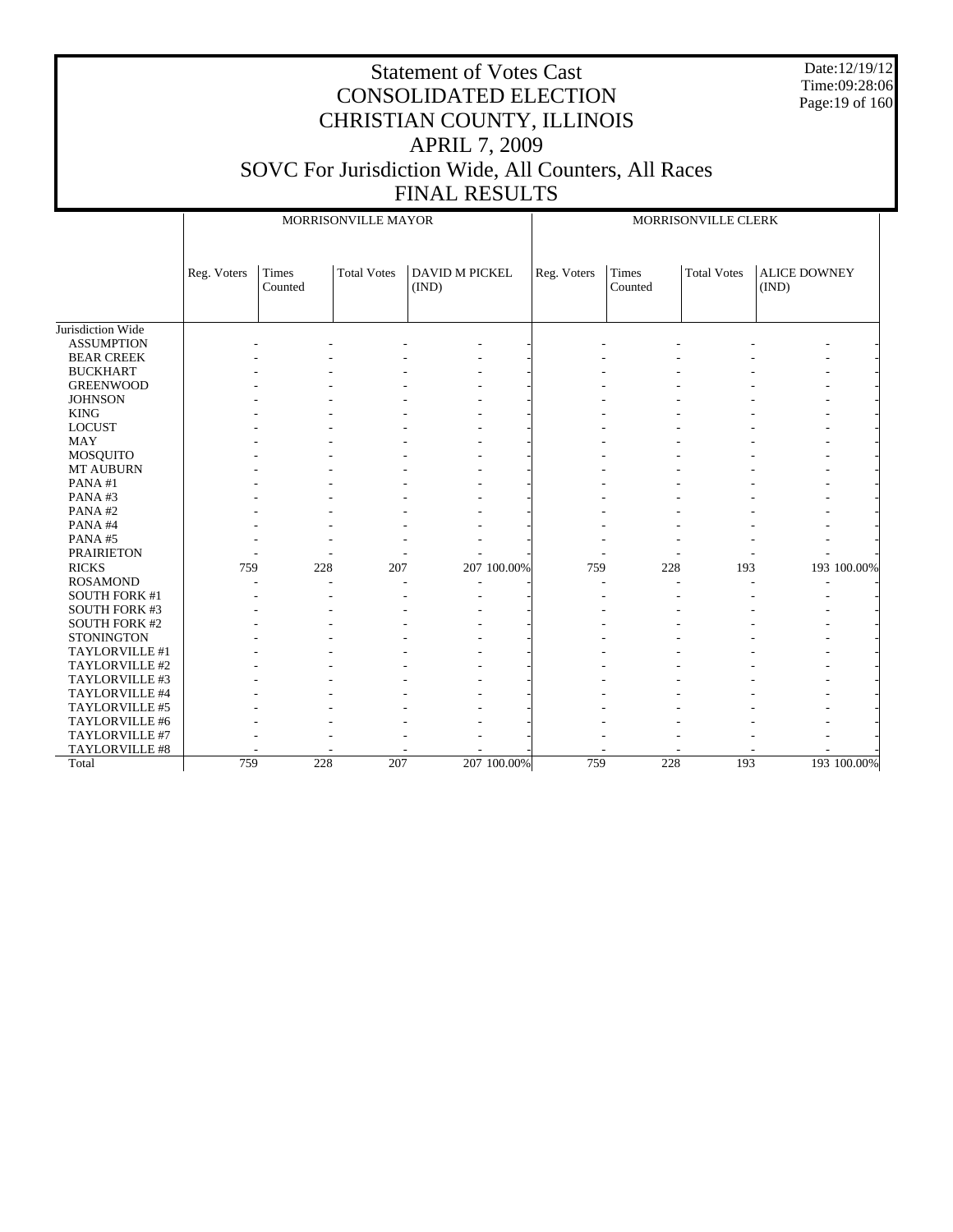Date:12/19/12 Time:09:28:06 Page:20 of 160

|                      |             |                  |                    |                                   |        | MORRISONVILLE TRUSTEE          |        |                                  |        |                                    |        |
|----------------------|-------------|------------------|--------------------|-----------------------------------|--------|--------------------------------|--------|----------------------------------|--------|------------------------------------|--------|
|                      |             |                  |                    |                                   |        |                                |        |                                  |        |                                    |        |
|                      | Reg. Voters | Times<br>Counted | <b>Total Votes</b> | WILLIAM M<br><b>BULLARD</b> (IND) |        | <b>DAVID W KELMEL</b><br>(IND) |        | <b>DENNIS</b><br>DAUGHERTY (IND) |        | <b>MARCIA A</b><br>ROSENTHAL (IND) |        |
|                      |             |                  |                    |                                   |        |                                |        |                                  |        |                                    |        |
| Jurisdiction Wide    |             |                  |                    |                                   |        |                                |        |                                  |        |                                    |        |
| <b>ASSUMPTION</b>    |             |                  |                    |                                   |        |                                |        |                                  |        |                                    |        |
| <b>BEAR CREEK</b>    |             |                  |                    |                                   |        |                                |        |                                  |        |                                    |        |
| <b>BUCKHART</b>      |             |                  |                    |                                   |        |                                |        |                                  |        |                                    |        |
| <b>GREENWOOD</b>     |             |                  |                    |                                   |        |                                |        |                                  |        |                                    |        |
| <b>JOHNSON</b>       |             |                  |                    |                                   |        |                                |        |                                  |        |                                    |        |
| <b>KING</b>          |             |                  |                    |                                   |        |                                |        |                                  |        |                                    |        |
| <b>LOCUST</b>        |             |                  |                    |                                   |        |                                |        |                                  |        |                                    |        |
| MAY                  |             |                  |                    |                                   |        |                                |        |                                  |        |                                    |        |
| <b>MOSQUITO</b>      |             |                  |                    |                                   |        |                                |        |                                  |        |                                    |        |
| <b>MT AUBURN</b>     |             |                  |                    |                                   |        |                                |        |                                  |        |                                    |        |
| PANA#1               |             |                  |                    |                                   |        |                                |        |                                  |        |                                    |        |
| PANA#3               |             |                  |                    |                                   |        |                                |        |                                  |        |                                    |        |
| PANA#2               |             |                  |                    |                                   |        |                                |        |                                  |        |                                    |        |
| PANA#4               |             |                  |                    |                                   |        |                                |        |                                  |        |                                    |        |
| PANA#5               |             |                  |                    |                                   |        |                                |        |                                  |        |                                    |        |
| <b>PRAIRIETON</b>    |             |                  |                    |                                   |        |                                |        |                                  |        |                                    |        |
| <b>RICKS</b>         | 759         | 228              | 567                | 96                                | 16.93% | 155                            | 27.34% | 139                              | 24.51% | 177                                | 31.22% |
| <b>ROSAMOND</b>      |             |                  |                    |                                   |        |                                |        |                                  |        |                                    |        |
| <b>SOUTH FORK #1</b> |             |                  |                    |                                   |        |                                |        |                                  |        |                                    |        |
| <b>SOUTH FORK #3</b> |             |                  |                    |                                   |        |                                |        |                                  |        |                                    |        |
| <b>SOUTH FORK #2</b> |             |                  |                    |                                   |        |                                |        |                                  |        |                                    |        |
| <b>STONINGTON</b>    |             |                  |                    |                                   |        |                                |        |                                  |        |                                    |        |
| TAYLORVILLE #1       |             |                  |                    |                                   |        |                                |        |                                  |        |                                    |        |
| TAYLORVILLE #2       |             |                  |                    |                                   |        |                                |        |                                  |        |                                    |        |
| TAYLORVILLE #3       |             |                  |                    |                                   |        |                                |        |                                  |        |                                    |        |
| TAYLORVILLE #4       |             |                  |                    |                                   |        |                                |        |                                  |        |                                    |        |
| TAYLORVILLE #5       |             |                  |                    |                                   |        |                                |        |                                  |        |                                    |        |
| TAYLORVILLE #6       |             |                  |                    |                                   |        |                                |        |                                  |        |                                    |        |
| TAYLORVILLE #7       |             |                  |                    |                                   |        |                                |        |                                  |        |                                    |        |
| TAYLORVILLE #8       |             |                  |                    |                                   |        |                                |        |                                  |        |                                    |        |
| Total                | 759         | 228              | 567                | 96                                | 16.93% | 155                            | 27.34% | 139                              | 24.51% | 177                                | 31.22% |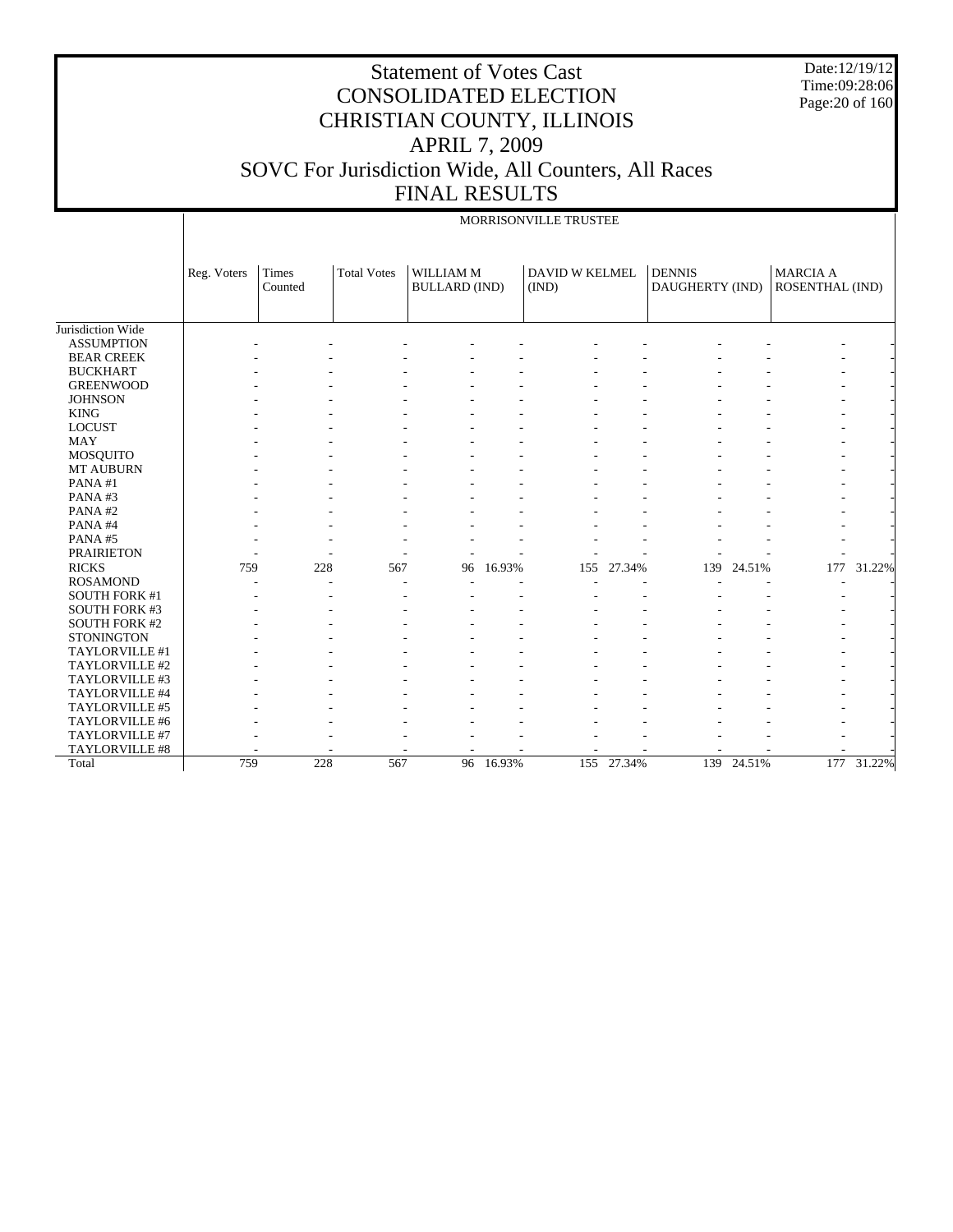Date:12/19/12 Time:09:28:06 Page:21 of 160

#### Statement of Votes Cast CONSOLIDATED ELECTION CHRISTIAN COUNTY, ILLINOIS APRIL 7, 2009 SOVC For Jurisdiction Wide, All Counters, All Races FINAL RESULTS

Jurisdiction Wide ASSUMPTION BEAR CREEK BUCKHART GREENWOOD **JOHNSON**  KING LOCUST MAY MOSQUITO MT AUBURN PANA #1 PANA #3 PANA #2 PANA #4 PANA #5 PRAIRIETON RICKS ROSAMOND SOUTH FORK #1 SOUTH FORK #3 SOUTH FORK #2 **STONINGTON**  TAYLORVILLE #1 TAYLORVILLE #2 TAYLORVILLE #3 TAYLORVILLE #4 TAYLORVILLE #5 TAYLORVILLE #6 TAYLORVILLE #7 TAYLORVILLE #8 Total Reg. Voters Times Counted Total Votes MICHAEL N TOLLY (IND) EVELYN 'BOOTS' LOWE (IND) MICHAEL E RESCHKE (IND) MOWEAQUA MAYOR - - - - - - - - - - - - - - - - - - - - - - - - - - - - - - - - - - - - - - - - - - - - - - - - - - - - - - - - - - - - - - - - - - - - - - - - - - - - - - - - - - - - - - - - - - - - - - - - - - - - - - - - - - - - - - - - - - - - - - - - - - - - - - - - - - - - - - - 8 2 2 0 0.00% 2 100.00% 0 0.00% - - - - - - - - - - - - - - - - - - - - - - - - - - - - - - - - - - - - - - - - - - - - - - - - - - - - - - - - - - - - - - - - - - - - - - - - - - - - - - - - - - - - - - - - - - - - - - - - - - - - - - - - - - - - - - - - - - - - - - - - - - - - - - 8 2 2 0 0.00% 2 100.00% 0 0.00%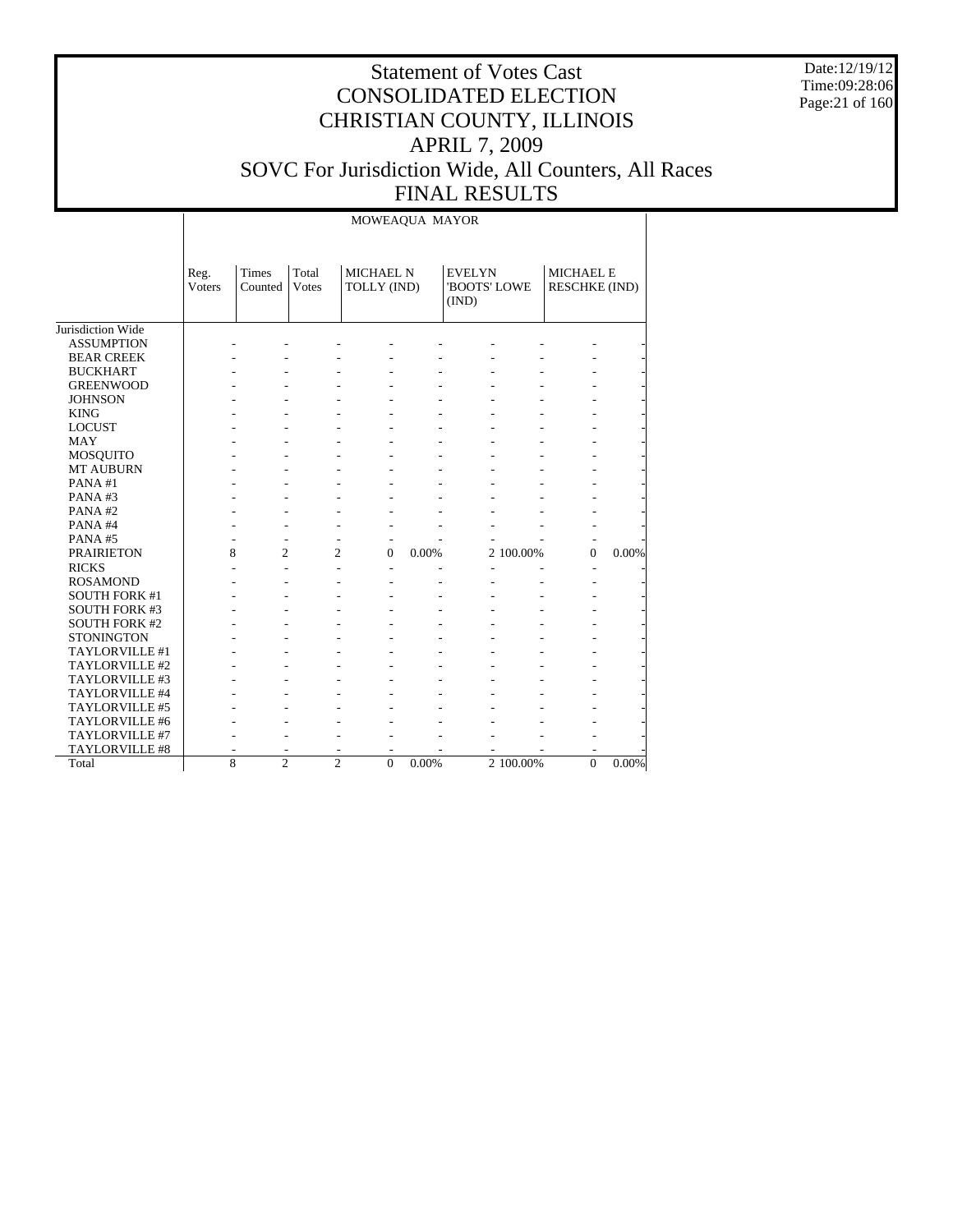Date:12/19/12 Time:09:28:06 Page:22 of 160

|                      |                | MOWEAQUA TRUSTEE |                       |                                           |       |                            |        |                              |        |                             |        |                              |        |  |
|----------------------|----------------|------------------|-----------------------|-------------------------------------------|-------|----------------------------|--------|------------------------------|--------|-----------------------------|--------|------------------------------|--------|--|
|                      | Reg.<br>Voters | Times<br>Counted | Total<br><b>Votes</b> | <b>MARCIAL</b><br><b>MAYNARD</b><br>(IND) |       | <b>STEVE RUOT</b><br>(IND) |        | <b>RONALD</b><br>SMULL (IND) |        | <b>HOWARD WISE</b><br>(IND) |        | <b>JLYNN</b><br>HUDSON (IND) |        |  |
| Jurisdiction Wide    |                |                  |                       |                                           |       |                            |        |                              |        |                             |        |                              |        |  |
| <b>ASSUMPTION</b>    |                |                  |                       |                                           |       |                            |        |                              |        |                             |        |                              |        |  |
| <b>BEAR CREEK</b>    |                |                  |                       |                                           |       |                            |        |                              |        |                             |        |                              |        |  |
| <b>BUCKHART</b>      |                |                  |                       |                                           |       |                            |        |                              |        |                             |        |                              |        |  |
| <b>GREENWOOD</b>     |                |                  |                       |                                           |       |                            |        |                              |        |                             |        |                              |        |  |
| <b>JOHNSON</b>       |                |                  |                       |                                           |       |                            |        |                              |        |                             |        |                              |        |  |
| <b>KING</b>          |                |                  |                       |                                           |       |                            |        |                              |        |                             |        |                              |        |  |
| <b>LOCUST</b>        |                |                  |                       |                                           |       |                            |        |                              |        |                             |        |                              |        |  |
| <b>MAY</b>           |                |                  |                       |                                           |       |                            |        |                              |        |                             |        |                              |        |  |
| MOSQUITO             |                |                  |                       |                                           |       |                            |        |                              |        |                             |        |                              |        |  |
| <b>MT AUBURN</b>     |                |                  |                       |                                           |       |                            |        |                              |        |                             |        |                              |        |  |
| PANA#1               |                |                  |                       |                                           |       |                            |        |                              |        |                             |        |                              |        |  |
| PANA#3               |                |                  |                       |                                           |       |                            |        |                              |        |                             |        |                              |        |  |
| PANA#2               |                |                  |                       |                                           |       |                            |        |                              |        |                             |        |                              |        |  |
| PANA#4               |                |                  |                       |                                           |       |                            |        |                              |        |                             |        |                              |        |  |
| PANA#5               |                |                  |                       |                                           |       |                            |        |                              |        |                             |        |                              |        |  |
| <b>PRAIRIETON</b>    | 8              | $\overline{c}$   | 4                     | $\overline{0}$                            | 0.00% | 1                          | 25.00% | $\mathbf{1}$                 | 25.00% | 1                           | 25.00% | $\mathbf{1}$                 | 25.00% |  |
| <b>RICKS</b>         |                |                  |                       |                                           |       |                            |        |                              |        |                             |        |                              |        |  |
| <b>ROSAMOND</b>      |                |                  |                       |                                           |       |                            |        |                              |        |                             |        |                              |        |  |
| <b>SOUTH FORK #1</b> |                |                  |                       |                                           |       |                            |        |                              |        |                             |        |                              |        |  |
| <b>SOUTH FORK #3</b> |                |                  |                       |                                           |       |                            |        |                              |        |                             |        |                              |        |  |
| <b>SOUTH FORK #2</b> |                |                  |                       |                                           |       |                            |        |                              |        |                             |        |                              |        |  |
| <b>STONINGTON</b>    |                |                  |                       |                                           |       |                            |        |                              |        |                             |        |                              |        |  |
| TAYLORVILLE #1       |                |                  |                       |                                           |       |                            |        |                              |        |                             |        |                              |        |  |
| TAYLORVILLE #2       |                |                  |                       |                                           |       |                            |        |                              |        |                             |        |                              |        |  |
| TAYLORVILLE #3       |                |                  |                       |                                           |       |                            |        |                              |        |                             |        |                              |        |  |
| TAYLORVILLE #4       |                |                  |                       |                                           |       |                            |        |                              |        |                             |        |                              |        |  |
| TAYLORVILLE #5       |                |                  |                       |                                           |       |                            |        |                              |        |                             |        |                              |        |  |
| TAYLORVILLE #6       |                |                  |                       |                                           |       |                            |        |                              |        |                             |        |                              |        |  |
| TAYLORVILLE #7       |                |                  |                       |                                           |       |                            |        |                              |        |                             |        |                              |        |  |
| TAYLORVILLE #8       |                |                  |                       |                                           |       |                            |        |                              |        |                             |        |                              |        |  |
| Total                | $\overline{8}$ | $\overline{2}$   | $\overline{4}$        | $\overline{0}$                            | 0.00% | $\mathbf{1}$               | 25.00% | $\mathbf{1}$                 | 25.00% | 1                           | 25.00% | $\mathbf{1}$                 | 25.00% |  |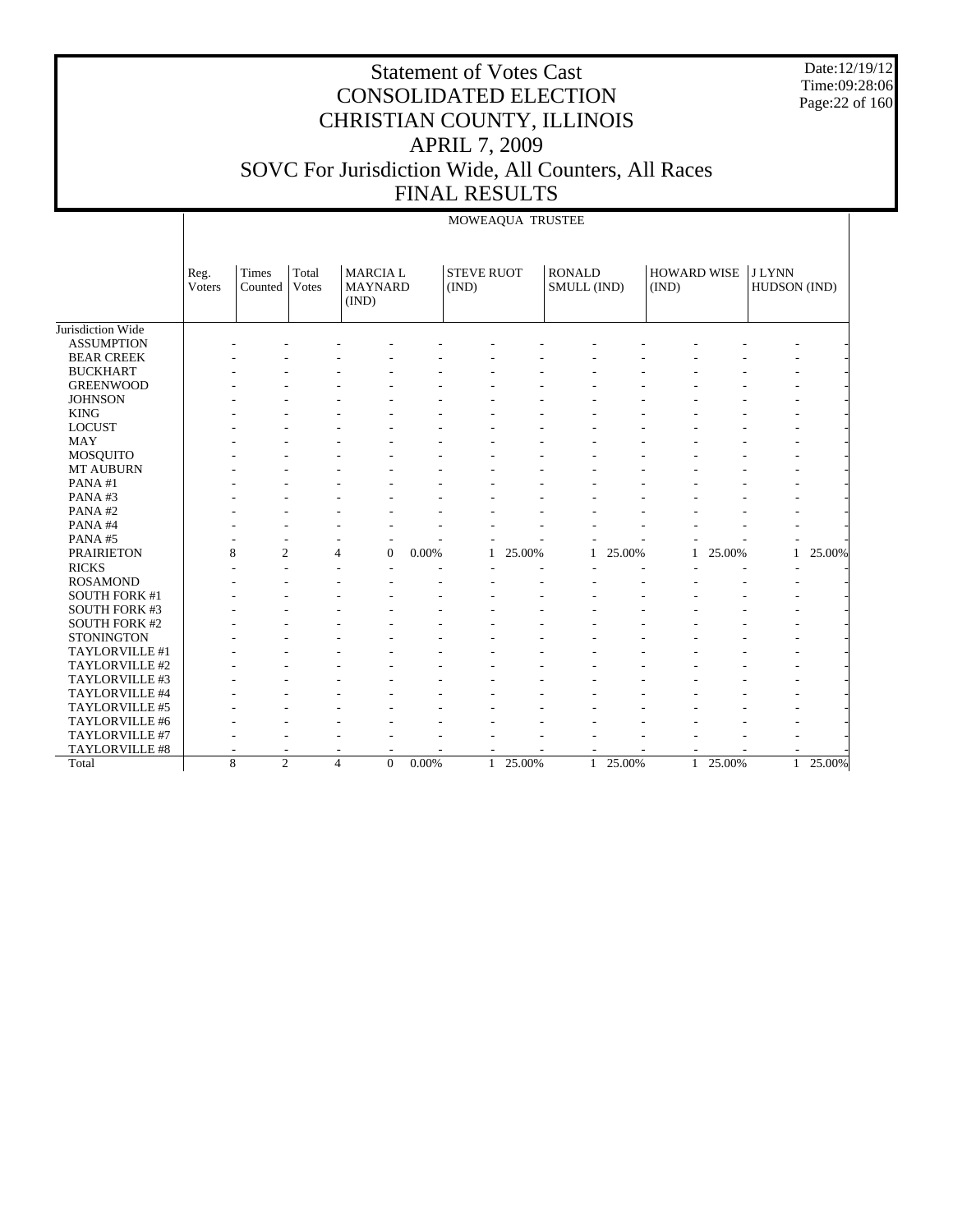Date:12/19/12 Time:09:28:06 Page:23 of 160

### Statement of Votes Cast CONSOLIDATED ELECTION CHRISTIAN COUNTY, ILLINOIS APRIL 7, 2009 SOVC For Jurisdiction Wide, All Counters, All Races FINAL RESULTS

MT AUBURN PRESIDENT

|                      | Reg. Voters | Times<br>Counted | <b>Total Votes</b> | <b>BETTE RANKINS</b><br>(IND) |        | <b>ED WILLIAMS</b><br>(IND) |        |
|----------------------|-------------|------------------|--------------------|-------------------------------|--------|-----------------------------|--------|
|                      |             |                  |                    |                               |        |                             |        |
| Jurisdiction Wide    |             |                  |                    |                               |        |                             |        |
| <b>ASSUMPTION</b>    |             |                  |                    |                               |        |                             |        |
| <b>BEAR CREEK</b>    |             |                  |                    |                               |        |                             |        |
| <b>BUCKHART</b>      |             |                  |                    |                               |        |                             |        |
| <b>GREENWOOD</b>     |             |                  |                    |                               |        |                             |        |
| <b>JOHNSON</b>       |             |                  |                    |                               |        |                             |        |
| <b>KING</b>          |             |                  |                    |                               |        |                             |        |
| <b>LOCUST</b>        |             |                  |                    |                               |        |                             |        |
| <b>MAY</b>           |             |                  |                    |                               |        |                             |        |
| <b>MOSQUITO</b>      |             |                  |                    |                               |        |                             |        |
| <b>MT AUBURN</b>     | 332         | 175              | 174                | 106                           | 60.92% | 68                          | 39.08% |
| PANA#1               |             |                  |                    |                               |        |                             |        |
| PANA#3               |             |                  |                    |                               |        |                             |        |
| PANA#2               |             |                  |                    |                               |        |                             |        |
| PANA#4               |             |                  |                    |                               |        |                             |        |
| PANA#5               |             |                  |                    |                               |        |                             |        |
| <b>PRAIRIETON</b>    |             |                  |                    |                               |        |                             |        |
| <b>RICKS</b>         |             |                  |                    |                               |        |                             |        |
| <b>ROSAMOND</b>      |             |                  |                    |                               |        |                             |        |
| <b>SOUTH FORK #1</b> |             |                  |                    |                               |        |                             |        |
| <b>SOUTH FORK #3</b> |             |                  |                    |                               |        |                             |        |
| <b>SOUTH FORK #2</b> |             |                  |                    |                               |        |                             |        |
| <b>STONINGTON</b>    |             |                  |                    |                               |        |                             |        |
| TAYLORVILLE #1       |             |                  |                    |                               |        |                             |        |
| TAYLORVILLE #2       |             |                  |                    |                               |        |                             |        |
| TAYLORVILLE #3       |             |                  |                    |                               |        |                             |        |
| TAYLORVILLE #4       |             |                  |                    |                               |        |                             |        |
| TAYLORVILLE #5       |             |                  |                    |                               |        |                             |        |
| TAYLORVILLE #6       |             |                  |                    |                               |        |                             |        |
| TAYLORVILLE #7       |             |                  |                    |                               |        |                             |        |
| TAYLORVILLE #8       |             |                  |                    |                               |        |                             |        |
| Total                | 332         | 175              | 174                | 106                           | 60.92% | 68                          | 39.08% |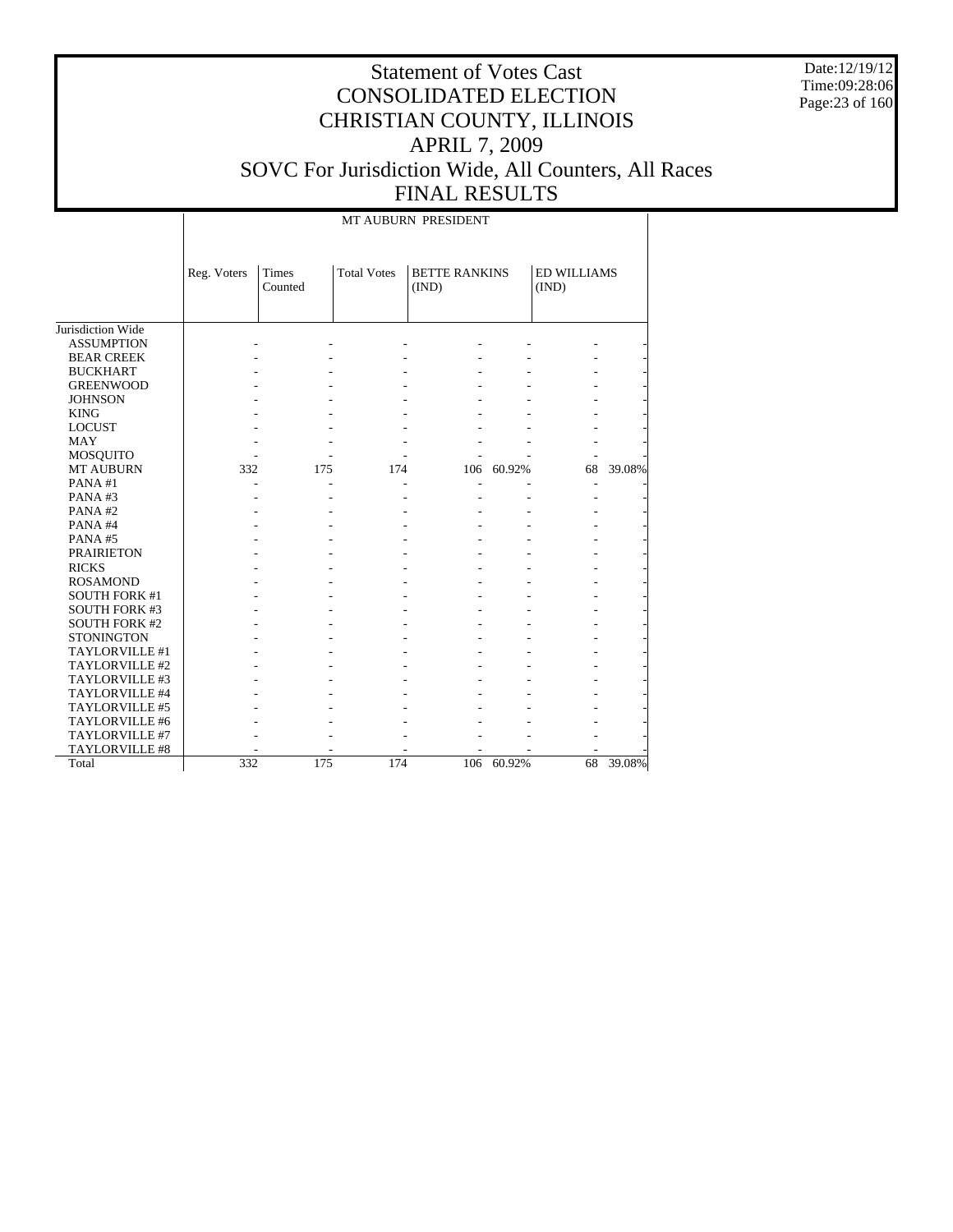Date:12/19/12 Time:09:28:06 Page:24 of 160

### Statement of Votes Cast CONSOLIDATED ELECTION CHRISTIAN COUNTY, ILLINOIS APRIL 7, 2009 SOVC For Jurisdiction Wide, All Counters, All Races FINAL RESULTS

т

|                      |             | MT AUBURN CLERK  |                    |                                |             |  |  |  |  |  |
|----------------------|-------------|------------------|--------------------|--------------------------------|-------------|--|--|--|--|--|
|                      | Reg. Voters | Times<br>Counted | <b>Total Votes</b> | <b>TAMMY J HAMELL</b><br>(IND) |             |  |  |  |  |  |
| Jurisdiction Wide    |             |                  |                    |                                |             |  |  |  |  |  |
| <b>ASSUMPTION</b>    |             |                  |                    |                                |             |  |  |  |  |  |
|                      |             |                  |                    |                                |             |  |  |  |  |  |
| <b>BEAR CREEK</b>    |             |                  |                    |                                |             |  |  |  |  |  |
| <b>BUCKHART</b>      |             |                  |                    |                                |             |  |  |  |  |  |
| <b>GREENWOOD</b>     |             |                  |                    |                                |             |  |  |  |  |  |
| <b>JOHNSON</b>       |             |                  |                    |                                |             |  |  |  |  |  |
| <b>KING</b>          |             |                  |                    |                                |             |  |  |  |  |  |
| <b>LOCUST</b>        |             |                  |                    |                                |             |  |  |  |  |  |
| <b>MAY</b>           |             |                  |                    |                                |             |  |  |  |  |  |
| MOSQUITO             |             |                  |                    |                                |             |  |  |  |  |  |
| <b>MT AUBURN</b>     | 332         | 175              | 137                |                                | 137 100.00% |  |  |  |  |  |
| PANA#1               |             |                  |                    |                                |             |  |  |  |  |  |
| PANA#3               |             |                  |                    |                                |             |  |  |  |  |  |
| PANA#2               |             |                  |                    |                                |             |  |  |  |  |  |
| PANA#4               |             |                  |                    |                                |             |  |  |  |  |  |
| PANA#5               |             |                  |                    |                                |             |  |  |  |  |  |
| <b>PRAIRIETON</b>    |             |                  |                    |                                |             |  |  |  |  |  |
| <b>RICKS</b>         |             |                  |                    |                                |             |  |  |  |  |  |
| <b>ROSAMOND</b>      |             |                  |                    |                                |             |  |  |  |  |  |
| <b>SOUTH FORK #1</b> |             |                  |                    |                                |             |  |  |  |  |  |
| <b>SOUTH FORK #3</b> |             |                  |                    |                                |             |  |  |  |  |  |
| <b>SOUTH FORK #2</b> |             |                  |                    |                                |             |  |  |  |  |  |
| <b>STONINGTON</b>    |             |                  |                    |                                |             |  |  |  |  |  |
| TAYLORVILLE #1       |             |                  |                    |                                |             |  |  |  |  |  |
| TAYLORVILLE #2       |             |                  |                    |                                |             |  |  |  |  |  |
| TAYLORVILLE #3       |             |                  |                    |                                |             |  |  |  |  |  |
| TAYLORVILLE #4       |             |                  |                    |                                |             |  |  |  |  |  |
| TAYLORVILLE #5       |             |                  |                    |                                |             |  |  |  |  |  |
| TAYLORVILLE #6       |             |                  |                    |                                |             |  |  |  |  |  |
| TAYLORVILLE #7       |             |                  |                    |                                |             |  |  |  |  |  |
| TAYLORVILLE #8       |             |                  |                    |                                |             |  |  |  |  |  |
| Total                | 332         | 175              | 137                |                                | 137 100.00% |  |  |  |  |  |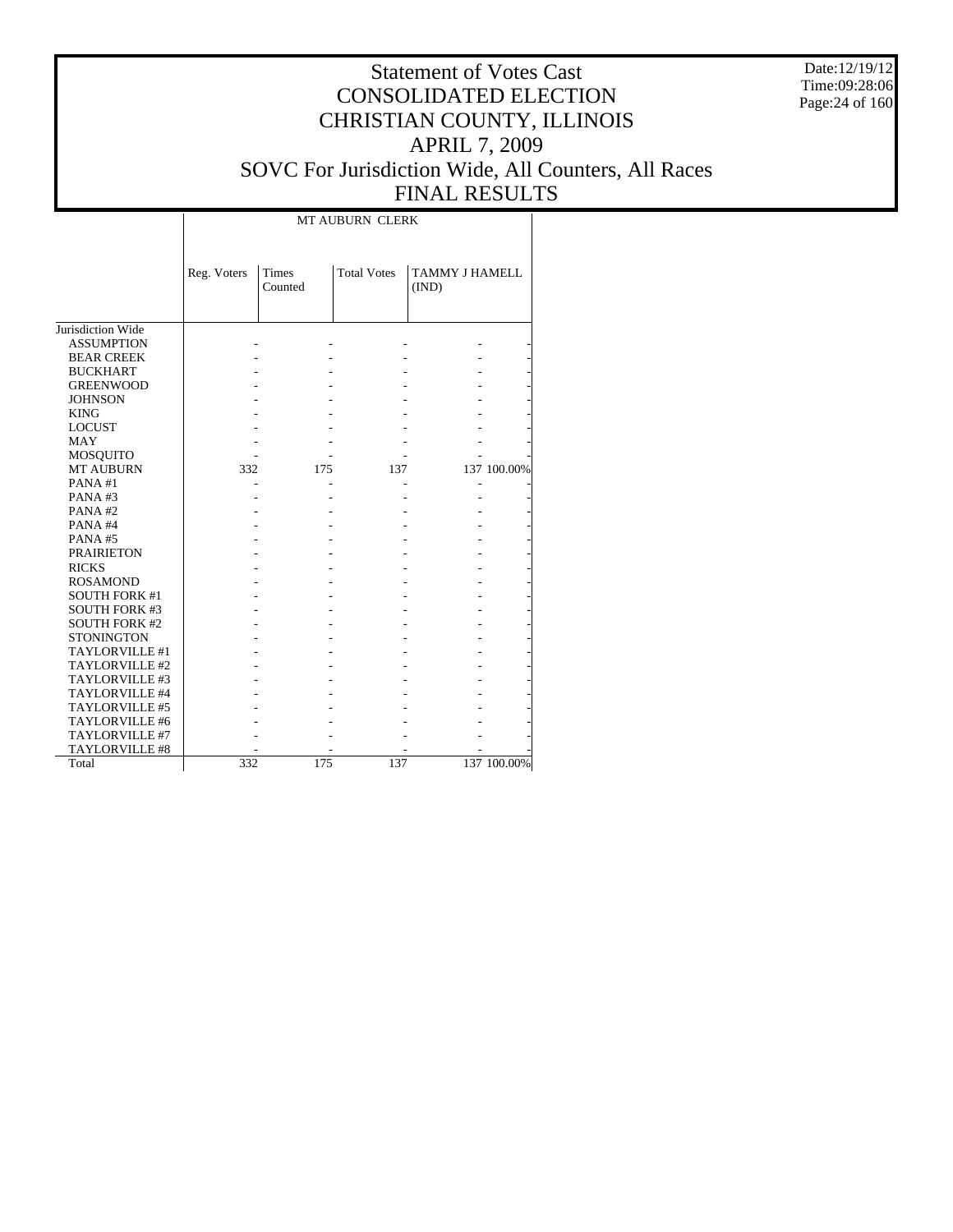|                                     |             |                  |                    | <b>Statement of Votes Cast</b><br><b>APRIL 7, 2009</b><br><b>FINAL RESULTS</b> |        | <b>CONSOLIDATED ELECTION</b><br>CHRISTIAN COUNTY, ILLINOIS<br>SOVC For Jurisdiction Wide, All Counters, All Races |            |                               |            | Date:12/19/12<br>Time:09:28:07<br>Page: 25 of 160 |        |
|-------------------------------------|-------------|------------------|--------------------|--------------------------------------------------------------------------------|--------|-------------------------------------------------------------------------------------------------------------------|------------|-------------------------------|------------|---------------------------------------------------|--------|
|                                     |             |                  |                    |                                                                                |        | MT AUBURN TRUSTEE                                                                                                 |            |                               |            |                                                   |        |
|                                     | Reg. Voters | Times<br>Counted | <b>Total Votes</b> | <b>BONNIE CLAYTON</b><br>(IND)                                                 |        | JOE GILLOCK (IND)                                                                                                 |            | <b>DIXIE VINCENT</b><br>(IND) |            | <b>KENNETH</b><br><b>COPENBARGER</b><br>(IND)     |        |
| Jurisdiction Wide                   |             |                  |                    |                                                                                |        |                                                                                                                   |            |                               |            |                                                   |        |
| <b>ASSUMPTION</b>                   |             |                  |                    |                                                                                |        |                                                                                                                   |            |                               |            |                                                   |        |
| <b>BEAR CREEK</b>                   |             |                  |                    |                                                                                |        |                                                                                                                   |            |                               |            |                                                   |        |
| <b>BUCKHART</b><br><b>GREENWOOD</b> |             |                  |                    |                                                                                |        |                                                                                                                   |            |                               |            |                                                   |        |
| <b>JOHNSON</b>                      |             |                  |                    |                                                                                |        |                                                                                                                   |            |                               |            |                                                   |        |
| <b>KING</b>                         |             |                  |                    |                                                                                |        |                                                                                                                   |            |                               |            |                                                   |        |
| <b>LOCUST</b>                       |             |                  |                    |                                                                                |        |                                                                                                                   |            |                               |            |                                                   |        |
| MAY                                 |             |                  |                    |                                                                                |        |                                                                                                                   |            |                               |            |                                                   |        |
| MOSQUITO                            |             |                  |                    |                                                                                |        |                                                                                                                   |            |                               |            |                                                   |        |
| <b>MT AUBURN</b>                    | 332         | 175              | 421                | 101                                                                            | 23.99% |                                                                                                                   | 114 27.08% | 108                           | 25.65%     | 98                                                | 23.28% |
| PANA#1                              |             |                  |                    |                                                                                |        |                                                                                                                   |            |                               |            |                                                   |        |
| PANA#3                              |             |                  |                    |                                                                                |        |                                                                                                                   |            |                               |            |                                                   |        |
| PANA#2                              |             |                  |                    |                                                                                |        |                                                                                                                   |            |                               |            |                                                   |        |
| PANA#4                              |             |                  |                    |                                                                                |        |                                                                                                                   |            |                               |            |                                                   |        |
| PANA#5                              |             |                  |                    |                                                                                |        |                                                                                                                   |            |                               |            |                                                   |        |
| <b>PRAIRIETON</b>                   |             |                  |                    |                                                                                |        |                                                                                                                   |            |                               |            |                                                   |        |
| <b>RICKS</b>                        |             |                  |                    |                                                                                |        |                                                                                                                   |            |                               |            |                                                   |        |
| <b>ROSAMOND</b>                     |             |                  |                    |                                                                                |        |                                                                                                                   |            |                               |            |                                                   |        |
| <b>SOUTH FORK #1</b>                |             |                  |                    |                                                                                |        |                                                                                                                   |            |                               |            |                                                   |        |
| <b>SOUTH FORK #3</b>                |             |                  |                    |                                                                                |        |                                                                                                                   |            |                               |            |                                                   |        |
| <b>SOUTH FORK #2</b>                |             |                  |                    |                                                                                |        |                                                                                                                   |            |                               |            |                                                   |        |
| <b>STONINGTON</b>                   |             |                  |                    |                                                                                |        |                                                                                                                   |            |                               |            |                                                   |        |
| TAYLORVILLE #1                      |             |                  |                    |                                                                                |        |                                                                                                                   |            |                               |            |                                                   |        |
| TAYLORVILLE #2                      |             |                  |                    |                                                                                |        |                                                                                                                   |            |                               |            |                                                   |        |
| TAYLORVILLE #3                      |             |                  |                    |                                                                                |        |                                                                                                                   |            |                               |            |                                                   |        |
| TAYLORVILLE #4                      |             |                  |                    |                                                                                |        |                                                                                                                   |            |                               |            |                                                   |        |
| TAYLORVILLE #5                      |             |                  |                    |                                                                                |        |                                                                                                                   |            |                               |            |                                                   |        |
| TAYLORVILLE #6                      |             |                  |                    |                                                                                |        |                                                                                                                   |            |                               |            |                                                   |        |
| TAYLORVILLE #7                      |             |                  |                    |                                                                                |        |                                                                                                                   |            |                               |            |                                                   |        |
| TAYLORVILLE #8                      |             |                  |                    |                                                                                |        |                                                                                                                   |            |                               |            |                                                   |        |
| Total                               | 332         | 175              | 421                | 101                                                                            | 23.99% |                                                                                                                   | 114 27.08% |                               | 108 25.65% | 98                                                | 23.28% |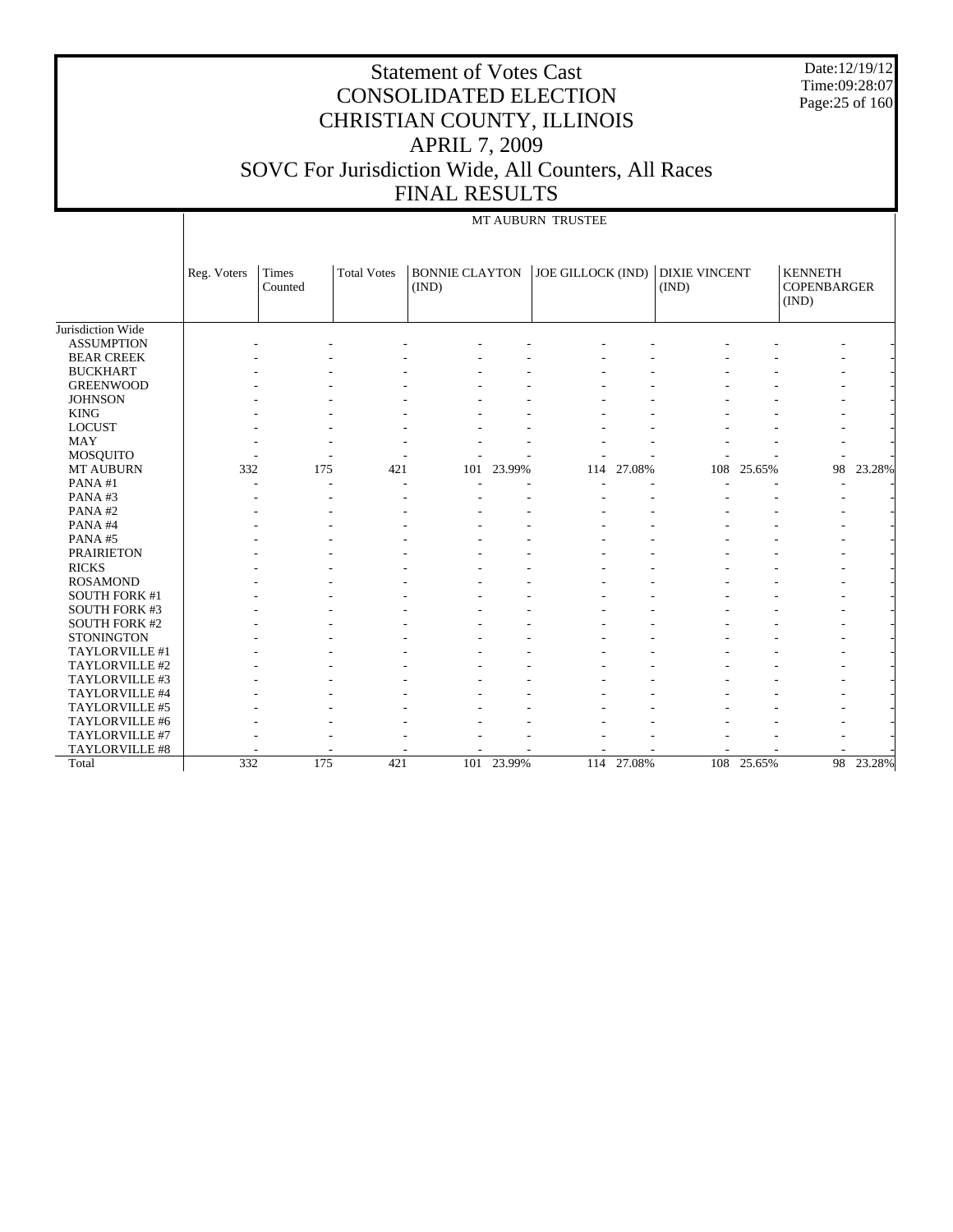Date:12/19/12 Time:09:28:07 Page:26 of 160

|                      |             | <b>OWANECO MAYOR</b> |                 |                            |            |             | <b>OWANECO CLERK</b> |    |                            |  |  |
|----------------------|-------------|----------------------|-----------------|----------------------------|------------|-------------|----------------------|----|----------------------------|--|--|
|                      | Reg. Voters | Times                |                 | Total Votes   ALVIN MIZEUR |            | Reg. Voters | Times                |    | Total Votes   KIM ANDERSON |  |  |
|                      |             | Counted              |                 | (IND)                      |            |             | Counted              |    | (IND)                      |  |  |
|                      |             |                      |                 |                            |            |             |                      |    |                            |  |  |
|                      |             |                      |                 |                            |            |             |                      |    |                            |  |  |
| Jurisdiction Wide    |             |                      |                 |                            |            |             |                      |    |                            |  |  |
| <b>ASSUMPTION</b>    |             |                      |                 |                            |            |             |                      |    |                            |  |  |
| <b>BEAR CREEK</b>    |             |                      |                 |                            |            |             |                      |    |                            |  |  |
| <b>BUCKHART</b>      |             |                      |                 |                            |            |             |                      |    |                            |  |  |
| <b>GREENWOOD</b>     |             |                      |                 |                            |            |             |                      |    |                            |  |  |
| <b>JOHNSON</b>       |             |                      |                 |                            |            |             |                      |    |                            |  |  |
| <b>KING</b>          |             |                      |                 |                            |            |             |                      |    |                            |  |  |
| <b>LOCUST</b>        | 135         | 46                   | 42              |                            | 42 100.00% | 135         | 46                   | 46 | 46 100.00%                 |  |  |
| <b>MAY</b>           |             |                      |                 |                            |            |             |                      |    |                            |  |  |
| MOSQUITO             |             |                      |                 |                            |            |             |                      |    |                            |  |  |
| MT AUBURN            |             |                      |                 |                            |            |             |                      |    |                            |  |  |
| PANA#1               |             |                      |                 |                            |            |             |                      |    |                            |  |  |
| PANA#3               |             |                      |                 |                            |            |             |                      |    |                            |  |  |
| PANA#2               |             |                      |                 |                            |            |             |                      |    |                            |  |  |
| PANA#4               |             |                      |                 |                            |            |             |                      |    |                            |  |  |
| PANA#5               |             |                      |                 |                            |            |             |                      |    |                            |  |  |
| <b>PRAIRIETON</b>    |             |                      |                 |                            |            |             |                      |    |                            |  |  |
| <b>RICKS</b>         |             |                      |                 |                            |            |             |                      |    |                            |  |  |
| <b>ROSAMOND</b>      |             |                      |                 |                            |            |             |                      |    |                            |  |  |
| <b>SOUTH FORK #1</b> |             |                      |                 |                            |            |             |                      |    |                            |  |  |
| <b>SOUTH FORK #3</b> |             |                      |                 |                            |            |             |                      |    |                            |  |  |
| <b>SOUTH FORK #2</b> |             |                      |                 |                            |            |             |                      |    |                            |  |  |
| <b>STONINGTON</b>    |             |                      |                 |                            |            |             |                      |    |                            |  |  |
| TAYLORVILLE #1       |             |                      |                 |                            |            |             |                      |    |                            |  |  |
| TAYLORVILLE #2       |             |                      |                 |                            |            |             |                      |    |                            |  |  |
| TAYLORVILLE #3       |             |                      |                 |                            |            |             |                      |    |                            |  |  |
| TAYLORVILLE #4       |             |                      |                 |                            |            |             |                      |    |                            |  |  |
| TAYLORVILLE #5       |             |                      |                 |                            |            |             |                      |    |                            |  |  |
| TAYLORVILLE #6       |             |                      |                 |                            |            |             |                      |    |                            |  |  |
| TAYLORVILLE #7       |             |                      |                 |                            |            |             |                      |    |                            |  |  |
| TAYLORVILLE #8       |             |                      |                 |                            |            |             |                      |    |                            |  |  |
| Total                | 135         | $\overline{46}$      | $\overline{42}$ |                            | 42 100.00% | 135         | 46                   | 46 | 46 100.00%                 |  |  |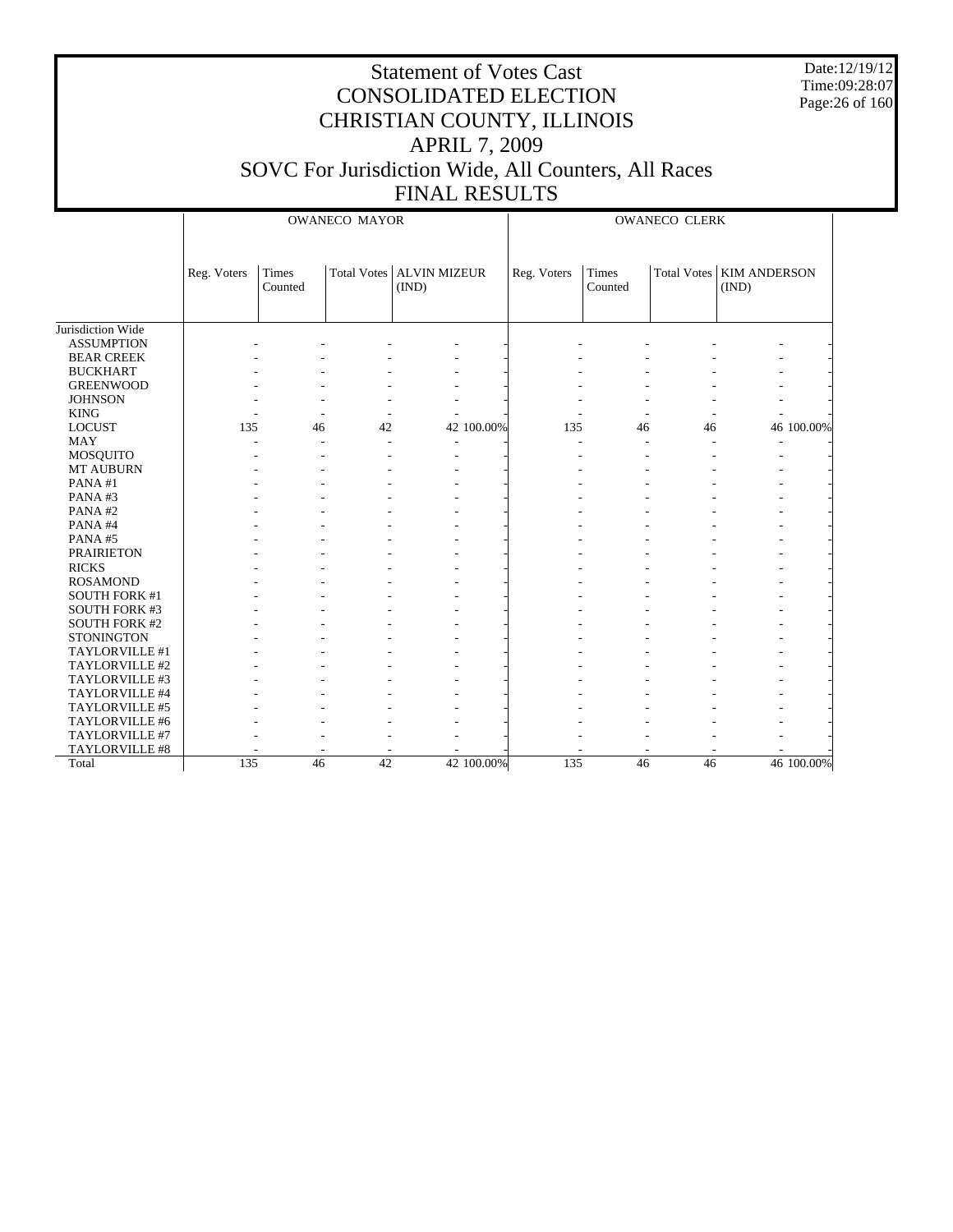Date:12/19/12 Time:09:28:07 Page:27 of 160

|                      |             |                  |                    | <b>OWANECO TRUSTEE</b>                |        |                               |        |                              |        |
|----------------------|-------------|------------------|--------------------|---------------------------------------|--------|-------------------------------|--------|------------------------------|--------|
|                      | Reg. Voters | Times<br>Counted | <b>Total Votes</b> | <b>HAROLD</b><br><b>BALDOCK (IND)</b> |        | <b>RONALD</b><br>MOOMEY (IND) |        | <b>JOHN WILHOUR</b><br>(IND) |        |
| Jurisdiction Wide    |             |                  |                    |                                       |        |                               |        |                              |        |
| <b>ASSUMPTION</b>    |             |                  |                    |                                       |        |                               |        |                              |        |
| <b>BEAR CREEK</b>    |             |                  |                    |                                       |        |                               |        |                              |        |
| <b>BUCKHART</b>      |             |                  |                    |                                       |        |                               |        |                              |        |
| <b>GREENWOOD</b>     |             |                  |                    |                                       |        |                               |        |                              |        |
| <b>JOHNSON</b>       |             |                  |                    |                                       |        |                               |        |                              |        |
| <b>KING</b>          |             |                  |                    |                                       |        |                               |        |                              |        |
| <b>LOCUST</b>        | 135         | 46               | 122                | 39                                    | 31.97% | 40                            | 32.79% | 43                           | 35.25% |
| <b>MAY</b>           |             |                  | ÷.                 |                                       |        |                               |        |                              |        |
| MOSQUITO             |             |                  |                    |                                       |        |                               |        |                              |        |
| <b>MT AUBURN</b>     |             |                  |                    |                                       |        |                               |        |                              |        |
| PANA#1               |             |                  |                    |                                       |        |                               |        |                              |        |
| PANA#3               |             |                  |                    |                                       |        |                               |        |                              |        |
| PANA#2               |             |                  |                    |                                       |        |                               |        |                              |        |
| PANA#4               |             |                  |                    |                                       |        |                               |        |                              |        |
| PANA#5               |             |                  |                    |                                       |        |                               |        |                              |        |
| <b>PRAIRIETON</b>    |             |                  |                    |                                       |        |                               |        |                              |        |
| <b>RICKS</b>         |             |                  |                    |                                       |        |                               |        |                              |        |
| <b>ROSAMOND</b>      |             |                  |                    |                                       |        |                               |        |                              |        |
| <b>SOUTH FORK #1</b> |             |                  |                    |                                       |        |                               |        |                              |        |
| <b>SOUTH FORK #3</b> |             |                  |                    |                                       |        |                               |        |                              |        |
| <b>SOUTH FORK #2</b> |             |                  |                    |                                       |        |                               |        |                              |        |
| <b>STONINGTON</b>    |             |                  |                    |                                       |        |                               |        |                              |        |
| TAYLORVILLE #1       |             |                  |                    |                                       |        |                               |        |                              |        |
| TAYLORVILLE #2       |             |                  |                    |                                       |        |                               |        |                              |        |
| TAYLORVILLE #3       |             |                  |                    |                                       |        |                               |        |                              |        |
| TAYLORVILLE #4       |             |                  |                    |                                       |        |                               |        |                              |        |
| TAYLORVILLE #5       |             |                  |                    |                                       |        |                               |        |                              |        |
| TAYLORVILLE #6       |             |                  |                    |                                       |        |                               |        |                              |        |
| TAYLORVILLE #7       |             |                  |                    |                                       |        |                               |        |                              |        |
| TAYLORVILLE #8       |             |                  |                    |                                       |        |                               |        |                              |        |
| Total                | 135         | 46               | 122                | 39                                    | 31.97% | 40                            | 32.79% | 43                           | 35.25% |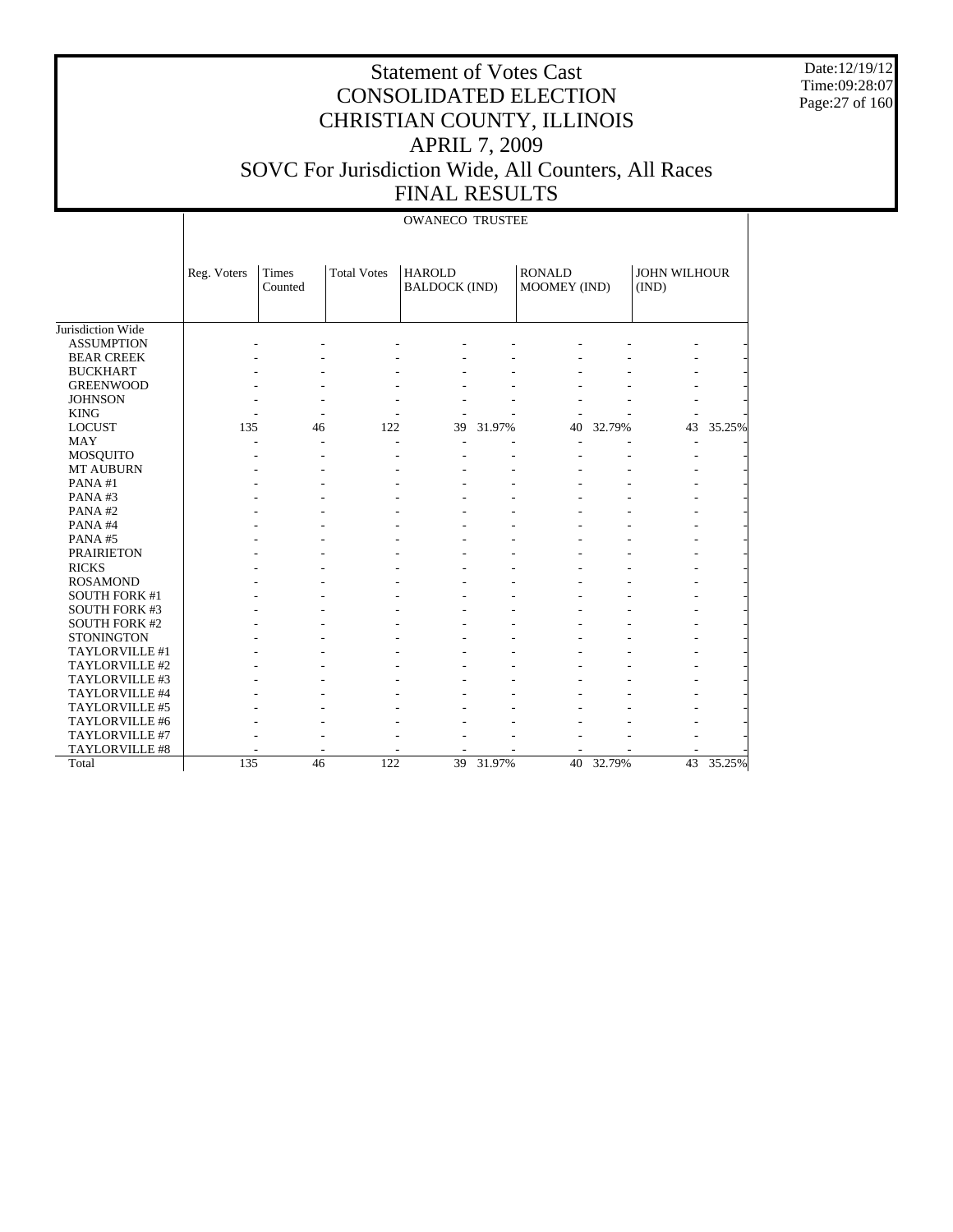Date:12/19/12 Time:09:28:07 Page:28 of 160

|                       |             |                  | PALMER MAYOR    |                              |             | PALMER CLERK     |    |                                      |            |  |
|-----------------------|-------------|------------------|-----------------|------------------------------|-------------|------------------|----|--------------------------------------|------------|--|
|                       | Reg. Voters | Times<br>Counted |                 | Total Votes   JIM HILL (IND) | Reg. Voters | Times<br>Counted |    | Total Votes   NORMA J BLACK<br>(IND) |            |  |
| Jurisdiction Wide     |             |                  |                 |                              |             |                  |    |                                      |            |  |
| <b>ASSUMPTION</b>     |             |                  |                 |                              |             |                  |    |                                      |            |  |
| <b>BEAR CREEK</b>     | 146         | 87               | 77              | 77 100.00%                   | 146         | 87               | 79 |                                      | 79 100.00% |  |
| <b>BUCKHART</b>       |             | $\overline{a}$   |                 | $\overline{a}$               |             |                  | L. |                                      |            |  |
| <b>GREENWOOD</b>      |             |                  |                 |                              |             |                  |    |                                      |            |  |
| <b>JOHNSON</b>        |             |                  |                 |                              |             |                  |    |                                      |            |  |
| <b>KING</b>           |             |                  |                 |                              |             |                  |    |                                      |            |  |
| <b>LOCUST</b>         |             |                  |                 |                              |             |                  |    |                                      |            |  |
| <b>MAY</b>            |             |                  |                 |                              |             |                  |    |                                      |            |  |
| <b>MOSQUITO</b>       |             |                  |                 |                              |             |                  |    |                                      |            |  |
| MT AUBURN             |             |                  |                 |                              |             |                  |    |                                      |            |  |
| PANA#1                |             |                  |                 |                              |             |                  |    |                                      |            |  |
| PANA#3                |             |                  |                 |                              |             |                  |    |                                      |            |  |
| PANA#2                |             |                  |                 |                              |             |                  |    |                                      |            |  |
| PANA#4                |             |                  |                 |                              |             |                  |    |                                      |            |  |
| PANA#5                |             |                  |                 |                              |             |                  |    |                                      |            |  |
| <b>PRAIRIETON</b>     |             |                  |                 |                              |             |                  |    |                                      |            |  |
| <b>RICKS</b>          |             |                  |                 |                              |             |                  |    |                                      |            |  |
| <b>ROSAMOND</b>       |             |                  |                 |                              |             |                  |    |                                      |            |  |
| <b>SOUTH FORK #1</b>  |             |                  |                 |                              |             |                  |    |                                      |            |  |
| <b>SOUTH FORK #3</b>  |             |                  |                 |                              |             |                  |    |                                      |            |  |
| <b>SOUTH FORK #2</b>  |             |                  |                 |                              |             |                  |    |                                      |            |  |
| <b>STONINGTON</b>     |             |                  |                 |                              |             |                  |    |                                      |            |  |
| TAYLORVILLE #1        |             |                  |                 |                              |             |                  |    |                                      |            |  |
| TAYLORVILLE #2        |             |                  |                 |                              |             |                  |    |                                      |            |  |
| TAYLORVILLE #3        |             |                  |                 |                              |             |                  |    |                                      |            |  |
| TAYLORVILLE #4        |             |                  |                 |                              |             |                  |    |                                      |            |  |
| TAYLORVILLE #5        |             |                  |                 |                              |             |                  |    |                                      |            |  |
| TAYLORVILLE #6        |             |                  |                 |                              |             |                  |    |                                      |            |  |
| TAYLORVILLE #7        |             |                  |                 |                              |             |                  |    |                                      |            |  |
| <b>TAYLORVILLE #8</b> |             |                  |                 |                              |             |                  |    |                                      |            |  |
| Total                 | 146         | 87               | $\overline{77}$ | 77 100.00%                   | 146         | 87               | 79 |                                      | 79 100.00% |  |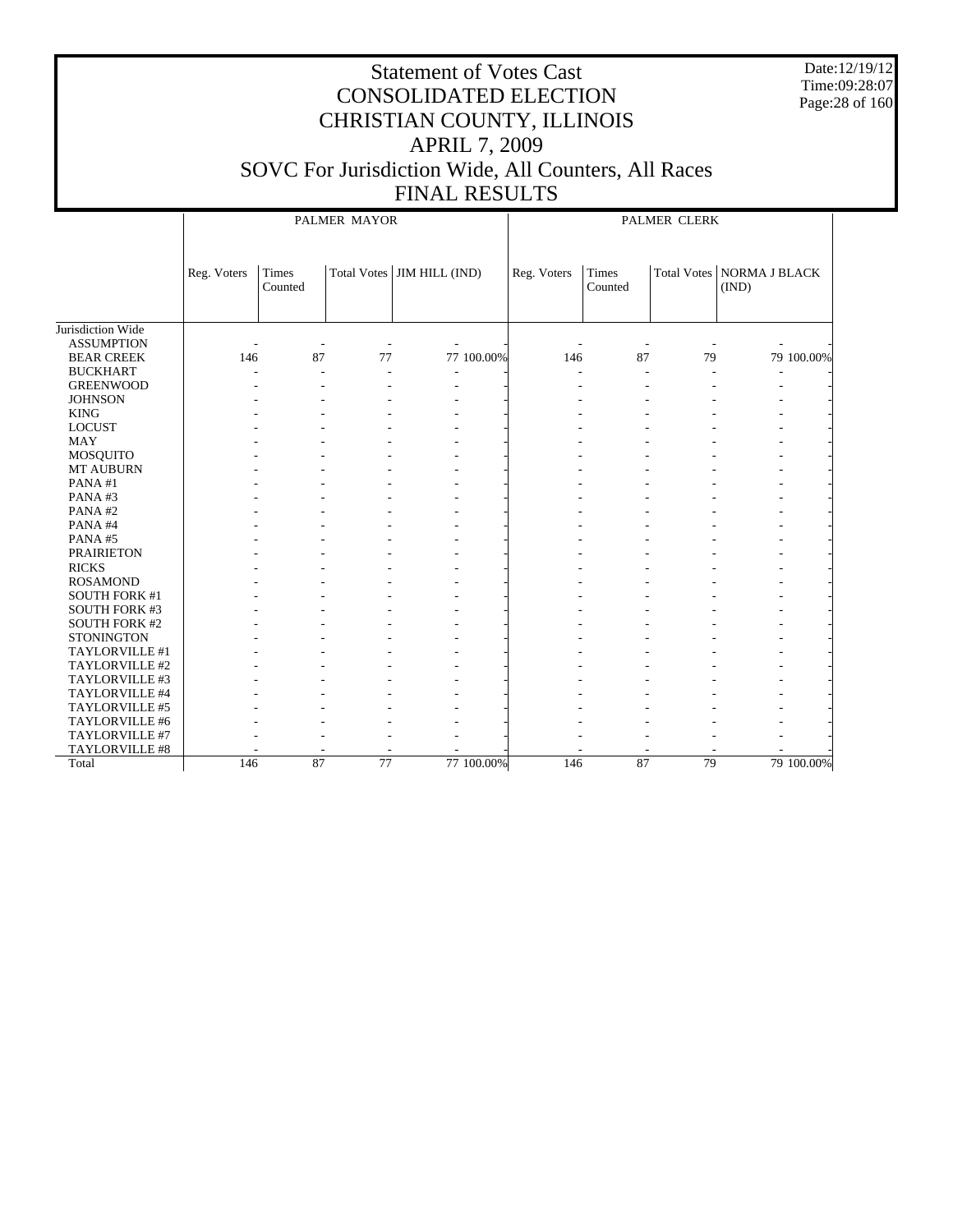Date:12/19/12 Time:09:28:07 Page:29 of 160

### Statement of Votes Cast CONSOLIDATED ELECTION CHRISTIAN COUNTY, ILLINOIS APRIL 7, 2009 SOVC For Jurisdiction Wide, All Counters, All Races FINAL RESULTS

PALMER TRUSTEE 4 YR

|                       | Reg. Voters | <b>Times</b><br>Counted | <b>Total Votes</b> | <b>BILLY BADMAN</b><br>(IND) |        | <b>ROBERT STONE</b><br>(IND) |           |
|-----------------------|-------------|-------------------------|--------------------|------------------------------|--------|------------------------------|-----------|
| Jurisdiction Wide     |             |                         |                    |                              |        |                              |           |
| <b>ASSUMPTION</b>     |             |                         |                    |                              |        |                              |           |
| <b>BEAR CREEK</b>     | 146         | 87                      | 133                | 75                           | 56.39% |                              | 58 43.61% |
| <b>BUCKHART</b>       |             |                         |                    |                              |        |                              |           |
| <b>GREENWOOD</b>      |             |                         |                    |                              |        |                              |           |
| <b>JOHNSON</b>        |             |                         |                    |                              |        |                              |           |
| <b>KING</b>           |             |                         |                    |                              |        |                              |           |
| <b>LOCUST</b>         |             |                         |                    |                              |        |                              |           |
| <b>MAY</b>            |             |                         |                    |                              |        |                              |           |
| <b>MOSQUITO</b>       |             |                         |                    |                              |        |                              |           |
| <b>MT AUBURN</b>      |             |                         |                    |                              |        |                              |           |
| PANA#1                |             |                         |                    |                              |        |                              |           |
| PANA#3                |             |                         |                    |                              |        |                              |           |
| PANA#2                |             |                         |                    |                              |        |                              |           |
| PANA#4                |             |                         |                    |                              |        |                              |           |
| PANA#5                |             |                         |                    |                              |        |                              |           |
| <b>PRAIRIETON</b>     |             |                         |                    |                              |        |                              |           |
| <b>RICKS</b>          |             |                         |                    |                              |        |                              |           |
| <b>ROSAMOND</b>       |             |                         |                    |                              |        |                              |           |
| <b>SOUTH FORK #1</b>  |             |                         |                    |                              |        |                              |           |
| <b>SOUTH FORK #3</b>  |             |                         |                    |                              |        |                              |           |
| <b>SOUTH FORK #2</b>  |             |                         |                    |                              |        |                              |           |
| <b>STONINGTON</b>     |             |                         |                    |                              |        |                              |           |
| TAYLORVILLE #1        |             |                         |                    |                              |        |                              |           |
| TAYLORVILLE #2        |             |                         |                    |                              |        |                              |           |
| TAYLORVILLE #3        |             |                         |                    |                              |        |                              |           |
| <b>TAYLORVILLE #4</b> |             |                         |                    |                              |        |                              |           |
| TAYLORVILLE #5        |             |                         |                    |                              |        |                              |           |
| TAYLORVILLE #6        |             |                         |                    |                              |        |                              |           |
| <b>TAYLORVILLE #7</b> |             |                         |                    |                              |        |                              |           |
| <b>TAYLORVILLE #8</b> |             |                         |                    |                              |        |                              |           |
| Total                 | 146         | 87                      | 133                | 75                           | 56.39% | 58                           | 43.61%    |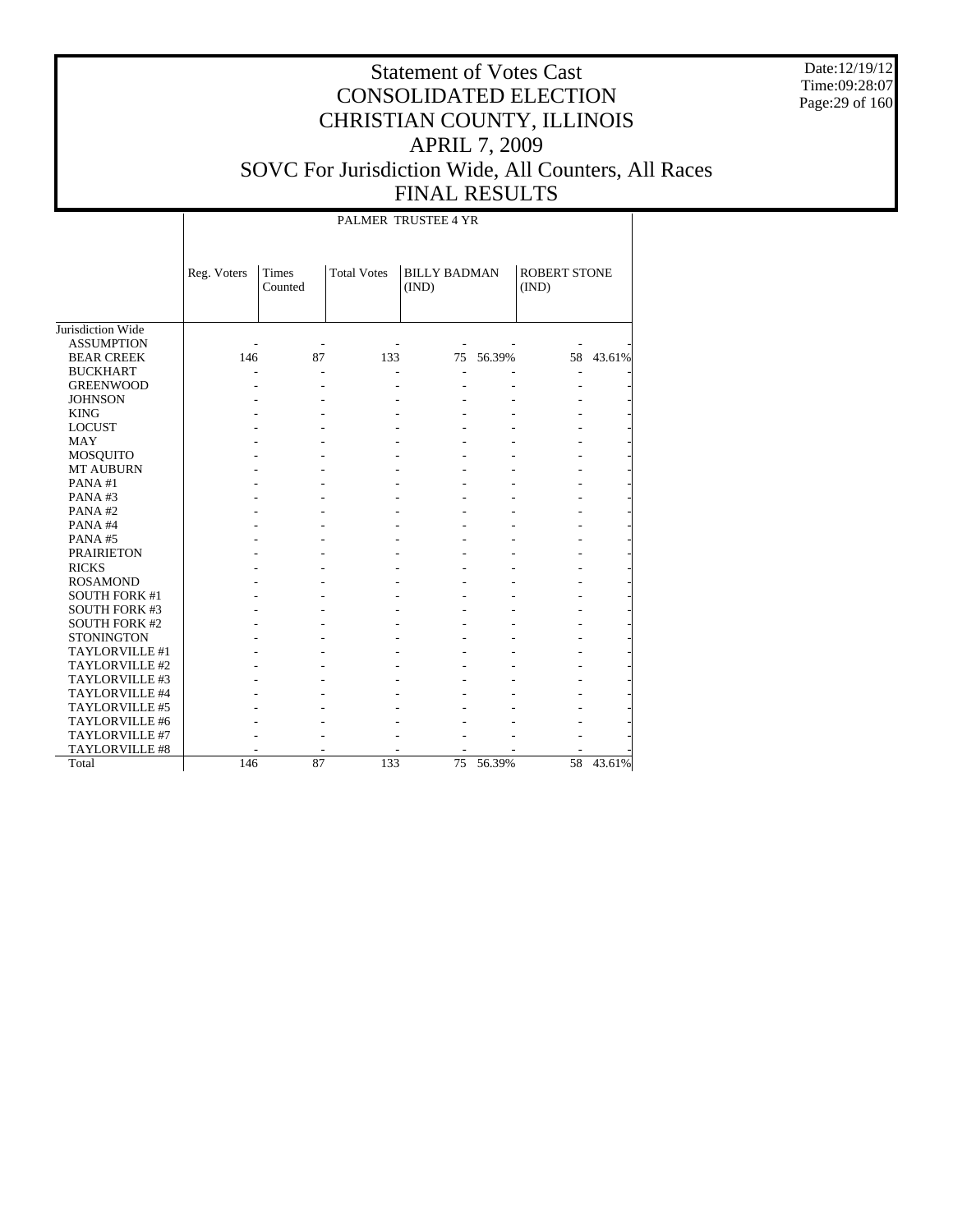Date:12/19/12 Time:09:28:07 Page:30 of 160

### Statement of Votes Cast CONSOLIDATED ELECTION CHRISTIAN COUNTY, ILLINOIS APRIL 7, 2009 SOVC For Jurisdiction Wide, All Counters, All Races FINAL RESULTS

|                      |             |                         | PALMER TRST 2 YR |                              |            |
|----------------------|-------------|-------------------------|------------------|------------------------------|------------|
|                      | Reg. Voters | <b>Times</b><br>Counted | Total Votes      | <b>DONALD OLLER</b><br>(IND) |            |
| Jurisdiction Wide    |             |                         |                  |                              |            |
| <b>ASSUMPTION</b>    |             |                         |                  |                              |            |
| <b>BEAR CREEK</b>    | 146         | 87                      | 74               |                              | 74 100.00% |
| <b>BUCKHART</b>      |             |                         |                  |                              |            |
| <b>GREENWOOD</b>     |             |                         |                  |                              |            |
| <b>JOHNSON</b>       |             |                         |                  |                              |            |
| <b>KING</b>          |             |                         |                  |                              |            |
| <b>LOCUST</b>        |             |                         |                  |                              |            |
| <b>MAY</b>           |             |                         |                  |                              |            |
| MOSQUITO             |             |                         |                  |                              |            |
| <b>MT AUBURN</b>     |             |                         |                  |                              |            |
| PANA#1               |             |                         |                  |                              |            |
| PANA#3               |             |                         |                  |                              |            |
| PANA#2               |             |                         |                  |                              |            |
| PANA#4               |             |                         |                  |                              |            |
| PANA#5               |             |                         |                  |                              |            |
| <b>PRAIRIETON</b>    |             |                         |                  |                              |            |
| <b>RICKS</b>         |             |                         |                  |                              |            |
| <b>ROSAMOND</b>      |             |                         |                  |                              |            |
| <b>SOUTH FORK #1</b> |             |                         |                  |                              |            |
| <b>SOUTH FORK #3</b> |             |                         |                  |                              |            |
| <b>SOUTH FORK #2</b> |             |                         |                  |                              |            |
| <b>STONINGTON</b>    |             |                         |                  |                              |            |
| TAYLORVILLE #1       |             |                         |                  |                              |            |
| TAYLORVILLE #2       |             |                         |                  |                              |            |
| TAYLORVILLE #3       |             |                         |                  |                              |            |
| TAYLORVILLE #4       |             |                         |                  |                              |            |
| TAYLORVILLE #5       |             |                         |                  |                              |            |
| TAYLORVILLE #6       |             |                         |                  |                              |            |
| TAYLORVILLE #7       |             |                         |                  |                              |            |
| TAYLORVILLE #8       |             |                         |                  |                              |            |
| Total                | 146         | 87                      | 74               |                              | 74 100.00% |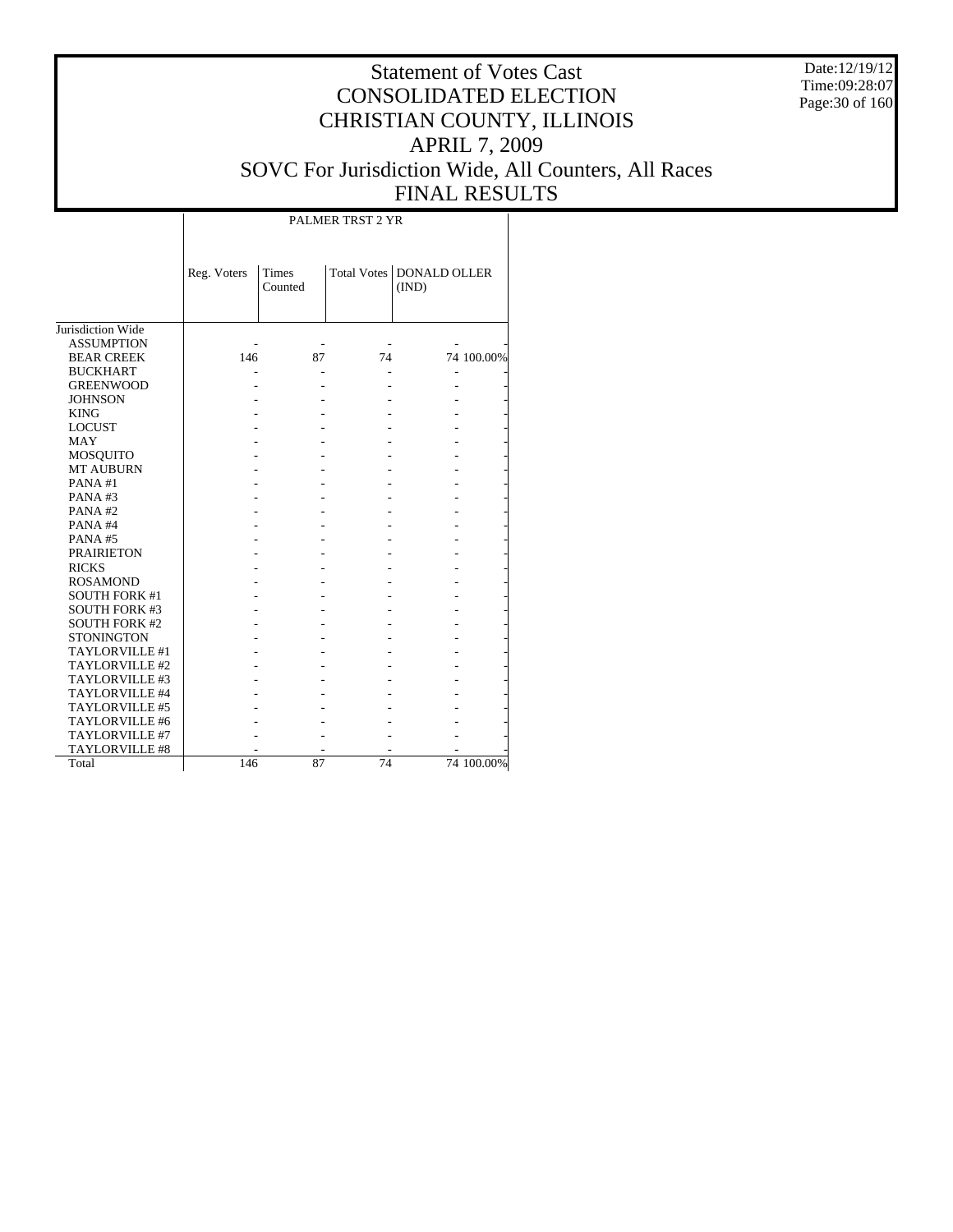Date:12/19/12 Time:09:28:07 Page:31 of 160

### Statement of Votes Cast CONSOLIDATED ELECTION CHRISTIAN COUNTY, ILLINOIS APRIL 7, 2009 SOVC For Jurisdiction Wide, All Counters, All Races FINAL RESULTS

#### PANA MAYOR

|                      | Reg. Voters | Times<br>Counted | <b>Total Votes</b> | <b>EARL BAKER</b> |            | <b>STEVEN D SIPES</b> |            | <b>BILL PIERCE</b> |        |
|----------------------|-------------|------------------|--------------------|-------------------|------------|-----------------------|------------|--------------------|--------|
|                      |             |                  |                    |                   |            |                       |            |                    |        |
|                      |             |                  |                    |                   |            |                       |            |                    |        |
| Jurisdiction Wide    |             |                  |                    |                   |            |                       |            |                    |        |
| <b>ASSUMPTION</b>    |             |                  |                    |                   |            |                       |            |                    |        |
| <b>BEAR CREEK</b>    |             |                  |                    |                   |            |                       |            |                    |        |
| <b>BUCKHART</b>      |             |                  |                    |                   |            |                       |            |                    |        |
| <b>GREENWOOD</b>     |             |                  |                    |                   |            |                       |            |                    |        |
| <b>JOHNSON</b>       |             |                  |                    |                   |            |                       |            |                    |        |
| <b>KING</b>          |             |                  |                    |                   |            |                       |            |                    |        |
| <b>LOCUST</b>        |             |                  |                    |                   |            |                       |            |                    |        |
| <b>MAY</b>           |             |                  |                    |                   |            |                       |            |                    |        |
| <b>MOSQUITO</b>      |             |                  |                    |                   |            |                       |            |                    |        |
| MT AUBURN            |             |                  |                    |                   |            |                       |            |                    |        |
| PANA#1               | 667         | 282              | 281                | 25                | 8.90%      | 188                   | 66.90%     | 53                 | 18.86% |
| PANA#3               | 719         | 256              | 253                | 37                | 14.62%     | 147                   | 58.10%     | 62                 | 24.51% |
| PANA#2               | 1087        | 483              | 479                | 41                | 8.56%      | 284                   | 59.29%     | 135                | 28.18% |
| PANA#4               | 512         | 201              | 198                | 23                | 11.62%     | 81                    | 40.91%     | 82                 | 41.41% |
| PANA#5               | 421         | 166              | 166                | 19                | 11.45%     | 64                    | 38.55%     | 76                 | 45.78% |
| <b>PRAIRIETON</b>    |             |                  |                    |                   |            |                       |            |                    |        |
| <b>RICKS</b>         |             |                  |                    |                   |            |                       |            |                    |        |
| <b>ROSAMOND</b>      |             |                  |                    |                   |            |                       |            |                    |        |
| <b>SOUTH FORK #1</b> |             |                  |                    |                   |            |                       |            |                    |        |
| <b>SOUTH FORK #3</b> |             |                  |                    |                   |            |                       |            |                    |        |
| <b>SOUTH FORK #2</b> |             |                  |                    |                   |            |                       |            |                    |        |
| <b>STONINGTON</b>    |             |                  |                    |                   |            |                       |            |                    |        |
| TAYLORVILLE #1       |             |                  |                    |                   |            |                       |            |                    |        |
| TAYLORVILLE #2       |             |                  |                    |                   |            |                       |            |                    |        |
| TAYLORVILLE #3       |             |                  |                    |                   |            |                       |            |                    |        |
| TAYLORVILLE #4       |             |                  |                    |                   |            |                       |            |                    |        |
| TAYLORVILLE #5       |             |                  |                    |                   |            |                       |            |                    |        |
| TAYLORVILLE #6       |             |                  |                    |                   |            |                       |            |                    |        |
| TAYLORVILLE #7       |             |                  |                    |                   |            |                       |            |                    |        |
| TAYLORVILLE #8       |             |                  |                    |                   |            |                       |            |                    |        |
| Total                | 3406        | 1388             | 1377               |                   | 145 10.53% |                       | 764 55.48% | 408                | 29.63% |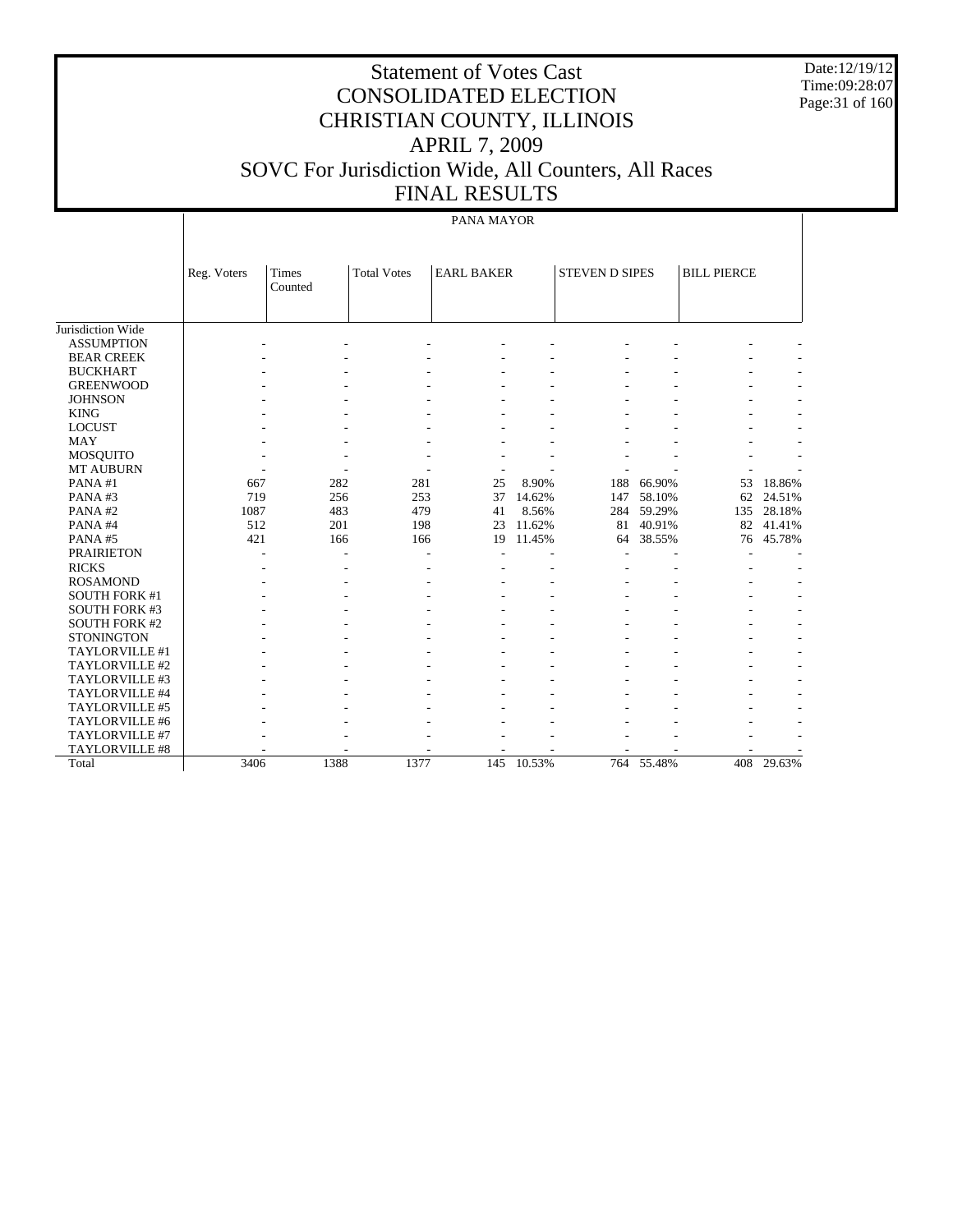Date:12/19/12 Time:09:28:07 Page:32 of 160

#### Statement of Votes Cast CONSOLIDATED ELECTION CHRISTIAN COUNTY, ILLINOIS APRIL 7, 2009 SOVC For Jurisdiction Wide, All Counters, All Races FINAL RESULTS

# PANA CLERK

|                      | PANA MAYOR                 |       | PANA CLERK  |                         |                    |                      |  |  |  |
|----------------------|----------------------------|-------|-------------|-------------------------|--------------------|----------------------|--|--|--|
|                      |                            |       |             |                         |                    |                      |  |  |  |
|                      | <b>DENNIS</b><br>WHITLATCH |       | Reg. Voters | <b>Times</b><br>Counted | <b>Total Votes</b> | <b>TERRY L KLEIN</b> |  |  |  |
|                      |                            |       |             |                         |                    |                      |  |  |  |
|                      |                            |       |             |                         |                    |                      |  |  |  |
| Jurisdiction Wide    |                            |       |             |                         |                    |                      |  |  |  |
| <b>ASSUMPTION</b>    |                            |       |             |                         |                    |                      |  |  |  |
| <b>BEAR CREEK</b>    |                            |       |             |                         |                    |                      |  |  |  |
| <b>BUCKHART</b>      |                            |       |             |                         |                    |                      |  |  |  |
| <b>GREENWOOD</b>     |                            |       |             |                         |                    |                      |  |  |  |
| <b>JOHNSON</b>       |                            |       |             |                         |                    |                      |  |  |  |
| <b>KING</b>          |                            |       |             |                         |                    |                      |  |  |  |
| <b>LOCUST</b>        |                            |       |             |                         |                    |                      |  |  |  |
| <b>MAY</b>           |                            |       |             |                         |                    |                      |  |  |  |
| <b>MOSQUITO</b>      |                            |       |             |                         |                    |                      |  |  |  |
| <b>MT AUBURN</b>     |                            |       |             |                         |                    |                      |  |  |  |
| PANA#1               | 15                         | 5.34% | 667         | 282                     | 253                | 253 100.00%          |  |  |  |
| PANA#3               | $\tau$                     | 2.77% | 719         | 256                     | 233                | 233 100.00%          |  |  |  |
| PANA#2               | 19                         | 3.97% | 1087        | 483                     | 428                | 428 100.00%          |  |  |  |
| PANA#4               | 12                         | 6.06% | 512         | 201                     | 173                | 173 100.00%          |  |  |  |
| PANA#5               | 7                          | 4.22% | 421         | 166                     | 143                | 143 100.00%          |  |  |  |
| <b>PRAIRIETON</b>    |                            |       |             |                         |                    |                      |  |  |  |
| <b>RICKS</b>         |                            |       |             |                         |                    |                      |  |  |  |
| <b>ROSAMOND</b>      |                            |       |             |                         |                    |                      |  |  |  |
| <b>SOUTH FORK #1</b> |                            |       |             |                         |                    |                      |  |  |  |
| <b>SOUTH FORK #3</b> |                            |       |             |                         |                    |                      |  |  |  |
| <b>SOUTH FORK #2</b> |                            |       |             |                         |                    |                      |  |  |  |
| <b>STONINGTON</b>    |                            |       |             |                         |                    |                      |  |  |  |
| TAYLORVILLE #1       |                            |       |             |                         |                    |                      |  |  |  |
| TAYLORVILLE #2       |                            |       |             |                         |                    |                      |  |  |  |
| TAYLORVILLE #3       |                            |       |             |                         |                    |                      |  |  |  |
| TAYLORVILLE #4       |                            |       |             |                         |                    |                      |  |  |  |
| TAYLORVILLE #5       |                            |       |             |                         |                    |                      |  |  |  |
| TAYLORVILLE #6       |                            |       |             |                         |                    |                      |  |  |  |
| TAYLORVILLE #7       |                            |       |             |                         |                    |                      |  |  |  |
| TAYLORVILLE #8       |                            |       |             |                         |                    |                      |  |  |  |
| Total                | 60                         | 4.36% | 3406        | 1388                    | 1230               | 1230 100.00%         |  |  |  |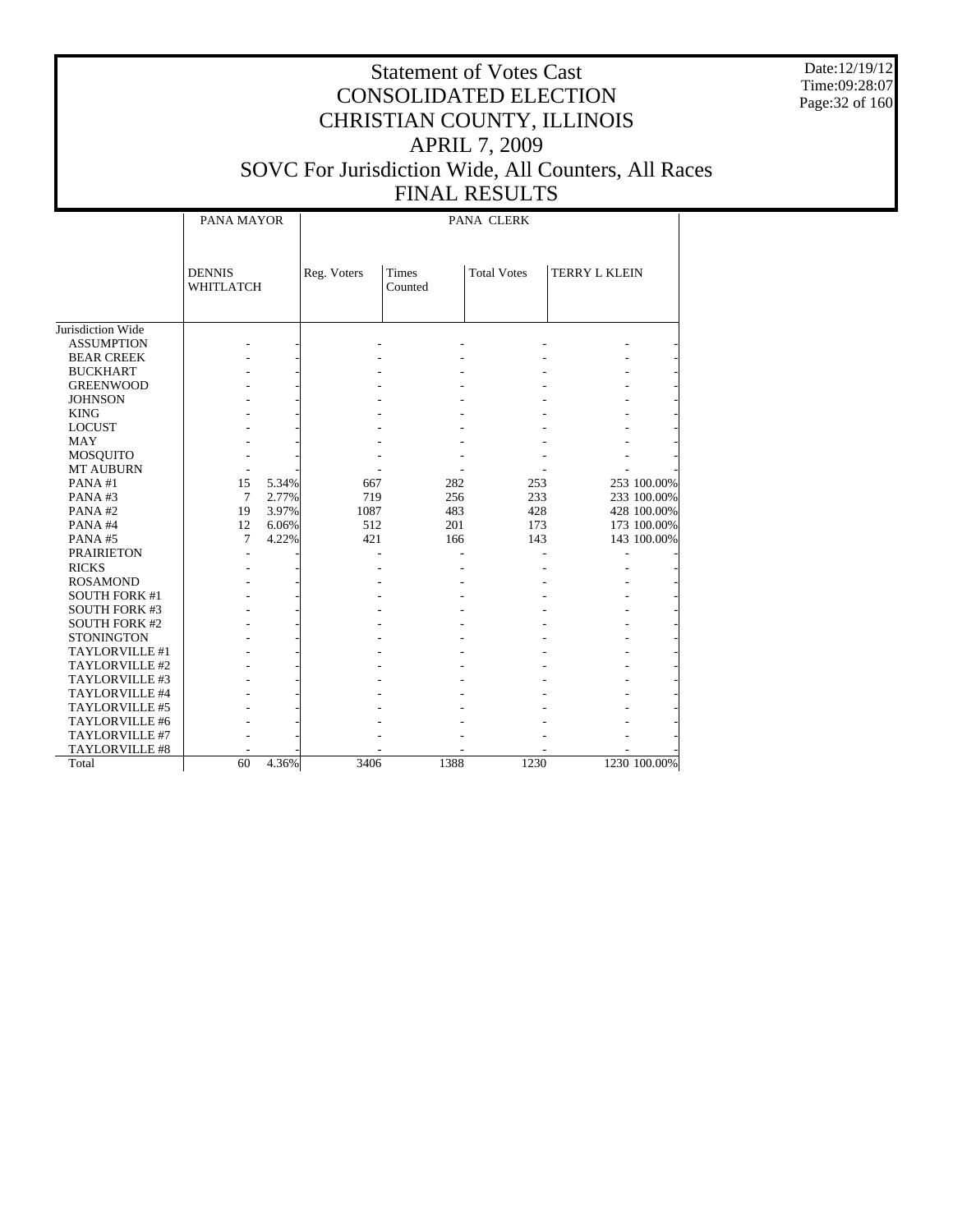Date:12/19/12 Time:09:28:07 Page:33 of 160

|                      |             |                         | PANA TREASURER     |                                     |              |
|----------------------|-------------|-------------------------|--------------------|-------------------------------------|--------------|
|                      | Reg. Voters | <b>Times</b><br>Counted | <b>Total Votes</b> | <b>FLORIAN L</b><br><b>SCHERZER</b> |              |
| Jurisdiction Wide    |             |                         |                    |                                     |              |
| <b>ASSUMPTION</b>    |             |                         |                    |                                     |              |
| <b>BEAR CREEK</b>    |             |                         |                    |                                     |              |
| <b>BUCKHART</b>      |             |                         |                    |                                     |              |
| <b>GREENWOOD</b>     |             |                         |                    |                                     |              |
| <b>JOHNSON</b>       |             |                         |                    |                                     |              |
| <b>KING</b>          |             |                         |                    |                                     |              |
| <b>LOCUST</b>        |             |                         |                    |                                     |              |
| <b>MAY</b>           |             |                         |                    |                                     |              |
| <b>MOSQUITO</b>      |             |                         |                    |                                     |              |
| <b>MT AUBURN</b>     |             |                         |                    |                                     |              |
| PANA#1               | 667         | 282                     | 255                |                                     | 255 100.00%  |
| PANA#3               | 719         | 256                     | 226                |                                     | 226 100.00%  |
| PANA#2               | 1087        | 483                     | 425                |                                     | 425 100.00%  |
| PANA#4               | 512         | 201                     | 171                |                                     | 171 100.00%  |
| PANA#5               | 421         | 166                     | 139                |                                     | 139 100.00%  |
| <b>PRAIRIETON</b>    |             |                         |                    |                                     |              |
| <b>RICKS</b>         |             |                         |                    |                                     |              |
| <b>ROSAMOND</b>      |             |                         |                    |                                     |              |
| <b>SOUTH FORK #1</b> |             |                         |                    |                                     |              |
| <b>SOUTH FORK #3</b> |             |                         |                    |                                     |              |
| <b>SOUTH FORK #2</b> |             |                         |                    |                                     |              |
| <b>STONINGTON</b>    |             |                         |                    |                                     |              |
| TAYLORVILLE #1       |             |                         |                    |                                     |              |
| TAYLORVILLE #2       |             |                         |                    |                                     |              |
| TAYLORVILLE #3       |             |                         |                    |                                     |              |
| TAYLORVILLE #4       |             |                         |                    |                                     |              |
| TAYLORVILLE #5       |             |                         |                    |                                     |              |
| TAYLORVILLE #6       |             |                         |                    |                                     |              |
| TAYLORVILLE #7       |             |                         |                    |                                     |              |
| TAYLORVILLE #8       |             |                         |                    |                                     |              |
| Total                | 3406        | 1388                    | 1216               |                                     | 1216 100.00% |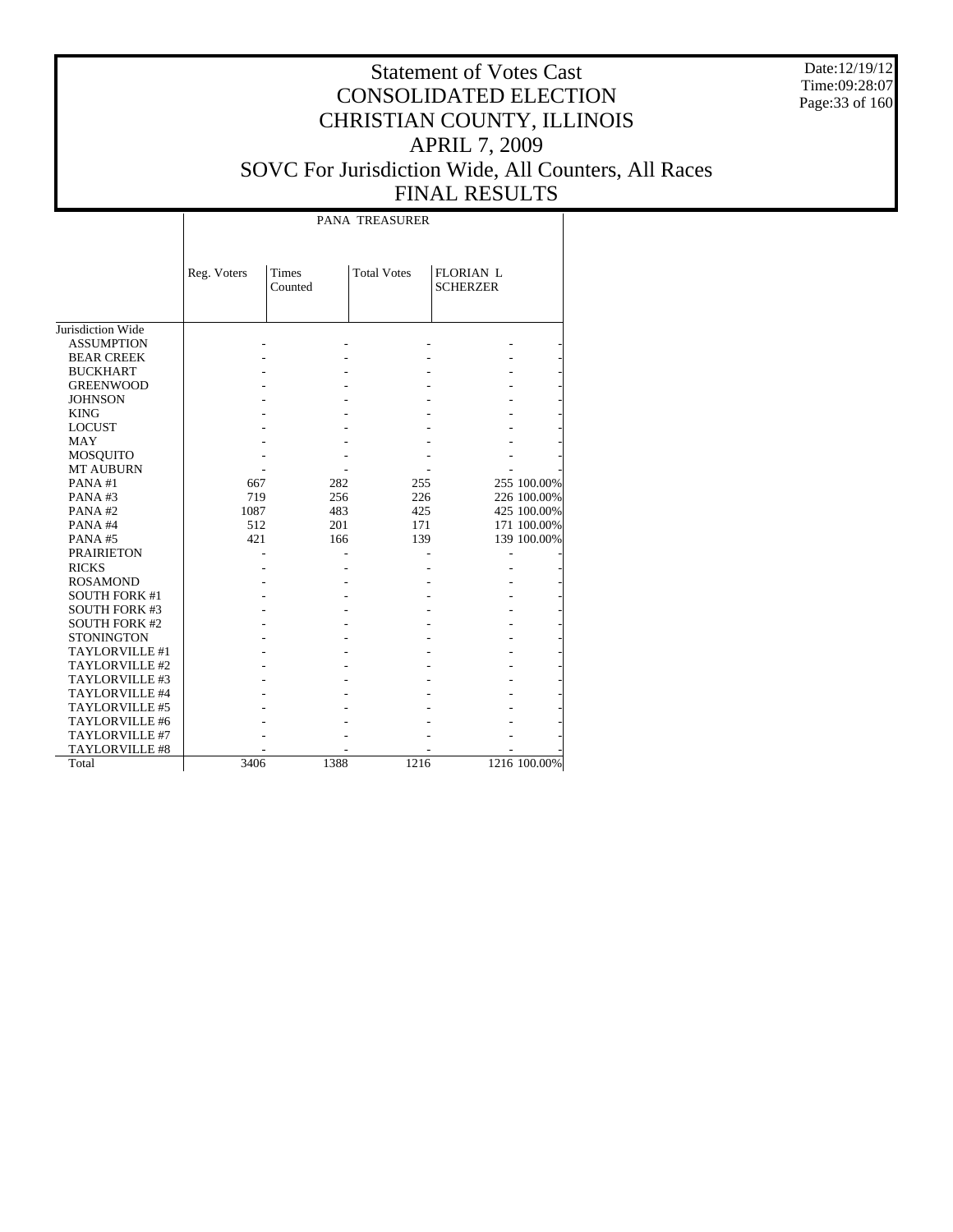Date:12/19/12 Time:09:28:07 Page:34 of 160

#### Statement of Votes Cast CONSOLIDATED ELECTION CHRISTIAN COUNTY, ILLINOIS APRIL 7, 2009 SOVC For Jurisdiction Wide, All Counters, All Races FINAL RESULTS

Jurisdiction Wide ASSUMPTION BEAR CREEK BUCKHART GREENWOOD JOHNSON KING LOCUST MAY MOSQUITO MT AUBURN PANA #1 PANA #3 PANA #2 PANA #4 PANA #5 PRAIRIETON RICKS ROSAMOND SOUTH FORK #1 SOUTH FORK #3 SOUTH FORK #2 **STONINGTON**  TAYLORVILLE #1 TAYLORVILLE #2 TAYLORVILLE #3 TAYLORVILLE #4 TAYLORVILLE #5 TAYLORVILLE #6 TAYLORVILLE #7 TAYLORVILLE #8 Total Reg. Voters Times Counted Total Votes | BARB STAUDER PANA WD 1 - - - - - - - - - - - - - - - - - - - - - - - - - - - - - - - - - - - - - - - - - - - - - - - - - - 667 282 249 249 100.00% - - - - - 295 139 110 110 100.00% - - - - - - - - - - - - - - - - - - - - - - - - - - - - - - - - - - - - - - - - - - - - - - - - - - - - - - - - - - - - - - - - - - - - - - - - - - - - - - - - - - - - - 962 421 359 359 100.00%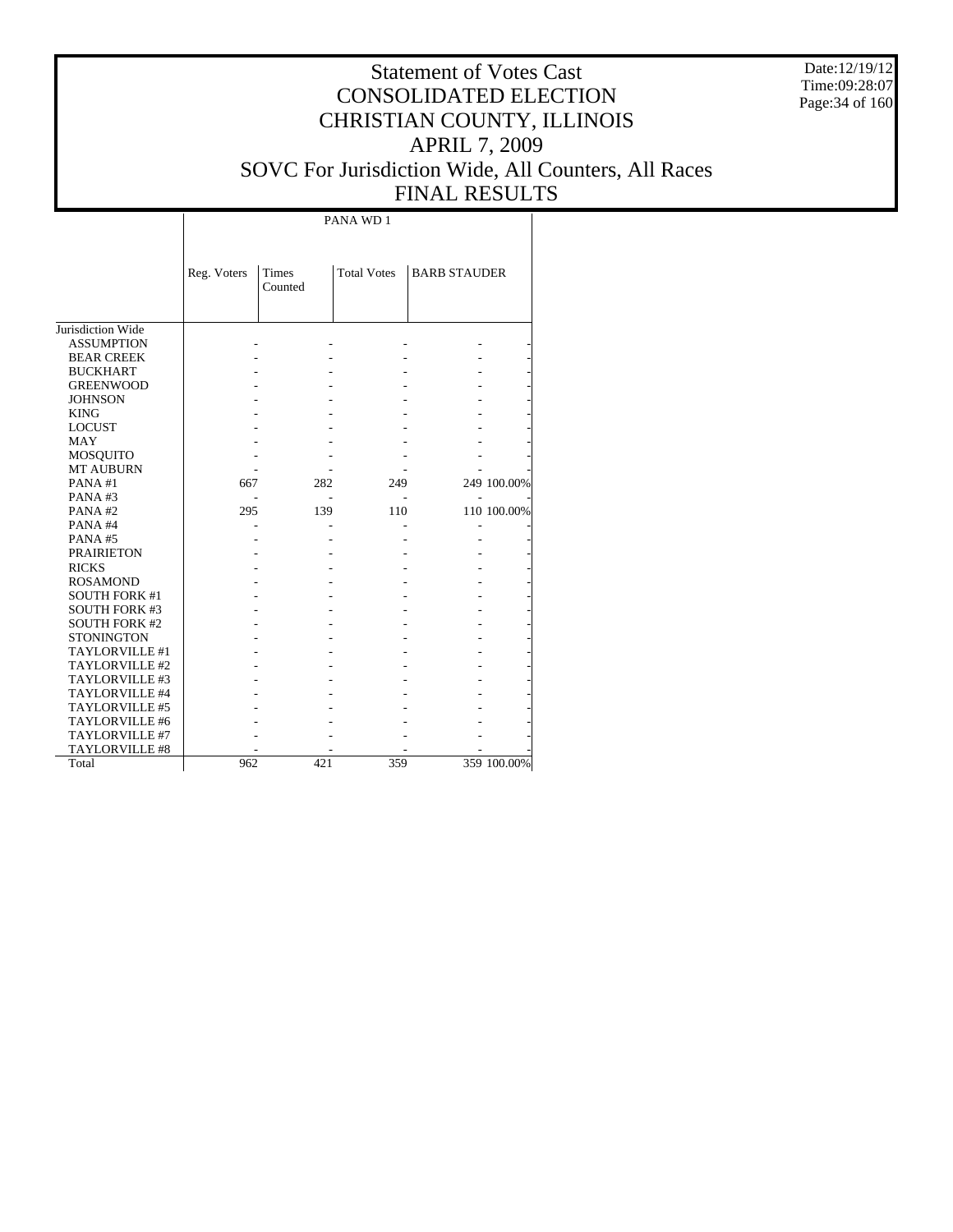Date:12/19/12 Time:09:28:07 Page:35 of 160

### Statement of Votes Cast CONSOLIDATED ELECTION CHRISTIAN COUNTY, ILLINOIS APRIL 7, 2009 SOVC For Jurisdiction Wide, All Counters, All Races FINAL RESULTS

PANA WD 2

|                       | Reg. Voters | Times<br>Counted | <b>Total Votes</b> | <b>GENE PRICE</b> |        | <b>GLENN SCHNEIDER</b>   |        |
|-----------------------|-------------|------------------|--------------------|-------------------|--------|--------------------------|--------|
| Jurisdiction Wide     |             |                  |                    |                   |        |                          |        |
| <b>ASSUMPTION</b>     |             |                  |                    |                   |        |                          |        |
| <b>BEAR CREEK</b>     |             |                  |                    |                   |        |                          |        |
| <b>BUCKHART</b>       |             |                  |                    |                   |        |                          |        |
| <b>GREENWOOD</b>      |             |                  |                    |                   |        |                          |        |
| <b>JOHNSON</b>        |             |                  |                    |                   |        |                          |        |
| <b>KING</b>           |             |                  |                    |                   |        |                          |        |
| <b>LOCUST</b>         |             |                  |                    |                   |        |                          |        |
| <b>MAY</b>            |             |                  |                    |                   |        |                          |        |
| <b>MOSQUITO</b>       |             |                  |                    |                   |        |                          |        |
| <b>MT AUBURN</b>      |             |                  |                    |                   |        |                          |        |
| PANA#1                |             |                  |                    |                   |        |                          |        |
| PANA#3                |             |                  |                    |                   |        |                          |        |
| PANA#2                | 792         | 344              | 337                | 161               | 47.77% | 176                      | 52.23% |
| PANA#4                |             |                  |                    |                   |        | $\overline{\phantom{a}}$ |        |
| PANA#5                |             |                  |                    |                   |        |                          |        |
| <b>PRAIRIETON</b>     |             |                  |                    |                   |        |                          |        |
| <b>RICKS</b>          |             |                  |                    |                   |        |                          |        |
| <b>ROSAMOND</b>       |             |                  |                    |                   |        |                          |        |
| <b>SOUTH FORK #1</b>  |             |                  |                    |                   |        |                          |        |
| <b>SOUTH FORK #3</b>  |             |                  |                    |                   |        |                          |        |
| <b>SOUTH FORK #2</b>  |             |                  |                    |                   |        |                          |        |
| <b>STONINGTON</b>     |             |                  |                    |                   |        |                          |        |
| TAYLORVILLE #1        |             |                  |                    |                   |        |                          |        |
| TAYLORVILLE #2        |             |                  |                    |                   |        |                          |        |
| TAYLORVILLE #3        |             |                  |                    |                   |        |                          |        |
| TAYLORVILLE #4        |             |                  |                    |                   |        |                          |        |
| <b>TAYLORVILLE #5</b> |             |                  |                    |                   |        |                          |        |
| TAYLORVILLE #6        |             |                  |                    |                   |        |                          |        |
| TAYLORVILLE #7        |             |                  |                    |                   |        |                          |        |
| TAYLORVILLE #8        |             |                  |                    |                   |        |                          |        |
| Total                 | 792         | 344              | 337                | 161               | 47.77% | 176                      | 52.23% |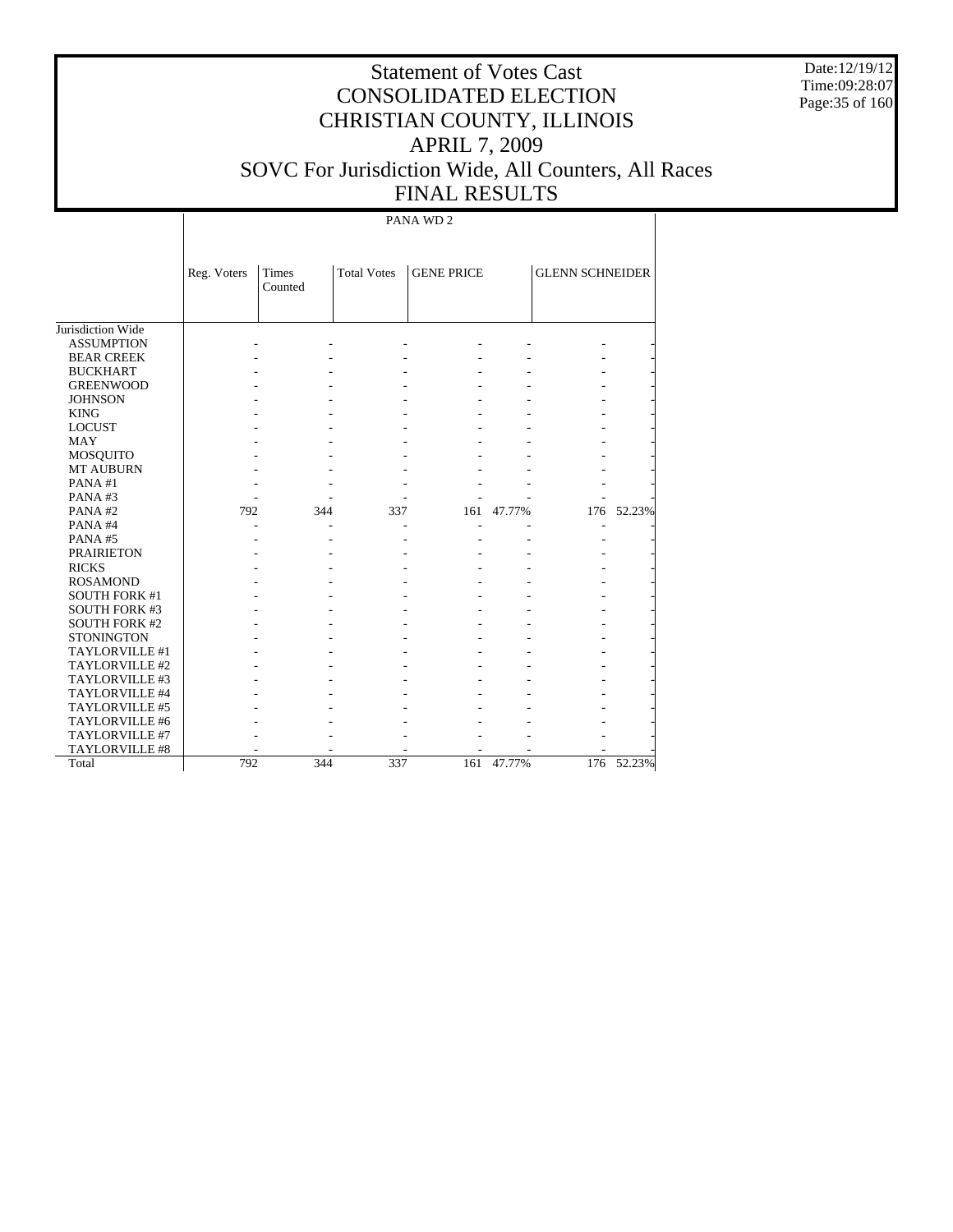Date:12/19/12 Time:09:28:07 Page:36 of 160

### Statement of Votes Cast CONSOLIDATED ELECTION CHRISTIAN COUNTY, ILLINOIS APRIL 7, 2009 SOVC For Jurisdiction Wide, All Counters, All Races FINAL RESULTS

PANA WD 3

|                      | Reg. Voters | <b>Times</b><br>Counted | <b>Total Votes</b> | <b>STEVEN M SCOTT</b><br><b>SR</b> |            | <b>KATRINA CASNER</b> |        |
|----------------------|-------------|-------------------------|--------------------|------------------------------------|------------|-----------------------|--------|
|                      |             |                         |                    |                                    |            |                       |        |
|                      |             |                         |                    |                                    |            |                       |        |
| Jurisdiction Wide    |             |                         |                    |                                    |            |                       |        |
| <b>ASSUMPTION</b>    |             |                         |                    |                                    |            |                       |        |
| <b>BEAR CREEK</b>    |             |                         |                    |                                    |            |                       |        |
| <b>BUCKHART</b>      |             |                         |                    |                                    |            |                       |        |
| <b>GREENWOOD</b>     |             |                         |                    |                                    |            |                       |        |
| <b>JOHNSON</b>       |             |                         |                    |                                    |            |                       |        |
| <b>KING</b>          |             |                         |                    |                                    |            |                       |        |
| <b>LOCUST</b>        |             |                         |                    |                                    |            |                       |        |
| <b>MAY</b>           |             |                         |                    |                                    |            |                       |        |
| <b>MOSQUITO</b>      |             |                         |                    |                                    |            |                       |        |
| <b>MT AUBURN</b>     |             |                         |                    |                                    |            |                       |        |
| PANA#1               |             |                         |                    |                                    |            |                       |        |
| PANA#3               | 719         | 256                     | 251                | 114                                | 45.42%     | 137                   | 54.58% |
| PANA#2               |             |                         | $\overline{a}$     | $\overline{a}$                     |            |                       |        |
| PANA#4               | 122         | 47                      | 45                 | 38                                 | 84.44%     | 7                     | 15.56% |
| PANA#5               |             |                         | L,                 | $\overline{a}$                     |            |                       |        |
| <b>PRAIRIETON</b>    |             |                         |                    |                                    |            |                       |        |
| <b>RICKS</b>         |             |                         |                    |                                    |            |                       |        |
| <b>ROSAMOND</b>      |             |                         |                    |                                    |            |                       |        |
| <b>SOUTH FORK #1</b> |             |                         |                    |                                    |            |                       |        |
| <b>SOUTH FORK #3</b> |             |                         |                    |                                    |            |                       |        |
| <b>SOUTH FORK #2</b> |             |                         |                    |                                    |            |                       |        |
| <b>STONINGTON</b>    |             |                         |                    |                                    |            |                       |        |
| TAYLORVILLE #1       |             |                         |                    |                                    |            |                       |        |
| TAYLORVILLE #2       |             |                         |                    |                                    |            |                       |        |
| TAYLORVILLE #3       |             |                         |                    |                                    |            |                       |        |
| TAYLORVILLE #4       |             |                         |                    |                                    |            |                       |        |
| TAYLORVILLE #5       |             |                         |                    |                                    |            |                       |        |
| TAYLORVILLE #6       |             |                         |                    |                                    |            |                       |        |
| TAYLORVILLE #7       |             |                         |                    |                                    |            |                       |        |
| TAYLORVILLE #8       |             |                         |                    |                                    |            |                       |        |
| Total                | 841         | 303                     | 296                |                                    | 152 51.35% | 144                   | 48.65% |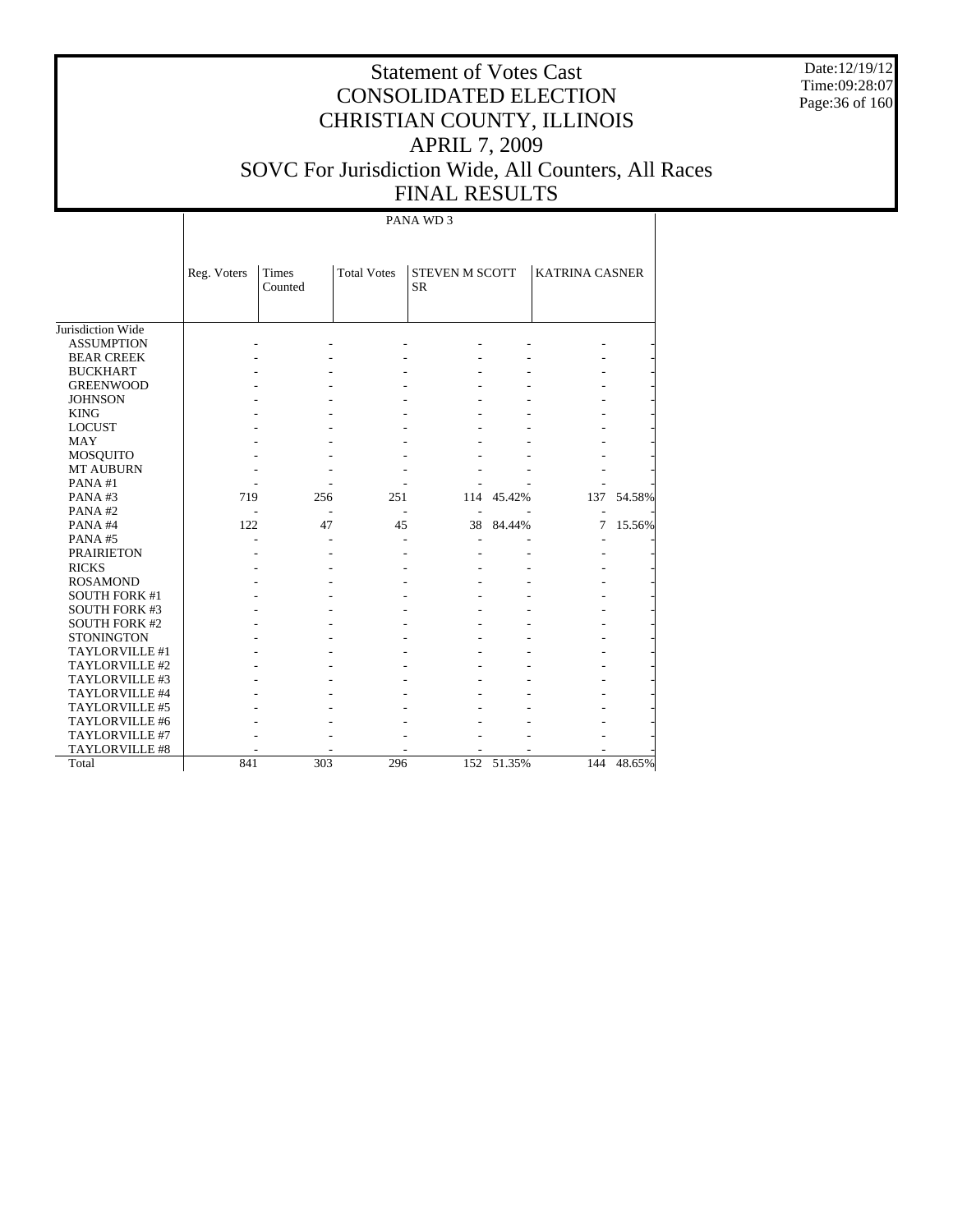Date:12/19/12 Time:09:28:07 Page:37 of 160

# Statement of Votes Cast CONSOLIDATED ELECTION CHRISTIAN COUNTY, ILLINOIS APRIL 7, 2009 SOVC For Jurisdiction Wide, All Counters, All Races FINAL RESULTS

#### PANA WD 4

|                       | Reg. Voters | <b>Times</b><br>Counted | <b>Total Votes</b>       | <b>DEBORA DUST</b> |            | <b>TOMMY N</b><br><b>JEFFERS</b> |        | <b>KEVIN COTHERN</b> |       | WILLIAM BLAND    |        |
|-----------------------|-------------|-------------------------|--------------------------|--------------------|------------|----------------------------------|--------|----------------------|-------|------------------|--------|
|                       |             |                         |                          |                    |            |                                  |        |                      |       |                  |        |
| Jurisdiction Wide     |             |                         |                          |                    |            |                                  |        |                      |       |                  |        |
| <b>ASSUMPTION</b>     |             |                         |                          |                    |            |                                  |        |                      |       |                  |        |
| <b>BEAR CREEK</b>     |             |                         |                          |                    |            |                                  |        |                      |       |                  |        |
| <b>BUCKHART</b>       |             |                         |                          |                    |            |                                  |        |                      |       |                  |        |
| <b>GREENWOOD</b>      |             |                         |                          |                    |            |                                  |        |                      |       |                  |        |
| <b>JOHNSON</b>        |             |                         |                          |                    |            |                                  |        |                      |       |                  |        |
| <b>KING</b>           |             |                         |                          |                    |            |                                  |        |                      |       |                  |        |
| <b>LOCUST</b>         |             |                         |                          |                    |            |                                  |        |                      |       |                  |        |
| <b>MAY</b>            |             |                         |                          |                    |            |                                  |        |                      |       |                  |        |
| <b>MOSQUITO</b>       |             |                         |                          |                    |            |                                  |        |                      |       |                  |        |
| <b>MT AUBURN</b>      |             |                         |                          |                    |            |                                  |        |                      |       |                  |        |
| PANA#1                |             |                         |                          |                    |            |                                  |        |                      |       |                  |        |
| PANA#3                |             |                         |                          |                    |            |                                  |        |                      |       |                  |        |
| PANA#2                |             |                         |                          |                    |            |                                  |        |                      |       |                  |        |
| PANA#4                | 390         | 154                     | 152                      | 65                 | 42.76%     | 17                               | 11.18% | 8                    | 5.26% | 62               | 40.79% |
| PANA#5                | 421         | 166                     | 162                      | 60                 | 37.04%     | 31                               | 19.14% | 11                   | 6.79% | 60               | 37.04% |
| <b>PRAIRIETON</b>     |             | ٠                       | $\overline{\phantom{a}}$ |                    |            |                                  |        |                      |       | ٠                |        |
| <b>RICKS</b>          |             |                         |                          |                    |            |                                  |        |                      |       |                  |        |
| <b>ROSAMOND</b>       |             |                         |                          |                    |            |                                  |        |                      |       |                  |        |
| <b>SOUTH FORK #1</b>  |             |                         |                          |                    |            |                                  |        |                      |       |                  |        |
| <b>SOUTH FORK #3</b>  |             |                         |                          |                    |            |                                  |        |                      |       |                  |        |
| <b>SOUTH FORK #2</b>  |             |                         |                          |                    |            |                                  |        |                      |       |                  |        |
| <b>STONINGTON</b>     |             |                         |                          |                    |            |                                  |        |                      |       |                  |        |
| TAYLORVILLE #1        |             |                         |                          |                    |            |                                  |        |                      |       |                  |        |
| TAYLORVILLE #2        |             |                         |                          |                    |            |                                  |        |                      |       |                  |        |
| TAYLORVILLE #3        |             |                         |                          |                    |            |                                  |        |                      |       |                  |        |
| TAYLORVILLE #4        |             |                         |                          |                    |            |                                  |        |                      |       |                  |        |
| TAYLORVILLE #5        |             |                         |                          |                    |            |                                  |        |                      |       |                  |        |
| TAYLORVILLE #6        |             |                         |                          |                    |            |                                  |        |                      |       |                  |        |
| TAYLORVILLE #7        |             |                         |                          |                    |            |                                  |        |                      |       |                  |        |
| <b>TAYLORVILLE #8</b> |             |                         |                          |                    |            |                                  |        |                      |       |                  |        |
| Total                 | 811         | 320                     | 314                      |                    | 125 39.81% | 48                               | 15.29% | 19                   | 6.05% | $\overline{122}$ | 38.85% |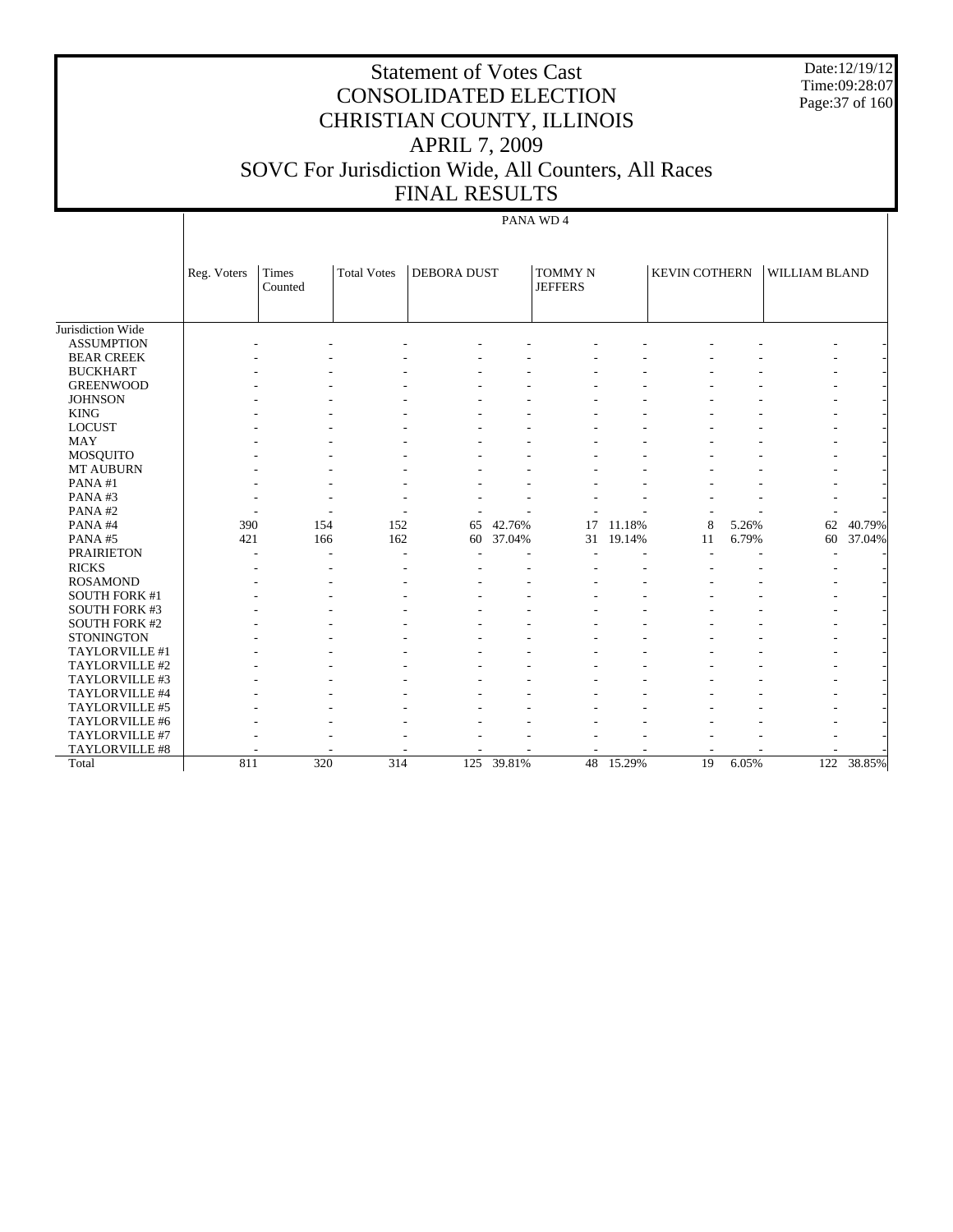Date:12/19/12 Time:09:28:07 Page:38 of 160

## Statement of Votes Cast CONSOLIDATED ELECTION CHRISTIAN COUNTY, ILLINOIS APRIL 7, 2009 SOVC For Jurisdiction Wide, All Counters, All Races FINAL RESULTS

Jurisdiction Wide ASSUMPTION BEAR CREEK BUCKHART GREENWOOD JOHNSON KING LOCUST MAY MOSQUITO MT AUBURN PANA #1 PANA #3 PANA #2 PANA #4 PANA #5 PRAIRIETON RICKS ROSAMOND SOUTH FORK #1 SOUTH FORK #3 SOUTH FORK #2 STONINGTON TAYLORVILLE #1 TAYLORVILLE #2 TAYLORVILLE #3 TAYLORVILLE #4 TAYLORVILLE #5 TAYLORVILLE #6 TAYLORVILLE #7 TAYLORVILLE #8 Total Reg. Voters | Times Counted Total Votes | FRANK PAULEK (IND) BRAD HAYES (IND) STONINGTON PRESIDENT - - - - - - - - - - - - - - - - - - - - - - - - - - - - - - - - - - - - - - - - - - - - - - - - - - - - - - - - - - - - - - - - - - - - - - - - - - - - - - - - - - - - - - - - - - - - - - - - - - - - - - - - - - - - - - - - - - - - - - - - - - - - - - - - - - - - - - - - - - - - - - - - - - - 602 285 278 193 69.42% 85 30.58% - - - - - - - - - - - - - - - - - - - - - - - - - - - - - - - - - - - - - - - - - - - - - - - - - - - - - - - - 602 285 278 193 69.42% 85 30.58%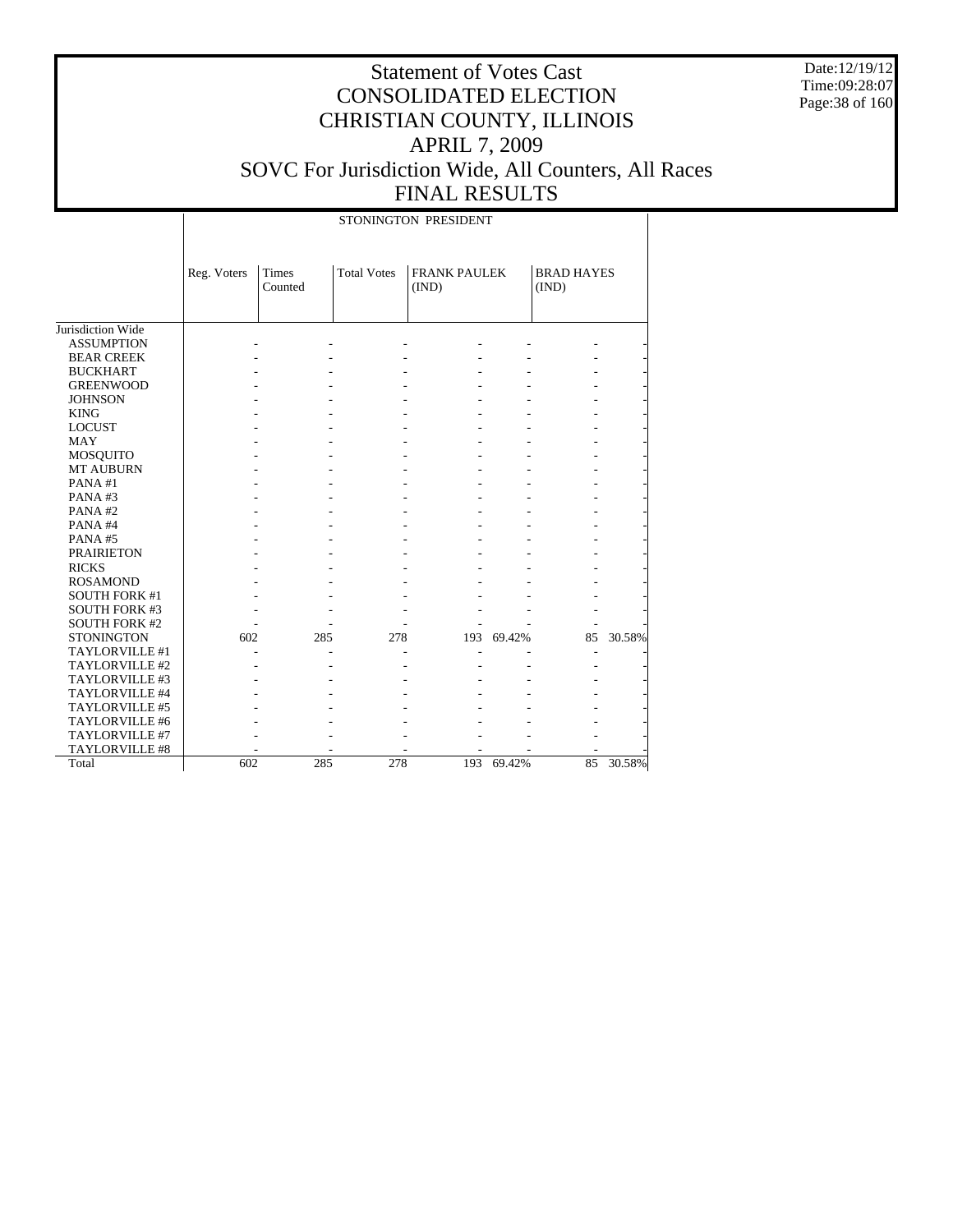Date:12/19/12 Time:09:28:07 Page:39 of 160

|                      |             |                  |                    | STONINGTON TRUSTEE            |            |                         |        |                             |            |
|----------------------|-------------|------------------|--------------------|-------------------------------|------------|-------------------------|--------|-----------------------------|------------|
|                      | Reg. Voters | Times<br>Counted | <b>Total Votes</b> | <b>LESLIE DEVORE</b><br>(IND) |            | TIMOTHY T LYNN<br>(IND) |        | <b>BRUCE DOWDY</b><br>(IND) |            |
| Jurisdiction Wide    |             |                  |                    |                               |            |                         |        |                             |            |
| <b>ASSUMPTION</b>    |             |                  |                    |                               |            |                         |        |                             |            |
| <b>BEAR CREEK</b>    |             |                  |                    |                               |            |                         |        |                             |            |
| <b>BUCKHART</b>      |             |                  |                    |                               |            |                         |        |                             |            |
| <b>GREENWOOD</b>     |             |                  |                    |                               |            |                         |        |                             |            |
| <b>JOHNSON</b>       |             |                  |                    |                               |            |                         |        |                             |            |
| <b>KING</b>          |             |                  |                    |                               |            |                         |        |                             |            |
| <b>LOCUST</b>        |             |                  |                    |                               |            |                         |        |                             |            |
| <b>MAY</b>           |             |                  |                    |                               |            |                         |        |                             |            |
| MOSQUITO             |             |                  |                    |                               |            |                         |        |                             |            |
| MT AUBURN            |             |                  |                    |                               |            |                         |        |                             |            |
| PANA#1               |             |                  |                    |                               |            |                         |        |                             |            |
| PANA#3               |             |                  |                    |                               |            |                         |        |                             |            |
| PANA#2               |             |                  |                    |                               |            |                         |        |                             |            |
| PANA#4               |             |                  |                    |                               |            |                         |        |                             |            |
| PANA#5               |             |                  |                    |                               |            |                         |        |                             |            |
| <b>PRAIRIETON</b>    |             |                  |                    |                               |            |                         |        |                             |            |
| <b>RICKS</b>         |             |                  |                    |                               |            |                         |        |                             |            |
| <b>ROSAMOND</b>      |             |                  |                    |                               |            |                         |        |                             |            |
| <b>SOUTH FORK #1</b> |             |                  |                    |                               |            |                         |        |                             |            |
| <b>SOUTH FORK #3</b> |             |                  |                    |                               |            |                         |        |                             |            |
| <b>SOUTH FORK #2</b> |             |                  |                    |                               |            |                         |        |                             |            |
| <b>STONINGTON</b>    | 602         | 285              | 711                | 172                           | 24.19%     | 187                     | 26.30% | 189                         | 26.58%     |
| TAYLORVILLE #1       |             |                  |                    |                               |            |                         |        |                             |            |
| TAYLORVILLE #2       |             |                  |                    |                               |            |                         |        |                             |            |
| TAYLORVILLE #3       |             |                  |                    |                               |            |                         |        |                             |            |
| TAYLORVILLE #4       |             |                  |                    |                               |            |                         |        |                             |            |
| TAYLORVILLE #5       |             |                  |                    |                               |            |                         |        |                             |            |
| TAYLORVILLE #6       |             |                  |                    |                               |            |                         |        |                             |            |
| TAYLORVILLE #7       |             |                  |                    |                               |            |                         |        |                             |            |
| TAYLORVILLE #8       |             |                  |                    |                               |            |                         |        |                             |            |
| Total                | 602         | 285              | 711                |                               | 172 24.19% | 187                     | 26.30% |                             | 189 26.58% |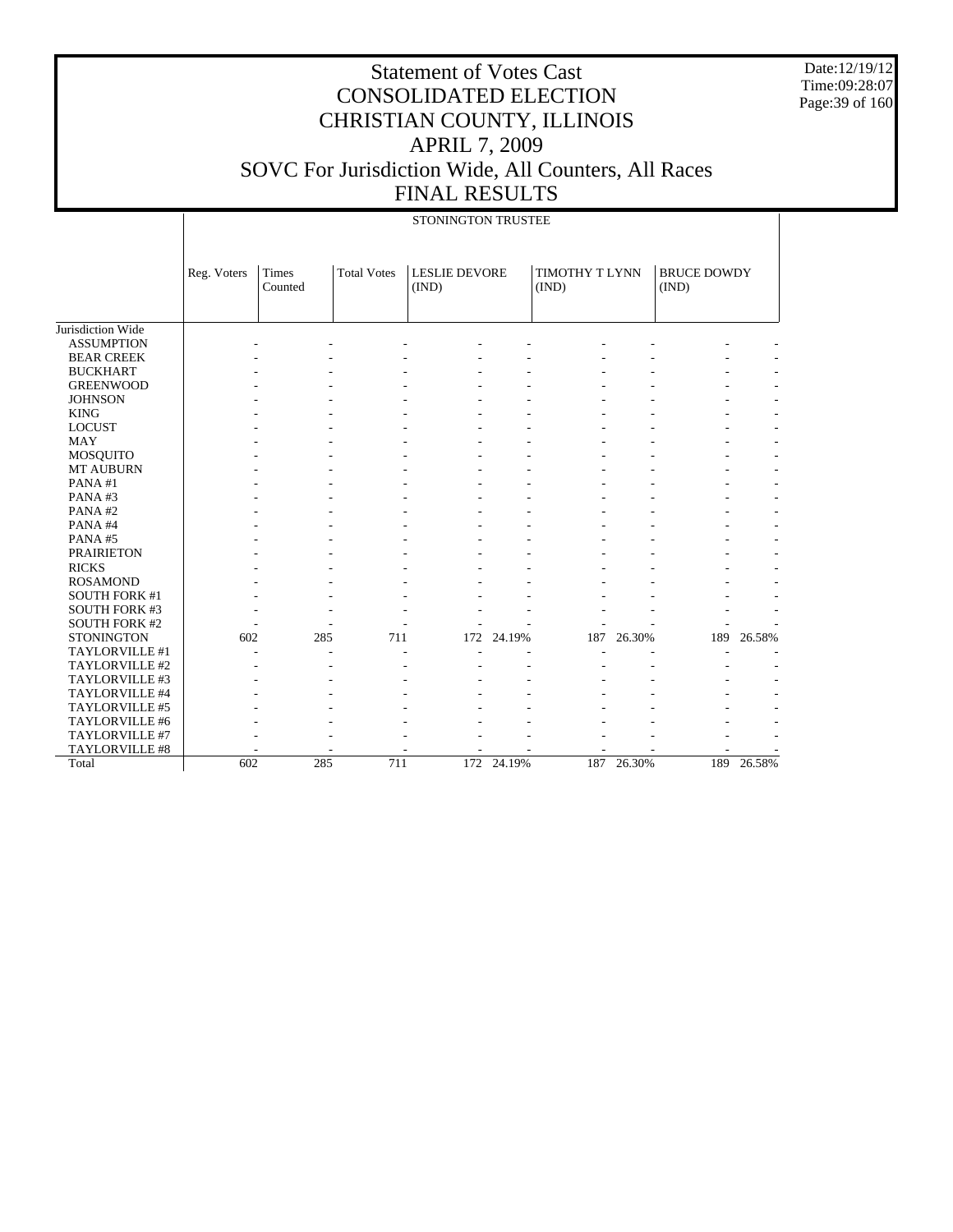Date:12/19/12 Time:09:28:07 Page:40 of 160

|                       | <b>STONINGTON</b><br><b>TRUSTEE</b> |        |             |                         |                    | <b>TAYLORVILLE MAYOR</b>        |            |                                 |            |
|-----------------------|-------------------------------------|--------|-------------|-------------------------|--------------------|---------------------------------|------------|---------------------------------|------------|
|                       | DOUG HOY (IND)                      |        | Reg. Voters | <b>Times</b><br>Counted | <b>Total Votes</b> | <b>GREG BROTHERTON</b><br>(IND) |            | <b>JOHN B PODESCHI</b><br>(IND) |            |
|                       |                                     |        |             |                         |                    |                                 |            |                                 |            |
| Jurisdiction Wide     |                                     |        |             |                         |                    |                                 |            |                                 |            |
| <b>ASSUMPTION</b>     |                                     |        |             |                         |                    |                                 |            |                                 |            |
| <b>BEAR CREEK</b>     |                                     |        |             |                         |                    |                                 |            |                                 |            |
| <b>BUCKHART</b>       |                                     |        |             |                         |                    |                                 |            |                                 |            |
| <b>GREENWOOD</b>      |                                     |        |             |                         |                    |                                 |            |                                 |            |
| <b>JOHNSON</b>        |                                     |        | 21          | 8                       | 8                  | 4                               | 50.00%     | $\overline{4}$                  | 50.00%     |
| <b>KING</b>           |                                     |        |             |                         |                    |                                 |            |                                 |            |
| <b>LOCUST</b>         |                                     |        | 82          | 56                      | 56                 | 43                              | 76.79%     | 13                              | 23.21%     |
| <b>MAY</b>            |                                     |        | 153         | 79                      | 79                 | 62                              | 78.48%     | 17                              | 21.52%     |
| <b>MOSQUITO</b>       |                                     |        |             |                         |                    |                                 |            |                                 |            |
| <b>MT AUBURN</b>      |                                     |        |             |                         |                    |                                 |            |                                 |            |
| PANA#1                |                                     |        |             |                         |                    |                                 |            |                                 |            |
| PANA#3                |                                     |        |             |                         |                    |                                 |            |                                 |            |
| PANA#2                |                                     |        |             |                         |                    |                                 |            |                                 |            |
| PANA#4                |                                     |        |             |                         |                    |                                 |            |                                 |            |
| PANA#5                |                                     |        |             |                         |                    |                                 |            |                                 |            |
| <b>PRAIRIETON</b>     |                                     |        |             |                         |                    |                                 |            |                                 |            |
| <b>RICKS</b>          |                                     |        |             |                         |                    |                                 |            |                                 |            |
| <b>ROSAMOND</b>       |                                     |        |             |                         |                    |                                 |            |                                 |            |
| <b>SOUTH FORK #1</b>  |                                     |        |             |                         |                    |                                 |            |                                 |            |
| <b>SOUTH FORK #3</b>  |                                     |        |             |                         |                    |                                 |            |                                 |            |
| <b>SOUTH FORK #2</b>  |                                     |        |             |                         |                    |                                 |            |                                 |            |
| <b>STONINGTON</b>     | 163                                 | 22.93% |             |                         |                    |                                 |            |                                 |            |
| TAYLORVILLE #1        |                                     |        | 920         | 319                     | 312                | 190                             | 60.90%     |                                 | 122 39.10% |
| TAYLORVILLE #2        |                                     |        | 844         | 348                     | 347                | 246                             | 70.89%     | 101                             | 29.11%     |
| TAYLORVILLE #3        |                                     |        | 847         | 392                     | 383                | 263                             | 68.67%     |                                 | 120 31.33% |
| TAYLORVILLE #4        |                                     |        | 779         | 305                     | 304                | 212                             | 69.74%     | 92                              | 30.26%     |
| TAYLORVILLE #5        |                                     |        | 1021        | 392                     | 386                |                                 | 256 66.32% | 130                             | 33.68%     |
| TAYLORVILLE #6        |                                     |        | 914         | 376                     | 372                | 270                             | 72.58%     | 102                             | 27.42%     |
| TAYLORVILLE #7        |                                     |        | 807         | 296                     | 292                | 211                             | 72.26%     | 81                              | 27.74%     |
| <b>TAYLORVILLE #8</b> |                                     |        | 889         | 317                     | 308                | 227                             | 73.70%     | 81                              | 26.30%     |
| Total                 | 163                                 | 22.93% | 7277        | 2888                    | 2847               | 1984                            | 69.69%     | 863                             | 30.31%     |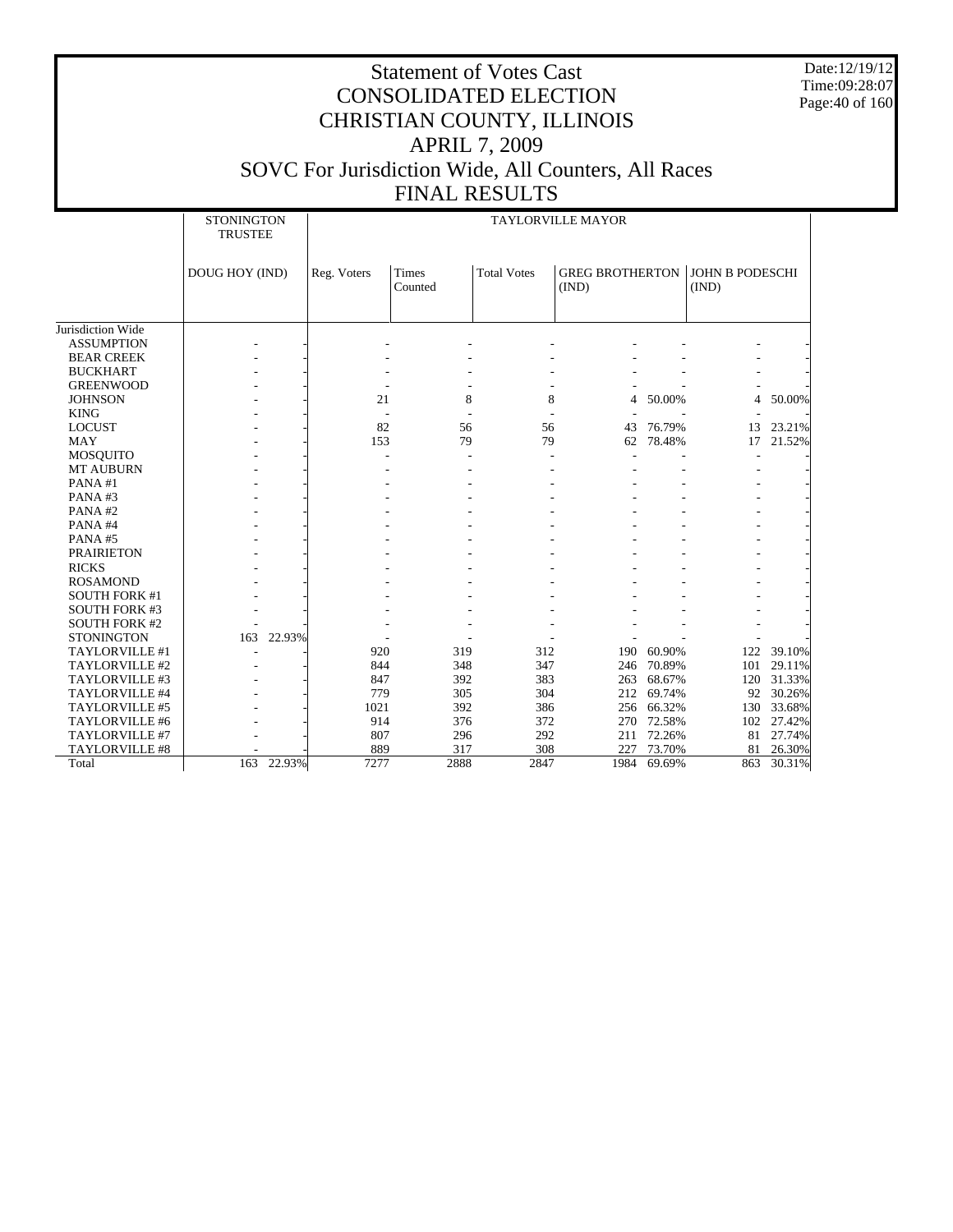Date:12/19/12 Time:09:28:07 Page: 41 of 160

# Statement of Votes Cast CONSOLIDATED ELECTION CHRISTIAN COUNTY, ILLINOIS APRIL 7, 2009 SOVC For Jurisdiction Wide, All Counters, All Races FINAL RESULTS

#### TAYLORVILLE CLERK

| <b>Total Votes</b><br>PAMELA J PEABODY<br>PHYLLIS WILSON<br><b>Times</b><br>Reg. Voters<br>Counted<br>(IND)<br>(IND)<br>Jurisdiction Wide<br><b>ASSUMPTION</b><br><b>BEAR CREEK</b><br><b>BUCKHART</b><br><b>GREENWOOD</b><br>21<br>8<br>8<br>8 100.00%<br><b>JOHNSON</b><br>0<br>0.00%<br><b>KING</b><br>82<br>56<br>55<br>58.18%<br>23<br>41.82%<br><b>LOCUST</b><br>32<br><b>MAY</b><br>153<br>79<br>77<br>55<br>71.43%<br>22<br>28.57%<br><b>MOSQUITO</b><br><b>MT AUBURN</b><br>PANA#1<br>PANA#3<br>PANA#2<br>PANA#4<br>PANA#5<br><b>PRAIRIETON</b><br><b>RICKS</b><br><b>ROSAMOND</b><br><b>SOUTH FORK #1</b><br><b>SOUTH FORK #3</b><br><b>SOUTH FORK #2</b><br><b>STONINGTON</b><br>319<br>312<br>54.17%<br>45.83%<br>TAYLORVILLE #1<br>920<br>169<br>143<br>TAYLORVILLE #2<br>844<br>348<br>342<br>57.89%<br>144<br>42.11%<br>198<br>387<br>53.23%<br>TAYLORVILLE #3<br>847<br>392<br>181<br>46.77%<br>206<br>305<br>58.59%<br>TAYLORVILLE #4<br>779<br>297<br>123<br>41.41%<br>174<br>382<br>392<br>TAYLORVILLE #5<br>1021<br>50.52%<br>189<br>49.48%<br>193<br>TAYLORVILLE #6<br>376<br>62.57%<br>37.43%<br>914<br>366<br>229<br>137<br>TAYLORVILLE #7<br>807<br>296<br>284<br>60.56%<br>112<br>39.44%<br>172 |  |  |  |  |
|--------------------------------------------------------------------------------------------------------------------------------------------------------------------------------------------------------------------------------------------------------------------------------------------------------------------------------------------------------------------------------------------------------------------------------------------------------------------------------------------------------------------------------------------------------------------------------------------------------------------------------------------------------------------------------------------------------------------------------------------------------------------------------------------------------------------------------------------------------------------------------------------------------------------------------------------------------------------------------------------------------------------------------------------------------------------------------------------------------------------------------------------------------------------------------------------------------------------------|--|--|--|--|
|                                                                                                                                                                                                                                                                                                                                                                                                                                                                                                                                                                                                                                                                                                                                                                                                                                                                                                                                                                                                                                                                                                                                                                                                                          |  |  |  |  |
|                                                                                                                                                                                                                                                                                                                                                                                                                                                                                                                                                                                                                                                                                                                                                                                                                                                                                                                                                                                                                                                                                                                                                                                                                          |  |  |  |  |
|                                                                                                                                                                                                                                                                                                                                                                                                                                                                                                                                                                                                                                                                                                                                                                                                                                                                                                                                                                                                                                                                                                                                                                                                                          |  |  |  |  |
|                                                                                                                                                                                                                                                                                                                                                                                                                                                                                                                                                                                                                                                                                                                                                                                                                                                                                                                                                                                                                                                                                                                                                                                                                          |  |  |  |  |
|                                                                                                                                                                                                                                                                                                                                                                                                                                                                                                                                                                                                                                                                                                                                                                                                                                                                                                                                                                                                                                                                                                                                                                                                                          |  |  |  |  |
|                                                                                                                                                                                                                                                                                                                                                                                                                                                                                                                                                                                                                                                                                                                                                                                                                                                                                                                                                                                                                                                                                                                                                                                                                          |  |  |  |  |
|                                                                                                                                                                                                                                                                                                                                                                                                                                                                                                                                                                                                                                                                                                                                                                                                                                                                                                                                                                                                                                                                                                                                                                                                                          |  |  |  |  |
|                                                                                                                                                                                                                                                                                                                                                                                                                                                                                                                                                                                                                                                                                                                                                                                                                                                                                                                                                                                                                                                                                                                                                                                                                          |  |  |  |  |
|                                                                                                                                                                                                                                                                                                                                                                                                                                                                                                                                                                                                                                                                                                                                                                                                                                                                                                                                                                                                                                                                                                                                                                                                                          |  |  |  |  |
|                                                                                                                                                                                                                                                                                                                                                                                                                                                                                                                                                                                                                                                                                                                                                                                                                                                                                                                                                                                                                                                                                                                                                                                                                          |  |  |  |  |
|                                                                                                                                                                                                                                                                                                                                                                                                                                                                                                                                                                                                                                                                                                                                                                                                                                                                                                                                                                                                                                                                                                                                                                                                                          |  |  |  |  |
|                                                                                                                                                                                                                                                                                                                                                                                                                                                                                                                                                                                                                                                                                                                                                                                                                                                                                                                                                                                                                                                                                                                                                                                                                          |  |  |  |  |
|                                                                                                                                                                                                                                                                                                                                                                                                                                                                                                                                                                                                                                                                                                                                                                                                                                                                                                                                                                                                                                                                                                                                                                                                                          |  |  |  |  |
|                                                                                                                                                                                                                                                                                                                                                                                                                                                                                                                                                                                                                                                                                                                                                                                                                                                                                                                                                                                                                                                                                                                                                                                                                          |  |  |  |  |
|                                                                                                                                                                                                                                                                                                                                                                                                                                                                                                                                                                                                                                                                                                                                                                                                                                                                                                                                                                                                                                                                                                                                                                                                                          |  |  |  |  |
|                                                                                                                                                                                                                                                                                                                                                                                                                                                                                                                                                                                                                                                                                                                                                                                                                                                                                                                                                                                                                                                                                                                                                                                                                          |  |  |  |  |
|                                                                                                                                                                                                                                                                                                                                                                                                                                                                                                                                                                                                                                                                                                                                                                                                                                                                                                                                                                                                                                                                                                                                                                                                                          |  |  |  |  |
|                                                                                                                                                                                                                                                                                                                                                                                                                                                                                                                                                                                                                                                                                                                                                                                                                                                                                                                                                                                                                                                                                                                                                                                                                          |  |  |  |  |
|                                                                                                                                                                                                                                                                                                                                                                                                                                                                                                                                                                                                                                                                                                                                                                                                                                                                                                                                                                                                                                                                                                                                                                                                                          |  |  |  |  |
|                                                                                                                                                                                                                                                                                                                                                                                                                                                                                                                                                                                                                                                                                                                                                                                                                                                                                                                                                                                                                                                                                                                                                                                                                          |  |  |  |  |
|                                                                                                                                                                                                                                                                                                                                                                                                                                                                                                                                                                                                                                                                                                                                                                                                                                                                                                                                                                                                                                                                                                                                                                                                                          |  |  |  |  |
|                                                                                                                                                                                                                                                                                                                                                                                                                                                                                                                                                                                                                                                                                                                                                                                                                                                                                                                                                                                                                                                                                                                                                                                                                          |  |  |  |  |
|                                                                                                                                                                                                                                                                                                                                                                                                                                                                                                                                                                                                                                                                                                                                                                                                                                                                                                                                                                                                                                                                                                                                                                                                                          |  |  |  |  |
|                                                                                                                                                                                                                                                                                                                                                                                                                                                                                                                                                                                                                                                                                                                                                                                                                                                                                                                                                                                                                                                                                                                                                                                                                          |  |  |  |  |
|                                                                                                                                                                                                                                                                                                                                                                                                                                                                                                                                                                                                                                                                                                                                                                                                                                                                                                                                                                                                                                                                                                                                                                                                                          |  |  |  |  |
|                                                                                                                                                                                                                                                                                                                                                                                                                                                                                                                                                                                                                                                                                                                                                                                                                                                                                                                                                                                                                                                                                                                                                                                                                          |  |  |  |  |
|                                                                                                                                                                                                                                                                                                                                                                                                                                                                                                                                                                                                                                                                                                                                                                                                                                                                                                                                                                                                                                                                                                                                                                                                                          |  |  |  |  |
|                                                                                                                                                                                                                                                                                                                                                                                                                                                                                                                                                                                                                                                                                                                                                                                                                                                                                                                                                                                                                                                                                                                                                                                                                          |  |  |  |  |
|                                                                                                                                                                                                                                                                                                                                                                                                                                                                                                                                                                                                                                                                                                                                                                                                                                                                                                                                                                                                                                                                                                                                                                                                                          |  |  |  |  |
|                                                                                                                                                                                                                                                                                                                                                                                                                                                                                                                                                                                                                                                                                                                                                                                                                                                                                                                                                                                                                                                                                                                                                                                                                          |  |  |  |  |
|                                                                                                                                                                                                                                                                                                                                                                                                                                                                                                                                                                                                                                                                                                                                                                                                                                                                                                                                                                                                                                                                                                                                                                                                                          |  |  |  |  |
|                                                                                                                                                                                                                                                                                                                                                                                                                                                                                                                                                                                                                                                                                                                                                                                                                                                                                                                                                                                                                                                                                                                                                                                                                          |  |  |  |  |
| <b>TAYLORVILLE #8</b><br>889<br>317<br>304<br>62.50%<br>37.50%<br>190<br>114                                                                                                                                                                                                                                                                                                                                                                                                                                                                                                                                                                                                                                                                                                                                                                                                                                                                                                                                                                                                                                                                                                                                             |  |  |  |  |
| 2888<br>7277<br>2814<br>57.78%<br>1188<br>42.22%<br>Total<br>1626                                                                                                                                                                                                                                                                                                                                                                                                                                                                                                                                                                                                                                                                                                                                                                                                                                                                                                                                                                                                                                                                                                                                                        |  |  |  |  |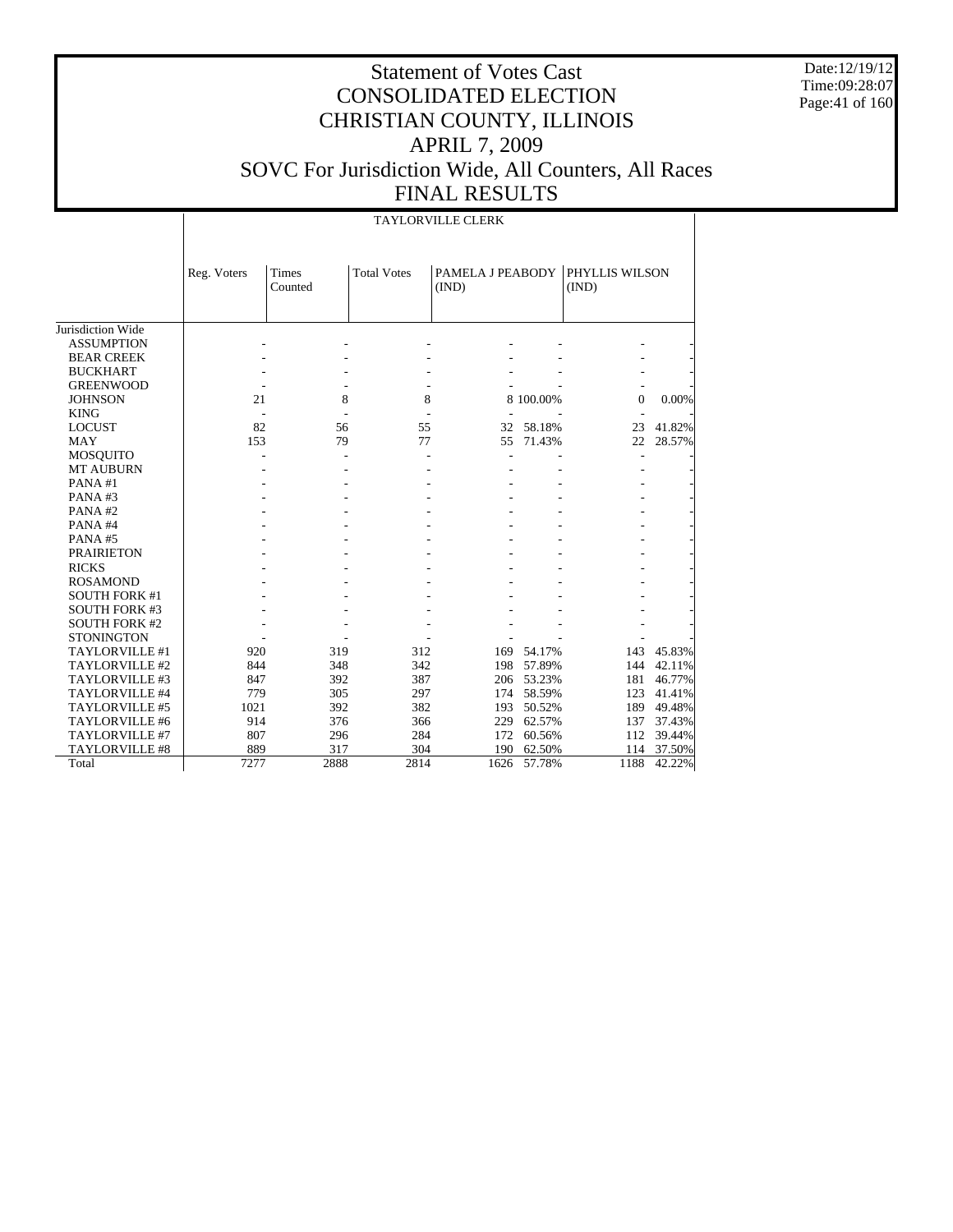Date:12/19/12 Time:09:28:07 Page:42 of 160

# Statement of Votes Cast CONSOLIDATED ELECTION CHRISTIAN COUNTY, ILLINOIS APRIL 7, 2009 SOVC For Jurisdiction Wide, All Counters, All Races FINAL RESULTS

| FINAL KESU                   |
|------------------------------|
| <b>TAYLORVILLE TREASURER</b> |

|                      | Reg. Voters | <b>Times</b><br>Counted | <b>Total Votes</b> | TERRI FRANCE (IND) |              |
|----------------------|-------------|-------------------------|--------------------|--------------------|--------------|
| Jurisdiction Wide    |             |                         |                    |                    |              |
| <b>ASSUMPTION</b>    |             |                         |                    |                    |              |
| <b>BEAR CREEK</b>    |             |                         |                    |                    |              |
| <b>BUCKHART</b>      |             |                         |                    |                    |              |
| <b>GREENWOOD</b>     |             |                         |                    |                    |              |
| <b>JOHNSON</b>       | 21          | 8                       | 8                  |                    | 8 100.00%    |
| <b>KING</b>          |             |                         |                    |                    |              |
| <b>LOCUST</b>        | 82          | 56                      | 50                 |                    | 50 100.00%   |
| <b>MAY</b>           | 153         | 79                      | 67                 |                    | 67 100.00%   |
| <b>MOSQUITO</b>      |             |                         |                    |                    |              |
| <b>MT AUBURN</b>     |             |                         |                    |                    |              |
| PANA#1               |             |                         |                    |                    |              |
| PANA#3               |             |                         |                    |                    |              |
| PANA#2               |             |                         |                    |                    |              |
| PANA#4               |             |                         |                    |                    |              |
| <b>PANA#5</b>        |             |                         |                    |                    |              |
| <b>PRAIRIETON</b>    |             |                         |                    |                    |              |
| <b>RICKS</b>         |             |                         |                    |                    |              |
| <b>ROSAMOND</b>      |             |                         |                    |                    |              |
| <b>SOUTH FORK #1</b> |             |                         |                    |                    |              |
| <b>SOUTH FORK #3</b> |             |                         |                    |                    |              |
| <b>SOUTH FORK #2</b> |             |                         |                    |                    |              |
| <b>STONINGTON</b>    |             |                         |                    |                    |              |
| TAYLORVILLE #1       | 920         | 319                     | 275                |                    | 275 100.00%  |
| TAYLORVILLE#2        | 844         | 348                     | 273                |                    | 273 100.00%  |
| TAYLORVILLE #3       | 847         | 392                     | 319                |                    | 319 100.00%  |
| TAYLORVILLE #4       | 779         | 305                     | 245                |                    | 245 100.00%  |
| TAYLORVILLE #5       | 1021        | 392                     | 326                |                    | 326 100.00%  |
| TAYLORVILLE #6       | 914         | 376                     | 305                |                    | 305 100.00%  |
| TAYLORVILLE #7       | 807         | 296                     | 243                |                    | 243 100.00%  |
| TAYLORVILLE #8       | 889         | 317                     | 268                |                    | 268 100.00%  |
| Total                | 7277        | 2888                    | 2379               |                    | 2379 100.00% |
|                      |             |                         |                    |                    |              |

 $\overline{\phantom{a}}$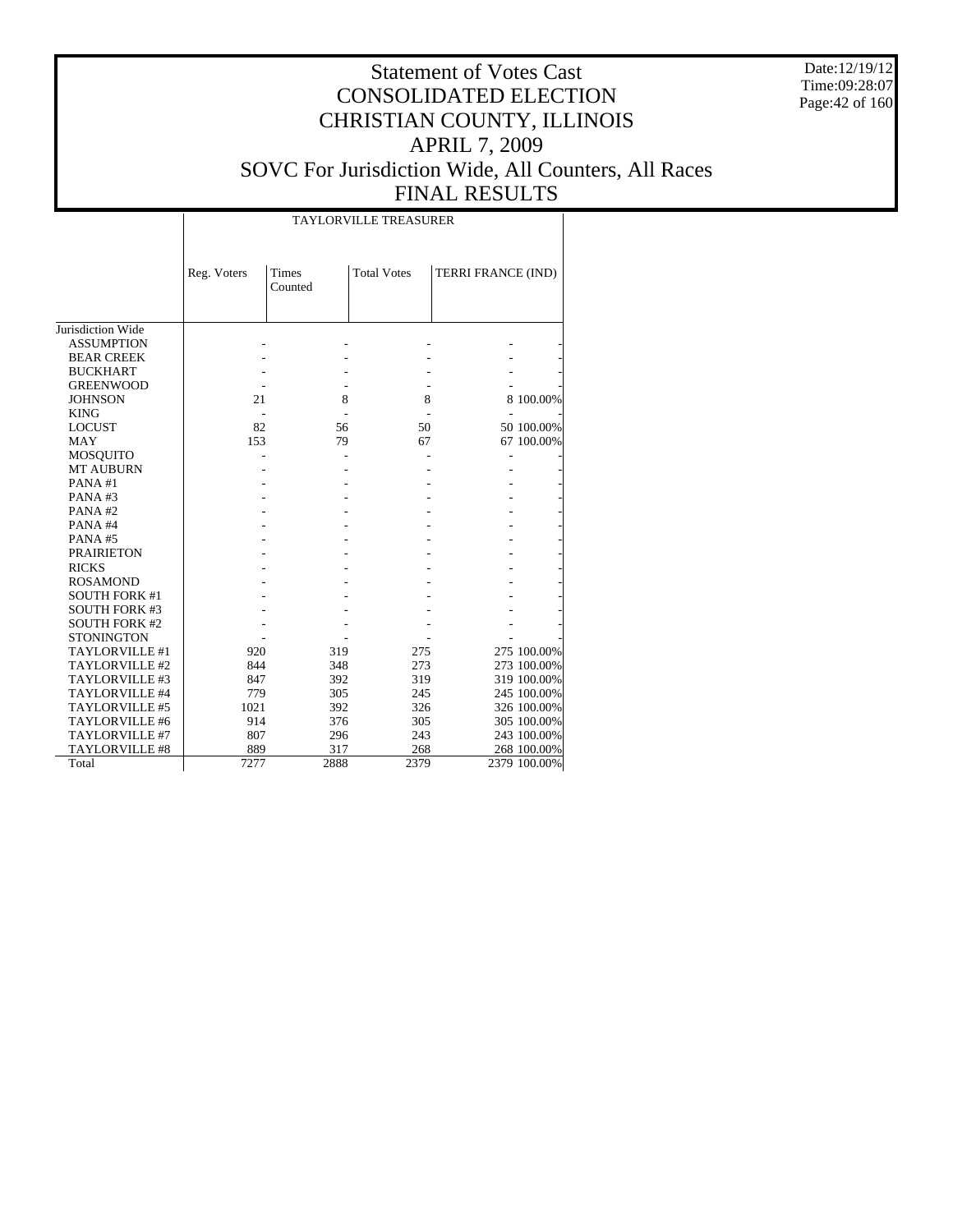Date:12/19/12 Time:09:28:07 Page:43 of 160

# Statement of Votes Cast CONSOLIDATED ELECTION CHRISTIAN COUNTY, ILLINOIS APRIL 7, 2009 SOVC For Jurisdiction Wide, All Counters, All Races FINAL RESULTS

TAYLORVILLE WD 1

|                      | Reg. Voters    | <b>Times</b><br>Counted | <b>Total Votes</b> | <b>GARY L MERKER</b><br>(IND) |        | <b>JOHN J LAWRENCE</b><br>(IND) |           |
|----------------------|----------------|-------------------------|--------------------|-------------------------------|--------|---------------------------------|-----------|
|                      |                |                         |                    |                               |        |                                 |           |
| Jurisdiction Wide    |                |                         |                    |                               |        |                                 |           |
| <b>ASSUMPTION</b>    |                |                         |                    |                               |        |                                 |           |
| <b>BEAR CREEK</b>    |                |                         |                    |                               |        |                                 |           |
| <b>BUCKHART</b>      |                |                         |                    |                               |        |                                 |           |
| <b>GREENWOOD</b>     |                |                         |                    |                               |        |                                 |           |
| <b>JOHNSON</b>       |                |                         |                    |                               |        |                                 |           |
| <b>KING</b>          |                |                         |                    |                               |        |                                 |           |
| <b>LOCUST</b>        |                |                         |                    |                               |        |                                 |           |
| MAY                  | $\overline{c}$ | $\overline{2}$          | $\overline{2}$     | $\Omega$                      | 0.00%  |                                 | 2 100.00% |
| MOSQUITO             |                |                         |                    |                               |        |                                 |           |
| <b>MT AUBURN</b>     |                |                         |                    |                               |        |                                 |           |
| PANA#1               |                |                         |                    |                               |        |                                 |           |
| PANA#3               |                |                         |                    |                               |        |                                 |           |
| PANA#2               |                |                         |                    |                               |        |                                 |           |
| PANA#4               |                |                         |                    |                               |        |                                 |           |
| PANA#5               |                |                         |                    |                               |        |                                 |           |
| <b>PRAIRIETON</b>    |                |                         |                    |                               |        |                                 |           |
| <b>RICKS</b>         |                |                         |                    |                               |        |                                 |           |
| <b>ROSAMOND</b>      |                |                         |                    |                               |        |                                 |           |
| <b>SOUTH FORK #1</b> |                |                         |                    |                               |        |                                 |           |
| <b>SOUTH FORK #3</b> |                |                         |                    |                               |        |                                 |           |
| <b>SOUTH FORK #2</b> |                |                         |                    |                               |        |                                 |           |
| <b>STONINGTON</b>    |                |                         |                    |                               |        |                                 |           |
| TAYLORVILLE #1       | 920            | 319                     | 305                | 120                           | 39.34% | 185                             | 60.66%    |
| TAYLORVILLE #2       | 844            | 348                     | 324                | 104                           | 32.10% | 220                             | 67.90%    |
| TAYLORVILLE #3       |                |                         |                    |                               |        |                                 |           |
| TAYLORVILLE #4       |                |                         |                    |                               |        |                                 |           |
| TAYLORVILLE #5       |                |                         |                    |                               |        |                                 |           |
| TAYLORVILLE #6       |                |                         |                    |                               |        |                                 |           |
| TAYLORVILLE #7       |                |                         |                    |                               |        |                                 |           |
| TAYLORVILLE #8       |                |                         |                    |                               |        |                                 |           |
| Total                | 1766           | 669                     | 631                | 224                           | 35.50% | 407                             | 64.50%    |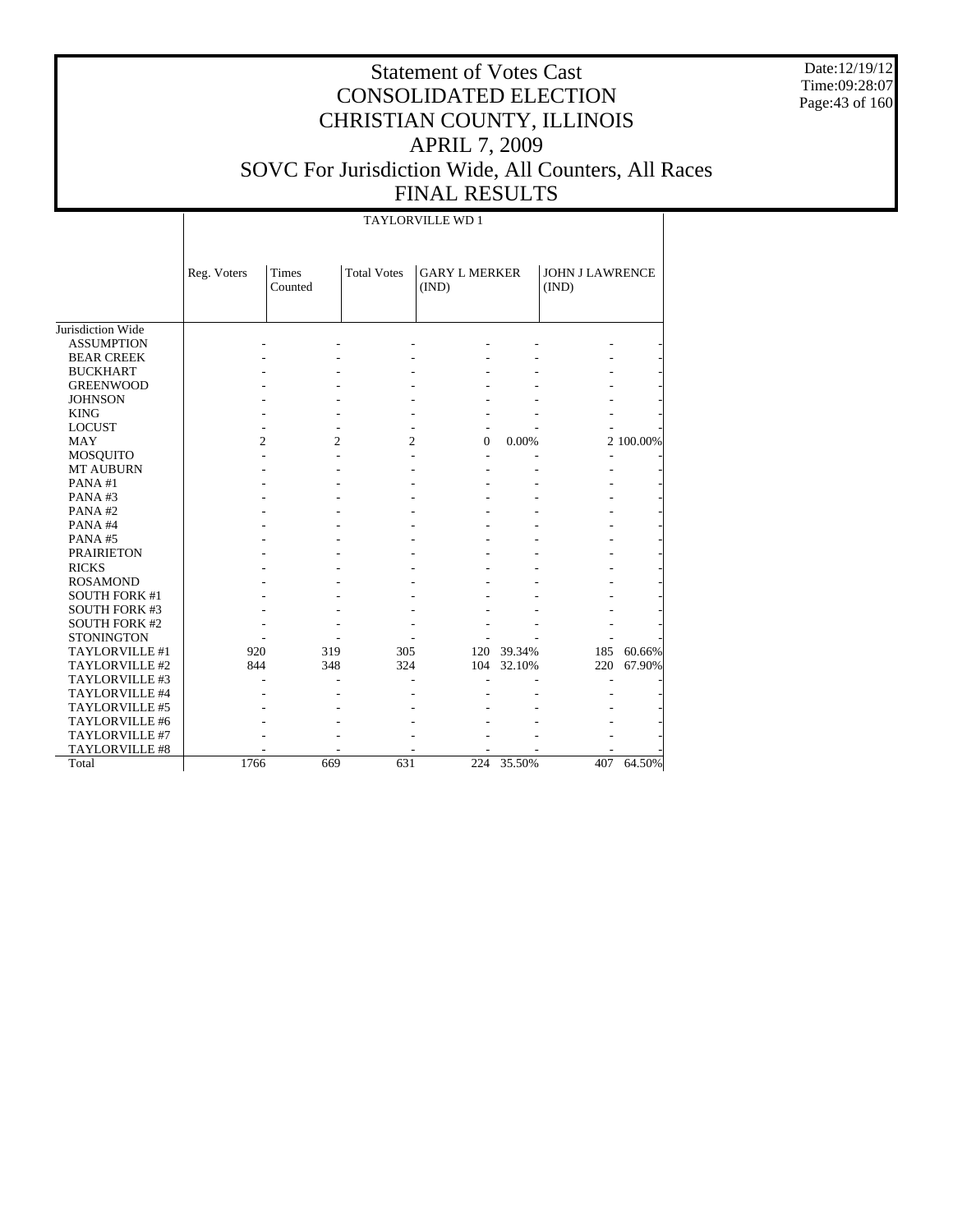Date:12/19/12 Time:09:28:07 Page:44 of 160

|                       |             |                  |                    | TAYLORVILLE WD 2              |        |                             |        |                               |        |
|-----------------------|-------------|------------------|--------------------|-------------------------------|--------|-----------------------------|--------|-------------------------------|--------|
|                       | Reg. Voters | Times<br>Counted | <b>Total Votes</b> | <b>AARON M ALLEN</b><br>(IND) |        | <b>AMY K HAGEN</b><br>(IND) |        | <b>ROB HEBERLING</b><br>(IND) |        |
| Jurisdiction Wide     |             |                  |                    |                               |        |                             |        |                               |        |
| <b>ASSUMPTION</b>     |             |                  |                    |                               |        |                             |        |                               |        |
| <b>BEAR CREEK</b>     |             |                  |                    |                               |        |                             |        |                               |        |
| <b>BUCKHART</b>       |             |                  |                    |                               |        |                             |        |                               |        |
| <b>GREENWOOD</b>      |             |                  |                    |                               |        |                             |        |                               |        |
| <b>JOHNSON</b>        |             |                  |                    |                               |        |                             |        |                               |        |
| <b>KING</b>           |             |                  |                    |                               |        |                             |        |                               |        |
| <b>LOCUST</b>         |             |                  |                    |                               |        |                             |        |                               |        |
| <b>MAY</b>            |             |                  |                    |                               |        |                             |        |                               |        |
| MOSQUITO              |             |                  |                    |                               |        |                             |        |                               |        |
| <b>MT AUBURN</b>      |             |                  |                    |                               |        |                             |        |                               |        |
| PANA#1                |             |                  |                    |                               |        |                             |        |                               |        |
| PANA#3                |             |                  |                    |                               |        |                             |        |                               |        |
| PANA#2                |             |                  |                    |                               |        |                             |        |                               |        |
| PANA#4                |             |                  |                    |                               |        |                             |        |                               |        |
| PANA#5                |             |                  |                    |                               |        |                             |        |                               |        |
| <b>PRAIRIETON</b>     |             |                  |                    |                               |        |                             |        |                               |        |
| <b>RICKS</b>          |             |                  |                    |                               |        |                             |        |                               |        |
| <b>ROSAMOND</b>       |             |                  |                    |                               |        |                             |        |                               |        |
| <b>SOUTH FORK #1</b>  |             |                  |                    |                               |        |                             |        |                               |        |
| <b>SOUTH FORK #3</b>  |             |                  |                    |                               |        |                             |        |                               |        |
| <b>SOUTH FORK #2</b>  |             |                  |                    |                               |        |                             |        |                               |        |
| <b>STONINGTON</b>     |             |                  |                    |                               |        |                             |        |                               |        |
| TAYLORVILLE #1        |             |                  |                    |                               |        |                             |        |                               |        |
| TAYLORVILLE #2        |             |                  |                    |                               |        |                             |        |                               |        |
| TAYLORVILLE #3        | 847         | 392              | 374                | 107                           | 28.61% | 88                          | 23.53% | 179                           | 47.86% |
| TAYLORVILLE #4        | 779         | 305              | 292                | 98                            | 33.56% | 90                          | 30.82% | 104                           | 35.62% |
| TAYLORVILLE #5        |             |                  |                    |                               |        |                             |        |                               |        |
| TAYLORVILLE #6        |             |                  |                    |                               |        |                             |        |                               |        |
| TAYLORVILLE #7        |             |                  |                    |                               |        |                             |        |                               |        |
| <b>TAYLORVILLE #8</b> |             |                  |                    |                               |        |                             |        |                               |        |
| Total                 | 1626        | 697              | 666                | 205                           | 30.78% | 178                         | 26.73% | 283                           | 42.49% |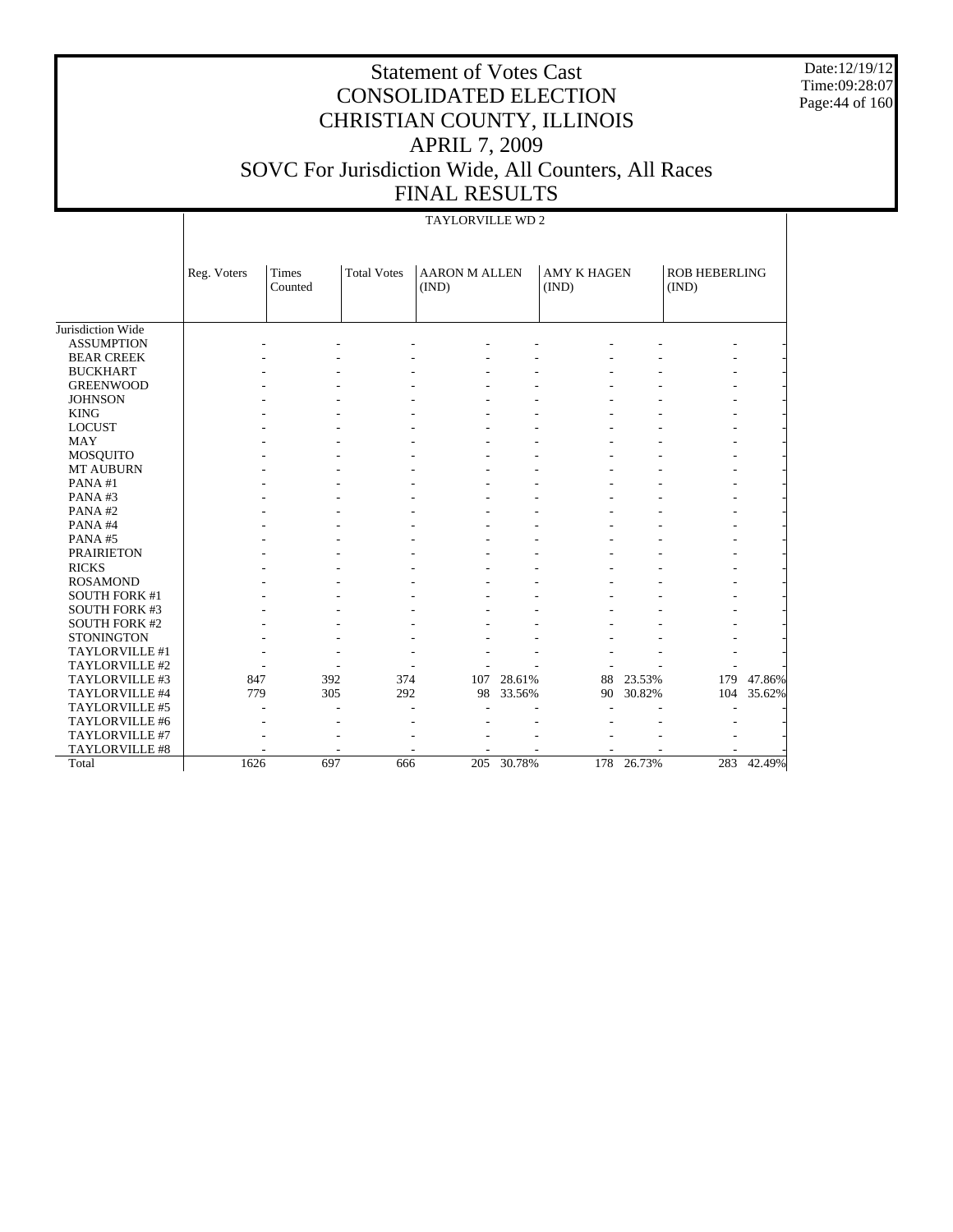Date:12/19/12 Time:09:28:07 Page:45 of 160

#### Statement of Votes Cast CONSOLIDATED ELECTION CHRISTIAN COUNTY, ILLINOIS APRIL 7, 2009 SOVC For Jurisdiction Wide, All Counters, All Races FINAL RESULTS

Jurisdiction Wide ASSUMPTION BEAR CREEK BUCKHART GREENWOOD JOHNSON KING LOCUST MAY MOSQUITO MT AUBURN PANA #1 PANA #3 PANA #2 PANA #4 PANA #5 PRAIRIETON RICKS ROSAMOND SOUTH FORK #1 SOUTH FORK #3 SOUTH FORK #2 **STONINGTON**  TAYLORVILLE #1 TAYLORVILLE #2 TAYLORVILLE #3 TAYLORVILLE #4 TAYLORVILLE #5 TAYLORVILLE #6 TAYLORVILLE #7 TAYLORVILLE #8 Total Reg. Voters Times Counted Total Votes | ERNIE DORCHINECZ (IND) TAYLORVILLE WD 3 - - - - - - - - - - - - - - - - - - - - - - - - - - - - - - - - - - - - - - - - - - - - - - - - - - - - - - - - - - - - - - - - - - - - - - - - - - - - - - - - - - - - - - - - - - - - - - - - - - - - - - - - - - - - - - - - - - - - - - - - - - - - - - - - - - 1021 392 310 310 100.00% 914 376 276 276 100.00% - - - - - - - - - - 1935 768 586 586 100.00%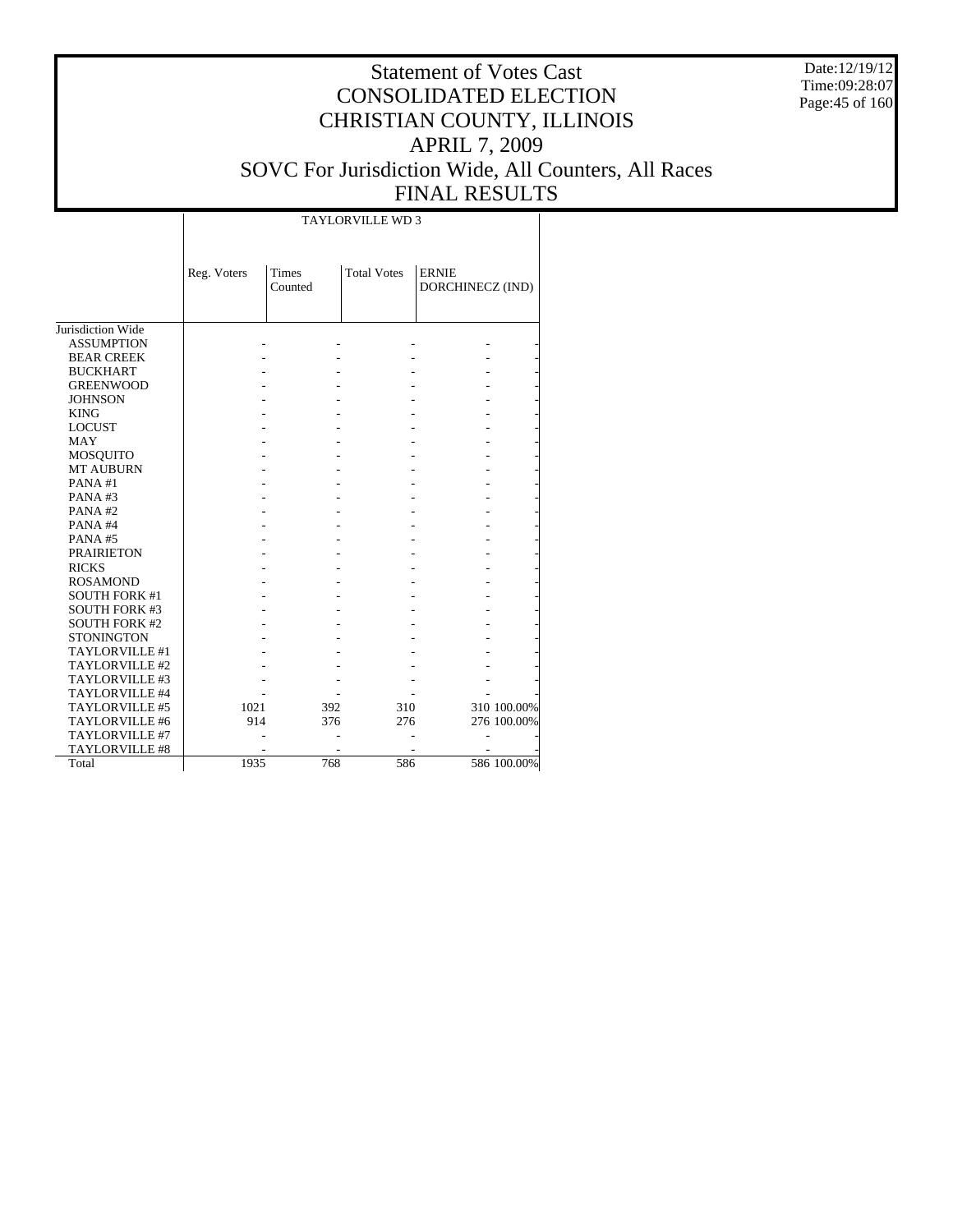Date:12/19/12 Time:09:28:07 Page:46 of 160

# Statement of Votes Cast CONSOLIDATED ELECTION CHRISTIAN COUNTY, ILLINOIS APRIL 7, 2009 SOVC For Jurisdiction Wide, All Counters, All Races FINAL RESULTS

TAYLORVILLE WD 4

|                      | Reg. Voters | <b>Times</b><br>Counted | <b>Total Votes</b> | <b>SHAWN BURTLE</b><br>(IND) |        | <b>MYRNA HAUSER</b><br>(IND) |        |
|----------------------|-------------|-------------------------|--------------------|------------------------------|--------|------------------------------|--------|
|                      |             |                         |                    |                              |        |                              |        |
| Jurisdiction Wide    |             |                         |                    |                              |        |                              |        |
| <b>ASSUMPTION</b>    |             |                         |                    |                              |        |                              |        |
| <b>BEAR CREEK</b>    |             |                         |                    |                              |        |                              |        |
| <b>BUCKHART</b>      |             |                         |                    |                              |        |                              |        |
| <b>GREENWOOD</b>     |             |                         |                    |                              |        |                              |        |
| <b>JOHNSON</b>       | 21          | 8                       | 8                  | 4                            | 50.00% | 4                            | 50.00% |
| <b>KING</b>          |             |                         |                    | ÷.                           |        |                              |        |
| <b>LOCUST</b>        | 82          | 56                      | 55                 | 36                           | 65.45% | 19                           | 34.55% |
| <b>MAY</b>           | 151         | 77                      | 72                 | 45                           | 62.50% | 27                           | 37.50% |
| <b>MOSQUITO</b>      |             |                         |                    |                              |        |                              |        |
| <b>MT AUBURN</b>     |             |                         |                    |                              |        |                              |        |
| PANA#1               |             |                         |                    |                              |        |                              |        |
| PANA#3               |             |                         |                    |                              |        |                              |        |
| PANA#2               |             |                         |                    |                              |        |                              |        |
| PANA#4               |             |                         |                    |                              |        |                              |        |
| PANA#5               |             |                         |                    |                              |        |                              |        |
| <b>PRAIRIETON</b>    |             |                         |                    |                              |        |                              |        |
| <b>RICKS</b>         |             |                         |                    |                              |        |                              |        |
| <b>ROSAMOND</b>      |             |                         |                    |                              |        |                              |        |
| <b>SOUTH FORK #1</b> |             |                         |                    |                              |        |                              |        |
| <b>SOUTH FORK #3</b> |             |                         |                    |                              |        |                              |        |
| <b>SOUTH FORK #2</b> |             |                         |                    |                              |        |                              |        |
| <b>STONINGTON</b>    |             |                         |                    |                              |        |                              |        |
| TAYLORVILLE #1       |             |                         |                    |                              |        |                              |        |
| TAYLORVILLE #2       |             |                         |                    |                              |        |                              |        |
| TAYLORVILLE #3       |             |                         |                    |                              |        |                              |        |
| TAYLORVILLE #4       |             |                         |                    |                              |        |                              |        |
| TAYLORVILLE #5       |             |                         |                    |                              |        |                              |        |
| TAYLORVILLE #6       |             |                         |                    |                              |        |                              |        |
| TAYLORVILLE #7       | 807         | 296                     | 287                | 170                          | 59.23% | 117                          | 40.77% |
| TAYLORVILLE #8       | 889         | 317                     | 303                | 203                          | 67.00% | 100                          | 33.00% |
| Total                | 1950        | 754                     | 725                | 458                          | 63.17% | 267                          | 36.83% |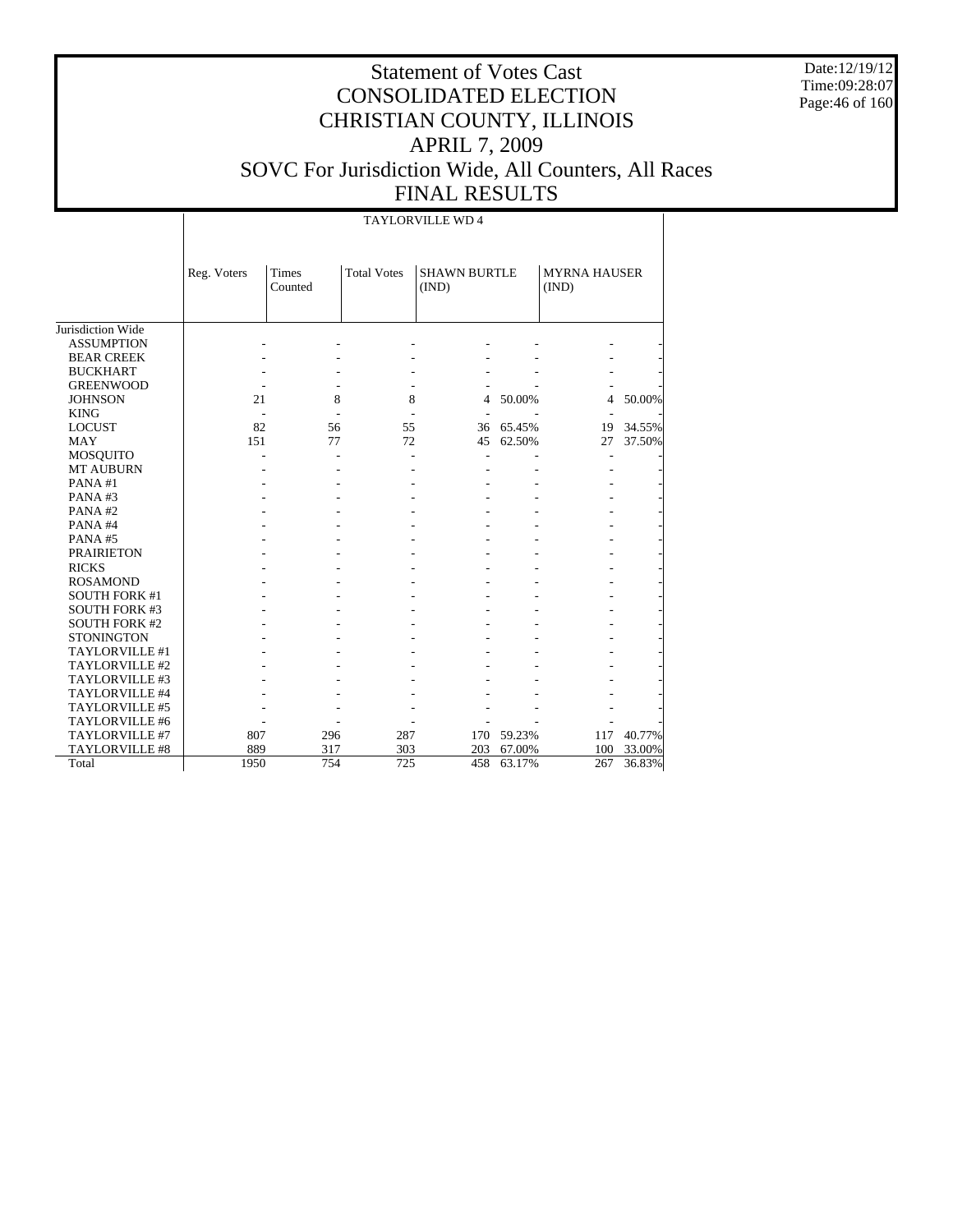Date:12/19/12 Time:09:28:07 Page:47 of 160

| <b>TAYLORVILLE CITY PROP</b> |
|------------------------------|
|------------------------------|

|                       | Reg. Voters | <b>Times</b><br>Counted | <b>Total Votes</b> | <b>YES</b>     |        | N <sub>O</sub> |        |
|-----------------------|-------------|-------------------------|--------------------|----------------|--------|----------------|--------|
|                       |             |                         |                    |                |        |                |        |
| Jurisdiction Wide     |             |                         |                    |                |        |                |        |
| <b>ASSUMPTION</b>     |             |                         |                    |                |        |                |        |
| <b>BEAR CREEK</b>     |             |                         |                    |                |        |                |        |
| <b>BUCKHART</b>       |             |                         |                    |                |        |                |        |
| <b>GREENWOOD</b>      |             |                         |                    |                |        |                |        |
| <b>JOHNSON</b>        | 21          | 8                       | 8                  | $\overline{c}$ | 25.00% | 6              | 75.00% |
| <b>KING</b>           |             |                         |                    |                |        |                |        |
| <b>LOCUST</b>         | 82          | 56                      | 54                 | 34             | 62.96% | 20             | 37.04% |
| <b>MAY</b>            | 153         | 79                      | 76                 | 44             | 57.89% | 32             | 42.11% |
| <b>MOSQUITO</b>       |             |                         |                    |                |        |                |        |
| <b>MT AUBURN</b>      |             |                         |                    |                |        |                |        |
| PANA#1                |             |                         |                    |                |        |                |        |
| PANA#3                |             |                         |                    |                |        |                |        |
| PANA#2                |             |                         |                    |                |        |                |        |
| PANA#4                |             |                         |                    |                |        |                |        |
| PANA#5                |             |                         |                    |                |        |                |        |
| <b>PRAIRIETON</b>     |             |                         |                    |                |        |                |        |
| <b>RICKS</b>          |             |                         |                    |                |        |                |        |
| <b>ROSAMOND</b>       |             |                         |                    |                |        |                |        |
| <b>SOUTH FORK #1</b>  |             |                         |                    |                |        |                |        |
| <b>SOUTH FORK #3</b>  |             |                         |                    |                |        |                |        |
| <b>SOUTH FORK #2</b>  |             |                         |                    |                |        |                |        |
| <b>STONINGTON</b>     |             |                         |                    |                |        |                |        |
| TAYLORVILLE #1        | 920         | 319                     | 297                | 150            | 50.51% | 147            | 49.49% |
| TAYLORVILLE #2        | 844         | 348                     | 321                | 185            | 57.63% | 136            | 42.37% |
| TAYLORVILLE #3        | 847         | 392                     | 377                | 193            | 51.19% | 184            | 48.81% |
| TAYLORVILLE #4        | 779         | 305                     | 287                | 144            | 50.17% | 143            | 49.83% |
| TAYLORVILLE #5        | 1021        | 392                     | 364                | 191            | 52.47% | 173            | 47.53% |
| TAYLORVILLE #6        | 914         | 376                     | 363                | 218            | 60.06% | 145            | 39.94% |
| TAYLORVILLE #7        | 807         | 296                     | 283                | 154            | 54.42% | 129            | 45.58% |
| <b>TAYLORVILLE #8</b> | 889         | 317                     | 300                | 150            | 50.00% | 150            | 50.00% |
| Total                 | 7277        | 2888                    | 2730               | 1465           | 53.66% | 1265           | 46.34% |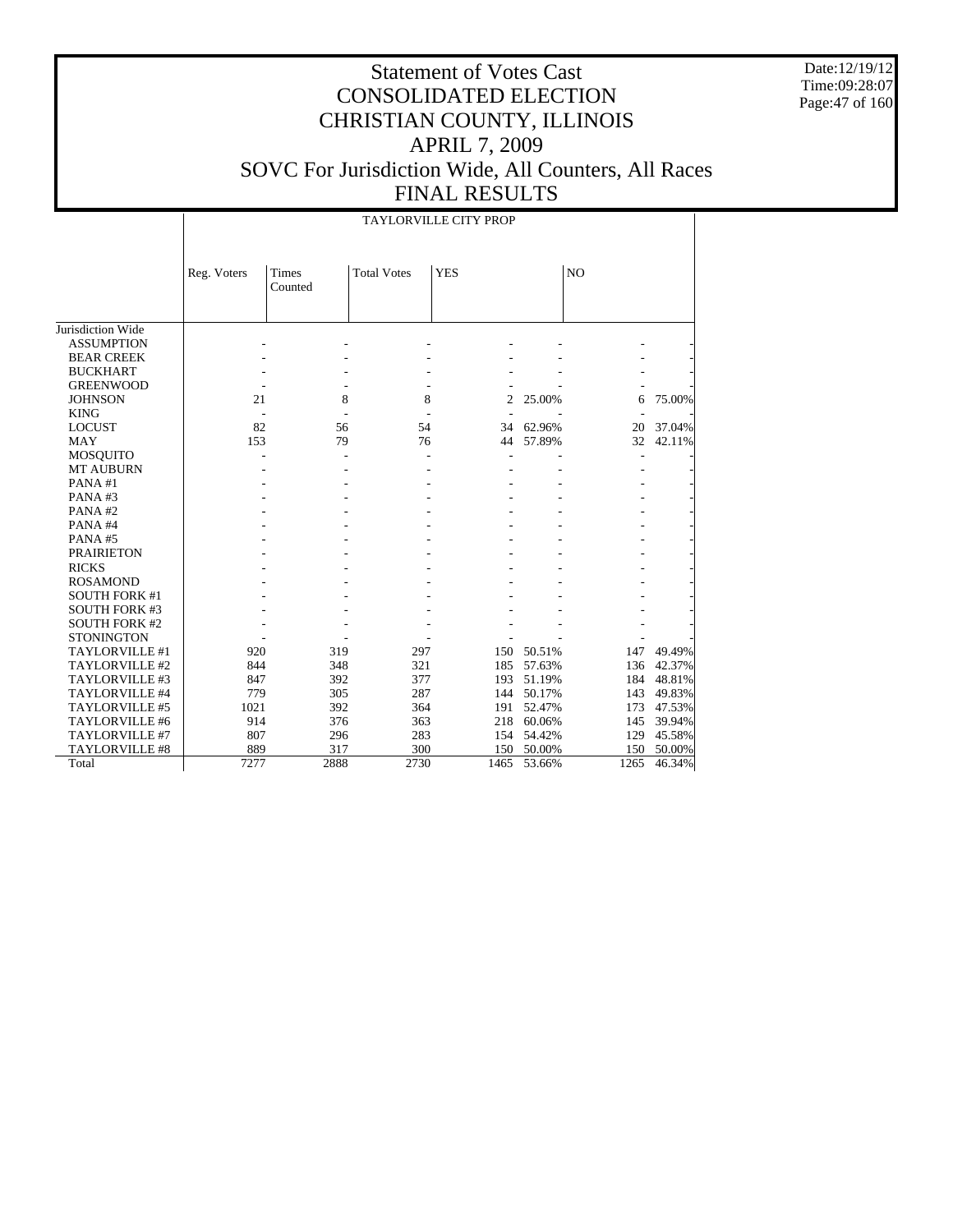Date:12/19/12 Time:09:28:07 Page:48 of 160

# Statement of Votes Cast CONSOLIDATED ELECTION CHRISTIAN COUNTY, ILLINOIS APRIL 7, 2009 SOVC For Jurisdiction Wide, All Counters, All Races FINAL RESULTS

TOVEY MAYOR

|                                        | Reg. Voters | Times<br>Counted | <b>Total Votes</b> | <b>DILLARD</b><br>LUTTRELL (IND) |        | WILLIAM J DAVIS<br>(IND) |        |
|----------------------------------------|-------------|------------------|--------------------|----------------------------------|--------|--------------------------|--------|
|                                        |             |                  |                    |                                  |        |                          |        |
| Jurisdiction Wide                      |             |                  |                    |                                  |        |                          |        |
| <b>ASSUMPTION</b><br><b>BEAR CREEK</b> |             |                  |                    |                                  |        |                          |        |
| <b>BUCKHART</b>                        |             |                  |                    |                                  |        |                          |        |
| <b>GREENWOOD</b>                       |             |                  |                    |                                  |        |                          |        |
| <b>JOHNSON</b>                         |             |                  |                    |                                  |        |                          |        |
| <b>KING</b>                            |             |                  |                    |                                  |        |                          |        |
| <b>LOCUST</b>                          |             |                  |                    |                                  |        |                          |        |
| <b>MAY</b>                             |             |                  |                    |                                  |        |                          |        |
| MOSQUITO                               |             |                  |                    |                                  |        |                          |        |
| <b>MT AUBURN</b>                       |             |                  |                    |                                  |        |                          |        |
| PANA#1                                 |             |                  |                    |                                  |        |                          |        |
| PANA#3                                 |             |                  |                    |                                  |        |                          |        |
| PANA#2                                 |             |                  |                    |                                  |        |                          |        |
| PANA#4                                 |             |                  |                    |                                  |        |                          |        |
| PANA#5                                 |             |                  |                    |                                  |        |                          |        |
| <b>PRAIRIETON</b>                      |             |                  |                    |                                  |        |                          |        |
| <b>RICKS</b>                           |             |                  |                    |                                  |        |                          |        |
| <b>ROSAMOND</b>                        |             |                  |                    |                                  |        |                          |        |
| <b>SOUTH FORK #1</b>                   |             |                  |                    |                                  |        |                          |        |
| <b>SOUTH FORK #3</b>                   |             |                  |                    |                                  |        |                          |        |
| <b>SOUTH FORK #2</b>                   | 331         | 197              | 190                | 95                               | 50.00% | 95                       | 50.00% |
| <b>STONINGTON</b>                      |             |                  |                    |                                  |        |                          |        |
| TAYLORVILLE #1                         |             |                  |                    |                                  |        |                          |        |
| TAYLORVILLE #2                         |             |                  |                    |                                  |        |                          |        |
| TAYLORVILLE #3                         |             |                  |                    |                                  |        |                          |        |
| TAYLORVILLE #4                         |             |                  |                    |                                  |        |                          |        |
| TAYLORVILLE #5                         |             |                  |                    |                                  |        |                          |        |
| TAYLORVILLE #6                         |             |                  |                    |                                  |        |                          |        |
| TAYLORVILLE #7                         |             |                  |                    |                                  |        |                          |        |
| TAYLORVILLE #8                         |             |                  |                    |                                  |        |                          |        |
| Total                                  | 331         | 197              | 190                | 95                               | 50.00% | 95                       | 50.00% |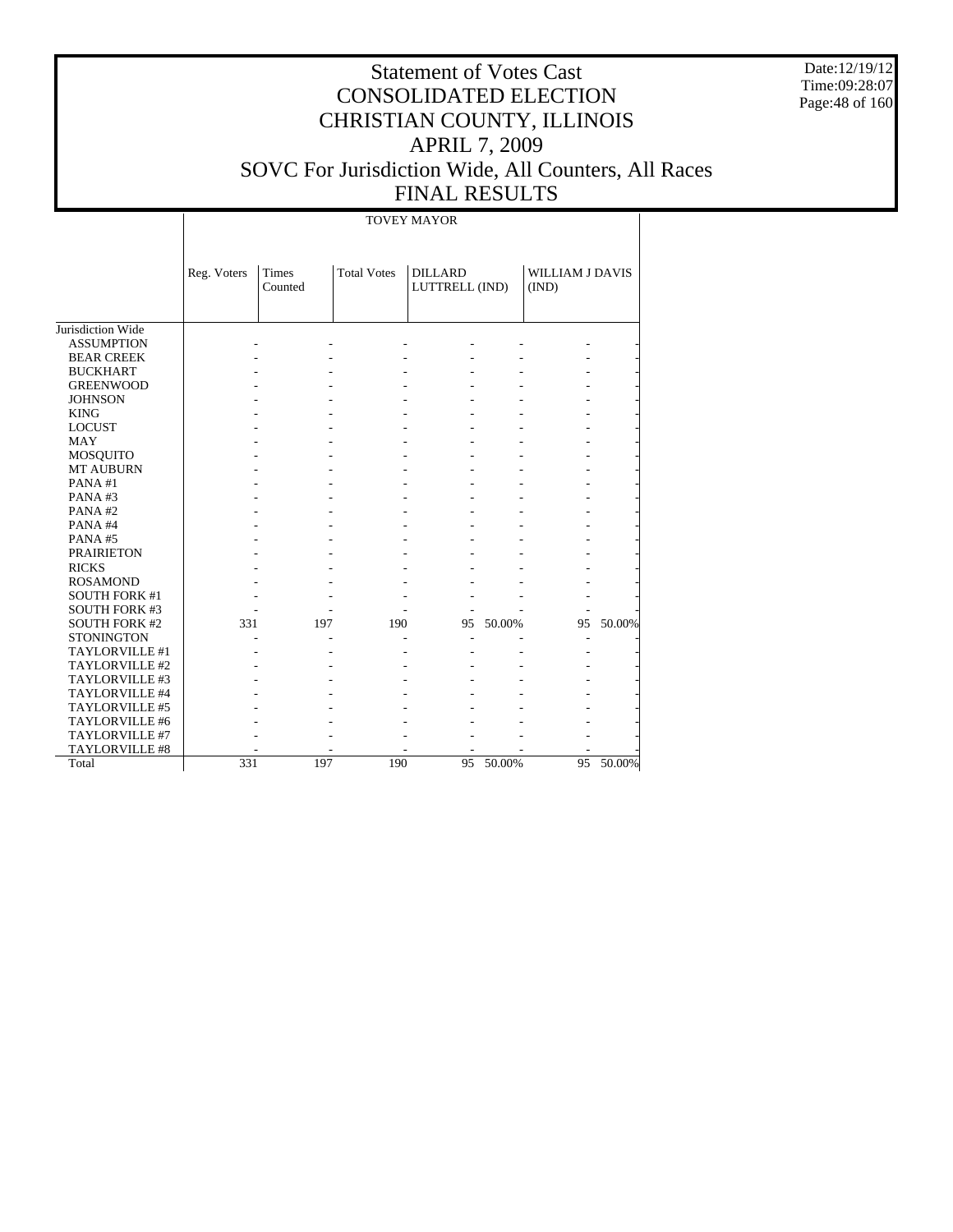Date:12/19/12 Time:09:28:07 Page:49 of 160

# Statement of Votes Cast CONSOLIDATED ELECTION CHRISTIAN COUNTY, ILLINOIS APRIL 7, 2009 SOVC For Jurisdiction Wide, All Counters, All Races FINAL RESULTS

# TOVEY TRUSTEE

|                      | Reg. Voters | <b>Times</b><br>Counted | <b>Total Votes</b> | <b>MARGARET M</b><br>PUCCETTI (IND) |        | <b>ALBERT</b><br>PUCCETTI (IND) |        | <b>DONNA HIBBETTS</b><br>(IND) |           | <b>BRIAN L WILBUR</b><br>(IND) |                          |
|----------------------|-------------|-------------------------|--------------------|-------------------------------------|--------|---------------------------------|--------|--------------------------------|-----------|--------------------------------|--------------------------|
|                      |             |                         |                    |                                     |        |                                 |        |                                |           |                                |                          |
| Jurisdiction Wide    |             |                         |                    |                                     |        |                                 |        |                                |           |                                |                          |
| <b>ASSUMPTION</b>    |             |                         |                    |                                     |        |                                 |        |                                |           |                                |                          |
| <b>BEAR CREEK</b>    |             |                         |                    |                                     |        |                                 |        |                                |           |                                |                          |
| <b>BUCKHART</b>      |             |                         |                    |                                     |        |                                 |        |                                |           |                                |                          |
| <b>GREENWOOD</b>     |             |                         |                    |                                     |        |                                 |        |                                |           |                                |                          |
| <b>JOHNSON</b>       |             |                         |                    |                                     |        |                                 |        |                                |           |                                |                          |
| <b>KING</b>          |             |                         |                    |                                     |        |                                 |        |                                |           |                                |                          |
| <b>LOCUST</b>        |             |                         |                    |                                     |        |                                 |        |                                |           |                                |                          |
| <b>MAY</b>           |             |                         |                    |                                     |        |                                 |        |                                |           |                                |                          |
| <b>MOSQUITO</b>      |             |                         |                    |                                     |        |                                 |        |                                |           |                                |                          |
| <b>MT AUBURN</b>     |             |                         |                    |                                     |        |                                 |        |                                |           |                                |                          |
| PANA#1               |             |                         |                    |                                     |        |                                 |        |                                |           |                                |                          |
| PANA#3               |             |                         |                    |                                     |        |                                 |        |                                |           |                                |                          |
| PANA#2               |             |                         |                    |                                     |        |                                 |        |                                |           |                                |                          |
| PANA#4               |             |                         |                    |                                     |        |                                 |        |                                |           |                                |                          |
| PANA#5               |             |                         |                    |                                     |        |                                 |        |                                |           |                                |                          |
| <b>PRAIRIETON</b>    |             |                         |                    |                                     |        |                                 |        |                                |           |                                |                          |
| <b>RICKS</b>         |             |                         |                    |                                     |        |                                 |        |                                |           |                                |                          |
| <b>ROSAMOND</b>      |             |                         |                    |                                     |        |                                 |        |                                |           |                                |                          |
| <b>SOUTH FORK #1</b> |             |                         |                    |                                     |        |                                 |        |                                |           |                                |                          |
| SOUTH FORK #3        |             |                         |                    |                                     |        |                                 |        |                                |           |                                |                          |
| <b>SOUTH FORK #2</b> | 331         | 197                     | 490                | 101                                 | 20.61% | 75                              | 15.31% | 96                             | 19.59%    | 142                            | 28.98%                   |
| <b>STONINGTON</b>    |             |                         |                    |                                     |        |                                 |        |                                |           |                                |                          |
| TAYLORVILLE #1       |             |                         |                    |                                     |        |                                 |        |                                |           |                                |                          |
| TAYLORVILLE #2       |             |                         |                    |                                     |        |                                 |        |                                |           |                                | $\overline{\phantom{a}}$ |
| TAYLORVILLE #3       |             |                         |                    |                                     |        |                                 |        |                                |           |                                |                          |
| TAYLORVILLE #4       |             |                         |                    |                                     |        |                                 |        |                                |           |                                |                          |
| TAYLORVILLE #5       |             |                         |                    |                                     |        |                                 |        |                                |           |                                |                          |
| TAYLORVILLE #6       |             |                         |                    |                                     |        |                                 |        |                                |           |                                |                          |
| TAYLORVILLE #7       |             |                         |                    |                                     |        |                                 |        |                                |           |                                |                          |
| TAYLORVILLE #8       |             |                         |                    |                                     |        |                                 |        |                                |           |                                |                          |
| Total                | 331         | 197                     | 490                | 101                                 | 20.61% | 75                              | 15.31% |                                | 96 19.59% | 142                            | 28.98%                   |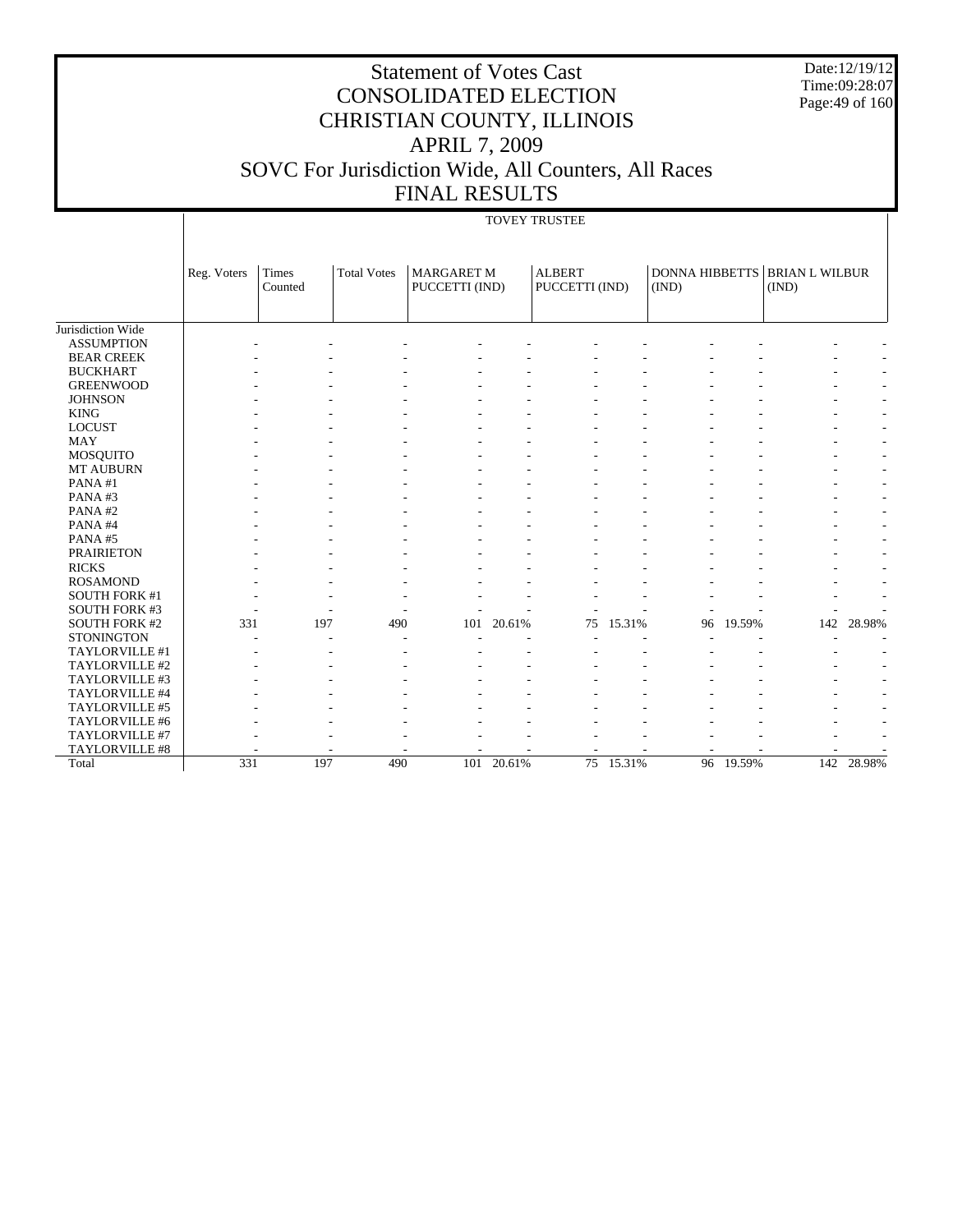Date:12/19/12 Time:09:28:07 Page:50 of 160

|  | ---------------        |  |  |  |
|--|------------------------|--|--|--|
|  | A CCI IMPTION TWD CHDD |  |  |  |

|                      | <b>TOVEY TRUSTEE</b>        | <b>ASSUMPTION TWP SUPR</b> |                         |                    |                 |  |  |  |  |  |
|----------------------|-----------------------------|----------------------------|-------------------------|--------------------|-----------------|--|--|--|--|--|
|                      |                             |                            |                         |                    |                 |  |  |  |  |  |
|                      | <b>JODY AIELLO</b><br>(IND) | Reg. Voters                | <b>Times</b><br>Counted | <b>Total Votes</b> | PAUL COOK (DEM) |  |  |  |  |  |
| Jurisdiction Wide    |                             |                            |                         |                    |                 |  |  |  |  |  |
| <b>ASSUMPTION</b>    |                             | 945                        | 530                     | 447                | 447 100.00%     |  |  |  |  |  |
| <b>BEAR CREEK</b>    |                             |                            |                         |                    |                 |  |  |  |  |  |
| <b>BUCKHART</b>      |                             |                            |                         |                    |                 |  |  |  |  |  |
| <b>GREENWOOD</b>     |                             |                            |                         |                    |                 |  |  |  |  |  |
| <b>JOHNSON</b>       |                             |                            |                         |                    |                 |  |  |  |  |  |
| <b>KING</b>          |                             |                            |                         |                    |                 |  |  |  |  |  |
| <b>LOCUST</b>        |                             |                            |                         |                    |                 |  |  |  |  |  |
| <b>MAY</b>           |                             |                            |                         |                    |                 |  |  |  |  |  |
| <b>MOSQUITO</b>      |                             |                            |                         |                    |                 |  |  |  |  |  |
| MT AUBURN            |                             |                            |                         |                    |                 |  |  |  |  |  |
| PANA#1               |                             |                            |                         |                    |                 |  |  |  |  |  |
| PANA#3               |                             |                            |                         |                    |                 |  |  |  |  |  |
| PANA#2               |                             |                            |                         |                    |                 |  |  |  |  |  |
| PANA#4               |                             |                            |                         |                    |                 |  |  |  |  |  |
| PANA#5               |                             |                            |                         |                    |                 |  |  |  |  |  |
| <b>PRAIRIETON</b>    |                             |                            |                         |                    |                 |  |  |  |  |  |
| <b>RICKS</b>         |                             |                            |                         |                    |                 |  |  |  |  |  |
| <b>ROSAMOND</b>      |                             |                            |                         |                    |                 |  |  |  |  |  |
| <b>SOUTH FORK #1</b> |                             |                            |                         |                    |                 |  |  |  |  |  |
| <b>SOUTH FORK #3</b> |                             |                            |                         |                    |                 |  |  |  |  |  |
| <b>SOUTH FORK #2</b> | 15.51%<br>76                |                            |                         |                    |                 |  |  |  |  |  |
| <b>STONINGTON</b>    |                             |                            |                         |                    |                 |  |  |  |  |  |
| TAYLORVILLE #1       |                             |                            |                         |                    |                 |  |  |  |  |  |
| TAYLORVILLE #2       |                             |                            |                         |                    |                 |  |  |  |  |  |
| TAYLORVILLE #3       |                             |                            |                         |                    |                 |  |  |  |  |  |
| TAYLORVILLE #4       |                             |                            |                         |                    |                 |  |  |  |  |  |
| TAYLORVILLE #5       |                             |                            |                         |                    |                 |  |  |  |  |  |
| TAYLORVILLE #6       |                             |                            |                         |                    |                 |  |  |  |  |  |
| TAYLORVILLE #7       |                             |                            |                         |                    |                 |  |  |  |  |  |
| TAYLORVILLE #8       |                             |                            |                         |                    |                 |  |  |  |  |  |
| Total                | 15.51%<br>76                | 945                        | 530                     | 447                | 447 100.00%     |  |  |  |  |  |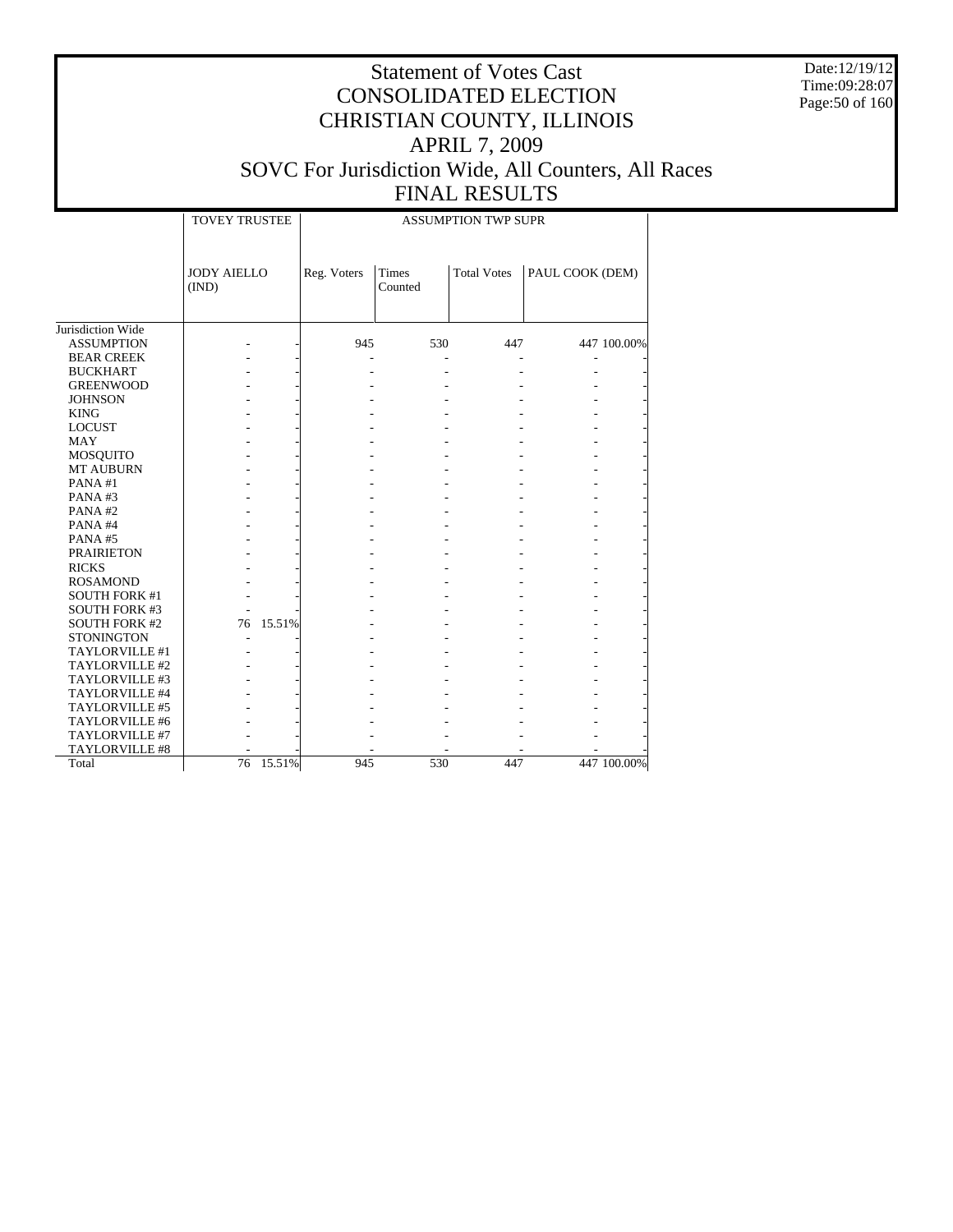Date:12/19/12 Time:09:28:07 Page:51 of 160

# Statement of Votes Cast CONSOLIDATED ELECTION CHRISTIAN COUNTY, ILLINOIS APRIL 7, 2009 SOVC For Jurisdiction Wide, All Counters, All Races FINAL RESULTS

|                       |             |                  | <b>ASSUMPTION TWP CLERK</b> |                 |             |
|-----------------------|-------------|------------------|-----------------------------|-----------------|-------------|
|                       | Reg. Voters | Times<br>Counted | <b>Total Votes</b>          | DAVE REED (DEM) |             |
| Jurisdiction Wide     |             |                  |                             |                 |             |
| <b>ASSUMPTION</b>     | 945         | 530              | 416                         |                 | 416 100.00% |
| <b>BEAR CREEK</b>     |             |                  |                             |                 |             |
| <b>BUCKHART</b>       |             |                  |                             |                 |             |
| <b>GREENWOOD</b>      |             |                  |                             |                 |             |
| <b>JOHNSON</b>        |             |                  |                             |                 |             |
| <b>KING</b>           |             |                  |                             |                 |             |
| <b>LOCUST</b>         |             |                  |                             |                 |             |
| <b>MAY</b>            |             |                  |                             |                 |             |
| MOSQUITO              |             |                  |                             |                 |             |
| <b>MT AUBURN</b>      |             |                  |                             |                 |             |
| PANA#1                |             |                  |                             |                 |             |
| PANA#3                |             |                  |                             |                 |             |
| PANA#2                |             |                  |                             |                 |             |
| PANA#4                |             |                  |                             |                 |             |
| PANA#5                |             |                  |                             |                 |             |
| <b>PRAIRIETON</b>     |             |                  |                             |                 |             |
| <b>RICKS</b>          |             |                  |                             |                 |             |
| <b>ROSAMOND</b>       |             |                  |                             |                 |             |
| <b>SOUTH FORK #1</b>  |             |                  |                             |                 |             |
| <b>SOUTH FORK #3</b>  |             |                  |                             |                 |             |
| <b>SOUTH FORK #2</b>  |             |                  |                             |                 |             |
| <b>STONINGTON</b>     |             |                  |                             |                 |             |
| <b>TAYLORVILLE #1</b> |             |                  |                             |                 |             |
| TAYLORVILLE #2        |             |                  |                             |                 |             |
| TAYLORVILLE #3        |             |                  |                             |                 |             |
| TAYLORVILLE #4        |             |                  |                             |                 |             |
| TAYLORVILLE #5        |             |                  |                             |                 |             |
| TAYLORVILLE #6        |             |                  |                             |                 |             |
| TAYLORVILLE #7        |             |                  |                             |                 |             |
| <b>TAYLORVILLE #8</b> |             |                  |                             |                 |             |
| Total                 | 945         | 530              | 416                         |                 | 416 100.00% |
|                       |             |                  |                             |                 |             |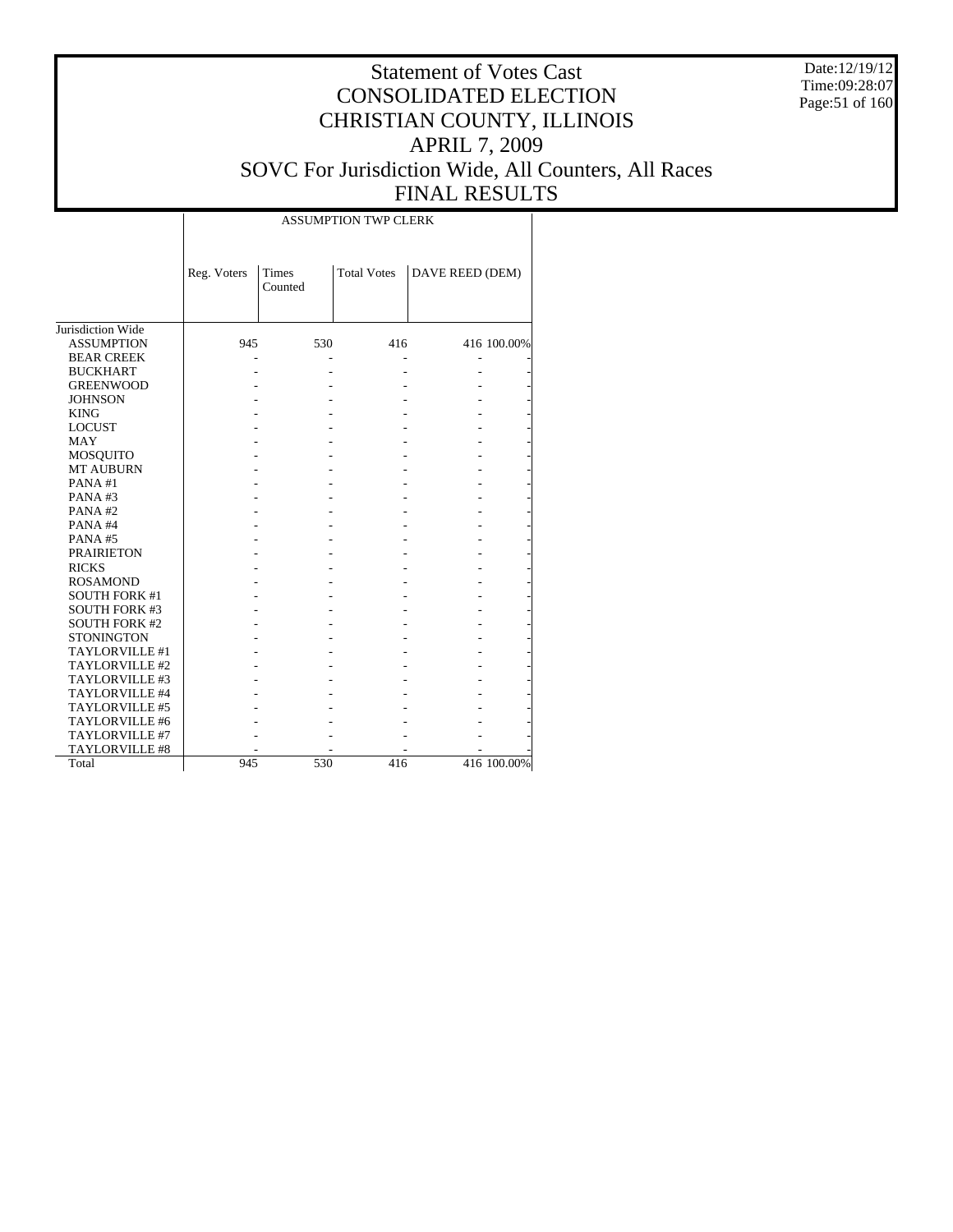Date:12/19/12 Time:09:28:07 Page:52 of 160

|                      |             | <b>ASSUMPTION TWP HWY</b>                                                                                  |     |     |            |  |            |  |            |  |  |  |
|----------------------|-------------|------------------------------------------------------------------------------------------------------------|-----|-----|------------|--|------------|--|------------|--|--|--|
|                      | Reg. Voters | Times<br><b>Total Votes</b><br><b>KENNY SMITH</b><br>BRAD FARRIS (IND) TED SLOAN (IND)<br>Counted<br>(DEM) |     |     |            |  |            |  |            |  |  |  |
|                      |             |                                                                                                            |     |     |            |  |            |  |            |  |  |  |
| Jurisdiction Wide    |             |                                                                                                            |     |     |            |  |            |  |            |  |  |  |
| <b>ASSUMPTION</b>    | 945         | 530                                                                                                        | 520 |     | 226 43.46% |  | 136 26.15% |  | 158 30.38% |  |  |  |
| <b>BEAR CREEK</b>    |             | $\overline{\phantom{a}}$                                                                                   |     |     |            |  |            |  |            |  |  |  |
| <b>BUCKHART</b>      |             |                                                                                                            |     |     |            |  |            |  |            |  |  |  |
| <b>GREENWOOD</b>     |             |                                                                                                            |     |     |            |  |            |  |            |  |  |  |
| <b>JOHNSON</b>       |             |                                                                                                            |     |     |            |  |            |  |            |  |  |  |
| <b>KING</b>          |             |                                                                                                            |     |     |            |  |            |  |            |  |  |  |
| <b>LOCUST</b>        |             |                                                                                                            |     |     |            |  |            |  |            |  |  |  |
| <b>MAY</b>           |             |                                                                                                            |     |     |            |  |            |  |            |  |  |  |
| MOSQUITO             |             |                                                                                                            |     |     |            |  |            |  |            |  |  |  |
| <b>MT AUBURN</b>     |             |                                                                                                            |     |     |            |  |            |  |            |  |  |  |
| PANA#1               |             |                                                                                                            |     |     |            |  |            |  |            |  |  |  |
| PANA#3               |             |                                                                                                            |     |     |            |  |            |  |            |  |  |  |
| PANA#2               |             |                                                                                                            |     |     |            |  |            |  |            |  |  |  |
| PANA#4               |             |                                                                                                            |     |     |            |  |            |  |            |  |  |  |
| PANA#5               |             |                                                                                                            |     |     |            |  |            |  |            |  |  |  |
| <b>PRAIRIETON</b>    |             |                                                                                                            |     |     |            |  |            |  |            |  |  |  |
| <b>RICKS</b>         |             |                                                                                                            |     |     |            |  |            |  |            |  |  |  |
| <b>ROSAMOND</b>      |             |                                                                                                            |     |     |            |  |            |  |            |  |  |  |
| <b>SOUTH FORK #1</b> |             |                                                                                                            |     |     |            |  |            |  |            |  |  |  |
| <b>SOUTH FORK #3</b> |             |                                                                                                            |     |     |            |  |            |  |            |  |  |  |
| <b>SOUTH FORK #2</b> |             |                                                                                                            |     |     |            |  |            |  |            |  |  |  |
| <b>STONINGTON</b>    |             |                                                                                                            |     |     |            |  |            |  |            |  |  |  |
| TAYLORVILLE #1       |             |                                                                                                            |     |     |            |  |            |  |            |  |  |  |
| TAYLORVILLE #2       |             |                                                                                                            |     |     |            |  |            |  |            |  |  |  |
| TAYLORVILLE #3       |             |                                                                                                            |     |     |            |  |            |  |            |  |  |  |
| TAYLORVILLE #4       |             |                                                                                                            |     |     |            |  |            |  |            |  |  |  |
| TAYLORVILLE #5       |             |                                                                                                            |     |     |            |  |            |  |            |  |  |  |
| TAYLORVILLE #6       |             |                                                                                                            |     |     |            |  |            |  |            |  |  |  |
| TAYLORVILLE #7       |             |                                                                                                            |     |     |            |  |            |  |            |  |  |  |
| TAYLORVILLE #8       |             |                                                                                                            |     |     |            |  |            |  |            |  |  |  |
| Total                | 945         | 530                                                                                                        | 520 | 226 | 43.46%     |  | 136 26.15% |  | 158 30.38% |  |  |  |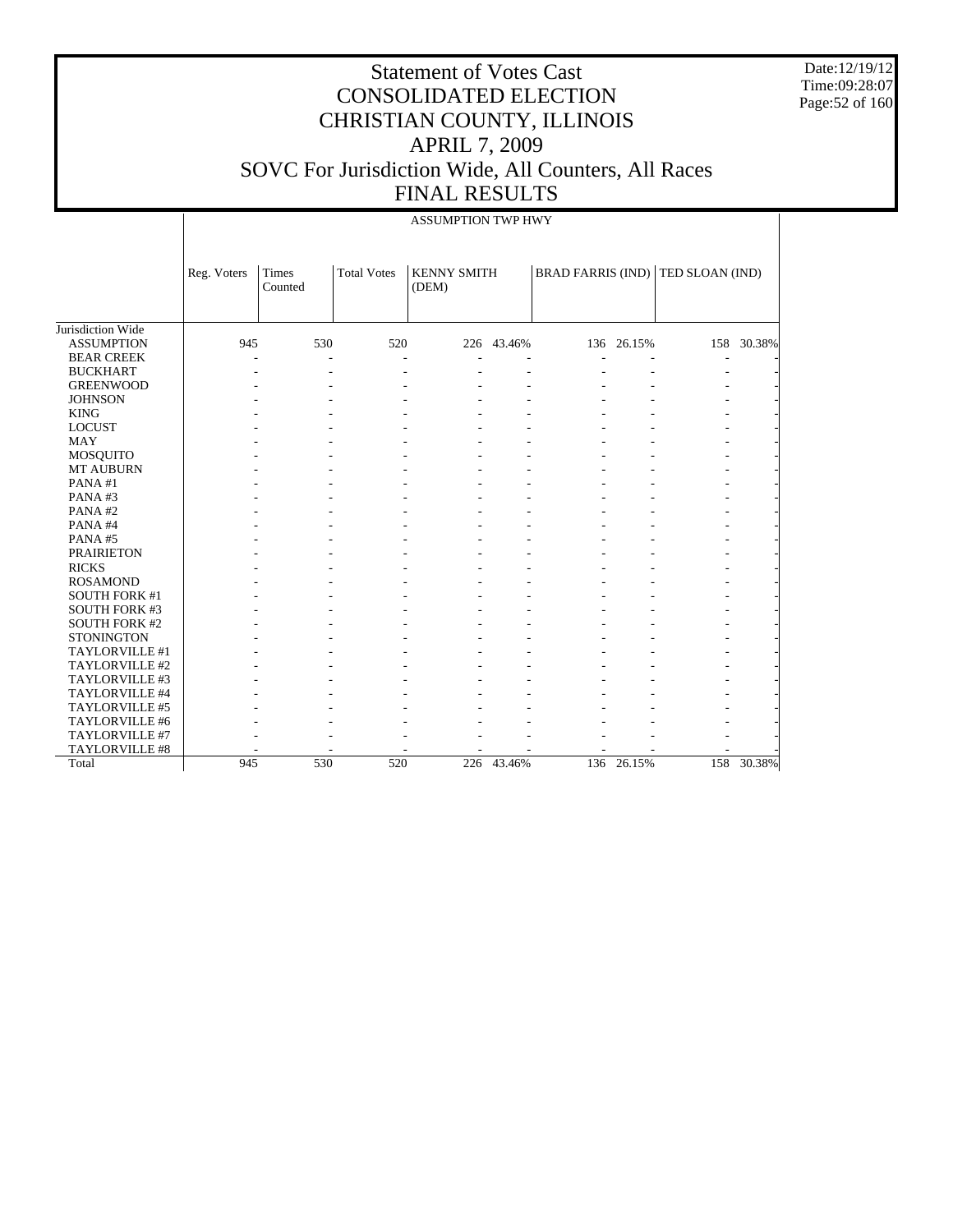Date:12/19/12 Time:09:28:07 Page:53 of 160

|                      |             |                  |                    | <b>ASSUMPTION TWP TRUSTEE</b>         |            |                        |            |                 |            |
|----------------------|-------------|------------------|--------------------|---------------------------------------|------------|------------------------|------------|-----------------|------------|
|                      | Reg. Voters | Times<br>Counted | <b>Total Votes</b> | <b>NORMAN</b><br><b>BETHARD (DEM)</b> |            | JOHN HOLTHAUS<br>(DEM) |            | DAN DAVIS (DEM) |            |
| Jurisdiction Wide    |             |                  |                    |                                       |            |                        |            |                 |            |
| <b>ASSUMPTION</b>    | 945         | 530              | 1455               |                                       | 357 24.54% |                        | 394 27.08% |                 | 344 23.64% |
| <b>BEAR CREEK</b>    |             | L.               |                    |                                       |            |                        |            |                 |            |
| <b>BUCKHART</b>      |             |                  |                    |                                       |            |                        |            |                 |            |
| <b>GREENWOOD</b>     |             |                  |                    |                                       |            |                        |            |                 |            |
| <b>JOHNSON</b>       |             |                  |                    |                                       |            |                        |            |                 |            |
| <b>KING</b>          |             |                  |                    |                                       |            |                        |            |                 |            |
| <b>LOCUST</b>        |             |                  |                    |                                       |            |                        |            |                 |            |
| <b>MAY</b>           |             |                  |                    |                                       |            |                        |            |                 |            |
| <b>MOSQUITO</b>      |             |                  |                    |                                       |            |                        |            |                 |            |
| <b>MT AUBURN</b>     |             |                  |                    |                                       |            |                        |            |                 |            |
| PANA#1               |             |                  |                    |                                       |            |                        |            |                 |            |
| PANA#3               |             |                  |                    |                                       |            |                        |            |                 |            |
| PANA#2               |             |                  |                    |                                       |            |                        |            |                 |            |
| PANA#4               |             |                  |                    |                                       |            |                        |            |                 |            |
| PANA#5               |             |                  |                    |                                       | ÷          |                        |            |                 |            |
| <b>PRAIRIETON</b>    |             |                  |                    |                                       | ÷          |                        |            |                 |            |
| <b>RICKS</b>         |             |                  |                    |                                       |            |                        |            |                 |            |
| <b>ROSAMOND</b>      |             |                  |                    |                                       |            |                        |            |                 |            |
| <b>SOUTH FORK #1</b> |             |                  |                    |                                       |            |                        |            |                 |            |
| <b>SOUTH FORK #3</b> |             |                  |                    |                                       |            |                        |            |                 |            |
| <b>SOUTH FORK #2</b> |             |                  |                    |                                       |            |                        |            |                 |            |
| <b>STONINGTON</b>    |             |                  |                    |                                       |            |                        |            |                 |            |
| TAYLORVILLE #1       |             |                  |                    |                                       |            |                        |            |                 |            |
| TAYLORVILLE #2       |             |                  |                    |                                       |            |                        |            |                 |            |
| TAYLORVILLE #3       |             |                  |                    |                                       |            |                        |            |                 |            |
| TAYLORVILLE #4       |             |                  |                    |                                       |            |                        |            |                 |            |
| TAYLORVILLE #5       |             |                  |                    |                                       |            |                        |            |                 |            |
| TAYLORVILLE #6       |             |                  |                    |                                       |            |                        |            |                 |            |
| TAYLORVILLE #7       |             |                  |                    |                                       |            |                        |            |                 |            |
| TAYLORVILLE #8       |             |                  |                    |                                       |            |                        |            |                 |            |
| Total                | 945         | 530              | 1455               |                                       | 357 24.54% |                        | 394 27.08% |                 | 344 23.64% |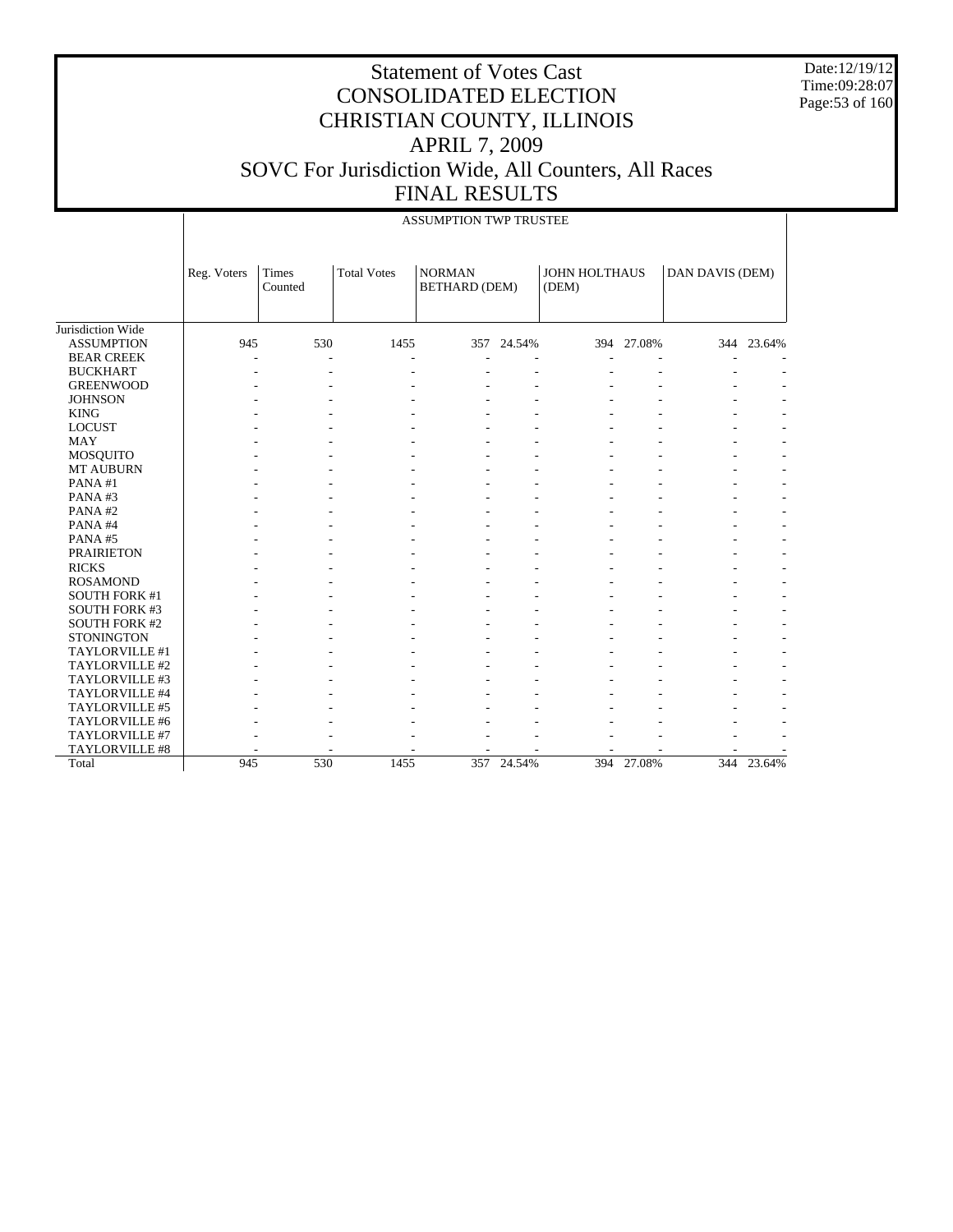Date:12/19/12 Time:09:28:08 Page:54 of 160

|                      | <b>ASSUMPTION TWP</b><br><b>TRUSTEE</b> |            | <b>BEAR CREEK TWP SUPR</b> |                  |                    |                                  |             |  |  |  |
|----------------------|-----------------------------------------|------------|----------------------------|------------------|--------------------|----------------------------------|-------------|--|--|--|
|                      |                                         |            |                            |                  |                    |                                  |             |  |  |  |
|                      | <b>GREG BUTCHER</b><br>(DEM)            |            | Reg. Voters                | Times<br>Counted | <b>Total Votes</b> | <b>MICHAEL D</b><br>SHEEDY (DEM) |             |  |  |  |
|                      |                                         |            |                            |                  |                    |                                  |             |  |  |  |
| Jurisdiction Wide    |                                         |            |                            |                  |                    |                                  |             |  |  |  |
| <b>ASSUMPTION</b>    |                                         | 360 24.74% |                            |                  |                    |                                  |             |  |  |  |
| <b>BEAR CREEK</b>    |                                         |            | 366                        | 216              | 195                |                                  | 195 100.00% |  |  |  |
| <b>BUCKHART</b>      |                                         |            |                            |                  |                    |                                  |             |  |  |  |
| <b>GREENWOOD</b>     |                                         |            |                            | $\overline{a}$   |                    |                                  |             |  |  |  |
| <b>JOHNSON</b>       |                                         |            |                            |                  |                    |                                  |             |  |  |  |
| <b>KING</b>          |                                         |            |                            |                  |                    |                                  |             |  |  |  |
| <b>LOCUST</b>        |                                         |            |                            |                  |                    |                                  |             |  |  |  |
| <b>MAY</b>           |                                         |            |                            |                  |                    |                                  |             |  |  |  |
| MOSQUITO             |                                         |            |                            |                  |                    |                                  |             |  |  |  |
| <b>MT AUBURN</b>     |                                         |            |                            |                  |                    |                                  |             |  |  |  |
| PANA#1               |                                         |            |                            |                  |                    |                                  |             |  |  |  |
| PANA#3               |                                         |            |                            |                  |                    |                                  |             |  |  |  |
| PANA#2               |                                         |            |                            |                  |                    |                                  |             |  |  |  |
| PANA#4               |                                         |            |                            |                  |                    |                                  |             |  |  |  |
| PANA#5               |                                         |            |                            |                  |                    |                                  |             |  |  |  |
| <b>PRAIRIETON</b>    |                                         |            |                            |                  |                    |                                  |             |  |  |  |
| <b>RICKS</b>         |                                         |            |                            |                  |                    |                                  |             |  |  |  |
| <b>ROSAMOND</b>      |                                         |            |                            |                  |                    |                                  |             |  |  |  |
| <b>SOUTH FORK #1</b> |                                         |            |                            |                  |                    |                                  |             |  |  |  |
| <b>SOUTH FORK #3</b> |                                         |            |                            |                  |                    |                                  |             |  |  |  |
| <b>SOUTH FORK #2</b> |                                         |            |                            |                  |                    |                                  |             |  |  |  |
| <b>STONINGTON</b>    |                                         |            |                            |                  |                    |                                  |             |  |  |  |
| TAYLORVILLE #1       |                                         |            |                            |                  |                    |                                  |             |  |  |  |
| TAYLORVILLE #2       |                                         |            |                            |                  |                    |                                  |             |  |  |  |
| TAYLORVILLE #3       |                                         |            |                            |                  |                    |                                  |             |  |  |  |
| TAYLORVILLE #4       |                                         |            |                            |                  |                    |                                  |             |  |  |  |
| TAYLORVILLE #5       |                                         |            |                            |                  |                    |                                  |             |  |  |  |
| TAYLORVILLE #6       |                                         |            |                            |                  |                    |                                  |             |  |  |  |
| TAYLORVILLE #7       |                                         |            |                            |                  |                    |                                  |             |  |  |  |
| TAYLORVILLE #8       |                                         |            |                            |                  |                    |                                  |             |  |  |  |
| Total                |                                         | 360 24.74% | 366                        | 216              | 195                |                                  | 195 100.00% |  |  |  |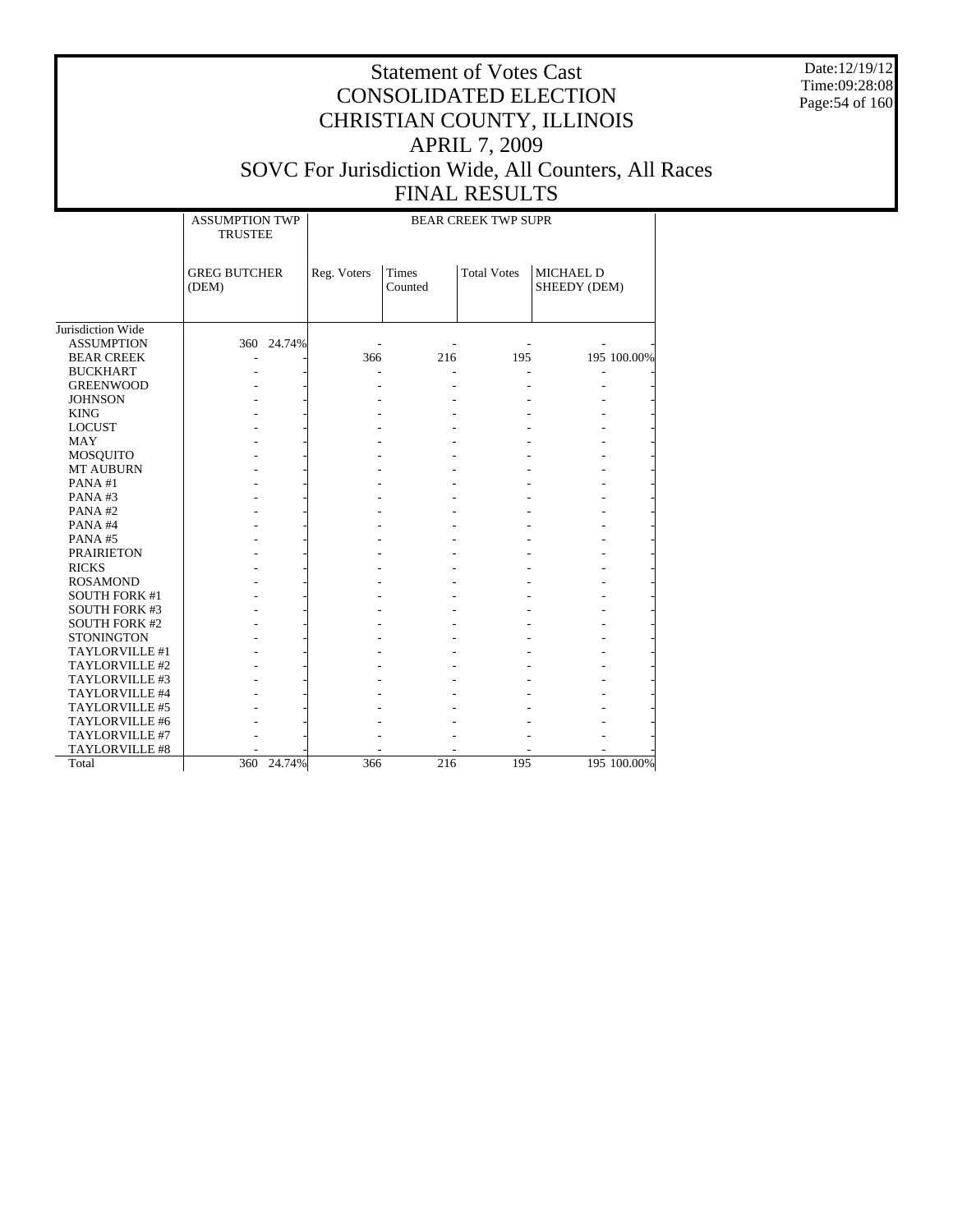Date:12/19/12 Time:09:28:08 Page:55 of 160

## Statement of Votes Cast CONSOLIDATED ELECTION CHRISTIAN COUNTY, ILLINOIS APRIL 7, 2009 SOVC For Jurisdiction Wide, All Counters, All Races FINAL RESULTS

T

|                      |             |                  | <b>BEAR CREEK TWP CLK</b> |                                |             |
|----------------------|-------------|------------------|---------------------------|--------------------------------|-------------|
|                      | Reg. Voters | Times<br>Counted | <b>Total Votes</b>        | <b>HELEN F SHEEDY</b><br>(DEM) |             |
| Jurisdiction Wide    |             |                  |                           |                                |             |
| <b>ASSUMPTION</b>    |             |                  |                           |                                |             |
| <b>BEAR CREEK</b>    | 366         | 216              | 185                       |                                | 185 100.00% |
| <b>BUCKHART</b>      |             |                  |                           |                                |             |
| <b>GREENWOOD</b>     |             |                  |                           |                                |             |
| <b>JOHNSON</b>       |             |                  |                           |                                |             |
| <b>KING</b>          |             |                  |                           |                                |             |
| <b>LOCUST</b>        |             |                  |                           |                                |             |
| <b>MAY</b>           |             |                  |                           |                                |             |
| MOSQUITO             |             |                  |                           |                                |             |
| <b>MT AUBURN</b>     |             |                  |                           |                                |             |
| PANA#1               |             |                  |                           |                                |             |
| PANA#3               |             |                  |                           |                                |             |
| PANA#2               |             |                  |                           |                                |             |
| PANA#4               |             |                  |                           |                                |             |
| PANA#5               |             |                  |                           |                                |             |
| <b>PRAIRIETON</b>    |             |                  |                           |                                |             |
| <b>RICKS</b>         |             |                  |                           |                                |             |
| <b>ROSAMOND</b>      |             |                  |                           |                                |             |
| <b>SOUTH FORK #1</b> |             |                  |                           |                                |             |
| <b>SOUTH FORK #3</b> |             |                  |                           |                                |             |
| <b>SOUTH FORK #2</b> |             |                  |                           |                                |             |
| <b>STONINGTON</b>    |             |                  |                           |                                |             |
| TAYLORVILLE #1       |             |                  |                           |                                |             |
| TAYLORVILLE #2       |             |                  |                           |                                |             |
| TAYLORVILLE #3       |             |                  |                           |                                |             |
| TAYLORVILLE #4       |             |                  |                           |                                |             |
| TAYLORVILLE #5       |             |                  |                           |                                |             |
| TAYLORVILLE #6       |             |                  |                           |                                |             |
| TAYLORVILLE #7       |             |                  |                           |                                |             |
| TAYLORVILLE #8       |             |                  |                           |                                |             |
| Total                | 366         | 216              | 185                       |                                | 185 100.00% |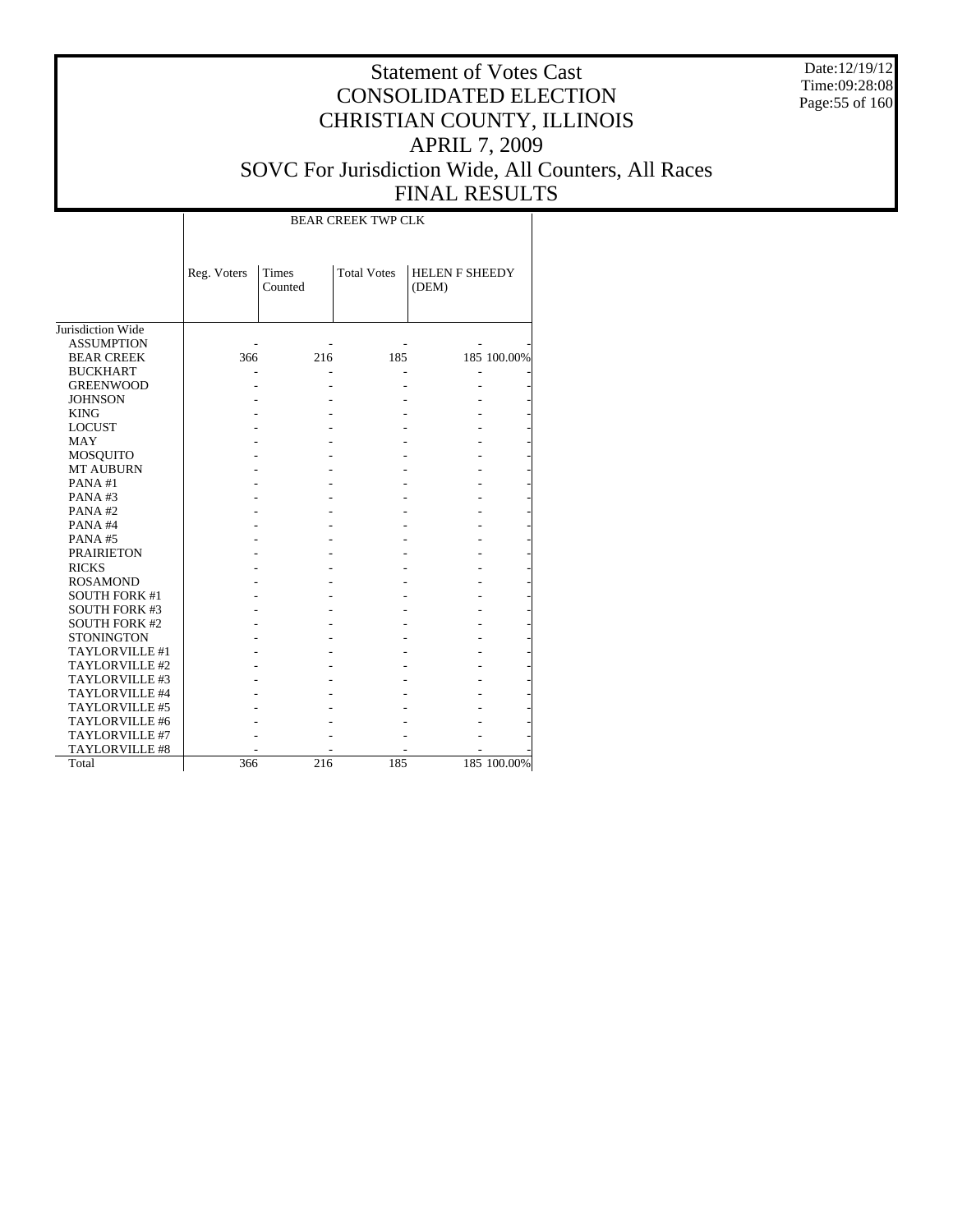Date:12/19/12 Time:09:28:08 Page:56 of 160

# Statement of Votes Cast CONSOLIDATED ELECTION CHRISTIAN COUNTY, ILLINOIS APRIL 7, 2009 SOVC For Jurisdiction Wide, All Counters, All Races FINAL RESULTS

BEAR CREEK TWP HWY

|                      | Reg. Voters | Times<br>Counted | <b>Total Votes</b> | <b>JOSEPH STEELE JR</b><br>(DEM) |        | <b>JEDIDIAH DAVIS</b><br>(IND) |        |
|----------------------|-------------|------------------|--------------------|----------------------------------|--------|--------------------------------|--------|
| Jurisdiction Wide    |             |                  |                    |                                  |        |                                |        |
| <b>ASSUMPTION</b>    |             |                  |                    |                                  |        |                                |        |
| <b>BEAR CREEK</b>    | 366         | 216              | 214                | 176                              | 82.24% | 38                             | 17.76% |
| <b>BUCKHART</b>      |             |                  |                    |                                  |        |                                |        |
| <b>GREENWOOD</b>     |             |                  |                    |                                  |        |                                |        |
| <b>JOHNSON</b>       |             |                  |                    |                                  |        |                                |        |
| <b>KING</b>          |             |                  |                    |                                  |        |                                |        |
| <b>LOCUST</b>        |             |                  |                    |                                  |        |                                |        |
| MAY                  |             |                  |                    |                                  |        |                                |        |
| MOSQUITO             |             |                  |                    |                                  |        |                                |        |
| <b>MT AUBURN</b>     |             |                  |                    |                                  |        |                                |        |
| PANA#1               |             |                  |                    |                                  |        |                                |        |
| PANA#3               |             |                  |                    |                                  |        |                                |        |
| PANA#2               |             |                  |                    |                                  |        |                                |        |
| PANA#4               |             |                  |                    |                                  |        |                                |        |
| PANA#5               |             |                  |                    |                                  |        |                                |        |
| <b>PRAIRIETON</b>    |             |                  |                    |                                  |        |                                |        |
| <b>RICKS</b>         |             |                  |                    |                                  |        |                                |        |
| <b>ROSAMOND</b>      |             |                  |                    |                                  |        |                                |        |
| <b>SOUTH FORK #1</b> |             |                  |                    |                                  |        |                                |        |
| <b>SOUTH FORK #3</b> |             |                  |                    |                                  |        |                                |        |
| <b>SOUTH FORK #2</b> |             |                  |                    |                                  |        |                                |        |
| <b>STONINGTON</b>    |             |                  |                    |                                  |        |                                |        |
| TAYLORVILLE #1       |             |                  |                    |                                  |        |                                |        |
| TAYLORVILLE #2       |             |                  |                    |                                  |        |                                |        |
| TAYLORVILLE #3       |             |                  |                    |                                  |        |                                |        |
| TAYLORVILLE #4       |             |                  |                    |                                  |        |                                |        |
| TAYLORVILLE #5       |             |                  |                    |                                  |        |                                |        |
| TAYLORVILLE #6       |             |                  |                    |                                  |        |                                |        |
| TAYLORVILLE #7       |             |                  |                    |                                  |        |                                |        |
| TAYLORVILLE #8       |             |                  |                    |                                  |        |                                |        |
| Total                | 366         | 216              | 214                | 176                              | 82.24% | 38                             | 17.76% |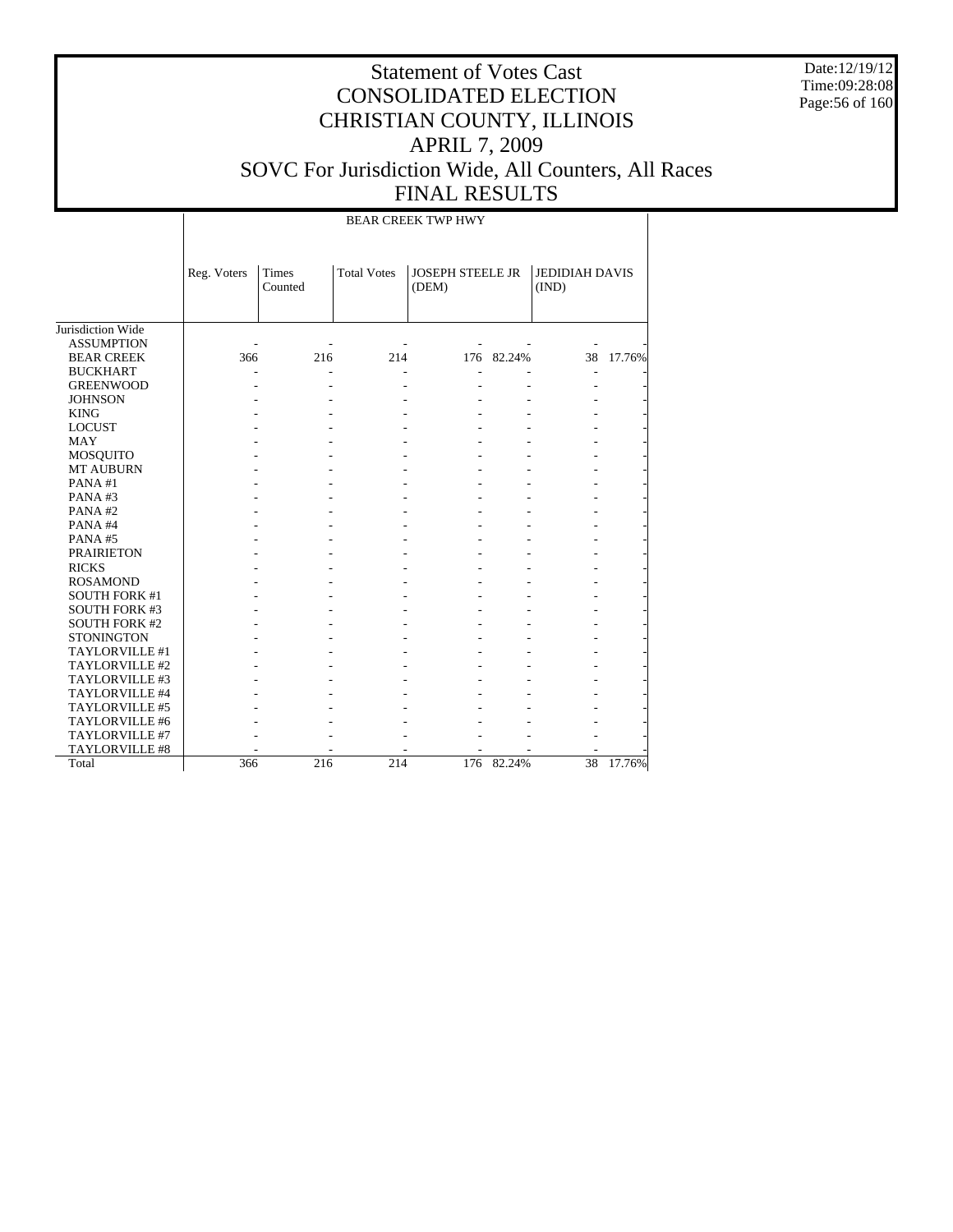Date:12/19/12 Time:09:28:08 Page:57 of 160

|                      |             |                  |                    | <b>BEAR CREEK TWP TRUSTEE</b> |        |                                |            |                              |            |
|----------------------|-------------|------------------|--------------------|-------------------------------|--------|--------------------------------|------------|------------------------------|------------|
|                      | Reg. Voters | Times<br>Counted | <b>Total Votes</b> | <b>BONNIE JACK</b><br>(DEM)   |        | <b>VERNON G LOWIS</b><br>(DEM) |            | <b>DUANE STEELE</b><br>(DEM) |            |
| Jurisdiction Wide    |             |                  |                    |                               |        |                                |            |                              |            |
| <b>ASSUMPTION</b>    |             |                  |                    |                               |        |                                |            |                              |            |
| <b>BEAR CREEK</b>    | 366         | 216              | 680                | 173                           | 25.44% |                                | 160 23.53% |                              | 172 25.29% |
| <b>BUCKHART</b>      |             |                  |                    |                               |        |                                |            |                              |            |
| <b>GREENWOOD</b>     |             |                  |                    |                               |        |                                |            |                              |            |
| <b>JOHNSON</b>       |             |                  |                    |                               |        |                                |            |                              |            |
| <b>KING</b>          |             |                  |                    |                               |        |                                |            |                              |            |
| <b>LOCUST</b>        |             |                  |                    |                               |        |                                |            |                              |            |
| <b>MAY</b>           |             |                  |                    |                               |        |                                |            |                              |            |
| <b>MOSQUITO</b>      |             |                  |                    |                               |        |                                |            |                              |            |
| <b>MT AUBURN</b>     |             |                  |                    |                               |        |                                |            |                              |            |
| PANA#1               |             |                  |                    |                               |        |                                |            |                              |            |
| PANA#3               |             |                  |                    |                               |        |                                |            |                              |            |
| PANA#2               |             |                  |                    |                               |        |                                |            |                              |            |
| PANA#4               |             |                  |                    |                               |        |                                |            |                              |            |
| PANA#5               |             |                  |                    |                               |        |                                |            |                              |            |
| <b>PRAIRIETON</b>    |             |                  |                    |                               |        |                                |            |                              |            |
| <b>RICKS</b>         |             |                  |                    |                               |        |                                |            |                              |            |
| <b>ROSAMOND</b>      |             |                  |                    |                               |        |                                |            |                              |            |
| <b>SOUTH FORK #1</b> |             |                  |                    |                               |        |                                |            |                              |            |
| <b>SOUTH FORK #3</b> |             |                  |                    |                               |        |                                |            |                              |            |
| <b>SOUTH FORK #2</b> |             |                  |                    |                               |        |                                |            |                              |            |
| <b>STONINGTON</b>    |             |                  |                    |                               |        |                                |            |                              |            |
| TAYLORVILLE #1       |             |                  |                    |                               |        |                                |            |                              |            |
| TAYLORVILLE #2       |             |                  |                    |                               |        |                                |            |                              |            |
| TAYLORVILLE #3       |             |                  |                    |                               |        |                                |            |                              |            |
| TAYLORVILLE #4       |             |                  |                    |                               |        |                                |            |                              |            |
| TAYLORVILLE #5       |             |                  |                    |                               |        |                                |            |                              |            |
| TAYLORVILLE #6       |             |                  |                    |                               |        |                                |            |                              |            |
| TAYLORVILLE #7       |             |                  |                    |                               |        |                                |            |                              |            |
| TAYLORVILLE #8       |             |                  |                    |                               |        |                                |            |                              |            |
| Total                | 366         | $\overline{216}$ | 680                | 173                           | 25.44% | 160                            | 23.53%     | 172                          | 25.29%     |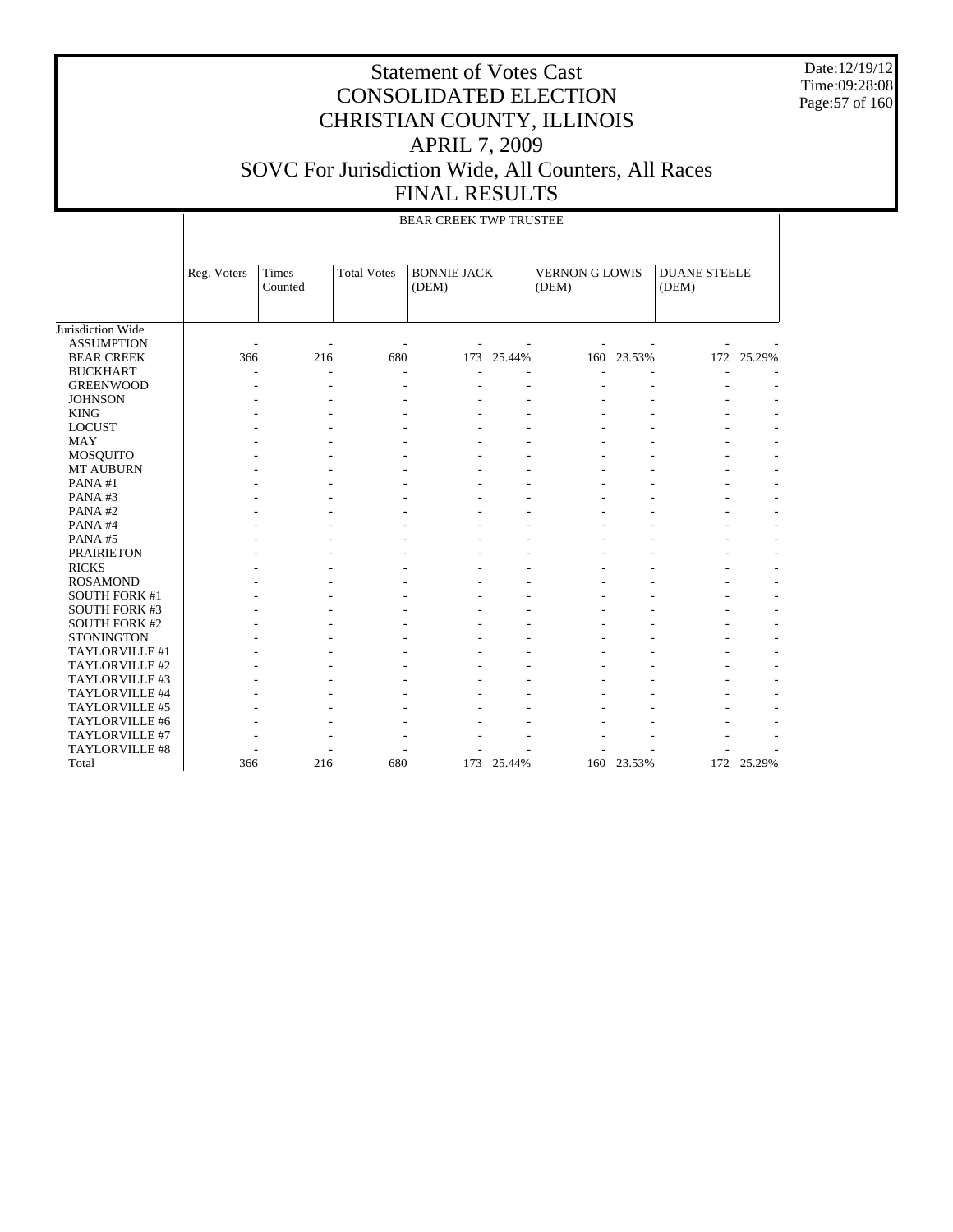Date:12/19/12 Time:09:28:08 Page:58 of 160

|                      | <b>BEAR CREEK TWP</b><br><b>TRUSTEE</b> | <b>BUCKHART TWP SUPR</b> |                         |                    |                          |  |  |  |  |  |
|----------------------|-----------------------------------------|--------------------------|-------------------------|--------------------|--------------------------|--|--|--|--|--|
|                      | <b>CHAD D</b><br><b>WATERMAN (DEM)</b>  | Reg. Voters              | <b>Times</b><br>Counted | <b>Total Votes</b> | NANCY C<br>WHITLOW (REP) |  |  |  |  |  |
| Jurisdiction Wide    |                                         |                          |                         |                    |                          |  |  |  |  |  |
| <b>ASSUMPTION</b>    |                                         |                          |                         |                    |                          |  |  |  |  |  |
| <b>BEAR CREEK</b>    | 175 25.74%                              |                          |                         |                    |                          |  |  |  |  |  |
| <b>BUCKHART</b>      |                                         | 1287                     | 647                     | 556                | 556 100.00%              |  |  |  |  |  |
| <b>GREENWOOD</b>     |                                         |                          |                         |                    |                          |  |  |  |  |  |
| <b>JOHNSON</b>       |                                         |                          |                         |                    |                          |  |  |  |  |  |
| <b>KING</b>          |                                         |                          |                         |                    |                          |  |  |  |  |  |
| <b>LOCUST</b>        |                                         |                          |                         |                    |                          |  |  |  |  |  |
| <b>MAY</b>           |                                         |                          |                         |                    |                          |  |  |  |  |  |
| MOSQUITO             |                                         |                          |                         |                    |                          |  |  |  |  |  |
| <b>MT AUBURN</b>     |                                         |                          |                         |                    |                          |  |  |  |  |  |
| PANA#1               |                                         |                          |                         |                    |                          |  |  |  |  |  |
| PANA#3               |                                         |                          |                         |                    |                          |  |  |  |  |  |
| PANA#2               |                                         |                          |                         |                    |                          |  |  |  |  |  |
| PANA#4               |                                         |                          |                         |                    |                          |  |  |  |  |  |
| PANA#5               |                                         |                          |                         |                    |                          |  |  |  |  |  |
| <b>PRAIRIETON</b>    |                                         |                          |                         |                    |                          |  |  |  |  |  |
| <b>RICKS</b>         |                                         |                          |                         |                    |                          |  |  |  |  |  |
| <b>ROSAMOND</b>      |                                         |                          |                         |                    |                          |  |  |  |  |  |
| <b>SOUTH FORK #1</b> |                                         |                          |                         |                    |                          |  |  |  |  |  |
| <b>SOUTH FORK #3</b> |                                         |                          |                         |                    |                          |  |  |  |  |  |
| <b>SOUTH FORK #2</b> |                                         |                          |                         |                    |                          |  |  |  |  |  |
| <b>STONINGTON</b>    |                                         |                          |                         |                    |                          |  |  |  |  |  |
| TAYLORVILLE #1       |                                         |                          |                         |                    |                          |  |  |  |  |  |
| TAYLORVILLE #2       |                                         |                          |                         |                    |                          |  |  |  |  |  |
| TAYLORVILLE #3       |                                         |                          |                         |                    |                          |  |  |  |  |  |
| TAYLORVILLE #4       |                                         |                          |                         |                    |                          |  |  |  |  |  |
| TAYLORVILLE #5       |                                         |                          |                         |                    |                          |  |  |  |  |  |
| TAYLORVILLE #6       |                                         |                          |                         |                    |                          |  |  |  |  |  |
| TAYLORVILLE #7       |                                         |                          |                         |                    |                          |  |  |  |  |  |
| TAYLORVILLE #8       |                                         |                          |                         |                    |                          |  |  |  |  |  |
| Total                | 175 25.74%                              | 1287                     | 647                     | 556                | 556 100.00%              |  |  |  |  |  |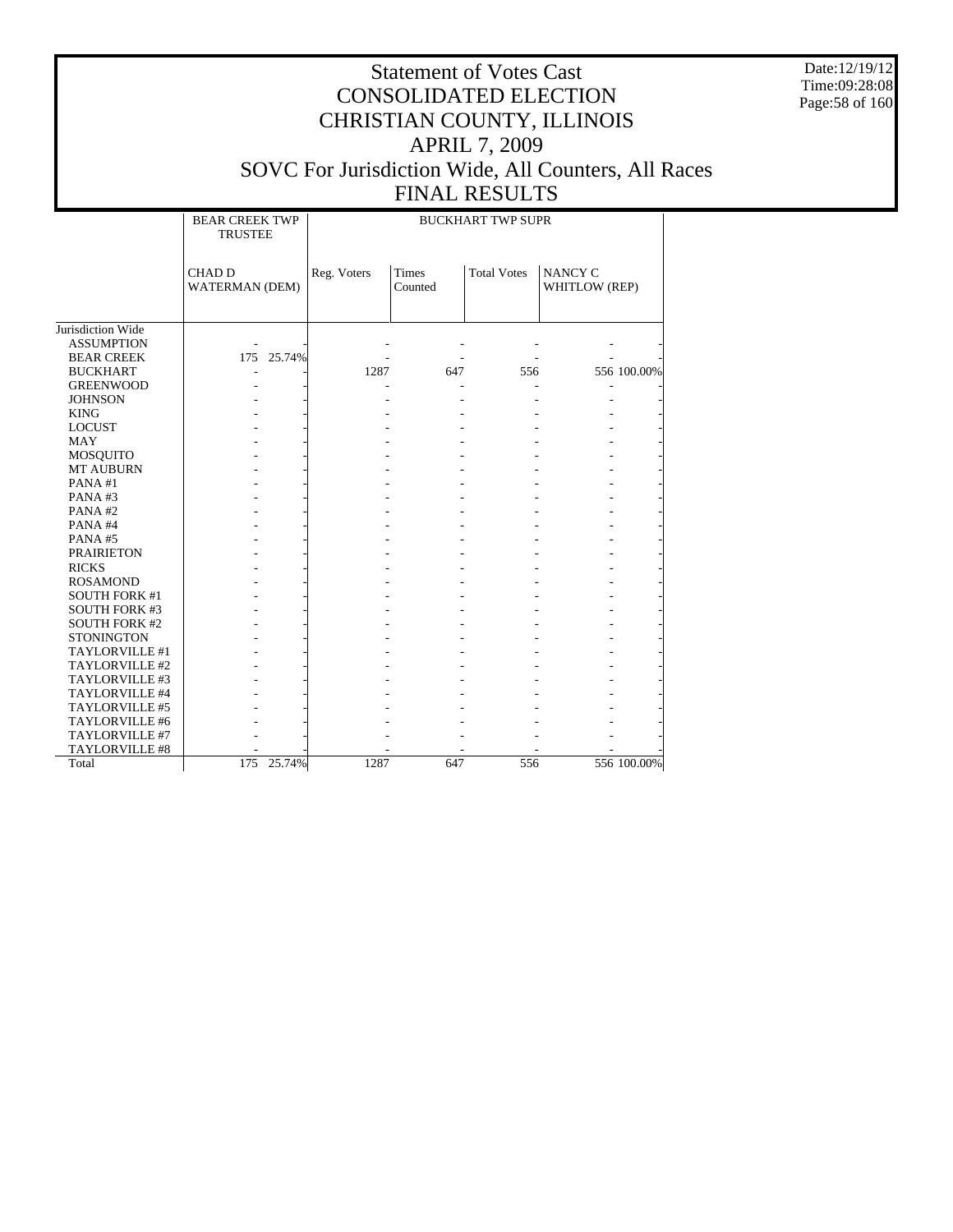Date:12/19/12 Time:09:28:08 Page:59 of 160

|                                                             |             |                         | <b>BUCKHART TWP CLERK</b> |                                             |             | <b>BUCKHART TWP ASSR</b> |                    |                                   |  |  |
|-------------------------------------------------------------|-------------|-------------------------|---------------------------|---------------------------------------------|-------------|--------------------------|--------------------|-----------------------------------|--|--|
|                                                             | Reg. Voters | <b>Times</b><br>Counted | <b>Total Votes</b>        | <b>TERESA</b><br><b>BROCKELSBY</b><br>(DEM) | Reg. Voters | <b>Times</b><br>Counted  | <b>Total Votes</b> | <b>MICHELLE</b><br>STEPHENS (DEM) |  |  |
| Jurisdiction Wide<br><b>ASSUMPTION</b><br><b>BEAR CREEK</b> |             |                         |                           |                                             |             |                          |                    |                                   |  |  |
| <b>BUCKHART</b>                                             | 1287        | 647                     | 561                       | 561 100.00%                                 | 1287        | 647                      | 533                | 533 100.00%                       |  |  |
| <b>GREENWOOD</b>                                            |             |                         |                           |                                             |             |                          |                    |                                   |  |  |
| <b>JOHNSON</b>                                              |             |                         |                           |                                             |             |                          |                    |                                   |  |  |
| <b>KING</b>                                                 |             |                         |                           |                                             |             |                          |                    |                                   |  |  |
| <b>LOCUST</b>                                               |             |                         |                           |                                             |             |                          |                    |                                   |  |  |
| <b>MAY</b>                                                  |             |                         |                           |                                             |             |                          |                    |                                   |  |  |
| MOSQUITO                                                    |             |                         |                           |                                             |             |                          |                    |                                   |  |  |
| <b>MT AUBURN</b>                                            |             |                         |                           |                                             |             |                          |                    |                                   |  |  |
| PANA#1                                                      |             |                         |                           |                                             |             |                          |                    |                                   |  |  |
| PANA#3                                                      |             |                         |                           |                                             |             |                          |                    |                                   |  |  |
| PANA#2                                                      |             |                         |                           |                                             |             |                          |                    |                                   |  |  |
| PANA#4                                                      |             |                         |                           |                                             |             |                          |                    |                                   |  |  |
| PANA#5                                                      |             |                         |                           |                                             |             |                          |                    |                                   |  |  |
| <b>PRAIRIETON</b>                                           |             |                         |                           |                                             |             |                          |                    |                                   |  |  |
| <b>RICKS</b>                                                |             |                         |                           |                                             |             |                          |                    |                                   |  |  |
| <b>ROSAMOND</b>                                             |             |                         |                           |                                             |             |                          |                    |                                   |  |  |
| <b>SOUTH FORK #1</b>                                        |             |                         |                           |                                             |             |                          |                    |                                   |  |  |
| <b>SOUTH FORK #3</b>                                        |             |                         |                           |                                             |             |                          |                    |                                   |  |  |
| <b>SOUTH FORK #2</b>                                        |             |                         |                           |                                             |             |                          |                    |                                   |  |  |
| <b>STONINGTON</b>                                           |             |                         |                           |                                             |             |                          |                    |                                   |  |  |
| TAYLORVILLE #1                                              |             |                         |                           |                                             |             |                          |                    |                                   |  |  |
| TAYLORVILLE #2                                              |             |                         |                           |                                             |             |                          |                    |                                   |  |  |
| TAYLORVILLE #3                                              |             |                         |                           |                                             |             |                          |                    |                                   |  |  |
| TAYLORVILLE #4                                              |             |                         |                           |                                             |             |                          |                    |                                   |  |  |
| TAYLORVILLE #5                                              |             |                         |                           |                                             |             |                          |                    |                                   |  |  |
| TAYLORVILLE #6                                              |             |                         |                           |                                             |             |                          |                    |                                   |  |  |
| TAYLORVILLE #7                                              |             |                         |                           |                                             |             |                          |                    |                                   |  |  |
| TAYLORVILLE #8                                              |             |                         |                           |                                             |             |                          |                    |                                   |  |  |
| Total                                                       | 1287        | 647                     | 561                       | 561 100.00%                                 | 1287        | 647                      | 533                | 533 100.00%                       |  |  |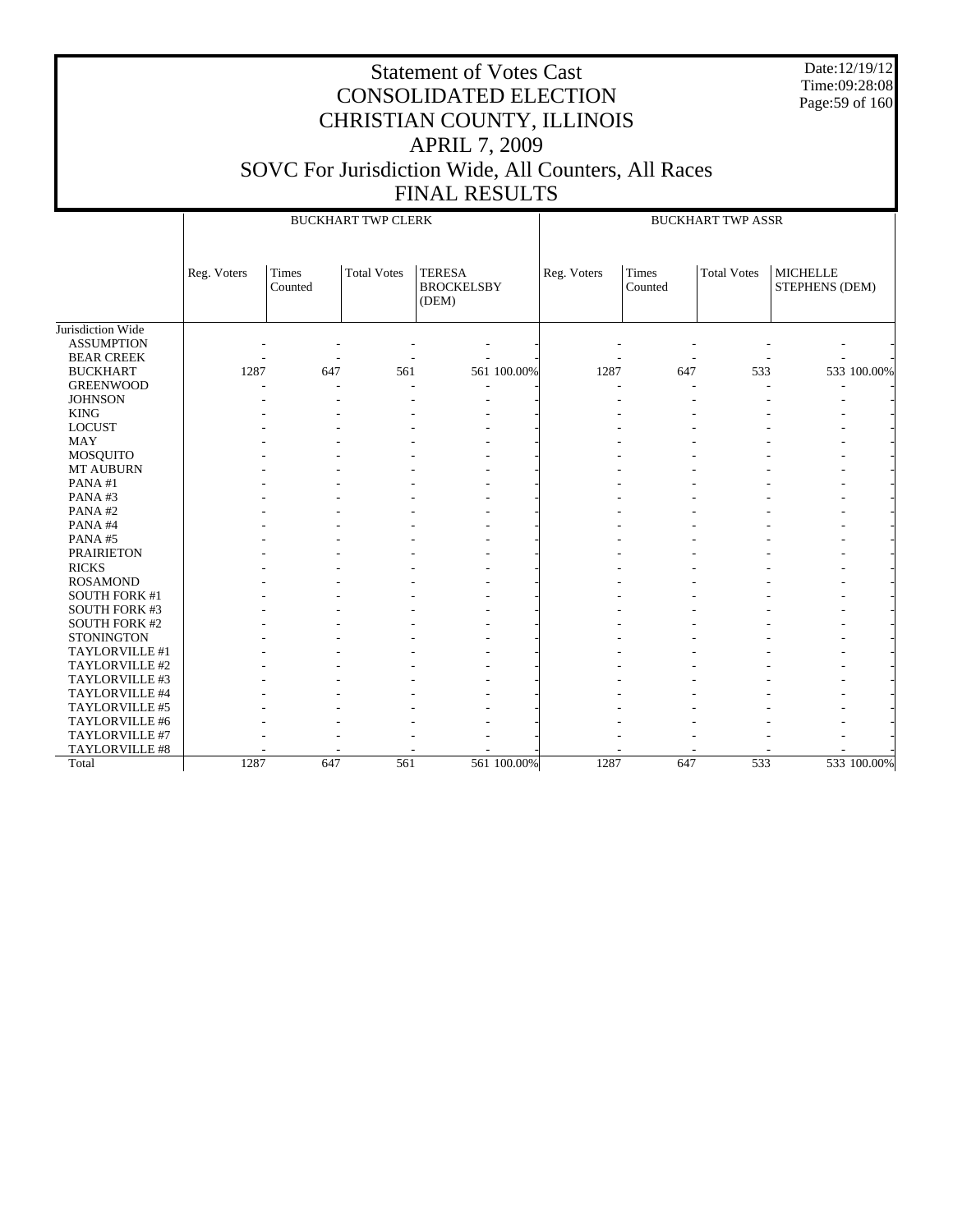Date:12/19/12 Time:09:28:08 Page:60 of 160

## Statement of Votes Cast CONSOLIDATED ELECTION CHRISTIAN COUNTY, ILLINOIS APRIL 7, 2009 SOVC For Jurisdiction Wide, All Counters, All Races FINAL RESULTS

- - - - - - - - - - - - - - - - - - - - - 1287 647 645 288 44.65% 357 55.35%

|                      |             | <b>BUCKHART TWP HWY</b> |     |                            |            |                             |            |  |  |  |  |  |  |
|----------------------|-------------|-------------------------|-----|----------------------------|------------|-----------------------------|------------|--|--|--|--|--|--|
|                      | Reg. Voters | <b>Times</b><br>Counted |     | <b>WAYNE AMOS</b><br>(DEM) |            | <b>SAM BOWSHER</b><br>(REP) |            |  |  |  |  |  |  |
| Jurisdiction Wide    |             |                         |     |                            |            |                             |            |  |  |  |  |  |  |
| <b>ASSUMPTION</b>    |             |                         |     |                            |            |                             |            |  |  |  |  |  |  |
| <b>BEAR CREEK</b>    |             |                         |     |                            |            |                             |            |  |  |  |  |  |  |
| <b>BUCKHART</b>      | 1287        | 647                     | 645 |                            | 288 44.65% |                             | 357 55.35% |  |  |  |  |  |  |
| <b>GREENWOOD</b>     |             |                         |     |                            |            | ٠                           |            |  |  |  |  |  |  |
| <b>JOHNSON</b>       |             |                         |     |                            |            |                             |            |  |  |  |  |  |  |
| <b>KING</b>          |             |                         |     |                            |            |                             |            |  |  |  |  |  |  |
| <b>LOCUST</b>        |             |                         |     |                            |            |                             |            |  |  |  |  |  |  |
| <b>MAY</b>           |             |                         |     |                            |            |                             |            |  |  |  |  |  |  |
| MOSQUITO             |             |                         |     |                            |            |                             |            |  |  |  |  |  |  |
| <b>MT AUBURN</b>     |             |                         |     |                            |            |                             |            |  |  |  |  |  |  |
| PANA#1               |             |                         |     |                            |            |                             |            |  |  |  |  |  |  |
| PANA#3               |             |                         |     |                            |            |                             |            |  |  |  |  |  |  |
| PANA#2               |             |                         |     |                            |            |                             |            |  |  |  |  |  |  |
| PANA#4               |             |                         |     |                            |            |                             |            |  |  |  |  |  |  |
| PANA#5               |             |                         |     |                            |            |                             |            |  |  |  |  |  |  |
| <b>PRAIRIETON</b>    |             |                         |     |                            |            |                             |            |  |  |  |  |  |  |
| <b>RICKS</b>         |             |                         |     |                            |            |                             |            |  |  |  |  |  |  |
| <b>ROSAMOND</b>      |             |                         |     |                            |            |                             |            |  |  |  |  |  |  |
| <b>SOUTH FORK #1</b> |             |                         |     |                            |            |                             |            |  |  |  |  |  |  |
| <b>SOUTH FORK #3</b> |             |                         |     |                            |            |                             |            |  |  |  |  |  |  |
| <b>SOUTH FORK #2</b> |             |                         |     |                            |            |                             |            |  |  |  |  |  |  |
| <b>STONINGTON</b>    |             |                         |     |                            |            |                             |            |  |  |  |  |  |  |
| TAYLORVILLE #1       |             |                         |     |                            |            |                             |            |  |  |  |  |  |  |
| TAYLORVILLE #2       |             |                         |     |                            |            |                             |            |  |  |  |  |  |  |
| TAYLORVILLE #3       |             |                         |     |                            |            |                             |            |  |  |  |  |  |  |
| TAYLORVILLE #4       |             |                         |     |                            |            |                             |            |  |  |  |  |  |  |
| TAYLORVILLE #5       |             |                         |     | ٠                          |            | ۰                           |            |  |  |  |  |  |  |

 TAYLORVILLE #6 TAYLORVILLE #7 TAYLORVILLE #8

Total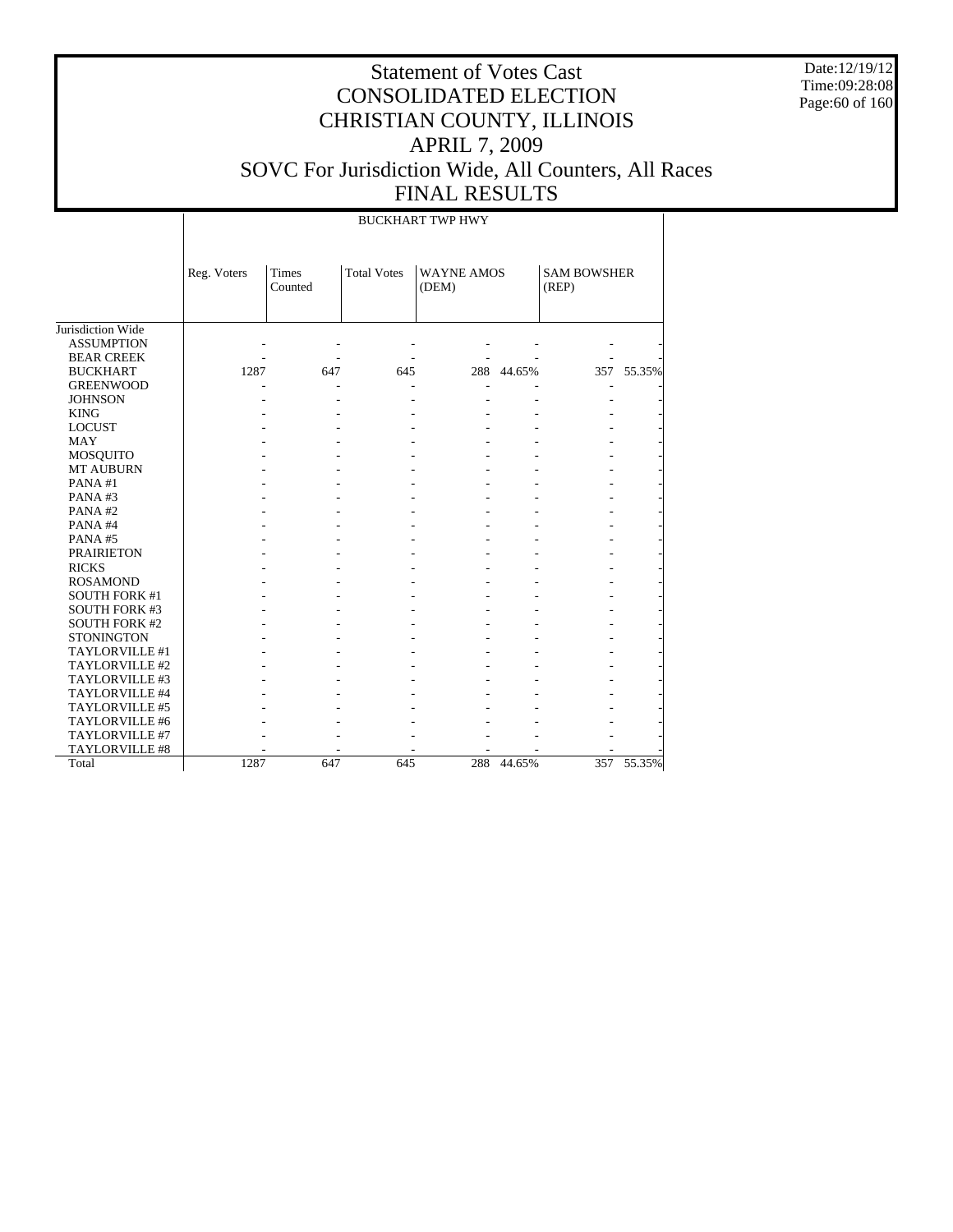Date:12/19/12 Time:09:28:08 Page:61 of 160

|                      |             | <b>BUCKHART TWP TRUSTEE</b> |                    |                              |        |                                  |       |                            |            |  |  |  |  |  |
|----------------------|-------------|-----------------------------|--------------------|------------------------------|--------|----------------------------------|-------|----------------------------|------------|--|--|--|--|--|
|                      | Reg. Voters | Times<br>Counted            | <b>Total Votes</b> | <b>JEFF COPELIN</b><br>(DEM) |        | WILLIAM K<br><b>REETER (DEM)</b> |       | <b>BEN HEDDEN</b><br>(DEM) |            |  |  |  |  |  |
| Jurisdiction Wide    |             |                             |                    |                              |        |                                  |       |                            |            |  |  |  |  |  |
| <b>ASSUMPTION</b>    |             |                             |                    |                              |        |                                  |       |                            |            |  |  |  |  |  |
| <b>BEAR CREEK</b>    |             |                             |                    |                              |        |                                  |       |                            |            |  |  |  |  |  |
| <b>BUCKHART</b>      | 1287        | 647                         | 2253               | 245                          | 10.87% | 204                              | 9.05% |                            | 343 15.22% |  |  |  |  |  |
| <b>GREENWOOD</b>     |             |                             |                    |                              |        |                                  |       |                            |            |  |  |  |  |  |
| <b>JOHNSON</b>       |             |                             |                    |                              |        |                                  |       |                            |            |  |  |  |  |  |
| <b>KING</b>          |             |                             |                    |                              |        |                                  |       |                            |            |  |  |  |  |  |
| <b>LOCUST</b>        |             |                             |                    |                              |        |                                  |       |                            |            |  |  |  |  |  |
| <b>MAY</b>           |             |                             |                    |                              |        |                                  |       |                            |            |  |  |  |  |  |
| <b>MOSQUITO</b>      |             |                             |                    |                              |        |                                  |       |                            |            |  |  |  |  |  |
| <b>MT AUBURN</b>     |             |                             |                    |                              |        |                                  |       |                            |            |  |  |  |  |  |
| PANA#1               |             |                             |                    |                              |        |                                  |       |                            |            |  |  |  |  |  |
| PANA#3               |             |                             |                    |                              |        |                                  |       |                            |            |  |  |  |  |  |
| PANA#2               |             |                             |                    |                              |        |                                  |       |                            |            |  |  |  |  |  |
| PANA#4               |             |                             |                    |                              |        |                                  |       |                            |            |  |  |  |  |  |
| PANA#5               |             |                             |                    |                              |        |                                  |       |                            |            |  |  |  |  |  |
| <b>PRAIRIETON</b>    |             |                             |                    |                              |        |                                  |       |                            |            |  |  |  |  |  |
| <b>RICKS</b>         |             |                             |                    |                              |        |                                  |       |                            |            |  |  |  |  |  |
| <b>ROSAMOND</b>      |             |                             |                    |                              |        |                                  |       |                            |            |  |  |  |  |  |
| <b>SOUTH FORK #1</b> |             |                             |                    |                              |        |                                  |       |                            |            |  |  |  |  |  |
| <b>SOUTH FORK #3</b> |             |                             |                    |                              |        |                                  |       |                            |            |  |  |  |  |  |
| <b>SOUTH FORK #2</b> |             |                             |                    |                              |        |                                  |       |                            |            |  |  |  |  |  |
| <b>STONINGTON</b>    |             |                             |                    |                              |        |                                  |       |                            |            |  |  |  |  |  |
| TAYLORVILLE #1       |             |                             |                    |                              |        |                                  |       |                            |            |  |  |  |  |  |
| TAYLORVILLE #2       |             |                             |                    |                              |        |                                  |       |                            |            |  |  |  |  |  |
| TAYLORVILLE #3       |             |                             |                    |                              |        |                                  |       |                            |            |  |  |  |  |  |
| TAYLORVILLE #4       |             |                             |                    |                              |        |                                  |       |                            |            |  |  |  |  |  |
| TAYLORVILLE #5       |             |                             |                    |                              |        |                                  |       |                            |            |  |  |  |  |  |
| TAYLORVILLE #6       |             |                             |                    |                              |        |                                  |       |                            |            |  |  |  |  |  |
| TAYLORVILLE #7       |             |                             |                    |                              |        |                                  |       |                            |            |  |  |  |  |  |
| TAYLORVILLE #8       |             |                             |                    |                              |        |                                  |       |                            |            |  |  |  |  |  |
| Total                | 1287        | 647                         | 2253               | 245                          | 10.87% | 204                              | 9.05% |                            | 343 15.22% |  |  |  |  |  |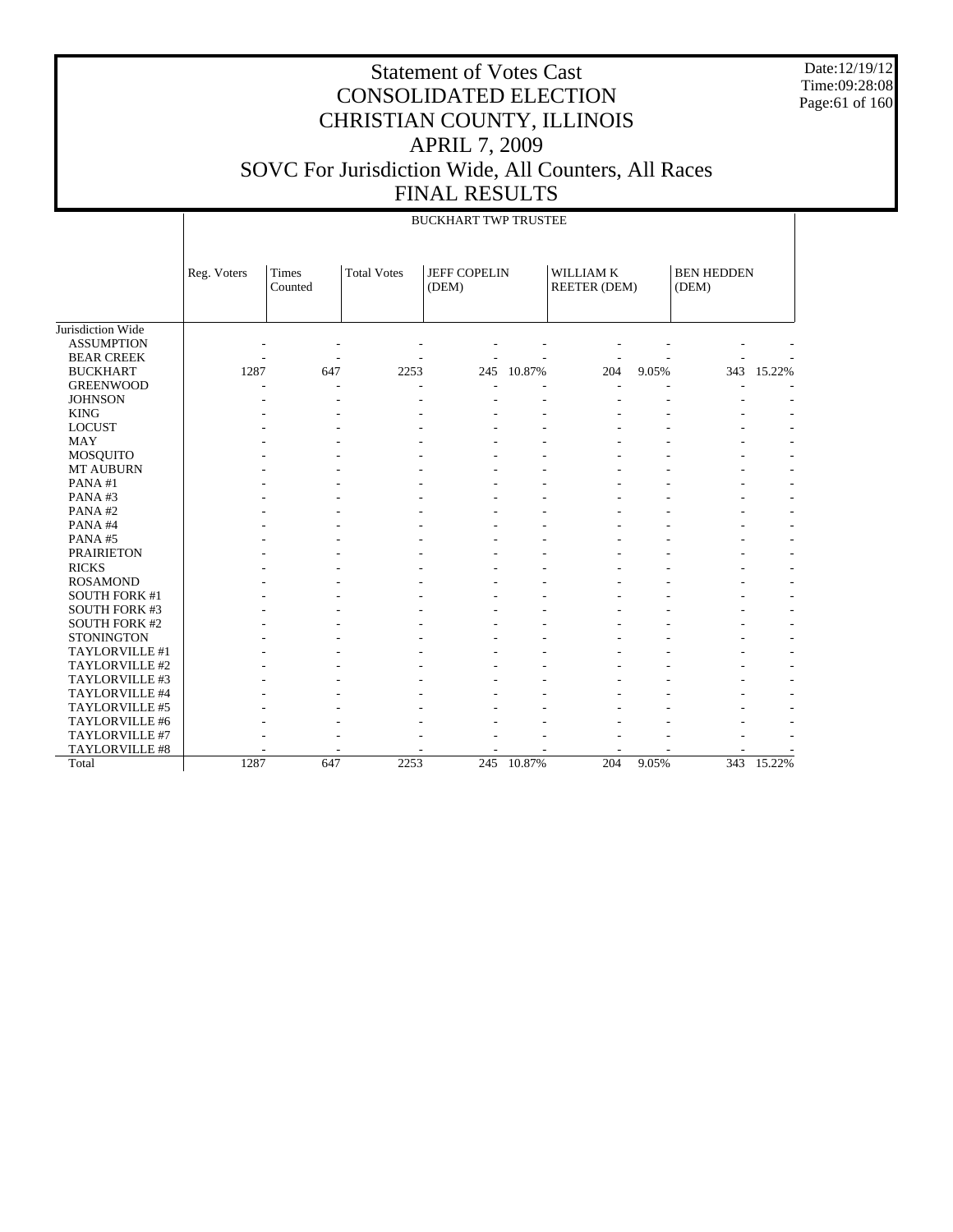Date:12/19/12 Time:09:28:08 Page:62 of 160

|                      |                               | <b>BUCKHART TWP TRUSTEE</b> |           |                                        |  |                         |                                            |            |                        |       |  |  |  |  |
|----------------------|-------------------------------|-----------------------------|-----------|----------------------------------------|--|-------------------------|--------------------------------------------|------------|------------------------|-------|--|--|--|--|
|                      | <b>MARK STEPHENS</b><br>(DEM) |                             | DEBORAH A | <b>ROYE</b><br><b>WILLIAMSON (REP)</b> |  | <b>BARANZELLI (REP)</b> | <b>BRUCE</b><br><b>BROCKELSBY</b><br>(REP) |            | MARIANNE PAGE<br>(REP) |       |  |  |  |  |
| Jurisdiction Wide    |                               |                             |           |                                        |  |                         |                                            |            |                        |       |  |  |  |  |
| <b>ASSUMPTION</b>    |                               |                             |           |                                        |  |                         |                                            |            |                        |       |  |  |  |  |
| <b>BEAR CREEK</b>    |                               |                             |           |                                        |  |                         |                                            |            |                        |       |  |  |  |  |
| <b>BUCKHART</b>      |                               | 352 15.62%                  | 240       | 10.65%                                 |  | 282 12.52%              | 392                                        | 17.40%     | 195                    | 8.66% |  |  |  |  |
| <b>GREENWOOD</b>     |                               |                             |           |                                        |  |                         |                                            |            |                        |       |  |  |  |  |
| <b>JOHNSON</b>       |                               |                             |           |                                        |  |                         |                                            |            |                        |       |  |  |  |  |
| <b>KING</b>          |                               |                             |           |                                        |  |                         |                                            |            |                        |       |  |  |  |  |
| <b>LOCUST</b>        |                               |                             |           |                                        |  |                         |                                            |            |                        |       |  |  |  |  |
| <b>MAY</b>           |                               |                             |           |                                        |  |                         |                                            |            |                        |       |  |  |  |  |
| MOSQUITO             |                               |                             |           |                                        |  |                         |                                            |            |                        |       |  |  |  |  |
| MT AUBURN            |                               |                             |           |                                        |  |                         |                                            |            |                        |       |  |  |  |  |
| PANA#1               |                               |                             |           |                                        |  |                         |                                            |            |                        |       |  |  |  |  |
| PANA#3               |                               |                             |           |                                        |  |                         |                                            |            |                        |       |  |  |  |  |
| PANA#2               |                               |                             |           |                                        |  |                         |                                            |            |                        |       |  |  |  |  |
| PANA#4               |                               |                             |           |                                        |  |                         |                                            |            |                        |       |  |  |  |  |
| PANA#5               |                               |                             |           |                                        |  |                         |                                            |            |                        |       |  |  |  |  |
| <b>PRAIRIETON</b>    |                               |                             |           |                                        |  |                         |                                            |            |                        |       |  |  |  |  |
| <b>RICKS</b>         |                               |                             |           |                                        |  |                         |                                            |            |                        |       |  |  |  |  |
| <b>ROSAMOND</b>      |                               |                             |           |                                        |  |                         |                                            |            |                        |       |  |  |  |  |
| <b>SOUTH FORK #1</b> |                               |                             |           |                                        |  |                         |                                            |            |                        |       |  |  |  |  |
| <b>SOUTH FORK #3</b> |                               |                             |           |                                        |  |                         |                                            |            |                        |       |  |  |  |  |
| <b>SOUTH FORK #2</b> |                               |                             |           |                                        |  |                         |                                            |            |                        |       |  |  |  |  |
| <b>STONINGTON</b>    |                               |                             |           |                                        |  |                         |                                            |            |                        |       |  |  |  |  |
| TAYLORVILLE #1       |                               |                             |           |                                        |  |                         |                                            |            |                        |       |  |  |  |  |
| TAYLORVILLE #2       |                               |                             |           |                                        |  |                         |                                            |            |                        |       |  |  |  |  |
| TAYLORVILLE #3       |                               |                             |           |                                        |  |                         |                                            |            |                        |       |  |  |  |  |
| TAYLORVILLE #4       |                               |                             |           |                                        |  |                         |                                            |            |                        |       |  |  |  |  |
| TAYLORVILLE #5       |                               |                             |           |                                        |  |                         |                                            |            |                        |       |  |  |  |  |
| TAYLORVILLE #6       |                               |                             |           |                                        |  |                         |                                            |            |                        |       |  |  |  |  |
| TAYLORVILLE #7       |                               |                             |           |                                        |  |                         |                                            |            |                        |       |  |  |  |  |
| TAYLORVILLE #8       |                               |                             |           |                                        |  |                         |                                            |            |                        |       |  |  |  |  |
| Total                |                               | 352 15.62%                  |           | 240 10.65%                             |  | 282 12.52%              |                                            | 392 17.40% | 195                    | 8.66% |  |  |  |  |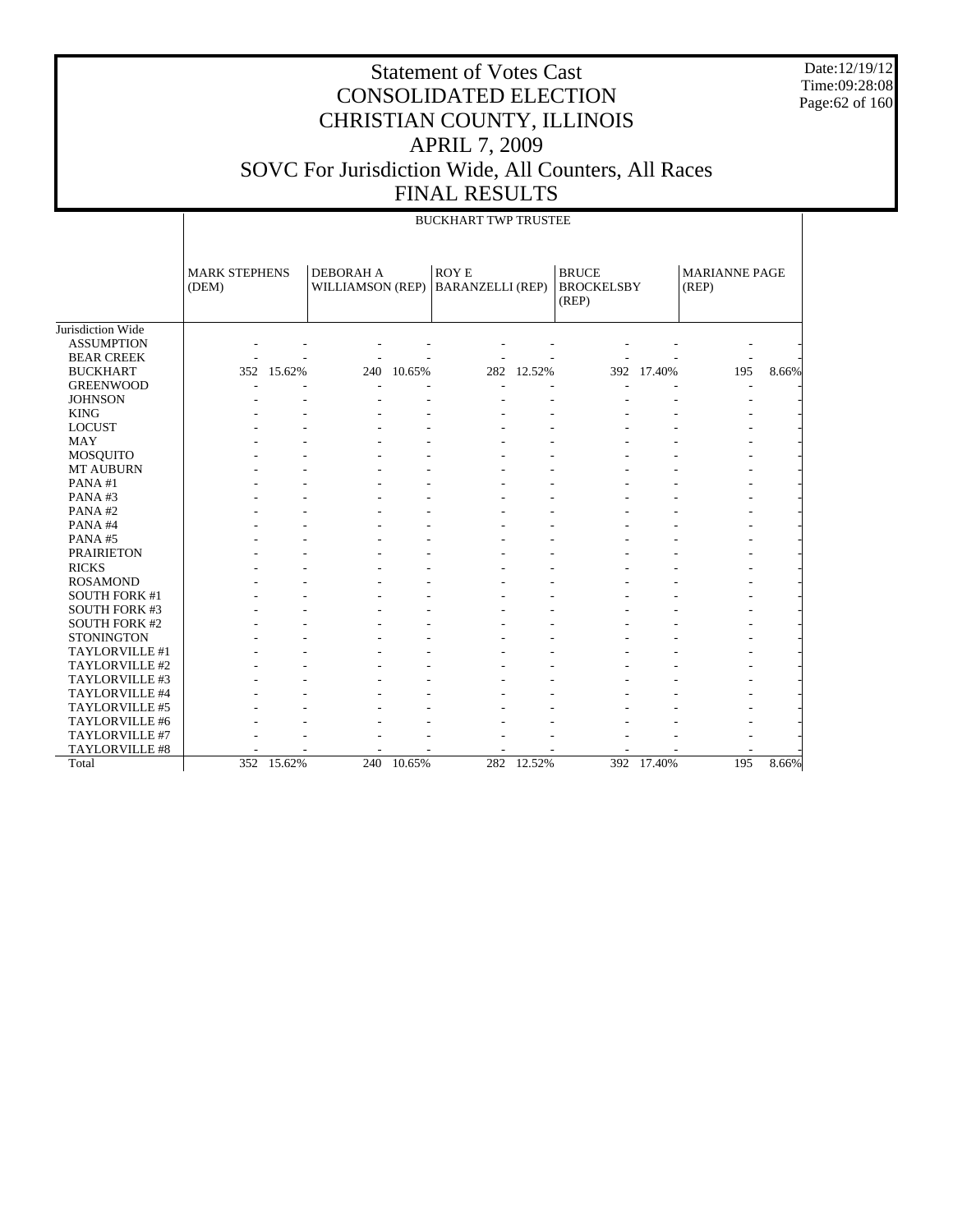Date:12/19/12 Time:09:28:08 Page:63 of 160

|                      |             |                  | <b>GREENWOOD TWP SUPR</b> |                           | <b>GREENWOOD TWP CLERK</b> |                  |    |                                                |  |  |
|----------------------|-------------|------------------|---------------------------|---------------------------|----------------------------|------------------|----|------------------------------------------------|--|--|
|                      | Reg. Voters | Times<br>Counted | Total Votes JON K         | <b>ROSENTHAL</b><br>(REP) | Reg. Voters                | Times<br>Counted |    | Total Votes   MARVIN L<br><b>JOHNSON</b> (REP) |  |  |
| Jurisdiction Wide    |             |                  |                           |                           |                            |                  |    |                                                |  |  |
| <b>ASSUMPTION</b>    |             |                  |                           |                           |                            |                  |    |                                                |  |  |
| <b>BEAR CREEK</b>    |             |                  |                           |                           |                            |                  |    |                                                |  |  |
| <b>BUCKHART</b>      |             |                  |                           |                           |                            |                  |    |                                                |  |  |
| <b>GREENWOOD</b>     | 151         | 51               | 47                        | 47 100.00%                | 151                        | 51               | 47 | 47 100.00%                                     |  |  |
| <b>JOHNSON</b>       |             | $\sim$           |                           |                           |                            |                  |    |                                                |  |  |
| <b>KING</b>          |             |                  |                           |                           |                            |                  |    |                                                |  |  |
| <b>LOCUST</b>        |             |                  |                           |                           |                            |                  |    |                                                |  |  |
| <b>MAY</b>           |             |                  |                           |                           |                            |                  |    |                                                |  |  |
| MOSQUITO             |             |                  |                           |                           |                            |                  |    |                                                |  |  |
| <b>MT AUBURN</b>     |             |                  |                           |                           |                            |                  |    |                                                |  |  |
| PANA#1               |             |                  |                           |                           |                            |                  |    |                                                |  |  |
| PANA#3               |             |                  |                           |                           |                            |                  |    |                                                |  |  |
| PANA#2               |             |                  |                           |                           |                            |                  |    |                                                |  |  |
| PANA#4               |             |                  |                           |                           |                            |                  |    |                                                |  |  |
| PANA#5               |             |                  |                           |                           |                            |                  |    |                                                |  |  |
| <b>PRAIRIETON</b>    |             |                  |                           |                           |                            |                  |    |                                                |  |  |
| <b>RICKS</b>         |             |                  |                           |                           |                            |                  |    |                                                |  |  |
| <b>ROSAMOND</b>      |             |                  |                           |                           |                            |                  |    |                                                |  |  |
| <b>SOUTH FORK #1</b> |             |                  |                           |                           |                            |                  |    |                                                |  |  |
| <b>SOUTH FORK #3</b> |             |                  |                           |                           |                            |                  |    |                                                |  |  |
| SOUTH FORK #2        |             |                  |                           |                           |                            |                  |    |                                                |  |  |
| <b>STONINGTON</b>    |             |                  |                           |                           |                            |                  |    |                                                |  |  |
| TAYLORVILLE #1       |             |                  |                           |                           |                            |                  |    |                                                |  |  |
| TAYLORVILLE #2       |             |                  |                           |                           |                            |                  |    |                                                |  |  |
| TAYLORVILLE #3       |             |                  |                           |                           |                            |                  |    |                                                |  |  |
| TAYLORVILLE #4       |             |                  |                           |                           |                            |                  |    |                                                |  |  |
| TAYLORVILLE #5       |             |                  |                           |                           |                            |                  |    |                                                |  |  |
| TAYLORVILLE #6       |             |                  |                           |                           |                            |                  |    |                                                |  |  |
| TAYLORVILLE #7       |             |                  |                           |                           |                            |                  |    |                                                |  |  |
| TAYLORVILLE #8       |             |                  |                           |                           |                            |                  |    |                                                |  |  |
| Total                | 151         | $\overline{51}$  | $\overline{47}$           | 47 100.00%                | 151                        | $\overline{51}$  | 47 | 47 100.00%                                     |  |  |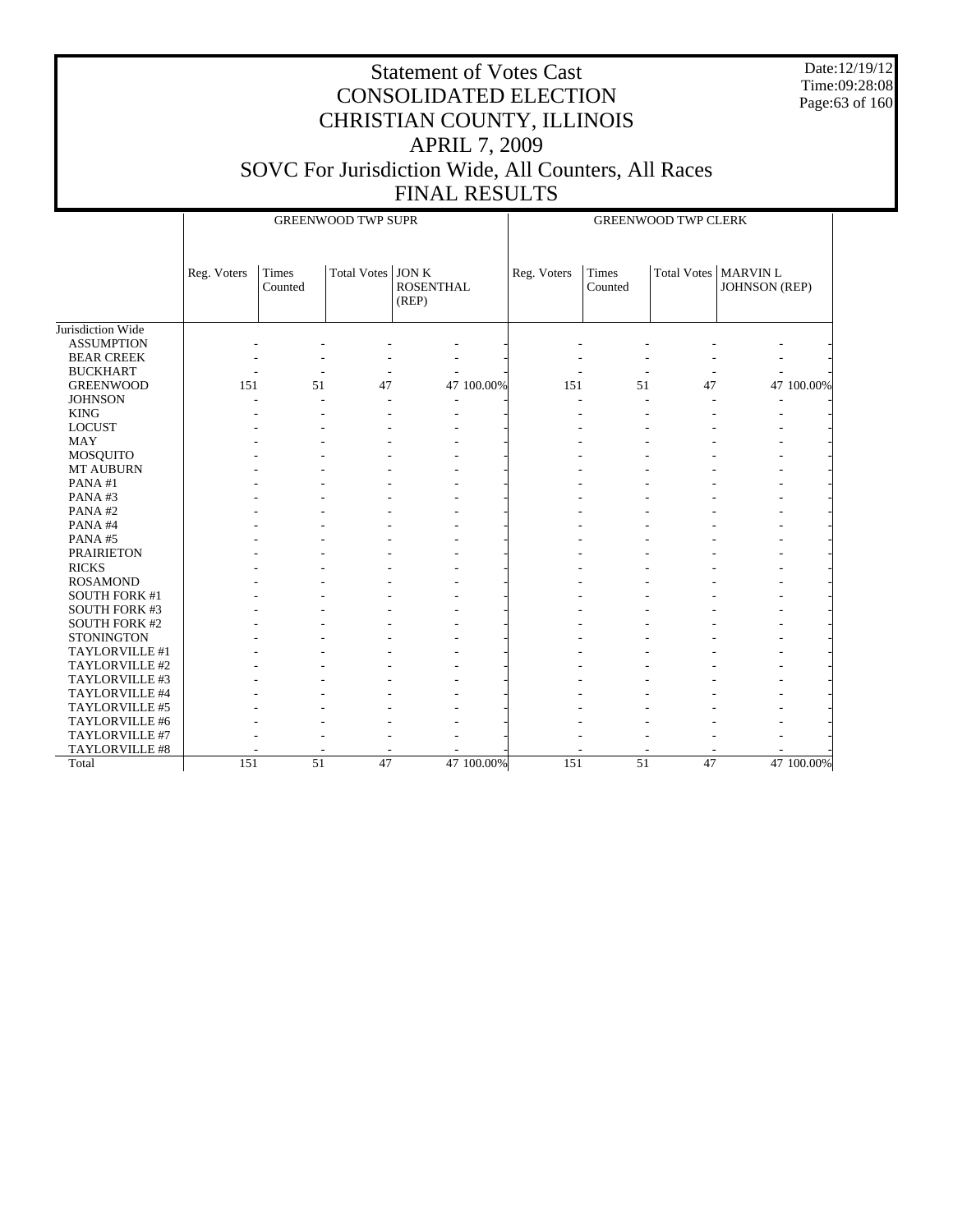Date:12/19/12 Time:09:28:08 Page:64 of 160

# Statement of Votes Cast CONSOLIDATED ELECTION CHRISTIAN COUNTY, ILLINOIS APRIL 7, 2009 SOVC For Jurisdiction Wide, All Counters, All Races FINAL RESULTS

Τ

|                       | Reg. Voters | Times<br>Counted | Total Votes   DALE M | <b>LIVINGSTON</b><br>(REP) |            |
|-----------------------|-------------|------------------|----------------------|----------------------------|------------|
| Jurisdiction Wide     |             |                  |                      |                            |            |
| <b>ASSUMPTION</b>     |             |                  |                      |                            |            |
| <b>BEAR CREEK</b>     |             |                  |                      |                            |            |
| <b>BUCKHART</b>       |             |                  |                      |                            |            |
| <b>GREENWOOD</b>      | 151         | 51               | 43                   |                            | 43 100.00% |
| <b>JOHNSON</b>        |             |                  |                      |                            |            |
| <b>KING</b>           |             |                  |                      |                            |            |
| <b>LOCUST</b>         |             |                  |                      |                            |            |
| <b>MAY</b>            |             |                  |                      |                            |            |
| <b>MOSQUITO</b>       |             |                  |                      |                            |            |
| <b>MT AUBURN</b>      |             |                  |                      |                            |            |
| PANA#1                |             |                  |                      |                            |            |
| PANA#3                |             |                  |                      |                            |            |
| PANA#2                |             |                  |                      |                            |            |
| PANA#4                |             |                  |                      |                            |            |
| <b>PANA#5</b>         |             |                  |                      |                            |            |
| <b>PRAIRIETON</b>     |             |                  |                      |                            |            |
| <b>RICKS</b>          |             |                  |                      |                            |            |
| <b>ROSAMOND</b>       |             |                  |                      |                            |            |
| <b>SOUTH FORK #1</b>  |             |                  |                      |                            |            |
| <b>SOUTH FORK #3</b>  |             |                  |                      |                            |            |
| <b>SOUTH FORK #2</b>  |             |                  |                      |                            |            |
| <b>STONINGTON</b>     |             |                  |                      |                            |            |
| TAYLORVILLE #1        |             |                  |                      |                            |            |
| TAYLORVILLE #2        |             |                  |                      |                            |            |
| TAYLORVILLE #3        |             |                  |                      |                            |            |
| TAYLORVILLE #4        |             |                  |                      |                            |            |
| TAYLORVILLE #5        |             |                  |                      |                            |            |
| TAYLORVILLE #6        |             |                  |                      |                            |            |
| TAYLORVILLE #7        |             |                  |                      |                            |            |
| <b>TAYLORVILLE #8</b> |             |                  |                      |                            |            |
| Total                 | 151         | 51               | 43                   |                            | 43 100.00% |

 $\overline{\phantom{a}}$ 

GREENWOOD TWP HWY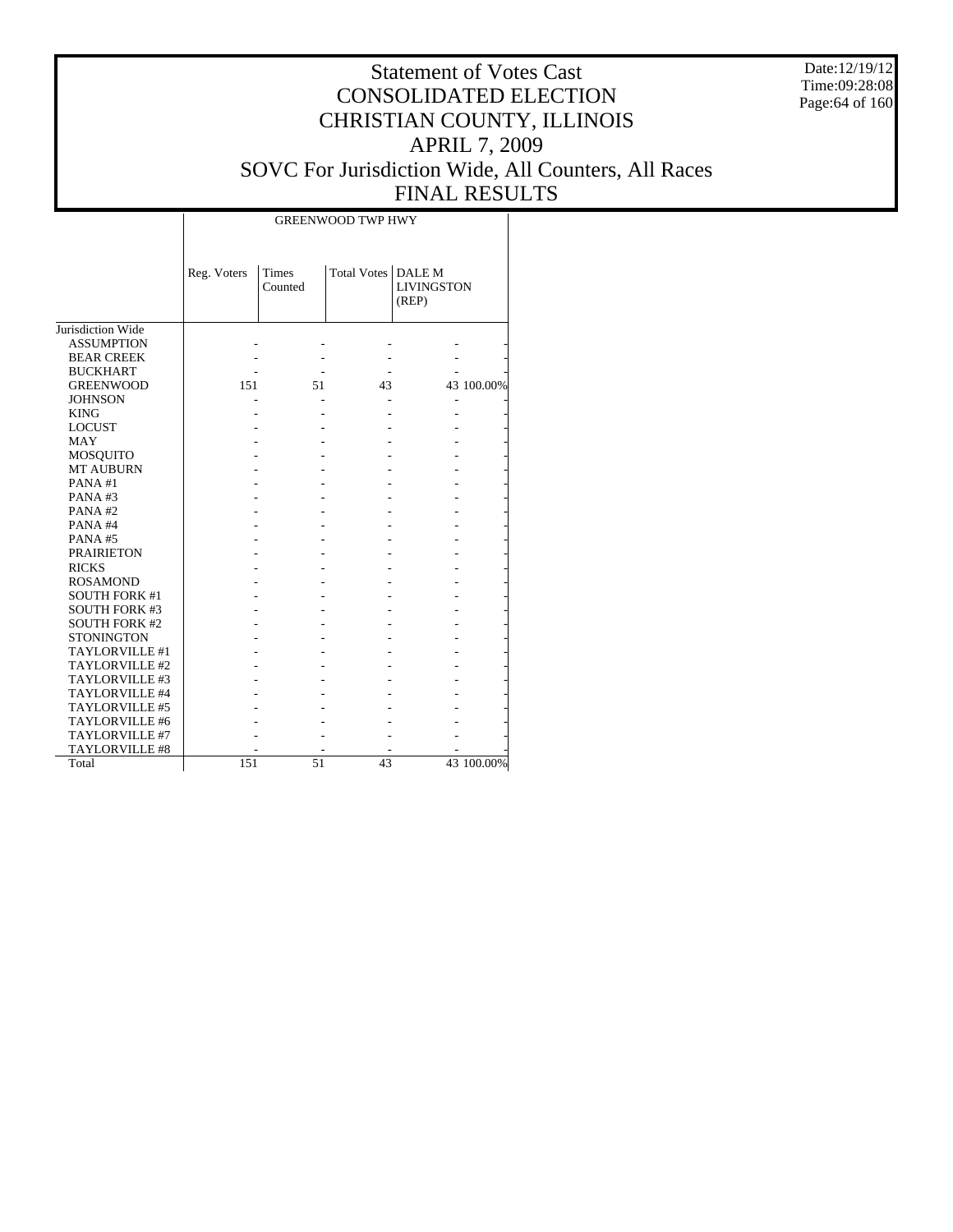Date:12/19/12 Time:09:28:08 Page:65 of 160

|                      |             |                  |                    |                               |        | <b>GREENWOOD TWP TRUSTEE</b>            |        |                                  |        |                 |        |
|----------------------|-------------|------------------|--------------------|-------------------------------|--------|-----------------------------------------|--------|----------------------------------|--------|-----------------|--------|
|                      | Reg. Voters | Times<br>Counted | <b>Total Votes</b> | <b>EDWARD J OVCA</b><br>(REP) |        | <b>BYRONL</b><br><b>SCHNEIDER (REP)</b> |        | ROGER E CLYMER ERNEST L<br>(REP) |        | WILLIAMS (REP)  |        |
| Jurisdiction Wide    |             |                  |                    |                               |        |                                         |        |                                  |        |                 |        |
| <b>ASSUMPTION</b>    |             |                  |                    |                               |        |                                         |        |                                  |        |                 |        |
| <b>BEAR CREEK</b>    |             |                  |                    |                               |        |                                         |        |                                  |        |                 |        |
| <b>BUCKHART</b>      |             | ۰                |                    |                               |        |                                         |        |                                  |        |                 |        |
| <b>GREENWOOD</b>     | 151         | 51               | 156                | 37                            | 23.72% | 45                                      | 28.85% | 39                               | 25.00% | 35              | 22.44% |
| <b>JOHNSON</b>       |             |                  |                    |                               |        |                                         |        |                                  |        |                 |        |
| <b>KING</b>          |             |                  |                    |                               |        |                                         |        |                                  |        |                 |        |
| <b>LOCUST</b>        |             |                  |                    |                               |        |                                         |        |                                  |        |                 |        |
| <b>MAY</b>           |             |                  |                    |                               |        |                                         |        |                                  |        |                 |        |
| <b>MOSQUITO</b>      |             |                  |                    |                               |        |                                         |        |                                  |        |                 |        |
| MT AUBURN            |             |                  |                    |                               |        |                                         |        |                                  |        |                 |        |
| PANA#1               |             |                  |                    |                               |        |                                         |        |                                  |        |                 |        |
| PANA#3               |             |                  |                    |                               |        |                                         |        |                                  |        |                 |        |
| PANA#2               |             |                  |                    |                               |        |                                         |        |                                  |        |                 |        |
| PANA#4               |             |                  |                    |                               |        |                                         |        |                                  |        |                 |        |
| PANA#5               |             |                  |                    |                               |        |                                         |        |                                  |        |                 |        |
| <b>PRAIRIETON</b>    |             |                  |                    |                               |        |                                         |        |                                  |        |                 |        |
| <b>RICKS</b>         |             |                  |                    |                               |        |                                         |        |                                  |        |                 |        |
| <b>ROSAMOND</b>      |             |                  |                    |                               |        |                                         |        |                                  |        |                 |        |
| <b>SOUTH FORK #1</b> |             |                  |                    |                               |        |                                         |        |                                  |        |                 |        |
| <b>SOUTH FORK #3</b> |             |                  |                    |                               |        |                                         |        |                                  |        |                 |        |
| <b>SOUTH FORK #2</b> |             |                  |                    |                               |        |                                         |        |                                  |        |                 |        |
| <b>STONINGTON</b>    |             |                  |                    |                               |        |                                         |        |                                  |        |                 |        |
| TAYLORVILLE #1       |             |                  |                    |                               |        |                                         |        |                                  |        |                 |        |
| TAYLORVILLE #2       |             |                  |                    |                               |        |                                         |        |                                  |        |                 |        |
| TAYLORVILLE #3       |             |                  |                    |                               |        |                                         |        |                                  |        |                 |        |
| TAYLORVILLE #4       |             |                  |                    |                               |        |                                         |        |                                  |        |                 |        |
| TAYLORVILLE #5       |             |                  |                    |                               |        |                                         |        |                                  |        |                 |        |
| TAYLORVILLE #6       |             |                  |                    |                               |        |                                         |        |                                  |        |                 |        |
| TAYLORVILLE #7       |             |                  |                    |                               |        |                                         |        |                                  |        |                 |        |
| TAYLORVILLE #8       |             |                  |                    |                               |        |                                         |        |                                  |        |                 |        |
| Total                | 151         | 51               | 156                | 37                            | 23.72% | 45                                      | 28.85% | 39                               | 25.00% | $\overline{35}$ | 22.44% |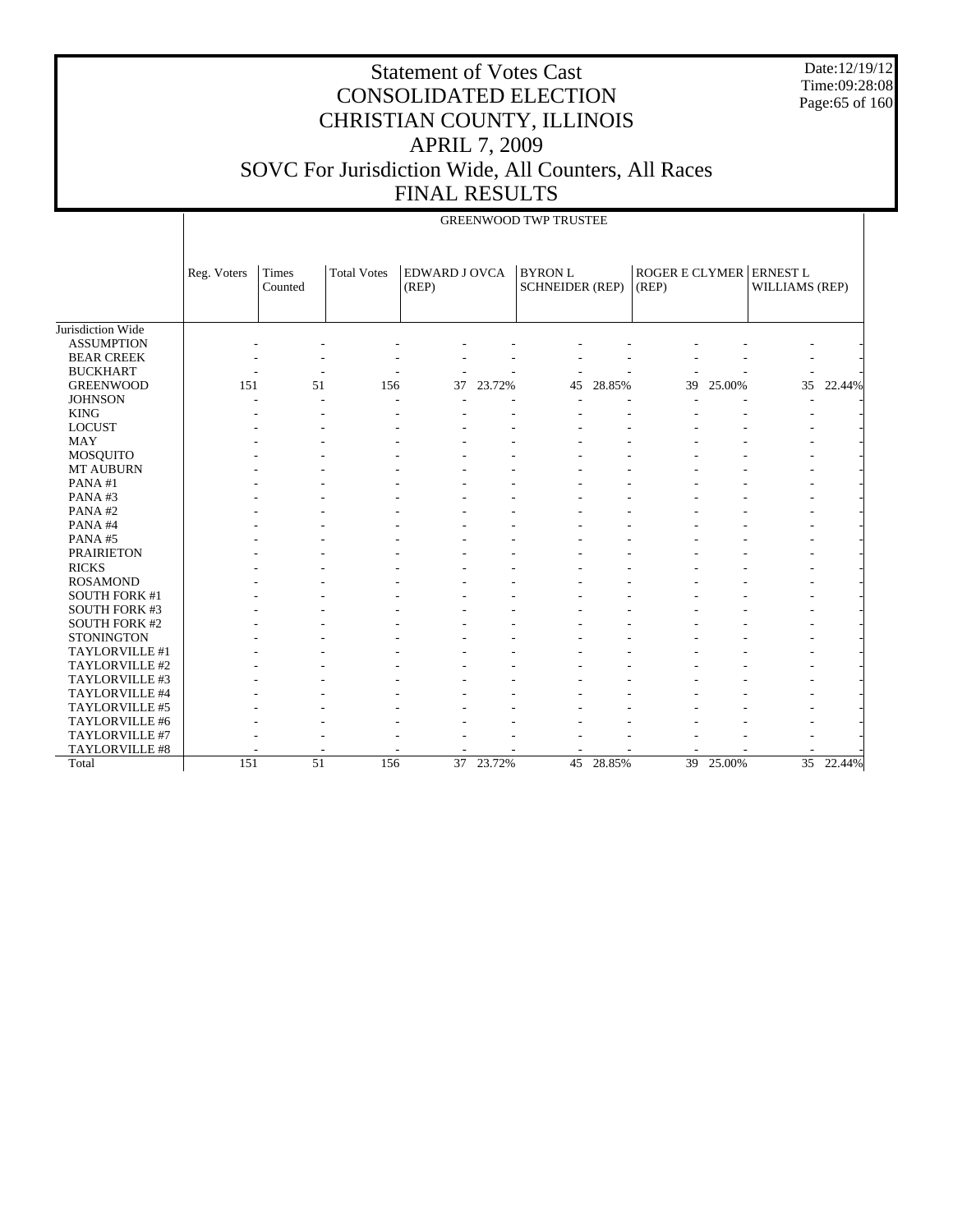Date:12/19/12 Time:09:28:08 Page:66 of 160

|                                  |             |                  | JOHNSON TWP SUPR   |                              |             | JOHNSON TWP CLERK |                  |    |                                      |            |
|----------------------------------|-------------|------------------|--------------------|------------------------------|-------------|-------------------|------------------|----|--------------------------------------|------------|
|                                  | Reg. Voters | Times<br>Counted | <b>Total Votes</b> | <b>JANE EVERETT</b><br>(REP) |             | Reg. Voters       | Times<br>Counted |    | Total Votes   CARLA A BLACK<br>(DEM) |            |
| Jurisdiction Wide                |             |                  |                    |                              |             |                   |                  |    |                                      |            |
| <b>ASSUMPTION</b>                |             |                  |                    |                              |             |                   |                  |    |                                      |            |
| <b>BEAR CREEK</b>                |             |                  |                    |                              |             |                   |                  |    |                                      |            |
| <b>BUCKHART</b>                  |             |                  |                    |                              |             |                   |                  |    |                                      |            |
| <b>GREENWOOD</b>                 |             |                  |                    |                              |             |                   |                  |    |                                      |            |
| <b>JOHNSON</b>                   | 507         | 111              | 102                |                              | 102 100.00% | 507               | 111              | 91 |                                      | 91 100.00% |
| <b>KING</b>                      |             |                  |                    |                              |             |                   |                  |    |                                      |            |
| <b>LOCUST</b>                    |             |                  |                    |                              |             |                   |                  |    |                                      |            |
| <b>MAY</b>                       |             |                  |                    |                              |             |                   |                  |    |                                      |            |
| MOSQUITO                         |             |                  |                    |                              |             |                   |                  |    |                                      |            |
| MT AUBURN                        |             |                  |                    |                              |             |                   |                  |    |                                      |            |
| PANA#1                           |             |                  |                    |                              |             |                   |                  |    |                                      |            |
| PANA#3                           |             |                  |                    |                              |             |                   |                  |    |                                      |            |
| PANA#2                           |             |                  |                    |                              |             |                   |                  |    |                                      |            |
| PANA#4                           |             |                  |                    |                              |             |                   |                  |    |                                      |            |
| PANA#5                           |             |                  |                    |                              |             |                   |                  |    |                                      |            |
| <b>PRAIRIETON</b>                |             |                  |                    |                              |             |                   |                  |    |                                      |            |
| <b>RICKS</b>                     |             |                  |                    |                              |             |                   |                  |    |                                      |            |
| <b>ROSAMOND</b>                  |             |                  |                    |                              |             |                   |                  |    |                                      |            |
| <b>SOUTH FORK #1</b>             |             |                  |                    |                              |             |                   |                  |    |                                      |            |
| <b>SOUTH FORK #3</b>             |             |                  |                    |                              |             |                   |                  |    |                                      |            |
| <b>SOUTH FORK #2</b>             |             |                  |                    |                              |             |                   |                  |    |                                      |            |
| <b>STONINGTON</b>                |             |                  |                    |                              |             |                   |                  |    |                                      |            |
| TAYLORVILLE #1                   |             |                  |                    |                              |             |                   |                  |    |                                      |            |
| TAYLORVILLE #2                   |             |                  |                    |                              |             |                   |                  |    |                                      |            |
| TAYLORVILLE #3                   |             |                  |                    |                              |             |                   |                  |    |                                      |            |
| TAYLORVILLE #4                   |             |                  |                    |                              |             |                   |                  |    |                                      |            |
|                                  |             |                  |                    |                              |             |                   |                  |    |                                      |            |
| TAYLORVILLE #5<br>TAYLORVILLE #6 |             |                  |                    |                              |             |                   |                  |    |                                      |            |
|                                  |             |                  |                    |                              |             |                   |                  |    |                                      |            |
| TAYLORVILLE #7                   |             |                  |                    |                              |             |                   |                  |    |                                      |            |
| TAYLORVILLE #8                   | 507         | 111              | 102                |                              |             | 507               |                  | 91 |                                      |            |
| Total                            |             |                  |                    |                              | 102 100.00% |                   | 111              |    |                                      | 91 100.00% |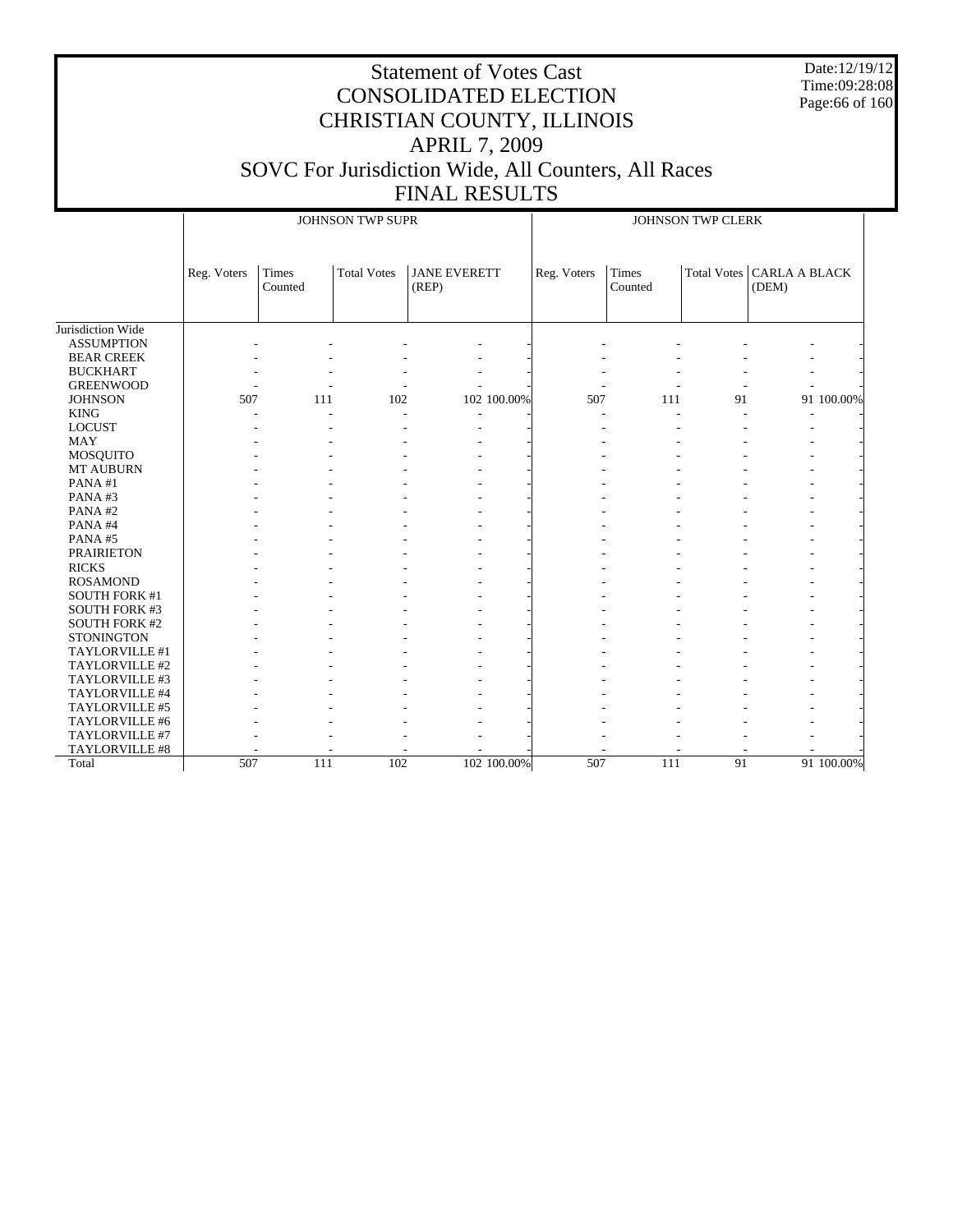Date:12/19/12 Time:09:28:08 Page:67 of 160

## Statement of Votes Cast CONSOLIDATED ELECTION CHRISTIAN COUNTY, ILLINOIS APRIL 7, 2009 SOVC For Jurisdiction Wide, All Counters, All Races FINAL RESULTS

T

|                      | JOHNSON TWP HWY |                  |                     |                             |            |  |  |  |  |  |  |
|----------------------|-----------------|------------------|---------------------|-----------------------------|------------|--|--|--|--|--|--|
|                      | Reg. Voters     | Times<br>Counted | Total Votes   JAMES | <b>MICENHEIMER</b><br>(DEM) |            |  |  |  |  |  |  |
| Jurisdiction Wide    |                 |                  |                     |                             |            |  |  |  |  |  |  |
| <b>ASSUMPTION</b>    |                 |                  |                     |                             |            |  |  |  |  |  |  |
| <b>BEAR CREEK</b>    |                 |                  |                     |                             |            |  |  |  |  |  |  |
| <b>BUCKHART</b>      |                 |                  |                     |                             |            |  |  |  |  |  |  |
| <b>GREENWOOD</b>     |                 |                  |                     |                             |            |  |  |  |  |  |  |
| <b>JOHNSON</b>       | 507             | 111              | 94                  |                             | 94 100.00% |  |  |  |  |  |  |
| <b>KING</b>          |                 |                  |                     |                             |            |  |  |  |  |  |  |
| <b>LOCUST</b>        |                 |                  |                     |                             |            |  |  |  |  |  |  |
| <b>MAY</b>           |                 |                  |                     |                             |            |  |  |  |  |  |  |
| <b>MOSQUITO</b>      |                 |                  |                     |                             |            |  |  |  |  |  |  |
| <b>MT AUBURN</b>     |                 |                  |                     |                             |            |  |  |  |  |  |  |
| PANA#1               |                 |                  |                     |                             |            |  |  |  |  |  |  |
| PANA#3               |                 |                  |                     |                             |            |  |  |  |  |  |  |
| PANA#2               |                 |                  |                     |                             |            |  |  |  |  |  |  |
| PANA#4               |                 |                  |                     |                             |            |  |  |  |  |  |  |
| PANA#5               |                 |                  |                     |                             |            |  |  |  |  |  |  |
| <b>PRAIRIETON</b>    |                 |                  |                     |                             |            |  |  |  |  |  |  |
| <b>RICKS</b>         |                 |                  |                     |                             |            |  |  |  |  |  |  |
| <b>ROSAMOND</b>      |                 |                  |                     |                             |            |  |  |  |  |  |  |
| <b>SOUTH FORK #1</b> |                 |                  |                     |                             |            |  |  |  |  |  |  |
| <b>SOUTH FORK #3</b> |                 |                  |                     |                             |            |  |  |  |  |  |  |
| <b>SOUTH FORK #2</b> |                 |                  |                     |                             |            |  |  |  |  |  |  |
| <b>STONINGTON</b>    |                 |                  |                     |                             |            |  |  |  |  |  |  |
| TAYLORVILLE #1       |                 |                  |                     |                             |            |  |  |  |  |  |  |
| TAYLORVILLE #2       |                 |                  |                     |                             |            |  |  |  |  |  |  |
| TAYLORVILLE #3       |                 |                  |                     |                             |            |  |  |  |  |  |  |
| TAYLORVILLE #4       |                 |                  |                     |                             |            |  |  |  |  |  |  |
| TAYLORVILLE #5       |                 |                  |                     |                             |            |  |  |  |  |  |  |
| TAYLORVILLE #6       |                 |                  |                     |                             |            |  |  |  |  |  |  |
| TAYLORVILLE #7       |                 |                  |                     |                             |            |  |  |  |  |  |  |
| TAYLORVILLE #8       |                 |                  |                     |                             |            |  |  |  |  |  |  |
| Total                | 507             | 111              | 94                  |                             | 94 100.00% |  |  |  |  |  |  |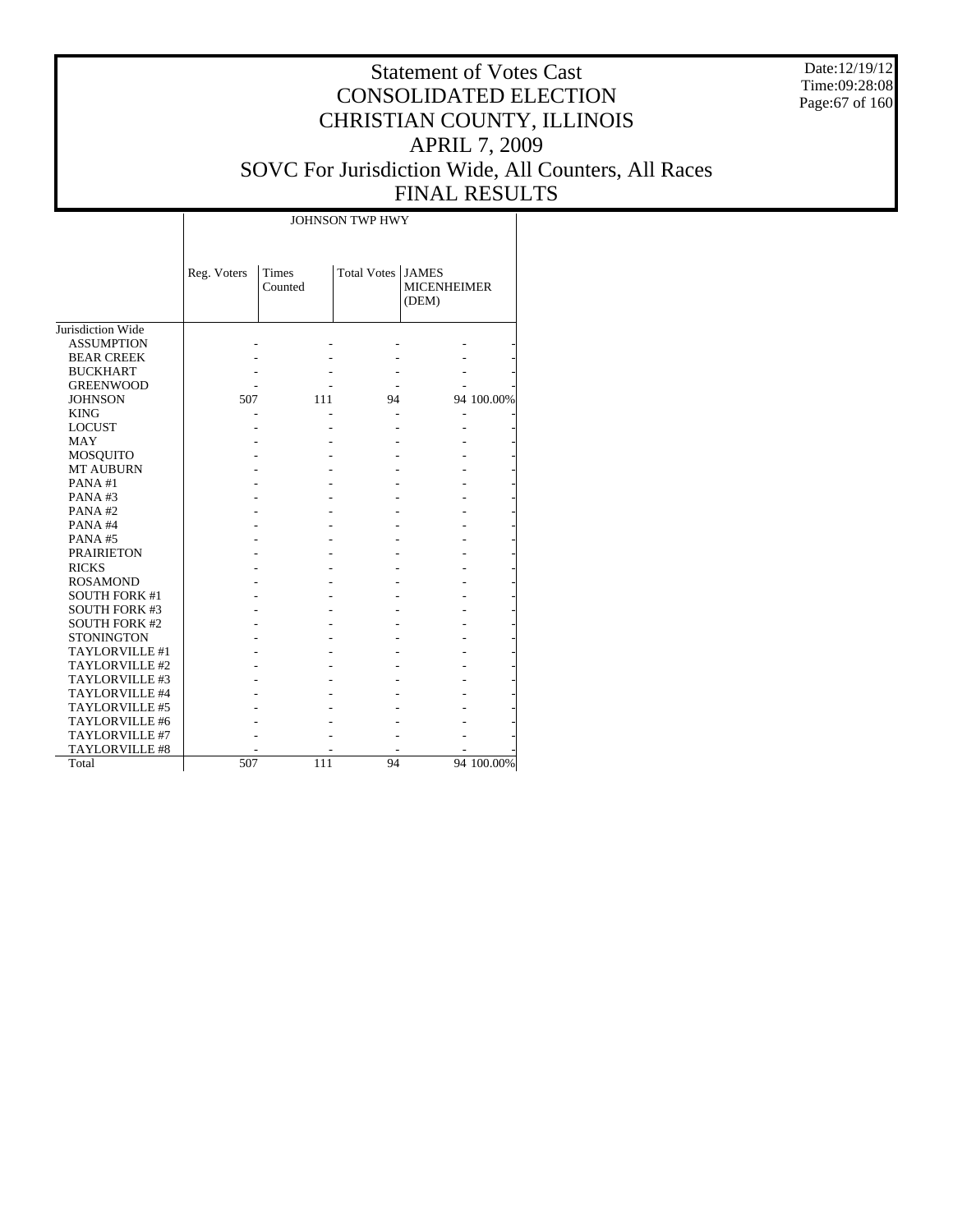Date:12/19/12 Time:09:28:08 Page:68 of 160

|                      |             | JOHNSON TWP TRUSTEE     |                    |                             |           |                               |        |                                |           |                                         |        |  |  |
|----------------------|-------------|-------------------------|--------------------|-----------------------------|-----------|-------------------------------|--------|--------------------------------|-----------|-----------------------------------------|--------|--|--|
|                      | Reg. Voters | <b>Times</b><br>Counted | <b>Total Votes</b> | <b>RON FLEMING</b><br>(DEM) |           | <b>BETTY K FINES</b><br>(DEM) |        | <b>JODI HEBERLING</b><br>(REP) |           | <b>MATTHEW</b><br><b>MCDONALD (REP)</b> |        |  |  |
| Jurisdiction Wide    |             |                         |                    |                             |           |                               |        |                                |           |                                         |        |  |  |
| <b>ASSUMPTION</b>    |             |                         |                    |                             |           |                               |        |                                |           |                                         |        |  |  |
| <b>BEAR CREEK</b>    |             |                         |                    |                             |           |                               |        |                                |           |                                         |        |  |  |
| <b>BUCKHART</b>      |             |                         |                    |                             |           |                               |        |                                |           |                                         |        |  |  |
| <b>GREENWOOD</b>     |             |                         |                    |                             |           |                               |        |                                |           |                                         |        |  |  |
| <b>JOHNSON</b>       | 507         | 111                     | 301                |                             | 81 26.91% | 66                            | 21.93% | 74                             | 24.58%    | 80                                      | 26.58% |  |  |
| <b>KING</b>          |             |                         |                    |                             |           |                               |        |                                |           |                                         |        |  |  |
| <b>LOCUST</b>        |             |                         |                    |                             |           |                               |        |                                |           |                                         |        |  |  |
| <b>MAY</b>           |             |                         |                    |                             |           |                               |        |                                |           |                                         |        |  |  |
| <b>MOSQUITO</b>      |             |                         |                    |                             |           |                               |        |                                |           |                                         |        |  |  |
| MT AUBURN            |             |                         |                    |                             |           |                               |        |                                |           |                                         |        |  |  |
| PANA#1               |             |                         |                    |                             |           |                               |        |                                |           |                                         |        |  |  |
| PANA#3               |             |                         |                    |                             |           |                               |        |                                |           |                                         |        |  |  |
| PANA#2               |             |                         |                    |                             |           |                               |        |                                |           |                                         |        |  |  |
| PANA#4               |             |                         |                    |                             |           |                               |        |                                |           |                                         |        |  |  |
| PANA#5               |             |                         |                    |                             |           |                               |        |                                |           |                                         |        |  |  |
| <b>PRAIRIETON</b>    |             |                         |                    |                             |           |                               |        |                                |           |                                         |        |  |  |
| <b>RICKS</b>         |             |                         |                    |                             |           |                               |        |                                |           |                                         |        |  |  |
| <b>ROSAMOND</b>      |             |                         |                    |                             |           |                               |        |                                |           |                                         |        |  |  |
| <b>SOUTH FORK #1</b> |             |                         |                    |                             |           |                               |        |                                |           |                                         |        |  |  |
| <b>SOUTH FORK #3</b> |             |                         |                    |                             |           |                               |        |                                |           |                                         |        |  |  |
| <b>SOUTH FORK #2</b> |             |                         |                    |                             |           |                               |        |                                |           |                                         |        |  |  |
| <b>STONINGTON</b>    |             |                         |                    |                             |           |                               |        |                                |           |                                         |        |  |  |
| TAYLORVILLE #1       |             |                         |                    |                             |           |                               |        |                                |           |                                         |        |  |  |
| TAYLORVILLE #2       |             |                         |                    |                             |           |                               |        |                                |           |                                         |        |  |  |
| TAYLORVILLE #3       |             |                         |                    |                             |           |                               |        |                                |           |                                         |        |  |  |
| TAYLORVILLE #4       |             |                         |                    |                             |           |                               |        |                                |           |                                         |        |  |  |
| TAYLORVILLE #5       |             |                         |                    |                             |           |                               |        |                                |           |                                         |        |  |  |
| TAYLORVILLE #6       |             |                         |                    |                             |           |                               |        |                                |           |                                         |        |  |  |
| TAYLORVILLE #7       |             |                         |                    |                             |           |                               |        |                                |           |                                         |        |  |  |
| TAYLORVILLE #8       |             |                         |                    |                             |           |                               |        |                                |           |                                         |        |  |  |
| Total                | 507         | 111                     | 301                | 81                          | 26.91%    | 66                            | 21.93% |                                | 74 24.58% | 80                                      | 26.58% |  |  |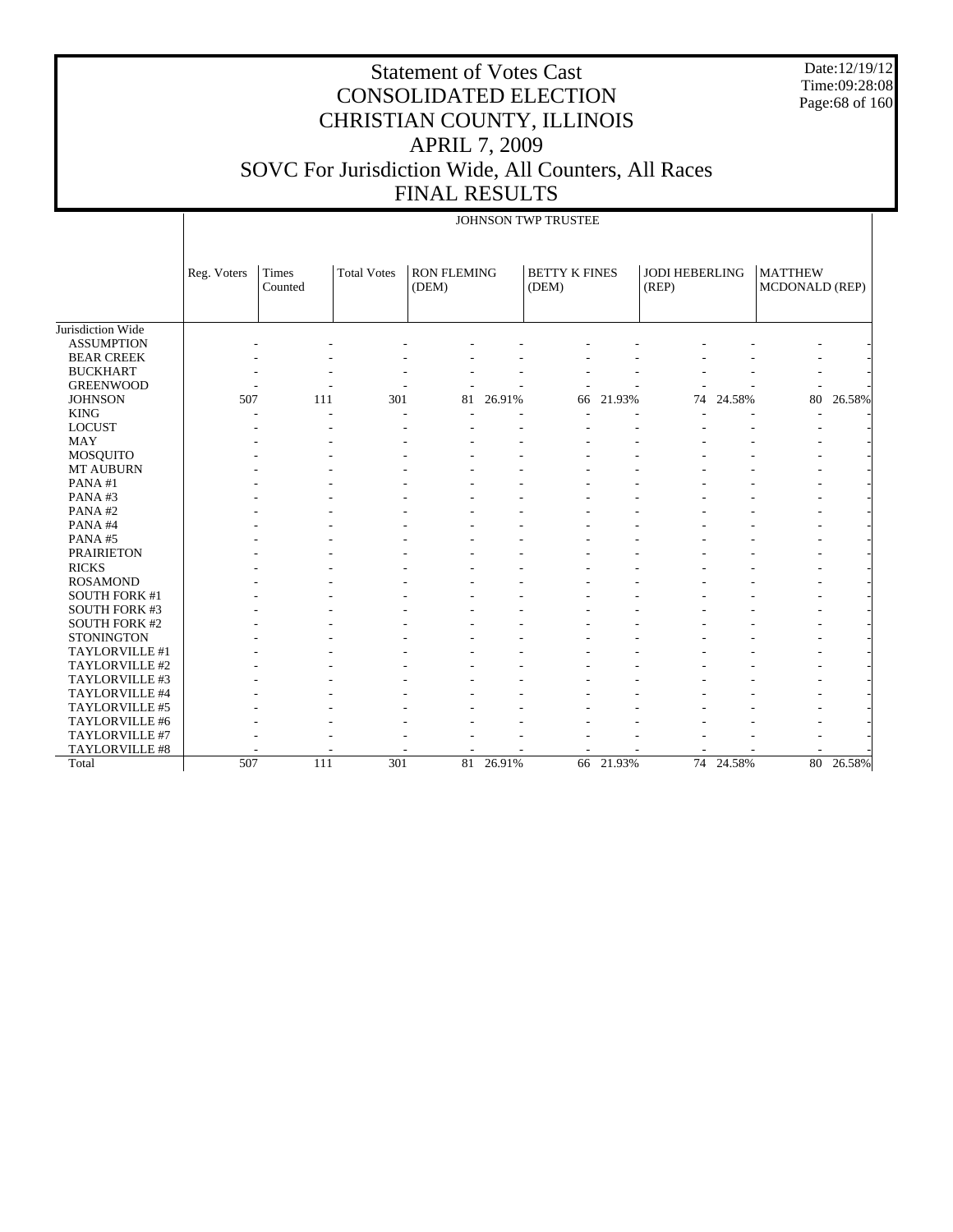Date:12/19/12 Time:09:28:08 Page:69 of 160

# Statement of Votes Cast CONSOLIDATED ELECTION CHRISTIAN COUNTY, ILLINOIS APRIL 7, 2009 SOVC For Jurisdiction Wide, All Counters, All Races FINAL RESULTS

KING TWP HWY

| Jurisdiction Wide<br><b>ASSUMPTION</b> | Reg. Voters | <b>Times</b><br>Counted | <b>Total Votes</b> | <b>SAM CARTER</b><br>(DEM) |           | <b>ANDY ALDRICH</b><br>(IND) |        |
|----------------------------------------|-------------|-------------------------|--------------------|----------------------------|-----------|------------------------------|--------|
| <b>BEAR CREEK</b>                      |             |                         |                    |                            |           |                              |        |
| <b>BUCKHART</b>                        |             |                         |                    |                            |           |                              |        |
| <b>GREENWOOD</b>                       |             |                         |                    |                            |           |                              |        |
| <b>JOHNSON</b>                         |             |                         |                    |                            |           |                              |        |
| <b>KING</b>                            | 156         | 97                      | 97                 | 56                         | 57.73%    | 41                           | 42.27% |
| <b>LOCUST</b>                          |             |                         |                    |                            |           |                              |        |
| <b>MAY</b>                             |             |                         |                    |                            |           |                              |        |
| <b>MOSQUITO</b>                        |             |                         |                    |                            |           |                              |        |
| <b>MT AUBURN</b>                       |             |                         |                    |                            |           |                              |        |
| PANA#1                                 |             |                         |                    |                            |           |                              |        |
| PANA#3                                 |             |                         |                    |                            |           |                              |        |
| PANA#2                                 |             |                         |                    |                            |           |                              |        |
| PANA#4                                 |             |                         |                    |                            |           |                              |        |
| PANA#5                                 |             |                         |                    |                            |           |                              |        |
| <b>PRAIRIETON</b>                      |             |                         |                    |                            |           |                              |        |
| <b>RICKS</b>                           |             |                         |                    |                            |           |                              |        |
| <b>ROSAMOND</b>                        |             |                         |                    |                            |           |                              |        |
| <b>SOUTH FORK #1</b>                   |             |                         |                    |                            |           |                              |        |
| <b>SOUTH FORK #3</b>                   |             |                         |                    |                            |           |                              |        |
| <b>SOUTH FORK #2</b>                   |             |                         |                    |                            |           |                              |        |
| <b>STONINGTON</b>                      |             |                         |                    |                            |           |                              |        |
| TAYLORVILLE #1                         |             |                         |                    |                            |           |                              |        |
| TAYLORVILLE #2                         |             |                         |                    |                            |           |                              |        |
| TAYLORVILLE #3                         |             |                         |                    |                            |           |                              |        |
| TAYLORVILLE #4                         |             |                         |                    |                            |           |                              |        |
| TAYLORVILLE #5                         |             |                         |                    |                            |           |                              |        |
| TAYLORVILLE #6                         |             |                         |                    |                            |           |                              |        |
| TAYLORVILLE #7                         |             |                         |                    |                            |           |                              |        |
| <b>TAYLORVILLE #8</b>                  |             |                         |                    |                            |           |                              |        |
| Total                                  | 156         | 97                      | 97                 |                            | 56 57.73% | 41                           | 42.27% |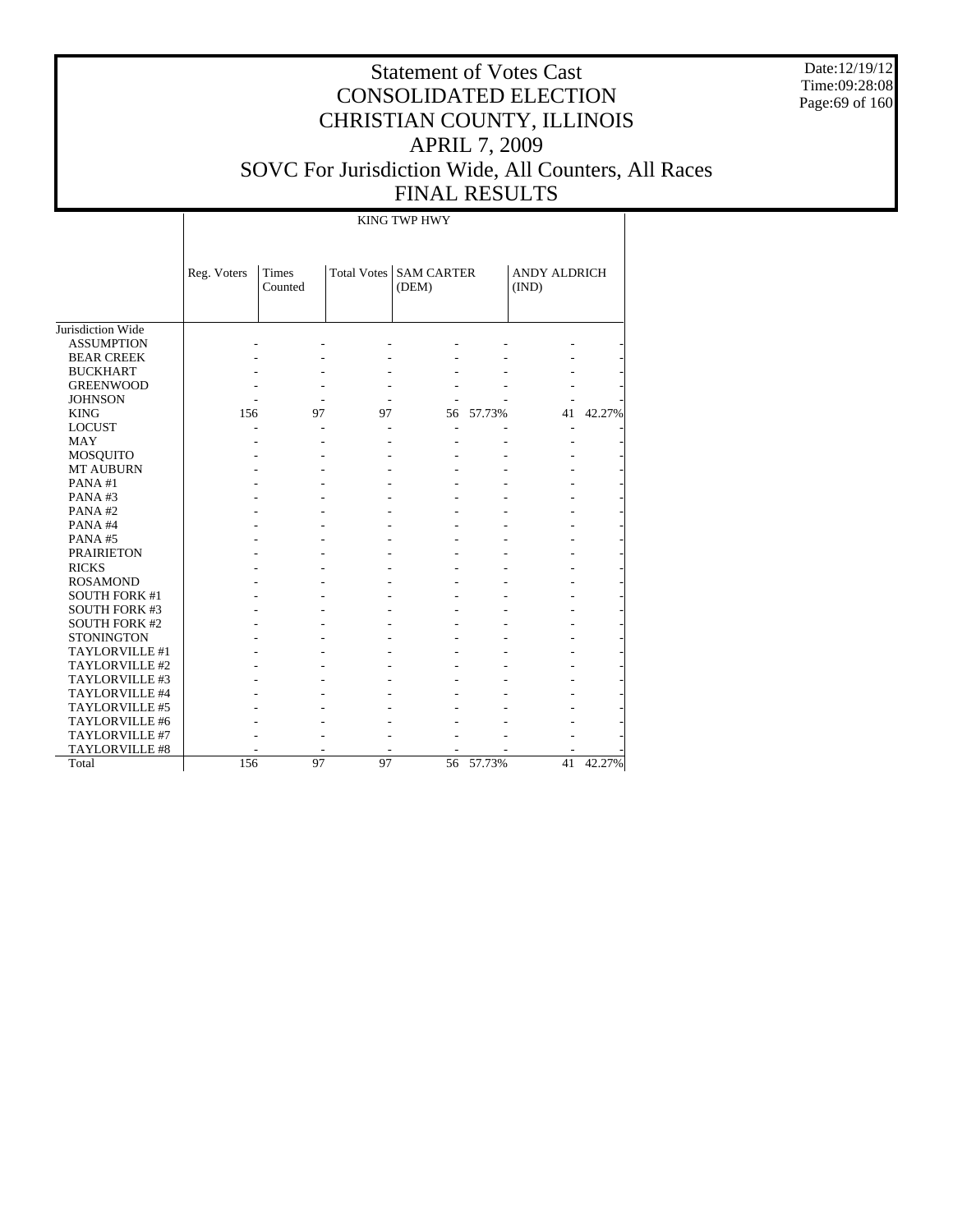Date:12/19/12 Time:09:28:08 Page:70 of 160

# Statement of Votes Cast CONSOLIDATED ELECTION CHRISTIAN COUNTY, ILLINOIS APRIL 7, 2009 SOVC For Jurisdiction Wide, All Counters, All Races FINAL RESULTS

#### KING TWP TRUSTEE

|                      | Reg. Voters | <b>Times</b><br>Counted | <b>Total Votes</b> | <b>DALE</b><br><b>OSTERHOLT</b><br>(DEM) |        | <b>DON</b><br><b>ZIMMERMAN</b><br>(DEM) |           | <b>GENE WADE</b><br>(DEM) |           | <b>STEVE GERMANN</b><br>(DEM) |        |
|----------------------|-------------|-------------------------|--------------------|------------------------------------------|--------|-----------------------------------------|-----------|---------------------------|-----------|-------------------------------|--------|
| Jurisdiction Wide    |             |                         |                    |                                          |        |                                         |           |                           |           |                               |        |
| <b>ASSUMPTION</b>    |             |                         |                    |                                          |        |                                         |           |                           |           |                               |        |
| <b>BEAR CREEK</b>    |             |                         |                    |                                          |        |                                         |           |                           |           |                               |        |
| <b>BUCKHART</b>      |             |                         |                    |                                          |        |                                         |           |                           |           |                               |        |
| <b>GREENWOOD</b>     |             |                         |                    |                                          |        |                                         |           |                           |           |                               |        |
| <b>JOHNSON</b>       |             |                         |                    |                                          |        |                                         |           |                           |           |                               |        |
| <b>KING</b>          | 156         | 97                      | 271                | 78                                       | 28.78% | 63                                      | 23.25%    | 67                        | 24.72%    | 63                            | 23.25% |
| <b>LOCUST</b>        |             | ÷                       | ٠                  |                                          |        |                                         |           |                           |           | $\overline{\phantom{a}}$      |        |
| <b>MAY</b>           |             |                         |                    |                                          |        |                                         |           |                           |           |                               |        |
| <b>MOSQUITO</b>      |             |                         |                    |                                          |        |                                         |           |                           |           |                               |        |
| MT AUBURN            |             |                         |                    |                                          |        |                                         |           |                           |           |                               |        |
| PANA#1               |             |                         |                    |                                          |        |                                         |           |                           |           |                               |        |
| PANA#3               |             |                         |                    |                                          |        |                                         |           |                           |           |                               |        |
| PANA#2               |             |                         |                    |                                          |        |                                         |           |                           |           |                               |        |
| PANA#4               |             |                         |                    |                                          |        |                                         |           |                           |           |                               |        |
| PANA#5               |             |                         |                    |                                          |        |                                         |           |                           |           |                               |        |
| <b>PRAIRIETON</b>    |             |                         |                    |                                          |        |                                         |           |                           |           |                               |        |
| <b>RICKS</b>         |             |                         |                    |                                          |        |                                         |           |                           |           |                               |        |
| <b>ROSAMOND</b>      |             |                         |                    |                                          |        |                                         |           |                           |           |                               |        |
| <b>SOUTH FORK #1</b> |             |                         |                    |                                          |        |                                         |           |                           |           |                               |        |
| <b>SOUTH FORK #3</b> |             |                         |                    |                                          |        |                                         |           |                           |           |                               |        |
| <b>SOUTH FORK #2</b> |             |                         |                    |                                          |        |                                         |           |                           |           |                               |        |
| <b>STONINGTON</b>    |             |                         |                    |                                          |        |                                         |           |                           |           | ٠                             |        |
| TAYLORVILLE #1       |             |                         |                    |                                          |        |                                         |           |                           |           |                               |        |
| TAYLORVILLE #2       |             |                         |                    |                                          |        |                                         |           |                           |           |                               |        |
| TAYLORVILLE #3       |             |                         |                    |                                          |        |                                         |           |                           |           | ۰                             |        |
| TAYLORVILLE #4       |             |                         |                    |                                          |        |                                         |           |                           |           |                               |        |
| TAYLORVILLE #5       |             |                         |                    |                                          |        |                                         |           |                           |           |                               |        |
| TAYLORVILLE #6       |             |                         |                    |                                          |        |                                         |           |                           |           |                               |        |
| TAYLORVILLE #7       |             |                         |                    |                                          |        |                                         |           |                           |           |                               |        |
| TAYLORVILLE #8       |             |                         |                    |                                          |        |                                         |           | ۰                         |           |                               |        |
| Total                | 156         | 97                      | 271                | 78                                       | 28.78% |                                         | 63 23.25% |                           | 67 24.72% | 63                            | 23.25% |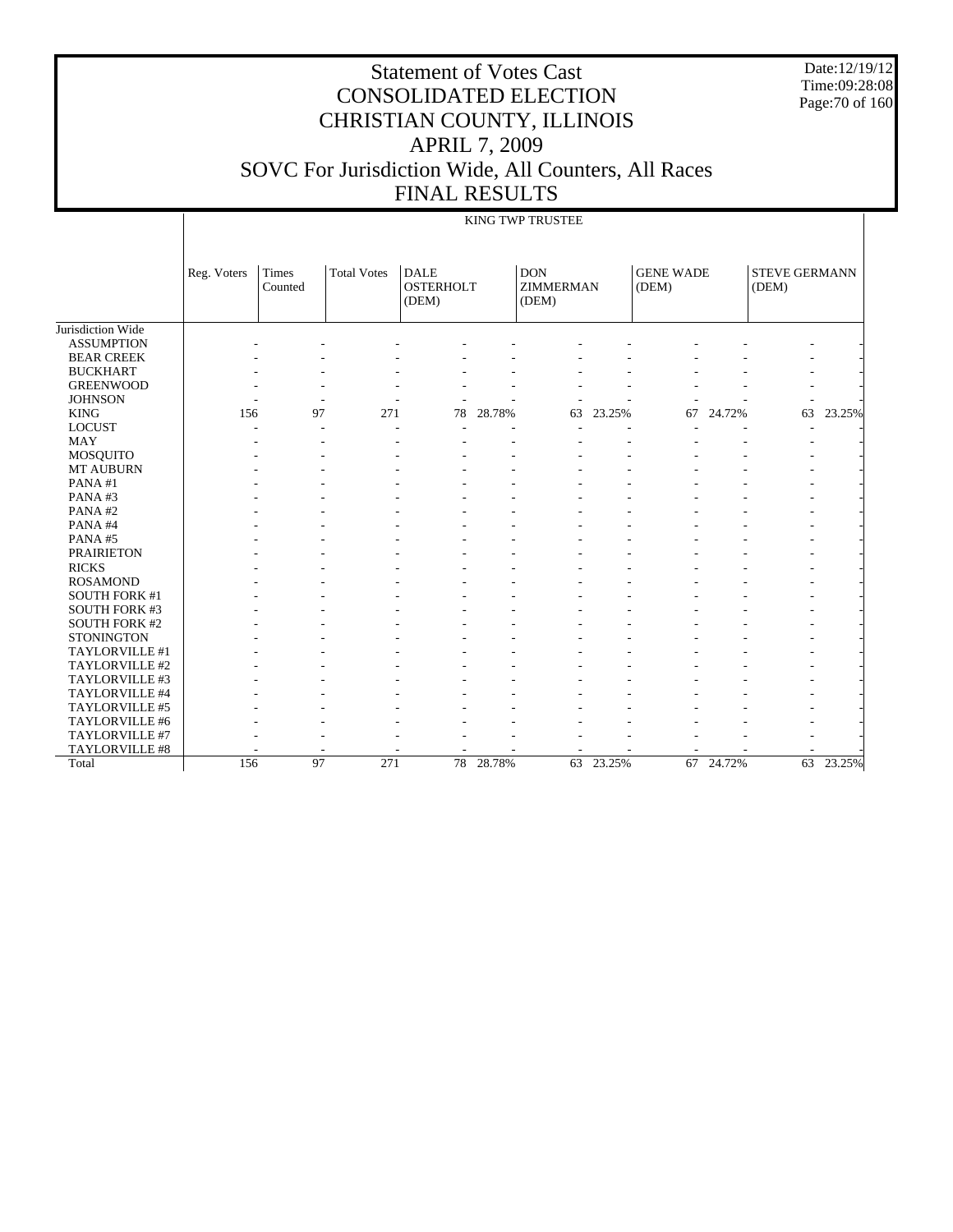Date:12/19/12 Time:09:28:08 Page:71 of 160

|                      |             |                  | <b>LOCUST TWP SUPR</b> |                               |             | <b>LOCUST TWP CLERK</b> |                  |                    |                                |             |  |
|----------------------|-------------|------------------|------------------------|-------------------------------|-------------|-------------------------|------------------|--------------------|--------------------------------|-------------|--|
|                      | Reg. Voters | Times<br>Counted | <b>Total Votes</b>     | <b>RITA M MOOMEY</b><br>(DEM) |             | Reg. Voters             | Times<br>Counted | <b>Total Votes</b> | <b>LINDA L MOOMEY</b><br>(DEM) |             |  |
| Jurisdiction Wide    |             |                  |                        |                               |             |                         |                  |                    |                                |             |  |
| <b>ASSUMPTION</b>    |             |                  |                        |                               |             |                         |                  |                    |                                |             |  |
| <b>BEAR CREEK</b>    |             |                  |                        |                               |             |                         |                  |                    |                                |             |  |
| <b>BUCKHART</b>      |             |                  |                        |                               |             |                         |                  |                    |                                |             |  |
| <b>GREENWOOD</b>     |             |                  |                        |                               |             |                         |                  |                    |                                |             |  |
| <b>JOHNSON</b>       |             |                  |                        |                               |             |                         |                  |                    |                                |             |  |
| <b>KING</b>          |             |                  |                        |                               |             |                         |                  |                    |                                |             |  |
| <b>LOCUST</b>        | 437         | 156              | 128                    |                               | 128 100.00% | 437                     | 156              | 127                |                                | 127 100.00% |  |
| <b>MAY</b>           |             |                  | ٠                      |                               |             |                         |                  |                    |                                |             |  |
| MOSQUITO             |             |                  |                        |                               |             |                         |                  |                    |                                |             |  |
| MT AUBURN            |             |                  |                        |                               |             |                         |                  |                    |                                |             |  |
| PANA#1               |             |                  |                        |                               |             |                         |                  |                    |                                |             |  |
| PANA#3               |             |                  |                        |                               |             |                         |                  |                    |                                |             |  |
| PANA#2               |             |                  |                        |                               |             |                         |                  |                    |                                |             |  |
| PANA#4               |             |                  |                        |                               |             |                         |                  |                    |                                |             |  |
| PANA#5               |             |                  |                        |                               |             |                         |                  |                    |                                |             |  |
| <b>PRAIRIETON</b>    |             |                  |                        |                               |             |                         |                  |                    |                                |             |  |
| <b>RICKS</b>         |             |                  |                        |                               |             |                         |                  |                    |                                |             |  |
| <b>ROSAMOND</b>      |             |                  |                        |                               |             |                         |                  |                    |                                |             |  |
| <b>SOUTH FORK #1</b> |             |                  |                        |                               |             |                         |                  |                    |                                |             |  |
| <b>SOUTH FORK #3</b> |             |                  |                        |                               |             |                         |                  |                    |                                |             |  |
| <b>SOUTH FORK #2</b> |             |                  |                        |                               |             |                         |                  |                    |                                |             |  |
| <b>STONINGTON</b>    |             |                  |                        |                               |             |                         |                  |                    |                                |             |  |
| TAYLORVILLE #1       |             |                  |                        |                               |             |                         |                  |                    |                                |             |  |
| TAYLORVILLE #2       |             |                  |                        |                               |             |                         |                  |                    |                                |             |  |
| TAYLORVILLE #3       |             |                  |                        |                               |             |                         |                  |                    |                                |             |  |
| TAYLORVILLE #4       |             |                  |                        |                               |             |                         |                  |                    |                                |             |  |
| TAYLORVILLE #5       |             |                  |                        |                               |             |                         |                  |                    |                                |             |  |
| TAYLORVILLE #6       |             |                  |                        |                               |             |                         |                  |                    |                                |             |  |
| TAYLORVILLE #7       |             |                  |                        |                               |             |                         |                  |                    |                                |             |  |
| TAYLORVILLE #8       |             |                  |                        |                               |             |                         |                  |                    |                                |             |  |
| Total                | 437         | 156              | 128                    |                               | 128 100.00% | 437                     | 156              | 127                |                                | 127 100.00% |  |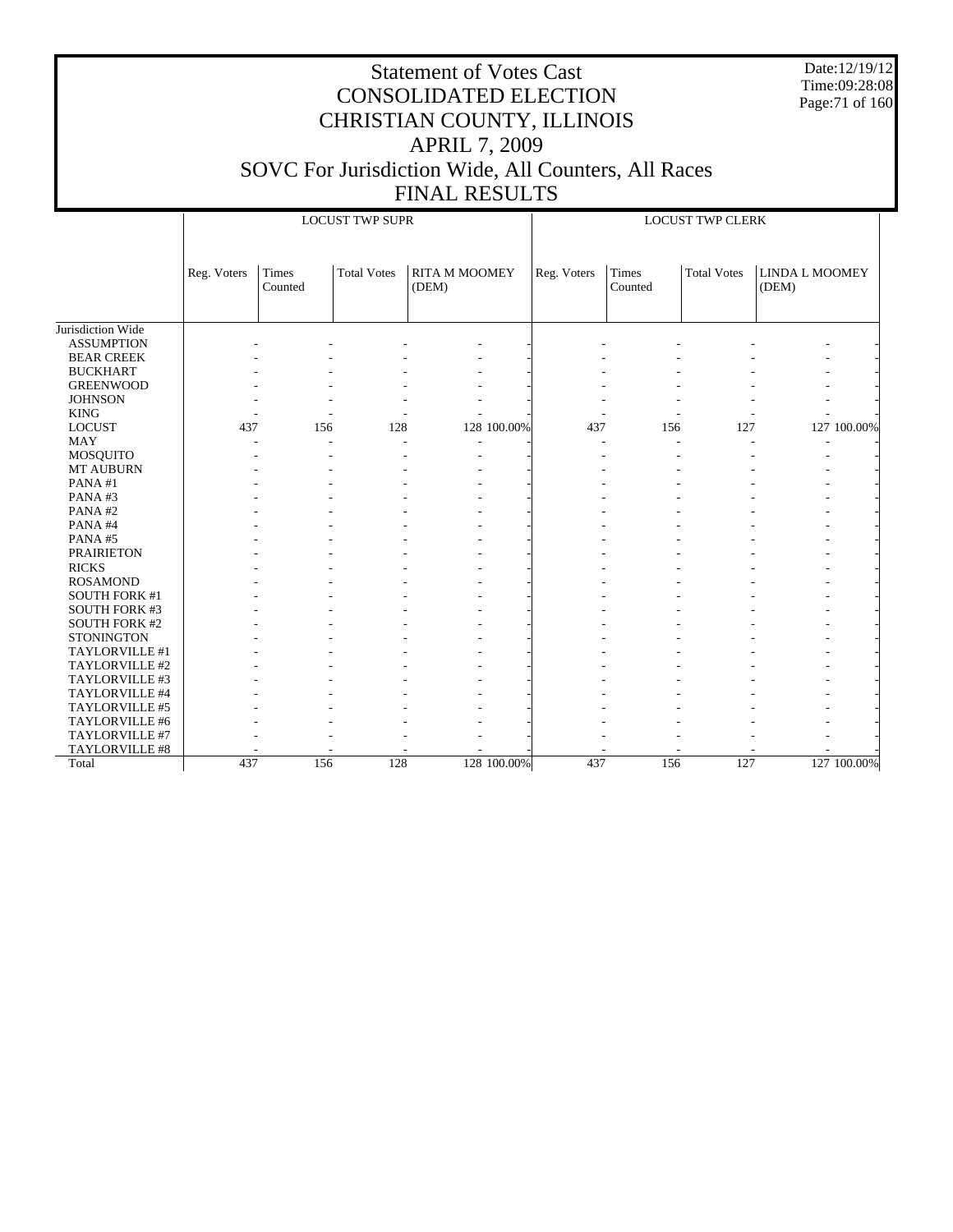Date:12/19/12 Time:09:28:08 Page:72 of 160

## Statement of Votes Cast CONSOLIDATED ELECTION CHRISTIAN COUNTY, ILLINOIS APRIL 7, 2009 SOVC For Jurisdiction Wide, All Counters, All Races FINAL RESULTS

 $\overline{\phantom{a}}$ 

|                      | <b>LOCUST TWP HWY</b> |                  |                    |                                   |             |
|----------------------|-----------------------|------------------|--------------------|-----------------------------------|-------------|
|                      |                       |                  |                    |                                   |             |
|                      | Reg. Voters           | Times<br>Counted | <b>Total Votes</b> | <b>GEORGE A BUERK</b><br>JR (DEM) |             |
| Jurisdiction Wide    |                       |                  |                    |                                   |             |
| <b>ASSUMPTION</b>    |                       |                  |                    |                                   |             |
| <b>BEAR CREEK</b>    |                       |                  |                    |                                   |             |
| <b>BUCKHART</b>      |                       |                  |                    |                                   |             |
| <b>GREENWOOD</b>     |                       |                  |                    |                                   |             |
| <b>JOHNSON</b>       |                       |                  |                    |                                   |             |
| <b>KING</b>          |                       |                  |                    |                                   |             |
| <b>LOCUST</b>        | 437                   | 156              | 129                |                                   | 129 100.00% |
| <b>MAY</b>           |                       |                  |                    |                                   |             |
| MOSQUITO             |                       |                  |                    |                                   |             |
| <b>MT AUBURN</b>     |                       |                  |                    |                                   |             |
| PANA#1               |                       |                  |                    |                                   |             |
| PANA#3               |                       |                  |                    |                                   |             |
| PANA#2               |                       |                  |                    |                                   |             |
| PANA#4               |                       |                  |                    |                                   |             |
| PANA#5               |                       |                  |                    |                                   |             |
| <b>PRAIRIETON</b>    |                       |                  |                    |                                   |             |
| <b>RICKS</b>         |                       |                  |                    |                                   |             |
| <b>ROSAMOND</b>      |                       |                  |                    |                                   |             |
| <b>SOUTH FORK #1</b> |                       |                  |                    |                                   |             |
| <b>SOUTH FORK #3</b> |                       |                  |                    |                                   |             |
| <b>SOUTH FORK #2</b> |                       |                  |                    |                                   |             |
| <b>STONINGTON</b>    |                       |                  |                    |                                   |             |
| TAYLORVILLE #1       |                       |                  |                    |                                   |             |
| TAYLORVILLE #2       |                       |                  |                    |                                   |             |
| TAYLORVILLE #3       |                       |                  |                    |                                   |             |
| TAYLORVILLE #4       |                       |                  |                    |                                   |             |
| TAYLORVILLE #5       |                       |                  |                    |                                   |             |
| TAYLORVILLE #6       |                       |                  |                    |                                   |             |
| TAYLORVILLE #7       |                       |                  |                    |                                   |             |
| TAYLORVILLE #8       |                       |                  |                    |                                   |             |
| Total                | 437                   | 156              | 129                |                                   | 129 100.00% |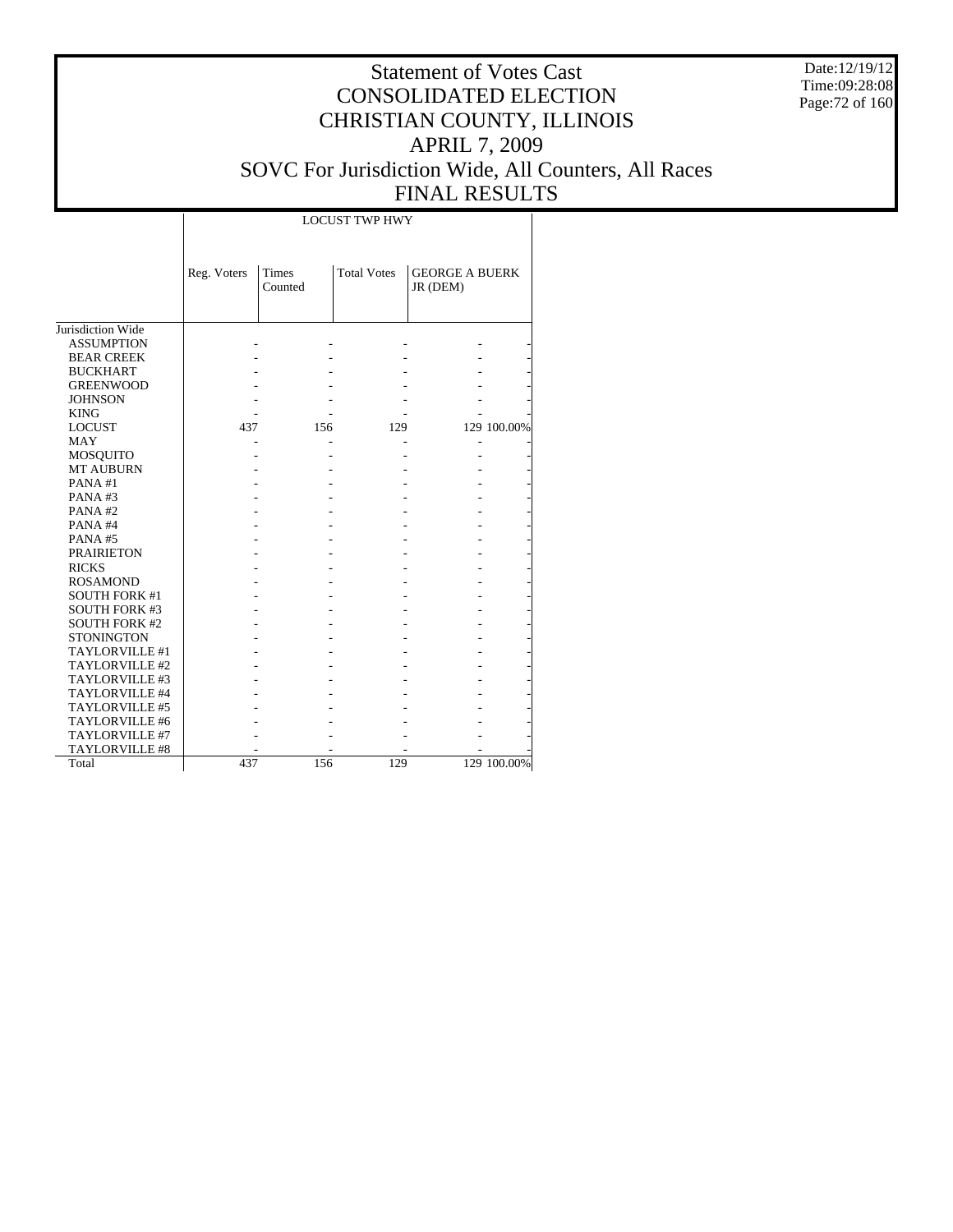Date:12/19/12 Time:09:28:08 Page:73 of 160

|                      |             |                  |                    | <b>LOCUST TWP TRUSTEE</b>   |        |                               |        |                             |            |
|----------------------|-------------|------------------|--------------------|-----------------------------|--------|-------------------------------|--------|-----------------------------|------------|
|                      | Reg. Voters | Times<br>Counted | <b>Total Votes</b> | <b>JOSEPH DORR</b><br>(DEM) |        | <b>CLIFFORD FRYE</b><br>(DEM) |        | <b>DAVID LARGE</b><br>(DEM) |            |
| Jurisdiction Wide    |             |                  |                    |                             |        |                               |        |                             |            |
| <b>ASSUMPTION</b>    |             |                  |                    |                             |        |                               |        |                             |            |
| <b>BEAR CREEK</b>    |             |                  |                    |                             |        |                               |        |                             |            |
| <b>BUCKHART</b>      |             |                  |                    |                             |        |                               |        |                             |            |
| <b>GREENWOOD</b>     |             |                  |                    |                             |        |                               |        |                             |            |
| <b>JOHNSON</b>       |             |                  |                    |                             |        |                               |        |                             |            |
| <b>KING</b>          |             |                  |                    |                             |        |                               |        |                             |            |
| <b>LOCUST</b>        | 437         | 156              | 450                | 110                         | 24.44% | 110                           | 24.44% |                             | 122 27.11% |
| <b>MAY</b>           |             | ٠                |                    |                             |        |                               |        |                             |            |
| MOSQUITO             |             |                  |                    |                             |        |                               |        |                             |            |
| <b>MT AUBURN</b>     |             |                  |                    |                             |        |                               |        |                             |            |
| PANA#1               |             |                  |                    |                             |        |                               |        |                             |            |
| PANA#3               |             |                  |                    |                             |        |                               |        |                             |            |
| PANA#2               |             |                  |                    |                             |        |                               |        |                             |            |
| PANA#4               |             |                  |                    |                             |        |                               |        |                             |            |
| PANA#5               |             |                  |                    |                             |        |                               |        |                             |            |
| <b>PRAIRIETON</b>    |             |                  |                    |                             |        |                               |        |                             |            |
| <b>RICKS</b>         |             |                  |                    |                             |        |                               |        |                             |            |
| <b>ROSAMOND</b>      |             |                  |                    |                             |        |                               |        |                             |            |
| <b>SOUTH FORK #1</b> |             |                  |                    |                             |        |                               |        |                             |            |
| <b>SOUTH FORK #3</b> |             |                  |                    |                             |        |                               |        |                             |            |
| <b>SOUTH FORK #2</b> |             |                  |                    |                             |        |                               |        |                             |            |
| <b>STONINGTON</b>    |             |                  |                    |                             |        |                               |        |                             |            |
| TAYLORVILLE #1       |             |                  |                    |                             |        |                               |        |                             |            |
| TAYLORVILLE #2       |             |                  |                    |                             |        |                               |        |                             |            |
| TAYLORVILLE #3       |             |                  |                    |                             |        |                               |        |                             |            |
| TAYLORVILLE #4       |             |                  |                    |                             |        |                               |        |                             |            |
| TAYLORVILLE #5       |             |                  |                    |                             |        |                               |        |                             |            |
| TAYLORVILLE #6       |             |                  |                    |                             |        |                               |        |                             |            |
| TAYLORVILLE #7       |             |                  |                    |                             |        |                               |        |                             |            |
| TAYLORVILLE #8       |             |                  |                    |                             |        |                               |        |                             |            |
| Total                | 437         | 156              | 450                | 110                         | 24.44% | 110                           | 24.44% | 122                         | 27.11%     |
|                      |             |                  |                    |                             |        |                               |        |                             |            |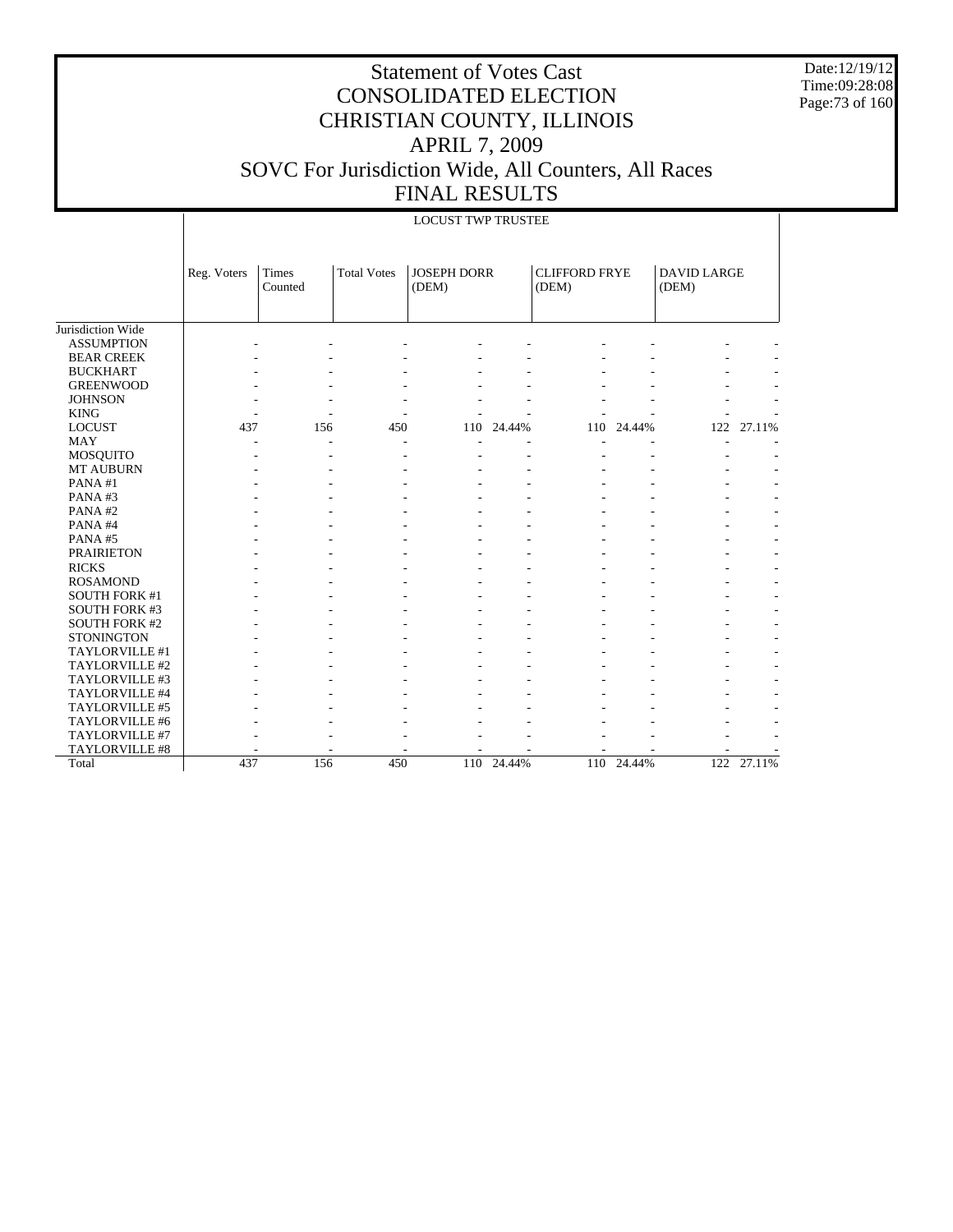Date:12/19/12 Time:09:28:08 Page:74 of 160

#### Statement of Votes Cast CONSOLIDATED ELECTION CHRISTIAN COUNTY, ILLINOIS APRIL 7, 2009 SOVC For Jurisdiction Wide, All Counters, All Races FINAL RESULTS

### MAY TWP SUPR

|                      | <b>LOCUST TWP</b><br><b>TRUSTEE</b> |            |             |                         | <b>MAY TWP SUPR</b> |                                 |  |
|----------------------|-------------------------------------|------------|-------------|-------------------------|---------------------|---------------------------------|--|
|                      | MICHAEL MIZEUR<br>(DEM)             |            | Reg. Voters | <b>Times</b><br>Counted | <b>Total Votes</b>  | <b>MIRIAM JOY BOYD</b><br>(DEM) |  |
|                      |                                     |            |             |                         |                     |                                 |  |
| Jurisdiction Wide    |                                     |            |             |                         |                     |                                 |  |
| <b>ASSUMPTION</b>    |                                     |            |             |                         |                     |                                 |  |
| <b>BEAR CREEK</b>    |                                     |            |             |                         |                     |                                 |  |
| <b>BUCKHART</b>      |                                     |            |             |                         |                     |                                 |  |
| <b>GREENWOOD</b>     |                                     |            |             |                         |                     |                                 |  |
| <b>JOHNSON</b>       |                                     |            |             |                         |                     |                                 |  |
| <b>KING</b>          |                                     |            |             |                         |                     |                                 |  |
| <b>LOCUST</b>        |                                     | 108 24.00% |             |                         |                     |                                 |  |
| <b>MAY</b>           |                                     |            | 1275        | 470                     | 363                 | 363 100.00%                     |  |
| MOSQUITO             |                                     |            |             |                         |                     |                                 |  |
| MT AUBURN            |                                     |            |             |                         |                     |                                 |  |
| PANA#1               |                                     |            |             |                         |                     |                                 |  |
| PANA#3               |                                     |            |             |                         |                     |                                 |  |
| PANA#2               |                                     |            |             |                         |                     |                                 |  |
| PANA#4               |                                     |            |             |                         |                     |                                 |  |
| PANA#5               |                                     |            |             |                         |                     |                                 |  |
| <b>PRAIRIETON</b>    |                                     |            |             |                         |                     |                                 |  |
| <b>RICKS</b>         |                                     |            |             |                         |                     |                                 |  |
| <b>ROSAMOND</b>      |                                     |            |             |                         |                     |                                 |  |
| <b>SOUTH FORK #1</b> |                                     |            |             |                         |                     |                                 |  |
| <b>SOUTH FORK #3</b> |                                     |            |             |                         |                     |                                 |  |
| <b>SOUTH FORK #2</b> |                                     |            |             |                         |                     |                                 |  |
| <b>STONINGTON</b>    |                                     |            |             |                         |                     |                                 |  |
| TAYLORVILLE #1       |                                     |            |             |                         |                     |                                 |  |
| TAYLORVILLE #2       |                                     |            |             |                         |                     |                                 |  |
| TAYLORVILLE #3       |                                     |            |             |                         |                     |                                 |  |
| TAYLORVILLE #4       |                                     |            |             |                         |                     |                                 |  |
| TAYLORVILLE #5       |                                     |            |             |                         |                     |                                 |  |
| TAYLORVILLE #6       |                                     |            |             |                         |                     |                                 |  |
| TAYLORVILLE #7       |                                     |            |             |                         |                     |                                 |  |
| TAYLORVILLE #8       |                                     |            |             |                         |                     |                                 |  |
| Total                | 108                                 | 24.00%     | 1275        | 470                     | 363                 | 363 100.00%                     |  |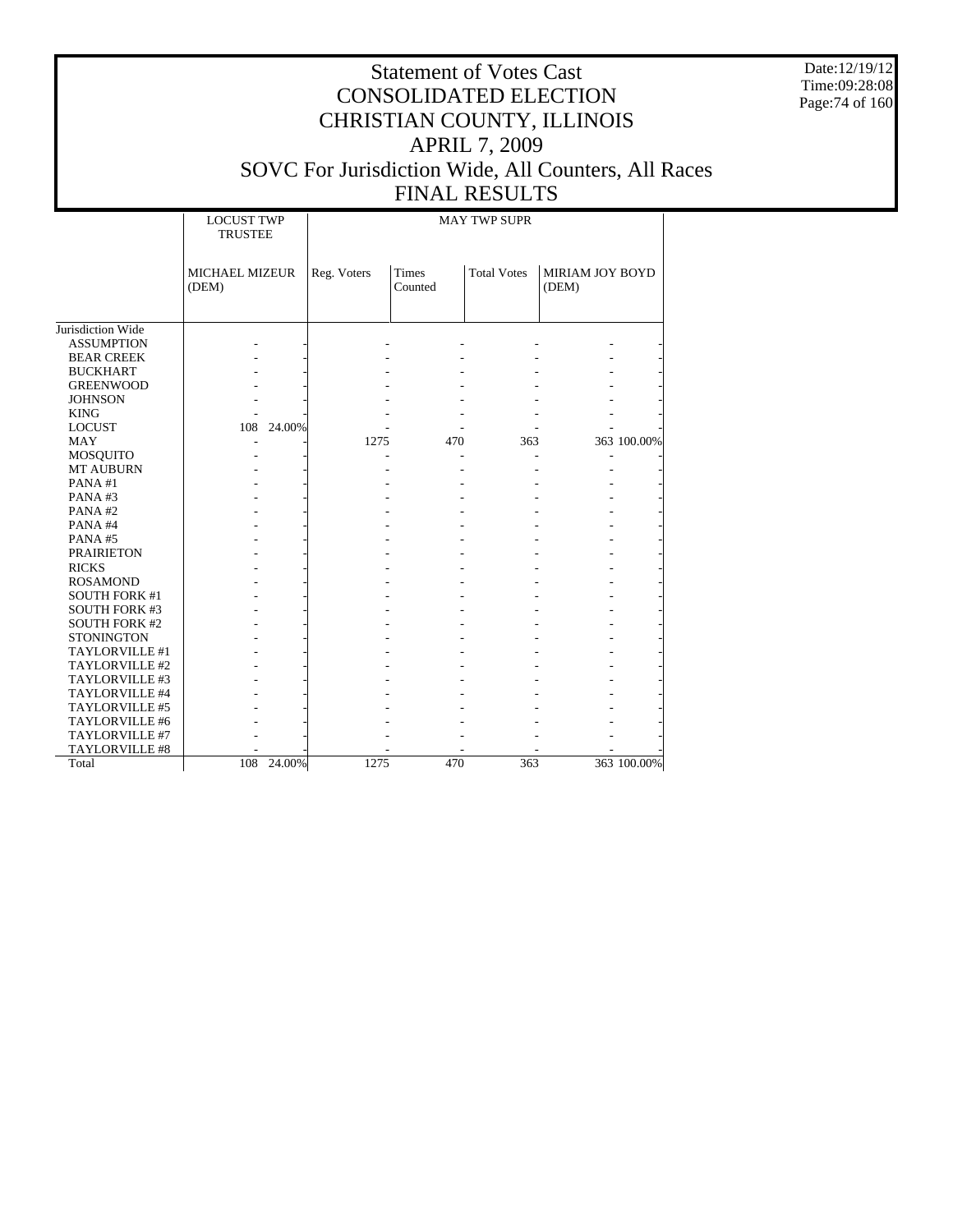Date:12/19/12 Time:09:28:08 Page:75 of 160

|                      |             |                  | <b>MAY TWP CLERK</b> |                 |             |                  | <b>MAY TWP ASSR</b> |                              |
|----------------------|-------------|------------------|----------------------|-----------------|-------------|------------------|---------------------|------------------------------|
|                      | Reg. Voters | Times<br>Counted | <b>Total Votes</b>   | JOE NOLAN (DEM) | Reg. Voters | Times<br>Counted | <b>Total Votes</b>  | <b>BETH VINCENT</b><br>(DEM) |
| Jurisdiction Wide    |             |                  |                      |                 |             |                  |                     |                              |
| <b>ASSUMPTION</b>    |             |                  |                      |                 |             |                  |                     |                              |
| <b>BEAR CREEK</b>    |             |                  |                      |                 |             |                  |                     |                              |
| <b>BUCKHART</b>      |             |                  |                      |                 |             |                  |                     |                              |
| <b>GREENWOOD</b>     |             |                  |                      |                 |             |                  |                     |                              |
| <b>JOHNSON</b>       |             |                  |                      |                 |             |                  |                     |                              |
| <b>KING</b>          |             |                  |                      |                 |             |                  |                     |                              |
| <b>LOCUST</b>        |             |                  |                      |                 |             |                  |                     |                              |
| <b>MAY</b>           | 1275        | 470              | 359                  | 359 100.00%     | 1275        | 470              | 366                 | 366 100.00%                  |
| <b>MOSQUITO</b>      |             |                  |                      |                 |             |                  |                     |                              |
| MT AUBURN            |             |                  |                      |                 |             |                  |                     |                              |
| PANA#1               |             |                  |                      |                 |             |                  |                     |                              |
| PANA#3               |             |                  |                      |                 |             |                  |                     |                              |
| PANA#2               |             |                  |                      |                 |             |                  |                     |                              |
| PANA#4               |             |                  |                      |                 |             |                  |                     |                              |
| PANA#5               |             |                  |                      |                 |             |                  |                     |                              |
| <b>PRAIRIETON</b>    |             |                  |                      |                 |             |                  |                     |                              |
| <b>RICKS</b>         |             |                  |                      |                 |             |                  |                     |                              |
| <b>ROSAMOND</b>      |             |                  |                      |                 |             |                  |                     |                              |
| <b>SOUTH FORK #1</b> |             |                  |                      |                 |             |                  |                     |                              |
| SOUTH FORK #3        |             |                  |                      |                 |             |                  |                     |                              |
| <b>SOUTH FORK #2</b> |             |                  |                      |                 |             |                  |                     |                              |
| <b>STONINGTON</b>    |             |                  |                      |                 |             |                  |                     |                              |
| TAYLORVILLE #1       |             |                  |                      |                 |             |                  |                     |                              |
| TAYLORVILLE #2       |             |                  |                      |                 |             |                  |                     |                              |
| TAYLORVILLE #3       |             |                  |                      |                 |             |                  |                     |                              |
| TAYLORVILLE #4       |             |                  |                      |                 |             |                  |                     |                              |
| TAYLORVILLE #5       |             |                  |                      |                 |             |                  |                     |                              |
| TAYLORVILLE #6       |             |                  |                      |                 |             |                  |                     |                              |
| TAYLORVILLE #7       |             |                  |                      |                 |             |                  |                     |                              |
| TAYLORVILLE #8       |             |                  |                      |                 |             |                  |                     |                              |
| Total                | 1275        | 470              | 359                  | 359 100.00%     | 1275        | 470              | 366                 | 366 100.00%                  |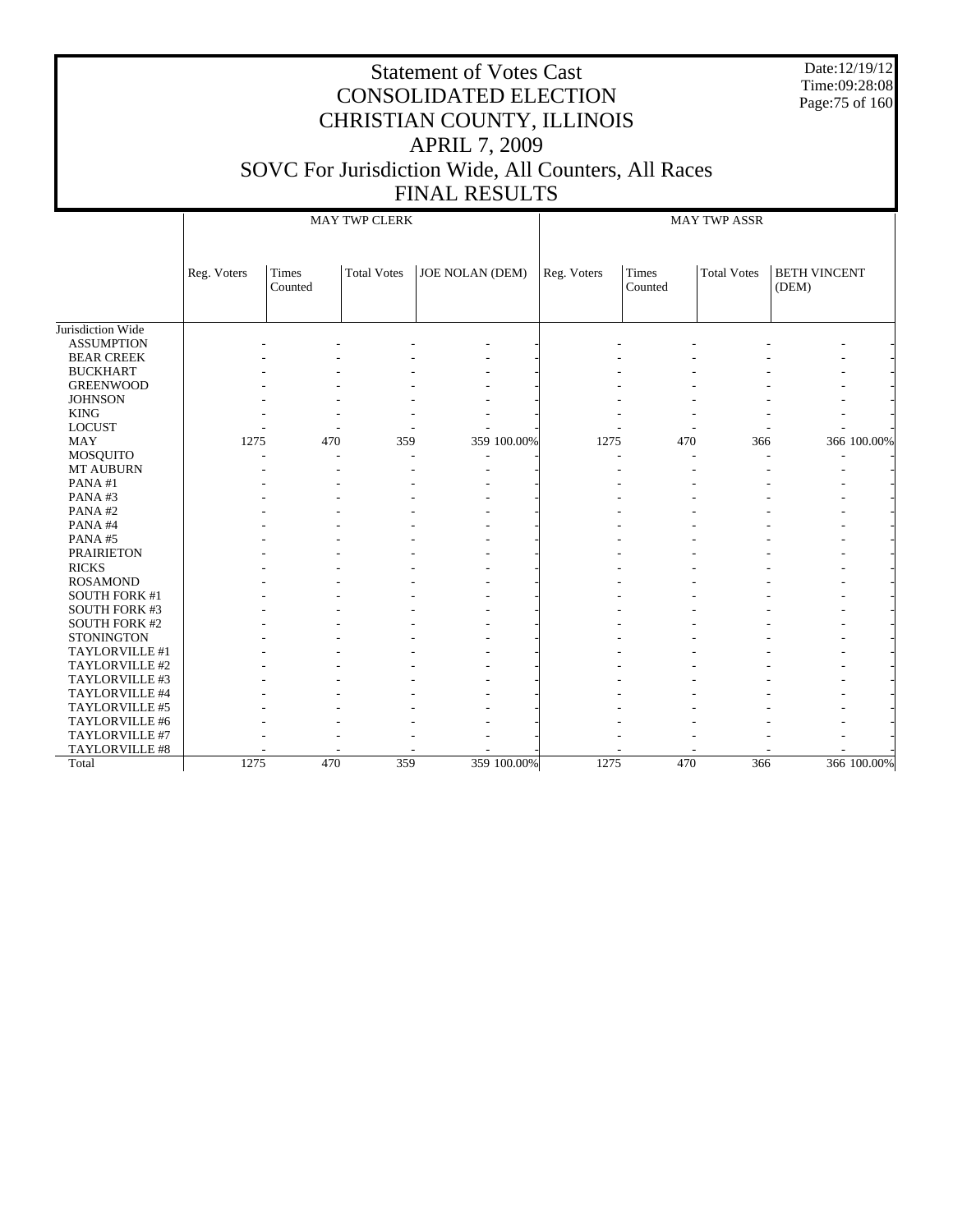Date:12/19/12 Time:09:28:08 Page:76 of 160

|                       |             |                         | <b>MAY TWP HWY</b> |                             |             |
|-----------------------|-------------|-------------------------|--------------------|-----------------------------|-------------|
|                       | Reg. Voters | <b>Times</b><br>Counted | <b>Total Votes</b> | <b>DAVID DAIGH</b><br>(DEM) |             |
| Jurisdiction Wide     |             |                         |                    |                             |             |
| <b>ASSUMPTION</b>     |             |                         |                    |                             |             |
| <b>BEAR CREEK</b>     |             |                         |                    |                             |             |
| <b>BUCKHART</b>       |             |                         |                    |                             |             |
| <b>GREENWOOD</b>      |             |                         |                    |                             |             |
| <b>JOHNSON</b>        |             |                         |                    |                             |             |
| <b>KING</b>           |             |                         |                    |                             |             |
| <b>LOCUST</b>         |             |                         |                    |                             |             |
| <b>MAY</b>            | 1275        | 470                     | 354                |                             | 354 100.00% |
| MOSQUITO              |             |                         |                    |                             |             |
| <b>MT AUBURN</b>      |             |                         |                    |                             |             |
| PANA#1                |             |                         |                    |                             |             |
| PANA#3                |             |                         |                    |                             |             |
| PANA#2                |             |                         |                    |                             |             |
| PANA#4                |             |                         |                    |                             |             |
| PANA#5                |             |                         |                    |                             |             |
| <b>PRAIRIETON</b>     |             |                         |                    |                             |             |
| <b>RICKS</b>          |             |                         |                    |                             |             |
| <b>ROSAMOND</b>       |             |                         |                    |                             |             |
| <b>SOUTH FORK #1</b>  |             |                         |                    |                             |             |
| <b>SOUTH FORK #3</b>  |             |                         |                    |                             |             |
| <b>SOUTH FORK #2</b>  |             |                         |                    |                             |             |
| <b>STONINGTON</b>     |             |                         |                    |                             |             |
| TAYLORVILLE #1        |             |                         |                    |                             |             |
| TAYLORVILLE #2        |             |                         |                    |                             |             |
| TAYLORVILLE #3        |             |                         |                    |                             |             |
| <b>TAYLORVILLE #4</b> |             |                         |                    |                             |             |
| TAYLORVILLE #5        |             |                         |                    |                             |             |
| TAYLORVILLE #6        |             |                         |                    |                             |             |
| TAYLORVILLE #7        |             |                         |                    |                             |             |
| <b>TAYLORVILLE #8</b> |             |                         |                    |                             |             |
| Total                 | 1275        | 470                     | 354                |                             | 354 100.00% |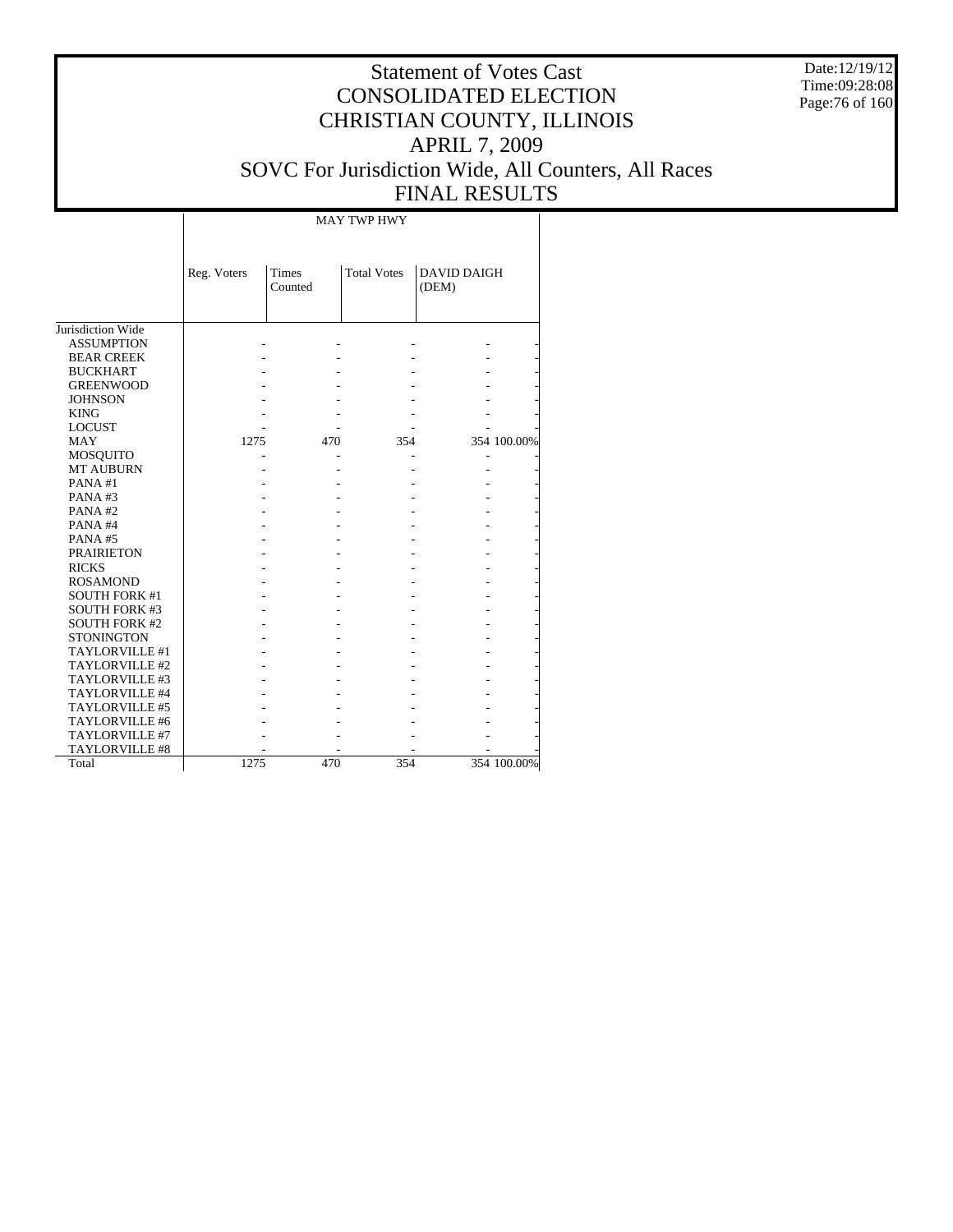Date:12/19/12 Time:09:28:08 Page:77 of 160

## Statement of Votes Cast CONSOLIDATED ELECTION CHRISTIAN COUNTY, ILLINOIS APRIL 7, 2009 SOVC For Jurisdiction Wide, All Counters, All Races FINAL RESULTS

#### MAY TWP TRUSTEE

|                                     | Reg. Voters | Times<br>Counted | <b>Total Votes</b> | <b>TIMOTHY J</b><br>CARLSON (REP) |        | <b>ALAN B ANSELM</b><br>(REP) |       | <b>MATT MORRISON</b><br>(REP) |       |
|-------------------------------------|-------------|------------------|--------------------|-----------------------------------|--------|-------------------------------|-------|-------------------------------|-------|
| Jurisdiction Wide                   |             |                  |                    |                                   |        |                               |       |                               |       |
| <b>ASSUMPTION</b>                   |             |                  |                    |                                   |        |                               |       |                               |       |
| <b>BEAR CREEK</b>                   |             |                  |                    |                                   |        |                               |       |                               |       |
|                                     |             |                  |                    |                                   |        |                               |       |                               |       |
| <b>BUCKHART</b><br><b>GREENWOOD</b> |             |                  |                    |                                   |        |                               |       |                               |       |
| <b>JOHNSON</b>                      |             |                  |                    |                                   |        |                               |       |                               |       |
| <b>KING</b>                         |             |                  |                    |                                   |        |                               |       |                               |       |
| <b>LOCUST</b>                       |             |                  |                    |                                   |        |                               |       |                               |       |
| MAY                                 | ٠<br>1275   | 470              | 1647               | 184                               | 11.17% | 156                           | 9.47% | 163                           | 9.90% |
| <b>MOSQUITO</b>                     | ٠           | ۰                |                    |                                   |        | ۰                             |       |                               |       |
| <b>MT AUBURN</b>                    |             |                  |                    |                                   |        |                               |       |                               |       |
| PANA#1                              |             |                  |                    |                                   |        |                               |       |                               |       |
| PANA#3                              |             |                  |                    |                                   |        |                               |       |                               |       |
| PANA#2                              |             |                  |                    |                                   |        |                               |       |                               |       |
| PANA#4                              |             |                  |                    |                                   |        |                               |       |                               |       |
| PANA#5                              |             |                  |                    |                                   |        |                               |       |                               |       |
| <b>PRAIRIETON</b>                   |             |                  |                    |                                   |        |                               |       |                               |       |
| <b>RICKS</b>                        |             |                  |                    |                                   |        |                               |       |                               |       |
| <b>ROSAMOND</b>                     |             |                  |                    |                                   |        |                               |       |                               | ٠     |
| <b>SOUTH FORK #1</b>                |             |                  |                    |                                   |        |                               |       |                               | ٠     |
| SOUTH FORK #3                       |             |                  |                    |                                   |        |                               |       |                               | ÷,    |
| <b>SOUTH FORK #2</b>                |             |                  |                    |                                   |        |                               |       |                               |       |
| <b>STONINGTON</b>                   |             |                  |                    |                                   |        |                               |       |                               | ٠     |
| TAYLORVILLE #1                      |             |                  |                    |                                   |        |                               |       |                               | ٠     |
| TAYLORVILLE #2                      |             |                  |                    |                                   |        |                               |       |                               |       |
| TAYLORVILLE #3                      |             |                  |                    |                                   |        |                               |       |                               |       |
| TAYLORVILLE #4                      |             |                  |                    |                                   |        |                               |       |                               |       |
| TAYLORVILLE #5                      |             |                  |                    |                                   |        |                               |       |                               |       |
| TAYLORVILLE #6                      |             |                  |                    |                                   |        |                               |       |                               |       |
| TAYLORVILLE #7                      |             |                  |                    |                                   |        |                               |       |                               |       |
| TAYLORVILLE #8                      |             |                  |                    |                                   |        |                               |       |                               |       |
| Total                               | 1275        | 470              | 1647               | 184                               | 11.17% | 156                           | 9.47% | 163                           | 9.90% |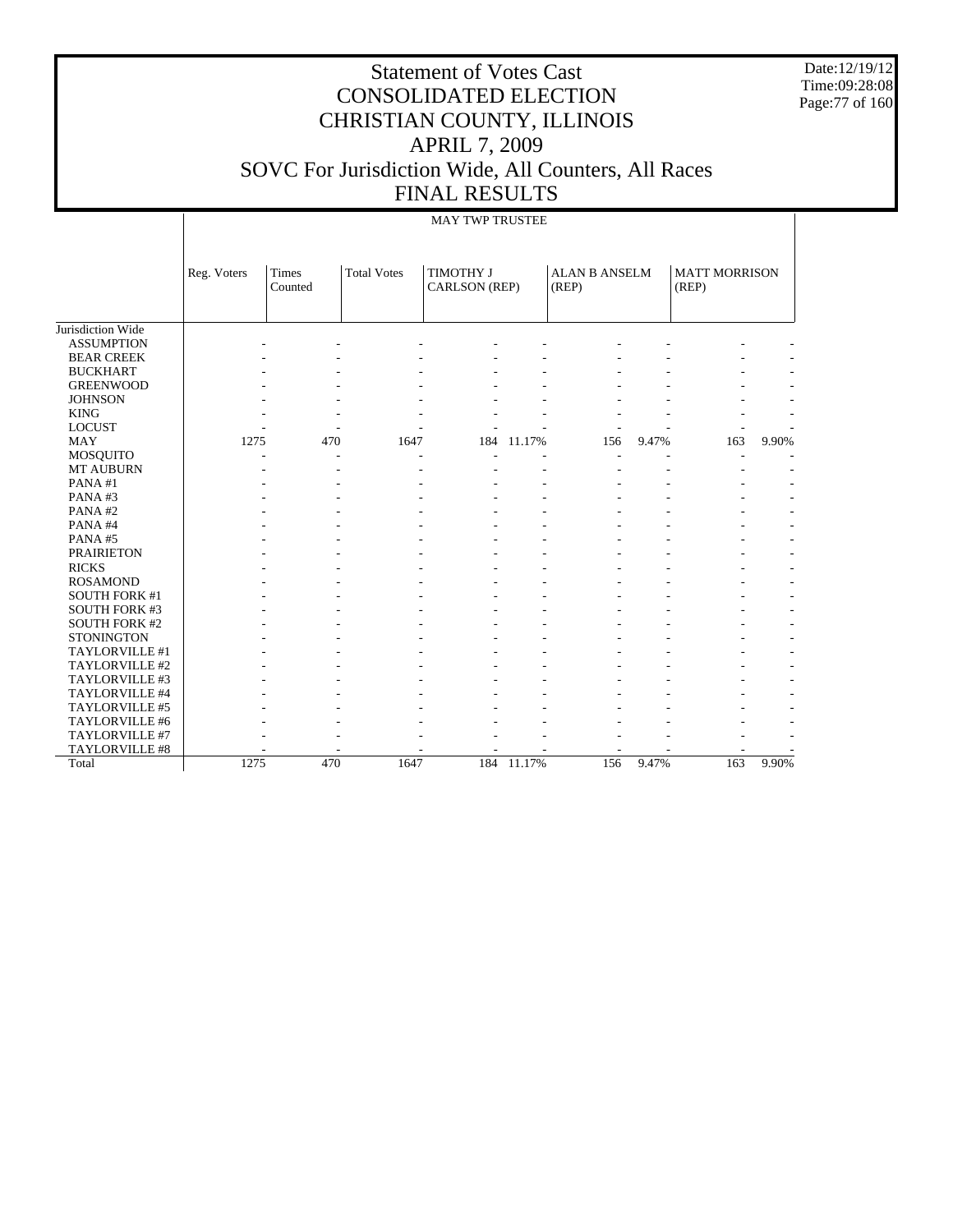Date:12/19/12 Time:09:28:08 Page:78 of 160

|  | <b>MAY TWP TRUSTEE</b> |  |
|--|------------------------|--|

|                      | <b>SHANNON RYAN</b> |            | <b>LARRY BARRY</b> |                          | <b>MIKE FASSERO</b> |        | ED TIREY (DEM) |            | ED SALISBURY |            |
|----------------------|---------------------|------------|--------------------|--------------------------|---------------------|--------|----------------|------------|--------------|------------|
|                      | DAVIS (REP)         |            | (DEM)              |                          | (DEM)               |        |                |            | (DEM)        |            |
|                      |                     |            |                    |                          |                     |        |                |            |              |            |
| Jurisdiction Wide    |                     |            |                    |                          |                     |        |                |            |              |            |
| <b>ASSUMPTION</b>    |                     |            |                    |                          |                     |        |                |            |              |            |
| <b>BEAR CREEK</b>    |                     |            |                    |                          |                     |        |                |            |              |            |
| <b>BUCKHART</b>      |                     |            |                    |                          |                     |        |                |            |              |            |
| <b>GREENWOOD</b>     |                     |            |                    |                          |                     |        |                |            |              |            |
| <b>JOHNSON</b>       |                     |            |                    |                          |                     |        |                |            |              |            |
| <b>KING</b>          |                     |            |                    |                          |                     |        |                |            |              |            |
| <b>LOCUST</b>        |                     |            |                    |                          |                     |        |                |            |              |            |
| <b>MAY</b>           | 189                 | 11.48%     | 268                | 16.27%                   | 193                 | 11.72% | 179            | 10.87%     | 245          | 14.88%     |
| MOSQUITO             |                     |            |                    |                          |                     |        |                |            |              |            |
| <b>MT AUBURN</b>     |                     |            |                    |                          |                     |        |                |            |              |            |
| PANA#1               |                     |            |                    |                          |                     |        |                |            |              |            |
| PANA#3               |                     |            |                    |                          |                     |        |                |            |              |            |
| PANA#2               |                     |            |                    |                          |                     |        |                |            |              |            |
| PANA#4               |                     |            |                    |                          |                     |        |                |            |              |            |
| PANA#5               |                     |            |                    |                          |                     |        |                |            |              |            |
| <b>PRAIRIETON</b>    |                     |            |                    |                          |                     |        |                |            |              |            |
| <b>RICKS</b>         |                     |            |                    |                          |                     |        |                |            |              |            |
| <b>ROSAMOND</b>      |                     |            |                    |                          |                     |        |                |            |              |            |
| <b>SOUTH FORK #1</b> |                     |            |                    |                          |                     |        |                |            |              |            |
| <b>SOUTH FORK #3</b> |                     |            |                    |                          |                     |        |                |            |              |            |
| SOUTH FORK #2        |                     |            |                    |                          |                     |        |                |            |              |            |
| <b>STONINGTON</b>    |                     |            |                    |                          |                     |        |                |            |              |            |
| TAYLORVILLE #1       |                     |            |                    |                          |                     |        |                |            |              |            |
| TAYLORVILLE #2       |                     |            |                    |                          |                     |        |                |            |              |            |
| TAYLORVILLE #3       |                     |            |                    |                          |                     |        |                |            |              |            |
| TAYLORVILLE #4       |                     |            |                    |                          |                     |        |                |            |              |            |
| TAYLORVILLE #5       |                     |            |                    |                          |                     |        |                |            |              |            |
| TAYLORVILLE #6       |                     |            |                    |                          |                     |        |                |            |              |            |
| TAYLORVILLE #7       |                     |            |                    |                          |                     |        |                |            |              |            |
| TAYLORVILLE #8       |                     |            |                    | $\overline{\phantom{a}}$ |                     |        |                |            |              |            |
| Total                |                     | 189 11.48% | 268                | 16.27%                   | 193                 | 11.72% |                | 179 10.87% |              | 245 14.88% |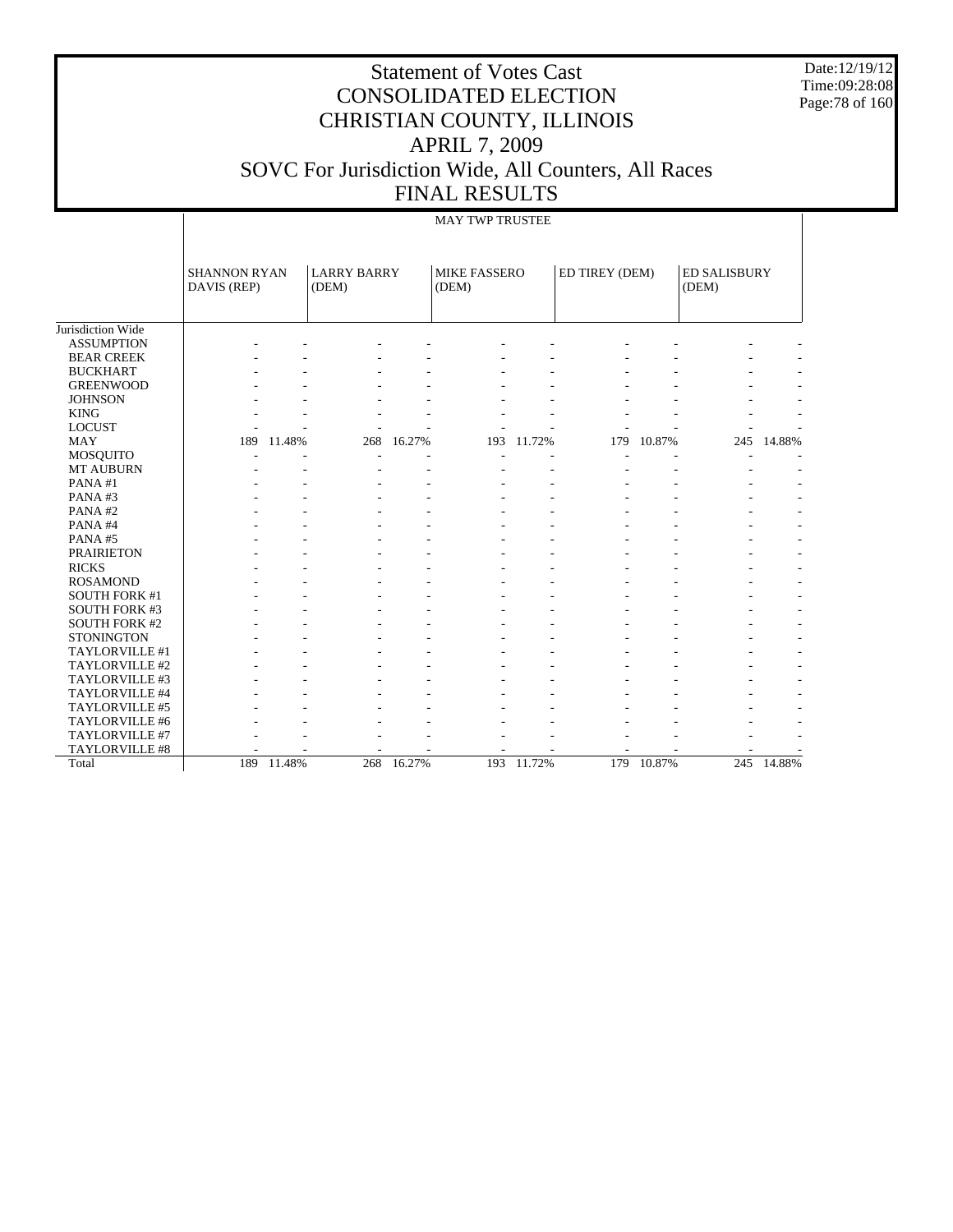Date:12/19/12 Time:09:28:08 Page:79 of 160

|                      | MAY TWP<br><b>TRUSTEE</b>                   |             |                  | <b>MOSQUITO TWP SUPR</b> |                                     |             |
|----------------------|---------------------------------------------|-------------|------------------|--------------------------|-------------------------------------|-------------|
|                      | <b>BILL</b><br><b>BITSCHENAUER</b><br>(IND) | Reg. Voters | Times<br>Counted | <b>Total Votes</b>       | <b>ROBERT D BUZAN</b><br>$II$ (REP) |             |
| Jurisdiction Wide    |                                             |             |                  |                          |                                     |             |
| <b>ASSUMPTION</b>    |                                             |             |                  |                          |                                     |             |
| <b>BEAR CREEK</b>    |                                             |             |                  |                          |                                     |             |
| <b>BUCKHART</b>      |                                             |             |                  |                          |                                     |             |
| <b>GREENWOOD</b>     |                                             |             |                  |                          |                                     |             |
| <b>JOHNSON</b>       |                                             |             |                  |                          |                                     |             |
| <b>KING</b>          |                                             |             |                  |                          |                                     |             |
| <b>LOCUST</b>        |                                             |             |                  |                          |                                     |             |
| <b>MAY</b>           | 70<br>4.25%                                 |             |                  |                          |                                     |             |
| MOSQUITO             |                                             | 282         | 176              | 152                      |                                     | 152 100.00% |
| MT AUBURN            |                                             |             |                  |                          |                                     |             |
| PANA#1               |                                             |             |                  |                          |                                     |             |
| PANA#3               |                                             |             |                  |                          |                                     |             |
| PANA#2               |                                             |             |                  |                          |                                     |             |
| PANA#4               |                                             |             |                  |                          |                                     |             |
| PANA#5               |                                             |             |                  |                          |                                     |             |
| <b>PRAIRIETON</b>    |                                             |             |                  |                          |                                     |             |
| <b>RICKS</b>         |                                             |             |                  |                          |                                     |             |
| <b>ROSAMOND</b>      |                                             |             |                  |                          |                                     |             |
| <b>SOUTH FORK #1</b> |                                             |             |                  |                          |                                     |             |
| <b>SOUTH FORK #3</b> |                                             |             |                  |                          |                                     |             |
| <b>SOUTH FORK #2</b> |                                             |             |                  |                          |                                     |             |
| <b>STONINGTON</b>    |                                             |             |                  |                          |                                     |             |
| TAYLORVILLE #1       |                                             |             |                  |                          |                                     |             |
| TAYLORVILLE #2       |                                             |             |                  |                          |                                     |             |
| TAYLORVILLE #3       |                                             |             |                  |                          |                                     |             |
| TAYLORVILLE #4       |                                             |             |                  |                          |                                     |             |
| TAYLORVILLE #5       |                                             |             |                  |                          |                                     |             |
| TAYLORVILLE #6       |                                             |             |                  |                          |                                     |             |
| TAYLORVILLE #7       |                                             |             |                  |                          |                                     |             |
| TAYLORVILLE #8       |                                             |             |                  |                          |                                     |             |
| Total                | $\overline{70}$<br>4.25%                    | 282         | 176              | 152                      |                                     | 152 100.00% |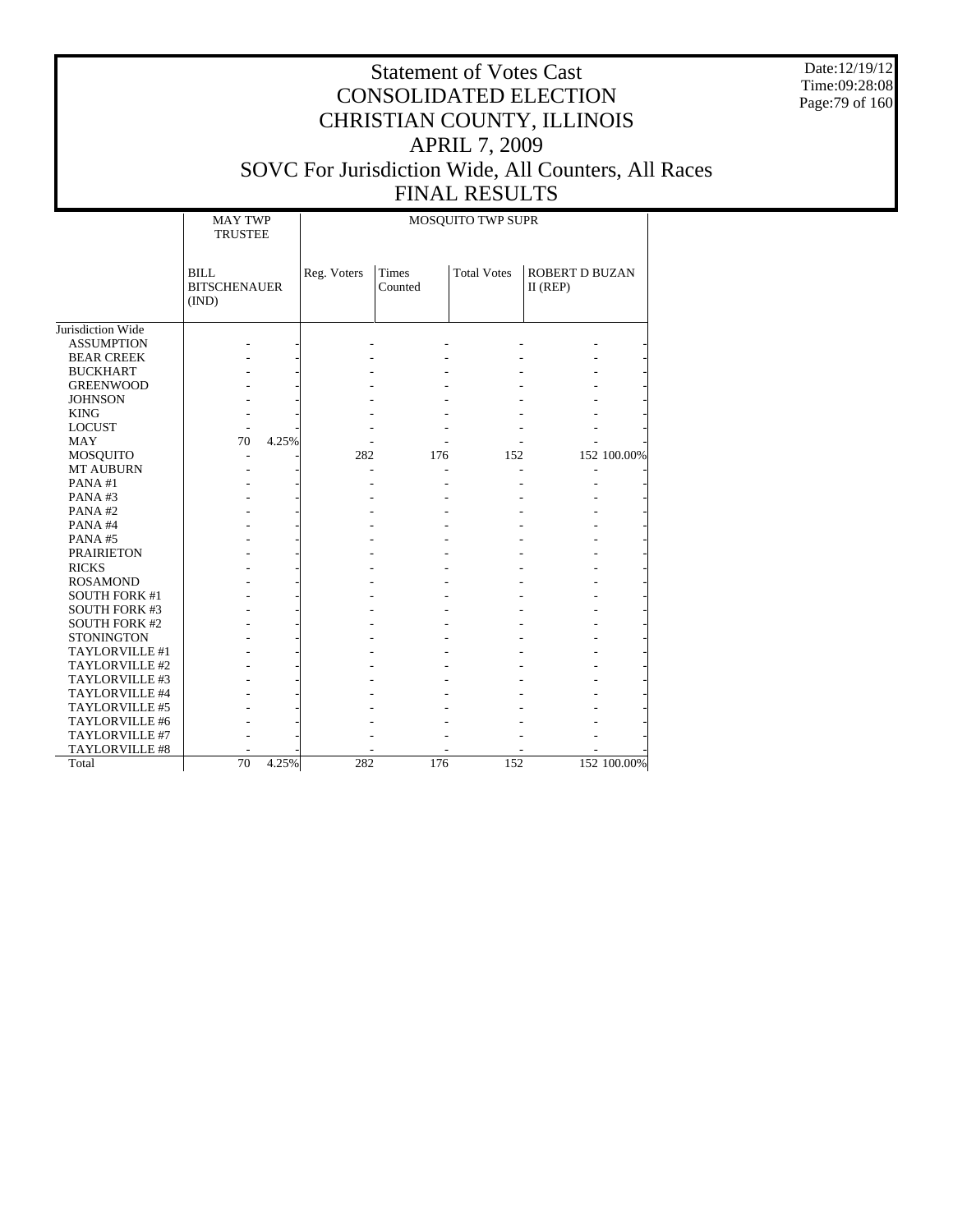Date:12/19/12 Time:09:28:08 Page:80 of 160

#### Statement of Votes Cast CONSOLIDATED ELECTION CHRISTIAN COUNTY, ILLINOIS APRIL 7, 2009 SOVC For Jurisdiction Wide, All Counters, All Races FINAL RESULTS

Τ

|                      |             |                  | MOSQUITO TWP CLERK |                                  |             |
|----------------------|-------------|------------------|--------------------|----------------------------------|-------------|
|                      | Reg. Voters | Times<br>Counted | <b>Total Votes</b> | <b>MARILYNS</b><br>HARTWIG (REP) |             |
|                      |             |                  |                    |                                  |             |
| Jurisdiction Wide    |             |                  |                    |                                  |             |
| <b>ASSUMPTION</b>    |             |                  |                    |                                  |             |
| <b>BEAR CREEK</b>    |             |                  |                    |                                  |             |
| <b>BUCKHART</b>      |             |                  |                    |                                  |             |
| <b>GREENWOOD</b>     |             |                  |                    |                                  |             |
| <b>JOHNSON</b>       |             |                  |                    |                                  |             |
| <b>KING</b>          |             |                  |                    |                                  |             |
| <b>LOCUST</b>        |             |                  |                    |                                  |             |
| <b>MAY</b>           |             |                  |                    |                                  |             |
| MOSQUITO             | 282         | 176              | 156                |                                  | 156 100.00% |
| <b>MT AUBURN</b>     |             |                  |                    |                                  |             |
| PANA#1               |             |                  |                    |                                  |             |
| PANA#3               |             |                  |                    |                                  |             |
| PANA#2               |             |                  |                    |                                  |             |
| PANA#4               |             |                  |                    |                                  |             |
| PANA#5               |             |                  |                    |                                  |             |
| <b>PRAIRIETON</b>    |             |                  |                    |                                  |             |
| <b>RICKS</b>         |             |                  |                    |                                  |             |
| <b>ROSAMOND</b>      |             |                  |                    |                                  |             |
| <b>SOUTH FORK #1</b> |             |                  |                    |                                  |             |
| <b>SOUTH FORK #3</b> |             |                  |                    |                                  |             |
| <b>SOUTH FORK #2</b> |             |                  |                    |                                  |             |
| <b>STONINGTON</b>    |             |                  |                    |                                  |             |
| TAYLORVILLE #1       |             |                  |                    |                                  |             |
| TAYLORVILLE #2       |             |                  |                    |                                  |             |
| TAYLORVILLE #3       |             |                  |                    |                                  |             |
| TAYLORVILLE #4       |             |                  |                    |                                  |             |
| TAYLORVILLE #5       |             |                  |                    |                                  |             |
| TAYLORVILLE #6       |             |                  |                    |                                  |             |
| TAYLORVILLE #7       |             |                  |                    |                                  |             |
| TAYLORVILLE #8       |             |                  |                    |                                  |             |
| Total                | 282         | 176              | 156                |                                  | 156 100.00% |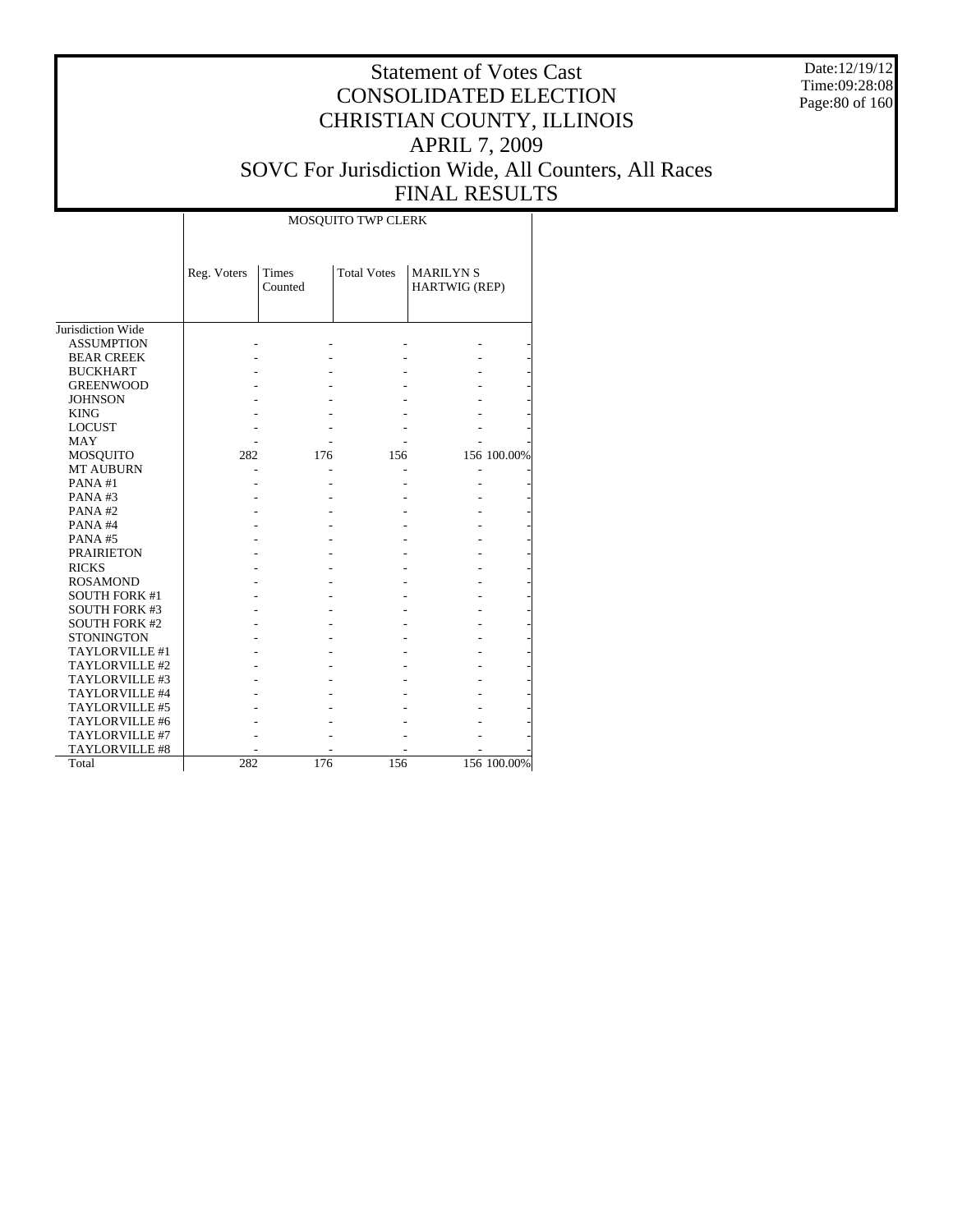Date:12/19/12 Time:09:28:08 Page:81 of 160

## Statement of Votes Cast CONSOLIDATED ELECTION CHRISTIAN COUNTY, ILLINOIS APRIL 7, 2009 SOVC For Jurisdiction Wide, All Counters, All Races FINAL RESULTS

MOSQUITO TWP HWY

|                      | Reg. Voters | <b>Times</b><br>Counted | <b>Total Votes</b> | <b>MICHAEL D</b><br><b>HUTCHINS S (DEM)</b> |        | <b>DINO D YOUNKER</b><br>(REP) |        |
|----------------------|-------------|-------------------------|--------------------|---------------------------------------------|--------|--------------------------------|--------|
| Jurisdiction Wide    |             |                         |                    |                                             |        |                                |        |
| <b>ASSUMPTION</b>    |             |                         |                    |                                             |        |                                |        |
| <b>BEAR CREEK</b>    |             |                         |                    |                                             |        |                                |        |
| <b>BUCKHART</b>      |             |                         |                    |                                             |        |                                |        |
| <b>GREENWOOD</b>     |             |                         |                    |                                             |        |                                |        |
| <b>JOHNSON</b>       |             |                         |                    |                                             |        |                                |        |
| <b>KING</b>          |             |                         |                    |                                             |        |                                |        |
| <b>LOCUST</b>        |             |                         |                    |                                             |        |                                |        |
| <b>MAY</b>           |             |                         |                    |                                             |        |                                |        |
| <b>MOSQUITO</b>      | 282         | 176                     | 175                | 107                                         | 61.14% | 68                             | 38.86% |
| <b>MT AUBURN</b>     |             |                         |                    |                                             |        |                                |        |
| PANA#1               |             |                         |                    |                                             |        |                                |        |
| PANA#3               |             |                         |                    |                                             |        |                                |        |
| PANA#2               |             |                         |                    |                                             |        |                                |        |
| PANA#4               |             |                         |                    |                                             |        |                                |        |
| PANA#5               |             |                         |                    |                                             |        |                                |        |
| <b>PRAIRIETON</b>    |             |                         |                    |                                             |        |                                |        |
| <b>RICKS</b>         |             |                         |                    |                                             |        |                                |        |
| <b>ROSAMOND</b>      |             |                         |                    |                                             |        |                                |        |
| <b>SOUTH FORK #1</b> |             |                         |                    |                                             |        |                                |        |
| <b>SOUTH FORK #3</b> |             |                         |                    |                                             |        |                                |        |
| <b>SOUTH FORK #2</b> |             |                         |                    |                                             |        |                                |        |
| <b>STONINGTON</b>    |             |                         |                    |                                             |        |                                |        |
| TAYLORVILLE #1       |             |                         |                    |                                             |        |                                |        |
| TAYLORVILLE #2       |             |                         |                    |                                             |        |                                |        |
| TAYLORVILLE #3       |             |                         |                    |                                             |        |                                |        |
| TAYLORVILLE #4       |             |                         |                    |                                             |        |                                |        |
| TAYLORVILLE #5       |             |                         |                    |                                             |        |                                |        |
| TAYLORVILLE #6       |             |                         |                    |                                             |        |                                |        |
| TAYLORVILLE #7       |             |                         |                    |                                             |        |                                |        |
| TAYLORVILLE #8       |             |                         |                    |                                             |        |                                |        |
| Total                | 282         | 176                     | 175                | 107                                         | 61.14% | 68                             | 38.86% |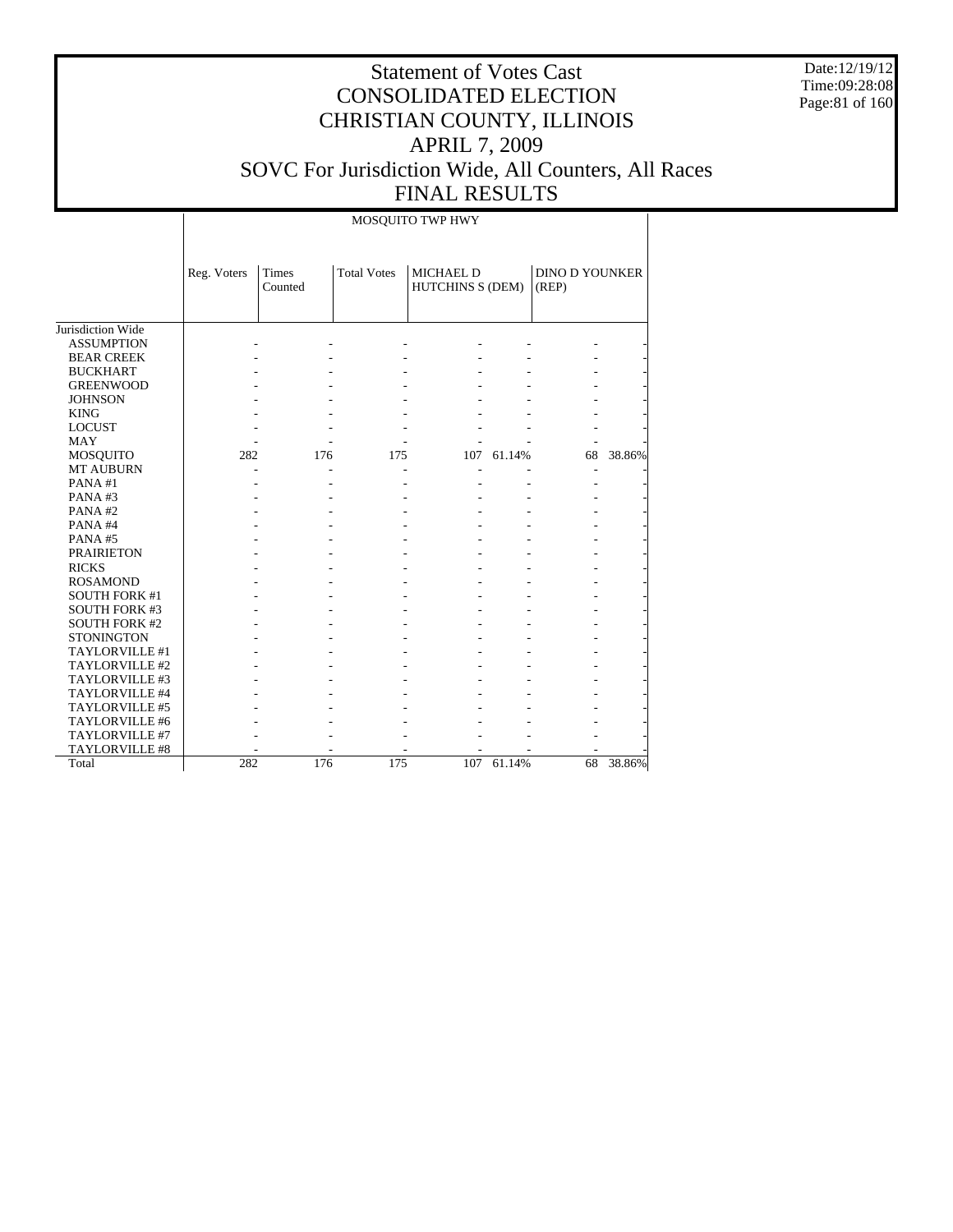Date:12/19/12 Time:09:28:08 Page:82 of 160

#### Statement of Votes Cast CONSOLIDATED ELECTION CHRISTIAN COUNTY, ILLINOIS APRIL 7, 2009 SOVC For Jurisdiction Wide, All Counters, All Races FINAL RESULTS

|                      |             |                         |                    | MOSQUITO TWP TRUSTEE                        |        |                                 |            |                               |        |
|----------------------|-------------|-------------------------|--------------------|---------------------------------------------|--------|---------------------------------|------------|-------------------------------|--------|
|                      | Reg. Voters | <b>Times</b><br>Counted | <b>Total Votes</b> | <b>DAVID</b><br><b>COPENBARGER</b><br>(DEM) |        | <b>LARRY R ALLISON</b><br>(DEM) |            | <b>JOHN L LEEPER</b><br>(DEM) |        |
| Jurisdiction Wide    |             |                         |                    |                                             |        |                                 |            |                               |        |
| <b>ASSUMPTION</b>    |             |                         |                    |                                             |        |                                 |            |                               |        |
| <b>BEAR CREEK</b>    |             |                         |                    |                                             |        |                                 |            |                               |        |
| <b>BUCKHART</b>      |             |                         |                    |                                             |        |                                 |            |                               |        |
| <b>GREENWOOD</b>     |             |                         |                    |                                             |        |                                 |            |                               |        |
| <b>JOHNSON</b>       |             |                         |                    |                                             |        |                                 |            |                               |        |
| <b>KING</b>          |             |                         |                    |                                             |        |                                 |            |                               |        |
| <b>LOCUST</b>        |             |                         |                    |                                             |        |                                 |            |                               |        |
| MAY                  |             |                         |                    |                                             |        |                                 |            |                               |        |
| MOSQUITO             | 282         | 176                     | 524                | 119                                         | 22.71% | 115                             | 21.95%     | 108                           | 20.61% |
| <b>MT AUBURN</b>     |             |                         |                    | ٠                                           |        |                                 |            |                               |        |
| PANA#1               |             |                         |                    |                                             |        |                                 |            |                               |        |
| PANA#3               |             |                         |                    |                                             |        |                                 |            |                               |        |
| PANA#2               |             |                         |                    |                                             |        |                                 |            |                               |        |
| PANA#4               |             |                         |                    |                                             |        |                                 |            |                               |        |
| PANA#5               |             |                         |                    |                                             |        |                                 |            |                               |        |
| <b>PRAIRIETON</b>    |             |                         |                    |                                             |        |                                 |            |                               |        |
| <b>RICKS</b>         |             |                         |                    |                                             |        |                                 |            |                               |        |
| <b>ROSAMOND</b>      |             |                         |                    |                                             |        |                                 |            |                               |        |
| <b>SOUTH FORK #1</b> |             |                         |                    |                                             |        |                                 |            |                               |        |
| <b>SOUTH FORK #3</b> |             |                         |                    |                                             |        |                                 |            |                               |        |
| <b>SOUTH FORK #2</b> |             |                         |                    |                                             |        |                                 |            |                               |        |
| <b>STONINGTON</b>    |             |                         |                    |                                             |        |                                 |            |                               |        |
| TAYLORVILLE #1       |             |                         |                    |                                             |        |                                 |            |                               |        |
| TAYLORVILLE #2       |             |                         |                    |                                             |        |                                 |            |                               |        |
| TAYLORVILLE #3       |             |                         |                    |                                             |        |                                 |            |                               |        |
| TAYLORVILLE #4       |             |                         |                    |                                             |        |                                 |            |                               |        |
| TAYLORVILLE #5       |             |                         |                    |                                             |        |                                 |            |                               |        |
| TAYLORVILLE #6       |             |                         |                    |                                             |        |                                 |            |                               |        |
| TAYLORVILLE #7       |             |                         |                    |                                             |        |                                 |            |                               |        |
| TAYLORVILLE #8       |             |                         |                    |                                             |        |                                 |            |                               |        |
| Total                | 282         | 176                     | 524                | 119                                         | 22.71% |                                 | 115 21.95% | 108                           | 20.61% |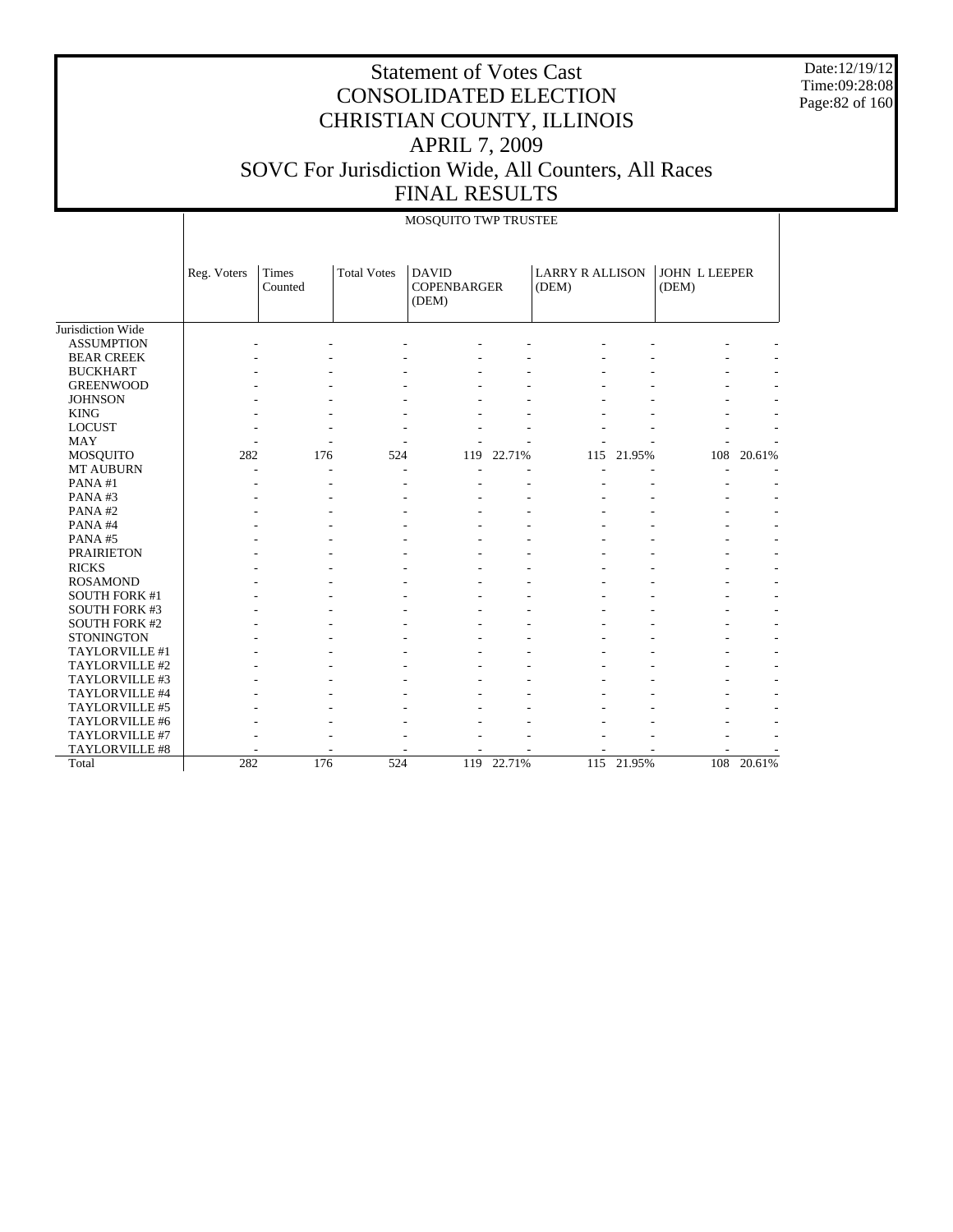Date:12/19/12 Time:09:28:09 Page:83 of 160

|                      |                                 |                | MOSQUITO TWP TRUSTEE                  |           | MT AUBURN TWP SUPR |                  |                    |                                 |             |  |  |
|----------------------|---------------------------------|----------------|---------------------------------------|-----------|--------------------|------------------|--------------------|---------------------------------|-------------|--|--|
|                      | <b>RAYMOND D</b><br>ELDER (REP) |                | <b>KELLY A</b><br><b>BROKAW (REP)</b> |           | Reg. Voters        | Times<br>Counted | <b>Total Votes</b> | <b>DONALD G GIDEON</b><br>(DEM) |             |  |  |
|                      |                                 |                |                                       |           |                    |                  |                    |                                 |             |  |  |
| Jurisdiction Wide    |                                 |                |                                       |           |                    |                  |                    |                                 |             |  |  |
| <b>ASSUMPTION</b>    |                                 |                |                                       |           |                    |                  |                    |                                 |             |  |  |
| <b>BEAR CREEK</b>    |                                 |                |                                       |           |                    |                  |                    |                                 |             |  |  |
| <b>BUCKHART</b>      |                                 |                |                                       |           |                    |                  |                    |                                 |             |  |  |
| <b>GREENWOOD</b>     |                                 |                |                                       |           |                    |                  |                    |                                 |             |  |  |
| <b>JOHNSON</b>       |                                 |                |                                       |           |                    |                  |                    |                                 |             |  |  |
| <b>KING</b>          |                                 |                |                                       |           |                    |                  |                    |                                 |             |  |  |
| <b>LOCUST</b>        |                                 |                |                                       |           |                    |                  |                    |                                 |             |  |  |
| <b>MAY</b>           |                                 |                |                                       |           |                    |                  |                    |                                 |             |  |  |
| <b>MOSQUITO</b>      |                                 | 111 21.18%     | 71                                    | 13.55%    |                    |                  |                    |                                 |             |  |  |
| MT AUBURN            |                                 |                |                                       |           | 720                | 229              | 210                |                                 | 210 100.00% |  |  |
| PANA#1               |                                 |                |                                       |           |                    |                  |                    |                                 |             |  |  |
| PANA#3               |                                 |                |                                       |           |                    |                  |                    |                                 |             |  |  |
| PANA#2               |                                 |                |                                       |           |                    |                  |                    |                                 |             |  |  |
| PANA#4               |                                 |                |                                       |           |                    |                  |                    |                                 |             |  |  |
| PANA#5               |                                 |                |                                       |           |                    |                  |                    |                                 |             |  |  |
| <b>PRAIRIETON</b>    |                                 |                |                                       |           |                    |                  |                    |                                 |             |  |  |
| <b>RICKS</b>         |                                 |                |                                       |           |                    |                  |                    |                                 |             |  |  |
| <b>ROSAMOND</b>      |                                 |                |                                       |           |                    |                  |                    |                                 |             |  |  |
| <b>SOUTH FORK #1</b> |                                 |                |                                       |           |                    |                  |                    |                                 |             |  |  |
| <b>SOUTH FORK #3</b> |                                 |                |                                       |           |                    |                  |                    |                                 |             |  |  |
| <b>SOUTH FORK #2</b> |                                 |                |                                       |           |                    |                  |                    |                                 |             |  |  |
| <b>STONINGTON</b>    |                                 |                |                                       |           |                    |                  |                    |                                 |             |  |  |
| TAYLORVILLE #1       |                                 |                |                                       |           |                    |                  |                    |                                 |             |  |  |
| TAYLORVILLE #2       |                                 |                |                                       |           |                    |                  |                    |                                 |             |  |  |
| TAYLORVILLE #3       |                                 |                |                                       |           |                    |                  |                    |                                 |             |  |  |
| TAYLORVILLE #4       |                                 |                |                                       |           |                    |                  |                    |                                 |             |  |  |
| TAYLORVILLE #5       |                                 |                |                                       |           |                    |                  |                    |                                 |             |  |  |
| TAYLORVILLE #6       |                                 |                |                                       |           |                    |                  |                    |                                 |             |  |  |
| TAYLORVILLE #7       |                                 |                |                                       |           |                    |                  |                    |                                 |             |  |  |
| TAYLORVILLE #8       |                                 |                |                                       |           |                    |                  |                    |                                 |             |  |  |
| Total                |                                 | $111$ $21.18%$ |                                       | 71 13.55% | 720                | 229              | 210                |                                 | 210 100.00% |  |  |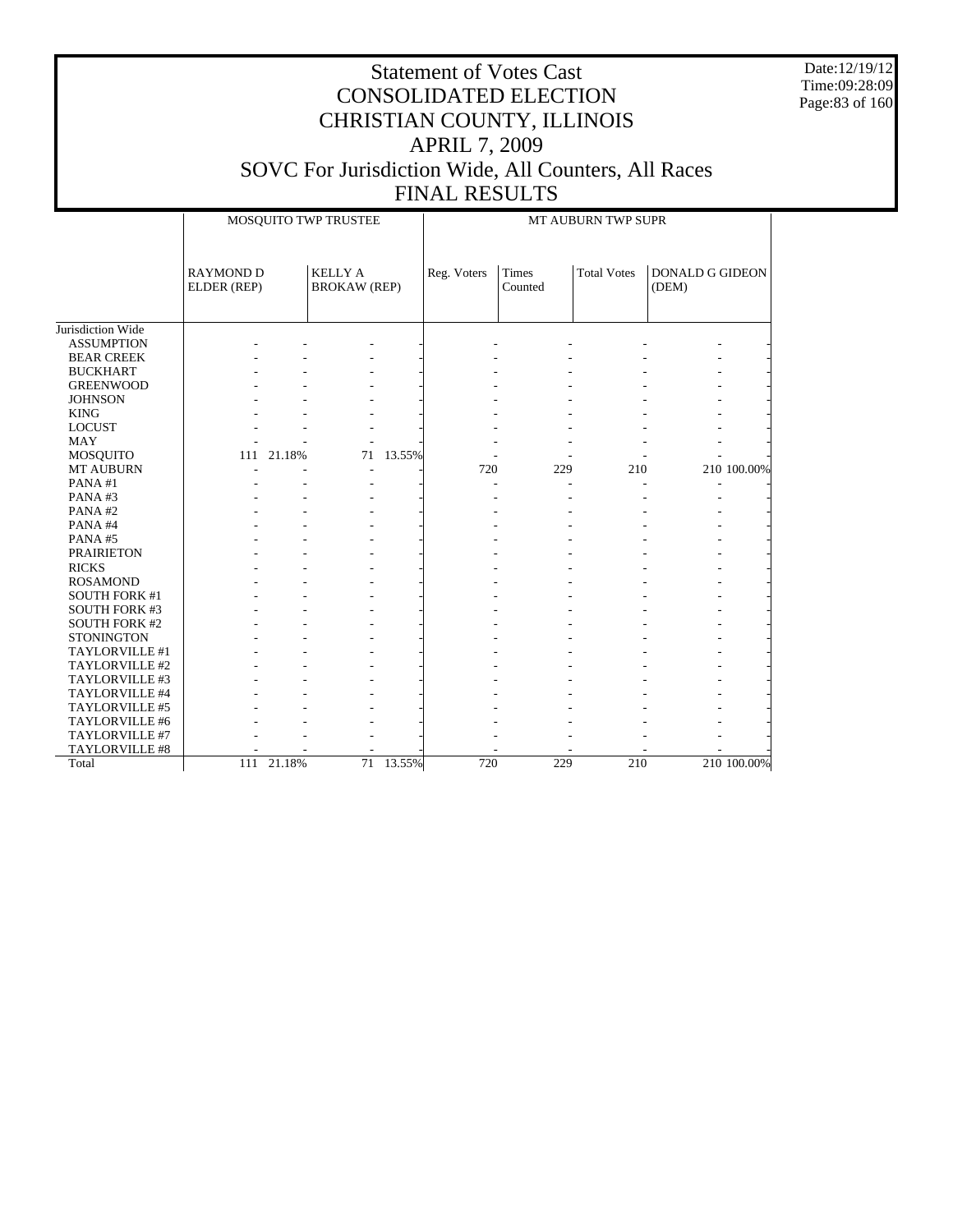Date:12/19/12 Time:09:28:09 Page:84 of 160

|                      |             |                  | MT AUBURN TWP CLERK |                                |             | MT AUBURN TWP HWY |                  |                    |                          |             |
|----------------------|-------------|------------------|---------------------|--------------------------------|-------------|-------------------|------------------|--------------------|--------------------------|-------------|
|                      | Reg. Voters | Times<br>Counted | <b>Total Votes</b>  | <b>MARILYN STUART</b><br>(REP) |             | Reg. Voters       | Times<br>Counted | <b>Total Votes</b> | WILLIAM E MOORE<br>(REP) |             |
| Jurisdiction Wide    |             |                  |                     |                                |             |                   |                  |                    |                          |             |
| <b>ASSUMPTION</b>    |             |                  |                     |                                |             |                   |                  |                    |                          |             |
| <b>BEAR CREEK</b>    |             |                  |                     |                                |             |                   |                  |                    |                          |             |
| <b>BUCKHART</b>      |             |                  |                     |                                |             |                   |                  |                    |                          |             |
| <b>GREENWOOD</b>     |             |                  |                     |                                |             |                   |                  |                    |                          |             |
| <b>JOHNSON</b>       |             |                  |                     |                                |             |                   |                  |                    |                          |             |
| <b>KING</b>          |             |                  |                     |                                |             |                   |                  |                    |                          |             |
| <b>LOCUST</b>        |             |                  |                     |                                |             |                   |                  |                    |                          |             |
| <b>MAY</b>           |             |                  |                     |                                |             |                   |                  |                    |                          |             |
| MOSQUITO             |             |                  |                     |                                |             |                   |                  |                    |                          |             |
| MT AUBURN            | 720         | 229              | 210                 |                                | 210 100.00% | 720               | 229              | 214                |                          | 214 100.00% |
| PANA#1               |             |                  |                     |                                |             | $\overline{a}$    |                  |                    |                          |             |
| PANA#3               |             |                  |                     |                                |             |                   |                  |                    |                          |             |
| PANA#2               |             |                  |                     |                                |             |                   |                  |                    |                          |             |
| PANA#4               |             |                  |                     |                                |             |                   |                  |                    |                          |             |
| PANA#5               |             |                  |                     |                                |             |                   |                  |                    |                          |             |
| <b>PRAIRIETON</b>    |             |                  |                     |                                |             |                   |                  |                    |                          |             |
| <b>RICKS</b>         |             |                  |                     |                                |             |                   |                  |                    |                          |             |
| <b>ROSAMOND</b>      |             |                  |                     |                                |             |                   |                  |                    |                          |             |
| <b>SOUTH FORK #1</b> |             |                  |                     |                                |             |                   |                  |                    |                          |             |
| SOUTH FORK #3        |             |                  |                     |                                |             |                   |                  |                    |                          |             |
| <b>SOUTH FORK #2</b> |             |                  |                     |                                |             |                   |                  |                    |                          |             |
| <b>STONINGTON</b>    |             |                  |                     |                                |             |                   |                  |                    |                          |             |
| TAYLORVILLE #1       |             |                  |                     |                                |             |                   |                  |                    |                          |             |
| TAYLORVILLE #2       |             |                  |                     |                                |             |                   |                  |                    |                          |             |
| TAYLORVILLE #3       |             |                  |                     |                                |             |                   |                  |                    |                          |             |
| TAYLORVILLE #4       |             |                  |                     |                                |             |                   |                  |                    |                          |             |
| TAYLORVILLE #5       |             |                  |                     |                                |             |                   |                  |                    |                          |             |
| TAYLORVILLE #6       |             |                  |                     |                                |             |                   |                  |                    |                          |             |
| TAYLORVILLE #7       |             |                  |                     |                                |             |                   |                  |                    |                          |             |
| TAYLORVILLE #8       |             |                  |                     |                                |             |                   |                  |                    |                          |             |
| Total                | 720         | 229              | 210                 |                                | 210 100.00% | 720               | 229              | 214                |                          | 214 100.00% |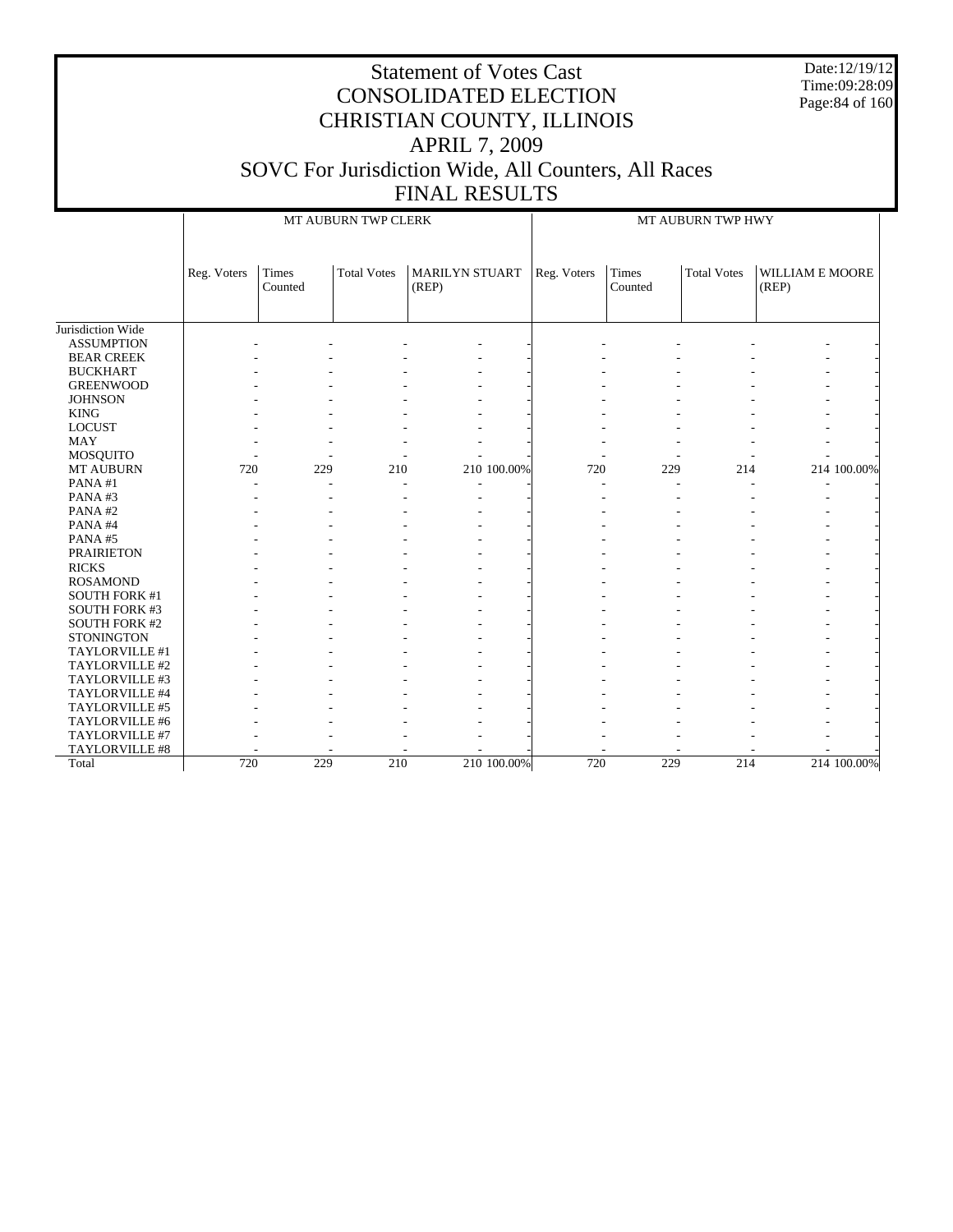Date:12/19/12 Time:09:28:09 Page:85 of 160

|                      |             |                  |                    | MT AUBURN TWP TRUSTEE            |        |                            |        |                              |            |
|----------------------|-------------|------------------|--------------------|----------------------------------|--------|----------------------------|--------|------------------------------|------------|
|                      | Reg. Voters | Times<br>Counted | <b>Total Votes</b> | <b>CLIFFORD</b><br>CONAWAY (DEM) |        | WILLIAM H FRANK  <br>(DEM) |        | <b>FRANK BRAMEL</b><br>(DEM) |            |
| Jurisdiction Wide    |             |                  |                    |                                  |        |                            |        |                              |            |
| <b>ASSUMPTION</b>    |             |                  |                    |                                  |        |                            |        |                              |            |
| <b>BEAR CREEK</b>    |             |                  |                    |                                  |        |                            |        |                              |            |
| <b>BUCKHART</b>      |             |                  |                    |                                  |        |                            |        |                              |            |
| <b>GREENWOOD</b>     |             |                  |                    |                                  |        |                            |        |                              |            |
| <b>JOHNSON</b>       |             |                  |                    |                                  |        |                            |        |                              |            |
| <b>KING</b>          |             |                  |                    |                                  |        |                            |        |                              |            |
| <b>LOCUST</b>        |             |                  |                    |                                  |        |                            |        |                              |            |
| <b>MAY</b>           |             |                  |                    |                                  |        |                            |        |                              |            |
| MOSQUITO             |             |                  |                    |                                  |        |                            |        |                              |            |
| MT AUBURN            | 720         | 229              | 669                | 168                              | 25.11% | 173                        | 25.86% |                              | 172 25.71% |
| PANA#1               |             |                  |                    |                                  |        |                            |        |                              |            |
| PANA#3               |             |                  |                    |                                  |        |                            |        |                              |            |
| PANA#2               |             |                  |                    |                                  |        |                            |        |                              |            |
| PANA#4               |             |                  |                    |                                  |        |                            |        |                              |            |
| PANA#5               |             |                  |                    |                                  |        |                            |        |                              |            |
| <b>PRAIRIETON</b>    |             |                  |                    |                                  |        |                            |        |                              |            |
| <b>RICKS</b>         |             |                  |                    |                                  |        |                            |        |                              |            |
| <b>ROSAMOND</b>      |             |                  |                    |                                  |        |                            |        |                              |            |
| <b>SOUTH FORK #1</b> |             |                  |                    |                                  |        |                            |        |                              |            |
| <b>SOUTH FORK #3</b> |             |                  |                    |                                  |        |                            |        |                              |            |
| <b>SOUTH FORK #2</b> |             |                  |                    |                                  |        |                            |        |                              |            |
| <b>STONINGTON</b>    |             |                  |                    |                                  |        |                            |        |                              |            |
| TAYLORVILLE #1       |             |                  |                    |                                  |        |                            |        |                              |            |
| TAYLORVILLE #2       |             |                  |                    |                                  |        |                            |        |                              |            |
| TAYLORVILLE #3       |             |                  |                    |                                  |        |                            |        |                              |            |
| TAYLORVILLE #4       |             |                  |                    |                                  |        |                            |        |                              |            |
| TAYLORVILLE #5       |             |                  |                    |                                  |        |                            |        |                              |            |
| TAYLORVILLE #6       |             |                  |                    |                                  |        |                            |        |                              |            |
| TAYLORVILLE #7       |             |                  |                    |                                  |        |                            |        |                              |            |
| TAYLORVILLE #8       |             |                  |                    |                                  |        |                            |        |                              |            |
| Total                | 720         | 229              | 669                | 168                              | 25.11% | 173                        | 25.86% |                              | 172 25.71% |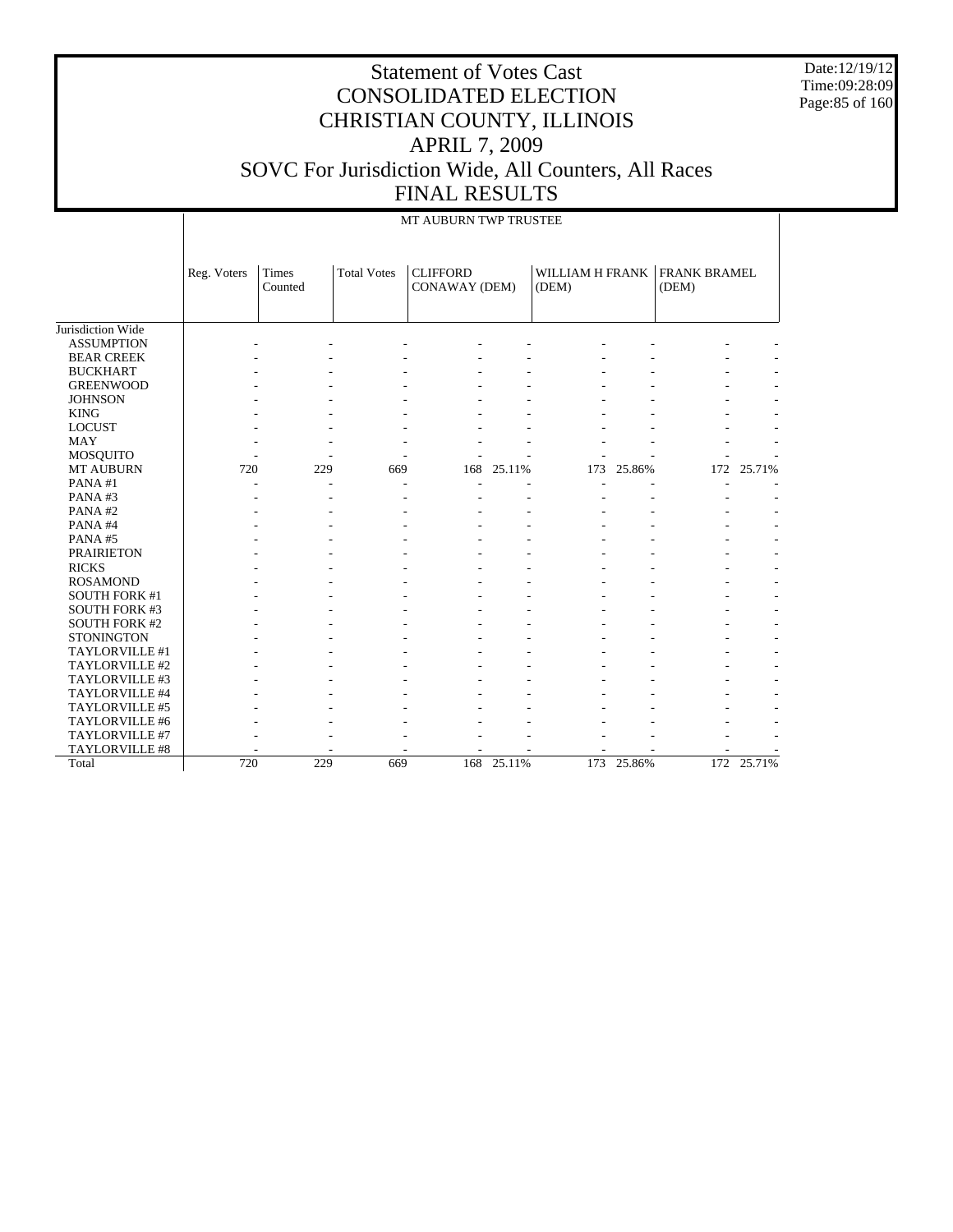Date:12/19/12 Time:09:28:09 Page:86 of 160

# Statement of Votes Cast CONSOLIDATED ELECTION CHRISTIAN COUNTY, ILLINOIS APRIL 7, 2009 SOVC For Jurisdiction Wide, All Counters, All Races

#### FINAL RESULTS PANA TWP SUPR

|                      | <b>MT AUBURN TWP</b> | PANA TWP SUPR |                  |                    |                   |  |  |  |
|----------------------|----------------------|---------------|------------------|--------------------|-------------------|--|--|--|
|                      | <b>TRUSTEE</b>       |               |                  |                    |                   |  |  |  |
|                      |                      |               |                  |                    |                   |  |  |  |
|                      | TED POLLARD<br>(REP) | Reg. Voters   | Times<br>Counted | <b>Total Votes</b> | TOM LATONIS (DEM) |  |  |  |
|                      |                      |               |                  |                    |                   |  |  |  |
|                      |                      |               |                  |                    |                   |  |  |  |
| Jurisdiction Wide    |                      |               |                  |                    |                   |  |  |  |
| <b>ASSUMPTION</b>    |                      |               |                  |                    |                   |  |  |  |
| <b>BEAR CREEK</b>    |                      |               |                  |                    |                   |  |  |  |
| <b>BUCKHART</b>      |                      |               |                  |                    |                   |  |  |  |
| <b>GREENWOOD</b>     |                      |               |                  |                    |                   |  |  |  |
| <b>JOHNSON</b>       |                      |               |                  |                    |                   |  |  |  |
| <b>KING</b>          |                      |               |                  |                    |                   |  |  |  |
| <b>LOCUST</b>        |                      |               |                  |                    |                   |  |  |  |
| <b>MAY</b>           |                      |               |                  |                    |                   |  |  |  |
| MOSQUITO             |                      |               |                  |                    |                   |  |  |  |
| <b>MT AUBURN</b>     | 156 23.32%           |               |                  |                    |                   |  |  |  |
| PANA#1               |                      | 700           | 289              | 232                | 232 100.00%       |  |  |  |
| PANA#3               |                      | 791           | 280              | 243                | 243 100.00%       |  |  |  |
| PANA#2               |                      | 1367          | 557              | 453                | 453 100.00%       |  |  |  |
| PANA#4               |                      | 694           | 248              | 199                | 199 100.00%       |  |  |  |
| PANA#5               |                      | 553           | 200              | 149                | 149 100.00%       |  |  |  |
| <b>PRAIRIETON</b>    |                      |               |                  |                    |                   |  |  |  |
| <b>RICKS</b>         |                      |               |                  |                    |                   |  |  |  |
| <b>ROSAMOND</b>      |                      |               |                  |                    |                   |  |  |  |
| <b>SOUTH FORK #1</b> |                      |               |                  |                    |                   |  |  |  |
| <b>SOUTH FORK #3</b> |                      |               |                  |                    |                   |  |  |  |
| <b>SOUTH FORK #2</b> |                      |               |                  |                    |                   |  |  |  |
| <b>STONINGTON</b>    |                      |               |                  |                    |                   |  |  |  |
| TAYLORVILLE #1       |                      |               |                  |                    |                   |  |  |  |
| TAYLORVILLE #2       |                      |               |                  |                    |                   |  |  |  |
| TAYLORVILLE #3       |                      |               |                  |                    |                   |  |  |  |
| TAYLORVILLE #4       |                      |               |                  |                    |                   |  |  |  |
| TAYLORVILLE #5       |                      |               |                  |                    |                   |  |  |  |
| TAYLORVILLE #6       |                      |               |                  |                    |                   |  |  |  |
| TAYLORVILLE #7       |                      |               |                  |                    |                   |  |  |  |
| TAYLORVILLE #8       |                      |               |                  |                    |                   |  |  |  |
| Total                | 156 23.32%           | 4105          | 1574             | 1276               | 1276 100.00%      |  |  |  |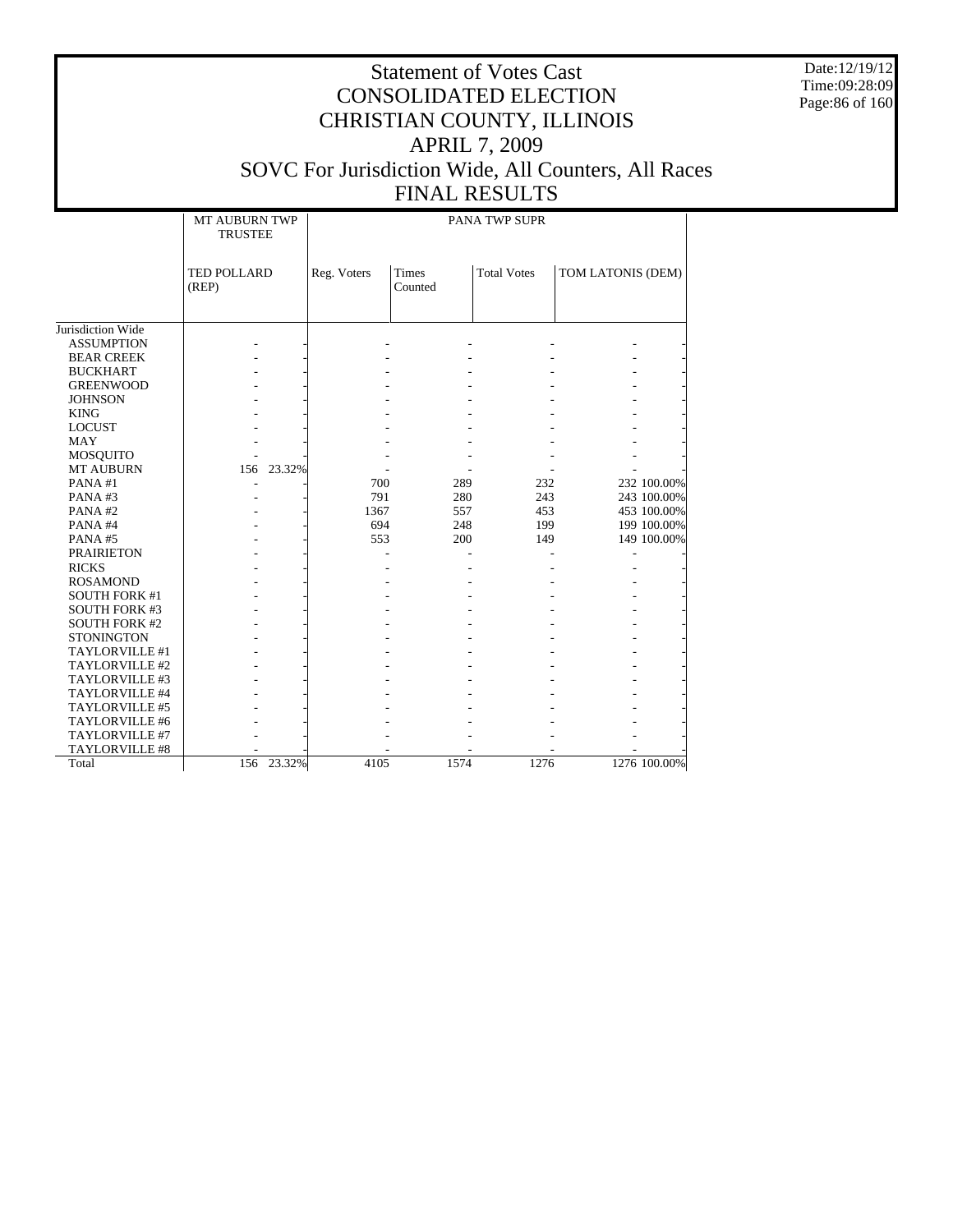Date:12/19/12 Time:09:28:09 Page:87 of 160

|                      |             |                  | PANA TWP CLERK     |                                          |              |
|----------------------|-------------|------------------|--------------------|------------------------------------------|--------------|
|                      | Reg. Voters | Times<br>Counted | <b>Total Votes</b> | <b>CRYSTAL</b><br><b>BOCKEWITZ (DEM)</b> |              |
| Jurisdiction Wide    |             |                  |                    |                                          |              |
| <b>ASSUMPTION</b>    |             |                  |                    |                                          |              |
| <b>BEAR CREEK</b>    |             |                  |                    |                                          |              |
| <b>BUCKHART</b>      |             |                  |                    |                                          |              |
| <b>GREENWOOD</b>     |             |                  |                    |                                          |              |
| <b>JOHNSON</b>       |             |                  |                    |                                          |              |
| <b>KING</b>          |             |                  |                    |                                          |              |
| <b>LOCUST</b>        |             |                  |                    |                                          |              |
| <b>MAY</b>           |             |                  |                    |                                          |              |
| MOSQUITO             |             |                  |                    |                                          |              |
| <b>MT AUBURN</b>     |             |                  |                    |                                          |              |
| PANA#1               | 700         | 289              | 236                |                                          | 236 100.00%  |
| PANA#3               | 791         | 280              | 240                |                                          | 240 100.00%  |
| PANA#2               | 1367        | 557              | 458                |                                          | 458 100.00%  |
| PANA#4               | 694         | 248              | 202                |                                          | 202 100.00%  |
| PANA#5               | 553         | 200              | 158                |                                          | 158 100.00%  |
| <b>PRAIRIETON</b>    |             |                  |                    |                                          |              |
| <b>RICKS</b>         |             |                  |                    |                                          |              |
| <b>ROSAMOND</b>      |             |                  |                    |                                          |              |
| <b>SOUTH FORK #1</b> |             |                  |                    |                                          |              |
| <b>SOUTH FORK #3</b> |             |                  |                    |                                          |              |
| <b>SOUTH FORK #2</b> |             |                  |                    |                                          |              |
| <b>STONINGTON</b>    |             |                  |                    |                                          |              |
| TAYLORVILLE #1       |             |                  |                    |                                          |              |
| TAYLORVILLE #2       |             |                  |                    |                                          |              |
| TAYLORVILLE #3       |             |                  |                    |                                          |              |
| TAYLORVILLE #4       |             |                  |                    |                                          |              |
| TAYLORVILLE #5       |             |                  |                    |                                          |              |
| TAYLORVILLE #6       |             |                  |                    |                                          |              |
| TAYLORVILLE #7       |             |                  |                    |                                          |              |
| TAYLORVILLE #8       |             |                  |                    |                                          |              |
| Total                | 4105        | 1574             | 1294               |                                          | 1294 100.00% |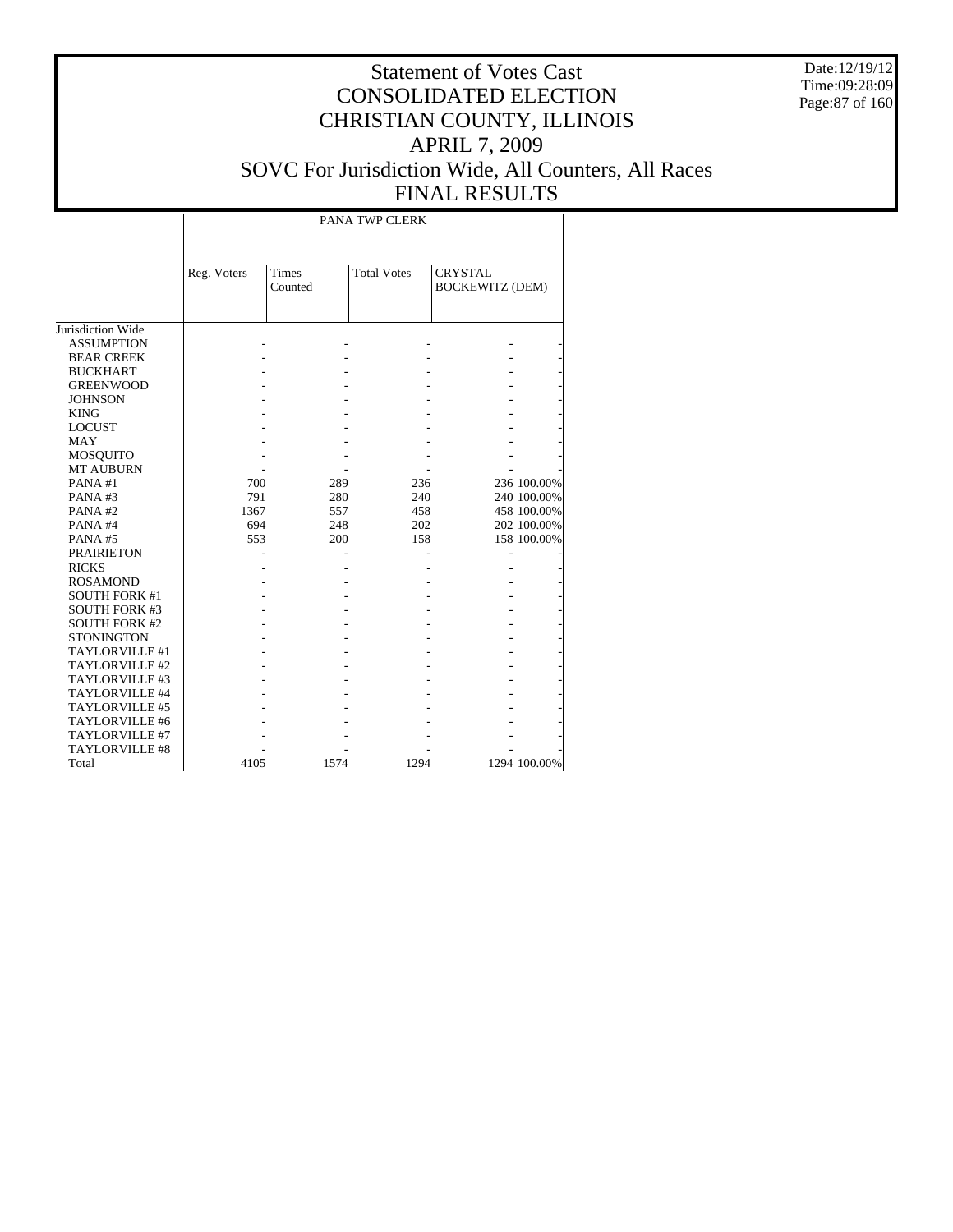Date:12/19/12 Time:09:28:09 Page:88 of 160

#### Statement of Votes Cast CONSOLIDATED ELECTION CHRISTIAN COUNTY, ILLINOIS APRIL 7, 2009 SOVC For Jurisdiction Wide, All Counters, All Races FINAL RESULTS

Jurisdiction Wide ASSUMPTION BEAR CREEK BUCKHART GREENWOOD JOHNSON KING LOCUST MAY MOSQUITO MT AUBURN PANA #1 PANA #3 PANA #2 PANA #4 PANA #5 PRAIRIETON RICKS ROSAMOND SOUTH FORK #1 SOUTH FORK #3 SOUTH FORK #2 **STONINGTON**  TAYLORVILLE #1 TAYLORVILLE #2 TAYLORVILLE #3 TAYLORVILLE #4 TAYLORVILLE #5 TAYLORVILLE #6 TAYLORVILLE #7 TAYLORVILLE #8 Total Reg. Voters Times Counted Total Votes | AMY FUNNEMAN (DEM) PANA TWP ASSR - - - - - - - - - - - - - - - - - - - - - - - - - - - - - - - - - - - - - - - - - - - - - - - - - - 700 289 244 244 100.00% 791 280 244 244 100.00% 1367 557 460 460 100.00%<br>
594 248 206 206 100.00% 694 248 206 206 100.00% 157 100.00% - - - - - - - - - - - - - - - - - - - - - - - - - - - - - - - - - - - - - - - - - - - - - - - - - - - - - - - - - - - - - - - - - - - - - - - - - - - 4105 1574 1311 1311 100.00%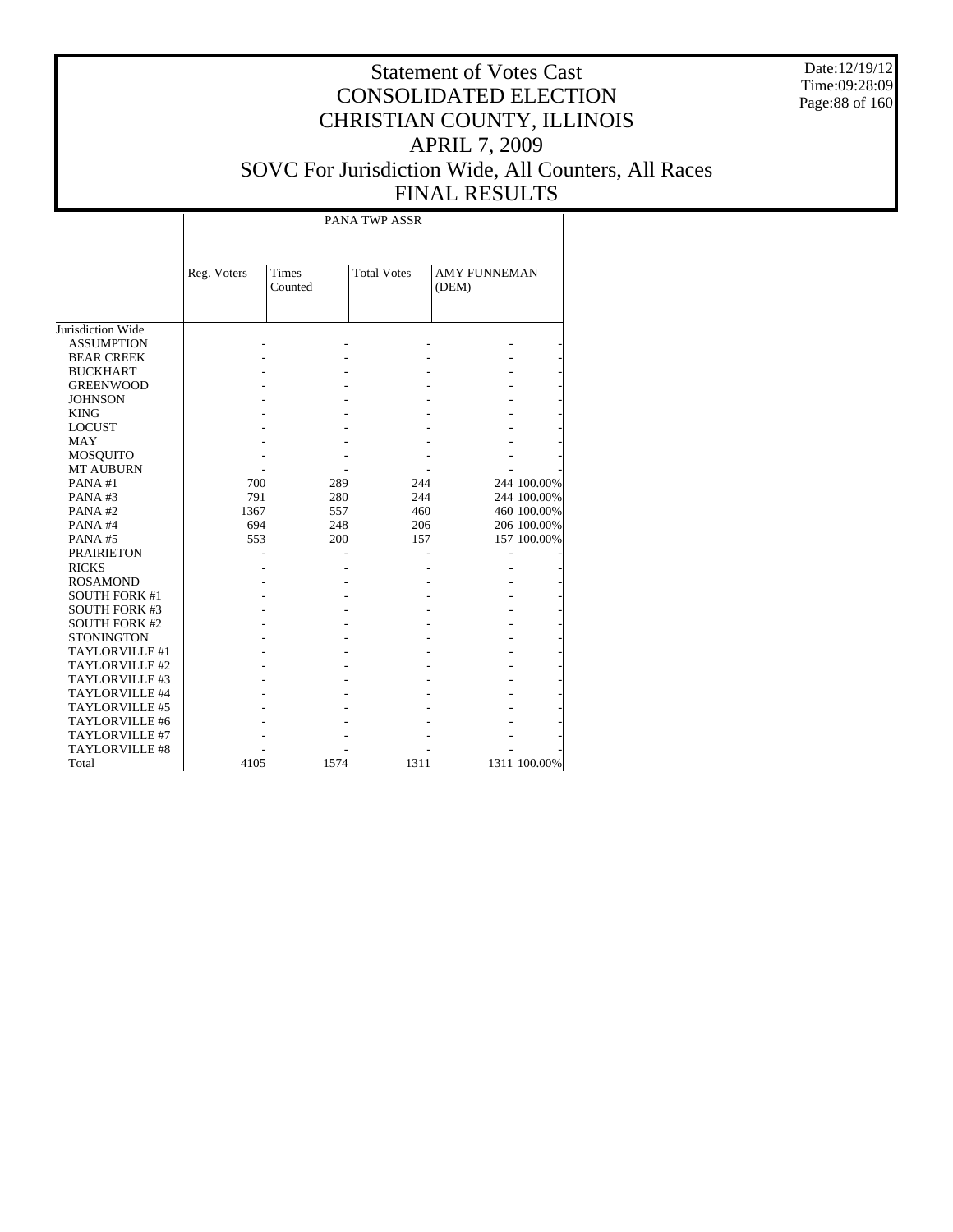Date:12/19/12 Time:09:28:09 Page:89 of 160

## Statement of Votes Cast CONSOLIDATED ELECTION CHRISTIAN COUNTY, ILLINOIS APRIL 7, 2009 SOVC For Jurisdiction Wide, All Counters, All Races FINAL RESULTS

#### PANA TWP HWY

|                      | Reg. Voters | <b>Total Votes</b><br><b>Times</b><br>Counted |      | <b>CLARENCE</b><br>WAFFORD (DEM) |            | MIKE GELSINGER<br>(REP) |        |
|----------------------|-------------|-----------------------------------------------|------|----------------------------------|------------|-------------------------|--------|
| Jurisdiction Wide    |             |                                               |      |                                  |            |                         |        |
| <b>ASSUMPTION</b>    |             |                                               |      |                                  |            |                         |        |
| <b>BEAR CREEK</b>    |             |                                               |      |                                  |            |                         |        |
| <b>BUCKHART</b>      |             |                                               |      |                                  |            |                         |        |
| <b>GREENWOOD</b>     |             |                                               |      |                                  |            |                         |        |
| <b>JOHNSON</b>       |             |                                               |      |                                  |            |                         |        |
| <b>KING</b>          |             |                                               |      |                                  |            |                         |        |
| <b>LOCUST</b>        |             |                                               |      |                                  |            |                         |        |
| <b>MAY</b>           |             |                                               |      |                                  |            |                         |        |
| MOSQUITO             |             |                                               |      |                                  |            |                         |        |
| <b>MT AUBURN</b>     |             |                                               |      |                                  |            |                         |        |
| PANA#1               | 700         | 289                                           | 278  |                                  | 155 55.76% | 123                     | 44.24% |
| PANA#3               | 791         | 280                                           | 277  | 161                              | 58.12%     | 116                     | 41.88% |
| PANA#2               | 1367        | 557                                           | 532  |                                  | 234 43.98% | 298                     | 56.02% |
| PANA#4               | 694         | 248                                           | 242  |                                  | 138 57.02% | 104                     | 42.98% |
| PANA#5               | 553         | 200                                           | 188  |                                  | 102 54.26% | 86                      | 45.74% |
| <b>PRAIRIETON</b>    |             |                                               |      |                                  |            |                         |        |
| <b>RICKS</b>         |             |                                               |      |                                  |            |                         |        |
| <b>ROSAMOND</b>      |             |                                               |      |                                  |            |                         |        |
| <b>SOUTH FORK #1</b> |             |                                               |      |                                  |            |                         |        |
| <b>SOUTH FORK #3</b> |             |                                               |      |                                  |            |                         |        |
| <b>SOUTH FORK #2</b> |             |                                               |      |                                  |            |                         |        |
| <b>STONINGTON</b>    |             |                                               |      |                                  |            |                         |        |
| TAYLORVILLE #1       |             |                                               |      |                                  |            |                         |        |
| TAYLORVILLE #2       |             |                                               |      |                                  |            |                         |        |
| TAYLORVILLE #3       |             |                                               |      |                                  |            |                         |        |
| TAYLORVILLE #4       |             |                                               |      |                                  |            |                         |        |
| TAYLORVILLE #5       |             |                                               |      |                                  |            |                         |        |
| TAYLORVILLE #6       |             |                                               |      |                                  |            |                         |        |
| TAYLORVILLE #7       |             |                                               |      |                                  |            |                         |        |
| TAYLORVILLE #8       |             |                                               |      |                                  |            |                         |        |
| Total                | 4105        | 1574                                          | 1517 | 790                              | 52.08%     | 727                     | 47.92% |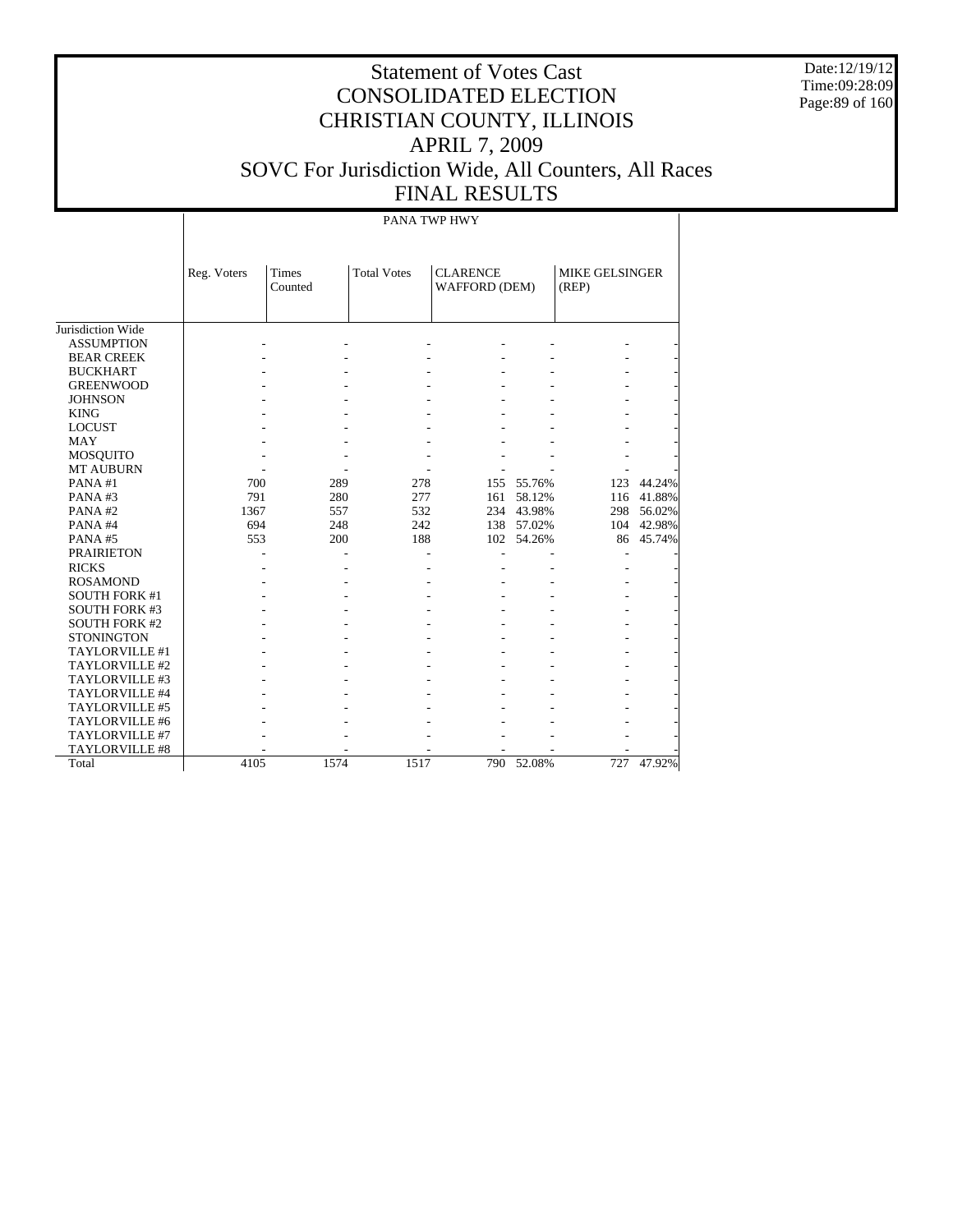Date:12/19/12 Time:09:28:09 Page:90 of 160

| PANA TWP TRUSTEE |  |
|------------------|--|

|                       | Reg. Voters | Times<br>Counted | <b>Total Votes</b> | PAUL SCHMITZ<br>(DEM) |             | <b>JOE COLEMAN</b><br>(DEM) |        | <b>BRETT HENSCHEN</b><br>(DEM) |        |
|-----------------------|-------------|------------------|--------------------|-----------------------|-------------|-----------------------------|--------|--------------------------------|--------|
|                       |             |                  |                    |                       |             |                             |        |                                |        |
| Jurisdiction Wide     |             |                  |                    |                       |             |                             |        |                                |        |
| <b>ASSUMPTION</b>     |             |                  |                    |                       |             |                             |        |                                |        |
| <b>BEAR CREEK</b>     |             |                  |                    |                       |             |                             |        |                                |        |
| <b>BUCKHART</b>       |             |                  |                    |                       |             |                             |        |                                |        |
| <b>GREENWOOD</b>      |             |                  |                    |                       |             |                             |        |                                |        |
| <b>JOHNSON</b>        |             |                  |                    |                       |             |                             |        |                                |        |
| <b>KING</b>           |             |                  |                    |                       |             |                             |        |                                |        |
| <b>LOCUST</b>         |             |                  |                    |                       |             |                             |        |                                |        |
| <b>MAY</b>            |             |                  |                    |                       |             |                             |        |                                |        |
| <b>MOSQUITO</b>       |             |                  |                    |                       |             |                             |        |                                |        |
| <b>MT AUBURN</b>      |             |                  |                    |                       |             |                             |        |                                |        |
| PANA#1                | 700         | 289              | 954                | 229                   | 24.00%      | 186                         | 19.50% | 167                            | 17.51% |
| PANA#3                | 791         | 280              | 917                | 214                   | 23.34%      | 166                         | 18.10% | 168                            | 18.32% |
| PANA#2                | 1367        | 557              | 1797               | 420                   | 23.37%      | 308                         | 17.14% | 304                            | 16.92% |
| PANA#4                | 694         | 248              | 772                | 177                   | 22.93%      | 135                         | 17.49% | 124                            | 16.06% |
| PANA#5                | 553         | 200              | 600                | 118                   | 19.67%      | 115                         | 19.17% | 110                            | 18.33% |
| <b>PRAIRIETON</b>     |             |                  |                    |                       |             |                             |        |                                |        |
| <b>RICKS</b>          |             |                  |                    |                       |             |                             |        |                                |        |
| <b>ROSAMOND</b>       |             |                  |                    |                       |             |                             |        |                                |        |
| <b>SOUTH FORK #1</b>  |             |                  |                    |                       |             |                             |        |                                |        |
| <b>SOUTH FORK #3</b>  |             |                  |                    |                       |             |                             |        |                                |        |
| <b>SOUTH FORK #2</b>  |             |                  |                    |                       |             |                             |        |                                |        |
| <b>STONINGTON</b>     |             |                  |                    |                       |             |                             |        |                                |        |
| TAYLORVILLE #1        |             |                  |                    |                       |             |                             |        |                                |        |
| TAYLORVILLE #2        |             |                  |                    |                       |             |                             |        |                                |        |
| TAYLORVILLE #3        |             |                  |                    |                       |             |                             |        |                                |        |
| TAYLORVILLE #4        |             |                  |                    |                       |             |                             |        |                                |        |
| TAYLORVILLE #5        |             |                  |                    |                       |             |                             |        |                                |        |
| TAYLORVILLE #6        |             |                  |                    |                       |             |                             |        |                                |        |
| <b>TAYLORVILLE #7</b> |             |                  |                    |                       |             |                             |        |                                |        |
| TAYLORVILLE #8        |             |                  |                    |                       |             |                             |        |                                |        |
| Total                 | 4105        | 1574             | 5040               |                       | 1158 22.98% | 910                         | 18.06% | 873                            | 17.32% |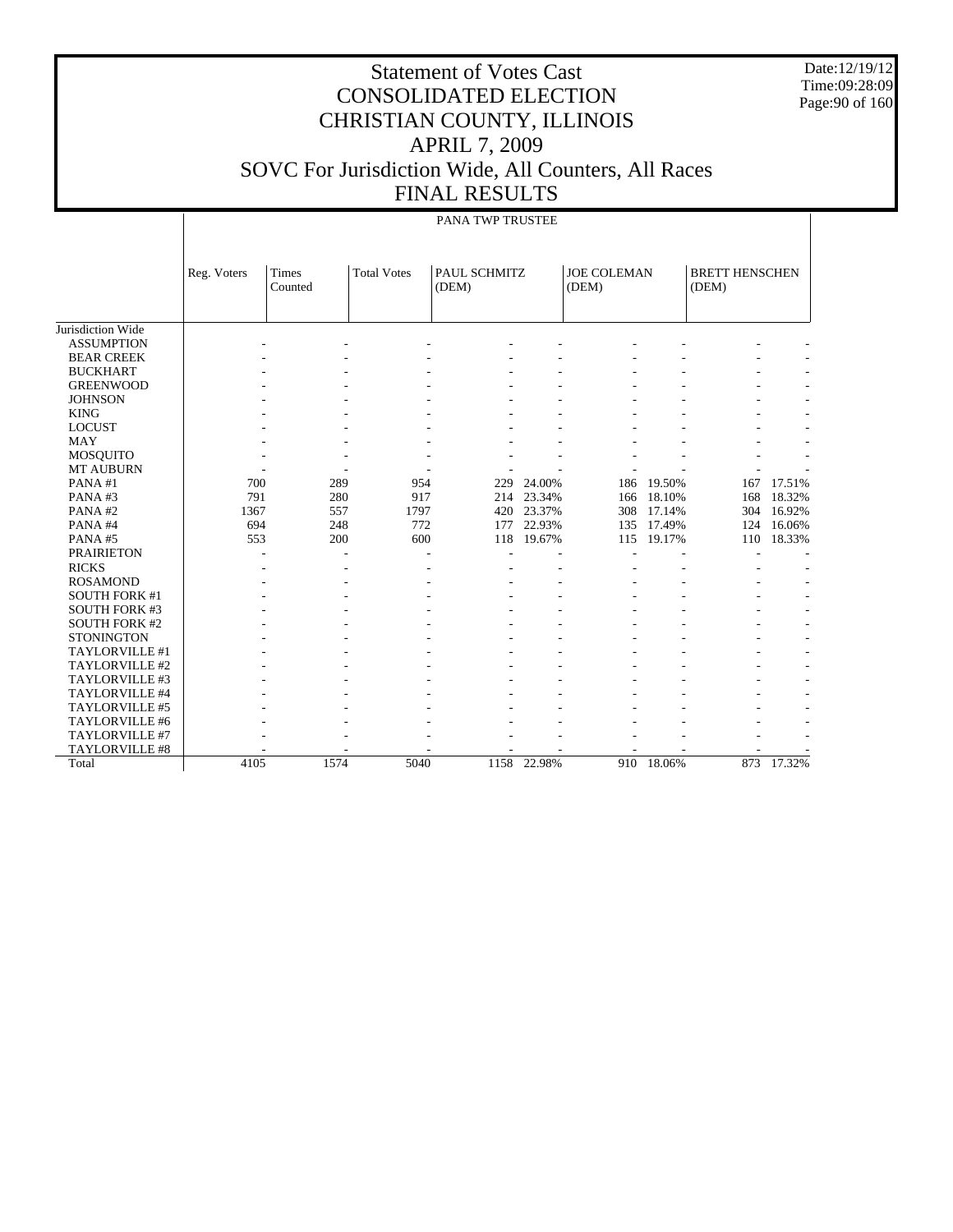Date:12/19/12 Time:09:28:09 Page:91 of 160

|                      |                            | PANA TWP TRUSTEE |                         |            |                              |            |             | PRAIRIETON TWP SUPR     |                 |                                         |            |  |
|----------------------|----------------------------|------------------|-------------------------|------------|------------------------------|------------|-------------|-------------------------|-----------------|-----------------------------------------|------------|--|
|                      | <b>TOM FOSTER</b><br>(DEM) |                  | <b>JOHN BUERK (REP)</b> |            | <b>BRUCE HRABAK</b><br>(REP) |            | Reg. Voters | <b>Times</b><br>Counted |                 | Total Votes   KENNETH C<br>ZINDEL (REP) |            |  |
| Jurisdiction Wide    |                            |                  |                         |            |                              |            |             |                         |                 |                                         |            |  |
| <b>ASSUMPTION</b>    |                            |                  |                         |            |                              |            |             |                         |                 |                                         |            |  |
| <b>BEAR CREEK</b>    |                            |                  |                         |            |                              |            |             |                         |                 |                                         |            |  |
| <b>BUCKHART</b>      |                            |                  |                         |            |                              |            |             |                         |                 |                                         |            |  |
| <b>GREENWOOD</b>     |                            |                  |                         |            |                              |            |             |                         |                 |                                         |            |  |
| <b>JOHNSON</b>       |                            |                  |                         |            |                              |            |             |                         |                 |                                         |            |  |
| <b>KING</b>          |                            |                  |                         |            |                              |            |             |                         |                 |                                         |            |  |
| <b>LOCUST</b>        |                            |                  |                         |            |                              |            |             |                         |                 |                                         |            |  |
| <b>MAY</b>           |                            |                  |                         |            |                              |            |             |                         |                 |                                         |            |  |
| <b>MOSQUITO</b>      |                            |                  |                         |            |                              |            |             |                         |                 |                                         |            |  |
| MT AUBURN            |                            |                  |                         |            |                              |            |             |                         |                 |                                         |            |  |
| PANA#1               | 135                        | 14.15%           |                         | 134 14.05% | 103                          | 10.80%     |             |                         |                 |                                         |            |  |
| PANA#3               |                            | 127 13.85%       | 128                     | 13.96%     |                              | 114 12.43% |             |                         |                 |                                         |            |  |
| PANA#2               | 258                        | 14.36%           |                         | 266 14.80% |                              | 241 13.41% |             |                         |                 |                                         |            |  |
| PANA#4               | 121                        | 15.67%           |                         | 119 15.41% |                              | 96 12.44%  |             |                         |                 |                                         |            |  |
| PANA#5               | 94                         | 15.67%           | 86                      | 14.33%     | 77                           | 12.83%     |             |                         |                 |                                         |            |  |
| <b>PRAIRIETON</b>    |                            |                  |                         |            |                              |            | 309         | 103                     | 92              |                                         | 92 100.00% |  |
| <b>RICKS</b>         |                            |                  |                         |            |                              |            |             |                         |                 |                                         |            |  |
| <b>ROSAMOND</b>      |                            |                  |                         |            |                              |            |             |                         |                 |                                         |            |  |
| <b>SOUTH FORK #1</b> |                            |                  |                         |            |                              |            |             |                         |                 |                                         |            |  |
| <b>SOUTH FORK #3</b> |                            |                  |                         |            |                              |            |             |                         |                 |                                         |            |  |
| <b>SOUTH FORK #2</b> |                            |                  |                         |            |                              |            |             |                         |                 |                                         |            |  |
| <b>STONINGTON</b>    |                            |                  |                         |            |                              |            |             |                         |                 |                                         |            |  |
| TAYLORVILLE #1       |                            |                  |                         |            |                              |            |             |                         |                 |                                         |            |  |
| TAYLORVILLE #2       |                            |                  |                         |            |                              |            |             |                         |                 |                                         |            |  |
| TAYLORVILLE #3       |                            |                  |                         |            |                              |            |             |                         |                 |                                         |            |  |
| TAYLORVILLE #4       |                            |                  |                         |            |                              |            |             |                         |                 |                                         |            |  |
| TAYLORVILLE #5       |                            |                  |                         |            |                              |            |             |                         |                 |                                         |            |  |
| TAYLORVILLE #6       |                            |                  |                         |            |                              |            |             |                         |                 |                                         |            |  |
| TAYLORVILLE #7       |                            |                  |                         |            |                              |            |             |                         |                 |                                         |            |  |
| TAYLORVILLE #8       |                            |                  |                         |            |                              |            |             |                         |                 |                                         |            |  |
| Total                |                            | 735 14.58%       |                         | 733 14.54% |                              | 631 12.52% | 309         | 103                     | $\overline{92}$ |                                         | 92 100.00% |  |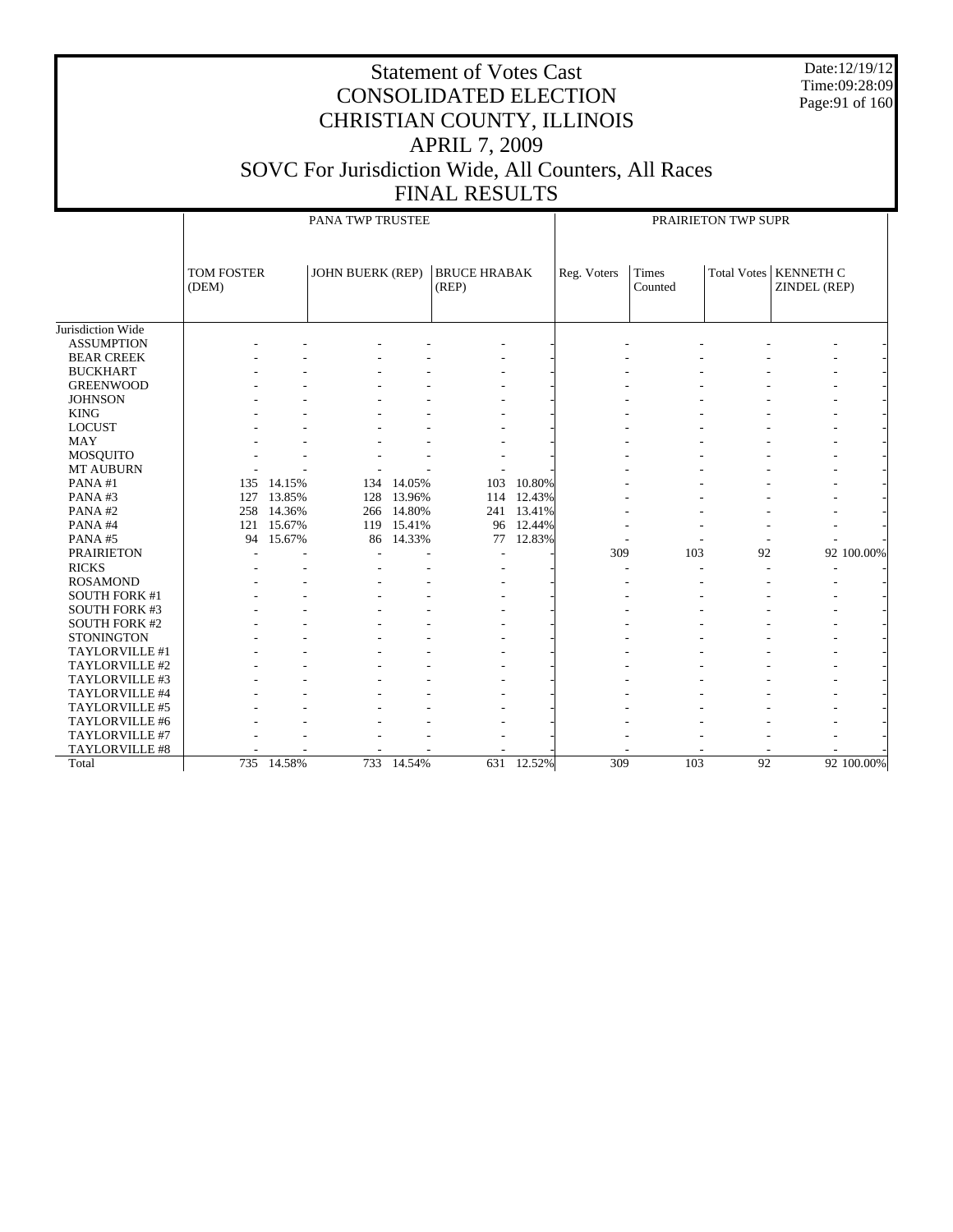Date:12/19/12 Time:09:28:09 Page:92 of 160

|                      |             |                  | PRAIRIETON TWP CLERK |                                    |            |             |                  | PRAIRIETON TWP HWY |                                      |            |
|----------------------|-------------|------------------|----------------------|------------------------------------|------------|-------------|------------------|--------------------|--------------------------------------|------------|
|                      | Reg. Voters | Times<br>Counted |                      | Total Votes   JACK L DIAL<br>(DEM) |            | Reg. Voters | Times<br>Counted |                    | Total Votes   EDDIE D CRAIG<br>(REP) |            |
| Jurisdiction Wide    |             |                  |                      |                                    |            |             |                  |                    |                                      |            |
| <b>ASSUMPTION</b>    |             |                  |                      |                                    |            |             |                  |                    |                                      |            |
|                      |             |                  |                      |                                    |            |             |                  |                    |                                      |            |
| <b>BEAR CREEK</b>    |             |                  |                      |                                    |            |             |                  |                    |                                      |            |
| <b>BUCKHART</b>      |             |                  |                      |                                    |            |             |                  |                    |                                      |            |
| <b>GREENWOOD</b>     |             |                  |                      |                                    |            |             |                  |                    |                                      |            |
| <b>JOHNSON</b>       |             |                  |                      |                                    |            |             |                  |                    |                                      |            |
| <b>KING</b>          |             |                  |                      |                                    |            |             |                  |                    |                                      |            |
| <b>LOCUST</b>        |             |                  |                      |                                    |            |             |                  |                    |                                      |            |
| <b>MAY</b>           |             |                  |                      |                                    |            |             |                  |                    |                                      |            |
| <b>MOSQUITO</b>      |             |                  |                      |                                    |            |             |                  |                    |                                      |            |
| MT AUBURN            |             |                  |                      |                                    |            |             |                  |                    |                                      |            |
| PANA#1               |             |                  |                      |                                    |            |             |                  |                    |                                      |            |
| PANA#3               |             |                  |                      |                                    |            |             |                  |                    |                                      |            |
| PANA#2               |             |                  |                      |                                    |            |             |                  |                    |                                      |            |
| PANA#4               |             |                  |                      |                                    |            |             |                  |                    |                                      |            |
| PANA#5               |             |                  |                      |                                    |            |             |                  |                    |                                      |            |
| <b>PRAIRIETON</b>    | 309         | 103              | 92                   |                                    | 92 100.00% | 309         | 103              | 95                 |                                      | 95 100.00% |
| <b>RICKS</b>         |             |                  |                      |                                    |            |             |                  |                    |                                      |            |
| <b>ROSAMOND</b>      |             |                  |                      |                                    |            |             |                  |                    |                                      |            |
| <b>SOUTH FORK #1</b> |             |                  |                      |                                    |            |             |                  |                    |                                      |            |
| <b>SOUTH FORK #3</b> |             |                  |                      |                                    |            |             |                  |                    |                                      |            |
| <b>SOUTH FORK #2</b> |             |                  |                      |                                    |            |             |                  |                    |                                      |            |
| <b>STONINGTON</b>    |             |                  |                      |                                    |            |             |                  |                    |                                      |            |
| TAYLORVILLE #1       |             |                  |                      |                                    |            |             |                  |                    |                                      |            |
| TAYLORVILLE #2       |             |                  |                      |                                    |            |             |                  |                    |                                      |            |
| TAYLORVILLE #3       |             |                  |                      |                                    |            |             |                  |                    |                                      |            |
| TAYLORVILLE #4       |             |                  |                      |                                    |            |             |                  |                    |                                      |            |
| TAYLORVILLE #5       |             |                  |                      |                                    |            |             |                  |                    |                                      |            |
| TAYLORVILLE #6       |             |                  |                      |                                    |            |             |                  |                    |                                      |            |
| TAYLORVILLE #7       |             |                  |                      |                                    |            |             |                  |                    |                                      |            |
| TAYLORVILLE #8       |             |                  |                      |                                    |            |             |                  |                    |                                      |            |
| Total                | 309         | 103              | 92                   |                                    | 92 100.00% | 309         | 103              | 95                 |                                      | 95 100.00% |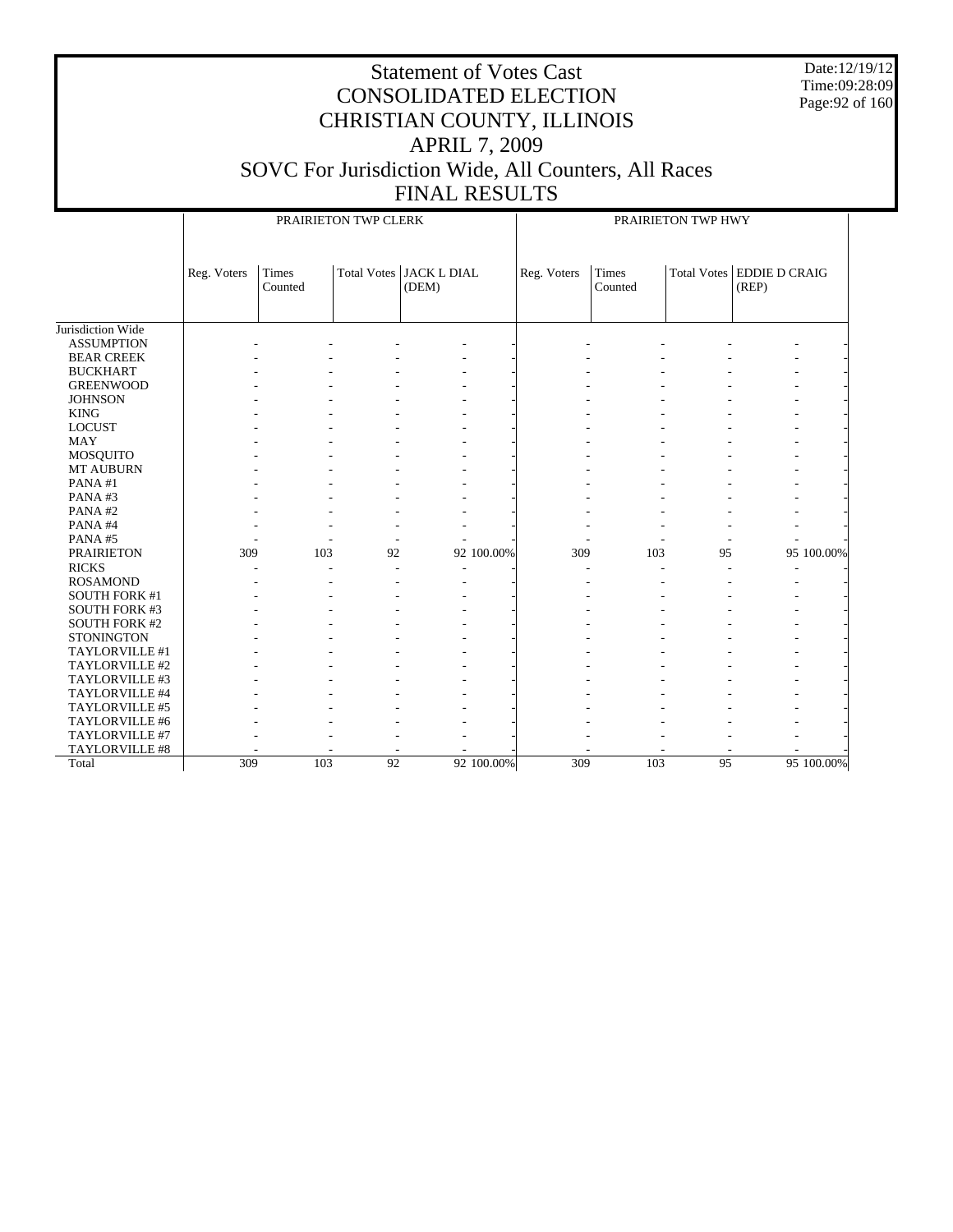Date:12/19/12 Time:09:28:09 Page:93 of 160

|                      |             | PRAIRIETON TWP TRUSTEE  |                    |                              |        |                              |        |                              |        |                                              |        |  |  |
|----------------------|-------------|-------------------------|--------------------|------------------------------|--------|------------------------------|--------|------------------------------|--------|----------------------------------------------|--------|--|--|
|                      | Reg. Voters | <b>Times</b><br>Counted | <b>Total Votes</b> | <b>LARRY BILYEU</b><br>(DEM) |        | <b>SCOTT GORDEN</b><br>(DEM) |        | <b>MARK L DAVIS</b><br>(REP) |        | <b>ROBERT D</b><br><b>VATTHAUER</b><br>(REP) |        |  |  |
| Jurisdiction Wide    |             |                         |                    |                              |        |                              |        |                              |        |                                              |        |  |  |
| <b>ASSUMPTION</b>    |             |                         |                    |                              |        |                              |        |                              |        |                                              |        |  |  |
| <b>BEAR CREEK</b>    |             |                         |                    |                              |        |                              |        |                              |        |                                              |        |  |  |
| <b>BUCKHART</b>      |             |                         |                    |                              |        |                              |        |                              |        |                                              |        |  |  |
| <b>GREENWOOD</b>     |             |                         |                    |                              |        |                              |        |                              |        |                                              |        |  |  |
| <b>JOHNSON</b>       |             |                         |                    |                              |        |                              |        |                              |        |                                              |        |  |  |
| <b>KING</b>          |             |                         |                    |                              |        |                              |        |                              |        |                                              |        |  |  |
| <b>LOCUST</b>        |             |                         |                    |                              |        |                              |        |                              |        |                                              |        |  |  |
| <b>MAY</b>           |             |                         |                    |                              |        |                              |        |                              |        |                                              |        |  |  |
| <b>MOSQUITO</b>      |             |                         |                    |                              |        |                              |        |                              |        |                                              |        |  |  |
| MT AUBURN            |             |                         |                    |                              |        |                              |        |                              |        |                                              |        |  |  |
| PANA#1               |             |                         |                    |                              |        |                              |        |                              |        |                                              |        |  |  |
| PANA#3               |             |                         |                    |                              |        |                              |        |                              |        |                                              |        |  |  |
| PANA#2               |             |                         |                    |                              |        |                              |        |                              |        |                                              |        |  |  |
| PANA#4               |             |                         |                    |                              |        |                              |        |                              |        |                                              |        |  |  |
| PANA#5               |             |                         |                    |                              |        |                              |        |                              |        |                                              |        |  |  |
| <b>PRAIRIETON</b>    | 309         | 103                     | 312                | 69                           | 22.12% | 84                           | 26.92% | 83                           | 26.60% | 76                                           | 24.36% |  |  |
| <b>RICKS</b>         |             |                         |                    |                              |        |                              |        |                              |        |                                              |        |  |  |
| <b>ROSAMOND</b>      |             |                         |                    |                              |        |                              |        |                              |        |                                              |        |  |  |
| <b>SOUTH FORK #1</b> |             |                         |                    |                              |        |                              |        |                              |        |                                              |        |  |  |
| <b>SOUTH FORK #3</b> |             |                         |                    |                              |        |                              |        |                              |        |                                              |        |  |  |
| <b>SOUTH FORK #2</b> |             |                         |                    |                              |        |                              |        |                              |        |                                              |        |  |  |
| <b>STONINGTON</b>    |             |                         |                    |                              |        |                              |        |                              |        |                                              |        |  |  |
| TAYLORVILLE #1       |             |                         |                    |                              |        |                              |        |                              |        |                                              |        |  |  |
| TAYLORVILLE #2       |             |                         |                    |                              |        |                              |        |                              |        |                                              |        |  |  |
| TAYLORVILLE #3       |             |                         |                    |                              |        |                              |        |                              |        |                                              |        |  |  |
| TAYLORVILLE #4       |             |                         |                    |                              |        |                              |        |                              |        |                                              |        |  |  |
| TAYLORVILLE #5       |             |                         |                    |                              |        |                              |        |                              |        |                                              |        |  |  |
| TAYLORVILLE #6       |             |                         |                    |                              |        |                              |        |                              |        |                                              |        |  |  |
| TAYLORVILLE #7       |             |                         |                    |                              |        |                              |        |                              |        |                                              |        |  |  |
| TAYLORVILLE #8       |             |                         |                    |                              |        |                              |        |                              |        |                                              |        |  |  |
| Total                | 309         | 103                     | 312                | 69                           | 22.12% | 84                           | 26.92% | 83                           | 26.60% | 76                                           | 24.36% |  |  |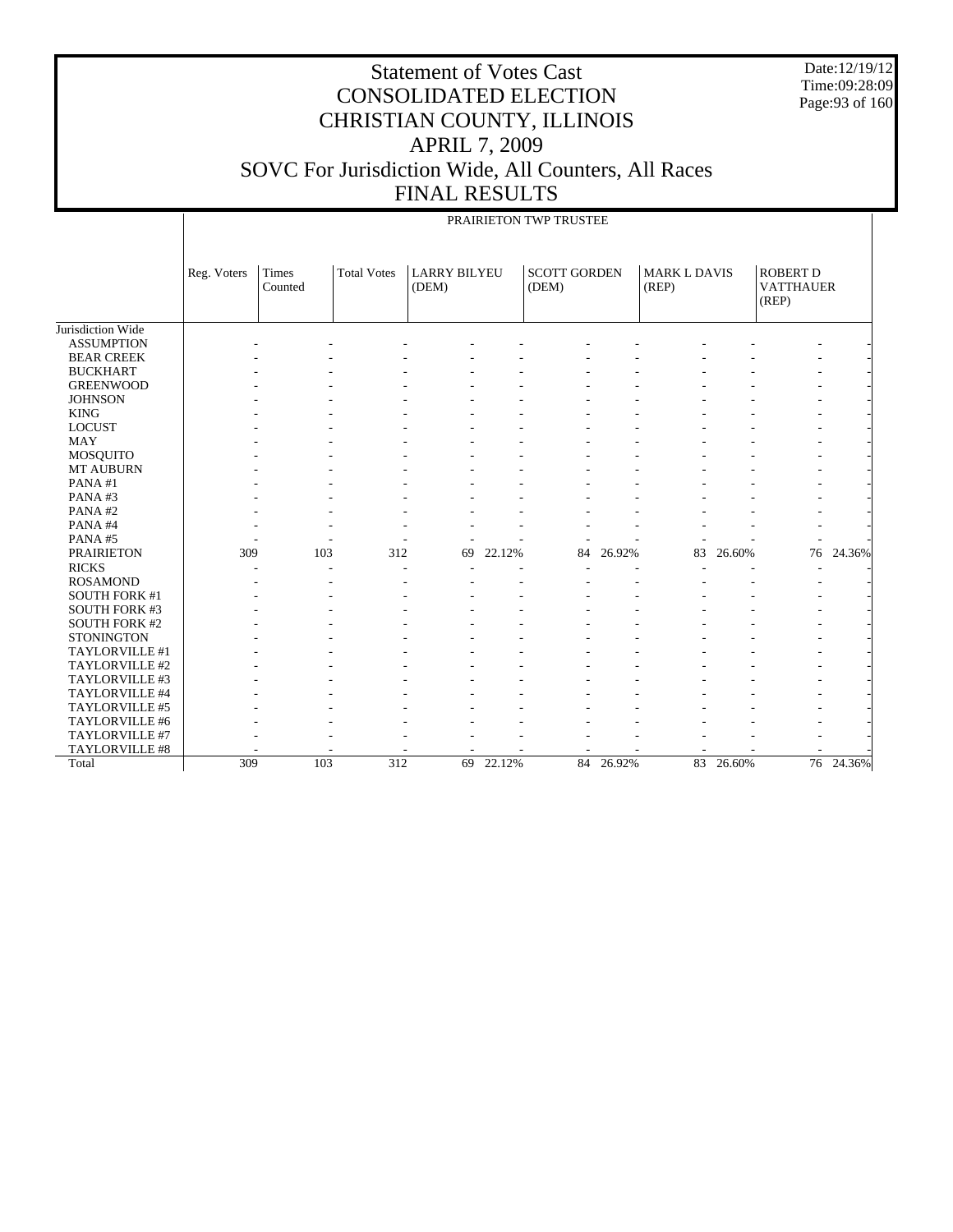Date:12/19/12 Time:09:28:09 Page:94 of 160

|                      |             |                  | <b>RICKS TWP SUPR</b> |                                |             | <b>RICKS TWP CLERK</b> |                    |                               |             |  |
|----------------------|-------------|------------------|-----------------------|--------------------------------|-------------|------------------------|--------------------|-------------------------------|-------------|--|
|                      | Reg. Voters | Times<br>Counted | <b>Total Votes</b>    | <b>LAWRENCE BEATY</b><br>(REP) | Reg. Voters | Times<br>Counted       | <b>Total Votes</b> | <b>KERI J GINGER</b><br>(REP) |             |  |
| Jurisdiction Wide    |             |                  |                       |                                |             |                        |                    |                               |             |  |
| <b>ASSUMPTION</b>    |             |                  |                       |                                |             |                        |                    |                               |             |  |
| <b>BEAR CREEK</b>    |             |                  |                       |                                |             |                        |                    |                               |             |  |
| <b>BUCKHART</b>      |             |                  |                       |                                |             |                        |                    |                               |             |  |
| <b>GREENWOOD</b>     |             |                  |                       |                                |             |                        |                    |                               |             |  |
| <b>JOHNSON</b>       |             |                  |                       |                                |             |                        |                    |                               |             |  |
| <b>KING</b>          |             |                  |                       |                                |             |                        |                    |                               |             |  |
| <b>LOCUST</b>        |             |                  |                       |                                |             |                        |                    |                               |             |  |
| <b>MAY</b>           |             |                  |                       |                                |             |                        |                    |                               |             |  |
| MOSQUITO             |             |                  |                       |                                |             |                        |                    |                               |             |  |
| MT AUBURN            |             |                  |                       |                                |             |                        |                    |                               |             |  |
| PANA#1               |             |                  |                       |                                |             |                        |                    |                               |             |  |
| PANA#3               |             |                  |                       |                                |             |                        |                    |                               |             |  |
| PANA#2               |             |                  |                       |                                |             |                        |                    |                               |             |  |
| PANA#4               |             |                  |                       |                                |             |                        |                    |                               |             |  |
| PANA#5               |             |                  |                       |                                |             |                        |                    |                               |             |  |
| <b>PRAIRIETON</b>    |             |                  |                       |                                |             |                        |                    |                               |             |  |
| <b>RICKS</b>         | 890         | 257              | 220                   | 220 100.00%                    | 890         | 257                    | 222                |                               | 222 100.00% |  |
| <b>ROSAMOND</b>      |             |                  |                       |                                |             |                        |                    |                               |             |  |
| <b>SOUTH FORK #1</b> |             |                  |                       |                                |             |                        |                    |                               |             |  |
| SOUTH FORK #3        |             |                  |                       |                                |             |                        |                    |                               |             |  |
| <b>SOUTH FORK #2</b> |             |                  |                       |                                |             |                        |                    |                               |             |  |
| <b>STONINGTON</b>    |             |                  |                       |                                |             |                        |                    |                               |             |  |
| TAYLORVILLE #1       |             |                  |                       |                                |             |                        |                    |                               |             |  |
| TAYLORVILLE #2       |             |                  |                       |                                |             |                        |                    |                               |             |  |
| TAYLORVILLE #3       |             |                  |                       |                                |             |                        |                    |                               |             |  |
| TAYLORVILLE #4       |             |                  |                       |                                |             |                        |                    |                               |             |  |
| TAYLORVILLE #5       |             |                  |                       |                                |             |                        |                    |                               |             |  |
| TAYLORVILLE #6       |             |                  |                       |                                |             |                        |                    |                               |             |  |
| TAYLORVILLE #7       |             |                  |                       |                                |             |                        |                    |                               |             |  |
| TAYLORVILLE #8       |             |                  |                       |                                |             |                        |                    |                               |             |  |
| Total                | 890         | 257              | 220                   | 220 100.00%                    | 890         | 257                    | 222                |                               | 222 100.00% |  |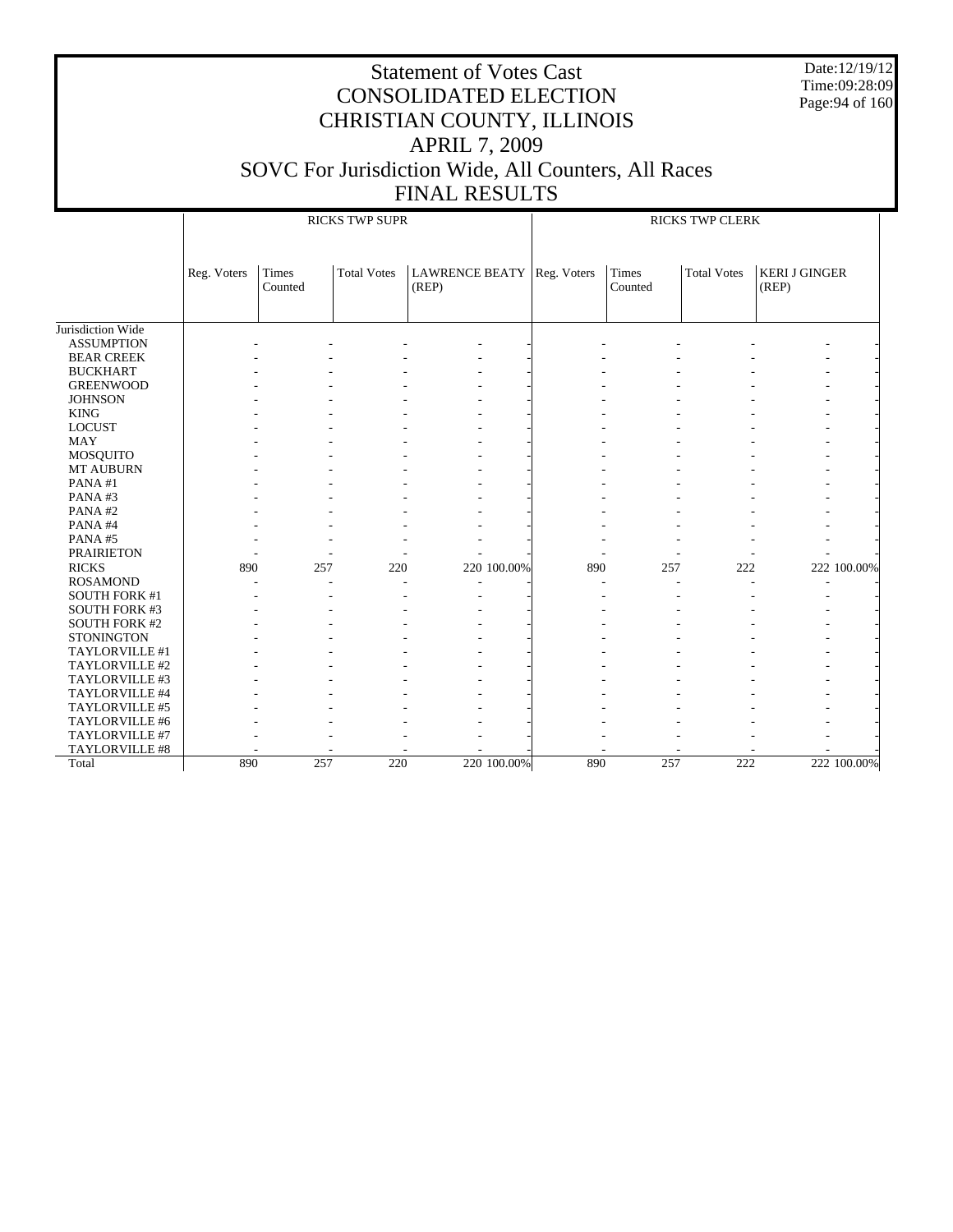Date:12/19/12 Time:09:28:09 Page:95 of 160

#### Statement of Votes Cast CONSOLIDATED ELECTION CHRISTIAN COUNTY, ILLINOIS APRIL 7, 2009 SOVC For Jurisdiction Wide, All Counters, All Races FINAL RESULTS

Τ

|                      |             |                         | <b>RICKS TWP HWY</b> |                               |             |
|----------------------|-------------|-------------------------|----------------------|-------------------------------|-------------|
|                      | Reg. Voters | <b>Times</b><br>Counted | <b>Total Votes</b>   | <b>WAYNEL GRUNDY</b><br>(REP) |             |
|                      |             |                         |                      |                               |             |
| Jurisdiction Wide    |             |                         |                      |                               |             |
| <b>ASSUMPTION</b>    |             |                         |                      |                               |             |
| <b>BEAR CREEK</b>    |             |                         |                      |                               |             |
| <b>BUCKHART</b>      |             |                         |                      |                               |             |
| <b>GREENWOOD</b>     |             |                         |                      |                               |             |
| <b>JOHNSON</b>       |             |                         |                      |                               |             |
| <b>KING</b>          |             |                         |                      |                               |             |
| <b>LOCUST</b>        |             |                         |                      |                               |             |
| <b>MAY</b>           |             |                         |                      |                               |             |
| MOSQUITO             |             |                         |                      |                               |             |
| <b>MT AUBURN</b>     |             |                         |                      |                               |             |
| PANA#1               |             |                         |                      |                               |             |
| PANA#3               |             |                         |                      |                               |             |
| PANA#2               |             |                         |                      |                               |             |
| PANA#4               |             |                         |                      |                               |             |
| PANA#5               |             |                         |                      |                               |             |
| <b>PRAIRIETON</b>    |             |                         |                      |                               |             |
| <b>RICKS</b>         | 890         | 257                     | 209                  |                               | 209 100.00% |
| <b>ROSAMOND</b>      |             |                         |                      |                               |             |
| <b>SOUTH FORK #1</b> |             |                         |                      |                               |             |
| <b>SOUTH FORK #3</b> |             |                         |                      |                               |             |
| <b>SOUTH FORK #2</b> |             |                         |                      |                               |             |
| <b>STONINGTON</b>    |             |                         |                      |                               |             |
| TAYLORVILLE #1       |             |                         |                      |                               |             |
| TAYLORVILLE #2       |             |                         |                      |                               |             |
| TAYLORVILLE #3       |             |                         |                      |                               |             |
| TAYLORVILLE #4       |             |                         |                      |                               |             |
| TAYLORVILLE #5       |             |                         |                      |                               |             |
| TAYLORVILLE #6       |             |                         |                      |                               |             |
| TAYLORVILLE #7       |             |                         |                      |                               |             |
| TAYLORVILLE #8       |             |                         |                      |                               |             |
| Total                | 890         | 257                     | 209                  |                               | 209 100.00% |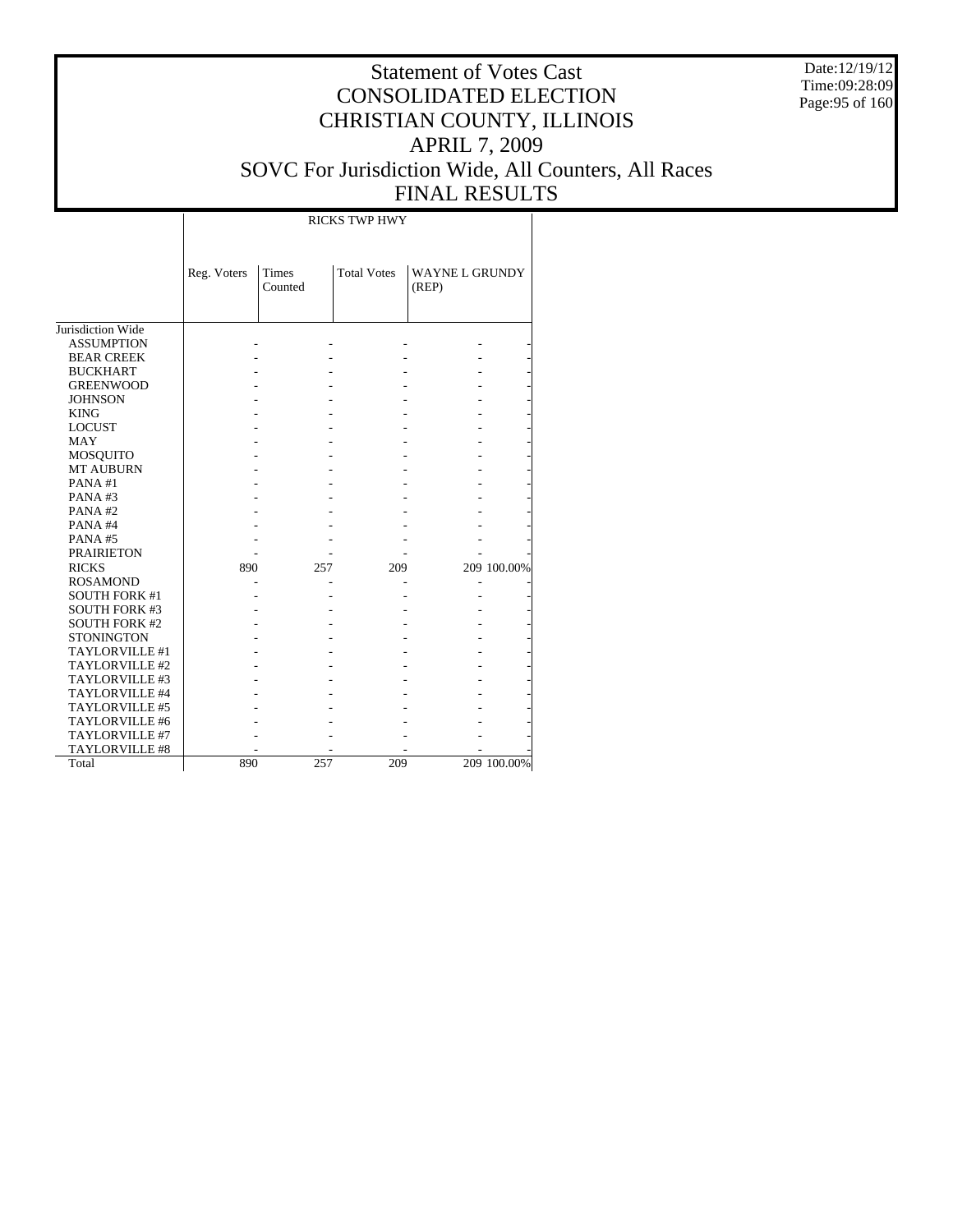Date:12/19/12 Time:09:28:09 Page:96 of 160

|                      |             | <b>RICKS TWP TRUSTEE</b> |                    |                               |            |                                        |        |                              |            |  |  |
|----------------------|-------------|--------------------------|--------------------|-------------------------------|------------|----------------------------------------|--------|------------------------------|------------|--|--|
|                      | Reg. Voters | Times<br>Counted         | <b>Total Votes</b> | <b>JERRY A RUTAN</b><br>(REP) |            | <b>SUSAN</b><br><b>SCHMEDEKE (REP)</b> |        | <b>JEFFREY FAHL</b><br>(DEM) |            |  |  |
| Jurisdiction Wide    |             |                          |                    |                               |            |                                        |        |                              |            |  |  |
| <b>ASSUMPTION</b>    |             |                          |                    |                               |            |                                        |        |                              |            |  |  |
| <b>BEAR CREEK</b>    |             |                          |                    |                               |            |                                        |        |                              |            |  |  |
| <b>BUCKHART</b>      |             |                          |                    |                               |            |                                        |        |                              |            |  |  |
| <b>GREENWOOD</b>     |             |                          |                    |                               |            |                                        |        |                              |            |  |  |
| <b>JOHNSON</b>       |             |                          |                    |                               |            |                                        |        |                              |            |  |  |
| <b>KING</b>          |             |                          |                    |                               |            |                                        |        |                              |            |  |  |
| <b>LOCUST</b>        |             |                          |                    |                               |            |                                        |        |                              |            |  |  |
| MAY                  |             |                          |                    |                               |            |                                        |        |                              |            |  |  |
| <b>MOSQUITO</b>      |             |                          |                    |                               |            |                                        |        |                              |            |  |  |
| MT AUBURN            |             |                          |                    |                               |            |                                        |        |                              |            |  |  |
| PANA#1               |             |                          |                    |                               |            |                                        |        |                              |            |  |  |
| PANA#3               |             |                          |                    |                               |            |                                        |        |                              |            |  |  |
| PANA#2               |             |                          |                    |                               |            |                                        |        |                              |            |  |  |
| PANA#4               |             |                          |                    |                               |            |                                        |        |                              |            |  |  |
| PANA#5               |             |                          |                    |                               |            |                                        |        |                              |            |  |  |
| <b>PRAIRIETON</b>    |             |                          |                    |                               |            |                                        |        |                              |            |  |  |
| <b>RICKS</b>         | 890         | 257                      | 763                | 182                           | 23.85%     | 188                                    | 24.64% | 194                          | 25.43%     |  |  |
| <b>ROSAMOND</b>      |             |                          |                    |                               |            |                                        |        |                              |            |  |  |
| <b>SOUTH FORK #1</b> |             |                          |                    |                               |            |                                        |        |                              |            |  |  |
| <b>SOUTH FORK #3</b> |             |                          |                    |                               |            |                                        |        |                              |            |  |  |
| <b>SOUTH FORK #2</b> |             |                          |                    |                               |            |                                        |        |                              |            |  |  |
| <b>STONINGTON</b>    |             |                          |                    |                               |            |                                        |        |                              |            |  |  |
| TAYLORVILLE #1       |             |                          |                    |                               |            |                                        |        |                              |            |  |  |
| TAYLORVILLE #2       |             |                          |                    |                               |            |                                        |        |                              |            |  |  |
| TAYLORVILLE #3       |             |                          |                    |                               |            |                                        |        |                              |            |  |  |
| TAYLORVILLE #4       |             |                          |                    |                               |            |                                        |        |                              |            |  |  |
| TAYLORVILLE #5       |             |                          |                    |                               |            |                                        |        |                              |            |  |  |
| TAYLORVILLE #6       |             |                          |                    |                               |            |                                        |        |                              |            |  |  |
| TAYLORVILLE #7       |             |                          |                    |                               |            |                                        |        |                              |            |  |  |
| TAYLORVILLE #8       |             |                          |                    |                               |            |                                        |        |                              |            |  |  |
| Total                | 890         | 257                      | 763                |                               | 182 23.85% | 188                                    | 24.64% |                              | 194 25.43% |  |  |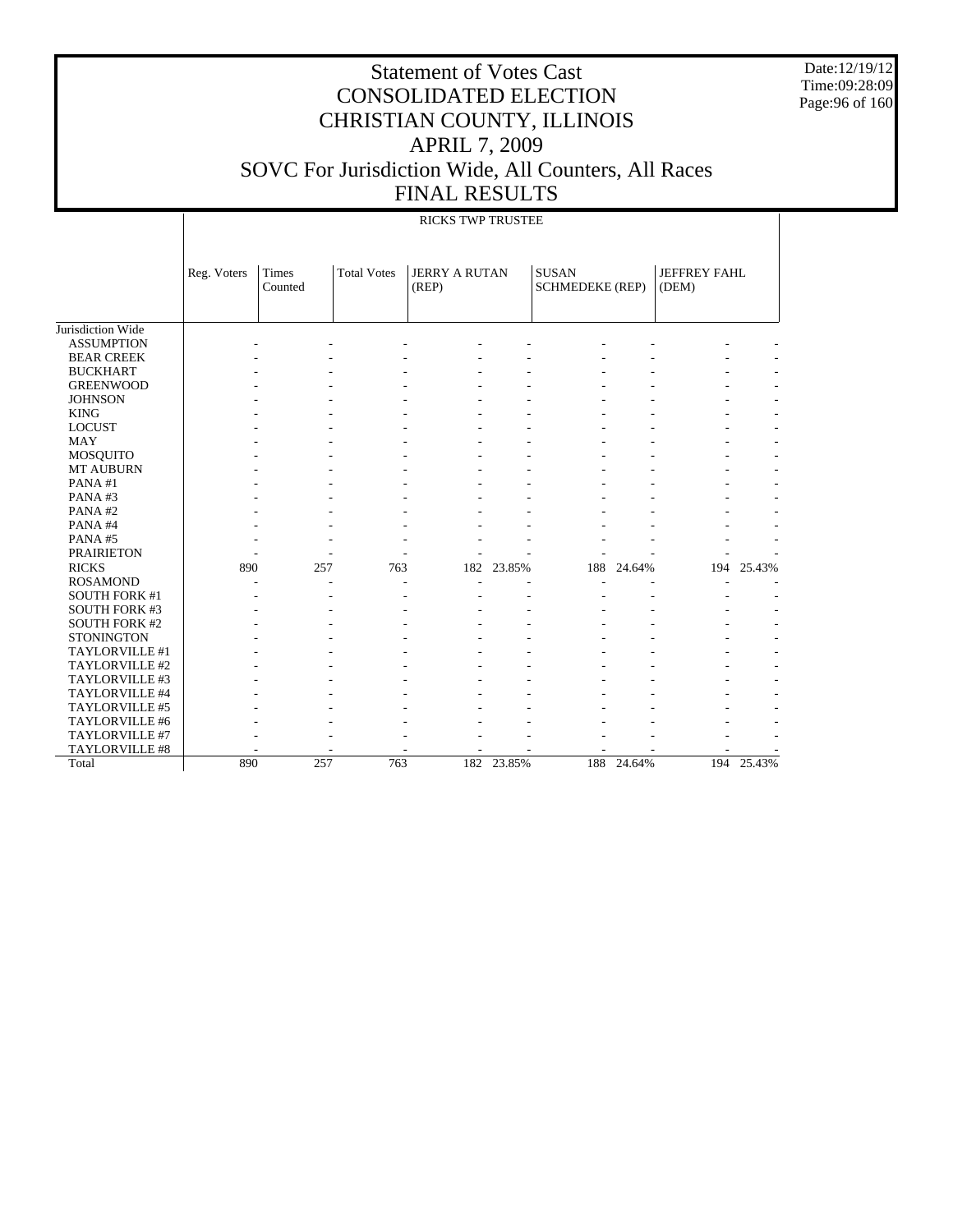Date:12/19/12 Time:09:28:09 Page:97 of 160

|                      | <b>RICKS TWP</b><br><b>TRUSTEE</b> |             |                         | <b>ROSAMOND TWP SUPR</b> |                       |            |
|----------------------|------------------------------------|-------------|-------------------------|--------------------------|-----------------------|------------|
|                      | <b>JOHN LANGEN</b><br>(DEM)        | Reg. Voters | <b>Times</b><br>Counted | <b>Total Votes</b>       | JOHN M SCOTT<br>(REP) |            |
| Jurisdiction Wide    |                                    |             |                         |                          |                       |            |
| <b>ASSUMPTION</b>    |                                    |             |                         |                          |                       |            |
| <b>BEAR CREEK</b>    |                                    |             |                         |                          |                       |            |
| <b>BUCKHART</b>      |                                    |             |                         |                          |                       |            |
| <b>GREENWOOD</b>     |                                    |             |                         |                          |                       |            |
| <b>JOHNSON</b>       |                                    |             |                         |                          |                       |            |
| <b>KING</b>          |                                    |             |                         |                          |                       |            |
| <b>LOCUST</b>        |                                    |             |                         |                          |                       |            |
| <b>MAY</b>           |                                    |             |                         |                          |                       |            |
| <b>MOSQUITO</b>      |                                    |             |                         |                          |                       |            |
| <b>MT AUBURN</b>     |                                    |             |                         |                          |                       |            |
| PANA#1               |                                    |             |                         |                          |                       |            |
| PANA#3               |                                    |             |                         |                          |                       |            |
| PANA#2               |                                    |             |                         |                          |                       |            |
| PANA#4               |                                    |             |                         |                          |                       |            |
| PANA#5               |                                    |             |                         |                          |                       |            |
| <b>PRAIRIETON</b>    |                                    |             |                         |                          |                       |            |
| <b>RICKS</b>         | 26.08%<br>199                      |             |                         |                          |                       |            |
| <b>ROSAMOND</b>      |                                    | 254         | 32                      | 31                       |                       | 31 100.00% |
| <b>SOUTH FORK #1</b> |                                    |             |                         |                          |                       |            |
| <b>SOUTH FORK #3</b> |                                    |             |                         |                          |                       |            |
| <b>SOUTH FORK #2</b> |                                    |             |                         |                          |                       |            |
| <b>STONINGTON</b>    |                                    |             |                         |                          |                       |            |
| TAYLORVILLE #1       |                                    |             |                         |                          |                       |            |
| TAYLORVILLE #2       |                                    |             |                         |                          |                       |            |
| TAYLORVILLE #3       |                                    |             |                         |                          |                       |            |
| TAYLORVILLE #4       |                                    |             |                         |                          |                       |            |
| TAYLORVILLE #5       |                                    |             |                         |                          |                       |            |
| TAYLORVILLE #6       |                                    |             |                         |                          |                       |            |
| TAYLORVILLE #7       |                                    |             |                         |                          |                       |            |
| TAYLORVILLE #8       |                                    |             |                         |                          |                       |            |
| Total                | 199<br>26.08%                      | 254         | $\overline{32}$         | $\overline{31}$          |                       | 31 100.00% |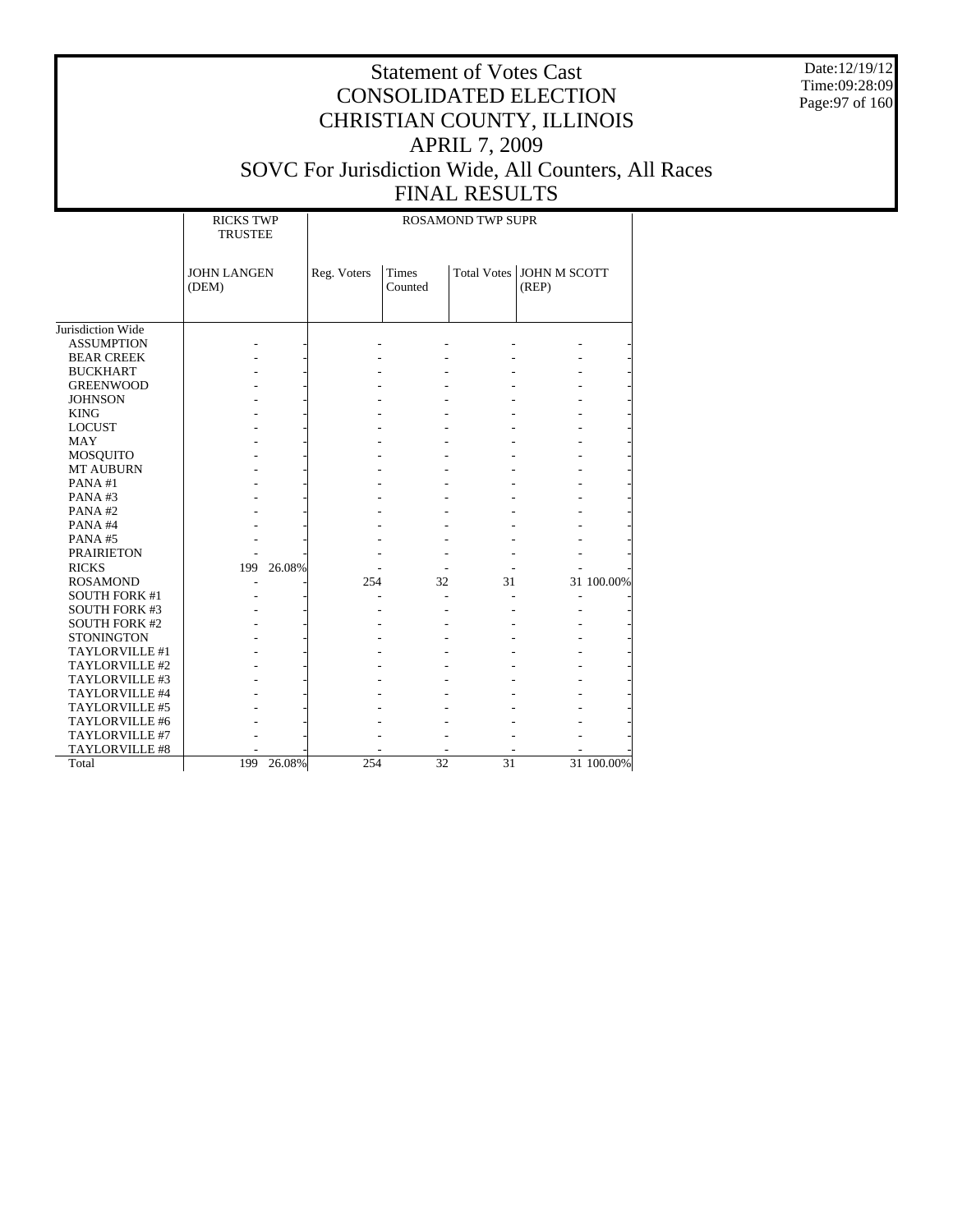Date:12/19/12 Time:09:28:09 Page:98 of 160

|                      |             |                  | ROSAMOND TWP CLERK   |                            | <b>ROSAMOND TWP HWY</b> |             |                  |                       |                 |  |
|----------------------|-------------|------------------|----------------------|----------------------------|-------------------------|-------------|------------------|-----------------------|-----------------|--|
|                      | Reg. Voters | Times<br>Counted | Total Votes   DALE L | <b>KLINDWORTH</b><br>(REP) |                         | Reg. Voters | Times<br>Counted | Total Votes   JAMES L | SATTERLEE (REP) |  |
|                      |             |                  |                      |                            |                         |             |                  |                       |                 |  |
| Jurisdiction Wide    |             |                  |                      |                            |                         |             |                  |                       |                 |  |
| <b>ASSUMPTION</b>    |             |                  |                      |                            |                         |             |                  |                       |                 |  |
| <b>BEAR CREEK</b>    |             |                  |                      |                            |                         |             |                  |                       |                 |  |
| <b>BUCKHART</b>      |             |                  |                      |                            |                         |             |                  |                       |                 |  |
| <b>GREENWOOD</b>     |             |                  |                      |                            |                         |             |                  |                       |                 |  |
| <b>JOHNSON</b>       |             |                  |                      |                            |                         |             |                  |                       |                 |  |
| <b>KING</b>          |             |                  |                      |                            |                         |             |                  |                       |                 |  |
| <b>LOCUST</b>        |             |                  |                      |                            |                         |             |                  |                       |                 |  |
| <b>MAY</b>           |             |                  |                      |                            |                         |             |                  |                       |                 |  |
| <b>MOSQUITO</b>      |             |                  |                      |                            |                         |             |                  |                       |                 |  |
| <b>MT AUBURN</b>     |             |                  |                      |                            |                         |             |                  |                       |                 |  |
| PANA#1               |             |                  |                      |                            |                         |             |                  |                       |                 |  |
| PANA#3               |             |                  |                      |                            |                         |             |                  |                       |                 |  |
| PANA#2               |             |                  |                      |                            |                         |             |                  |                       |                 |  |
| PANA#4               |             |                  |                      |                            |                         |             |                  |                       |                 |  |
| PANA#5               |             |                  |                      |                            |                         |             |                  |                       |                 |  |
| <b>PRAIRIETON</b>    |             |                  |                      |                            |                         |             |                  |                       |                 |  |
| <b>RICKS</b>         |             |                  | ÷                    |                            |                         |             |                  |                       |                 |  |
| <b>ROSAMOND</b>      | 254         | 32               | 31                   |                            | 31 100.00%              | 254         | 32               | 30                    | 30 100.00%      |  |
| <b>SOUTH FORK #1</b> |             |                  |                      |                            |                         |             |                  |                       |                 |  |
| <b>SOUTH FORK #3</b> |             |                  |                      |                            |                         |             |                  |                       |                 |  |
| <b>SOUTH FORK #2</b> |             |                  |                      |                            |                         |             |                  |                       |                 |  |
| <b>STONINGTON</b>    |             |                  |                      |                            |                         |             |                  |                       |                 |  |
| TAYLORVILLE #1       |             |                  |                      |                            |                         |             |                  |                       |                 |  |
| TAYLORVILLE #2       |             |                  |                      |                            |                         |             |                  |                       |                 |  |
| TAYLORVILLE #3       |             |                  |                      |                            |                         |             |                  |                       |                 |  |
| TAYLORVILLE #4       |             |                  |                      |                            |                         |             |                  |                       |                 |  |
| TAYLORVILLE #5       |             |                  |                      |                            |                         |             |                  |                       |                 |  |
| TAYLORVILLE #6       |             |                  |                      |                            |                         |             |                  |                       |                 |  |
| TAYLORVILLE #7       |             |                  |                      |                            |                         |             |                  |                       |                 |  |
| TAYLORVILLE #8       |             |                  |                      |                            |                         |             |                  |                       |                 |  |
| Total                | 254         | $\overline{32}$  | $\overline{31}$      |                            | 31 100.00%              | 254         | $\overline{32}$  | $\overline{30}$       | 30 100.00%      |  |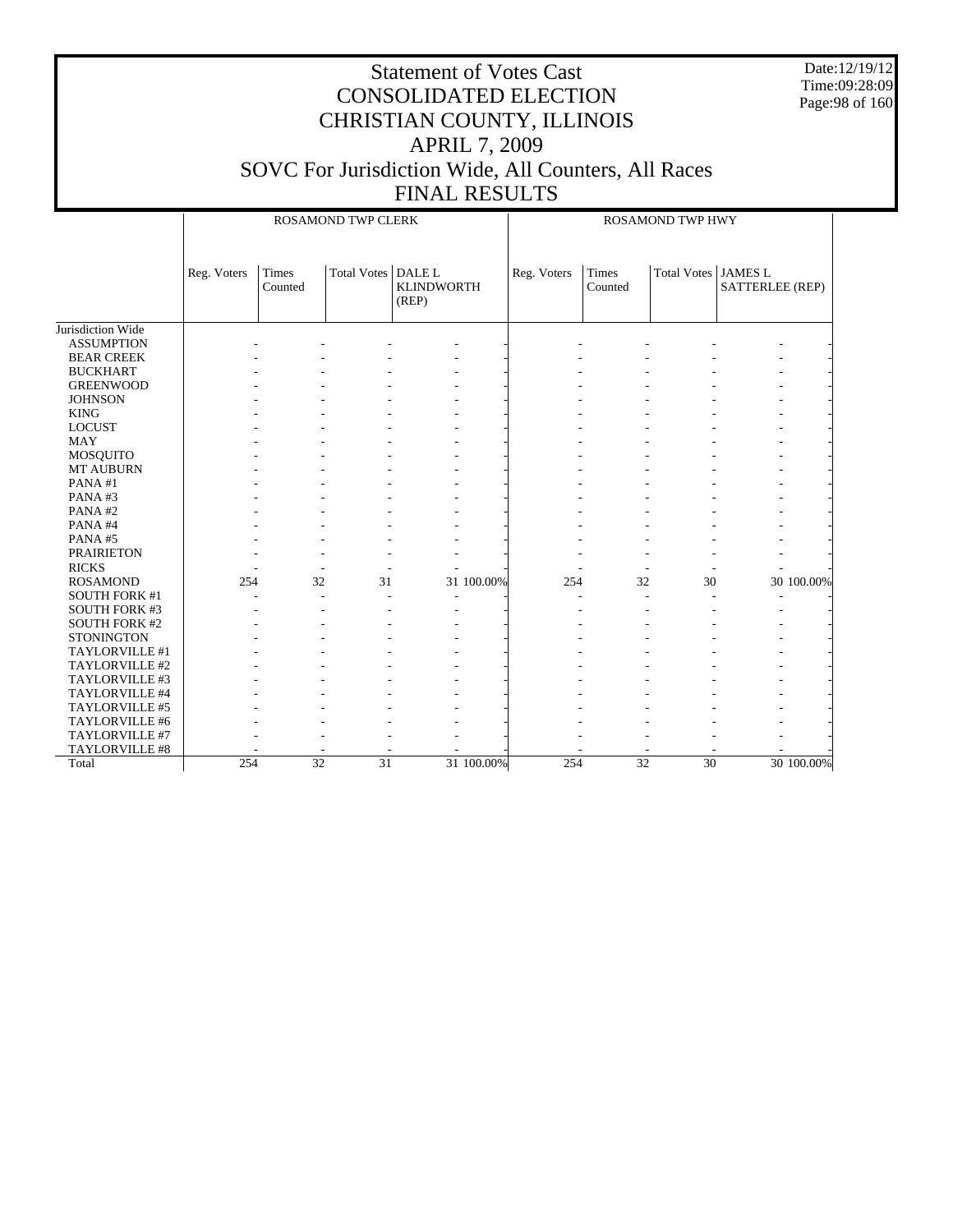Date:12/19/12 Time:09:28:09 Page:99 of 160

|                      |             |                  |                    |                                        |        | ROSAMOND TWP TRUSTEE                    |           |                                   |           |                                |        |
|----------------------|-------------|------------------|--------------------|----------------------------------------|--------|-----------------------------------------|-----------|-----------------------------------|-----------|--------------------------------|--------|
|                      | Reg. Voters | Times<br>Counted | <b>Total Votes</b> | <b>DANIEL C</b><br><b>BEYERS</b> (REP) |        | <b>LELAND H</b><br><b>SCHMITZ (REP)</b> |           | <b>DENNIS D</b><br>HENSCHEN (REP) |           | <b>BRIAN E OSBORN</b><br>(REP) |        |
| Jurisdiction Wide    |             |                  |                    |                                        |        |                                         |           |                                   |           |                                |        |
| <b>ASSUMPTION</b>    |             |                  |                    |                                        |        |                                         |           |                                   |           |                                |        |
| <b>BEAR CREEK</b>    |             |                  |                    |                                        |        |                                         |           |                                   |           |                                |        |
| <b>BUCKHART</b>      |             |                  |                    |                                        |        |                                         |           |                                   |           |                                |        |
| <b>GREENWOOD</b>     |             |                  |                    |                                        |        |                                         |           |                                   |           |                                |        |
| <b>JOHNSON</b>       |             |                  |                    |                                        |        |                                         |           |                                   |           |                                |        |
| <b>KING</b>          |             |                  |                    |                                        |        |                                         |           |                                   |           |                                |        |
| <b>LOCUST</b>        |             |                  |                    |                                        |        |                                         |           |                                   |           |                                |        |
| <b>MAY</b>           |             |                  |                    |                                        |        |                                         |           |                                   |           |                                |        |
| <b>MOSQUITO</b>      |             |                  |                    |                                        |        |                                         |           |                                   |           |                                |        |
| MT AUBURN            |             |                  |                    |                                        |        |                                         |           |                                   |           |                                |        |
| PANA#1               |             |                  |                    |                                        |        |                                         |           |                                   |           |                                |        |
| PANA#3               |             |                  |                    |                                        |        |                                         |           |                                   |           |                                |        |
| PANA#2               |             |                  |                    |                                        |        |                                         |           |                                   |           |                                |        |
| PANA#4               |             |                  |                    |                                        |        |                                         |           |                                   |           |                                |        |
| PANA#5               |             |                  |                    |                                        |        |                                         |           |                                   |           |                                |        |
| <b>PRAIRIETON</b>    |             |                  |                    |                                        |        |                                         |           |                                   |           |                                |        |
| <b>RICKS</b>         |             |                  |                    |                                        |        |                                         |           |                                   |           |                                |        |
| <b>ROSAMOND</b>      | 254         | 32               | 121                | 30                                     | 24.79% | 31                                      | 25.62%    | 31                                | 25.62%    | 29                             | 23.97% |
| <b>SOUTH FORK #1</b> |             |                  |                    |                                        |        |                                         |           |                                   |           |                                |        |
| <b>SOUTH FORK #3</b> |             |                  |                    |                                        |        |                                         |           |                                   |           |                                |        |
| <b>SOUTH FORK #2</b> |             |                  |                    |                                        |        |                                         |           |                                   |           |                                |        |
| <b>STONINGTON</b>    |             |                  |                    |                                        |        |                                         |           |                                   |           |                                |        |
| TAYLORVILLE #1       |             |                  |                    |                                        |        |                                         |           |                                   |           |                                |        |
| TAYLORVILLE #2       |             |                  |                    |                                        |        |                                         |           |                                   |           |                                |        |
| TAYLORVILLE #3       |             |                  |                    |                                        |        |                                         |           |                                   |           |                                |        |
| TAYLORVILLE #4       |             |                  |                    |                                        |        |                                         |           |                                   |           |                                |        |
| TAYLORVILLE #5       |             |                  |                    |                                        |        |                                         |           |                                   |           |                                |        |
| TAYLORVILLE #6       |             |                  |                    |                                        |        |                                         |           |                                   |           |                                |        |
| TAYLORVILLE #7       |             |                  |                    |                                        |        |                                         |           |                                   |           |                                |        |
| TAYLORVILLE #8       |             |                  |                    |                                        |        |                                         |           |                                   |           |                                |        |
| Total                | 254         | $\overline{32}$  | 121                | 30                                     | 24.79% |                                         | 31 25.62% |                                   | 31 25.62% | 29                             | 23.97% |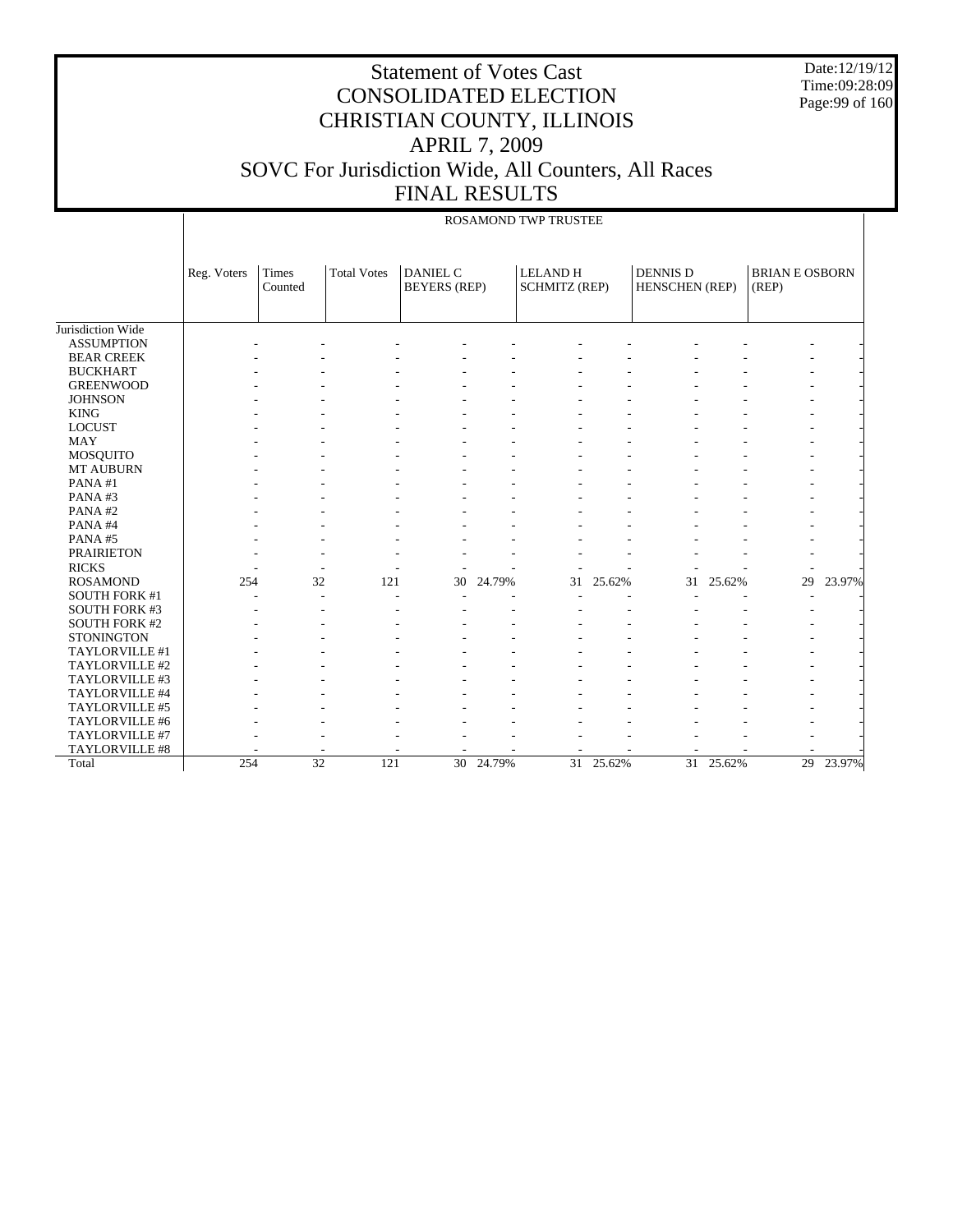Date:12/19/12 Time:09:28:09 Page:100 of 160

|                       |             |                  |                    | <b>SOUTH FORK TWP SUPR</b>    |        |                             |            |
|-----------------------|-------------|------------------|--------------------|-------------------------------|--------|-----------------------------|------------|
|                       | Reg. Voters | Times<br>Counted | <b>Total Votes</b> | <b>NANCY ROGGERO</b><br>(DEM) |        | <b>JACK HANLON</b><br>(IND) |            |
| Jurisdiction Wide     |             |                  |                    |                               |        |                             |            |
| <b>ASSUMPTION</b>     |             |                  |                    |                               |        |                             |            |
| <b>BEAR CREEK</b>     |             |                  |                    |                               |        |                             |            |
| <b>BUCKHART</b>       |             |                  |                    |                               |        |                             |            |
| <b>GREENWOOD</b>      |             |                  |                    |                               |        |                             |            |
| <b>JOHNSON</b>        |             |                  |                    |                               |        |                             |            |
| <b>KING</b>           |             |                  |                    |                               |        |                             |            |
| <b>LOCUST</b>         |             |                  |                    |                               |        |                             |            |
| <b>MAY</b>            |             |                  |                    |                               |        |                             |            |
| <b>MOSQUITO</b>       |             |                  |                    |                               |        |                             |            |
| <b>MT AUBURN</b>      |             |                  |                    |                               |        |                             |            |
| PANA#1                |             |                  |                    |                               |        |                             |            |
| PANA#3                |             |                  |                    |                               |        |                             |            |
| PANA#2                |             |                  |                    |                               |        |                             |            |
| PANA#4                |             |                  |                    |                               |        |                             |            |
| PANA#5                |             |                  |                    |                               |        |                             |            |
| <b>PRAIRIETON</b>     |             |                  |                    |                               |        |                             |            |
| <b>RICKS</b>          |             |                  |                    |                               |        |                             |            |
| <b>ROSAMOND</b>       |             |                  |                    |                               |        |                             |            |
| <b>SOUTH FORK #1</b>  | 1006        | 625              | 621                | 485                           | 78.10% |                             | 136 21.90% |
| <b>SOUTH FORK #3</b>  | 413         | 167              | 167                | 129                           | 77.25% | 38                          | 22.75%     |
| <b>SOUTH FORK #2</b>  | 465         | 245              | 242                | 149                           | 61.57% | 93                          | 38.43%     |
| <b>STONINGTON</b>     |             |                  |                    |                               |        |                             |            |
| TAYLORVILLE #1        |             |                  |                    |                               |        |                             |            |
| TAYLORVILLE #2        |             |                  |                    |                               |        |                             |            |
| TAYLORVILLE #3        |             |                  |                    |                               |        |                             |            |
| TAYLORVILLE #4        |             |                  |                    |                               |        |                             |            |
| TAYLORVILLE #5        |             |                  |                    |                               |        |                             |            |
| TAYLORVILLE #6        |             |                  |                    |                               |        |                             |            |
| TAYLORVILLE #7        |             |                  |                    |                               |        |                             |            |
| <b>TAYLORVILLE #8</b> |             |                  |                    |                               |        |                             |            |
| Total                 | 1884        | 1037             | 1030               | 763                           | 74.08% | 267                         | 25.92%     |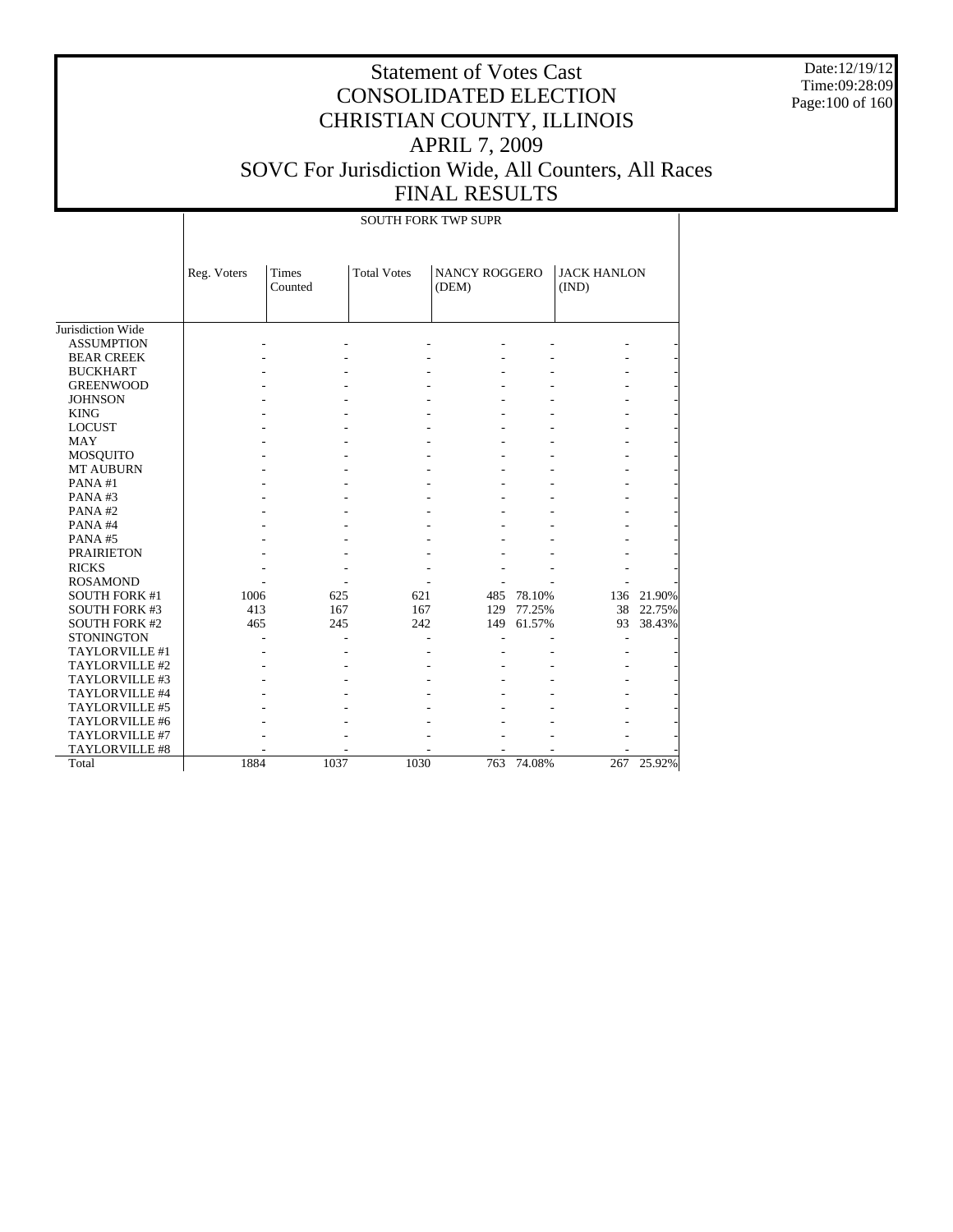Date:12/19/12 Time:09:28:09 Page:101 of 160

|                      |             |                  | <b>SOUTH FORK TWP CLK</b> |                                 |             |
|----------------------|-------------|------------------|---------------------------|---------------------------------|-------------|
|                      | Reg. Voters | Times<br>Counted | <b>Total Votes</b>        | <b>TERRY S WHITING</b><br>(DEM) |             |
| Jurisdiction Wide    |             |                  |                           |                                 |             |
| <b>ASSUMPTION</b>    |             |                  |                           |                                 |             |
| <b>BEAR CREEK</b>    |             |                  |                           |                                 |             |
| <b>BUCKHART</b>      |             |                  |                           |                                 |             |
| <b>GREENWOOD</b>     |             |                  |                           |                                 |             |
| <b>JOHNSON</b>       |             |                  |                           |                                 |             |
| <b>KING</b>          |             |                  |                           |                                 |             |
| <b>LOCUST</b>        |             |                  |                           |                                 |             |
| <b>MAY</b>           |             |                  |                           |                                 |             |
| MOSQUITO             |             |                  |                           |                                 |             |
| <b>MT AUBURN</b>     |             |                  |                           |                                 |             |
| PANA#1               |             |                  |                           |                                 |             |
| PANA#3               |             |                  |                           |                                 |             |
| PANA#2               |             |                  |                           |                                 |             |
| PANA#4               |             |                  |                           |                                 |             |
| PANA#5               |             |                  |                           |                                 |             |
| <b>PRAIRIETON</b>    |             |                  |                           |                                 |             |
| <b>RICKS</b>         |             |                  |                           |                                 |             |
| <b>ROSAMOND</b>      |             |                  |                           |                                 |             |
| <b>SOUTH FORK #1</b> | 1006        | 625              | 534                       |                                 | 534 100.00% |
| <b>SOUTH FORK #3</b> | 413         | 167              | 137                       |                                 | 137 100.00% |
| <b>SOUTH FORK #2</b> | 465         | 245              | 191                       |                                 | 191 100.00% |
| <b>STONINGTON</b>    |             |                  |                           |                                 |             |
| TAYLORVILLE #1       |             |                  |                           |                                 |             |
| TAYLORVILLE #2       |             |                  |                           |                                 |             |
| TAYLORVILLE #3       |             |                  |                           |                                 |             |
| TAYLORVILLE #4       |             |                  |                           |                                 |             |
| TAYLORVILLE #5       |             |                  |                           |                                 |             |
| TAYLORVILLE #6       |             |                  |                           |                                 |             |
| TAYLORVILLE #7       |             |                  |                           |                                 |             |
| TAYLORVILLE #8       |             |                  |                           |                                 |             |
| Total                | 1884        | 1037             | 862                       |                                 | 862 100.00% |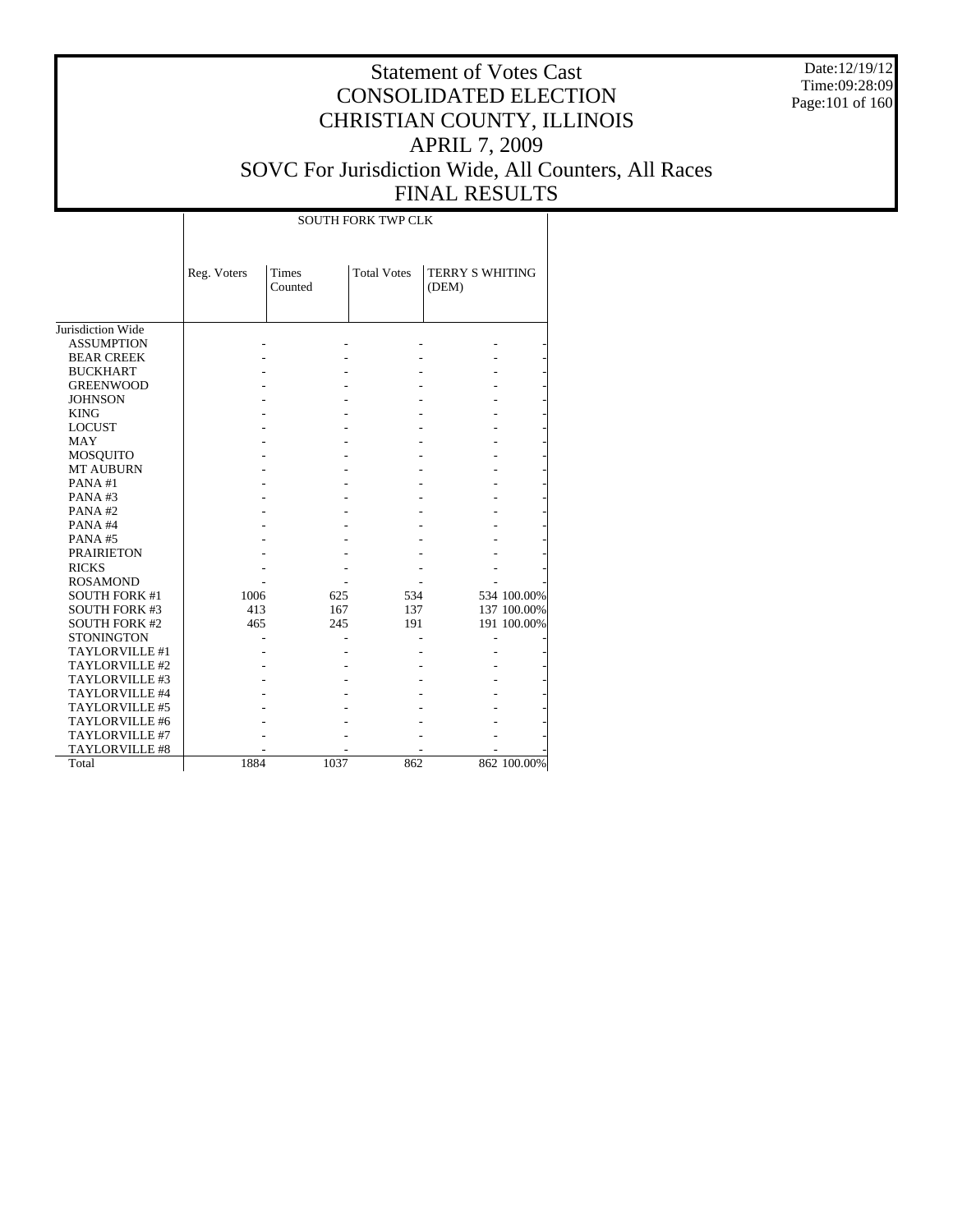Date:12/19/12 Time:09:28:09 Page:102 of 160

|                      |             |                         | <b>SOUTH FORK TWP ASSR</b> |                                    |             |
|----------------------|-------------|-------------------------|----------------------------|------------------------------------|-------------|
|                      | Reg. Voters | <b>Times</b><br>Counted | <b>Total Votes</b>         | <b>RAECQUEL L</b><br>ZANOTTI (DEM) |             |
| Jurisdiction Wide    |             |                         |                            |                                    |             |
| <b>ASSUMPTION</b>    |             |                         |                            |                                    |             |
| <b>BEAR CREEK</b>    |             |                         |                            |                                    |             |
| <b>BUCKHART</b>      |             |                         |                            |                                    |             |
| <b>GREENWOOD</b>     |             |                         |                            |                                    |             |
| <b>JOHNSON</b>       |             |                         |                            |                                    |             |
| <b>KING</b>          |             |                         |                            |                                    |             |
| <b>LOCUST</b>        |             |                         |                            |                                    |             |
| <b>MAY</b>           |             |                         |                            |                                    |             |
| <b>MOSQUITO</b>      |             |                         |                            |                                    |             |
| <b>MT AUBURN</b>     |             |                         |                            |                                    |             |
| PANA#1               |             |                         |                            |                                    |             |
| PANA#3               |             |                         |                            |                                    |             |
| PANA#2               |             |                         |                            |                                    |             |
| PANA#4               |             |                         |                            |                                    |             |
| PANA#5               |             |                         |                            |                                    |             |
| <b>PRAIRIETON</b>    |             |                         |                            |                                    |             |
| <b>RICKS</b>         |             |                         |                            |                                    |             |
| <b>ROSAMOND</b>      |             |                         |                            |                                    |             |
| <b>SOUTH FORK #1</b> | 1006        | 625                     | 497                        |                                    | 497 100.00% |
| <b>SOUTH FORK #3</b> | 413         | 167                     | 137                        |                                    | 137 100.00% |
| <b>SOUTH FORK #2</b> | 465         | 245                     | 189                        |                                    | 189 100.00% |
| <b>STONINGTON</b>    |             |                         |                            |                                    |             |
| TAYLORVILLE #1       |             |                         |                            |                                    |             |
| TAYLORVILLE #2       |             |                         |                            |                                    |             |
| TAYLORVILLE #3       |             |                         |                            |                                    |             |
| TAYLORVILLE #4       |             |                         |                            |                                    |             |
| TAYLORVILLE #5       |             |                         |                            |                                    |             |
| TAYLORVILLE #6       |             |                         |                            |                                    |             |
| TAYLORVILLE #7       |             |                         |                            |                                    |             |
| TAYLORVILLE #8       |             |                         |                            |                                    |             |
| Total                | 1884        | 1037                    | 823                        |                                    | 823 100.00% |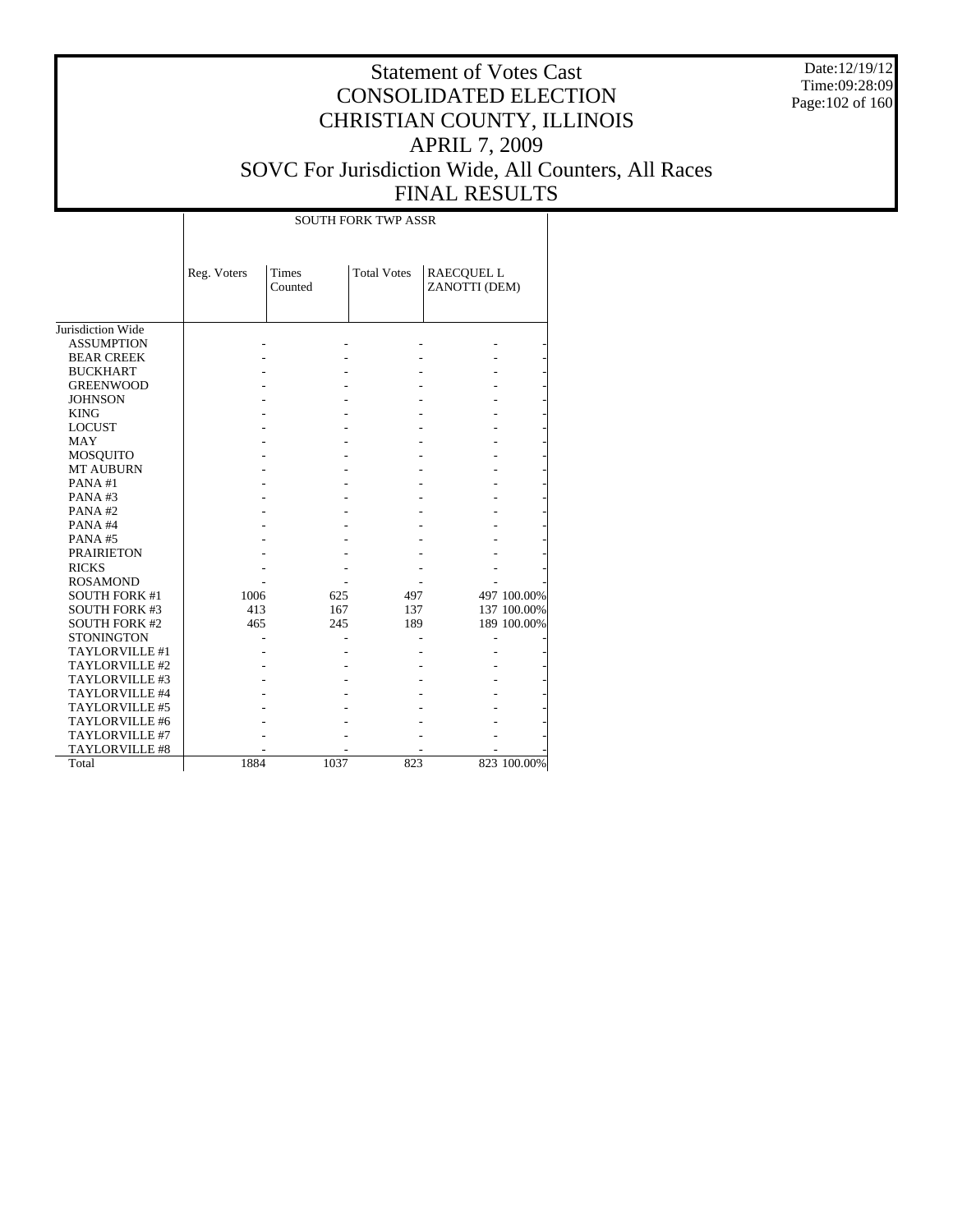Date:12/19/12 Time:09:28:09 Page:103 of 160

|                      |             |                  | <b>SOUTH FORK TWP HWY</b> |                                          |             |
|----------------------|-------------|------------------|---------------------------|------------------------------------------|-------------|
|                      | Reg. Voters | Times<br>Counted | <b>Total Votes</b>        | <b>TERRY LEE</b><br><b>WORKMAN (DEM)</b> |             |
| Jurisdiction Wide    |             |                  |                           |                                          |             |
| <b>ASSUMPTION</b>    |             |                  |                           |                                          |             |
| <b>BEAR CREEK</b>    |             |                  |                           |                                          |             |
| <b>BUCKHART</b>      |             |                  |                           |                                          |             |
| <b>GREENWOOD</b>     |             |                  |                           |                                          |             |
| <b>JOHNSON</b>       |             |                  |                           |                                          |             |
| <b>KING</b>          |             |                  |                           |                                          |             |
| <b>LOCUST</b>        |             |                  |                           |                                          |             |
| <b>MAY</b>           |             |                  |                           |                                          |             |
| <b>MOSQUITO</b>      |             |                  |                           |                                          |             |
| <b>MT AUBURN</b>     |             |                  |                           |                                          |             |
| PANA#1               |             |                  |                           |                                          |             |
| PANA#3               |             |                  |                           |                                          |             |
| PANA#2               |             |                  |                           |                                          |             |
| PANA#4               |             |                  |                           |                                          |             |
| PANA#5               |             |                  |                           |                                          |             |
| <b>PRAIRIETON</b>    |             |                  |                           |                                          |             |
| <b>RICKS</b>         |             |                  |                           |                                          |             |
| <b>ROSAMOND</b>      |             |                  |                           |                                          |             |
| <b>SOUTH FORK #1</b> | 1006        | 625              | 542                       |                                          | 542 100.00% |
| <b>SOUTH FORK #3</b> | 413         | 167              | 153                       |                                          | 153 100.00% |
| <b>SOUTH FORK #2</b> | 465         | 245              | 205                       |                                          | 205 100.00% |
| <b>STONINGTON</b>    |             |                  |                           |                                          |             |
| TAYLORVILLE #1       |             |                  |                           |                                          |             |
| TAYLORVILLE #2       |             |                  |                           |                                          |             |
| TAYLORVILLE #3       |             |                  |                           |                                          |             |
| TAYLORVILLE #4       |             |                  |                           |                                          |             |
| TAYLORVILLE #5       |             |                  |                           |                                          |             |
| TAYLORVILLE #6       |             |                  |                           |                                          |             |
| TAYLORVILLE #7       |             |                  |                           |                                          |             |
| TAYLORVILLE #8       |             |                  |                           |                                          |             |
| Total                | 1884        | 1037             | 900                       |                                          | 900 100.00% |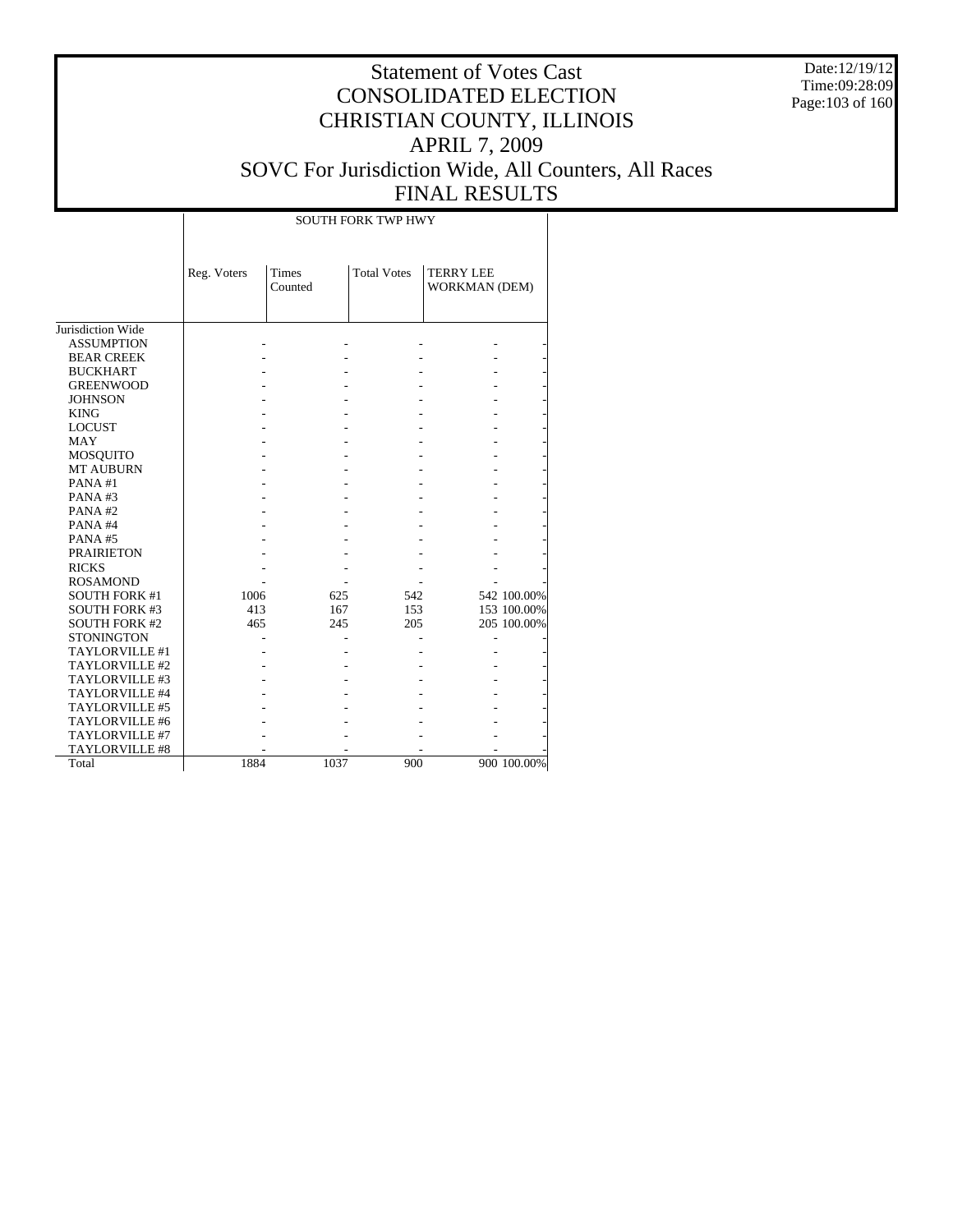Date:12/19/12 Time:09:28:09 Page:104 of 160

|                       |             | <b>SOUTH FORK TWP TRUSTEE</b> |      |                    |                           |            |                  |            |                                |        |  |  |
|-----------------------|-------------|-------------------------------|------|--------------------|---------------------------|------------|------------------|------------|--------------------------------|--------|--|--|
|                       | Reg. Voters | Times<br>Counted              |      | <b>Total Votes</b> | MICHAEL J<br>WATSON (DEM) |            | CAROL FOLI (DEM) |            | <b>MONICA A MONTS</b><br>(DEM) |        |  |  |
| Jurisdiction Wide     |             |                               |      |                    |                           |            |                  |            |                                |        |  |  |
| <b>ASSUMPTION</b>     |             |                               |      |                    |                           |            |                  |            |                                |        |  |  |
| <b>BEAR CREEK</b>     |             |                               |      |                    |                           |            |                  |            |                                |        |  |  |
| <b>BUCKHART</b>       |             |                               |      |                    |                           |            |                  |            |                                |        |  |  |
| <b>GREENWOOD</b>      |             |                               |      |                    |                           |            |                  |            |                                |        |  |  |
| <b>JOHNSON</b>        |             |                               |      |                    |                           |            |                  |            |                                |        |  |  |
| <b>KING</b>           |             |                               |      |                    |                           |            |                  |            |                                |        |  |  |
| <b>LOCUST</b>         |             |                               |      |                    |                           |            |                  |            |                                |        |  |  |
| <b>MAY</b>            |             |                               |      |                    |                           |            |                  |            |                                |        |  |  |
| <b>MOSQUITO</b>       |             |                               |      |                    |                           |            |                  |            |                                |        |  |  |
| <b>MT AUBURN</b>      |             |                               |      |                    |                           |            |                  |            |                                |        |  |  |
| PANA#1                |             |                               |      |                    |                           |            |                  |            |                                |        |  |  |
| PANA#3                |             |                               |      |                    |                           |            |                  |            |                                |        |  |  |
| PANA#2                |             |                               |      |                    |                           |            |                  |            |                                |        |  |  |
| PANA#4                |             |                               |      |                    |                           |            |                  |            |                                |        |  |  |
| PANA#5                |             |                               |      |                    |                           |            |                  |            |                                |        |  |  |
| <b>PRAIRIETON</b>     |             |                               |      |                    |                           |            |                  |            |                                |        |  |  |
| <b>RICKS</b>          |             |                               |      |                    |                           |            |                  |            |                                |        |  |  |
| <b>ROSAMOND</b>       |             |                               |      |                    |                           |            |                  |            |                                |        |  |  |
| <b>SOUTH FORK #1</b>  | 1006        |                               | 625  | 1687               |                           | 456 27.03% | 454              | 26.91%     | 349                            | 20.69% |  |  |
| <b>SOUTH FORK #3</b>  | 413         |                               | 167  | 473                |                           | 131 27.70% | 117              | 24.74%     | 107                            | 22.62% |  |  |
| <b>SOUTH FORK #2</b>  | 465         |                               | 245  | 590                | 167                       | 28.31%     | 151              | 25.59%     | 121                            | 20.51% |  |  |
| <b>STONINGTON</b>     |             |                               |      |                    |                           |            |                  |            |                                |        |  |  |
| TAYLORVILLE #1        |             |                               |      |                    |                           |            |                  |            |                                |        |  |  |
| TAYLORVILLE #2        |             |                               |      |                    |                           |            |                  |            |                                |        |  |  |
| TAYLORVILLE #3        |             |                               |      |                    |                           |            |                  |            |                                |        |  |  |
| TAYLORVILLE #4        |             |                               |      |                    |                           |            |                  |            |                                |        |  |  |
| TAYLORVILLE #5        |             |                               |      |                    |                           |            |                  |            |                                |        |  |  |
| TAYLORVILLE #6        |             |                               |      |                    |                           |            |                  |            |                                |        |  |  |
| TAYLORVILLE #7        |             |                               |      |                    |                           |            |                  |            |                                |        |  |  |
| <b>TAYLORVILLE #8</b> |             |                               |      |                    |                           |            |                  |            |                                |        |  |  |
| Total                 | 1884        |                               | 1037 | 2750               |                           | 754 27.42% |                  | 722 26.25% | 577                            | 20.98% |  |  |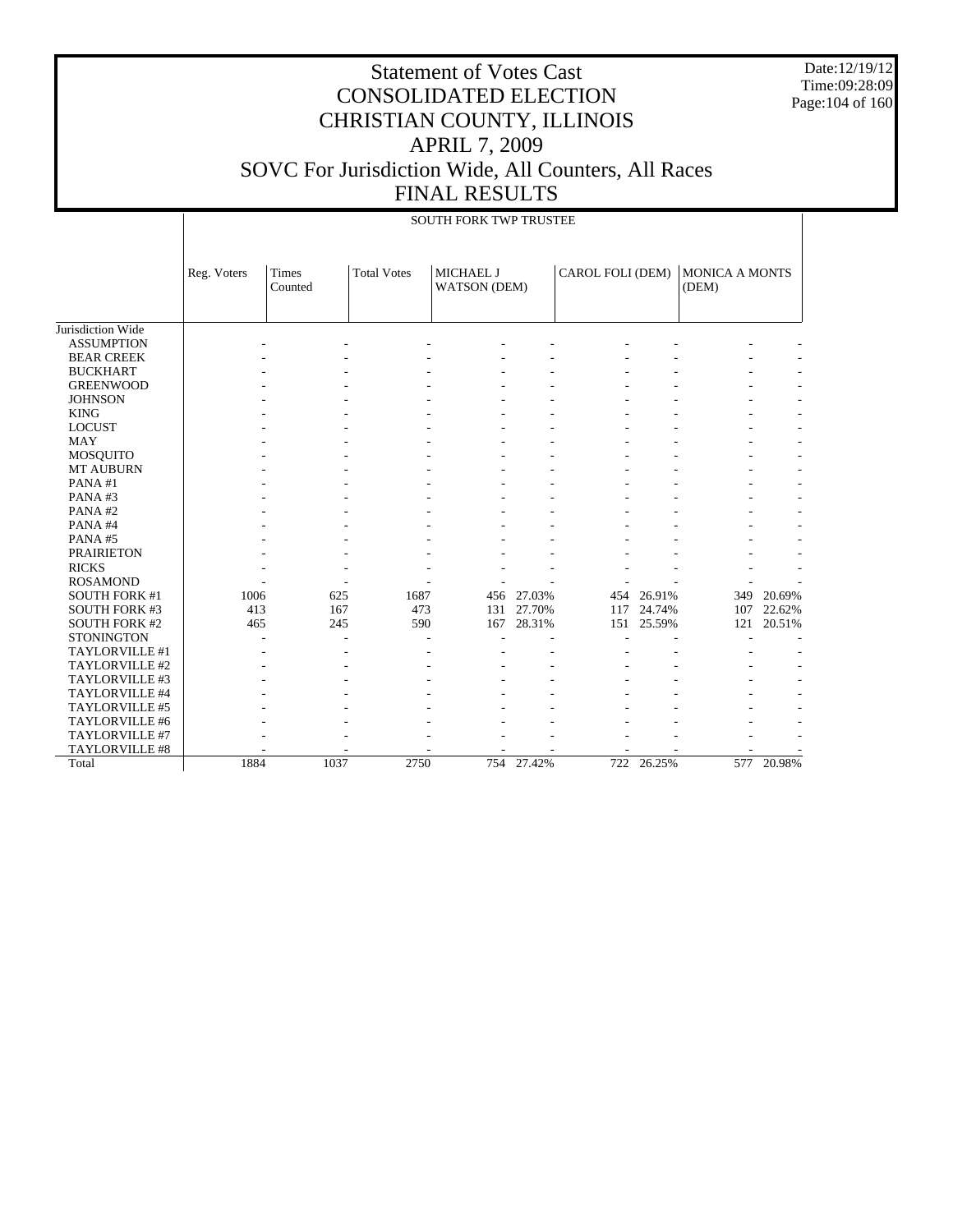Date:12/19/12 Time:09:28:09 Page:105 of 160

|                              | <b>SOUTH FORK TWP</b><br><b>TRUSTEE</b> |            |             |                  | STONINGTON TWP SUPR |                                   |             |
|------------------------------|-----------------------------------------|------------|-------------|------------------|---------------------|-----------------------------------|-------------|
|                              | <b>CINDY F ORRISON</b><br>(DEM)         |            | Reg. Voters | Times<br>Counted | <b>Total Votes</b>  | <b>ROBERT G</b><br>HOLTHAUS (DEM) |             |
| Jurisdiction Wide            |                                         |            |             |                  |                     |                                   |             |
| <b>ASSUMPTION</b>            |                                         |            |             |                  |                     |                                   |             |
| <b>BEAR CREEK</b>            |                                         |            |             |                  |                     |                                   |             |
| <b>BUCKHART</b>              |                                         |            |             |                  |                     |                                   |             |
| <b>GREENWOOD</b>             |                                         |            |             |                  |                     |                                   |             |
|                              |                                         |            |             |                  |                     |                                   |             |
| <b>JOHNSON</b>               |                                         |            |             |                  |                     |                                   |             |
| <b>KING</b><br><b>LOCUST</b> |                                         |            |             |                  |                     |                                   |             |
|                              |                                         |            |             |                  |                     |                                   |             |
| <b>MAY</b>                   |                                         |            |             |                  |                     |                                   |             |
| <b>MOSQUITO</b>              |                                         |            |             |                  |                     |                                   |             |
| <b>MT AUBURN</b><br>PANA#1   |                                         |            |             |                  |                     |                                   |             |
|                              |                                         |            |             |                  |                     |                                   |             |
| PANA#3<br>PANA#2             |                                         |            |             |                  |                     |                                   |             |
|                              |                                         |            |             |                  |                     |                                   |             |
| PANA#4                       |                                         |            |             |                  |                     |                                   |             |
| PANA#5                       |                                         |            |             |                  |                     |                                   |             |
| <b>PRAIRIETON</b>            |                                         |            |             |                  |                     |                                   |             |
| <b>RICKS</b>                 |                                         |            |             |                  |                     |                                   |             |
| <b>ROSAMOND</b>              |                                         |            |             |                  |                     |                                   |             |
| <b>SOUTH FORK #1</b>         |                                         | 428 25.37% |             |                  |                     |                                   |             |
| <b>SOUTH FORK #3</b>         |                                         | 118 24.95% |             |                  |                     |                                   |             |
| <b>SOUTH FORK #2</b>         | 151                                     | 25.59%     |             |                  |                     |                                   |             |
| <b>STONINGTON</b>            |                                         |            | 733         | 346              | 295                 |                                   | 295 100.00% |
| TAYLORVILLE #1               |                                         |            |             |                  |                     |                                   |             |
| TAYLORVILLE #2               |                                         |            |             |                  |                     |                                   |             |
| TAYLORVILLE #3               |                                         |            |             |                  |                     |                                   |             |
| TAYLORVILLE #4               |                                         |            |             |                  |                     |                                   |             |
| TAYLORVILLE #5               |                                         |            |             |                  |                     |                                   |             |
| TAYLORVILLE #6               |                                         |            |             |                  |                     |                                   |             |
| TAYLORVILLE #7               |                                         |            |             |                  |                     |                                   |             |
| TAYLORVILLE #8               |                                         |            |             |                  |                     |                                   |             |
| Total                        |                                         | 697 25.35% | 733         | 346              | 295                 |                                   | 295 100.00% |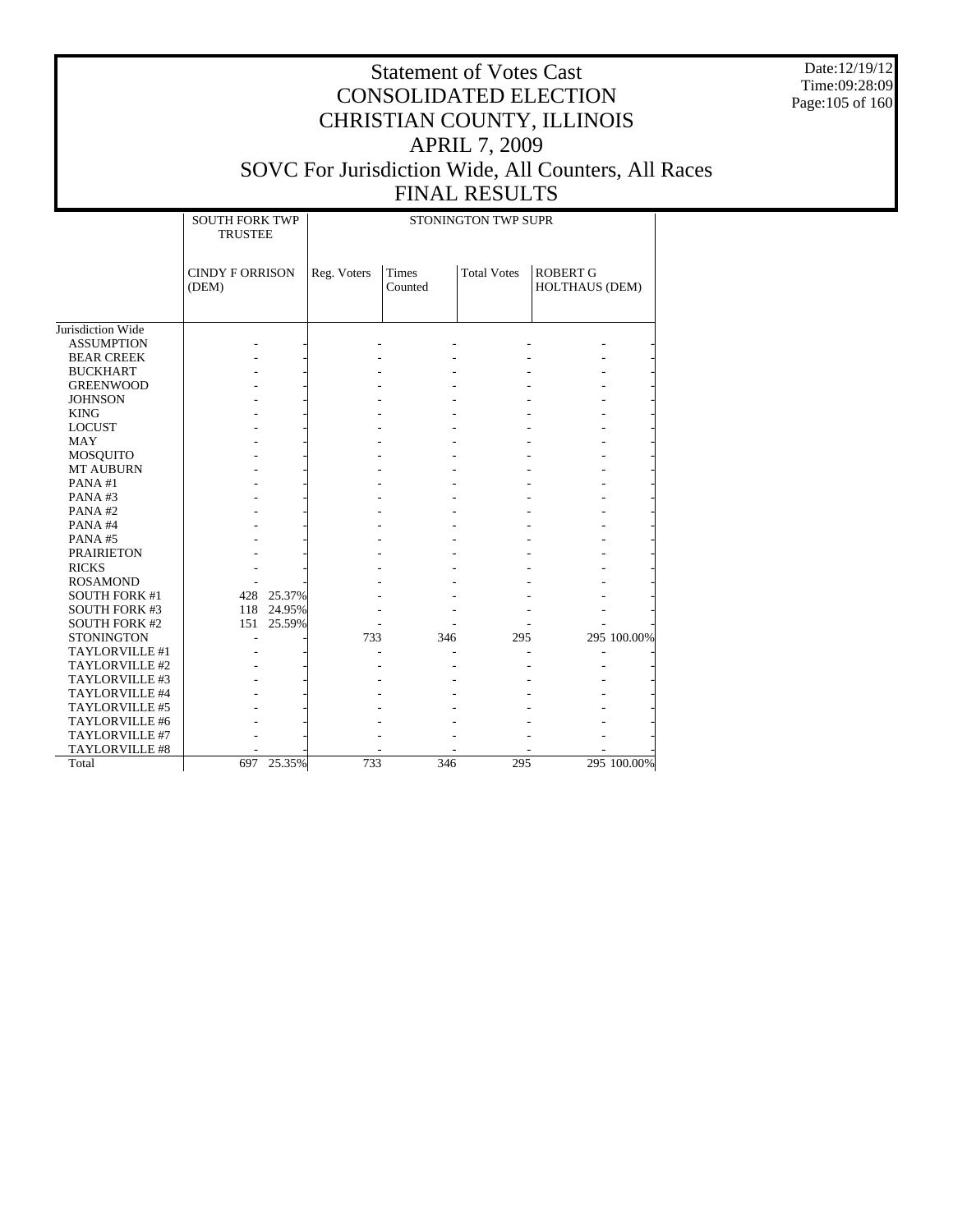Date:12/19/12 Time:09:28:09 Page:106 of 160

|                      |             |                  |                    | STONINGTON TWP CLERK           |        |                       |        |
|----------------------|-------------|------------------|--------------------|--------------------------------|--------|-----------------------|--------|
|                      | Reg. Voters | Times<br>Counted | <b>Total Votes</b> | <b>CRAIG A PAULEK</b><br>(DEM) |        | PAULA BORGER<br>(REP) |        |
| Jurisdiction Wide    |             |                  |                    |                                |        |                       |        |
| <b>ASSUMPTION</b>    |             |                  |                    |                                |        |                       |        |
| <b>BEAR CREEK</b>    |             |                  |                    |                                |        |                       |        |
| <b>BUCKHART</b>      |             |                  |                    |                                |        |                       |        |
| <b>GREENWOOD</b>     |             |                  |                    |                                |        |                       |        |
| <b>JOHNSON</b>       |             |                  |                    |                                |        |                       |        |
| <b>KING</b>          |             |                  |                    |                                |        |                       |        |
| <b>LOCUST</b>        |             |                  |                    |                                |        |                       |        |
| <b>MAY</b>           |             |                  |                    |                                |        |                       |        |
| MOSQUITO             |             |                  |                    |                                |        |                       |        |
| MT AUBURN            |             |                  |                    |                                |        |                       |        |
| PANA#1               |             |                  |                    |                                |        |                       |        |
| PANA#3               |             |                  |                    |                                |        |                       |        |
| PANA#2               |             |                  |                    |                                |        |                       |        |
| PANA#4               |             |                  |                    |                                |        |                       |        |
| PANA#5               |             |                  |                    |                                |        |                       |        |
| <b>PRAIRIETON</b>    |             |                  |                    |                                |        |                       |        |
| <b>RICKS</b>         |             |                  |                    |                                |        |                       |        |
| <b>ROSAMOND</b>      |             |                  |                    |                                |        |                       |        |
| <b>SOUTH FORK #1</b> |             |                  |                    |                                |        |                       |        |
| <b>SOUTH FORK #3</b> |             |                  |                    |                                |        |                       |        |
| <b>SOUTH FORK #2</b> |             |                  |                    |                                |        |                       |        |
| <b>STONINGTON</b>    | 733         | 346              | 337                | 190                            | 56.38% | 147                   | 43.62% |
| TAYLORVILLE #1       |             |                  |                    |                                |        |                       |        |
| TAYLORVILLE #2       |             |                  |                    |                                |        |                       |        |
| TAYLORVILLE #3       |             |                  |                    |                                |        |                       |        |
| TAYLORVILLE #4       |             |                  |                    |                                |        |                       |        |
| TAYLORVILLE #5       |             |                  |                    |                                |        |                       |        |
| TAYLORVILLE #6       |             |                  |                    |                                |        |                       |        |
| TAYLORVILLE #7       |             |                  |                    |                                |        |                       |        |
| TAYLORVILLE #8       |             |                  |                    |                                |        |                       |        |
| Total                | 733         | 346              | 337                | 190                            | 56.38% | 147                   | 43.62% |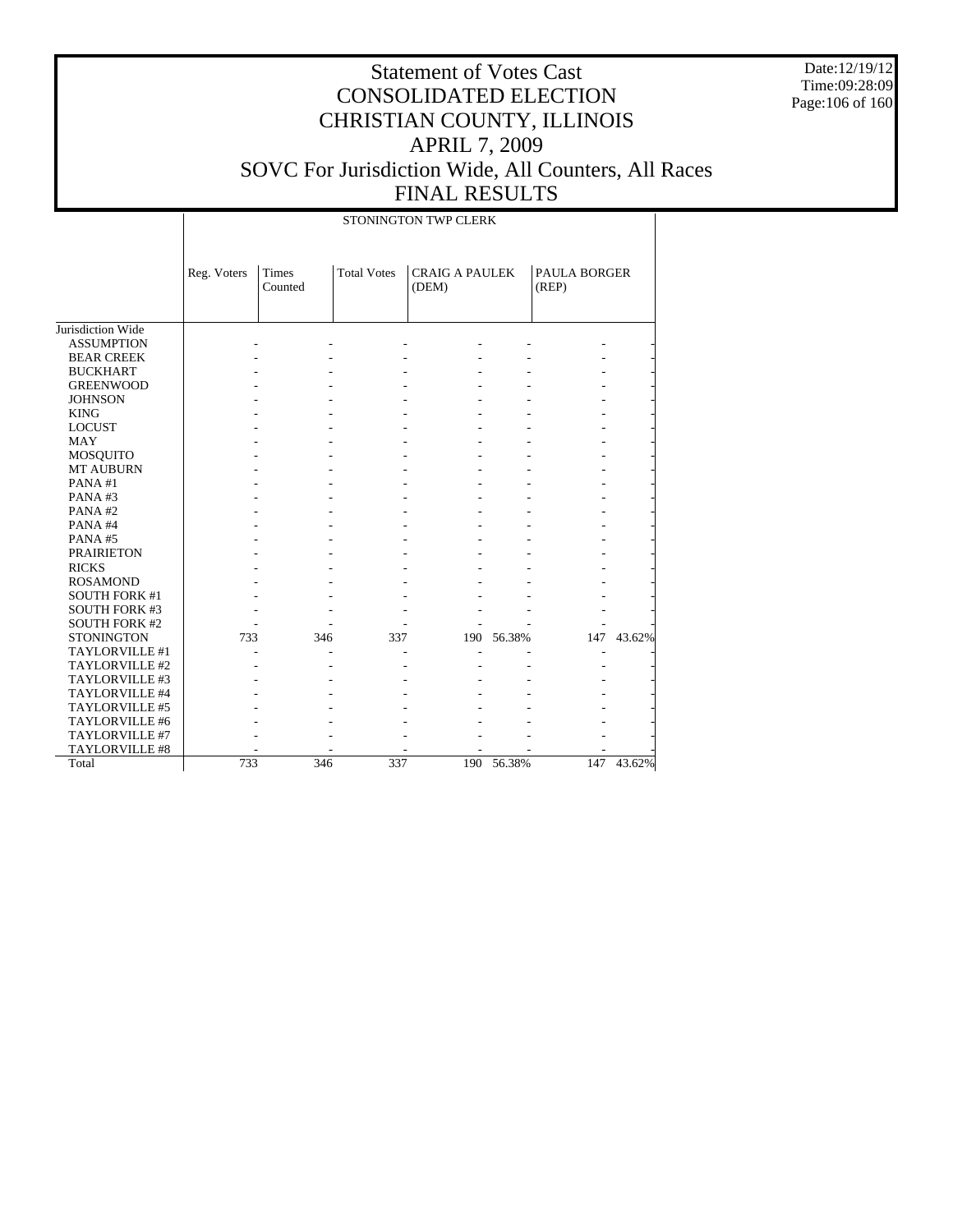Date:12/19/12 Time:09:28:09 Page:107 of 160

|                      |             |                  |                    | STONINGTON TWP HWY               |        |                                |            |
|----------------------|-------------|------------------|--------------------|----------------------------------|--------|--------------------------------|------------|
|                      | Reg. Voters | Times<br>Counted | <b>Total Votes</b> | <b>BERNARD</b><br>DECLERCK (DEM) |        | <b>GARY BORGER JR</b><br>(REP) |            |
| Jurisdiction Wide    |             |                  |                    |                                  |        |                                |            |
| <b>ASSUMPTION</b>    |             |                  |                    |                                  |        |                                |            |
| <b>BEAR CREEK</b>    |             |                  |                    |                                  |        |                                |            |
| <b>BUCKHART</b>      |             |                  |                    |                                  |        |                                |            |
| <b>GREENWOOD</b>     |             |                  |                    |                                  |        |                                |            |
| <b>JOHNSON</b>       |             |                  |                    |                                  |        |                                |            |
| <b>KING</b>          |             |                  |                    |                                  |        |                                |            |
| <b>LOCUST</b>        |             |                  |                    |                                  |        |                                |            |
| <b>MAY</b>           |             |                  |                    |                                  |        |                                |            |
| MOSQUITO             |             |                  |                    |                                  |        |                                |            |
| <b>MT AUBURN</b>     |             |                  |                    |                                  |        |                                |            |
| PANA#1               |             |                  |                    |                                  |        |                                |            |
| PANA#3               |             |                  |                    |                                  |        |                                |            |
| PANA#2               |             |                  |                    |                                  |        |                                |            |
| PANA#4               |             |                  |                    |                                  |        |                                |            |
| PANA#5               |             |                  |                    |                                  |        |                                |            |
| <b>PRAIRIETON</b>    |             |                  |                    |                                  |        |                                |            |
| <b>RICKS</b>         |             |                  |                    |                                  |        |                                |            |
| <b>ROSAMOND</b>      |             |                  |                    |                                  |        |                                |            |
| <b>SOUTH FORK #1</b> |             |                  |                    |                                  |        |                                |            |
| <b>SOUTH FORK #3</b> |             |                  |                    |                                  |        |                                |            |
| <b>SOUTH FORK #2</b> |             |                  |                    |                                  |        |                                |            |
| <b>STONINGTON</b>    | 733         | 346              | 337                | 223                              | 66.17% |                                | 114 33.83% |
| TAYLORVILLE #1       |             |                  |                    |                                  |        |                                |            |
| TAYLORVILLE #2       |             |                  |                    |                                  |        |                                |            |
| TAYLORVILLE #3       |             |                  |                    |                                  |        |                                |            |
| TAYLORVILLE #4       |             |                  |                    |                                  |        |                                |            |
| TAYLORVILLE #5       |             |                  |                    |                                  |        |                                |            |
| TAYLORVILLE #6       |             |                  |                    |                                  |        |                                |            |
| TAYLORVILLE #7       |             |                  |                    |                                  |        |                                |            |
| TAYLORVILLE #8       |             |                  |                    |                                  |        |                                |            |
| Total                | 733         | 346              | 337                | 223                              | 66.17% | 114                            | 33.83%     |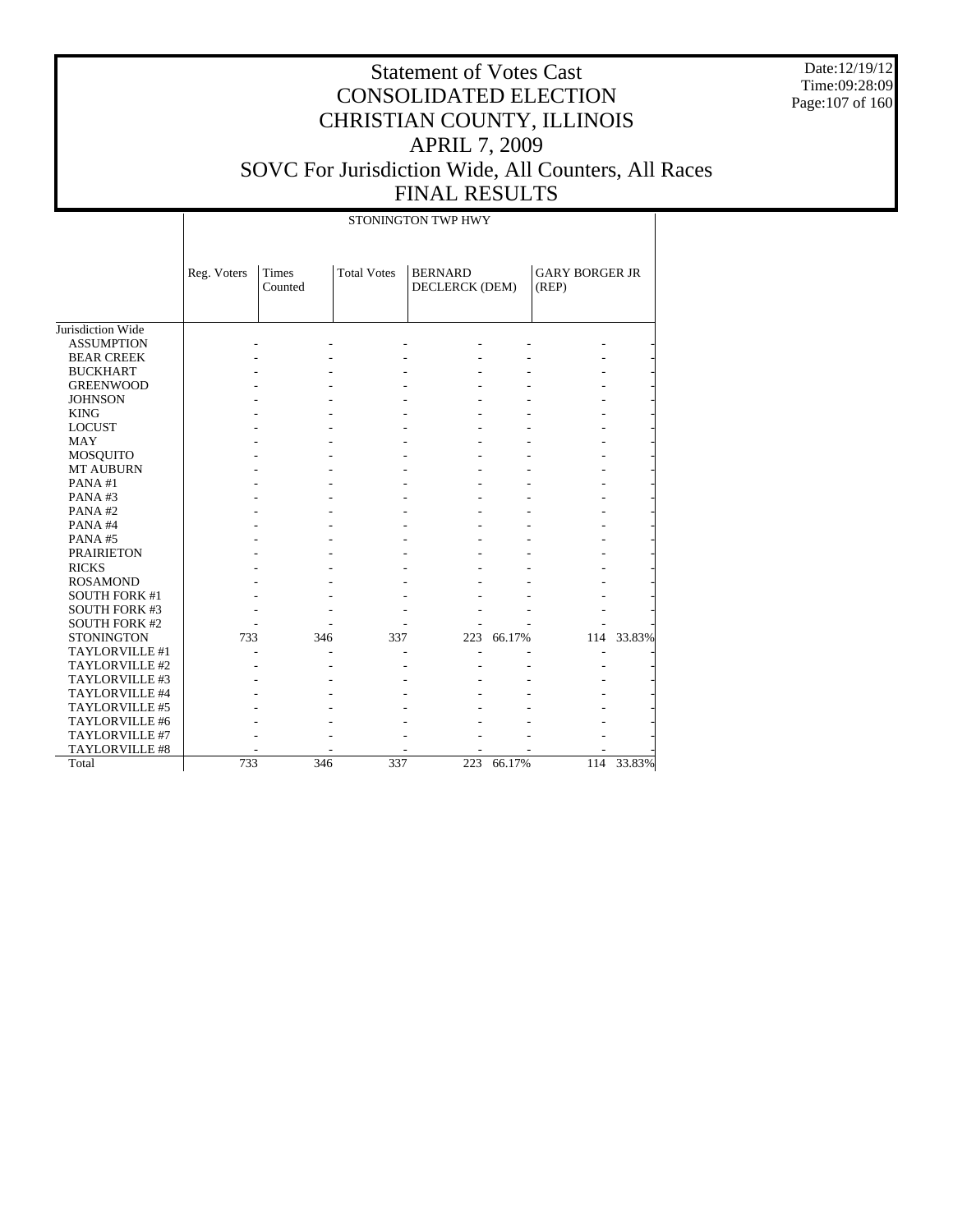Date:12/19/12 Time:09:28:09 Page:108 of 160

|                      | STONINGTON TWP TRST |                  |                    |                        |        |                         |        |                               |        |
|----------------------|---------------------|------------------|--------------------|------------------------|--------|-------------------------|--------|-------------------------------|--------|
|                      | Reg. Voters         | Times<br>Counted | <b>Total Votes</b> | <b>ROB CARLS (DEM)</b> |        | TRENT DECLERCK<br>(DEM) |        | <b>JAMES E UNSER</b><br>(DEM) |        |
| Jurisdiction Wide    |                     |                  |                    |                        |        |                         |        |                               |        |
| <b>ASSUMPTION</b>    |                     |                  |                    |                        |        |                         |        |                               |        |
| <b>BEAR CREEK</b>    |                     |                  |                    |                        |        |                         |        |                               |        |
| <b>BUCKHART</b>      |                     |                  |                    |                        |        |                         |        |                               |        |
| <b>GREENWOOD</b>     |                     |                  |                    |                        |        |                         |        |                               |        |
| <b>JOHNSON</b>       |                     |                  |                    |                        |        |                         |        |                               |        |
| <b>KING</b>          |                     |                  |                    |                        |        |                         |        |                               |        |
| <b>LOCUST</b>        |                     |                  |                    |                        |        |                         |        |                               |        |
| <b>MAY</b>           |                     |                  |                    |                        |        |                         |        |                               |        |
| <b>MOSQUITO</b>      |                     |                  |                    |                        |        |                         |        |                               |        |
| MT AUBURN            |                     |                  |                    |                        |        |                         |        |                               |        |
| PANA#1               |                     |                  |                    |                        |        |                         |        |                               |        |
| PANA#3               |                     |                  |                    |                        |        |                         |        |                               |        |
| PANA#2               |                     |                  |                    |                        |        |                         |        |                               |        |
| PANA#4               |                     |                  |                    |                        |        |                         |        |                               |        |
| PANA#5               |                     |                  |                    |                        |        |                         |        |                               |        |
| <b>PRAIRIETON</b>    |                     |                  |                    |                        |        |                         |        |                               |        |
| <b>RICKS</b>         |                     |                  |                    |                        |        |                         |        |                               |        |
| <b>ROSAMOND</b>      |                     |                  |                    |                        |        |                         |        |                               |        |
| SOUTH FORK #1        |                     |                  |                    |                        |        |                         |        |                               |        |
| <b>SOUTH FORK #3</b> |                     |                  |                    |                        |        |                         |        |                               |        |
| <b>SOUTH FORK #2</b> |                     |                  |                    |                        |        |                         |        |                               |        |
| <b>STONINGTON</b>    | 733                 | 346              | 1098               | 216                    | 19.67% | 184                     | 16.76% | 175                           | 15.94% |
| TAYLORVILLE #1       |                     |                  |                    |                        |        |                         |        |                               |        |
| TAYLORVILLE #2       |                     |                  |                    |                        |        |                         |        |                               |        |
| TAYLORVILLE #3       |                     |                  |                    |                        |        |                         |        |                               |        |
| TAYLORVILLE #4       |                     |                  |                    |                        |        |                         |        |                               |        |
| TAYLORVILLE #5       |                     |                  |                    |                        |        |                         |        |                               |        |
| TAYLORVILLE #6       |                     |                  |                    |                        |        |                         |        |                               |        |
| TAYLORVILLE #7       |                     |                  |                    |                        |        |                         |        |                               |        |
| TAYLORVILLE #8       |                     |                  |                    |                        |        |                         |        |                               |        |
| Total                | 733                 | 346              | 1098               | 216                    | 19.67% | 184                     | 16.76% | 175                           | 15.94% |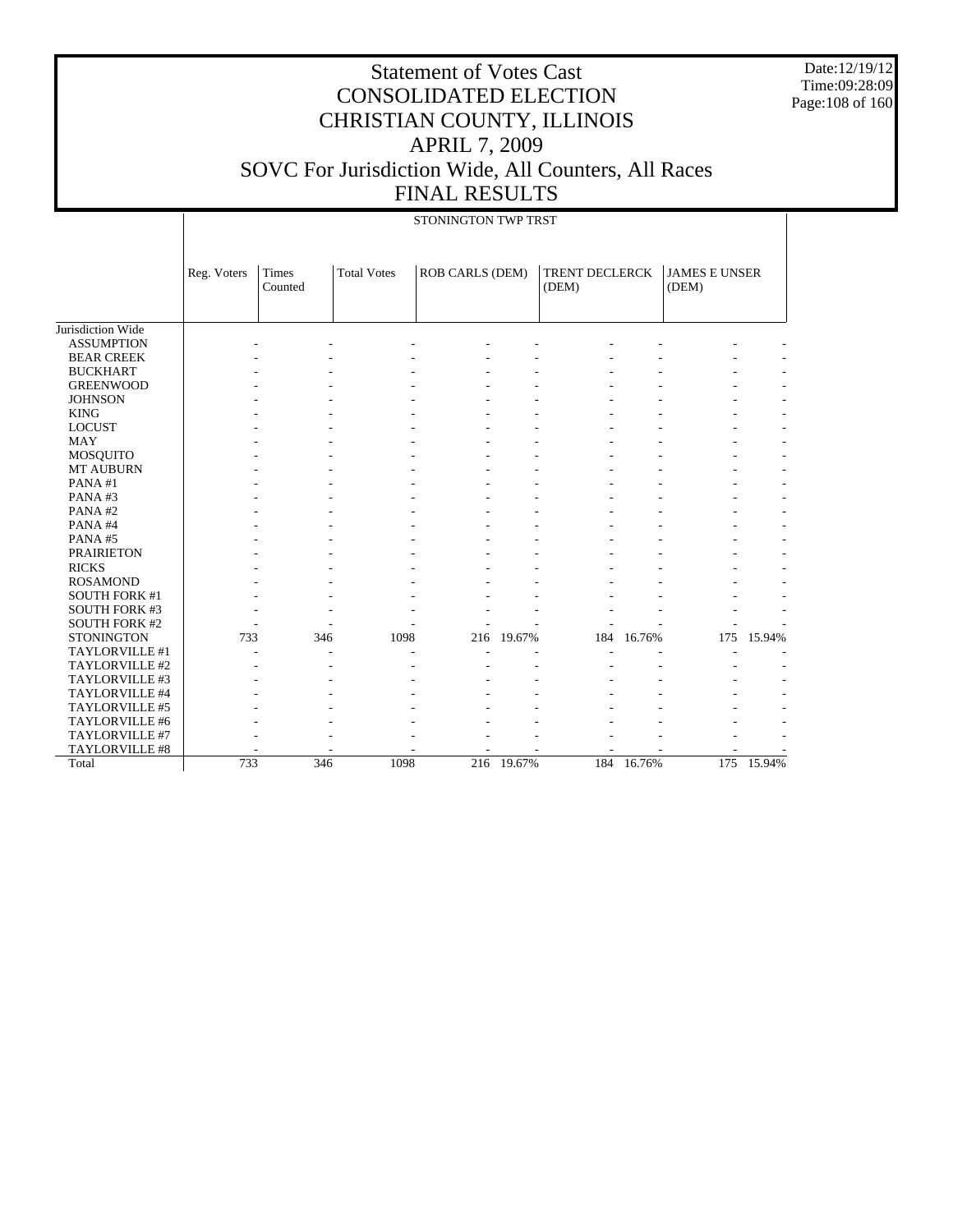Date:12/19/12 Time:09:28:09 Page:109 of 160

|                       | STONINGTON TWP TRST                      |            |                                |        |                                  |        |  |  |  |  |
|-----------------------|------------------------------------------|------------|--------------------------------|--------|----------------------------------|--------|--|--|--|--|
|                       | <b>TIMOTHY</b><br><b>ARMSTRONG (REP)</b> |            | <b>RICHARD COOPER</b><br>(REP) |        | <b>GEORGE V</b><br>LETCHER (REP) |        |  |  |  |  |
| Jurisdiction Wide     |                                          |            |                                |        |                                  |        |  |  |  |  |
| <b>ASSUMPTION</b>     |                                          |            |                                |        |                                  |        |  |  |  |  |
| <b>BEAR CREEK</b>     |                                          |            |                                |        |                                  |        |  |  |  |  |
| <b>BUCKHART</b>       |                                          |            |                                |        |                                  |        |  |  |  |  |
| <b>GREENWOOD</b>      |                                          |            |                                |        |                                  |        |  |  |  |  |
| <b>JOHNSON</b>        |                                          |            |                                |        |                                  |        |  |  |  |  |
| <b>KING</b>           |                                          |            |                                |        |                                  |        |  |  |  |  |
| <b>LOCUST</b>         |                                          |            |                                |        |                                  |        |  |  |  |  |
| <b>MAY</b>            |                                          |            |                                |        |                                  |        |  |  |  |  |
| <b>MOSQUITO</b>       |                                          |            |                                |        |                                  |        |  |  |  |  |
| <b>MT AUBURN</b>      |                                          |            |                                |        |                                  |        |  |  |  |  |
| PANA#1                |                                          |            |                                |        |                                  |        |  |  |  |  |
| PANA#3                |                                          |            |                                |        |                                  |        |  |  |  |  |
| PANA#2                |                                          |            |                                |        |                                  |        |  |  |  |  |
| PANA#4                |                                          |            |                                |        |                                  |        |  |  |  |  |
| PANA#5                |                                          |            |                                |        |                                  |        |  |  |  |  |
| <b>PRAIRIETON</b>     |                                          |            |                                |        |                                  |        |  |  |  |  |
| <b>RICKS</b>          |                                          |            |                                |        |                                  |        |  |  |  |  |
| <b>ROSAMOND</b>       |                                          |            |                                |        |                                  |        |  |  |  |  |
| <b>SOUTH FORK #1</b>  |                                          |            |                                |        |                                  |        |  |  |  |  |
| <b>SOUTH FORK #3</b>  |                                          |            |                                |        |                                  |        |  |  |  |  |
| <b>SOUTH FORK #2</b>  |                                          |            |                                |        |                                  |        |  |  |  |  |
| <b>STONINGTON</b>     |                                          | 143 13.02% | 211                            | 19.22% | 169                              | 15.39% |  |  |  |  |
| TAYLORVILLE #1        |                                          |            |                                |        |                                  |        |  |  |  |  |
| TAYLORVILLE #2        |                                          |            |                                |        |                                  |        |  |  |  |  |
| TAYLORVILLE #3        |                                          |            |                                |        |                                  |        |  |  |  |  |
| TAYLORVILLE #4        |                                          |            |                                |        |                                  |        |  |  |  |  |
| TAYLORVILLE #5        |                                          |            |                                |        |                                  |        |  |  |  |  |
| TAYLORVILLE #6        |                                          |            |                                |        |                                  |        |  |  |  |  |
| TAYLORVILLE #7        |                                          |            |                                |        |                                  |        |  |  |  |  |
| <b>TAYLORVILLE #8</b> |                                          |            |                                |        |                                  |        |  |  |  |  |
| Total                 | 143                                      | 13.02%     | 211                            | 19.22% | 169                              | 15.39% |  |  |  |  |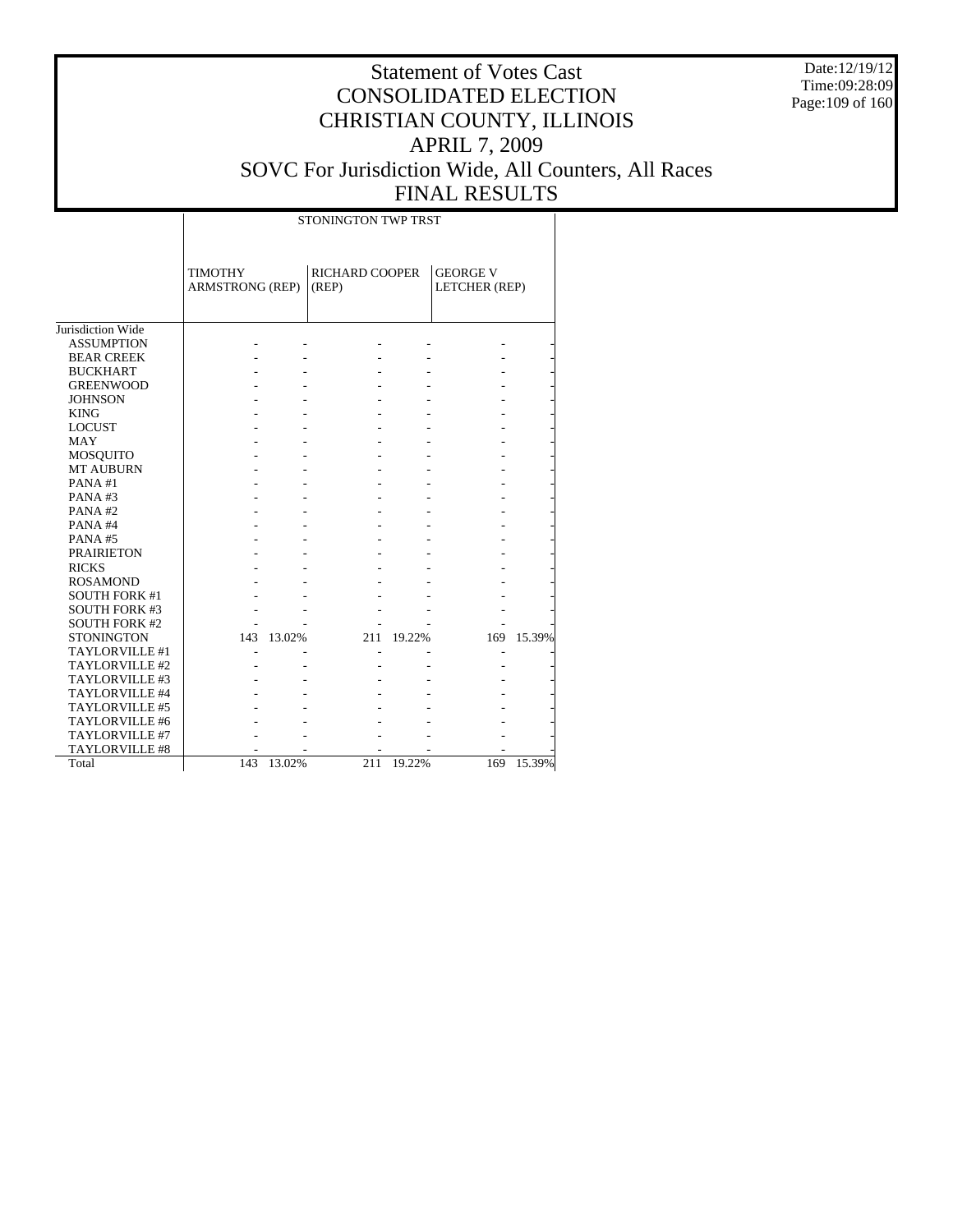Date:12/19/12 Time:09:28:09 Page:110 of 160

|                      |             | <b>STONINGTON LIB</b> |                    |                                     |        |              |        |                                  |        |  |  |
|----------------------|-------------|-----------------------|--------------------|-------------------------------------|--------|--------------|--------|----------------------------------|--------|--|--|
|                      | Reg. Voters | Times<br>Counted      | <b>Total Votes</b> | <b>JANET L</b><br><b>HURELBRINK</b> |        | PHYLLIS BECK |        | <b>MARY E</b><br><b>BLAKEMAN</b> |        |  |  |
| Jurisdiction Wide    |             |                       |                    |                                     |        |              |        |                                  |        |  |  |
| <b>ASSUMPTION</b>    |             |                       |                    |                                     |        |              |        |                                  |        |  |  |
| <b>BEAR CREEK</b>    |             |                       |                    |                                     |        |              |        |                                  |        |  |  |
| <b>BUCKHART</b>      |             |                       |                    |                                     |        |              |        |                                  |        |  |  |
| <b>GREENWOOD</b>     |             |                       |                    |                                     |        |              |        |                                  |        |  |  |
| <b>JOHNSON</b>       |             |                       |                    |                                     |        |              |        |                                  |        |  |  |
| <b>KING</b>          |             |                       |                    |                                     |        |              |        |                                  |        |  |  |
| <b>LOCUST</b>        |             |                       |                    |                                     |        |              |        |                                  |        |  |  |
| <b>MAY</b>           |             |                       |                    |                                     |        |              |        |                                  |        |  |  |
| MOSQUITO             |             |                       |                    |                                     |        |              |        |                                  |        |  |  |
| MT AUBURN            |             |                       |                    |                                     |        |              |        |                                  |        |  |  |
| PANA#1               |             |                       |                    |                                     |        |              |        |                                  |        |  |  |
| PANA#3               |             |                       |                    |                                     |        |              |        |                                  |        |  |  |
| PANA#2               |             |                       |                    |                                     |        |              |        |                                  |        |  |  |
| PANA#4               |             |                       |                    |                                     |        |              |        |                                  |        |  |  |
| PANA#5               |             |                       |                    |                                     |        |              |        |                                  |        |  |  |
| <b>PRAIRIETON</b>    |             |                       |                    |                                     |        |              |        |                                  |        |  |  |
| <b>RICKS</b>         |             |                       |                    |                                     |        |              |        |                                  |        |  |  |
| <b>ROSAMOND</b>      |             |                       |                    |                                     |        |              |        |                                  |        |  |  |
| <b>SOUTH FORK #1</b> |             |                       |                    |                                     |        |              |        |                                  |        |  |  |
| <b>SOUTH FORK #3</b> |             |                       |                    |                                     |        |              |        |                                  |        |  |  |
| <b>SOUTH FORK #2</b> |             |                       |                    |                                     |        |              |        |                                  |        |  |  |
| <b>STONINGTON</b>    | 733         | 346                   | 978                | 259                                 | 26.48% | 236          | 24.13% | 259                              | 26.48% |  |  |
| TAYLORVILLE #1       |             | $\overline{a}$        |                    |                                     |        |              |        |                                  |        |  |  |
| TAYLORVILLE #2       |             |                       |                    |                                     |        |              |        |                                  |        |  |  |
| TAYLORVILLE #3       |             |                       |                    |                                     |        |              |        |                                  |        |  |  |
| TAYLORVILLE #4       |             |                       |                    |                                     |        |              |        |                                  |        |  |  |
| TAYLORVILLE #5       |             |                       |                    |                                     |        |              |        |                                  |        |  |  |
| TAYLORVILLE #6       |             |                       |                    |                                     |        |              |        |                                  |        |  |  |
| TAYLORVILLE #7       |             |                       |                    |                                     |        |              |        |                                  |        |  |  |
| TAYLORVILLE #8       |             |                       |                    |                                     |        |              |        |                                  |        |  |  |
| Total                | 733         | 346                   | 978                | 259                                 | 26.48% | 236          | 24.13% | 259                              | 26.48% |  |  |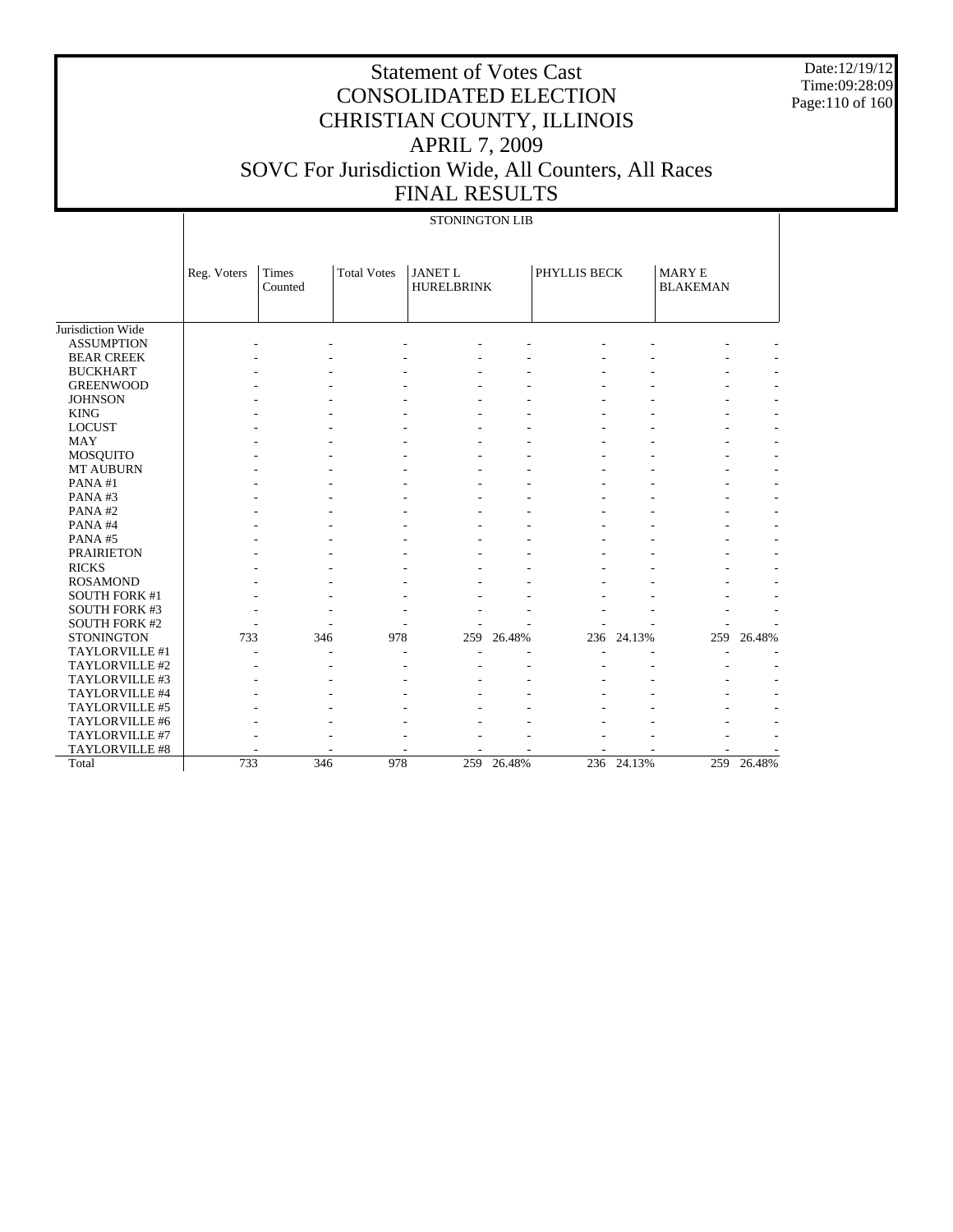Date:12/19/12 Time:09:28:09 Page:111 of 160

|                      | <b>STONINGTON LIB</b> |            | TAYLORVILLE TWP SUPR |                  |                    |                                        |            |                                     |        |  |
|----------------------|-----------------------|------------|----------------------|------------------|--------------------|----------------------------------------|------------|-------------------------------------|--------|--|
|                      | <b>MARTHA J SMITH</b> |            | Reg. Voters          | Times<br>Counted | <b>Total Votes</b> | <b>DEBORAH</b><br><b>SCHNELL (REP)</b> |            | MIKEL 'MIKE'<br><b>BLILER (DEM)</b> |        |  |
| Jurisdiction Wide    |                       |            |                      |                  |                    |                                        |            |                                     |        |  |
| <b>ASSUMPTION</b>    |                       |            |                      |                  |                    |                                        |            |                                     |        |  |
| <b>BEAR CREEK</b>    |                       |            |                      |                  |                    |                                        |            |                                     |        |  |
| <b>BUCKHART</b>      |                       |            |                      |                  |                    |                                        |            |                                     |        |  |
| <b>GREENWOOD</b>     |                       |            |                      |                  |                    |                                        |            |                                     |        |  |
| <b>JOHNSON</b>       |                       |            |                      |                  |                    |                                        |            |                                     |        |  |
| <b>KING</b>          |                       |            |                      |                  |                    |                                        |            |                                     |        |  |
| <b>LOCUST</b>        |                       |            |                      |                  |                    |                                        |            |                                     |        |  |
| <b>MAY</b>           |                       |            |                      |                  |                    |                                        |            |                                     |        |  |
| MOSQUITO             |                       |            |                      |                  |                    |                                        |            |                                     |        |  |
| <b>MT AUBURN</b>     |                       |            |                      |                  |                    |                                        |            |                                     |        |  |
| PANA#1               |                       |            |                      |                  |                    |                                        |            |                                     |        |  |
| PANA#3               |                       |            |                      |                  |                    |                                        |            |                                     |        |  |
| PANA#2               |                       |            |                      |                  |                    |                                        |            |                                     |        |  |
| PANA#4               |                       |            |                      |                  |                    |                                        |            |                                     |        |  |
| PANA#5               |                       |            |                      |                  |                    |                                        |            |                                     |        |  |
| <b>PRAIRIETON</b>    |                       |            |                      |                  |                    |                                        |            |                                     |        |  |
| <b>RICKS</b>         |                       |            |                      |                  |                    |                                        |            |                                     |        |  |
| <b>ROSAMOND</b>      |                       |            |                      |                  |                    |                                        |            |                                     |        |  |
| <b>SOUTH FORK #1</b> |                       |            |                      |                  |                    |                                        |            |                                     |        |  |
| <b>SOUTH FORK #3</b> |                       |            |                      |                  |                    |                                        |            |                                     |        |  |
| <b>SOUTH FORK #2</b> |                       |            |                      |                  |                    |                                        |            |                                     |        |  |
| <b>STONINGTON</b>    |                       | 224 22.90% |                      |                  |                    |                                        |            |                                     |        |  |
| TAYLORVILLE #1       |                       |            | 949                  | 323              | 313                | 88                                     | 28.12%     | 225                                 | 71.88% |  |
| TAYLORVILLE #2       |                       |            | 866                  | 357              | 335                | 70                                     | 20.90%     | 265                                 | 79.10% |  |
| TAYLORVILLE #3       |                       |            | 856                  | 398              | 374                | 94                                     | 25.13%     | 280                                 | 74.87% |  |
| TAYLORVILLE #4       |                       |            | 1279                 | 489              | 475                |                                        | 104 21.89% | 371                                 | 78.11% |  |
| TAYLORVILLE #5       |                       |            | 1334                 | 471              | 451                |                                        | 112 24.83% | 339                                 | 75.17% |  |
| TAYLORVILLE #6       |                       |            | 914                  | 376              | 355                | 79                                     | 22.25%     | 276                                 | 77.75% |  |
| TAYLORVILLE #7       |                       |            | 863                  | 305              | 284                |                                        | 56 19.72%  | 228                                 | 80.28% |  |
| TAYLORVILLE #8       |                       |            | 986                  | 361              | 345                | 75                                     | 21.74%     | 270                                 | 78.26% |  |
| Total                | 224                   | 22.90%     | 8047                 | 3080             | 2932               | 678                                    | 23.12%     | 2254                                | 76.88% |  |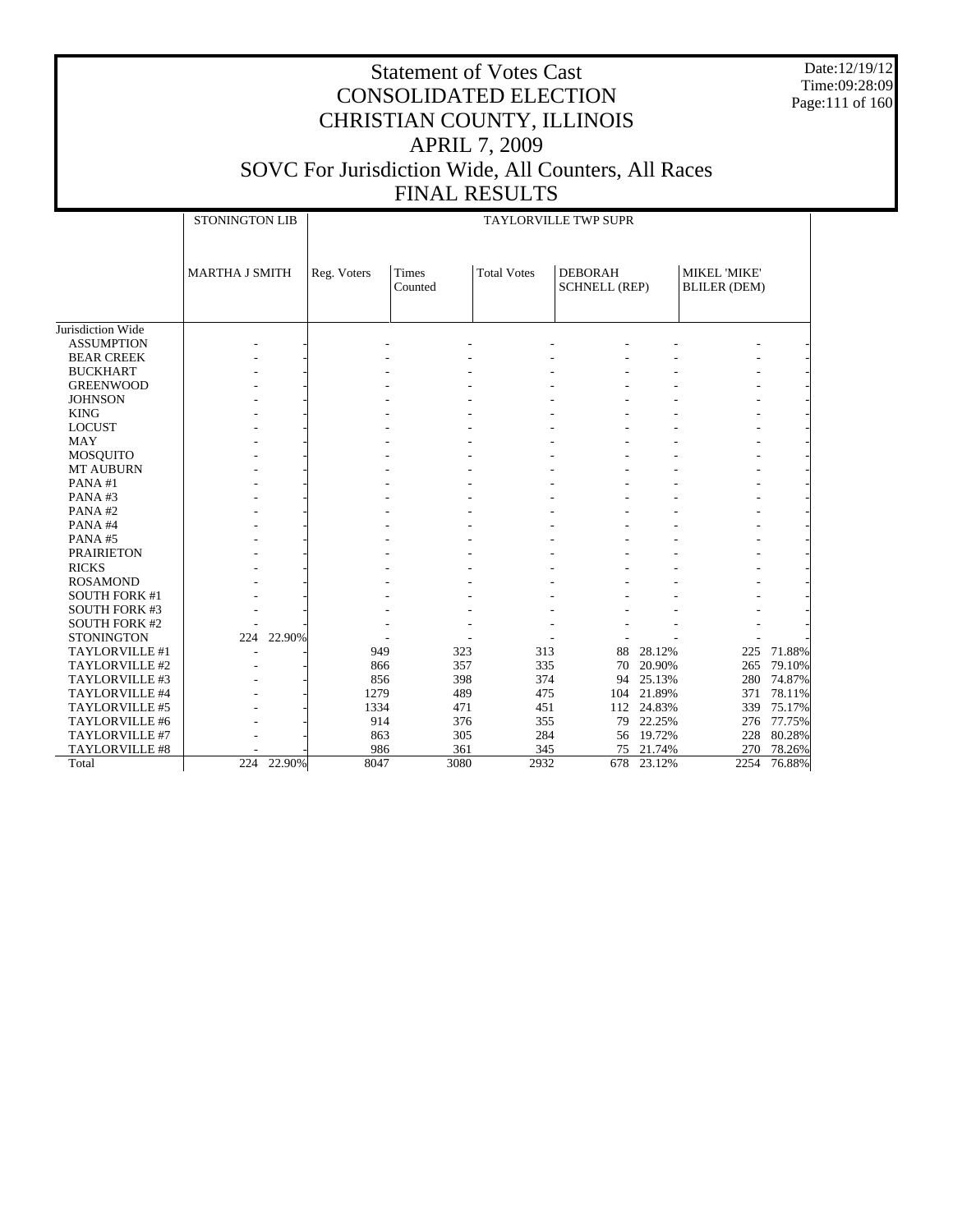Date:12/19/12 Time:09:28:10 Page:112 of 160

|                      |             | <b>TAYLORVILLE TWP CLERK</b> |                    |                                        |           |                                            |        |  |  |  |  |  |
|----------------------|-------------|------------------------------|--------------------|----------------------------------------|-----------|--------------------------------------------|--------|--|--|--|--|--|
|                      | Reg. Voters | <b>Times</b><br>Counted      | <b>Total Votes</b> | <b>DOUGLAS</b><br><b>SCHNELL (REP)</b> |           | <b>MARCIA LEMAIRE</b><br><b>NEAL</b> (DEM) |        |  |  |  |  |  |
| Jurisdiction Wide    |             |                              |                    |                                        |           |                                            |        |  |  |  |  |  |
| <b>ASSUMPTION</b>    |             |                              |                    |                                        |           |                                            |        |  |  |  |  |  |
|                      |             |                              |                    |                                        |           |                                            |        |  |  |  |  |  |
| <b>BEAR CREEK</b>    |             |                              |                    |                                        |           |                                            |        |  |  |  |  |  |
| <b>BUCKHART</b>      |             |                              |                    |                                        |           |                                            |        |  |  |  |  |  |
| <b>GREENWOOD</b>     |             |                              |                    |                                        |           |                                            |        |  |  |  |  |  |
| <b>JOHNSON</b>       |             |                              |                    |                                        |           |                                            |        |  |  |  |  |  |
| <b>KING</b>          |             |                              |                    |                                        |           |                                            |        |  |  |  |  |  |
| <b>LOCUST</b>        |             |                              |                    |                                        |           |                                            |        |  |  |  |  |  |
| <b>MAY</b>           |             |                              |                    |                                        |           |                                            |        |  |  |  |  |  |
| <b>MOSQUITO</b>      |             |                              |                    |                                        |           |                                            |        |  |  |  |  |  |
| <b>MT AUBURN</b>     |             |                              |                    |                                        |           |                                            |        |  |  |  |  |  |
| PANA#1               |             |                              |                    |                                        |           |                                            |        |  |  |  |  |  |
| PANA#3               |             |                              |                    |                                        |           |                                            |        |  |  |  |  |  |
| PANA#2               |             |                              |                    |                                        |           |                                            |        |  |  |  |  |  |
| PANA#4               |             |                              |                    |                                        |           |                                            |        |  |  |  |  |  |
| PANA#5               |             |                              |                    |                                        |           |                                            |        |  |  |  |  |  |
| <b>PRAIRIETON</b>    |             |                              |                    |                                        |           |                                            |        |  |  |  |  |  |
| <b>RICKS</b>         |             |                              |                    |                                        |           |                                            |        |  |  |  |  |  |
| <b>ROSAMOND</b>      |             |                              |                    |                                        |           |                                            |        |  |  |  |  |  |
| <b>SOUTH FORK #1</b> |             |                              |                    |                                        |           |                                            |        |  |  |  |  |  |
| <b>SOUTH FORK #3</b> |             |                              |                    |                                        |           |                                            |        |  |  |  |  |  |
| <b>SOUTH FORK #2</b> |             |                              |                    |                                        |           |                                            |        |  |  |  |  |  |
| <b>STONINGTON</b>    |             |                              |                    |                                        |           |                                            |        |  |  |  |  |  |
| TAYLORVILLE #1       | 949         | 323                          | 307                | 92                                     | 29.97%    | 215                                        | 70.03% |  |  |  |  |  |
| TAYLORVILLE #2       | 866         | 357                          | 330                | 79                                     | 23.94%    | 251                                        | 76.06% |  |  |  |  |  |
| TAYLORVILLE #3       | 856         | 398                          | 368                | 97                                     | 26.36%    | 271                                        | 73.64% |  |  |  |  |  |
| TAYLORVILLE #4       | 1279        | 489                          | 468                | 108                                    | 23.08%    | 360                                        | 76.92% |  |  |  |  |  |
| TAYLORVILLE #5       | 1334        | 471                          | 445                | 117                                    | 26.29%    | 328                                        | 73.71% |  |  |  |  |  |
| TAYLORVILLE #6       | 914         | 376                          | 344                | 82                                     | 23.84%    | 262                                        | 76.16% |  |  |  |  |  |
| TAYLORVILLE #7       | 863         | 305                          | 282                | 65                                     | 23.05%    | 217                                        | 76.95% |  |  |  |  |  |
| TAYLORVILLE #8       | 986         | 361                          | 341                |                                        | 95 27.86% | 246                                        | 72.14% |  |  |  |  |  |
| Total                | 8047        | 3080                         | 2885               | 735                                    | 25.48%    | 2150                                       | 74.52% |  |  |  |  |  |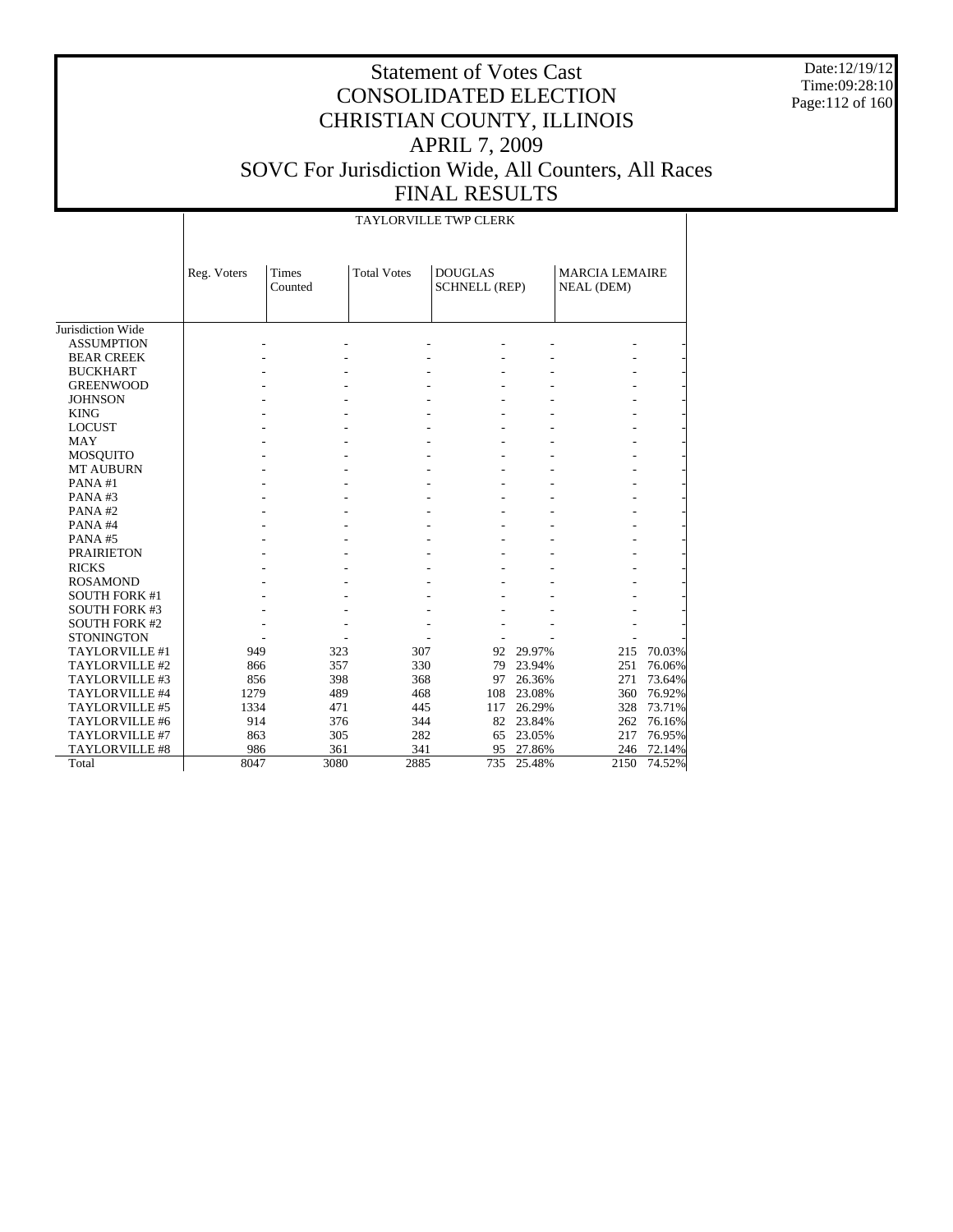Date:12/19/12 Time:09:28:10 Page:113 of 160

|                      |             |                  | <b>TAYLORVILLE TWP ASSR</b> |                              |              |
|----------------------|-------------|------------------|-----------------------------|------------------------------|--------------|
|                      | Reg. Voters | Times<br>Counted | <b>Total Votes</b>          | <b>MIKE GLEASON</b><br>(DEM) |              |
| Jurisdiction Wide    |             |                  |                             |                              |              |
| <b>ASSUMPTION</b>    |             |                  |                             |                              |              |
| <b>BEAR CREEK</b>    |             |                  |                             |                              |              |
| <b>BUCKHART</b>      |             |                  |                             |                              |              |
| <b>GREENWOOD</b>     |             |                  |                             |                              |              |
| <b>JOHNSON</b>       |             |                  |                             |                              |              |
| <b>KING</b>          |             |                  |                             |                              |              |
| <b>LOCUST</b>        |             |                  |                             |                              |              |
| <b>MAY</b>           |             |                  |                             |                              |              |
| MOSQUITO             |             |                  |                             |                              |              |
| <b>MT AUBURN</b>     |             |                  |                             |                              |              |
| PANA#1               |             |                  |                             |                              |              |
| PANA#3               |             |                  |                             |                              |              |
| PANA#2               |             |                  |                             |                              |              |
| PANA#4               |             |                  |                             |                              |              |
| PANA#5               |             |                  |                             |                              |              |
| <b>PRAIRIETON</b>    |             |                  |                             |                              |              |
| <b>RICKS</b>         |             |                  |                             |                              |              |
| <b>ROSAMOND</b>      |             |                  |                             |                              |              |
| <b>SOUTH FORK #1</b> |             |                  |                             |                              |              |
| <b>SOUTH FORK #3</b> |             |                  |                             |                              |              |
| <b>SOUTH FORK #2</b> |             |                  |                             |                              |              |
| <b>STONINGTON</b>    |             |                  |                             |                              |              |
| TAYLORVILLE #1       | 949         | 323              | 251                         |                              | 251 100.00%  |
| TAYLORVILLE #2       | 866         | 357              | 264                         |                              | 264 100.00%  |
| TAYLORVILLE #3       | 856         | 398              | 297                         |                              | 297 100.00%  |
| TAYLORVILLE #4       | 1279        | 489              | 376                         |                              | 376 100.00%  |
| TAYLORVILLE #5       | 1334        | 471              | 369                         |                              | 369 100.00%  |
| TAYLORVILLE #6       | 914         | 376              | 280                         |                              | 280 100.00%  |
| TAYLORVILLE #7       | 863         | 305              | 246                         |                              | 246 100.00%  |
| TAYLORVILLE #8       | 986         | 361              | 277                         |                              | 277 100.00%  |
| Total                | 8047        | 3080             | 2360                        |                              | 2360 100.00% |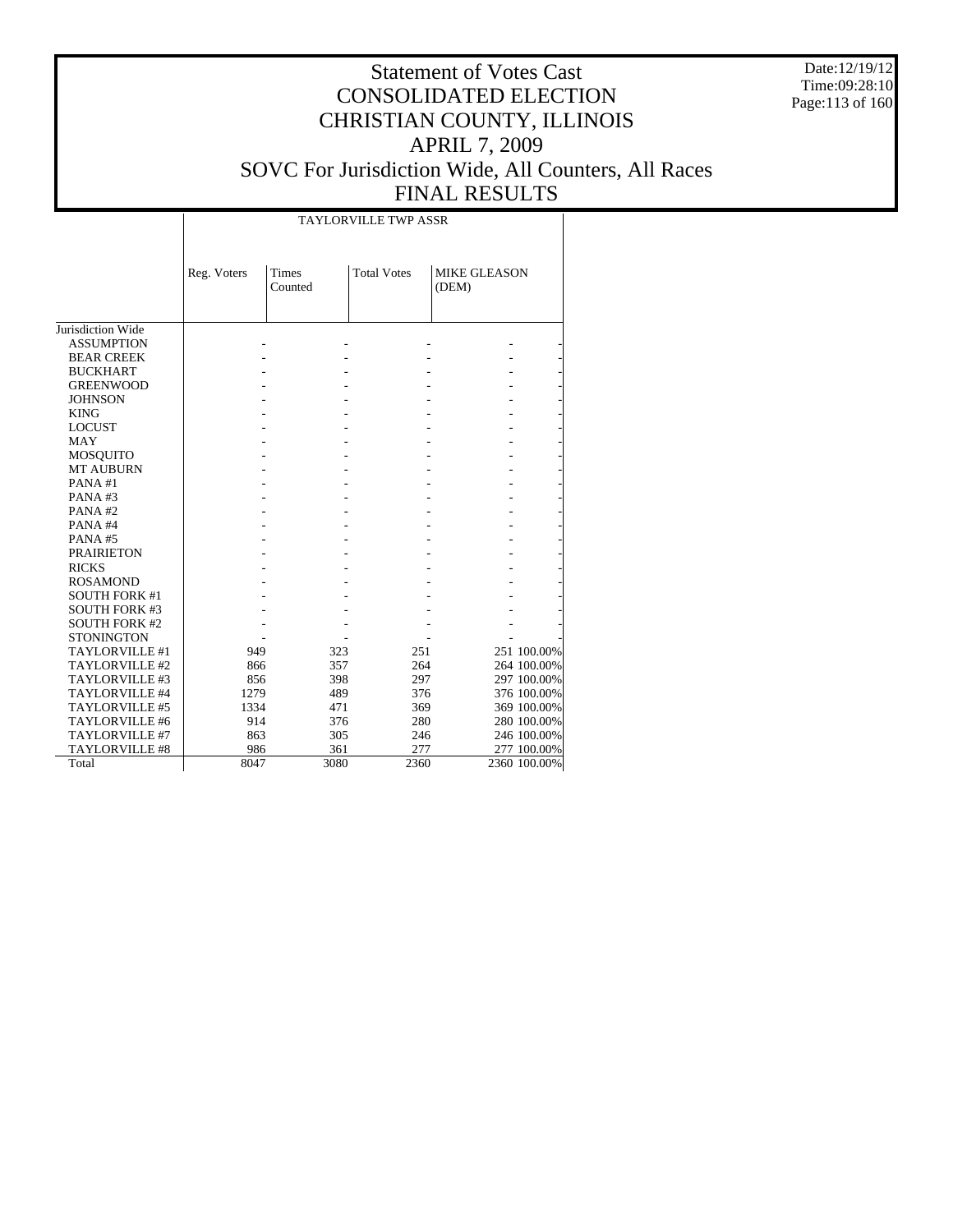Date:12/19/12 Time:09:28:10 Page:114 of 160

|                      |             | <b>TAYLORVILLE TWP HWY</b> |                    |                                |        |                              |        |                              |        |  |
|----------------------|-------------|----------------------------|--------------------|--------------------------------|--------|------------------------------|--------|------------------------------|--------|--|
|                      |             |                            |                    |                                |        |                              |        |                              |        |  |
|                      | Reg. Voters | <b>Times</b><br>Counted    | <b>Total Votes</b> | <b>MATTHEW PEARCE</b><br>(REP) |        | <b>TODD J BEATY</b><br>(DEM) |        | <b>BART EMERSON</b><br>(IND) |        |  |
|                      |             |                            |                    |                                |        |                              |        |                              |        |  |
| Jurisdiction Wide    |             |                            |                    |                                |        |                              |        |                              |        |  |
| <b>ASSUMPTION</b>    |             |                            |                    |                                |        |                              |        |                              |        |  |
| <b>BEAR CREEK</b>    |             |                            |                    |                                |        |                              |        |                              |        |  |
| <b>BUCKHART</b>      |             |                            |                    |                                |        |                              |        |                              |        |  |
| <b>GREENWOOD</b>     |             |                            |                    |                                |        |                              |        |                              |        |  |
| <b>JOHNSON</b>       |             |                            |                    |                                |        |                              |        |                              |        |  |
| <b>KING</b>          |             |                            |                    |                                |        |                              |        |                              |        |  |
| <b>LOCUST</b>        |             |                            |                    |                                |        |                              |        |                              |        |  |
| <b>MAY</b>           |             |                            |                    |                                |        |                              |        |                              |        |  |
| <b>MOSQUITO</b>      |             |                            |                    |                                |        |                              |        |                              |        |  |
| MT AUBURN            |             |                            |                    |                                |        |                              |        |                              |        |  |
| PANA#1               |             |                            |                    |                                |        |                              |        |                              |        |  |
| PANA#3               |             |                            |                    |                                |        |                              |        |                              |        |  |
| PANA#2               |             |                            |                    |                                |        |                              |        |                              |        |  |
| PANA#4               |             |                            |                    |                                |        |                              |        |                              |        |  |
| PANA#5               |             |                            |                    |                                |        |                              |        |                              |        |  |
| <b>PRAIRIETON</b>    |             |                            |                    |                                |        |                              |        |                              |        |  |
| <b>RICKS</b>         |             |                            |                    |                                |        |                              |        |                              |        |  |
| <b>ROSAMOND</b>      |             |                            |                    |                                |        |                              |        |                              |        |  |
| <b>SOUTH FORK #1</b> |             |                            |                    |                                |        |                              |        |                              |        |  |
| <b>SOUTH FORK #3</b> |             |                            |                    |                                |        |                              |        |                              |        |  |
| <b>SOUTH FORK #2</b> |             |                            |                    |                                |        |                              |        |                              |        |  |
| <b>STONINGTON</b>    |             |                            |                    |                                |        |                              |        |                              |        |  |
| TAYLORVILLE #1       | 949         | 323                        | 310                | 95                             | 30.65% | 147                          | 47.42% | 68                           | 21.94% |  |
| TAYLORVILLE #2       | 866         | 357                        | 332                | 105                            | 31.63% | 172                          | 51.81% | 55                           | 16.57% |  |
| TAYLORVILLE #3       | 856         | 398                        | 377                | 134                            | 35.54% | 180                          | 47.75% | 63                           | 16.71% |  |
| TAYLORVILLE #4       | 1279        | 489                        | 468                | 123                            | 26.28% | 265                          | 56.62% | 80                           | 17.09% |  |
| TAYLORVILLE #5       | 1334        | 471                        | 440                | 142                            | 32.27% | 187                          | 42.50% | 111                          | 25.23% |  |
| TAYLORVILLE #6       | 914         | 376                        | 351                | 131                            | 37.32% | 158                          | 45.01% | 62                           | 17.66% |  |
| TAYLORVILLE #7       | 863         | 305                        | 293                | 102                            | 34.81% | 132                          | 45.05% | 59                           | 20.14% |  |
| TAYLORVILLE #8       | 986         | 361                        | 347                | 123                            | 35.45% | 143                          | 41.21% | 81                           | 23.34% |  |
| Total                | 8047        | 3080                       | 2918               | 955                            | 32.73% | 1384                         | 47.43% | 579                          | 19.84% |  |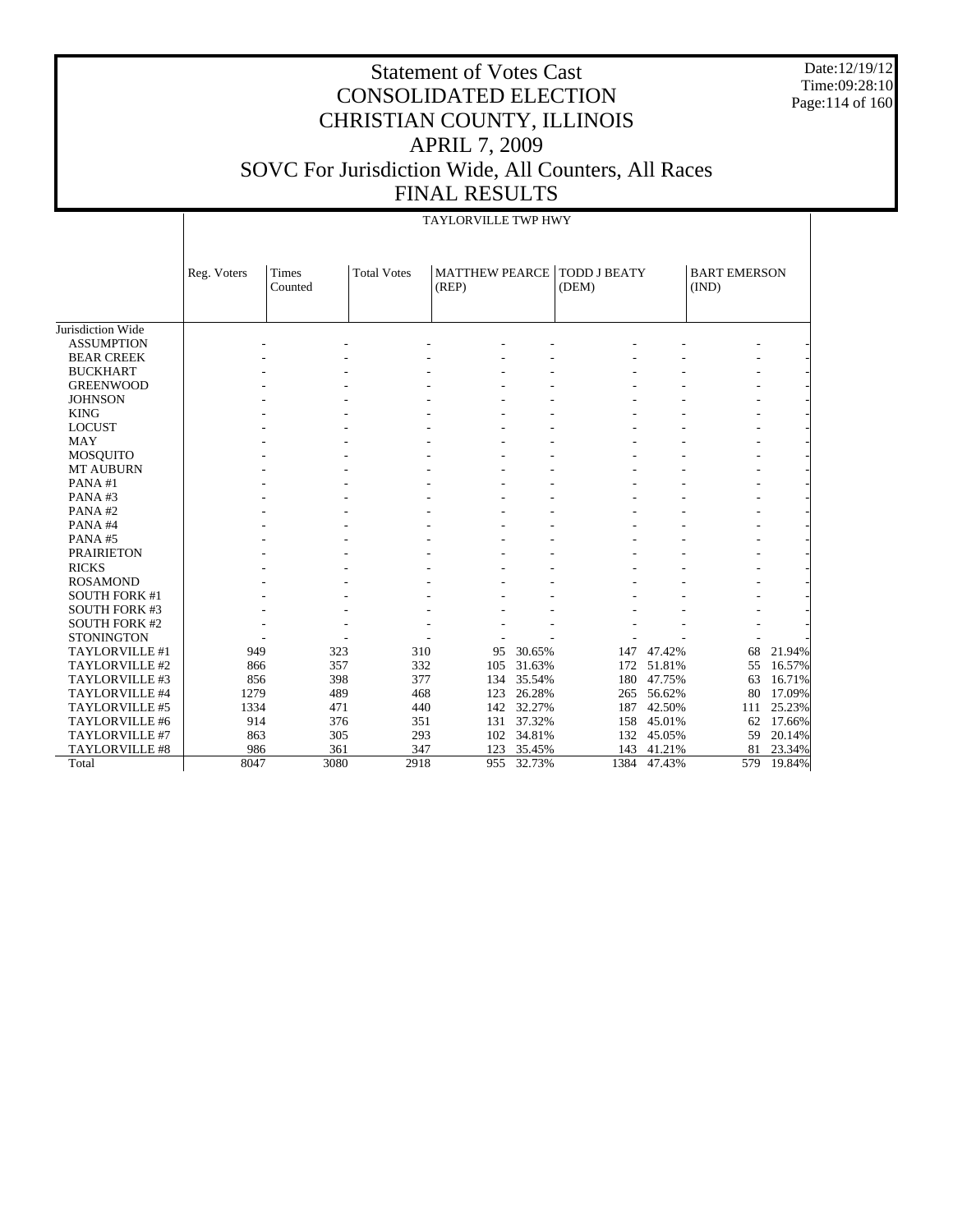Date:12/19/12 Time:09:28:10 Page:115 of 160

|                      |             | <b>TAYLORVILLE TWP TRUSTEE</b> |                    |                  |        |                              |            |                          |        |  |  |
|----------------------|-------------|--------------------------------|--------------------|------------------|--------|------------------------------|------------|--------------------------|--------|--|--|
|                      | Reg. Voters | <b>Times</b><br>Counted        | <b>Total Votes</b> | TOM SNYDER (REP) |        | <b>SUSAN PEARCE</b><br>(REP) |            | MICHAEL CALVERT<br>(REP) |        |  |  |
| Jurisdiction Wide    |             |                                |                    |                  |        |                              |            |                          |        |  |  |
| <b>ASSUMPTION</b>    |             |                                |                    |                  |        |                              |            |                          |        |  |  |
| <b>BEAR CREEK</b>    |             |                                |                    |                  |        |                              |            |                          |        |  |  |
| <b>BUCKHART</b>      |             |                                |                    |                  |        |                              |            |                          |        |  |  |
| <b>GREENWOOD</b>     |             |                                |                    |                  |        |                              |            |                          |        |  |  |
| <b>JOHNSON</b>       |             |                                |                    |                  |        |                              |            |                          |        |  |  |
| <b>KING</b>          |             |                                |                    |                  |        |                              |            |                          |        |  |  |
| <b>LOCUST</b>        |             |                                |                    |                  |        |                              |            |                          |        |  |  |
| <b>MAY</b>           |             |                                |                    |                  |        |                              |            |                          |        |  |  |
| <b>MOSQUITO</b>      |             |                                |                    |                  |        |                              |            |                          |        |  |  |
| <b>MT AUBURN</b>     |             |                                |                    |                  |        |                              |            |                          |        |  |  |
| PANA#1               |             |                                |                    |                  |        |                              |            |                          |        |  |  |
| PANA#3               |             |                                |                    |                  |        |                              |            |                          |        |  |  |
| PANA#2               |             |                                |                    |                  |        |                              |            |                          |        |  |  |
| PANA#4               |             |                                |                    |                  |        |                              |            |                          |        |  |  |
| PANA#5               |             |                                |                    |                  |        |                              |            |                          |        |  |  |
| <b>PRAIRIETON</b>    |             |                                |                    |                  |        |                              |            |                          |        |  |  |
| <b>RICKS</b>         |             |                                |                    |                  |        |                              |            |                          |        |  |  |
| <b>ROSAMOND</b>      |             |                                |                    |                  |        |                              |            |                          |        |  |  |
| <b>SOUTH FORK #1</b> |             |                                |                    |                  |        |                              |            |                          |        |  |  |
| <b>SOUTH FORK #3</b> |             |                                |                    |                  |        |                              |            |                          |        |  |  |
| <b>SOUTH FORK #2</b> |             |                                |                    |                  |        |                              |            |                          |        |  |  |
| <b>STONINGTON</b>    |             |                                |                    |                  |        |                              |            |                          |        |  |  |
| TAYLORVILLE #1       | 949         | 323                            | 1060               | 115              | 10.85% |                              | 161 15.19% | 132                      | 12.45% |  |  |
| TAYLORVILLE #2       | 866         | 357                            | 1119               | 99               | 8.85%  | 160                          | 14.30%     | 117                      | 10.46% |  |  |
| TAYLORVILLE #3       | 856         | 398                            | 1246               | 117              | 9.39%  | 198                          | 15.89%     | 140                      | 11.24% |  |  |
| TAYLORVILLE #4       | 1279        | 489                            | 1596               | 136              | 8.52%  | 208                          | 13.03%     | 171                      | 10.71% |  |  |
| TAYLORVILLE #5       | 1334        | 471                            | 1547               | 133              | 8.60%  | 244                          | 15.77%     | 185                      | 11.96% |  |  |
| TAYLORVILLE #6       | 914         | 376                            | 1215               | 113              | 9.30%  | 199                          | 16.38%     | 133                      | 10.95% |  |  |
| TAYLORVILLE #7       | 863         | 305                            | 991                | 75               | 7.57%  | 140                          | 14.13%     | 106                      | 10.70% |  |  |
| TAYLORVILLE #8       | 986         | 361                            | 1180               | 130              | 11.02% | 196                          | 16.61%     | 137                      | 11.61% |  |  |
| Total                | 8047        | 3080                           | 9954               | 918              | 9.22%  | 1506                         | 15.13%     | 1121                     | 11.26% |  |  |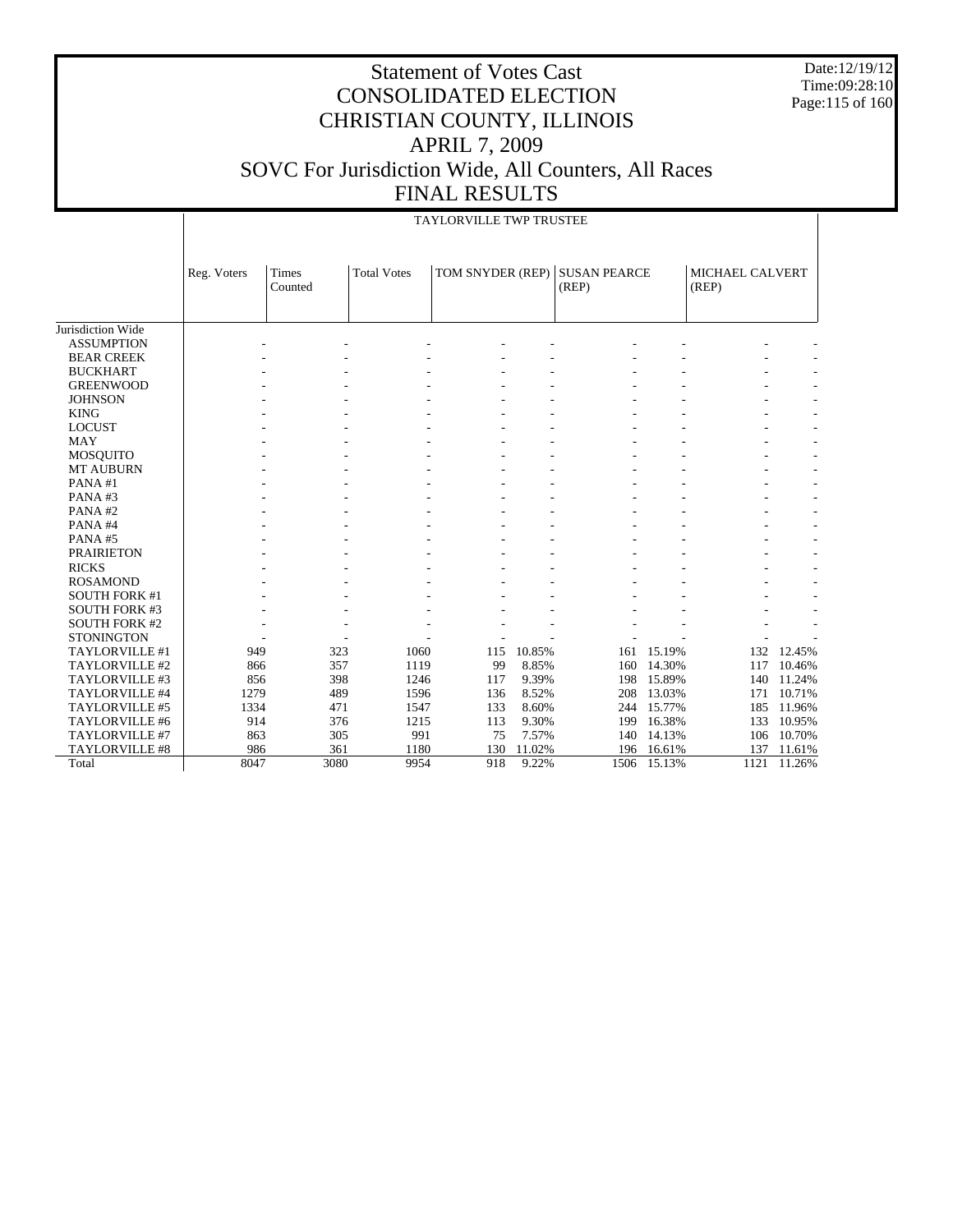Date:12/19/12 Time:09:28:10 Page:116 of 160

### Statement of Votes Cast CONSOLIDATED ELECTION CHRISTIAN COUNTY, ILLINOIS APRIL 7, 2009 SOVC For Jurisdiction Wide, All Counters, All Races FINAL RESULTS

|                      |                            | <b>TAYLORVILLE TWP TRUSTEE</b> |                     |            |                         |            |                    |            |                      |            |  |
|----------------------|----------------------------|--------------------------------|---------------------|------------|-------------------------|------------|--------------------|------------|----------------------|------------|--|
|                      | <b>JOHN</b>                |                                | <b>JUDY GIANASI</b> |            | <b>ALLEN SIMS (DEM)</b> |            | <b>MARK DURHAM</b> |            | <b>DAWN DECLERCK</b> |            |  |
|                      | <b>OLDAKOWSKI</b><br>(REP) |                                | (DEM)               |            |                         |            | (DEM)              |            | (DEM)                |            |  |
|                      |                            |                                |                     |            |                         |            |                    |            |                      |            |  |
| Jurisdiction Wide    |                            |                                |                     |            |                         |            |                    |            |                      |            |  |
| <b>ASSUMPTION</b>    |                            |                                |                     |            |                         |            |                    |            |                      |            |  |
| <b>BEAR CREEK</b>    |                            |                                |                     |            |                         |            |                    |            |                      |            |  |
| <b>BUCKHART</b>      |                            |                                |                     |            |                         |            |                    |            |                      |            |  |
| <b>GREENWOOD</b>     |                            |                                |                     |            |                         |            |                    |            |                      |            |  |
| <b>JOHNSON</b>       |                            |                                |                     |            |                         |            |                    |            |                      |            |  |
| <b>KING</b>          |                            |                                |                     |            |                         |            |                    |            |                      |            |  |
| <b>LOCUST</b>        |                            |                                |                     |            |                         |            |                    |            |                      |            |  |
| <b>MAY</b>           |                            |                                |                     |            |                         |            |                    |            |                      |            |  |
| <b>MOSQUITO</b>      |                            |                                |                     |            |                         |            |                    |            |                      |            |  |
| <b>MT AUBURN</b>     |                            |                                |                     |            |                         |            |                    |            |                      |            |  |
| PANA#1               |                            |                                |                     |            |                         |            |                    |            |                      |            |  |
| PANA#3               |                            |                                |                     |            |                         |            |                    |            |                      |            |  |
| PANA#2               |                            |                                |                     |            |                         |            |                    |            |                      |            |  |
| PANA#4               |                            |                                |                     |            |                         |            |                    |            |                      |            |  |
| PANA#5               |                            |                                |                     |            |                         |            |                    |            |                      |            |  |
| <b>PRAIRIETON</b>    |                            |                                |                     |            |                         |            |                    |            |                      |            |  |
| <b>RICKS</b>         |                            |                                |                     |            |                         |            |                    |            |                      |            |  |
| <b>ROSAMOND</b>      |                            |                                |                     |            |                         |            |                    |            |                      |            |  |
| <b>SOUTH FORK #1</b> |                            |                                |                     |            |                         |            |                    |            |                      |            |  |
| <b>SOUTH FORK #3</b> |                            |                                |                     |            |                         |            |                    |            |                      |            |  |
| <b>SOUTH FORK #2</b> |                            |                                |                     |            |                         |            |                    |            |                      |            |  |
| <b>STONINGTON</b>    |                            |                                |                     |            |                         |            |                    |            |                      |            |  |
| TAYLORVILLE #1       | 96                         | 9.06%                          | 149                 | 14.06%     | 122                     | 11.51%     |                    | 144 13.58% |                      | 141 13.30% |  |
| TAYLORVILLE #2       | 87                         | 7.77%                          | 182                 | 16.26%     | 137                     | 12.24%     |                    | 166 14.83% |                      | 171 15.28% |  |
| TAYLORVILLE #3       | 116                        | 9.31%                          | 197                 | 15.81%     | 151                     | 12.12%     | 159                | 12.76%     | 168                  | 13.48%     |  |
| TAYLORVILLE #4       | 116                        | 7.27%                          | 257                 | 16.10%     |                         | 212 13.28% | 251                | 15.73%     | 245                  | 15.35%     |  |
| TAYLORVILLE #5       | 135                        | 8.73%                          |                     | 244 15.77% | 169                     | 10.92%     |                    | 211 13.64% | 226                  | 14.61%     |  |
| TAYLORVILLE #6       | 106                        | 8.72%                          | 175                 | 14.40%     | 127                     | 10.45%     |                    | 191 15.72% | 171                  | 14.07%     |  |
| TAYLORVILLE #7       | 79                         | 7.97%                          | 149                 | 15.04%     | 129                     | 13.02%     |                    | 156 15.74% | 157                  | 15.84%     |  |
| TAYLORVILLE #8       | 104                        | 8.81%                          | 174                 | 14.75%     | 148                     | 12.54%     | 145                | 12.29%     | 146                  | 12.37%     |  |
| Total                | 839                        | 8.43%                          | 1527                | 15.34%     | 1195                    | 12.01%     | 1423               | 14.30%     | 1425                 | 14.32%     |  |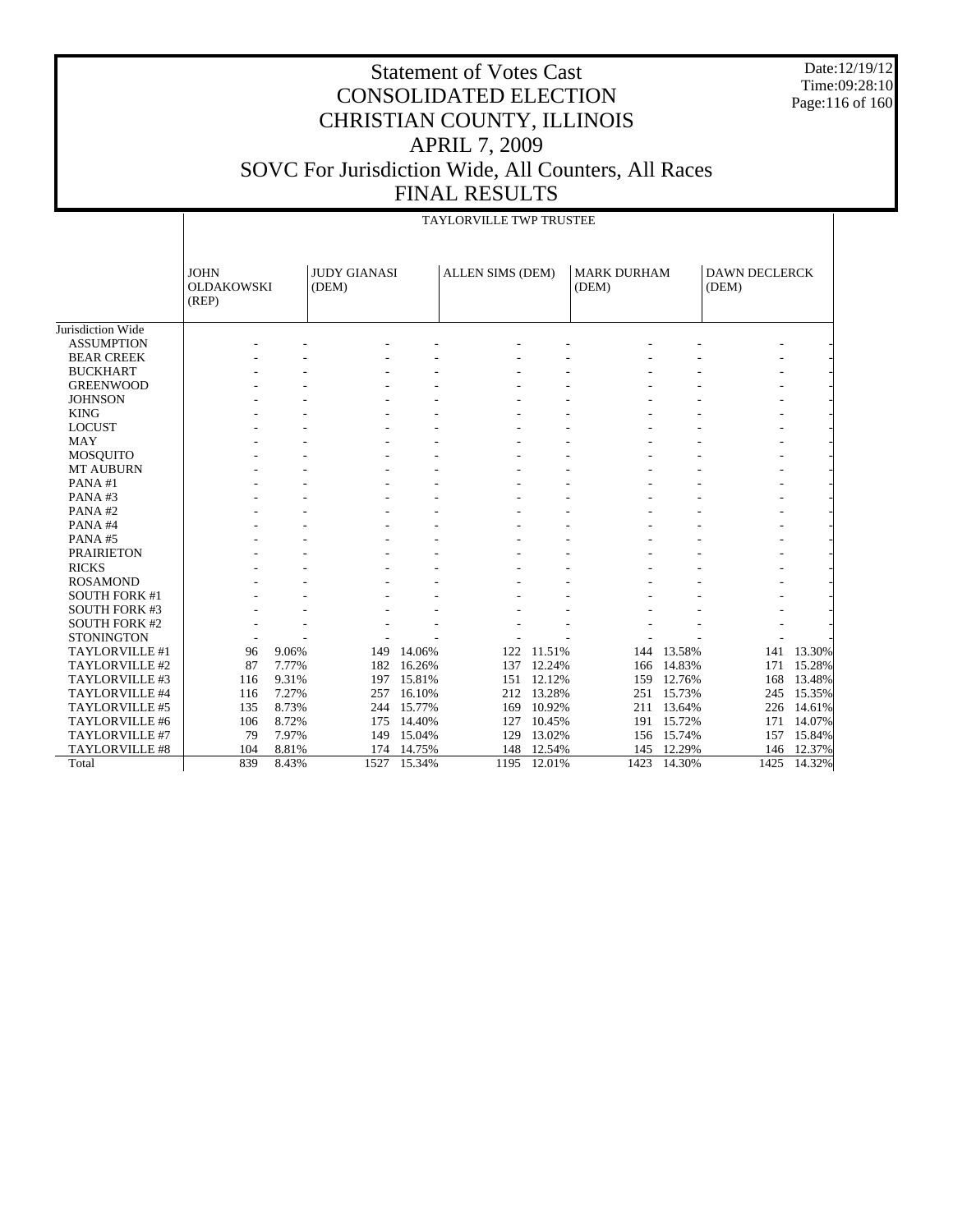Date:12/19/12 Time:09:28:10 Page:117 of 160

|                      |                          |                          | MTA (BC-KG-JN)           |                              | MTA (GR-LO-RO))          |                         |                    |                               |  |
|----------------------|--------------------------|--------------------------|--------------------------|------------------------------|--------------------------|-------------------------|--------------------|-------------------------------|--|
|                      | Reg. Voters              | <b>Times</b><br>Counted  | <b>Total Votes</b>       | <b>CHERYL IZATT</b><br>(DEM) | Reg. Voters              | <b>Times</b><br>Counted | <b>Total Votes</b> | <b>JEFFREY SCOTT</b><br>(REP) |  |
| Jurisdiction Wide    |                          |                          |                          |                              |                          |                         |                    |                               |  |
| <b>ASSUMPTION</b>    |                          |                          |                          |                              |                          |                         |                    |                               |  |
| <b>BEAR CREEK</b>    | 366                      | 216                      | 167                      | 167 100.00%                  |                          |                         |                    |                               |  |
| <b>BUCKHART</b>      |                          | $\overline{\phantom{a}}$ | $\overline{\phantom{a}}$ |                              |                          |                         |                    |                               |  |
| <b>GREENWOOD</b>     | $\overline{\phantom{a}}$ | $\overline{\phantom{a}}$ | $\overline{\phantom{a}}$ | ÷                            | 151                      | 51                      | 41                 | 41 100.00%                    |  |
| <b>JOHNSON</b>       | 507                      | 111                      | 85                       | 85 100,00%                   | $\overline{\phantom{a}}$ |                         |                    |                               |  |
| <b>KING</b>          | 156                      | 97                       | 72                       | 72 100.00%                   | $\overline{\phantom{a}}$ |                         |                    |                               |  |
| <b>LOCUST</b>        |                          | ÷,                       |                          |                              | 437                      | 156                     | 112                | 112 100.00%                   |  |
| <b>MAY</b>           |                          |                          |                          |                              |                          |                         |                    |                               |  |
| <b>MOSQUITO</b>      |                          |                          |                          |                              |                          |                         |                    |                               |  |
| MT AUBURN            |                          |                          |                          |                              |                          |                         |                    |                               |  |
| PANA#1               |                          |                          |                          |                              |                          |                         |                    |                               |  |
| PANA#3               |                          |                          |                          |                              |                          |                         |                    |                               |  |
| PANA#2               |                          |                          |                          |                              |                          |                         |                    |                               |  |
| PANA#4               |                          |                          |                          |                              |                          |                         |                    |                               |  |
| PANA#5               |                          |                          |                          |                              |                          |                         |                    |                               |  |
| <b>PRAIRIETON</b>    |                          |                          |                          |                              |                          |                         |                    |                               |  |
| <b>RICKS</b>         |                          |                          |                          |                              |                          |                         |                    |                               |  |
| <b>ROSAMOND</b>      |                          |                          |                          |                              | 254                      | 32                      | 28                 | 28 100.00%                    |  |
| <b>SOUTH FORK #1</b> |                          |                          |                          |                              |                          |                         |                    |                               |  |
| <b>SOUTH FORK #3</b> |                          |                          |                          |                              |                          |                         |                    |                               |  |
| <b>SOUTH FORK #2</b> |                          |                          |                          |                              |                          |                         |                    |                               |  |
| <b>STONINGTON</b>    |                          |                          |                          |                              |                          |                         |                    |                               |  |
| TAYLORVILLE #1       |                          |                          |                          |                              |                          |                         |                    |                               |  |
| TAYLORVILLE #2       |                          |                          |                          |                              |                          |                         |                    |                               |  |
| TAYLORVILLE #3       |                          |                          |                          |                              |                          |                         |                    |                               |  |
| TAYLORVILLE #4       |                          |                          |                          |                              |                          |                         |                    |                               |  |
| TAYLORVILLE #5       |                          |                          |                          |                              |                          |                         |                    |                               |  |
| TAYLORVILLE #6       |                          |                          |                          |                              |                          |                         |                    |                               |  |
| TAYLORVILLE #7       |                          |                          |                          |                              |                          |                         |                    |                               |  |
| TAYLORVILLE #8       |                          |                          |                          |                              |                          |                         |                    |                               |  |
| Total                | 1029                     | 424                      | 324                      | 324 100,00%                  | 842                      | 239                     | 181                | 181 100.00%                   |  |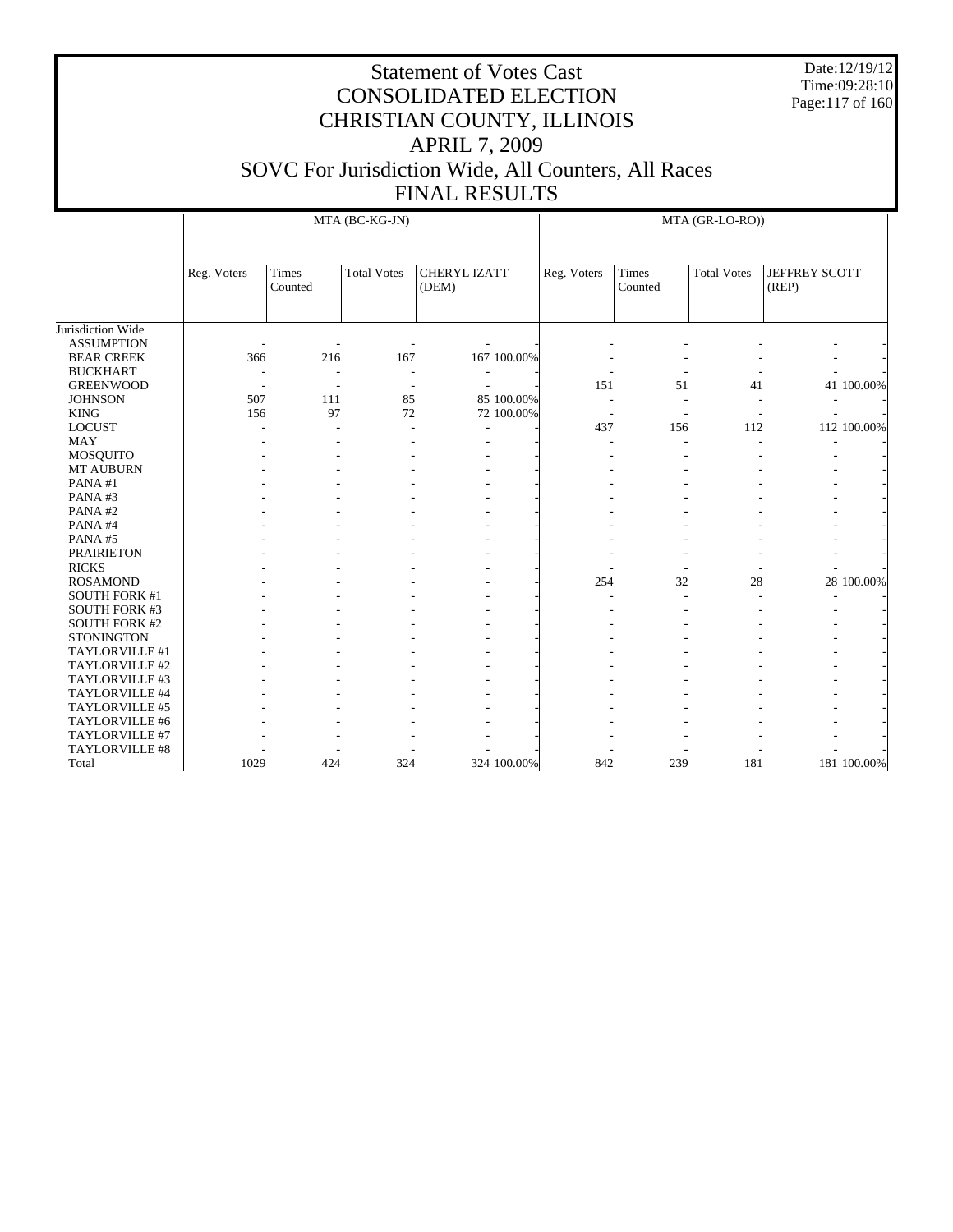Date:12/19/12 Time:09:28:10 Page:118 of 160

# Statement of Votes Cast CONSOLIDATED ELECTION CHRISTIAN COUNTY, ILLINOIS APRIL 7, 2009 SOVC For Jurisdiction Wide, All Counters, All Races FINAL RESULTS

STONINGTON PARK

|                       | Reg. Voters | Times<br>Counted | <b>Total Votes</b> | <b>JILL HOLTHAUS</b> |            | <b>ERIC ROEGGE</b> |        |
|-----------------------|-------------|------------------|--------------------|----------------------|------------|--------------------|--------|
| Jurisdiction Wide     |             |                  |                    |                      |            |                    |        |
| <b>ASSUMPTION</b>     |             |                  |                    |                      |            |                    |        |
| <b>BEAR CREEK</b>     |             |                  |                    |                      |            |                    |        |
| <b>BUCKHART</b>       |             |                  |                    |                      |            |                    |        |
| <b>GREENWOOD</b>      |             |                  |                    |                      |            |                    |        |
| <b>JOHNSON</b>        |             |                  |                    |                      |            |                    |        |
| <b>KING</b>           |             |                  |                    |                      |            |                    |        |
| <b>LOCUST</b>         |             |                  |                    |                      |            |                    |        |
| <b>MAY</b>            |             |                  |                    |                      |            |                    |        |
| <b>MOSQUITO</b>       |             |                  |                    |                      |            |                    |        |
| <b>MT AUBURN</b>      |             |                  |                    |                      |            |                    |        |
| PANA#1                |             |                  |                    |                      |            |                    |        |
| PANA#3                |             |                  |                    |                      |            |                    |        |
| PANA#2                |             |                  |                    |                      |            |                    |        |
| PANA#4                |             |                  |                    |                      |            |                    |        |
| PANA#5                |             |                  |                    |                      |            |                    |        |
| <b>PRAIRIETON</b>     |             |                  |                    |                      |            |                    |        |
| <b>RICKS</b>          |             |                  |                    |                      |            |                    |        |
| <b>ROSAMOND</b>       |             |                  |                    |                      |            |                    |        |
| <b>SOUTH FORK #1</b>  |             |                  |                    |                      |            |                    |        |
| <b>SOUTH FORK #3</b>  |             |                  |                    |                      |            |                    |        |
| <b>SOUTH FORK #2</b>  |             |                  |                    |                      |            |                    |        |
| <b>STONINGTON</b>     | 728         | 342              | 462                |                      | 285 61.69% | 177                | 38.31% |
| TAYLORVILLE #1        |             |                  |                    |                      |            |                    |        |
| TAYLORVILLE #2        |             |                  |                    |                      |            |                    |        |
| TAYLORVILLE #3        |             |                  |                    |                      |            |                    |        |
| TAYLORVILLE #4        |             |                  |                    |                      |            |                    |        |
| <b>TAYLORVILLE #5</b> |             |                  |                    |                      |            |                    |        |
| TAYLORVILLE #6        |             |                  |                    |                      |            |                    |        |
| TAYLORVILLE #7        |             |                  |                    |                      |            |                    |        |
| <b>TAYLORVILLE #8</b> |             |                  |                    |                      |            |                    |        |
| Total                 | 728         | 342              | 462                | 285                  | 61.69%     | 177                | 38.31% |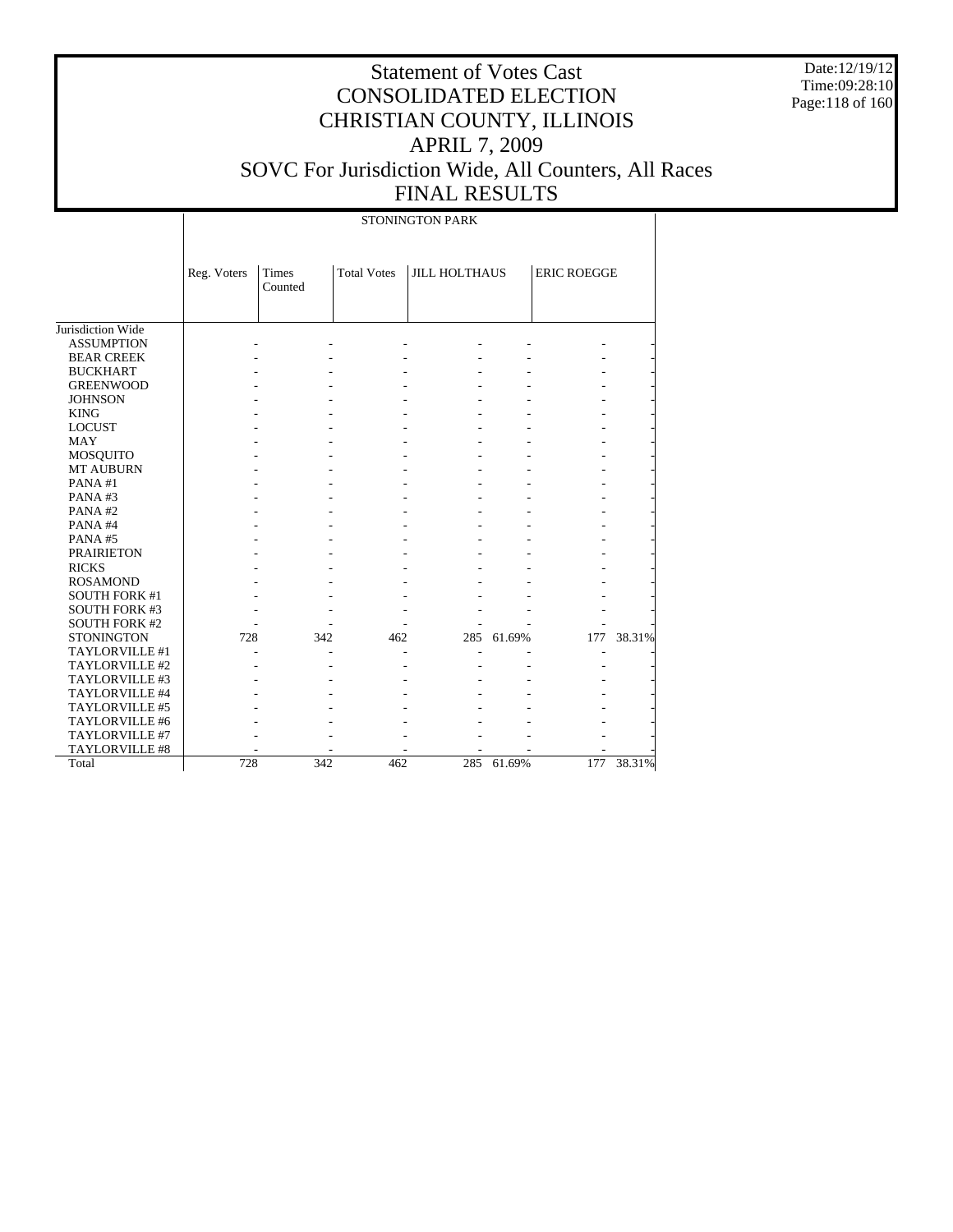Date:12/19/12 Time:09:28:10 Page:119 of 160

|                       | <b>TAYLORVILLE PARK</b>  |                  |                    |                                      |        |                                     |            |                     |        |  |  |
|-----------------------|--------------------------|------------------|--------------------|--------------------------------------|--------|-------------------------------------|------------|---------------------|--------|--|--|
|                       | Reg. Voters              | Times<br>Counted | <b>Total Votes</b> | <b>EVELYN 'EVIE'</b><br><b>HAGER</b> |        | <b>JAMES D CURTNER</b><br><b>JR</b> |            | <b>LARRY W BUDD</b> |        |  |  |
| Jurisdiction Wide     |                          |                  |                    |                                      |        |                                     |            |                     |        |  |  |
| <b>ASSUMPTION</b>     |                          |                  |                    |                                      |        |                                     |            |                     |        |  |  |
| <b>BEAR CREEK</b>     | 71                       | 29               | 61                 | 20                                   | 32.79% | 22                                  | 36.07%     | 19                  | 31.15% |  |  |
| <b>BUCKHART</b>       | 68                       | 29               | 54                 | 18                                   | 33.33% | 17                                  | 31.48%     | 19                  | 35.19% |  |  |
| <b>GREENWOOD</b>      | $\overline{\phantom{a}}$ | $\overline{a}$   | ÷,                 |                                      |        |                                     |            |                     |        |  |  |
| <b>JOHNSON</b>        | 507                      | 111              | 198                | 72                                   | 36.36% | 68                                  | 34.34%     | 58                  | 29.29% |  |  |
| <b>KING</b>           | ÷,                       |                  |                    |                                      |        |                                     |            |                     |        |  |  |
| <b>LOCUST</b>         | 231                      | 92               | 151                | 58                                   | 38.41% | 49                                  | 32.45%     | 44                  | 29.14% |  |  |
| <b>MAY</b>            | 1189                     | 440              | 745                | 274                                  | 36.78% |                                     | 250 33.56% | 221                 | 29.66% |  |  |
| <b>MOSQUITO</b>       |                          |                  |                    |                                      |        |                                     |            |                     |        |  |  |
| <b>MT AUBURN</b>      |                          |                  |                    |                                      |        |                                     |            |                     |        |  |  |
| PANA#1                |                          |                  |                    |                                      |        |                                     |            |                     |        |  |  |
| PANA#3                |                          |                  |                    |                                      |        |                                     |            |                     |        |  |  |
| PANA#2                |                          |                  |                    |                                      |        |                                     |            |                     |        |  |  |
| PANA#4                |                          |                  |                    |                                      |        |                                     |            |                     |        |  |  |
| PANA#5                |                          |                  |                    |                                      |        |                                     |            |                     |        |  |  |
| <b>PRAIRIETON</b>     |                          |                  |                    |                                      |        |                                     |            |                     |        |  |  |
| <b>RICKS</b>          |                          |                  |                    |                                      |        |                                     |            |                     |        |  |  |
| <b>ROSAMOND</b>       |                          |                  |                    |                                      |        |                                     |            |                     |        |  |  |
| <b>SOUTH FORK #1</b>  |                          |                  |                    |                                      |        |                                     |            |                     |        |  |  |
| <b>SOUTH FORK #3</b>  |                          |                  |                    |                                      |        |                                     |            |                     |        |  |  |
| <b>SOUTH FORK #2</b>  |                          |                  |                    |                                      |        |                                     |            |                     |        |  |  |
| <b>STONINGTON</b>     | 5                        | 4                | 8                  | 3                                    | 37.50% | $\overline{2}$                      | 25.00%     | 3                   | 37.50% |  |  |
| TAYLORVILLE #1        | 949                      | 323              | 535                | 187                                  | 34.95% | 163                                 | 30.47%     | 185                 | 34.58% |  |  |
| TAYLORVILLE #2        | 866                      | 357              | 540                | 186                                  | 34.44% | 173                                 | 32.04%     | 181                 | 33.52% |  |  |
| TAYLORVILLE #3        | 856                      | 398              | 606                | 228                                  | 37.62% | 203                                 | 33.50%     | 175                 | 28.88% |  |  |
| TAYLORVILLE #4        | 1222                     | 471              | 751                | 269                                  | 35.82% | 260                                 | 34.62%     | 222                 | 29.56% |  |  |
| TAYLORVILLE #5        | 1334                     | 471              | 806                | 295                                  | 36.60% | 266                                 | 33.00%     | 245                 | 30.40% |  |  |
| TAYLORVILLE #6        | 914                      | 376              | 593                | 203                                  | 34.23% | 207                                 | 34.91%     | 183                 | 30.86% |  |  |
| TAYLORVILLE #7        | 863                      | 305              | 474                | 178                                  | 37.55% | 149                                 | 31.43%     | 147                 | 31.01% |  |  |
| <b>TAYLORVILLE #8</b> | 986                      | 361              | 539                | 202                                  | 37.48% |                                     | 184 34.14% | 153                 | 28.39% |  |  |
| Total                 | 10061                    | 3767             | 6061               | 2193                                 | 36.18% | 2013                                | 33.21%     | 1855                | 30.61% |  |  |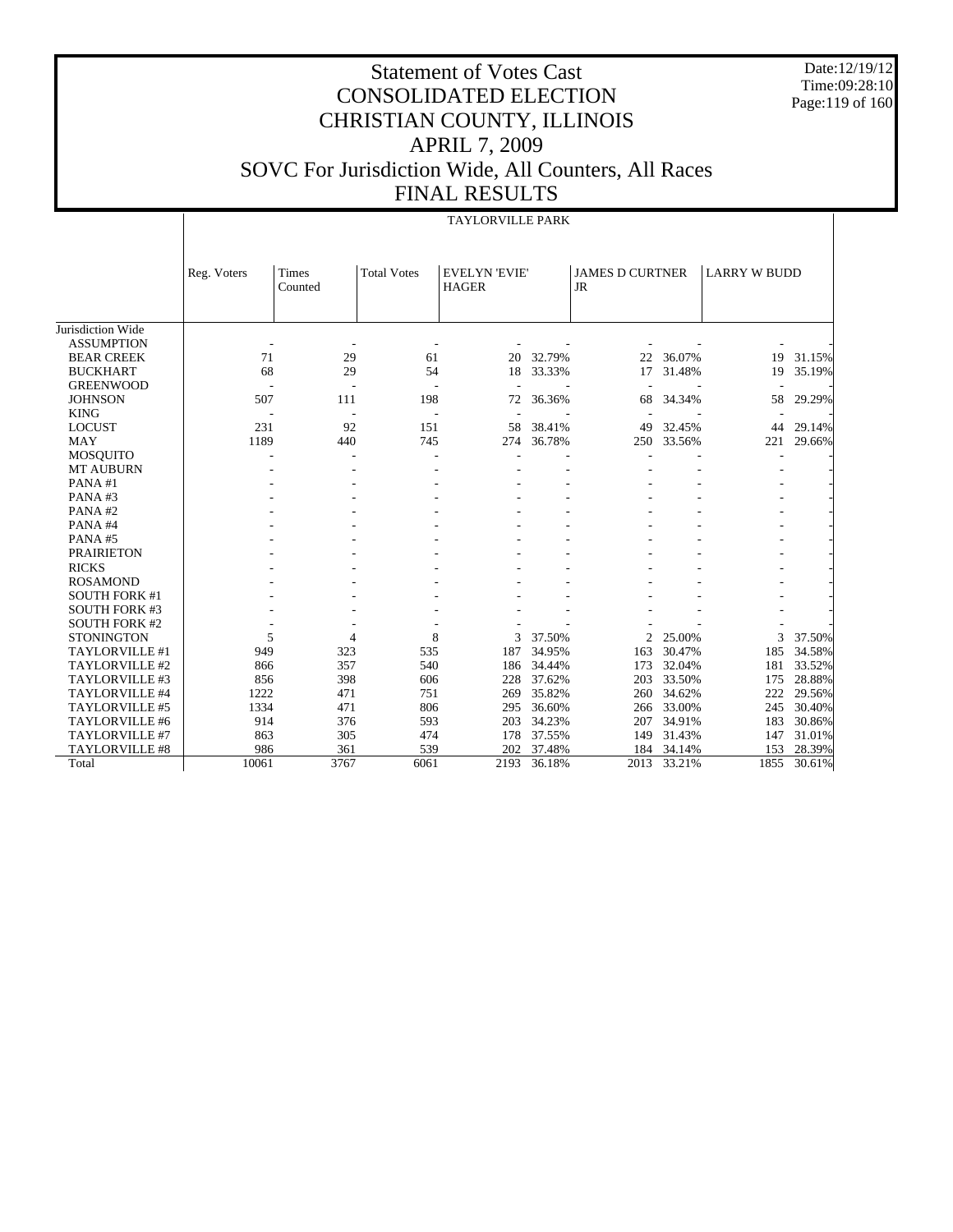Date:12/19/12 Time:09:28:10 Page:120 of 160

|                      |             | <b>ASSUMPTION LIB</b>   |                    |                                    |            |                   |        |                        |            |  |  |
|----------------------|-------------|-------------------------|--------------------|------------------------------------|------------|-------------------|--------|------------------------|------------|--|--|
|                      | Reg. Voters | <b>Times</b><br>Counted | <b>Total Votes</b> | <b>LYNNE KAYE</b><br><b>BILYEU</b> |            | <b>JUNE ZUBER</b> |        | <b>KENDRA S HUNTER</b> |            |  |  |
| Jurisdiction Wide    |             |                         |                    |                                    |            |                   |        |                        |            |  |  |
| <b>ASSUMPTION</b>    | 945         | 530                     | 1111               |                                    | 347 31.23% | 379               | 34.11% |                        | 385 34.65% |  |  |
| <b>BEAR CREEK</b>    |             |                         |                    |                                    |            |                   |        |                        |            |  |  |
| <b>BUCKHART</b>      |             |                         |                    |                                    |            |                   |        |                        |            |  |  |
| <b>GREENWOOD</b>     |             |                         |                    |                                    |            |                   |        |                        |            |  |  |
| <b>JOHNSON</b>       |             |                         |                    |                                    |            |                   |        |                        |            |  |  |
| <b>KING</b>          |             |                         |                    |                                    |            |                   |        |                        |            |  |  |
| <b>LOCUST</b>        | 15          | 3                       | 8                  | $\overline{c}$                     | 25.00%     | 3                 | 37.50% | 3                      | 37.50%     |  |  |
| <b>MAY</b>           | 12          | 5                       | 13                 | 5                                  | 38.46%     | 4                 | 30.77% | $\overline{4}$         | 30.77%     |  |  |
| <b>MOSQUITO</b>      |             |                         |                    |                                    |            |                   |        |                        |            |  |  |
| <b>MT AUBURN</b>     |             |                         |                    |                                    |            |                   |        |                        |            |  |  |
| PANA#1               |             |                         |                    |                                    |            |                   |        |                        |            |  |  |
| PANA#3               |             |                         |                    |                                    |            |                   |        |                        |            |  |  |
| PANA#2               |             |                         |                    |                                    |            |                   |        |                        |            |  |  |
| PANA#4               | 11          | $\overline{0}$          | $\overline{0}$     | $\Omega$                           |            | $\theta$          |        | $\theta$               |            |  |  |
| PANA#5               | 10          | 4                       | 8                  | $\overline{c}$                     | 25.00%     | 3                 | 37.50% | 3                      | 37.50%     |  |  |
| <b>PRAIRIETON</b>    | 11          | $\overline{2}$          | 3                  | $\overline{c}$                     | 66.67%     | $\Omega$          | 0.00%  | 1                      | 33.33%     |  |  |
| <b>RICKS</b>         |             |                         |                    |                                    |            |                   |        |                        |            |  |  |
| <b>ROSAMOND</b>      |             |                         |                    |                                    |            |                   |        |                        |            |  |  |
| <b>SOUTH FORK #1</b> |             |                         |                    |                                    |            |                   |        |                        |            |  |  |
| <b>SOUTH FORK #3</b> |             |                         |                    |                                    |            |                   |        |                        |            |  |  |
| <b>SOUTH FORK #2</b> |             |                         |                    |                                    |            |                   |        |                        |            |  |  |
| <b>STONINGTON</b>    |             |                         |                    |                                    |            |                   |        |                        |            |  |  |
| TAYLORVILLE #1       |             |                         |                    |                                    |            |                   |        |                        |            |  |  |
| TAYLORVILLE #2       |             |                         |                    |                                    |            |                   |        |                        |            |  |  |
| TAYLORVILLE #3       |             |                         |                    |                                    |            |                   |        |                        |            |  |  |
| TAYLORVILLE #4       |             |                         |                    |                                    |            |                   |        |                        |            |  |  |
| TAYLORVILLE #5       |             |                         |                    |                                    |            |                   |        |                        |            |  |  |
| TAYLORVILLE #6       |             |                         |                    |                                    |            |                   |        |                        |            |  |  |
| TAYLORVILLE #7       |             |                         |                    |                                    |            |                   |        |                        |            |  |  |
| TAYLORVILLE #8       |             |                         |                    |                                    |            |                   |        |                        |            |  |  |
| Total                | 1004        | 544                     | 1143               | 358                                | 31.32%     | 389               | 34.03% |                        | 396 34.65% |  |  |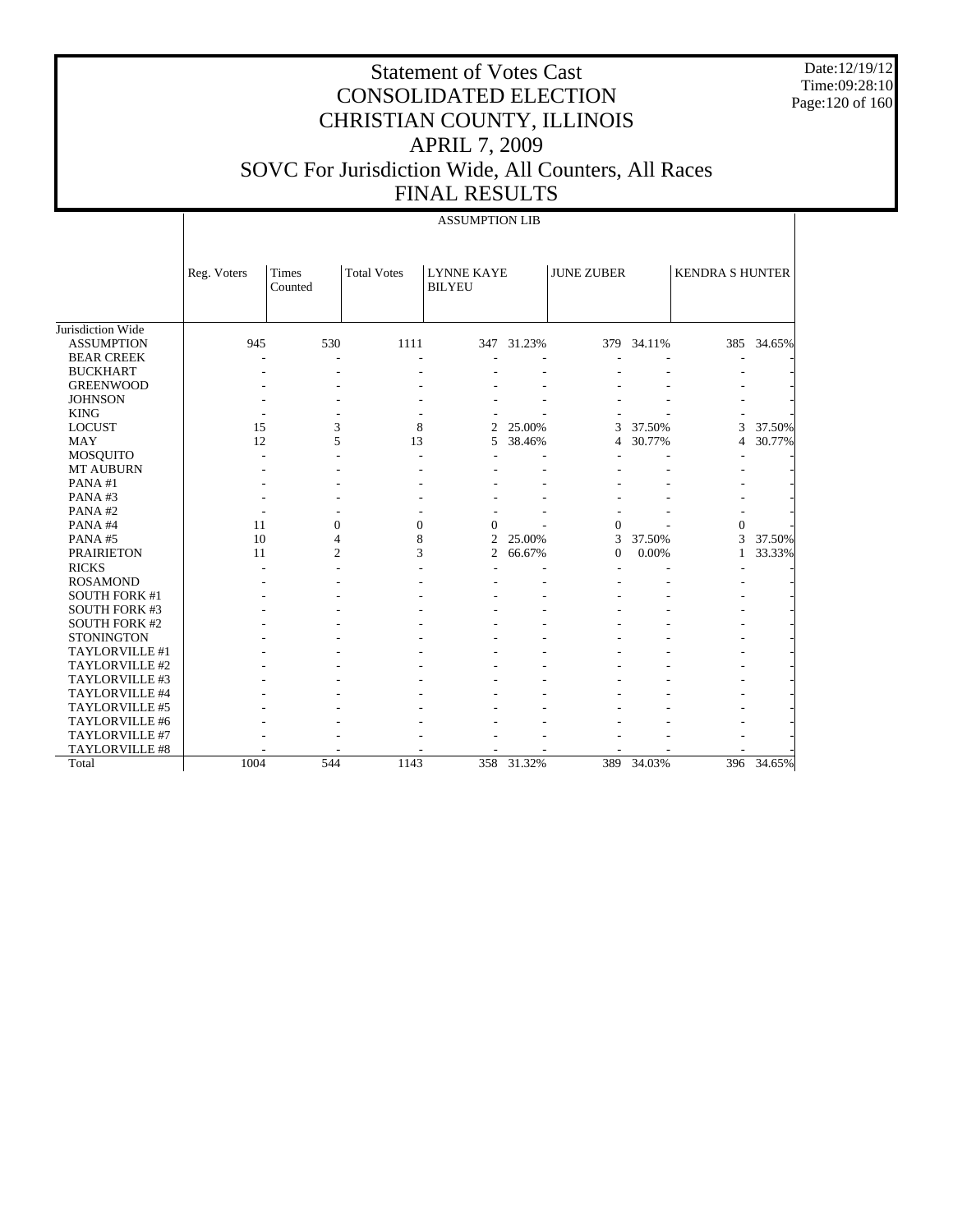Date:12/19/12 Time:09:28:10 Page:121 of 160

# Statement of Votes Cast CONSOLIDATED ELECTION CHRISTIAN COUNTY, ILLINOIS APRIL 7, 2009 SOVC For Jurisdiction Wide, All Counters, All Races FINAL RESULTS

### BLUE MOUND LIB

|                      | Reg.<br>Voters           | Times<br>Counted | <b>Total Votes</b> | <b>SANDRA S</b><br><b>ANDERSON</b> |           | <b>ELIZABETH</b><br><b>FRANSEN</b> |           | <b>SETH R GAULT</b> |           | <b>ROSEM</b><br><b>REICHERT</b> |        |
|----------------------|--------------------------|------------------|--------------------|------------------------------------|-----------|------------------------------------|-----------|---------------------|-----------|---------------------------------|--------|
|                      |                          |                  |                    |                                    |           |                                    |           |                     |           |                                 |        |
| Jurisdiction Wide    |                          |                  |                    |                                    |           |                                    |           |                     |           |                                 |        |
| <b>ASSUMPTION</b>    |                          |                  |                    |                                    |           |                                    |           |                     |           |                                 |        |
| <b>BEAR CREEK</b>    |                          |                  |                    |                                    |           |                                    |           |                     |           |                                 |        |
| <b>BUCKHART</b>      |                          |                  |                    |                                    |           |                                    |           |                     |           |                                 |        |
| <b>GREENWOOD</b>     |                          |                  |                    |                                    |           |                                    |           |                     |           |                                 |        |
| <b>JOHNSON</b>       |                          |                  |                    |                                    |           |                                    |           |                     |           |                                 |        |
| <b>KING</b>          |                          |                  |                    |                                    |           |                                    |           |                     |           |                                 |        |
| <b>LOCUST</b>        |                          |                  |                    |                                    |           |                                    |           |                     |           |                                 |        |
| <b>MAY</b>           |                          |                  |                    |                                    |           |                                    |           |                     |           |                                 |        |
| MOSQUITO             | 75                       | 47               | 104                | 33                                 | 31.73%    | 23                                 | 22.12%    | 19                  | 18.27%    | 29                              | 27.88% |
| <b>MT AUBURN</b>     |                          |                  |                    |                                    |           |                                    |           |                     |           | $\overline{a}$                  |        |
| PANA#1               |                          |                  |                    |                                    |           |                                    |           |                     |           |                                 |        |
| PANA#3               |                          |                  |                    |                                    |           |                                    |           |                     |           |                                 |        |
| PANA#2               |                          |                  |                    |                                    |           |                                    |           |                     |           |                                 |        |
| PANA#4               |                          |                  |                    |                                    |           |                                    |           |                     |           |                                 |        |
| PANA#5               |                          |                  |                    |                                    |           |                                    |           |                     |           |                                 |        |
| <b>PRAIRIETON</b>    | $\overline{c}$           | $\Omega$         | $\Omega$           | $\Omega$                           |           | $\theta$                           |           | $\Omega$            |           | $\overline{0}$                  |        |
| <b>RICKS</b>         |                          |                  |                    |                                    |           |                                    |           |                     |           |                                 |        |
| <b>ROSAMOND</b>      |                          |                  |                    |                                    |           |                                    |           |                     |           |                                 |        |
| <b>SOUTH FORK #1</b> |                          |                  |                    |                                    |           |                                    |           |                     |           |                                 |        |
| <b>SOUTH FORK #3</b> |                          |                  |                    |                                    |           |                                    |           |                     |           |                                 |        |
| <b>SOUTH FORK #2</b> |                          |                  |                    |                                    |           |                                    |           |                     |           |                                 |        |
| <b>STONINGTON</b>    |                          |                  |                    |                                    |           |                                    |           |                     |           |                                 |        |
| TAYLORVILLE #1       |                          |                  |                    |                                    |           |                                    |           |                     |           | ÷,                              |        |
| TAYLORVILLE #2       |                          |                  |                    |                                    |           |                                    |           |                     |           |                                 |        |
| TAYLORVILLE #3       |                          |                  |                    |                                    |           |                                    |           |                     |           |                                 |        |
| TAYLORVILLE #4       |                          |                  |                    |                                    |           |                                    |           |                     |           |                                 |        |
| TAYLORVILLE #5       |                          |                  |                    |                                    |           |                                    |           |                     |           |                                 |        |
| TAYLORVILLE #6       |                          |                  |                    |                                    |           |                                    |           |                     |           |                                 |        |
| TAYLORVILLE #7       |                          |                  |                    |                                    |           |                                    |           |                     |           |                                 |        |
| TAYLORVILLE #8       | $\overline{\phantom{a}}$ | ٠.               |                    | ٠                                  |           | ٠                                  | ۰         |                     |           |                                 |        |
| Total                | $\overline{77}$          | 47               | 104                |                                    | 33 31.73% |                                    | 23 22.12% |                     | 19 18.27% | 29                              | 27.88% |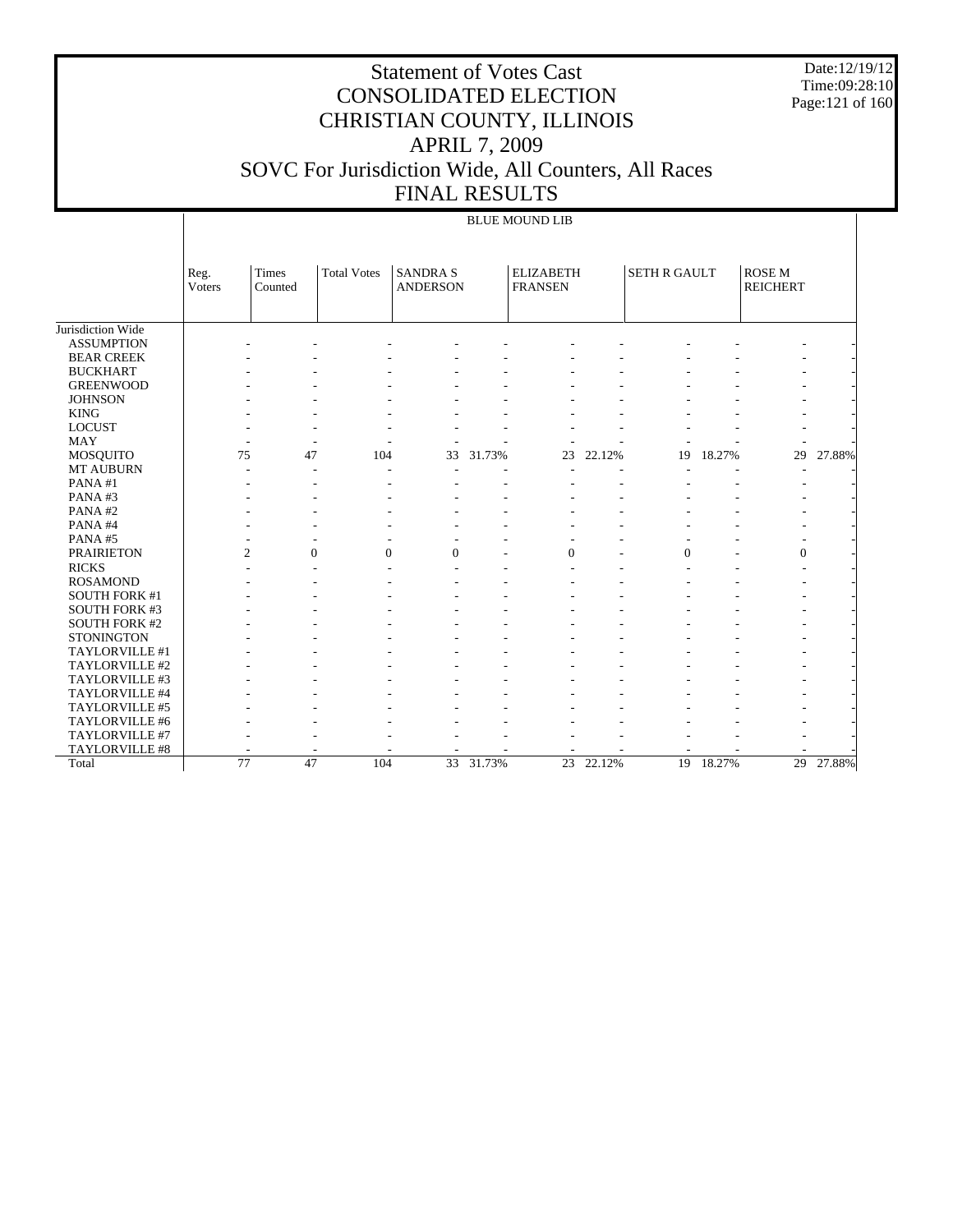Date:12/19/12 Time:09:28:10 Page:122 of 160

# Statement of Votes Cast CONSOLIDATED ELECTION CHRISTIAN COUNTY, ILLINOIS APRIL 7, 2009 SOVC For Jurisdiction Wide, All Counters, All Races FINAL RESULTS

DOYLE LIB

|                       | Reg.<br><b>Voters</b> | <b>Times</b><br>Counted | Total Votes JULIE JOANN | <b>WATSON</b>            |        | <b>COLLEEN WEIR</b> |        |
|-----------------------|-----------------------|-------------------------|-------------------------|--------------------------|--------|---------------------|--------|
| Jurisdiction Wide     |                       |                         |                         |                          |        |                     |        |
| <b>ASSUMPTION</b>     |                       |                         |                         |                          |        |                     |        |
| <b>BEAR CREEK</b>     |                       |                         |                         |                          |        |                     |        |
| <b>BUCKHART</b>       |                       |                         |                         |                          |        |                     |        |
| <b>GREENWOOD</b>      |                       |                         |                         |                          |        |                     |        |
| <b>JOHNSON</b>        |                       |                         |                         | $\overline{\phantom{a}}$ |        |                     |        |
| <b>KING</b>           | 33                    | 11                      | 13                      | 8                        | 61.54% | 5                   | 38.46% |
| <b>LOCUST</b>         |                       |                         |                         | $\overline{a}$           |        | $\overline{a}$      |        |
| <b>MAY</b>            |                       |                         |                         |                          |        |                     |        |
| <b>MOSQUITO</b>       |                       |                         |                         |                          |        |                     |        |
| <b>MT AUBURN</b>      |                       |                         |                         |                          |        |                     |        |
| PANA#1                |                       |                         |                         |                          |        |                     |        |
| PANA#3                |                       |                         |                         |                          |        |                     |        |
| PANA#2                |                       |                         |                         |                          |        |                     |        |
| PANA#4                |                       |                         |                         |                          |        |                     |        |
| PANA#5                |                       |                         |                         |                          |        |                     |        |
| <b>PRAIRIETON</b>     |                       |                         |                         |                          |        |                     |        |
| <b>RICKS</b>          |                       |                         |                         |                          |        |                     |        |
| <b>ROSAMOND</b>       |                       |                         |                         |                          |        |                     |        |
| <b>SOUTH FORK #1</b>  |                       |                         |                         |                          |        |                     |        |
| <b>SOUTH FORK #3</b>  |                       |                         |                         |                          |        |                     |        |
| <b>SOUTH FORK #2</b>  |                       |                         |                         |                          |        |                     |        |
| <b>STONINGTON</b>     |                       |                         |                         |                          |        |                     |        |
| TAYLORVILLE #1        |                       |                         |                         |                          |        |                     |        |
| TAYLORVILLE #2        |                       |                         |                         |                          |        |                     |        |
| TAYLORVILLE #3        |                       |                         |                         |                          |        |                     |        |
| TAYLORVILLE #4        |                       |                         |                         |                          |        |                     |        |
| TAYLORVILLE #5        |                       |                         |                         |                          |        |                     |        |
| TAYLORVILLE #6        |                       |                         |                         |                          |        |                     |        |
| TAYLORVILLE #7        |                       |                         |                         |                          |        |                     |        |
| <b>TAYLORVILLE #8</b> |                       |                         |                         |                          |        |                     |        |
| Total                 | 33                    | 11                      | 13                      | 8                        | 61.54% | 5                   | 38.46% |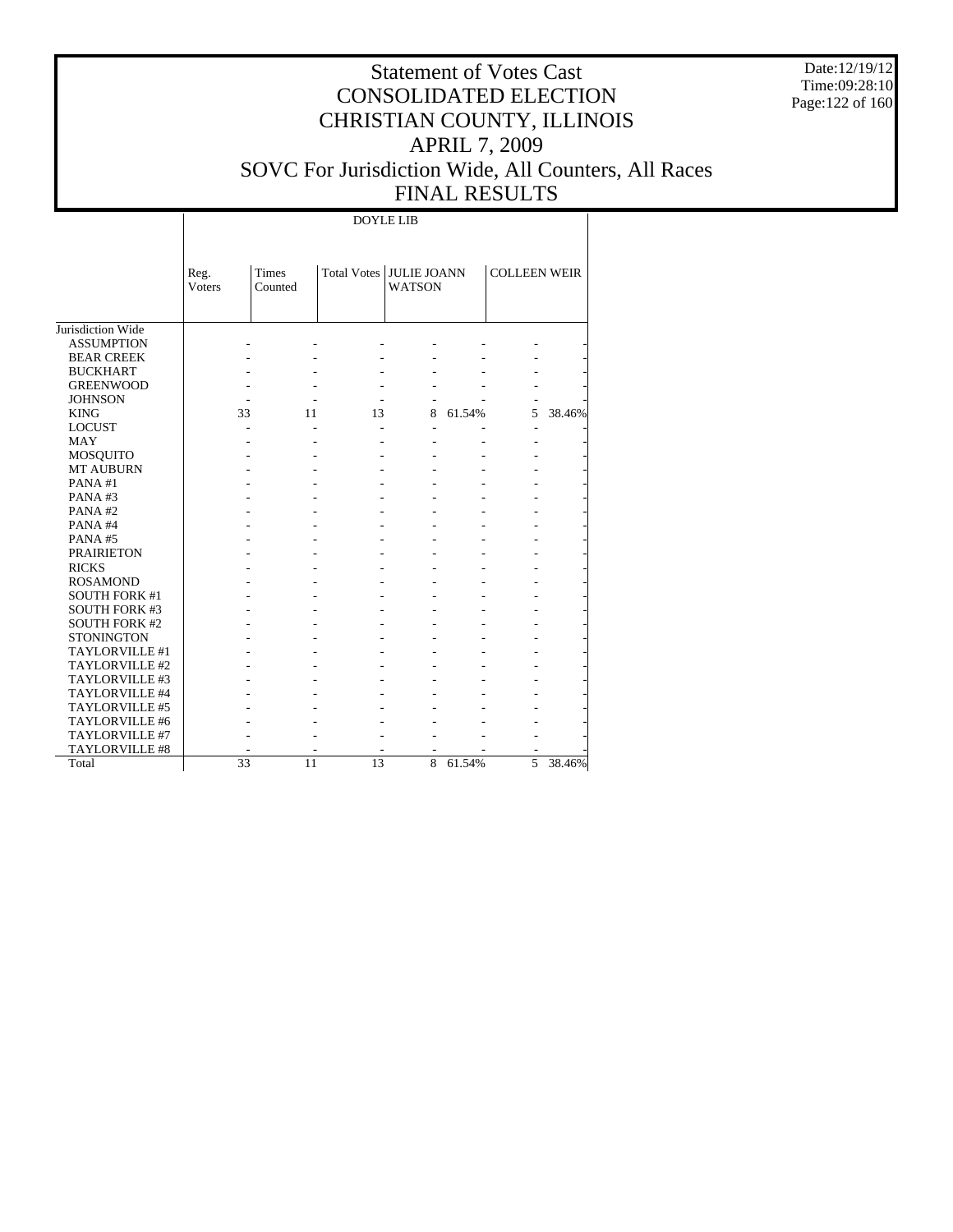Date:12/19/12 Time:09:28:10 Page:123 of 160

# Statement of Votes Cast CONSOLIDATED ELECTION CHRISTIAN COUNTY, ILLINOIS APRIL 7, 2009 SOVC For Jurisdiction Wide, All Counters, All Races FINAL RESULTS

### KITCHELL LIB

|                      | Reg. Voters | <b>Times</b><br>Counted | <b>Total Votes</b> | <b>BETH FUCHS</b> |            | <b>LAURENCE P</b><br><b>MCCORMICK</b> |            | <b>RUTH K VICKERS</b> |        |
|----------------------|-------------|-------------------------|--------------------|-------------------|------------|---------------------------------------|------------|-----------------------|--------|
| Jurisdiction Wide    |             |                         |                    |                   |            |                                       |            |                       |        |
| <b>ASSUMPTION</b>    |             |                         |                    |                   |            |                                       |            |                       |        |
| <b>BEAR CREEK</b>    |             |                         |                    |                   |            |                                       |            |                       |        |
| <b>BUCKHART</b>      |             |                         |                    |                   |            |                                       |            |                       |        |
| <b>GREENWOOD</b>     |             |                         |                    |                   |            |                                       |            |                       |        |
| <b>JOHNSON</b>       |             |                         |                    |                   |            |                                       |            |                       |        |
| <b>KING</b>          |             |                         |                    |                   |            |                                       |            |                       |        |
| <b>LOCUST</b>        |             |                         |                    |                   |            |                                       |            |                       |        |
| <b>MAY</b>           |             |                         |                    |                   |            |                                       |            |                       |        |
| MOSQUITO             |             |                         |                    |                   |            |                                       |            |                       |        |
| MT AUBURN            |             |                         |                    |                   |            |                                       |            |                       |        |
| PANA#1               |             |                         |                    |                   |            |                                       |            |                       |        |
| PANA#3               |             |                         |                    |                   |            |                                       |            |                       |        |
| PANA#2               |             |                         |                    |                   |            |                                       |            |                       |        |
| PANA#4               |             |                         |                    |                   |            |                                       |            |                       |        |
| PANA#5               |             |                         |                    |                   |            |                                       |            |                       |        |
| <b>PRAIRIETON</b>    |             |                         |                    |                   |            |                                       |            |                       |        |
| <b>RICKS</b>         | 890         | 257                     | 601                | 213               | 35.44%     | 199                                   | 33.11%     | 189                   | 31.45% |
| <b>ROSAMOND</b>      |             |                         |                    |                   |            |                                       |            |                       |        |
| <b>SOUTH FORK #1</b> |             |                         |                    |                   |            |                                       |            |                       |        |
| <b>SOUTH FORK #3</b> |             |                         |                    |                   |            |                                       |            |                       |        |
| <b>SOUTH FORK #2</b> |             |                         |                    |                   |            |                                       |            |                       |        |
| <b>STONINGTON</b>    |             |                         |                    |                   |            |                                       |            |                       |        |
| TAYLORVILLE #1       |             |                         |                    |                   |            |                                       |            |                       |        |
| TAYLORVILLE #2       |             |                         |                    |                   |            |                                       |            |                       |        |
| TAYLORVILLE #3       |             |                         |                    |                   |            |                                       |            |                       |        |
| TAYLORVILLE #4       |             |                         |                    |                   |            |                                       |            |                       |        |
| TAYLORVILLE #5       |             |                         |                    |                   |            |                                       |            |                       |        |
| TAYLORVILLE #6       |             |                         |                    |                   |            |                                       |            |                       |        |
| TAYLORVILLE #7       |             |                         |                    |                   |            |                                       |            |                       |        |
| TAYLORVILLE #8       |             |                         |                    |                   |            |                                       |            |                       |        |
| Total                | 890         | 257                     | 601                |                   | 213 35.44% |                                       | 199 33.11% | 189                   | 31.45% |
|                      |             |                         |                    |                   |            |                                       |            |                       |        |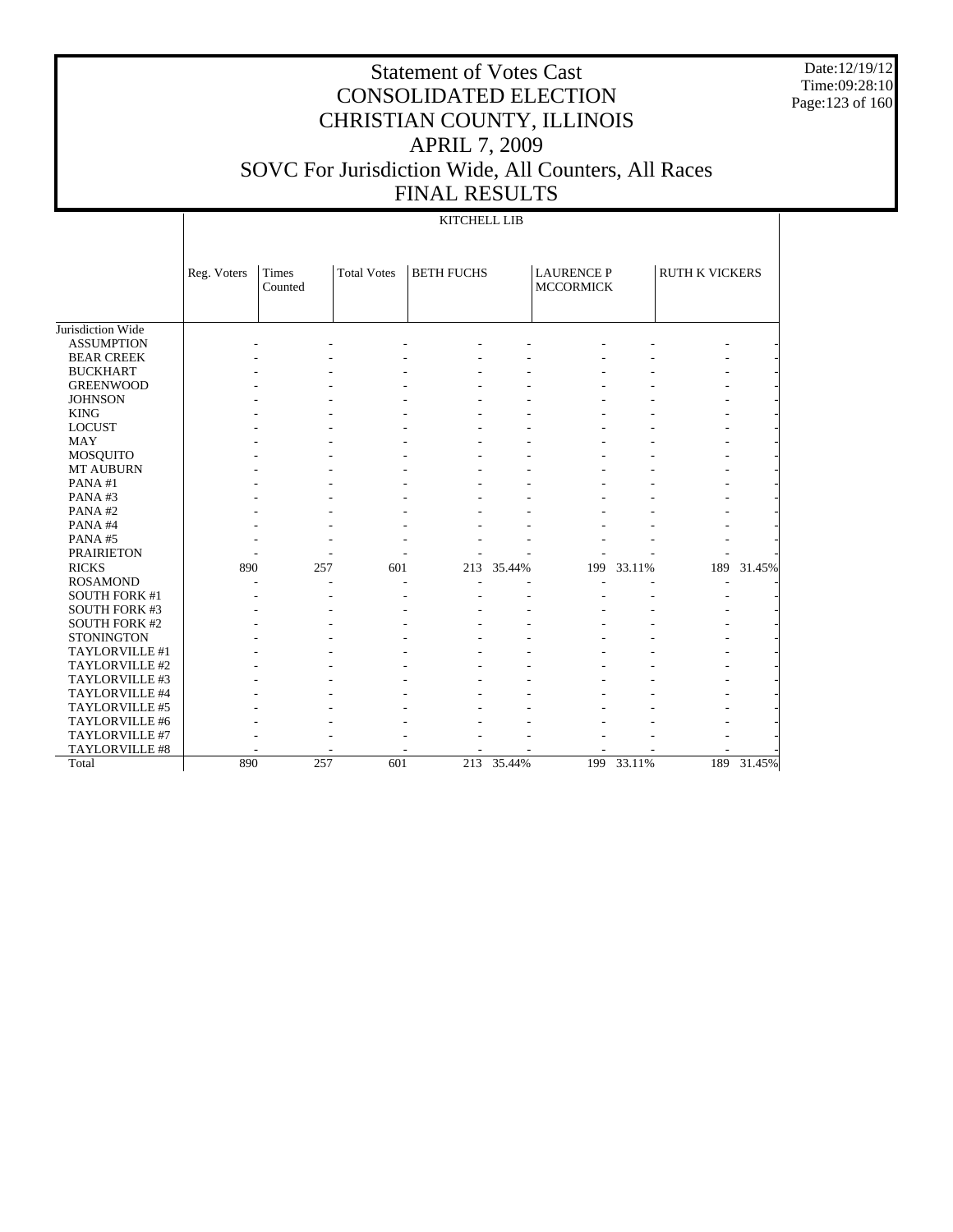Date:12/19/12 Time:09:28:10 Page:124 of 160

# Statement of Votes Cast CONSOLIDATED ELECTION CHRISTIAN COUNTY, ILLINOIS APRIL 7, 2009 SOVC For Jurisdiction Wide, All Counters, All Races FINAL RESULTS

### MOWEAQUA LIB 6 YR

|                      | Reg. Voters | Times<br>Counted | <b>Total Votes</b> | PRISCILLA M<br><b>DUEZ</b> |        | <b>DEBRA J MOORE</b> |        |
|----------------------|-------------|------------------|--------------------|----------------------------|--------|----------------------|--------|
| Jurisdiction Wide    |             |                  |                    |                            |        |                      |        |
| <b>ASSUMPTION</b>    |             |                  |                    |                            |        |                      |        |
| <b>BEAR CREEK</b>    |             |                  |                    |                            |        |                      |        |
| <b>BUCKHART</b>      |             |                  |                    |                            |        |                      |        |
| <b>GREENWOOD</b>     |             |                  |                    |                            |        |                      |        |
| <b>JOHNSON</b>       |             |                  |                    |                            |        |                      |        |
| <b>KING</b>          |             |                  |                    |                            |        |                      |        |
| <b>LOCUST</b>        |             |                  |                    |                            |        |                      |        |
| <b>MAY</b>           |             |                  |                    |                            |        |                      |        |
| MOSQUITO             |             |                  |                    |                            |        |                      |        |
| <b>MT AUBURN</b>     |             |                  |                    |                            |        |                      |        |
| PANA#1               |             |                  |                    |                            |        |                      |        |
| PANA#3               |             |                  |                    |                            |        |                      |        |
| PANA#2               |             |                  |                    |                            |        |                      |        |
| PANA#4               |             |                  |                    |                            |        |                      |        |
| PANA#5               |             |                  |                    |                            |        |                      |        |
| <b>PRAIRIETON</b>    | 246         | 94               | 132                | 59                         | 44.70% | 73                   | 55.30% |
| <b>RICKS</b>         |             |                  |                    |                            |        | L,                   |        |
| <b>ROSAMOND</b>      |             |                  |                    |                            |        |                      |        |
| <b>SOUTH FORK #1</b> |             |                  |                    |                            |        |                      |        |
| <b>SOUTH FORK #3</b> |             |                  |                    |                            |        |                      |        |
| <b>SOUTH FORK #2</b> |             |                  |                    |                            |        |                      |        |
| <b>STONINGTON</b>    |             |                  |                    |                            |        |                      |        |
| TAYLORVILLE #1       |             |                  |                    |                            |        |                      |        |
| TAYLORVILLE #2       |             |                  |                    |                            |        |                      |        |
| TAYLORVILLE #3       |             |                  |                    |                            |        |                      |        |
| TAYLORVILLE #4       |             |                  |                    |                            |        |                      |        |
| TAYLORVILLE #5       |             |                  |                    |                            |        |                      |        |
| TAYLORVILLE #6       |             |                  |                    |                            |        |                      |        |
| TAYLORVILLE #7       |             |                  |                    |                            |        |                      |        |
| TAYLORVILLE #8       |             |                  |                    |                            |        |                      |        |
| Total                | 246         | 94               | 132                | 59                         | 44.70% | 73                   | 55.30% |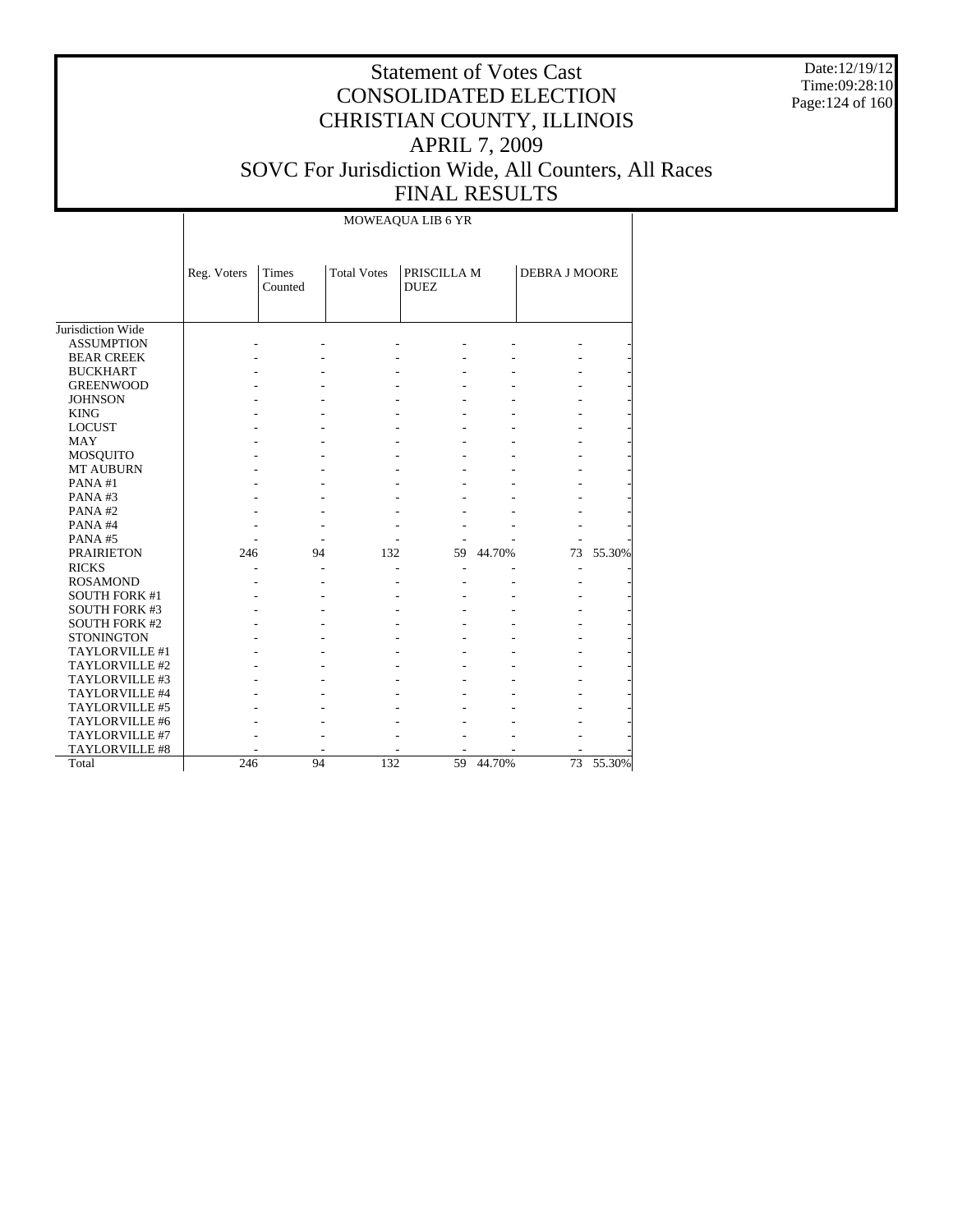Date:12/19/12 Time:09:28:10 Page:125 of 160

# Statement of Votes Cast CONSOLIDATED ELECTION CHRISTIAN COUNTY, ILLINOIS APRIL 7, 2009 SOVC For Jurisdiction Wide, All Counters, All Races FINAL RESULTS

MOWEAQUA LIB 2 YR

|                      | Reg. Voters | Times<br>Counted | <b>Total Votes</b> | <b>SHARI BRESNAN</b> |           | <b>BARBARA JOSTES</b> |        |
|----------------------|-------------|------------------|--------------------|----------------------|-----------|-----------------------|--------|
| Jurisdiction Wide    |             |                  |                    |                      |           |                       |        |
| <b>ASSUMPTION</b>    |             |                  |                    |                      |           |                       |        |
| <b>BEAR CREEK</b>    |             |                  |                    |                      |           |                       |        |
| <b>BUCKHART</b>      |             |                  |                    |                      |           |                       |        |
| <b>GREENWOOD</b>     |             |                  |                    |                      |           |                       |        |
| <b>JOHNSON</b>       |             |                  |                    |                      |           |                       |        |
| <b>KING</b>          |             |                  |                    |                      |           |                       |        |
| <b>LOCUST</b>        |             |                  |                    |                      |           |                       |        |
| <b>MAY</b>           |             |                  |                    |                      |           |                       |        |
| MOSQUITO             |             |                  |                    |                      |           |                       |        |
| <b>MT AUBURN</b>     |             |                  |                    |                      |           |                       |        |
| PANA#1               |             |                  |                    |                      |           |                       |        |
| PANA#3               |             |                  |                    |                      |           |                       |        |
| PANA#2               |             |                  |                    |                      |           |                       |        |
| PANA#4               |             |                  |                    |                      |           |                       |        |
| PANA#5               |             |                  |                    |                      |           |                       |        |
| <b>PRAIRIETON</b>    | 246         | 94               | 133                | 62                   | 46.62%    | 71                    | 53.38% |
| <b>RICKS</b>         |             |                  |                    |                      |           | $\qquad \qquad -$     |        |
| <b>ROSAMOND</b>      |             |                  |                    |                      |           |                       |        |
| <b>SOUTH FORK #1</b> |             |                  |                    |                      |           |                       |        |
| <b>SOUTH FORK #3</b> |             |                  |                    |                      |           |                       |        |
| <b>SOUTH FORK #2</b> |             |                  |                    |                      |           |                       |        |
| <b>STONINGTON</b>    |             |                  |                    |                      |           |                       |        |
| TAYLORVILLE #1       |             |                  |                    |                      |           |                       |        |
| TAYLORVILLE #2       |             |                  |                    |                      |           |                       |        |
| TAYLORVILLE #3       |             |                  |                    |                      |           |                       |        |
| TAYLORVILLE #4       |             |                  |                    |                      |           |                       |        |
| TAYLORVILLE #5       |             |                  |                    |                      |           |                       |        |
| TAYLORVILLE #6       |             |                  |                    |                      |           |                       |        |
| TAYLORVILLE #7       |             |                  |                    |                      |           |                       |        |
| TAYLORVILLE #8       |             |                  |                    |                      |           |                       |        |
| Total                | 246         | 94               | 133                |                      | 62 46.62% | 71                    | 53.38% |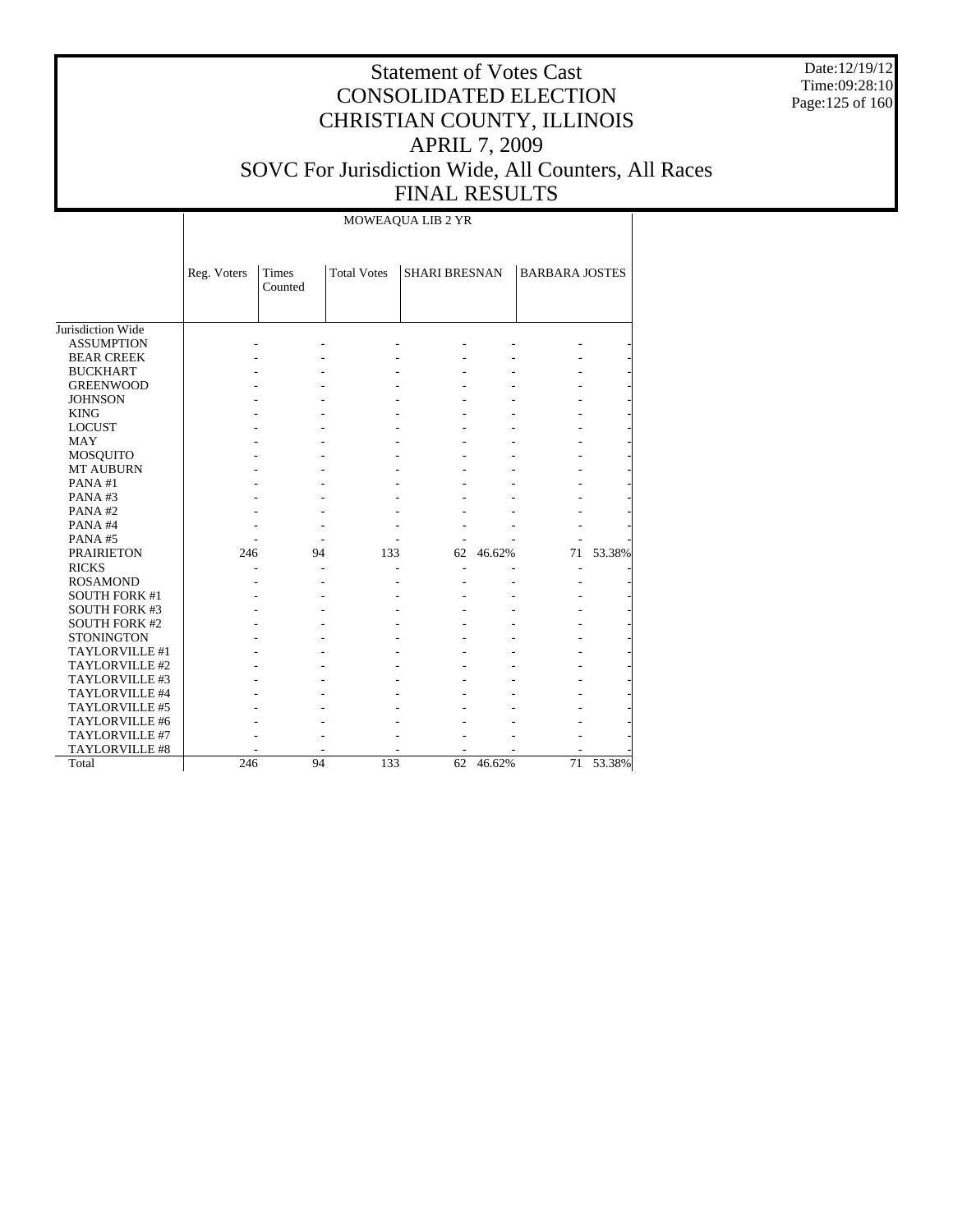Date:12/19/12 Time:09:28:10 Page:126 of 160

# Statement of Votes Cast CONSOLIDATED ELECTION CHRISTIAN COUNTY, ILLINOIS APRIL 7, 2009 SOVC For Jurisdiction Wide, All Counters, All Races FINAL RESULTS

ROCHESTER LIB 4 YR

|                      | Reg. Voters | <b>Times</b><br>Counted | Total Votes   BETH HAUPT |   |        | <b>CAROL C</b><br><b>BLOEMER</b> |        |
|----------------------|-------------|-------------------------|--------------------------|---|--------|----------------------------------|--------|
| Jurisdiction Wide    |             |                         |                          |   |        |                                  |        |
| <b>ASSUMPTION</b>    |             |                         |                          |   |        |                                  |        |
| <b>BEAR CREEK</b>    |             |                         |                          |   |        |                                  |        |
| <b>BUCKHART</b>      | 3           | 1                       | 2                        | 1 | 50.00% | $\mathbf{1}$                     | 50.00% |
| <b>GREENWOOD</b>     |             |                         |                          |   |        |                                  |        |
| <b>JOHNSON</b>       |             |                         |                          |   |        |                                  |        |
| <b>KING</b>          |             |                         |                          |   |        |                                  |        |
| <b>LOCUST</b>        |             |                         |                          |   |        |                                  |        |
| <b>MAY</b>           |             |                         |                          |   |        |                                  |        |
| MOSQUITO             |             |                         |                          |   |        |                                  |        |
| <b>MT AUBURN</b>     | 115         | 11                      | 15                       | 7 | 46.67% | 8                                | 53.33% |
| PANA#1               |             |                         |                          |   |        |                                  |        |
| PANA#3               |             |                         |                          |   |        |                                  |        |
| PANA#2               |             |                         |                          |   |        |                                  |        |
| PANA#4               |             |                         |                          |   |        |                                  |        |
| PANA#5               |             |                         |                          |   |        |                                  |        |
| <b>PRAIRIETON</b>    |             |                         |                          |   |        |                                  |        |
| <b>RICKS</b>         |             |                         |                          |   |        |                                  |        |
| <b>ROSAMOND</b>      |             |                         |                          |   |        |                                  |        |
| <b>SOUTH FORK #1</b> |             |                         |                          |   |        |                                  |        |
| <b>SOUTH FORK #3</b> |             |                         |                          |   |        |                                  |        |
| <b>SOUTH FORK #2</b> |             |                         |                          |   |        |                                  |        |
| <b>STONINGTON</b>    |             |                         |                          |   |        |                                  |        |
| TAYLORVILLE #1       |             |                         |                          |   |        |                                  |        |
| TAYLORVILLE #2       |             |                         |                          |   |        |                                  |        |
| TAYLORVILLE #3       |             |                         |                          |   |        |                                  |        |
| TAYLORVILLE #4       |             |                         |                          |   |        |                                  |        |
| TAYLORVILLE #5       |             |                         |                          |   |        |                                  |        |
| TAYLORVILLE #6       |             |                         |                          |   |        |                                  |        |
| TAYLORVILLE #7       |             |                         |                          |   |        |                                  |        |
| TAYLORVILLE #8       |             |                         |                          |   |        |                                  |        |
| Total                | 118         | 12                      | 17                       | 8 | 47.06% | 9                                | 52.94% |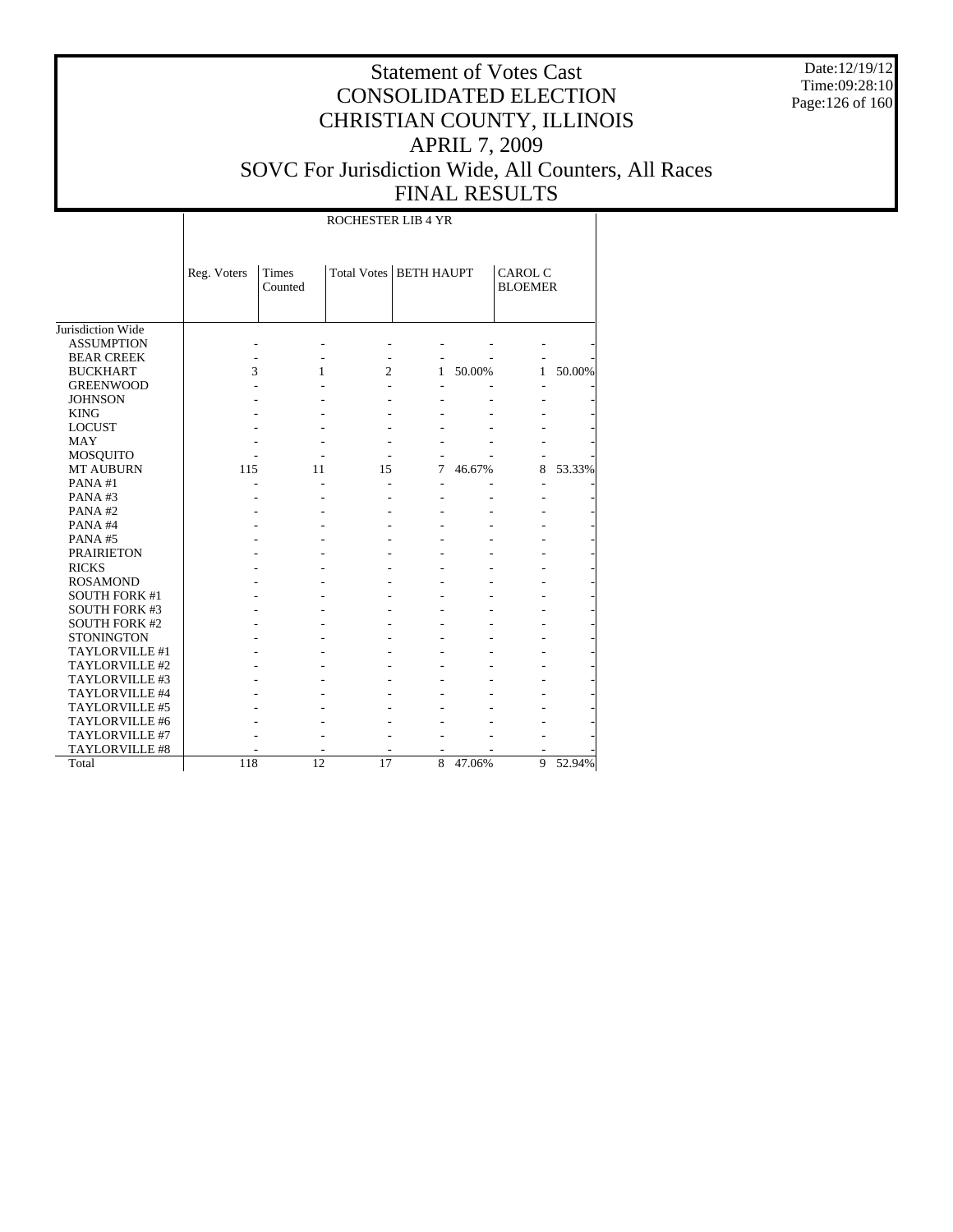Date:12/19/12 Time:09:28:10 Page:127 of 160

# Statement of Votes Cast CONSOLIDATED ELECTION CHRISTIAN COUNTY, ILLINOIS APRIL 7, 2009 SOVC For Jurisdiction Wide, All Counters, All Races FINAL RESULTS

|                      |             |                  | <b>ROCHESTER LIB 2 YR</b> |                              |            |
|----------------------|-------------|------------------|---------------------------|------------------------------|------------|
|                      | Reg. Voters | Times<br>Counted | <b>Total Votes</b>        | MARGARET<br><b>PATTERSON</b> |            |
| Jurisdiction Wide    |             |                  |                           |                              |            |
| <b>ASSUMPTION</b>    |             |                  |                           |                              |            |
| <b>BEAR CREEK</b>    |             |                  |                           |                              |            |
| <b>BUCKHART</b>      | 3           | 1                | 1                         |                              | 1 100.00%  |
| <b>GREENWOOD</b>     |             |                  |                           |                              |            |
| <b>JOHNSON</b>       |             |                  |                           |                              |            |
| <b>KING</b>          |             |                  |                           |                              |            |
| <b>LOCUST</b>        |             |                  |                           |                              |            |
| <b>MAY</b>           |             |                  |                           |                              |            |
| MOSQUITO             |             |                  |                           |                              |            |
| <b>MT AUBURN</b>     | 115         | 11               | 9                         |                              | 9 100.00%  |
| PANA#1               |             |                  |                           |                              |            |
| PANA#3               |             |                  |                           |                              |            |
| PANA#2               |             |                  |                           |                              |            |
| PANA#4               |             |                  |                           |                              |            |
| PANA#5               |             |                  |                           |                              |            |
| <b>PRAIRIETON</b>    |             |                  |                           |                              |            |
| <b>RICKS</b>         |             |                  |                           |                              |            |
| <b>ROSAMOND</b>      |             |                  |                           |                              |            |
| <b>SOUTH FORK #1</b> |             |                  |                           |                              |            |
| <b>SOUTH FORK #3</b> |             |                  |                           |                              |            |
| <b>SOUTH FORK #2</b> |             |                  |                           |                              |            |
| <b>STONINGTON</b>    |             |                  |                           |                              |            |
| TAYLORVILLE #1       |             |                  |                           |                              |            |
| TAYLORVILLE #2       |             |                  |                           |                              |            |
| TAYLORVILLE #3       |             |                  |                           |                              |            |
| TAYLORVILLE #4       |             |                  |                           |                              |            |
| TAYLORVILLE #5       |             |                  |                           |                              |            |
| TAYLORVILLE #6       |             |                  |                           |                              |            |
| TAYLORVILLE #7       |             |                  |                           |                              |            |
| TAYLORVILLE #8       |             |                  |                           |                              |            |
| Total                | 118         | 12               | 10                        |                              | 10 100.00% |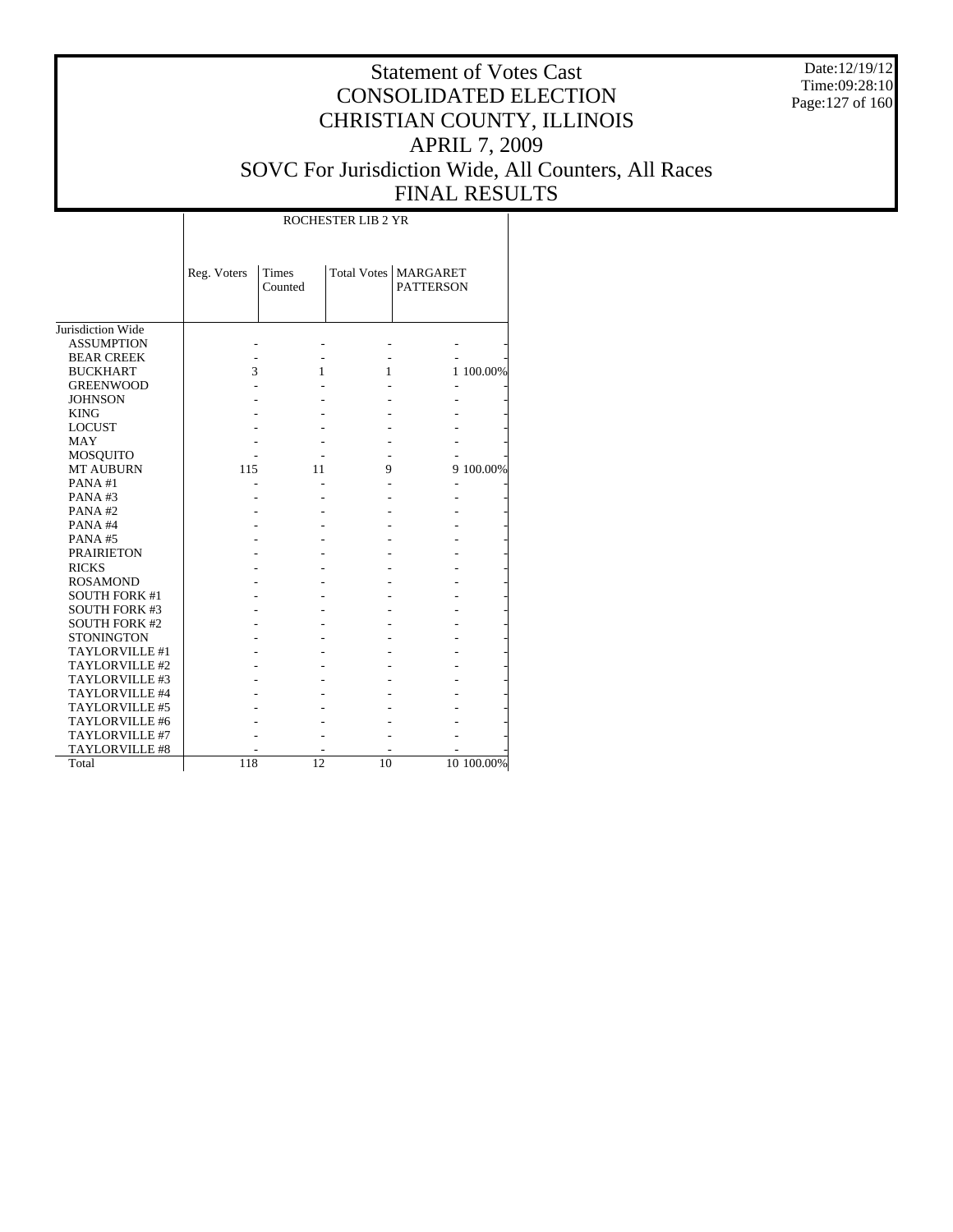Date:12/19/12 Time:09:28:10 Page:128 of 160

# Statement of Votes Cast CONSOLIDATED ELECTION CHRISTIAN COUNTY, ILLINOIS APRIL 7, 2009 SOVC For Jurisdiction Wide, All Counters, All Races

 $\overline{\phantom{a}}$ 

| <b>FINAL RESULTS</b> |  |
|----------------------|--|
| MORRISONVILLE CUSD 1 |  |

|                      | Reg. Voters | <b>Times</b><br>Counted | <b>Total Votes</b> | <b>DEREKE ALAN</b><br><b>DUNKIRK</b> |            | <b>KURT L WEMPEN</b> |        |
|----------------------|-------------|-------------------------|--------------------|--------------------------------------|------------|----------------------|--------|
|                      |             |                         |                    |                                      |            |                      |        |
| Jurisdiction Wide    |             |                         |                    |                                      |            |                      |        |
| <b>ASSUMPTION</b>    |             |                         |                    |                                      |            |                      |        |
| <b>BEAR CREEK</b>    | 313         | 195                     | 273                |                                      | 150 54.95% | 123                  | 45.05% |
| <b>BUCKHART</b>      |             | ٠                       |                    |                                      |            |                      |        |
| <b>GREENWOOD</b>     | 21          | 6                       | 7                  | 5                                    | 71.43%     | 2                    | 28.57% |
| <b>JOHNSON</b>       |             |                         |                    |                                      |            |                      |        |
| <b>KING</b>          | 109         | 78                      | 124                | 70                                   | 56.45%     | 54                   | 43.55% |
| <b>LOCUST</b>        |             |                         |                    |                                      |            |                      |        |
| <b>MAY</b>           |             |                         |                    |                                      |            |                      |        |
| <b>MOSQUITO</b>      |             |                         |                    |                                      |            |                      |        |
| <b>MT AUBURN</b>     |             |                         |                    |                                      |            |                      |        |
| PANA#1               |             |                         |                    |                                      |            |                      |        |
| PANA#3               |             |                         |                    |                                      |            |                      |        |
| PANA#2               |             |                         |                    |                                      |            |                      |        |
| PANA#4               |             |                         |                    |                                      |            |                      |        |
| PANA#5               |             |                         |                    |                                      |            |                      |        |
| <b>PRAIRIETON</b>    |             |                         |                    |                                      |            |                      |        |
| <b>RICKS</b>         | 886         | 254                     | 393                | 221                                  | 56.23%     | 172                  | 43.77% |
| <b>ROSAMOND</b>      |             |                         |                    |                                      |            | ۰                    |        |
| <b>SOUTH FORK #1</b> |             |                         |                    |                                      |            |                      |        |
| <b>SOUTH FORK #3</b> | 11          | 3                       | 3                  | 1                                    | 33.33%     | $\overline{c}$       | 66.67% |
| <b>SOUTH FORK #2</b> |             |                         |                    |                                      |            |                      |        |
| <b>STONINGTON</b>    |             |                         |                    |                                      |            |                      |        |
| TAYLORVILLE #1       |             |                         |                    |                                      |            |                      |        |
| TAYLORVILLE #2       |             |                         |                    |                                      |            |                      |        |
| TAYLORVILLE #3       |             |                         |                    |                                      |            |                      |        |
| TAYLORVILLE #4       |             |                         |                    |                                      |            |                      |        |
| TAYLORVILLE #5       |             |                         |                    |                                      |            |                      |        |
| TAYLORVILLE #6       |             |                         |                    |                                      |            |                      |        |
| TAYLORVILLE #7       |             |                         |                    |                                      |            |                      |        |
| TAYLORVILLE #8       |             |                         |                    |                                      |            |                      |        |
| Total                | 1340        | 536                     | 800                |                                      | 447 55.88% | 353                  | 44.13% |

 $\overline{\phantom{a}}$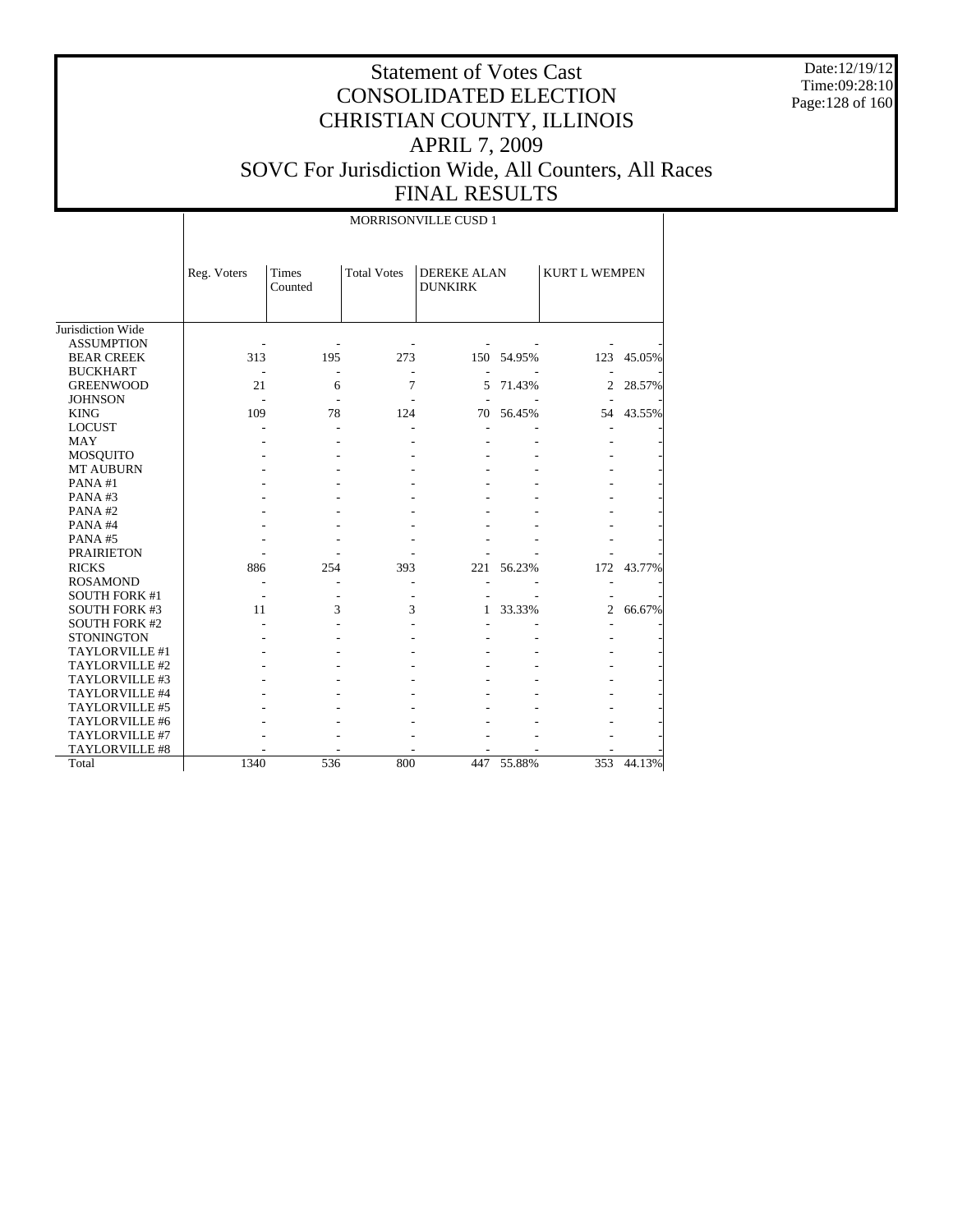Date:12/19/12 Time:09:28:10 Page:129 of 160

# Statement of Votes Cast CONSOLIDATED ELECTION CHRISTIAN COUNTY, ILLINOIS APRIL 7, 2009 SOVC For Jurisdiction Wide, All Counters, All Races FINAL RESULTS

47 19 30 10 33.33% 11 36.67% 9 30.00%

|                      |                |                  |                    | PANHANDLE CUSD 2                 |        |                   |        |                                  |        |
|----------------------|----------------|------------------|--------------------|----------------------------------|--------|-------------------|--------|----------------------------------|--------|
|                      | Reg.<br>Voters | Times<br>Counted | <b>Total Votes</b> | <b>RICHARD</b><br><b>BORMIDA</b> |        | <b>GREG NIMMO</b> |        | <b>KATHY J</b><br><b>JOHNSON</b> |        |
| Jurisdiction Wide    |                |                  |                    |                                  |        |                   |        |                                  |        |
| <b>ASSUMPTION</b>    |                |                  |                    |                                  |        |                   |        |                                  |        |
| <b>BEAR CREEK</b>    |                |                  |                    |                                  |        |                   |        |                                  |        |
| <b>BUCKHART</b>      |                |                  |                    |                                  |        |                   |        |                                  |        |
| <b>GREENWOOD</b>     |                |                  |                    |                                  |        |                   |        |                                  |        |
| <b>JOHNSON</b>       |                |                  |                    |                                  |        |                   |        |                                  |        |
| <b>KING</b>          | 47             | 19               | 30                 | 10                               | 33.33% | 11                | 36.67% | 9                                | 30.00% |
| <b>LOCUST</b>        |                | ÷.               |                    |                                  |        |                   |        |                                  |        |
| <b>MAY</b>           |                |                  |                    |                                  |        |                   |        |                                  |        |
| MOSQUITO             |                |                  |                    |                                  |        |                   |        |                                  |        |
| <b>MT AUBURN</b>     |                |                  |                    |                                  |        |                   |        |                                  |        |
| PANA#1               |                |                  |                    |                                  |        |                   |        |                                  |        |
| PANA#3               |                |                  |                    |                                  |        |                   |        |                                  |        |
| PANA#2               |                |                  |                    |                                  |        |                   |        |                                  |        |
| PANA#4               |                |                  |                    |                                  |        |                   |        |                                  |        |
| PANA#5               |                |                  |                    |                                  |        |                   |        |                                  |        |
| <b>PRAIRIETON</b>    |                |                  |                    |                                  |        |                   |        |                                  |        |
| <b>RICKS</b>         |                |                  |                    |                                  |        |                   |        |                                  |        |
| <b>ROSAMOND</b>      |                |                  |                    |                                  |        |                   |        |                                  |        |
| <b>SOUTH FORK #1</b> |                |                  |                    |                                  |        |                   |        |                                  |        |
| <b>SOUTH FORK #3</b> |                |                  |                    |                                  |        |                   |        |                                  |        |
| <b>SOUTH FORK #2</b> |                |                  |                    |                                  |        |                   |        |                                  |        |
| <b>STONINGTON</b>    |                |                  |                    |                                  |        |                   |        |                                  |        |
| TAYLORVILLE #1       |                |                  |                    |                                  |        |                   |        |                                  |        |
| TAYLORVILLE #2       |                |                  |                    |                                  |        |                   |        |                                  |        |
| TAYLORVILLE #3       |                |                  |                    |                                  |        |                   |        |                                  |        |
| TAYLORVILLE #4       |                |                  |                    |                                  |        |                   |        |                                  |        |
| TAYLORVILLE #5       |                |                  |                    |                                  |        |                   |        |                                  |        |
| TAYLORVILLE #6       |                |                  |                    |                                  |        |                   |        |                                  |        |
| TAYLORVILLE #7       |                |                  |                    |                                  |        |                   |        |                                  |        |
| TAYLORVILLE #8       |                |                  |                    | ÷                                |        |                   |        |                                  |        |

Total

 $\overline{\phantom{a}}$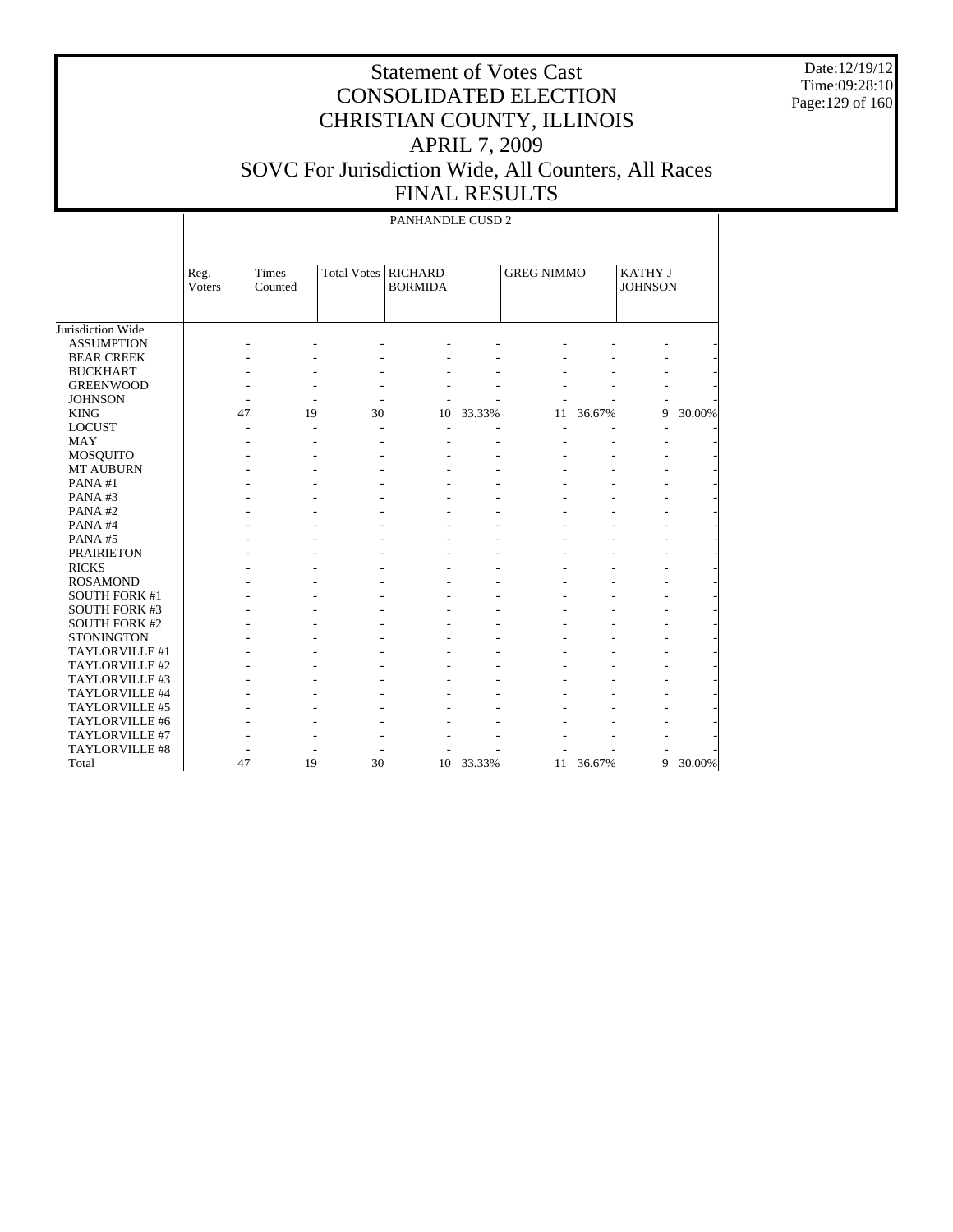Date:12/19/12 Time:09:28:10 Page:130 of 160

|                      |             |                          |                    | <b>TAYLORVILLE CUSD 3</b>         |        |                                   |        |                     |        |
|----------------------|-------------|--------------------------|--------------------|-----------------------------------|--------|-----------------------------------|--------|---------------------|--------|
|                      | Reg. Voters | Times<br>Counted         | <b>Total Votes</b> | <b>MARY KATE</b><br><b>FRALEY</b> |        | <b>MICHELLE</b><br><b>SKLENKA</b> |        | <b>KATHY FERGIN</b> |        |
| Jurisdiction Wide    |             |                          |                    |                                   |        |                                   |        |                     |        |
| <b>ASSUMPTION</b>    |             |                          |                    |                                   |        |                                   |        |                     |        |
| <b>BEAR CREEK</b>    | 53          | 21                       | 47                 | 19                                | 40.43% | 14                                | 29.79% | 13                  | 27.66% |
| <b>BUCKHART</b>      | 59          | 19                       | 37                 | 9                                 | 24.32% | 10                                | 27.03% | 15                  | 40.54% |
| <b>GREENWOOD</b>     | 34          | 17                       | 32                 | 12                                | 37.50% | 9                                 | 28.13% | 11                  | 34.38% |
| <b>JOHNSON</b>       | 507         | 111                      | 226                | 81                                | 35.84% | 61                                | 26.99% | 67                  | 29.65% |
| <b>KING</b>          | ÷,          | $\overline{a}$           |                    |                                   |        |                                   |        |                     |        |
| <b>LOCUST</b>        | 371         | 138                      | 297                | 112                               | 37.71% | 86                                | 28.96% | 91                  | 30.64% |
| <b>MAY</b>           | 1263        | 465                      | 957                | 350                               | 36.57% | 256                               | 26.75% | 300                 | 31.35% |
| <b>MOSQUITO</b>      | 155         | 93                       | 182                | 59                                | 32.42% | 57                                | 31.32% | 63                  | 34.62% |
| <b>MT AUBURN</b>     | 562         | 206                      | 325                | 101                               | 31.08% | 105                               | 32.31% | 103                 | 31.69% |
| PANA#1               |             |                          |                    |                                   |        |                                   |        |                     |        |
| PANA#3               |             |                          |                    |                                   |        |                                   |        |                     |        |
| PANA#2               |             |                          |                    |                                   |        |                                   |        |                     |        |
| PANA#4               |             |                          |                    |                                   |        |                                   |        |                     |        |
| PANA#5               |             | $\overline{\phantom{a}}$ |                    |                                   |        |                                   |        |                     |        |
| <b>PRAIRIETON</b>    | 50          | 7                        | 17                 | 6                                 | 35.29% | 5                                 | 29.41% | 6                   | 35.29% |
| <b>RICKS</b>         |             | $\overline{\phantom{a}}$ |                    |                                   |        |                                   |        |                     |        |
| <b>ROSAMOND</b>      | 9           | $\boldsymbol{0}$         | $\mathbf{0}$       | $\mathbf{0}$                      |        | $\overline{0}$                    |        | 0                   |        |
| <b>SOUTH FORK #1</b> | ٠           |                          |                    |                                   |        |                                   |        |                     |        |
| <b>SOUTH FORK #3</b> | 91          | 19                       | 28                 | 10                                | 35.71% | 9                                 | 32.14% | 9                   | 32.14% |
| <b>SOUTH FORK #2</b> |             |                          |                    |                                   |        |                                   |        |                     |        |
| <b>STONINGTON</b>    | 732         | 346                      | 671                | 242                               | 36.07% | 195                               | 29.06% | 219                 | 32.64% |
| TAYLORVILLE #1       | 949         | 323                      | 646                | 247                               | 38.24% | 183                               | 28.33% | 200                 | 30.96% |
| TAYLORVILLE #2       | 866         | 357                      | 693                | 280                               | 40.40% | 186                               | 26.84% | 211                 | 30.45% |
| TAYLORVILLE #3       | 856         | 398                      | 769                | 301                               | 39.14% | 215                               | 27.96% | 236                 | 30.69% |
| TAYLORVILLE #4       | 1239        | 476                      | 949                | 349                               | 36.78% | 271                               | 28.56% | 309                 | 32.56% |
| TAYLORVILLE #5       | 1334        | 471                      | 972                | 356                               | 36.63% | 297                               | 30.56% | 299                 | 30.76% |
| TAYLORVILLE #6       | 914         | 376                      | 743                | 287                               | 38.63% | 202                               | 27.19% | 231                 | 31.09% |
| TAYLORVILLE #7       | 863         | 305                      | 607                | 226                               | 37.23% | 177                               | 29.16% | 185                 | 30.48% |
| TAYLORVILLE #8       | 986         | 361                      | 693                | 274                               | 39.54% | 184                               | 26.55% | 210                 | 30.30% |
| Total                | 11893       | 4509                     | 8891               | 3321                              | 37.35% | 2522                              | 28.37% | 2778                | 31.25% |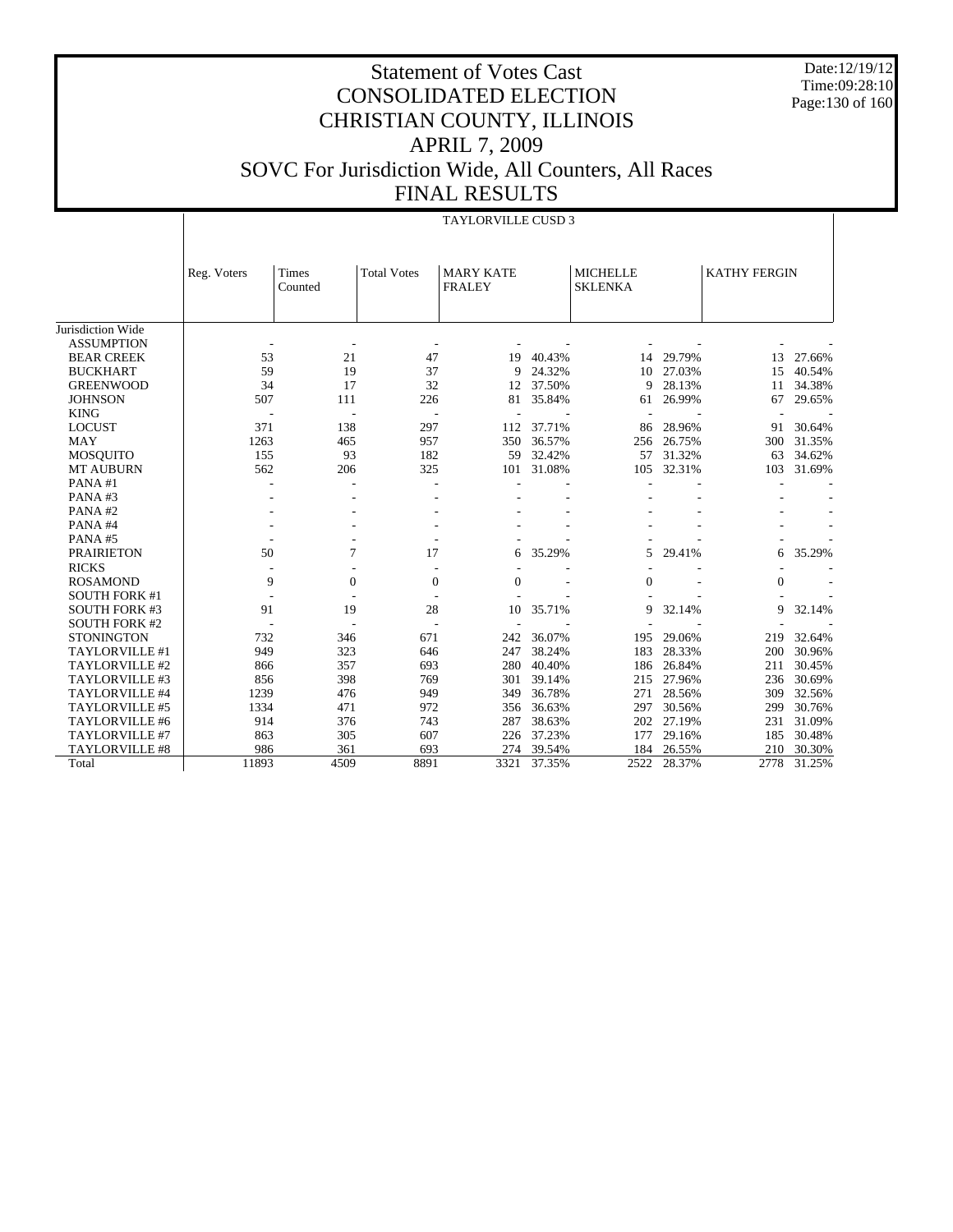Date:12/19/12 Time:09:28:10 Page:131 of 160

# Statement of Votes Cast CONSOLIDATED ELECTION CHRISTIAN COUNTY, ILLINOIS APRIL 7, 2009 SOVC For Jurisdiction Wide, All Counters, All Races FINAL RESULTS

Τ

|                       | <b>TAYLORVILLE CUSD 3</b> |       |                 |       |  |  |  |  |  |
|-----------------------|---------------------------|-------|-----------------|-------|--|--|--|--|--|
|                       | <b>SETH MCMILLAN</b>      |       | Write-In Votes  |       |  |  |  |  |  |
|                       |                           |       |                 |       |  |  |  |  |  |
| Jurisdiction Wide     |                           |       |                 |       |  |  |  |  |  |
| <b>ASSUMPTION</b>     |                           |       |                 |       |  |  |  |  |  |
| <b>BEAR CREEK</b>     | $\theta$                  | 0.00% | 1               | 2.13% |  |  |  |  |  |
| <b>BUCKHART</b>       | $\theta$                  | 0.00% | 3               | 8.11% |  |  |  |  |  |
| <b>GREENWOOD</b>      | $\theta$                  | 0.00% | $\theta$        | 0.00% |  |  |  |  |  |
| <b>JOHNSON</b>        | 15                        | 6.64% | $\overline{c}$  | 0.88% |  |  |  |  |  |
| <b>KING</b>           |                           |       | ٠               |       |  |  |  |  |  |
| <b>LOCUST</b>         | 8                         | 2.69% | $\Omega$        | 0.00% |  |  |  |  |  |
| <b>MAY</b>            | 48                        | 5.02% | 3               | 0.31% |  |  |  |  |  |
| <b>MOSQUITO</b>       | 3                         | 1.65% | $\theta$        | 0.00% |  |  |  |  |  |
| <b>MT AUBURN</b>      | 16                        | 4.92% | $\Omega$        | 0.00% |  |  |  |  |  |
| PANA#1                |                           |       |                 |       |  |  |  |  |  |
| PANA#3                |                           |       |                 |       |  |  |  |  |  |
| PANA#2                |                           |       |                 |       |  |  |  |  |  |
| PANA#4                |                           |       |                 |       |  |  |  |  |  |
| PANA#5                |                           |       |                 |       |  |  |  |  |  |
| <b>PRAIRIETON</b>     | $\overline{0}$            | 0.00% | $\theta$        | 0.00% |  |  |  |  |  |
| <b>RICKS</b>          |                           |       |                 |       |  |  |  |  |  |
| <b>ROSAMOND</b>       | $\theta$                  |       | $\theta$        |       |  |  |  |  |  |
| <b>SOUTH FORK #1</b>  |                           |       |                 |       |  |  |  |  |  |
| <b>SOUTH FORK #3</b>  | $\theta$                  | 0.00% | $\theta$        | 0.00% |  |  |  |  |  |
| <b>SOUTH FORK #2</b>  |                           |       |                 |       |  |  |  |  |  |
| <b>STONINGTON</b>     | 13                        | 1.94% | $\mathfrak{2}$  | 0.30% |  |  |  |  |  |
| TAYLORVILLE #1        | 13                        | 2.01% | 3               | 0.46% |  |  |  |  |  |
| TAYLORVILLE #2        | 14                        | 2.02% | $\overline{c}$  | 0.29% |  |  |  |  |  |
| TAYLORVILLE #3        | 17                        | 2.21% | $\Omega$        | 0.00% |  |  |  |  |  |
| TAYLORVILLE #4        | 16                        | 1.69% | 4               | 0.42% |  |  |  |  |  |
| TAYLORVILLE #5        | 16                        | 1.65% | 4               | 0.41% |  |  |  |  |  |
| TAYLORVILLE #6        | 19                        | 2.56% | 4               | 0.54% |  |  |  |  |  |
| TAYLORVILLE #7        | 13                        | 2.14% | 6               | 0.99% |  |  |  |  |  |
| <b>TAYLORVILLE #8</b> | 23                        | 3.32% | $\overline{c}$  | 0.29% |  |  |  |  |  |
| Total                 | 234                       | 2.63% | $\overline{36}$ | 0.40% |  |  |  |  |  |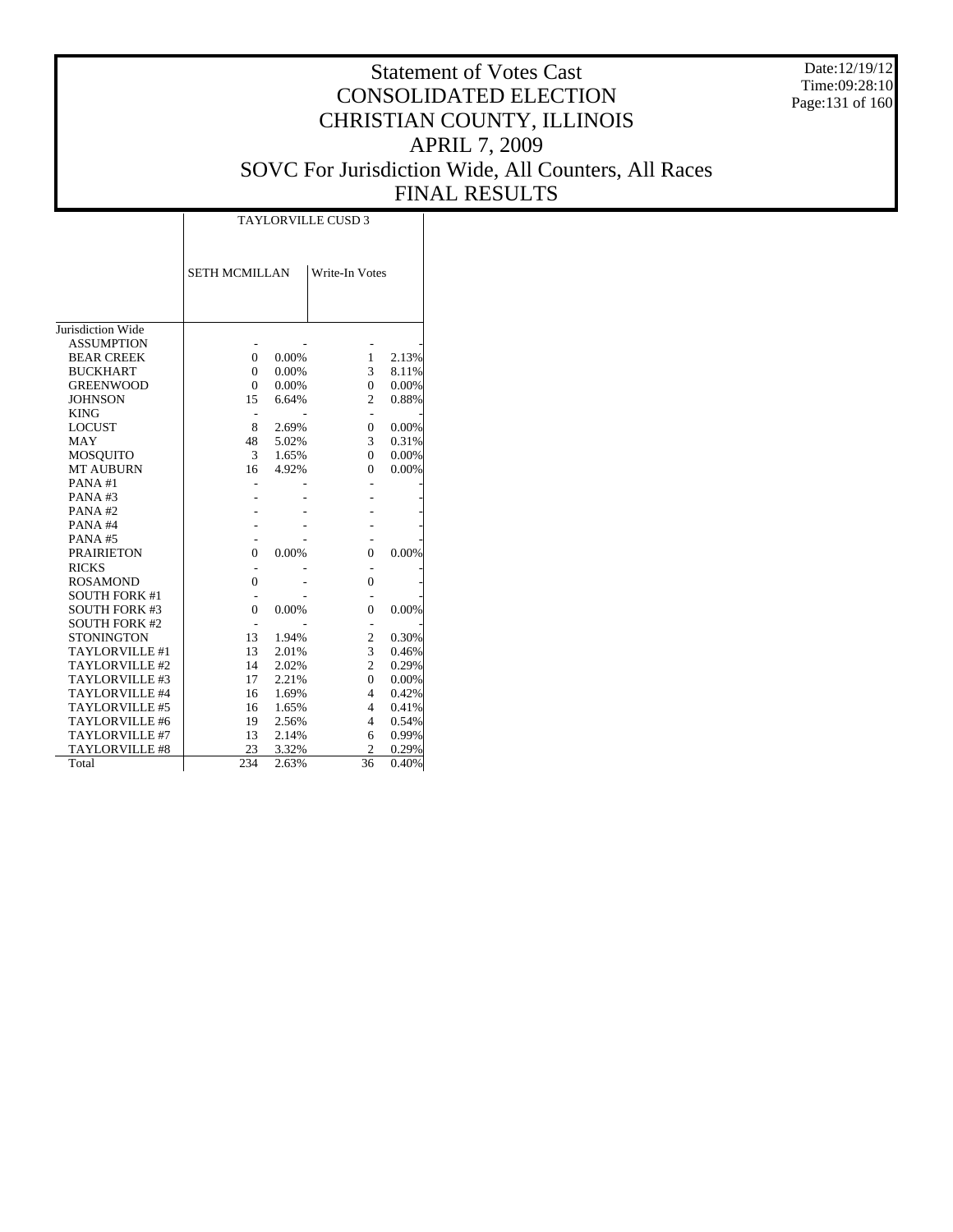Date:12/19/12 Time:09:28:10 Page:132 of 160

|                      |             |                  |                    |                             |        | ROCHESTER CUSD 3A      |        |                           |       |                          |        |
|----------------------|-------------|------------------|--------------------|-----------------------------|--------|------------------------|--------|---------------------------|-------|--------------------------|--------|
|                      | Reg. Voters | Times<br>Counted | <b>Total Votes</b> | WILLIAM L<br><b>YATTONI</b> |        | AMY<br><b>REYNOLDS</b> |        | <b>RONALD L</b><br>WRIGHT |       | DAVID M<br><b>STURDY</b> |        |
| Jurisdiction Wide    |             |                  |                    |                             |        |                        |        |                           |       |                          |        |
| <b>ASSUMPTION</b>    |             |                  |                    |                             |        |                        |        |                           |       |                          |        |
| <b>BEAR CREEK</b>    |             |                  |                    |                             |        |                        |        |                           |       |                          |        |
| <b>BUCKHART</b>      | 3           | 1                | 3                  | 1                           | 33.33% | 0                      | 0.00%  | $\mathbf{0}$              | 0.00% | 1                        | 33.33% |
| <b>GREENWOOD</b>     |             |                  |                    |                             |        |                        |        |                           |       |                          |        |
| <b>JOHNSON</b>       |             |                  |                    |                             |        |                        |        |                           |       |                          |        |
| <b>KING</b>          |             |                  |                    |                             |        |                        |        |                           |       |                          |        |
| <b>LOCUST</b>        |             |                  |                    |                             |        |                        |        |                           |       |                          |        |
| <b>MAY</b>           |             |                  |                    |                             |        |                        |        |                           |       |                          |        |
| <b>MOSQUITO</b>      |             |                  |                    |                             |        |                        |        |                           |       |                          |        |
| MT AUBURN            | 115         | 11               | 29                 | 4                           | 13.79% | 8                      | 27.59% | $\overline{2}$            | 6.90% | $\overline{c}$           | 6.90%  |
| PANA#1               |             |                  |                    |                             |        |                        |        |                           |       |                          |        |
| PANA#3               |             |                  |                    |                             |        |                        |        |                           |       |                          |        |
| PANA#2               |             |                  |                    |                             |        |                        |        |                           |       |                          |        |
| PANA#4               |             |                  |                    |                             |        |                        |        |                           |       |                          |        |
| PANA#5               |             |                  |                    |                             |        |                        |        |                           |       |                          |        |
| <b>PRAIRIETON</b>    |             |                  |                    |                             |        |                        |        |                           |       |                          |        |
| <b>RICKS</b>         |             |                  |                    |                             |        |                        |        |                           |       |                          |        |
| <b>ROSAMOND</b>      |             |                  |                    |                             |        |                        |        |                           |       |                          |        |
| <b>SOUTH FORK #1</b> |             |                  |                    |                             |        |                        |        |                           |       |                          |        |
| <b>SOUTH FORK #3</b> |             |                  |                    |                             |        |                        |        |                           |       |                          |        |
| <b>SOUTH FORK #2</b> |             |                  |                    |                             |        |                        |        |                           |       |                          |        |
| <b>STONINGTON</b>    |             |                  |                    |                             |        |                        |        |                           |       |                          |        |
| TAYLORVILLE #1       |             |                  |                    |                             |        |                        |        |                           |       |                          |        |
| TAYLORVILLE #2       |             |                  |                    |                             |        |                        |        |                           |       |                          |        |
| TAYLORVILLE #3       |             |                  |                    |                             |        |                        |        |                           |       |                          |        |
| TAYLORVILLE #4       |             |                  |                    |                             |        |                        |        |                           |       |                          |        |
| TAYLORVILLE #5       |             |                  |                    |                             |        |                        |        |                           |       |                          |        |
| TAYLORVILLE #6       |             |                  |                    |                             |        |                        |        |                           |       |                          |        |
| TAYLORVILLE #7       |             |                  |                    |                             |        |                        |        |                           |       |                          |        |
| TAYLORVILLE #8       |             |                  |                    |                             |        |                        |        |                           |       |                          |        |
| Total                | 118         | $\overline{12}$  | $\overline{32}$    | 5                           | 15.63% | 8                      | 25.00% | $\overline{c}$            | 6.25% | 3                        | 9.38%  |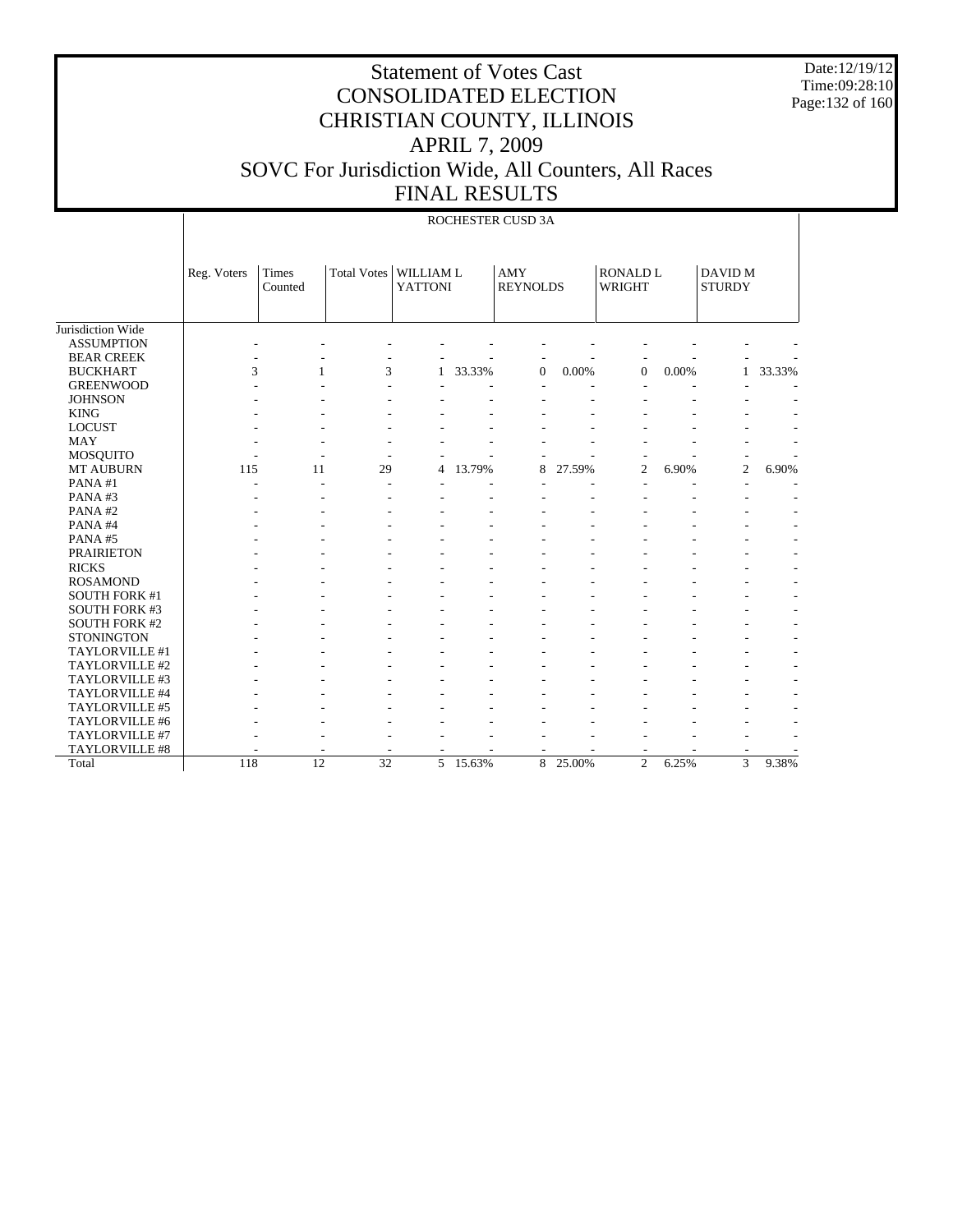Date:12/19/12 Time:09:28:10 Page:133 of 160

|                       |                                  |       |                                |        | ROCHESTER CUSD 3A       |        |                               |        |
|-----------------------|----------------------------------|-------|--------------------------------|--------|-------------------------|--------|-------------------------------|--------|
|                       | <b>WILLIAMP</b><br><b>DRACOS</b> |       | <b>PAMALA</b><br><b>ROBERT</b> |        | TODD M<br><b>GOEBEL</b> |        | <b>DOUG</b><br><b>KESTNER</b> |        |
| Jurisdiction Wide     |                                  |       |                                |        |                         |        |                               |        |
| <b>ASSUMPTION</b>     |                                  |       |                                |        |                         |        |                               |        |
| <b>BEAR CREEK</b>     |                                  |       |                                |        |                         |        |                               |        |
| <b>BUCKHART</b>       | $\Omega$                         | 0.00% | 1                              | 33.33% | $\Omega$                | 0.00%  | $\Omega$                      | 0.00%  |
| <b>GREENWOOD</b>      |                                  |       |                                |        |                         |        |                               |        |
| <b>JOHNSON</b>        |                                  |       |                                |        |                         |        |                               |        |
| <b>KING</b>           |                                  |       |                                |        |                         |        |                               |        |
| <b>LOCUST</b>         |                                  |       |                                |        |                         |        |                               |        |
| MAY                   |                                  |       |                                |        |                         |        |                               |        |
| MOSQUITO              | $\overline{a}$                   |       |                                |        |                         |        |                               |        |
| <b>MT AUBURN</b>      | $\Omega$                         | 0.00% | 3                              | 10.34% | 6                       | 20.69% | 4                             | 13.79% |
| PANA#1                | L,                               |       | L,                             |        | $\overline{a}$          |        |                               |        |
| PANA#3                |                                  |       |                                |        |                         |        |                               |        |
| PANA#2                |                                  |       |                                |        |                         |        |                               |        |
| PANA#4                |                                  |       |                                |        |                         |        |                               |        |
| PANA#5                |                                  |       |                                |        |                         |        |                               |        |
| <b>PRAIRIETON</b>     |                                  |       |                                |        |                         |        |                               |        |
| <b>RICKS</b>          |                                  |       |                                |        |                         |        |                               |        |
| <b>ROSAMOND</b>       |                                  |       |                                |        |                         |        |                               |        |
| <b>SOUTH FORK #1</b>  |                                  |       |                                |        |                         |        |                               |        |
| <b>SOUTH FORK #3</b>  |                                  |       |                                |        |                         |        |                               |        |
| <b>SOUTH FORK #2</b>  |                                  |       |                                |        |                         |        |                               |        |
| <b>STONINGTON</b>     |                                  |       |                                |        |                         |        |                               |        |
| TAYLORVILLE #1        |                                  |       |                                |        |                         |        |                               |        |
| TAYLORVILLE #2        |                                  |       |                                |        |                         |        |                               |        |
| TAYLORVILLE #3        |                                  |       |                                |        |                         |        |                               |        |
| TAYLORVILLE #4        |                                  |       |                                |        |                         |        |                               |        |
| TAYLORVILLE #5        |                                  |       |                                |        |                         |        |                               |        |
| TAYLORVILLE #6        |                                  |       |                                |        |                         |        |                               |        |
| TAYLORVILLE #7        |                                  |       |                                |        |                         |        |                               |        |
| <b>TAYLORVILLE #8</b> |                                  |       |                                |        |                         |        |                               |        |
| Total                 | $\Omega$                         | 0.00% | $\overline{4}$                 | 12.50% | 6                       | 18.75% | $\overline{4}$                | 12.50% |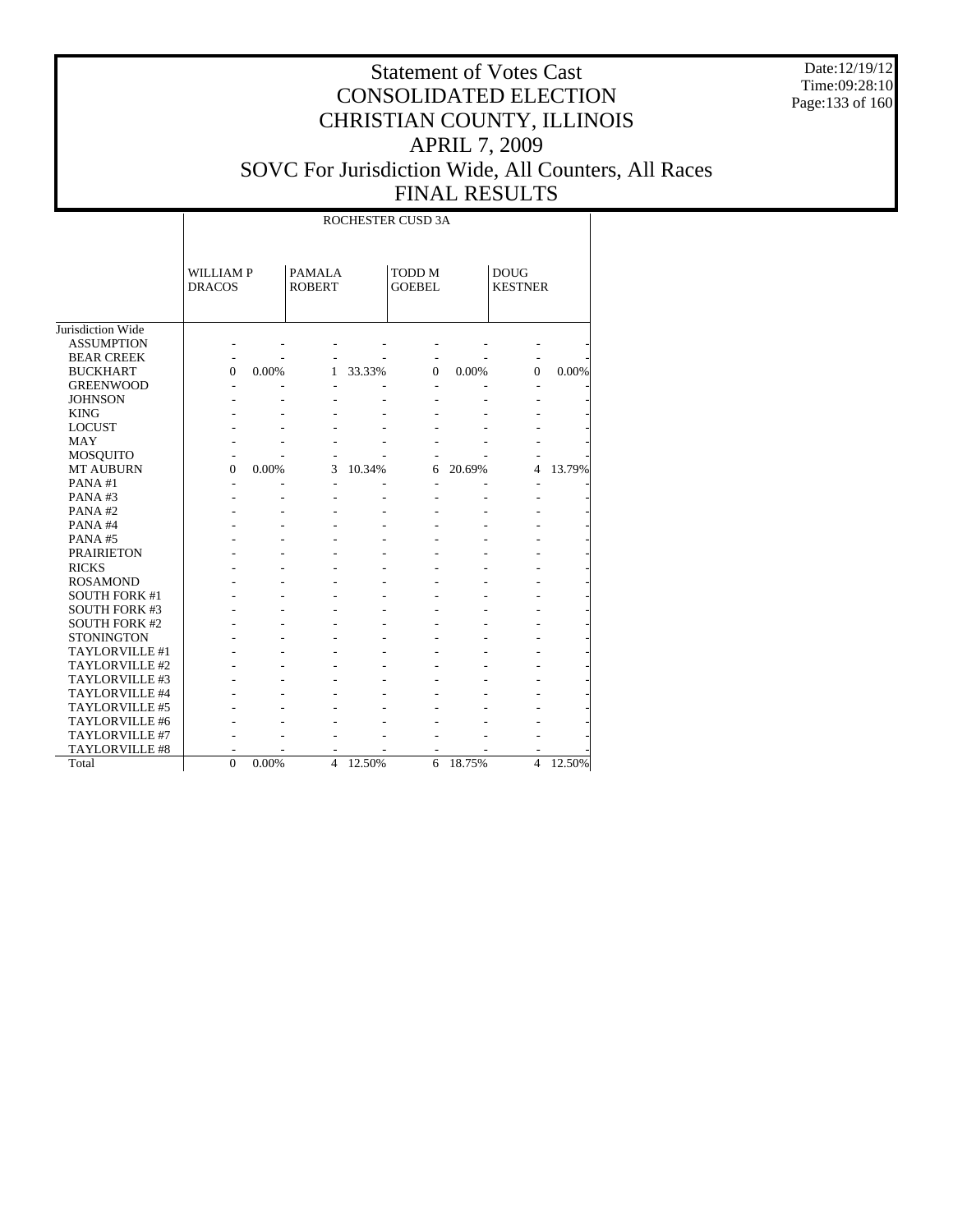Date:12/19/12 Time:09:28:10 Page:134 of 160

|                      |             |                  |                    | <b>EDINBURG CUSD 4</b>            |            |             |        |                       |            |
|----------------------|-------------|------------------|--------------------|-----------------------------------|------------|-------------|--------|-----------------------|------------|
|                      | Reg. Voters | Times<br>Counted | <b>Total Votes</b> | <b>CYNTHIA</b><br><b>TAPSCOTT</b> |            | DON KENDALL |        | <b>LEE BROCKELSBY</b> |            |
| Jurisdiction Wide    |             |                  |                    |                                   |            |             |        |                       |            |
| <b>ASSUMPTION</b>    |             |                  |                    |                                   |            |             |        |                       |            |
| <b>BEAR CREEK</b>    |             |                  |                    |                                   |            |             |        |                       |            |
| <b>BUCKHART</b>      | 1225        | 627              | 1614               | 438                               | 27.14%     | 197         | 12.21% | 536                   | 33.21%     |
| <b>GREENWOOD</b>     |             |                  |                    |                                   |            |             |        |                       |            |
| <b>JOHNSON</b>       |             |                  |                    |                                   |            |             |        |                       |            |
| <b>KING</b>          |             |                  |                    |                                   |            |             |        |                       |            |
| <b>LOCUST</b>        |             |                  |                    |                                   |            |             |        |                       |            |
| <b>MAY</b>           |             |                  |                    |                                   |            |             |        |                       |            |
| <b>MOSQUITO</b>      |             |                  |                    |                                   |            |             |        |                       |            |
| <b>MT AUBURN</b>     | 43          | 12               | 32                 | 8                                 | 25.00%     | 5           | 15.63% | 11                    | 34.38%     |
| PANA#1               |             |                  |                    |                                   |            |             |        |                       |            |
| PANA#3               |             |                  |                    |                                   |            |             |        |                       |            |
| PANA#2               |             |                  |                    |                                   |            |             |        |                       |            |
| PANA#4               |             |                  |                    |                                   |            |             |        |                       |            |
| PANA#5               |             |                  |                    |                                   |            |             |        |                       |            |
| <b>PRAIRIETON</b>    |             |                  |                    |                                   |            |             |        |                       |            |
| <b>RICKS</b>         |             |                  |                    |                                   |            |             |        |                       |            |
| <b>ROSAMOND</b>      |             |                  |                    |                                   |            |             |        |                       |            |
| <b>SOUTH FORK #1</b> |             |                  |                    |                                   |            |             |        |                       |            |
| <b>SOUTH FORK #3</b> |             |                  |                    |                                   |            |             |        |                       |            |
| <b>SOUTH FORK #2</b> | 66          | 22               | 55                 | 15                                | 27.27%     | 5           | 9.09%  | 18                    | 32.73%     |
| <b>STONINGTON</b>    |             |                  |                    |                                   |            |             |        |                       |            |
| TAYLORVILLE #1       |             |                  |                    |                                   |            |             |        |                       |            |
| TAYLORVILLE #2       |             |                  |                    |                                   |            |             |        |                       |            |
| TAYLORVILLE #3       |             |                  |                    |                                   |            |             |        |                       |            |
| TAYLORVILLE #4       | 40          | 13               | 33                 | 9                                 | 27.27%     | 5.          | 15.15% | 9                     | 27.27%     |
| TAYLORVILLE #5       |             |                  |                    |                                   |            |             |        |                       |            |
| TAYLORVILLE #6       |             |                  |                    |                                   |            |             |        |                       |            |
| TAYLORVILLE #7       |             |                  |                    |                                   |            |             |        |                       |            |
| TAYLORVILLE #8       |             |                  |                    |                                   |            |             |        |                       |            |
| Total                | 1374        | 674              | 1734               |                                   | 470 27.10% | 212         | 12.23% |                       | 574 33.10% |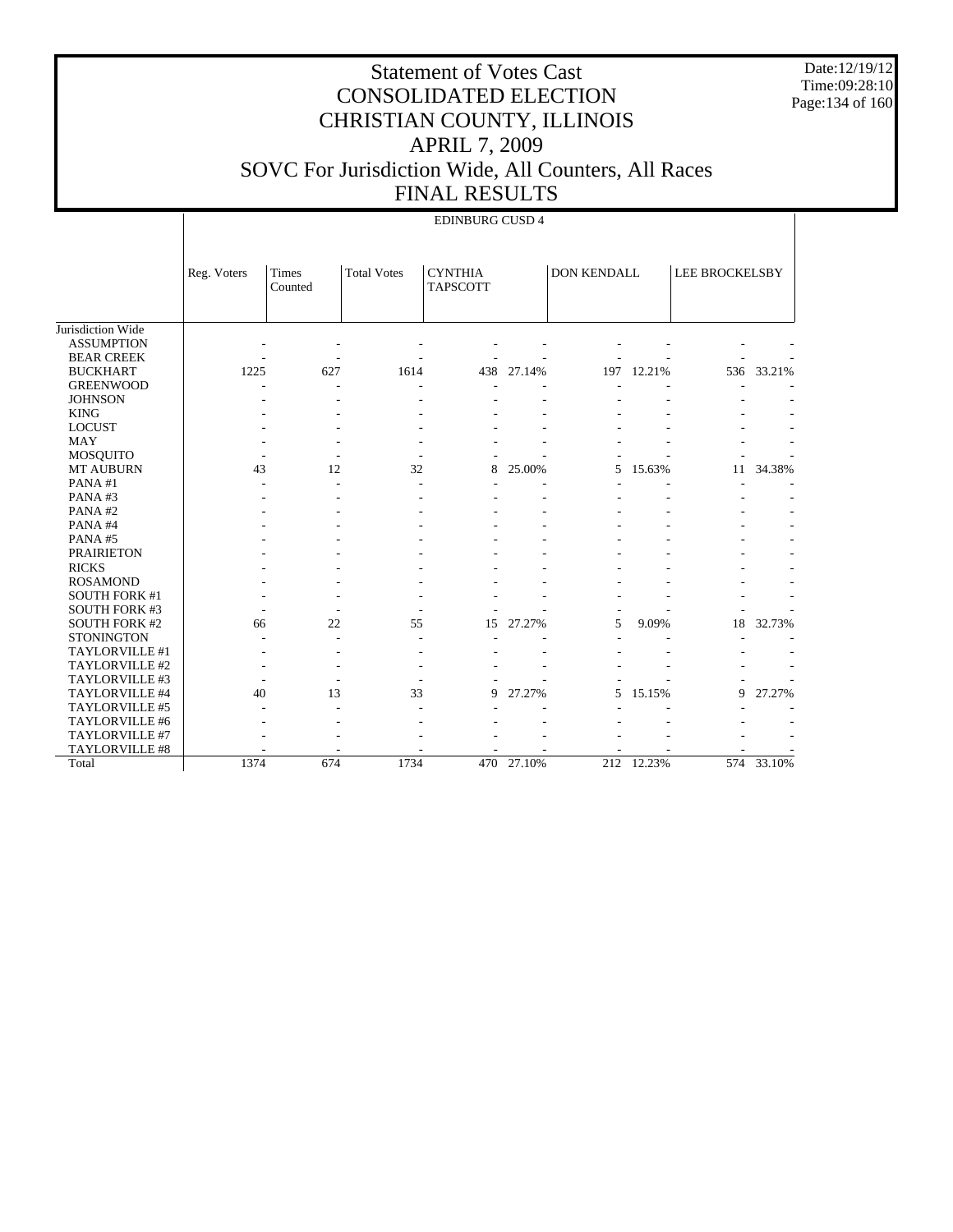Date:12/19/12 Time:09:28:10 Page:135 of 160

|                       | <b>EDINBURG CUSD 4</b>           |            |
|-----------------------|----------------------------------|------------|
|                       | <b>MARGARET</b><br><b>SKAGGS</b> |            |
| Jurisdiction Wide     |                                  |            |
| <b>ASSUMPTION</b>     |                                  |            |
| <b>BEAR CREEK</b>     |                                  |            |
| <b>BUCKHART</b>       |                                  | 443 27.45% |
| <b>GREENWOOD</b>      |                                  |            |
| <b>JOHNSON</b>        |                                  |            |
| <b>KING</b>           |                                  |            |
| <b>LOCUST</b>         |                                  |            |
| MAY                   |                                  |            |
| MOSOUITO              |                                  |            |
| <b>MT AUBURN</b>      | 8                                | 25.00%     |
| PANA#1                |                                  |            |
| PANA#3                |                                  |            |
| PANA#2                |                                  |            |
| PANA#4                |                                  |            |
| PANA#5                |                                  |            |
| <b>PRAIRIETON</b>     |                                  |            |
| <b>RICKS</b>          |                                  |            |
| <b>ROSAMOND</b>       |                                  |            |
| <b>SOUTH FORK #1</b>  |                                  |            |
| <b>SOUTH FORK #3</b>  |                                  |            |
| <b>SOUTH FORK #2</b>  | 17                               | 30.91%     |
| <b>STONINGTON</b>     |                                  |            |
| <b>TAYLORVILLE #1</b> |                                  |            |
| TAYLORVILLE #2        |                                  |            |
| TAYLORVILLE #3        |                                  |            |
| TAYLORVILLE #4        | 10                               | 30.30%     |
| TAYLORVILLE #5        |                                  |            |
| <b>TAYLORVILLE #6</b> |                                  |            |
| TAYLORVILLE #7        |                                  |            |
| TAYLORVILLE #8        |                                  |            |
| Total                 | 478                              | 27.57%     |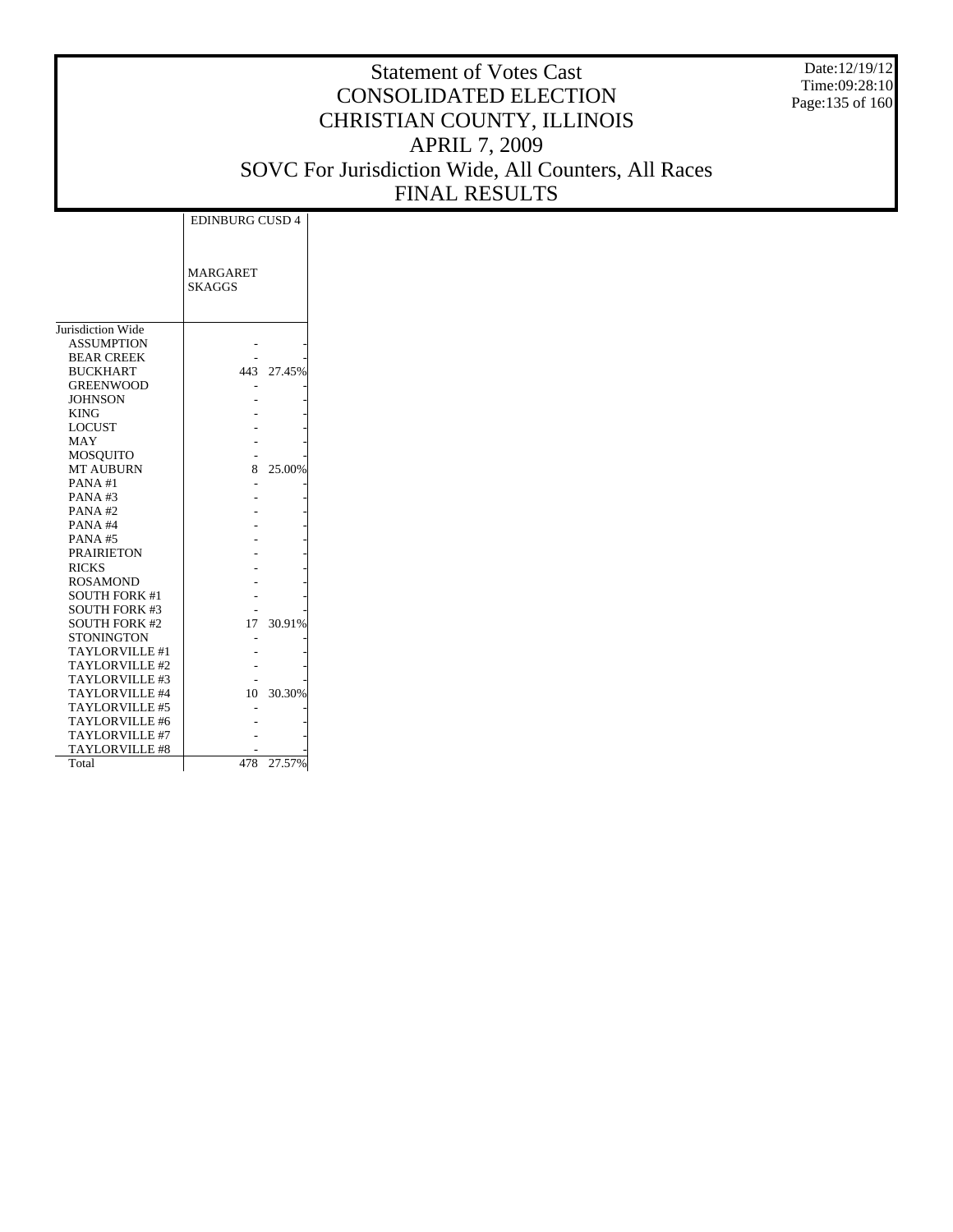Date:12/19/12 Time:09:28:10 Page:136 of 160

# Statement of Votes Cast CONSOLIDATED ELECTION CHRISTIAN COUNTY, ILLINOIS APRIL 7, 2009 SOVC For Jurisdiction Wide, All Counters, All Races FINAL RESULTS

#### PANA CUSD 8

|                      | Reg. Voters      | Times        | <b>Total Votes</b> | <b>WILFRED C BEYERS</b> |        | <b>CLINT FOOR</b>        |             | <b>AARON SCHAFER</b> |        |
|----------------------|------------------|--------------|--------------------|-------------------------|--------|--------------------------|-------------|----------------------|--------|
|                      |                  | Counted      |                    | III                     |        |                          |             |                      |        |
|                      |                  |              |                    |                         |        |                          |             |                      |        |
|                      |                  |              |                    |                         |        |                          |             |                      |        |
| Jurisdiction Wide    |                  |              |                    |                         |        |                          |             |                      |        |
| <b>ASSUMPTION</b>    | $\boldsymbol{0}$ | $\mathbf{0}$ | $\boldsymbol{0}$   | $\boldsymbol{0}$        |        | $\Omega$                 |             | $\boldsymbol{0}$     |        |
| <b>BEAR CREEK</b>    |                  |              |                    |                         |        |                          |             |                      |        |
| <b>BUCKHART</b>      |                  |              |                    |                         |        |                          |             |                      |        |
| <b>GREENWOOD</b>     | 27               | 7            | 13                 | 4                       | 30.77% | $\overline{\mathcal{A}}$ | 30.77%      | 5                    | 38.46% |
| <b>JOHNSON</b>       |                  |              |                    |                         |        |                          |             |                      |        |
| <b>KING</b>          |                  |              |                    |                         |        |                          |             |                      |        |
| <b>LOCUST</b>        | 51               | 15           | 29                 | 10                      | 34.48% | 8                        | 27.59%      | 11                   | 37.93% |
| <b>MAY</b>           |                  |              |                    |                         |        |                          |             |                      |        |
| <b>MOSQUITO</b>      |                  |              |                    |                         |        |                          |             |                      |        |
| <b>MT AUBURN</b>     |                  |              |                    |                         |        |                          |             |                      |        |
| PANA#1               | 700              | 289          | 639                | 233                     | 36.46% | 200                      | 31.30%      | 206                  | 32.24% |
| PANA#3               | 791              | 280          | 618                | 231                     | 37.38% | 191                      | 30.91%      | 196                  | 31.72% |
| PANA#2               | 1367             | 557          | 1180               | 426                     | 36.10% | 372                      | 31.53%      | 382                  | 32.37% |
| PANA#4               | 683              | 248          | 525                | 194                     | 36.95% | 163                      | 31.05%      | 168                  | 32.00% |
| PANA#5               | 543              | 196          | 393                | 139                     | 35.37% | 125                      | 31.81%      | 129                  | 32.82% |
| <b>PRAIRIETON</b>    |                  |              |                    |                         |        |                          |             |                      |        |
| <b>RICKS</b>         |                  |              |                    |                         |        |                          |             |                      |        |
| <b>ROSAMOND</b>      | 245              | 32           | 91                 | 30                      | 32.97% | 32                       | 35.16%      | 29                   | 31.87% |
| <b>SOUTH FORK #1</b> |                  |              |                    |                         |        |                          |             |                      |        |
| <b>SOUTH FORK #3</b> |                  |              |                    |                         |        |                          |             |                      |        |
| <b>SOUTH FORK #2</b> |                  |              |                    |                         |        |                          |             |                      |        |
| <b>STONINGTON</b>    |                  |              |                    |                         |        |                          |             |                      |        |
| TAYLORVILLE #1       |                  |              |                    |                         |        |                          |             |                      |        |
| TAYLORVILLE #2       |                  |              |                    |                         |        |                          |             |                      |        |
| TAYLORVILLE #3       |                  |              |                    |                         |        |                          |             |                      |        |
| TAYLORVILLE #4       |                  |              |                    |                         |        |                          |             |                      |        |
| TAYLORVILLE #5       |                  |              |                    |                         |        |                          |             |                      |        |
| TAYLORVILLE #6       |                  |              |                    |                         |        |                          |             |                      |        |
| TAYLORVILLE #7       |                  |              |                    |                         |        |                          |             |                      |        |
| TAYLORVILLE #8       |                  |              |                    |                         |        |                          |             |                      |        |
| Total                | 4407             | 1624         | 3488               | 1267                    | 36.32% |                          | 1095 31.39% | 1126                 | 32.28% |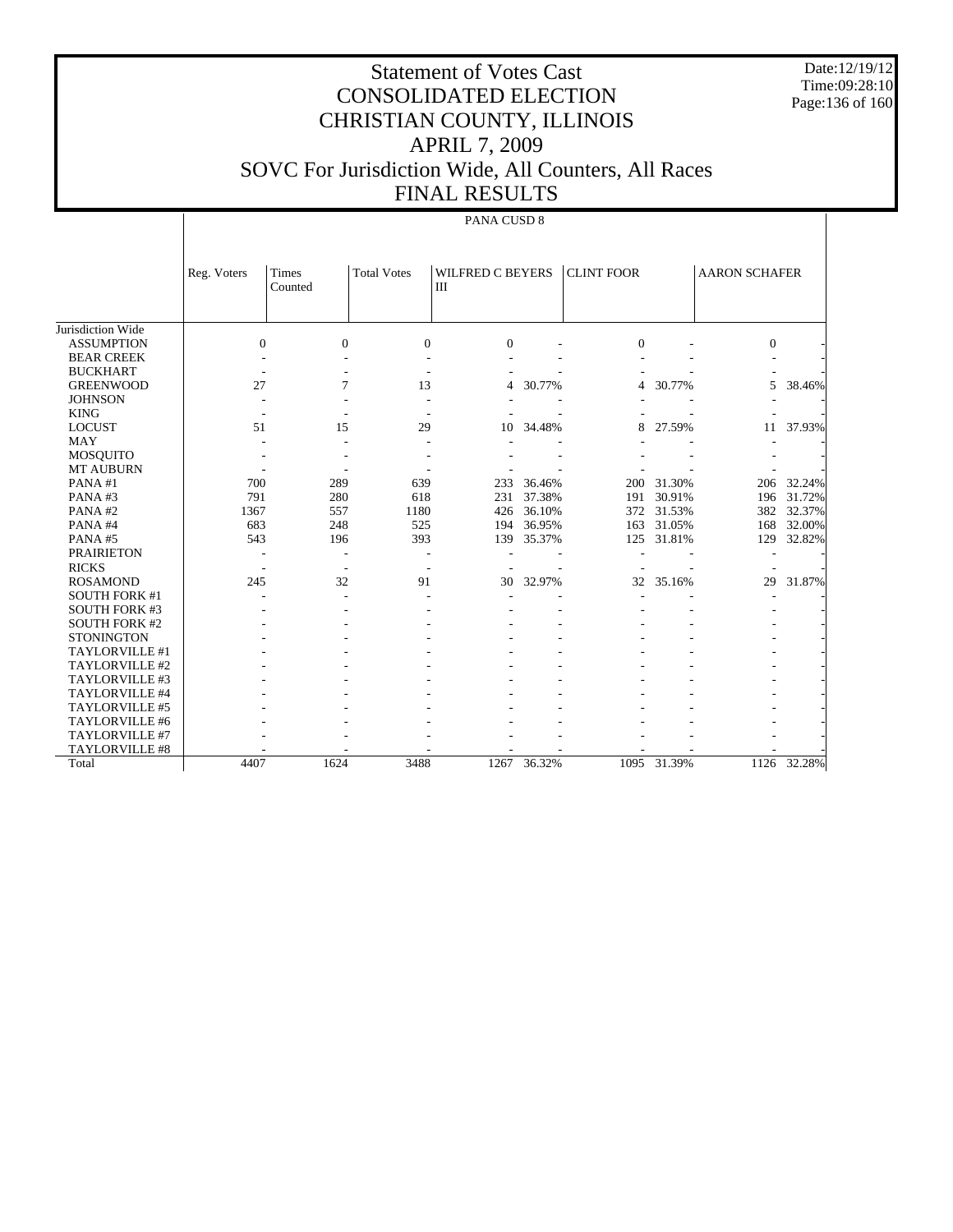Date:12/19/12 Time:09:28:10 Page:137 of 160

|                      |                |                                    |                    |                  |        | SANGAMON VALLEY CUSD 9            |        |                     |        |                       |        |
|----------------------|----------------|------------------------------------|--------------------|------------------|--------|-----------------------------------|--------|---------------------|--------|-----------------------|--------|
|                      | Reg.<br>Voters | Times<br>Counted                   | <b>Total Votes</b> | <b>DAN GIETL</b> |        | <b>LEONARD</b><br><b>WILLIAMS</b> |        | <b>CAROL STACEY</b> |        | <b>SCOTT SULLIVAN</b> |        |
| Jurisdiction Wide    |                |                                    |                    |                  |        |                                   |        |                     |        |                       |        |
| <b>ASSUMPTION</b>    |                |                                    |                    |                  |        |                                   |        |                     |        |                       |        |
| <b>BEAR CREEK</b>    |                |                                    |                    |                  |        |                                   |        |                     |        |                       |        |
| <b>BUCKHART</b>      |                |                                    |                    |                  |        |                                   |        |                     |        |                       |        |
| <b>GREENWOOD</b>     |                |                                    |                    |                  |        |                                   |        |                     |        |                       |        |
| <b>JOHNSON</b>       |                |                                    |                    |                  |        |                                   |        |                     |        |                       |        |
| <b>KING</b>          |                |                                    |                    |                  |        |                                   |        |                     |        |                       |        |
| <b>LOCUST</b>        |                |                                    |                    |                  |        |                                   |        |                     |        |                       |        |
| <b>MAY</b>           |                |                                    |                    |                  |        |                                   |        |                     |        |                       |        |
| <b>MOSQUITO</b>      |                | 52<br>36                           | 140                | 29               | 20.71% | 18                                | 12.86% | 26                  | 18.57% | 14                    | 10.00% |
| <b>MT AUBURN</b>     |                |                                    |                    |                  |        |                                   |        |                     |        |                       |        |
| PANA#1               |                |                                    |                    |                  |        |                                   |        |                     |        |                       |        |
| PANA#3               |                |                                    |                    |                  |        |                                   |        |                     |        |                       |        |
| PANA#2               |                |                                    |                    |                  |        |                                   |        |                     |        |                       |        |
| PANA#4               |                |                                    |                    |                  |        |                                   |        |                     |        |                       |        |
| PANA#5               |                |                                    |                    |                  |        |                                   |        |                     |        |                       |        |
| <b>PRAIRIETON</b>    |                |                                    |                    |                  |        |                                   |        |                     |        |                       |        |
| <b>RICKS</b>         |                |                                    |                    |                  |        |                                   |        |                     |        |                       |        |
| <b>ROSAMOND</b>      |                |                                    |                    |                  |        |                                   |        |                     |        |                       |        |
| <b>SOUTH FORK #1</b> |                |                                    |                    |                  |        |                                   |        |                     |        |                       |        |
| <b>SOUTH FORK #3</b> |                |                                    |                    |                  |        |                                   |        |                     |        |                       |        |
| <b>SOUTH FORK #2</b> |                |                                    |                    |                  |        |                                   |        |                     |        |                       |        |
| <b>STONINGTON</b>    |                |                                    |                    |                  |        |                                   |        |                     |        |                       |        |
| TAYLORVILLE #1       |                |                                    |                    |                  |        |                                   |        |                     |        |                       |        |
| TAYLORVILLE #2       |                |                                    |                    |                  |        |                                   |        |                     |        |                       |        |
| TAYLORVILLE #3       |                |                                    |                    |                  |        |                                   |        |                     |        |                       |        |
| TAYLORVILLE #4       |                |                                    |                    |                  |        |                                   |        |                     |        |                       |        |
| TAYLORVILLE #5       |                |                                    |                    |                  |        |                                   |        |                     |        |                       |        |
| TAYLORVILLE #6       |                |                                    |                    |                  |        |                                   |        |                     |        |                       |        |
| TAYLORVILLE #7       |                |                                    |                    |                  |        |                                   |        |                     |        |                       |        |
| TAYLORVILLE #8       |                |                                    |                    |                  |        |                                   |        |                     |        |                       |        |
| Total                |                | $\overline{52}$<br>$\overline{36}$ | 140                | 29               | 20.71% | $\overline{18}$                   | 12.86% | 26                  | 18.57% | $\overline{14}$       | 10.00% |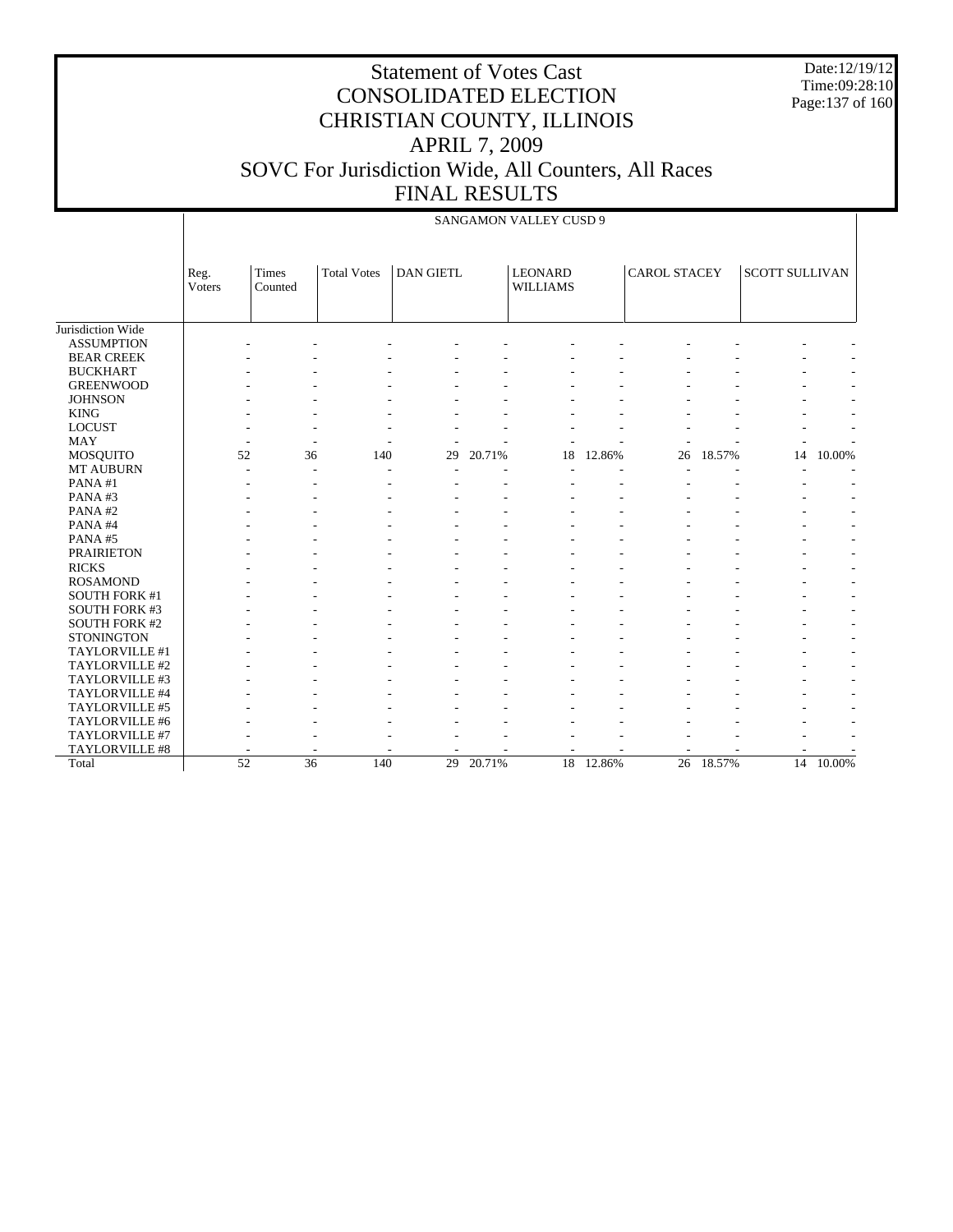Date:12/19/12 Time:09:28:10 Page:138 of 160

|                      |                    |       | <b>SANGAMON VALLEY CUSD 9</b> |        |                     |        |
|----------------------|--------------------|-------|-------------------------------|--------|---------------------|--------|
|                      | <b>TAMMY HINDS</b> |       | <b>CHAD HARTWIG</b>           |        | <b>JOE THOMPSON</b> |        |
|                      |                    |       |                               |        |                     |        |
| Jurisdiction Wide    |                    |       |                               |        |                     |        |
| <b>ASSUMPTION</b>    |                    |       |                               |        |                     |        |
| <b>BEAR CREEK</b>    |                    |       |                               |        |                     |        |
| <b>BUCKHART</b>      |                    |       |                               |        |                     |        |
| <b>GREENWOOD</b>     |                    |       |                               |        |                     |        |
| <b>JOHNSON</b>       |                    |       |                               |        |                     |        |
| <b>KING</b>          |                    |       |                               |        |                     |        |
| <b>LOCUST</b>        |                    |       |                               |        |                     |        |
| <b>MAY</b>           |                    |       |                               |        |                     |        |
| <b>MOSQUITO</b>      | 9                  | 6.43% | 25                            | 17.86% | 19                  | 13.57% |
| <b>MT AUBURN</b>     |                    |       | ٠                             |        |                     |        |
| PANA#1               |                    |       |                               |        |                     |        |
| PANA#3               |                    |       |                               |        |                     |        |
| PANA#2               |                    |       |                               |        |                     |        |
| PANA#4               |                    |       |                               |        |                     |        |
| PANA#5               |                    |       |                               |        |                     |        |
| <b>PRAIRIETON</b>    |                    |       |                               |        |                     |        |
| <b>RICKS</b>         |                    |       |                               |        |                     |        |
| <b>ROSAMOND</b>      |                    |       |                               |        |                     |        |
| <b>SOUTH FORK #1</b> |                    |       |                               |        |                     |        |
| <b>SOUTH FORK #3</b> |                    |       |                               |        |                     |        |
| <b>SOUTH FORK #2</b> |                    |       |                               |        |                     |        |
| <b>STONINGTON</b>    |                    |       |                               |        |                     |        |
| TAYLORVILLE #1       |                    |       |                               |        |                     |        |
| TAYLORVILLE #2       |                    |       |                               |        |                     |        |
| TAYLORVILLE #3       |                    |       |                               |        |                     |        |
| TAYLORVILLE #4       |                    |       |                               |        |                     |        |
| TAYLORVILLE #5       |                    |       |                               |        |                     |        |
| TAYLORVILLE #6       |                    |       |                               |        |                     |        |
| TAYLORVILLE #7       |                    |       |                               |        |                     |        |
| TAYLORVILLE #8       |                    |       |                               |        |                     |        |
| Total                | 9                  | 6.43% | 25                            | 17.86% | 19                  | 13.57% |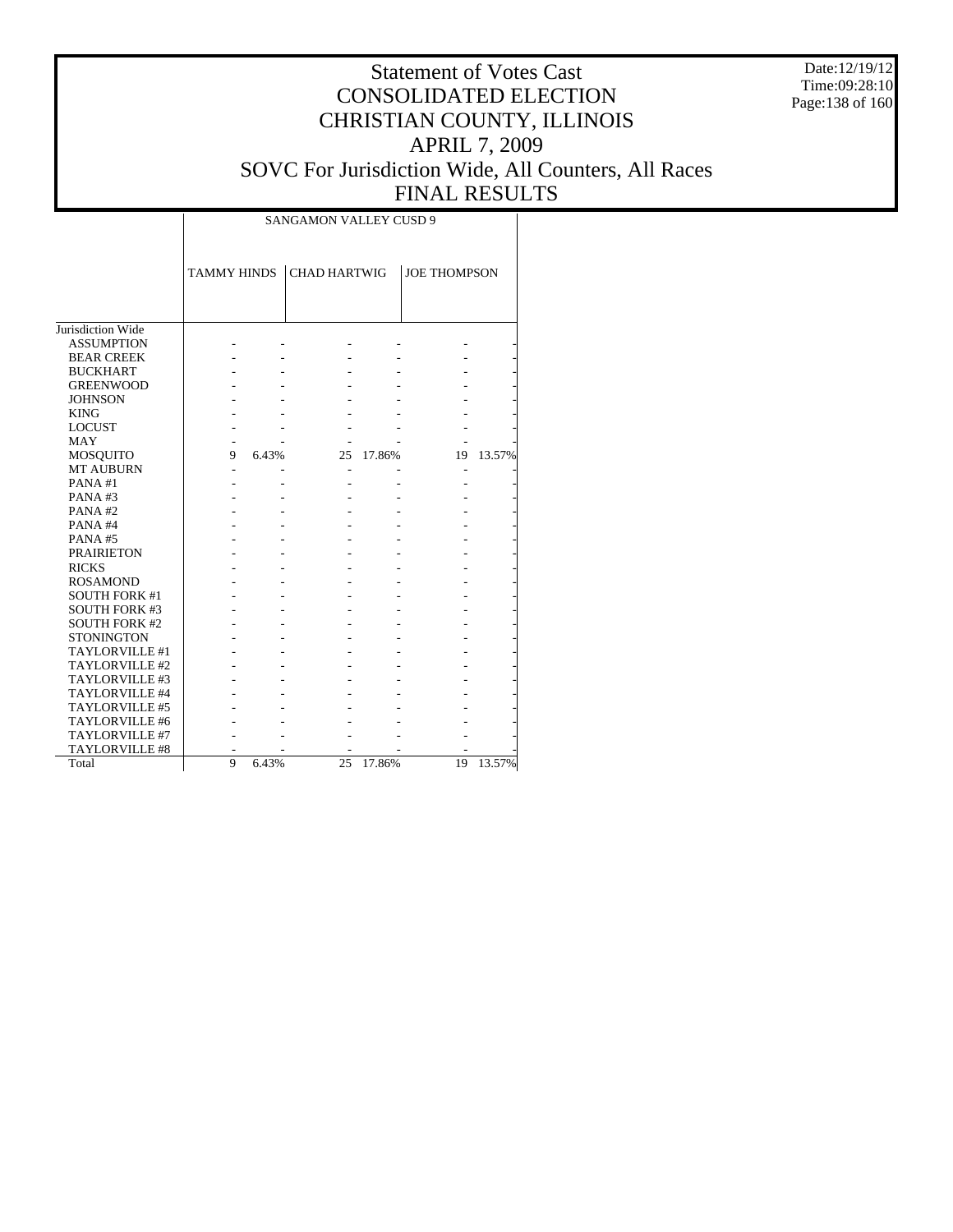Date:12/19/12 Time:09:28:10 Page:139 of 160

# Statement of Votes Cast CONSOLIDATED ELECTION CHRISTIAN COUNTY, ILLINOIS APRIL 7, 2009 SOVC For Jurisdiction Wide, All Counters, All Races FINAL RESULTS

### PAWNEE CUSD 11

|                      | Reg.<br>Voters | Times<br>Counted |                | Total Votes LYNN BENTLEY |           | <b>DON SMARGIASSI</b> |           | <b>DAVID A</b><br><b>COOPER</b> |       | ROY B WEST III |           |
|----------------------|----------------|------------------|----------------|--------------------------|-----------|-----------------------|-----------|---------------------------------|-------|----------------|-----------|
| Jurisdiction Wide    |                |                  |                |                          |           |                       |           |                                 |       |                |           |
| <b>ASSUMPTION</b>    |                |                  |                |                          |           |                       |           |                                 |       |                |           |
| <b>BEAR CREEK</b>    |                |                  |                |                          |           |                       |           |                                 |       |                |           |
| <b>BUCKHART</b>      |                |                  |                |                          |           |                       |           |                                 |       |                |           |
| <b>GREENWOOD</b>     |                |                  |                |                          |           |                       |           |                                 |       |                |           |
| <b>JOHNSON</b>       |                |                  |                |                          |           |                       |           |                                 |       |                |           |
| <b>KING</b>          | $\mathbf{0}$   | $\mathbf{0}$     | $\overline{0}$ | $\mathbf{0}$             |           | $\mathbf{0}$          |           | $\mathbf{0}$                    |       | $\mathbf{0}$   |           |
| <b>LOCUST</b>        |                |                  |                |                          |           |                       |           |                                 |       |                |           |
| <b>MAY</b>           |                |                  |                |                          |           |                       |           |                                 |       |                |           |
| <b>MOSQUITO</b>      |                |                  |                |                          |           |                       |           |                                 |       |                |           |
| <b>MT AUBURN</b>     |                |                  |                |                          |           |                       |           |                                 |       |                |           |
| PANA#1               |                |                  |                |                          |           |                       |           |                                 |       |                |           |
| PANA#3               |                |                  |                |                          |           |                       |           |                                 |       |                |           |
| PANA#2               |                |                  |                |                          |           |                       |           |                                 |       |                |           |
| PANA#4               |                |                  |                |                          |           |                       |           |                                 |       |                |           |
| PANA#5               |                |                  |                |                          |           |                       |           |                                 |       |                |           |
| <b>PRAIRIETON</b>    |                |                  |                |                          |           |                       |           |                                 |       |                |           |
| <b>RICKS</b>         |                |                  |                |                          |           |                       |           |                                 |       |                |           |
| <b>ROSAMOND</b>      |                |                  |                |                          |           |                       |           |                                 |       |                |           |
| <b>SOUTH FORK #1</b> |                |                  |                |                          |           |                       |           |                                 |       |                |           |
| <b>SOUTH FORK #3</b> |                |                  |                |                          |           |                       |           |                                 |       |                |           |
| <b>SOUTH FORK #2</b> | 59             | 20               | 74             | 15                       | 20.27%    | 10                    | 13.51%    | 3                               | 4.05% | 10             | 13.51%    |
| <b>STONINGTON</b>    |                |                  |                |                          |           |                       |           |                                 |       |                |           |
| TAYLORVILLE #1       |                |                  |                |                          |           |                       |           |                                 |       |                |           |
| TAYLORVILLE #2       |                |                  |                |                          |           |                       |           |                                 |       |                |           |
| TAYLORVILLE #3       |                |                  |                |                          |           |                       |           |                                 |       |                |           |
| TAYLORVILLE #4       |                |                  |                |                          |           |                       |           |                                 |       |                |           |
| TAYLORVILLE #5       |                |                  |                |                          |           |                       |           |                                 |       |                |           |
| TAYLORVILLE #6       |                |                  |                |                          |           |                       |           |                                 |       |                |           |
| TAYLORVILLE #7       |                |                  |                |                          |           |                       |           |                                 |       |                |           |
| TAYLORVILLE #8       |                |                  |                |                          |           |                       |           |                                 |       |                |           |
| Total                | 59             | 20               | 74             |                          | 15 20.27% |                       | 10 13.51% | 3                               | 4.05% |                | 10 13.51% |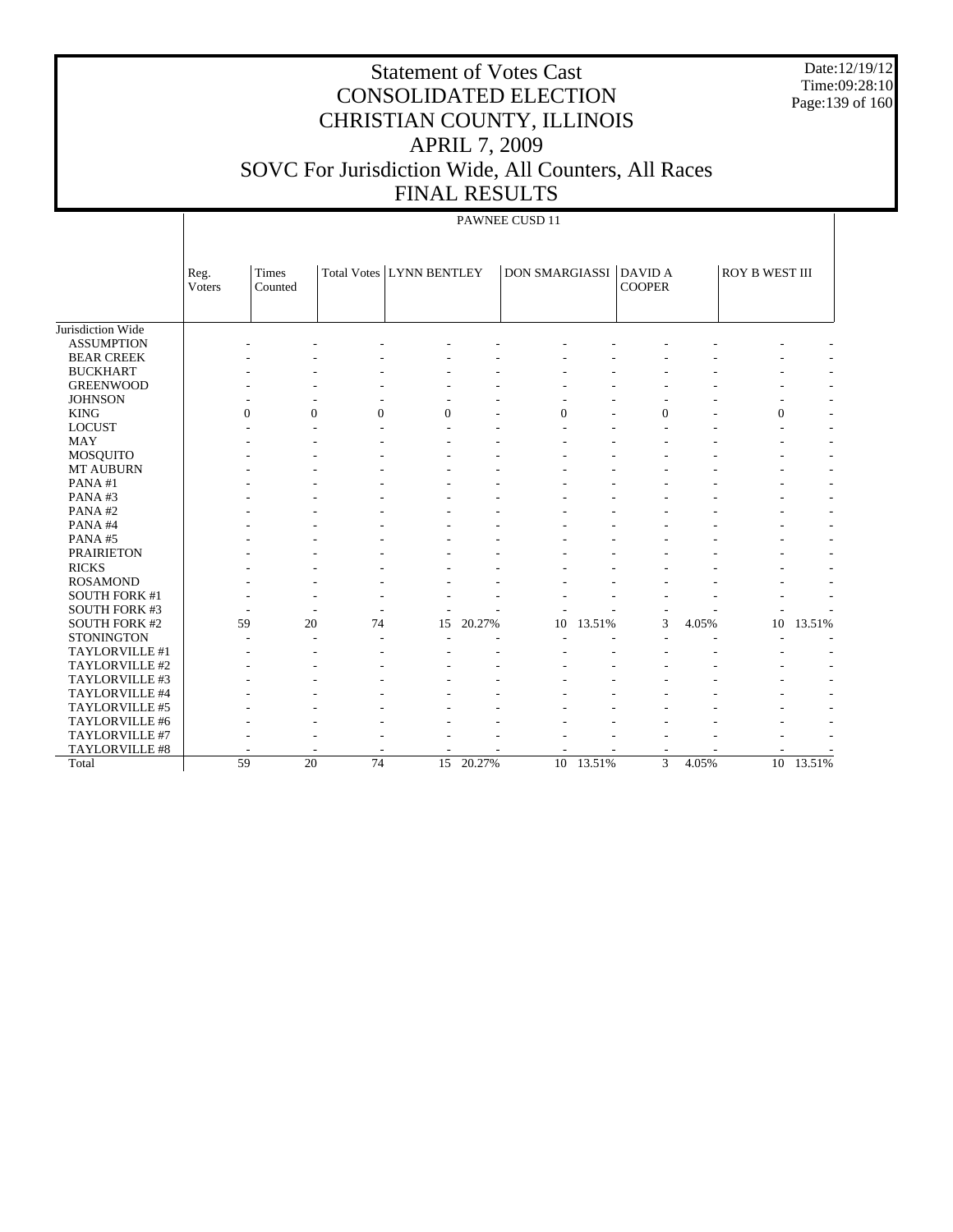Date:12/19/12 Time:09:28:10 Page:140 of 160

# Statement of Votes Cast CONSOLIDATED ELECTION CHRISTIAN COUNTY, ILLINOIS APRIL 7, 2009 SOVC For Jurisdiction Wide, All Counters, All Races FINAL RESULTS

Τ

|                      |                          |        | PAWNEE CUSD 11                      |        |                    |        |
|----------------------|--------------------------|--------|-------------------------------------|--------|--------------------|--------|
|                      | TINA M<br><b>WHITLOW</b> |        | <b>JOSEPH A</b><br><b>KINDERNAY</b> |        | <b>DOUG HOWELL</b> |        |
| Jurisdiction Wide    |                          |        |                                     |        |                    |        |
| <b>ASSUMPTION</b>    |                          |        |                                     |        |                    |        |
| <b>BEAR CREEK</b>    |                          |        |                                     |        |                    |        |
| <b>BUCKHART</b>      |                          |        |                                     |        |                    |        |
| <b>GREENWOOD</b>     |                          |        |                                     |        |                    |        |
| <b>JOHNSON</b>       |                          |        |                                     |        |                    |        |
| <b>KING</b>          | 0                        |        | $\Omega$                            |        | 0                  |        |
| <b>LOCUST</b>        |                          |        |                                     |        |                    |        |
| <b>MAY</b>           |                          |        |                                     |        |                    |        |
| MOSQUITO             |                          |        |                                     |        |                    |        |
| <b>MT AUBURN</b>     |                          |        |                                     |        |                    |        |
| PANA#1               |                          |        |                                     |        |                    |        |
| PANA#3               |                          |        |                                     |        |                    |        |
| PANA#2               |                          |        |                                     |        |                    |        |
| PANA#4               |                          |        |                                     |        |                    |        |
| PANA#5               |                          |        |                                     |        |                    |        |
| <b>PRAIRIETON</b>    |                          |        |                                     |        |                    |        |
|                      |                          |        |                                     |        |                    |        |
| <b>RICKS</b>         |                          |        |                                     |        |                    |        |
| <b>ROSAMOND</b>      |                          |        |                                     |        |                    |        |
| <b>SOUTH FORK #1</b> |                          |        |                                     |        |                    |        |
| <b>SOUTH FORK #3</b> |                          |        |                                     |        |                    |        |
| <b>SOUTH FORK #2</b> | 9                        | 12.16% | 14                                  | 18.92% | 13                 | 17.57% |
| <b>STONINGTON</b>    |                          |        |                                     |        |                    |        |
| TAYLORVILLE #1       |                          |        |                                     |        |                    |        |
| TAYLORVILLE #2       |                          |        |                                     |        |                    |        |
| TAYLORVILLE #3       |                          |        |                                     |        |                    |        |
| TAYLORVILLE #4       |                          |        |                                     |        |                    |        |
| TAYLORVILLE #5       |                          |        |                                     |        |                    |        |
| TAYLORVILLE #6       |                          |        |                                     |        |                    |        |
| TAYLORVILLE #7       |                          |        |                                     |        |                    |        |
| TAYLORVILLE #8       |                          |        |                                     |        |                    |        |
| Total                | 9                        | 12.16% | 14                                  | 18.92% | 13                 | 17.57% |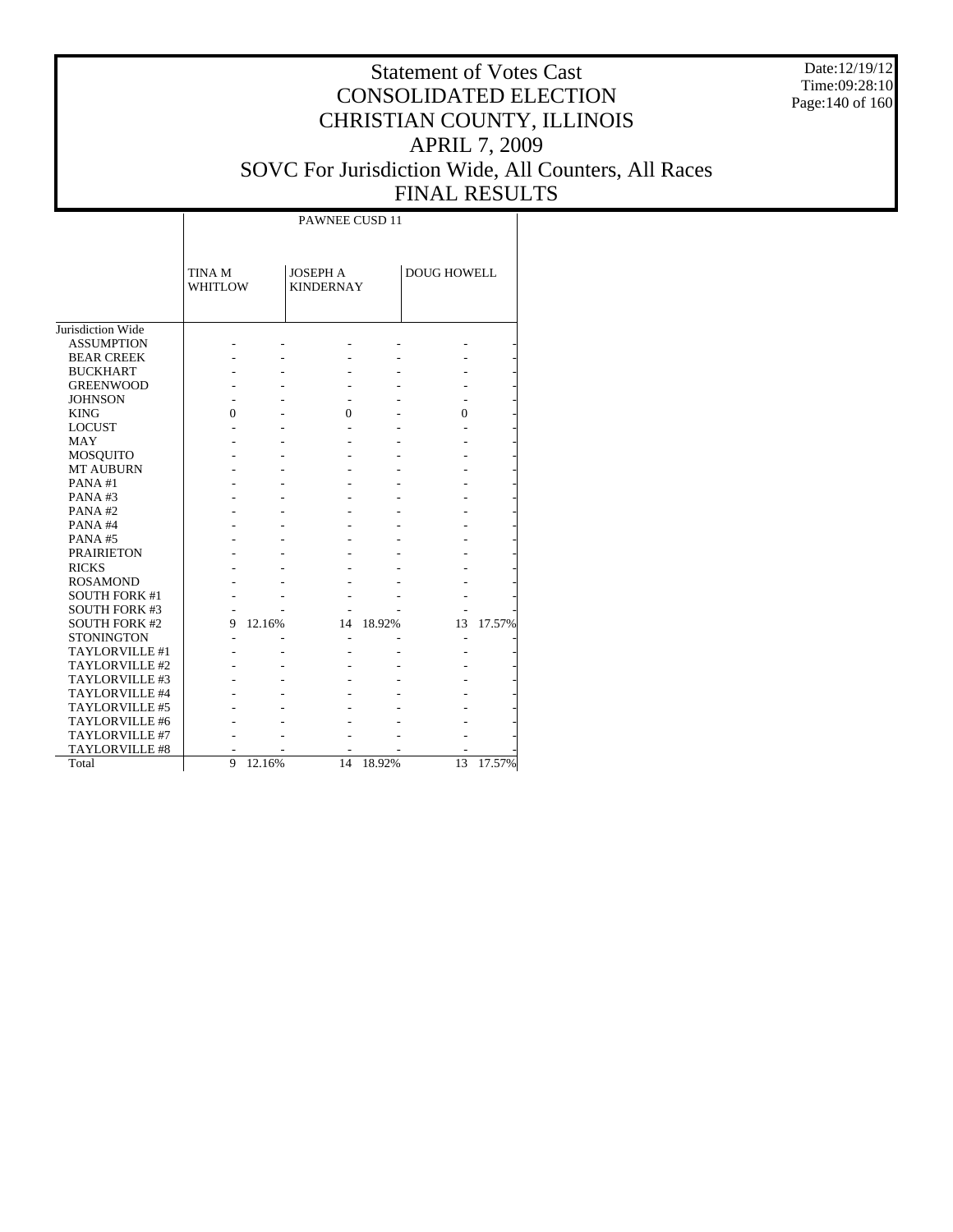Date:12/19/12 Time:09:28:11 Page:141 of 160

|                      | <b>SOUTH FORK CUSD 14</b> |                         |                    |                                  |        |                     |            |                    |        |  |
|----------------------|---------------------------|-------------------------|--------------------|----------------------------------|--------|---------------------|------------|--------------------|--------|--|
|                      | Reg. Voters               | <b>Times</b><br>Counted | <b>Total Votes</b> | <b>THOMAS L</b><br><b>WATSON</b> |        | <b>TINA L SMITH</b> |            | <b>JACK HANLON</b> |        |  |
| Jurisdiction Wide    |                           |                         |                    |                                  |        |                     |            |                    |        |  |
| <b>ASSUMPTION</b>    |                           |                         |                    |                                  |        |                     |            |                    |        |  |
| <b>BEAR CREEK</b>    |                           |                         |                    |                                  |        |                     |            |                    |        |  |
| <b>BUCKHART</b>      |                           |                         |                    |                                  |        |                     |            |                    |        |  |
| <b>GREENWOOD</b>     |                           |                         |                    |                                  |        |                     |            |                    |        |  |
| <b>JOHNSON</b>       |                           |                         |                    |                                  |        |                     |            |                    |        |  |
| <b>KING</b>          |                           |                         |                    |                                  |        |                     |            |                    |        |  |
| <b>LOCUST</b>        |                           |                         |                    |                                  |        |                     |            |                    |        |  |
| <b>MAY</b>           |                           |                         |                    |                                  |        |                     |            |                    |        |  |
| <b>MOSQUITO</b>      |                           |                         |                    |                                  |        |                     |            |                    |        |  |
| <b>MT AUBURN</b>     |                           |                         |                    |                                  |        |                     |            |                    |        |  |
| PANA#1               |                           |                         |                    |                                  |        |                     |            |                    |        |  |
| PANA#3               |                           |                         |                    |                                  |        |                     |            |                    |        |  |
| PANA#2               |                           |                         |                    |                                  |        |                     |            |                    |        |  |
| PANA#4               |                           |                         |                    |                                  |        |                     |            |                    |        |  |
| PANA#5               |                           |                         |                    |                                  |        |                     |            |                    |        |  |
| <b>PRAIRIETON</b>    |                           |                         |                    |                                  |        |                     |            |                    |        |  |
| <b>RICKS</b>         |                           |                         |                    |                                  |        |                     |            |                    |        |  |
| <b>ROSAMOND</b>      |                           |                         |                    |                                  |        |                     |            |                    |        |  |
| <b>SOUTH FORK #1</b> | 1006                      | 625                     | 1626               | 337                              | 20.73% | 352                 | 21.65%     | 270                | 16.61% |  |
| <b>SOUTH FORK #3</b> | 311                       | 145                     | 384                | 75                               | 19.53% | 83                  | 21.61%     | 65                 | 16.93% |  |
| <b>SOUTH FORK #2</b> | 340                       | 203                     | 519                | 121                              | 23.31% | 87                  | 16.76%     | 115                | 22.16% |  |
| <b>STONINGTON</b>    |                           |                         |                    |                                  |        |                     |            |                    |        |  |
| TAYLORVILLE #1       |                           |                         |                    |                                  |        |                     |            |                    |        |  |
| TAYLORVILLE #2       |                           |                         |                    |                                  |        |                     |            |                    |        |  |
| TAYLORVILLE #3       |                           |                         |                    |                                  |        |                     |            |                    |        |  |
| TAYLORVILLE #4       | $\Omega$                  | $\Omega$                | $\Omega$           | $\Omega$                         |        | $\Omega$            |            | $\Omega$           |        |  |
| TAYLORVILLE #5       |                           |                         |                    |                                  |        |                     |            |                    |        |  |
| TAYLORVILLE #6       |                           |                         |                    |                                  |        |                     |            |                    |        |  |
| TAYLORVILLE #7       |                           |                         |                    |                                  |        |                     |            |                    |        |  |
| TAYLORVILLE #8       |                           |                         |                    |                                  |        |                     |            |                    |        |  |
| Total                | 1657                      | 973                     | 2529               | 533                              | 21.08% |                     | 522 20.64% | 450                | 17.79% |  |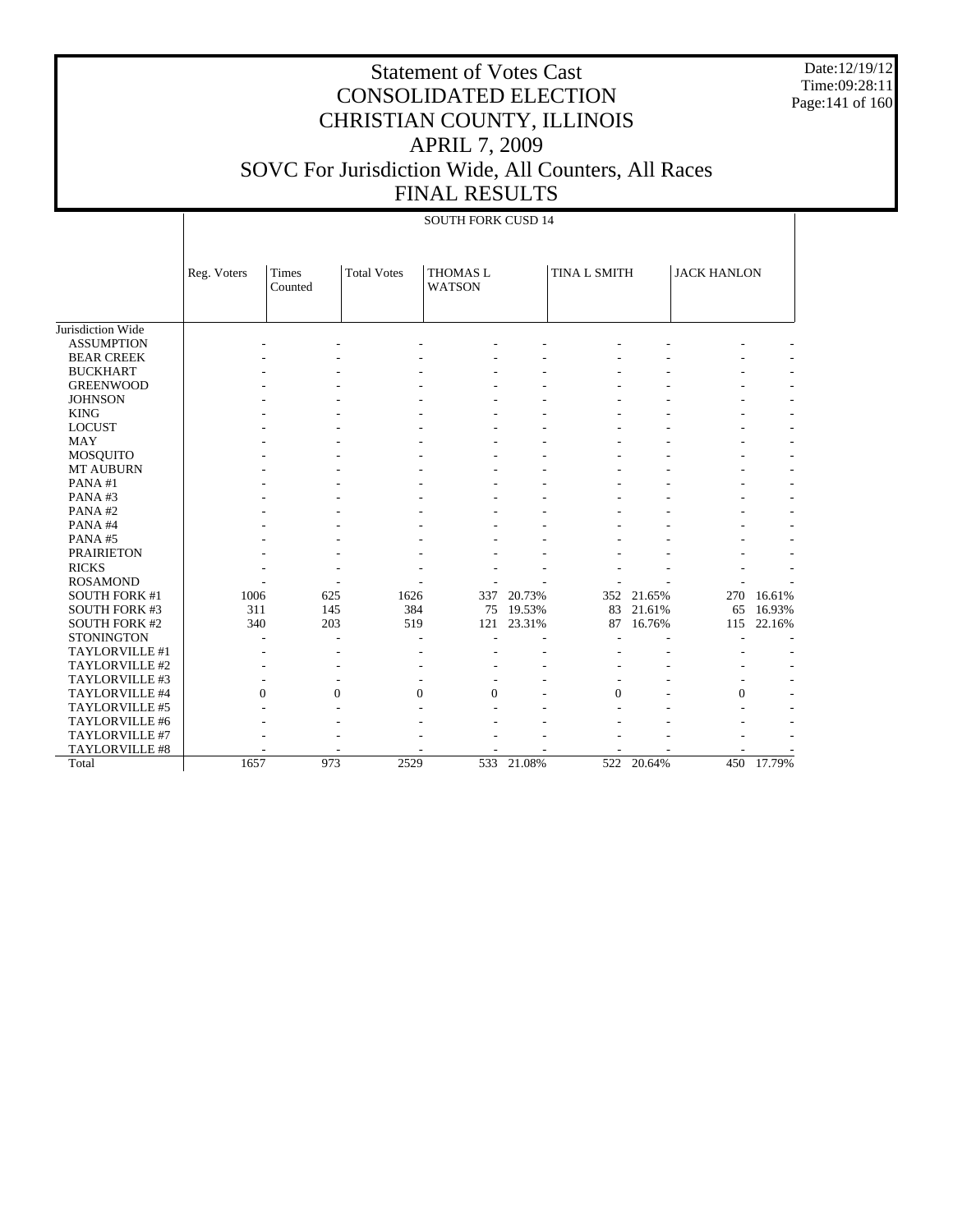Date:12/19/12 Time:09:28:11 Page:142 of 160

|                       | <b>SOUTH FORK CUSD 14</b>          |        |                     |        |  |  |  |  |  |
|-----------------------|------------------------------------|--------|---------------------|--------|--|--|--|--|--|
|                       | <b>RUBY DARLENE</b><br><b>REES</b> |        | <b>DANIEL J POP</b> |        |  |  |  |  |  |
| Jurisdiction Wide     |                                    |        |                     |        |  |  |  |  |  |
| <b>ASSUMPTION</b>     |                                    |        |                     |        |  |  |  |  |  |
| <b>BEAR CREEK</b>     |                                    |        |                     |        |  |  |  |  |  |
| <b>BUCKHART</b>       |                                    |        |                     |        |  |  |  |  |  |
| <b>GREENWOOD</b>      |                                    |        |                     |        |  |  |  |  |  |
| <b>JOHNSON</b>        |                                    |        |                     |        |  |  |  |  |  |
| <b>KING</b>           |                                    |        |                     |        |  |  |  |  |  |
| <b>LOCUST</b>         |                                    |        |                     |        |  |  |  |  |  |
| <b>MAY</b>            |                                    |        |                     |        |  |  |  |  |  |
| MOSQUITO              |                                    |        |                     |        |  |  |  |  |  |
| <b>MT AUBURN</b>      |                                    |        |                     |        |  |  |  |  |  |
| PANA#1                |                                    |        |                     |        |  |  |  |  |  |
| PANA#3                |                                    |        |                     |        |  |  |  |  |  |
| PANA#2                |                                    |        |                     |        |  |  |  |  |  |
| PANA#4                |                                    |        |                     |        |  |  |  |  |  |
| PANA#5                |                                    |        |                     |        |  |  |  |  |  |
| <b>PRAIRIETON</b>     |                                    |        |                     |        |  |  |  |  |  |
| <b>RICKS</b>          |                                    |        |                     |        |  |  |  |  |  |
| <b>ROSAMOND</b>       |                                    |        |                     |        |  |  |  |  |  |
| <b>SOUTH FORK #1</b>  | 205                                | 12.61% | 462                 | 28.41% |  |  |  |  |  |
| <b>SOUTH FORK #3</b>  | 38                                 | 9.90%  | 123                 | 32.03% |  |  |  |  |  |
| <b>SOUTH FORK #2</b>  | 58                                 | 11.18% | 138                 | 26.59% |  |  |  |  |  |
| <b>STONINGTON</b>     |                                    |        |                     |        |  |  |  |  |  |
| TAYLORVILLE #1        |                                    |        |                     |        |  |  |  |  |  |
| TAYLORVILLE #2        |                                    |        |                     |        |  |  |  |  |  |
| TAYLORVILLE #3        |                                    |        |                     |        |  |  |  |  |  |
| TAYLORVILLE #4        | $\theta$                           |        | $\theta$            |        |  |  |  |  |  |
| TAYLORVILLE #5        |                                    |        |                     |        |  |  |  |  |  |
| TAYLORVILLE #6        |                                    |        |                     |        |  |  |  |  |  |
| TAYLORVILLE #7        |                                    |        |                     |        |  |  |  |  |  |
| <b>TAYLORVILLE #8</b> |                                    |        |                     |        |  |  |  |  |  |
| Total                 | 301                                | 11.90% | 723                 | 28.59% |  |  |  |  |  |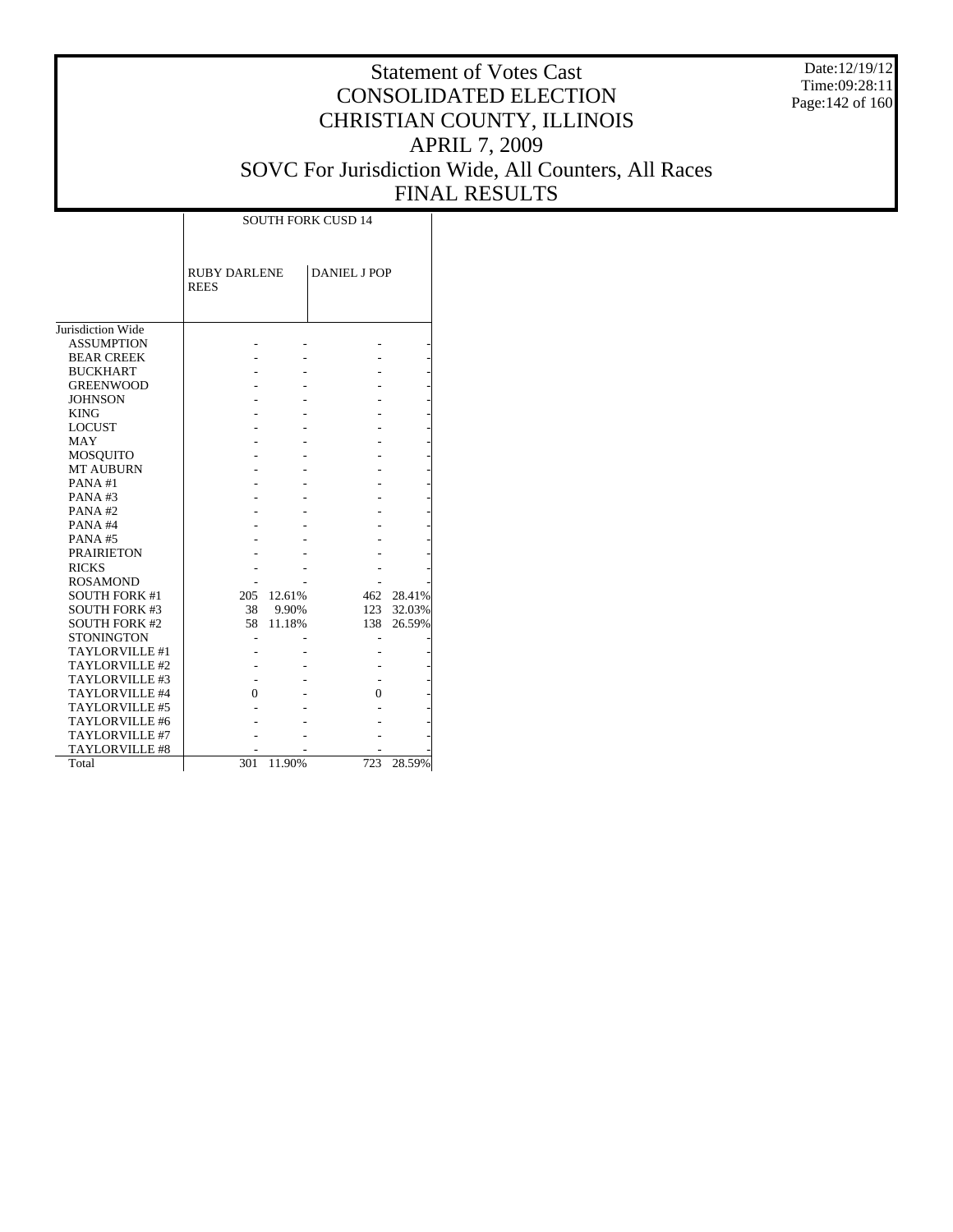Date:12/19/12 Time:09:28:11 Page:143 of 160

### Statement of Votes Cast CONSOLIDATED ELECTION CHRISTIAN COUNTY, ILLINOIS APRIL 7, 2009 SOVC For Jurisdiction Wide, All Counters, All Races FINAL RESULTS

Jurisdiction Wide ASSUMPTION BEAR CREEK BUCKHART GREENWOOD **JOHNSON**  KING LOCUST MAY MOSQUITO MT AUBURN PANA #1 PANA #3 PANA #2 PANA #4 PANA #5 PRAIRIETON RICKS ROSAMOND SOUTH FORK #1 SOUTH FORK #3 SOUTH FORK #2 STONINGTON TAYLORVILLE #1 TAYLORVILLE #2 TAYLORVILLE #3 TAYLORVILLE #4 TAYLORVILLE #5 TAYLORVILLE #6 TAYLORVILLE #7 TAYLORVILLE #8 Total Reg. Voters Times Counted Total Votes RUTH E HILVETY | INA M BROWN | BRYAN S BARNES MERIDIAN CUSD 15 - - - - - - - - - - - - - - - - - - - - - - - - - - - - - - - - - - - - - - - - - - - - - - - - - - - - - - - - - - - - - - - - - - - - - - - - 75 47 94 31 32.98% 30 31.91% 33 35.11% - - - - - - - - - - - - - - - - - - - - - - - - - - - - - - - - - - - - - - - - - - - - - - - - - - - - - - 2 0 0 0 - 0 - 0 -- - - - - - - - - - - - - - - - - - - - - - - - - - - - - - - - - - - - - - - - - - - - - 1 0 0 0 - 0 - 0 -- - - - - - - - - - - - - - - - - - - - - - - - - - - - - - - - - - - - - - - - - - - - - - - - - - - - - - - - - - - - - - - - - - - - - - - - 78 47 94 31 32.98% 30 31.91% 33 35.11%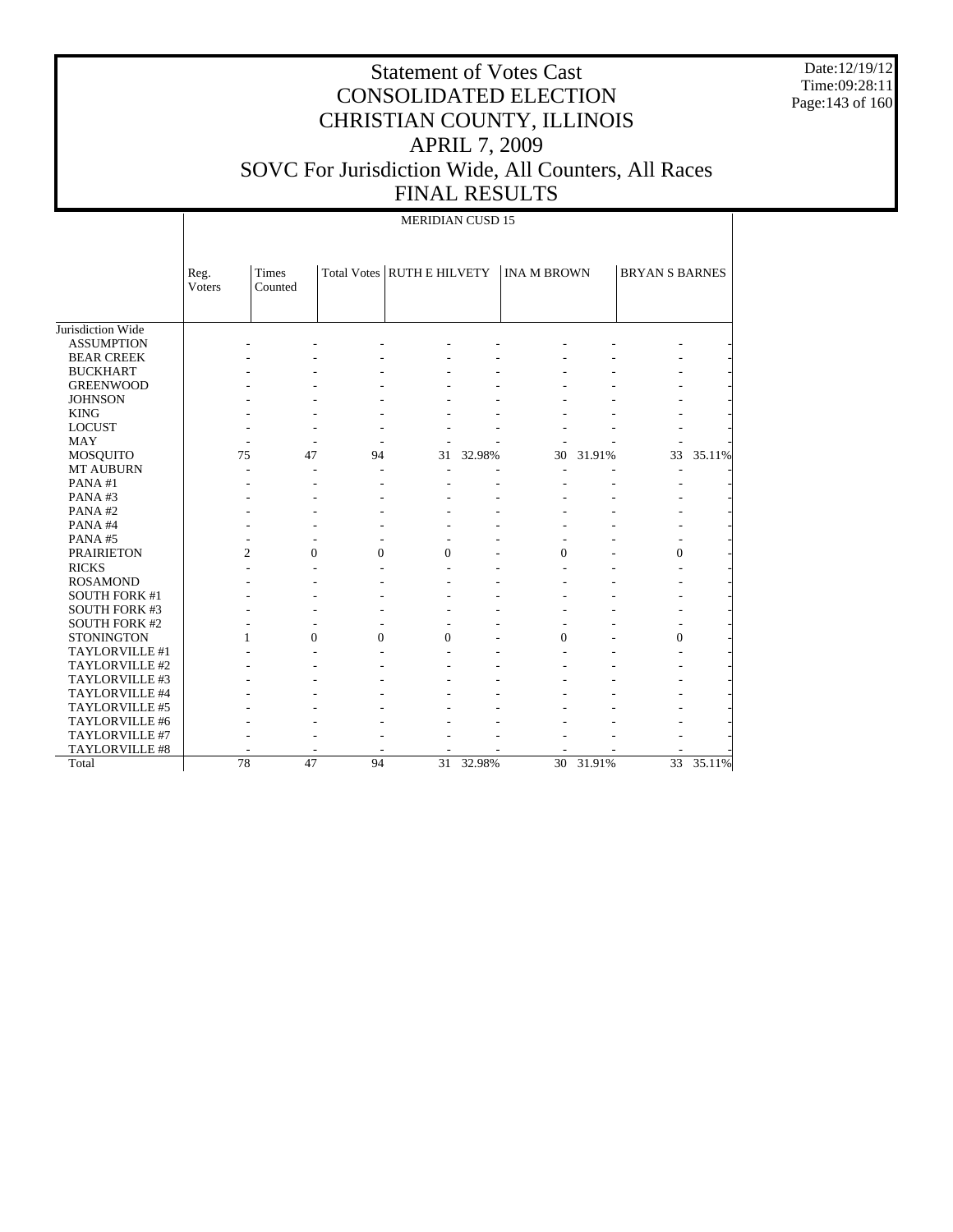Date:12/19/12 Time:09:28:11 Page:144 of 160

# Statement of Votes Cast CONSOLIDATED ELECTION CHRISTIAN COUNTY, ILLINOIS APRIL 7, 2009 SOVC For Jurisdiction Wide, All Counters, All Races FINAL RESULTS

|                       |             |                  | <b>CENT CUSD 21 2 YR</b> |                 |             |
|-----------------------|-------------|------------------|--------------------------|-----------------|-------------|
|                       | Reg. Voters | Times<br>Counted | <b>Total Votes</b>       | <b>TIM DIAL</b> |             |
| Jurisdiction Wide     |             |                  |                          |                 |             |
| <b>ASSUMPTION</b>     | 945         | 530              | 428                      |                 | 428 100.00% |
| <b>BEAR CREEK</b>     |             |                  |                          |                 |             |
| <b>BUCKHART</b>       |             |                  |                          |                 |             |
| <b>GREENWOOD</b>      |             |                  |                          |                 |             |
| <b>JOHNSON</b>        |             |                  |                          |                 |             |
| <b>KING</b>           |             |                  |                          |                 |             |
| <b>LOCUST</b>         | 15          | 3                | 3                        |                 | 3 100.00%   |
| MAY                   | 12          | 5                | 5                        |                 | 5 100.00%   |
| MOSQUITO              |             |                  |                          |                 |             |
| <b>MT AUBURN</b>      |             |                  |                          |                 |             |
| PANA#1                |             |                  |                          |                 |             |
| PANA#3                |             |                  |                          |                 |             |
| PANA#2                |             |                  |                          |                 |             |
| PANA#4                | 11          | 0                | 0                        | $\Omega$        |             |
| PANA#5                | 10          | 4                | 3                        |                 | 3 100.00%   |
| <b>PRAIRIETON</b>     | 257         | 96               | 81                       |                 | 81 100.00%  |
| <b>RICKS</b>          |             |                  |                          |                 |             |
| <b>ROSAMOND</b>       |             |                  |                          |                 |             |
| <b>SOUTH FORK #1</b>  |             |                  |                          |                 |             |
| <b>SOUTH FORK #3</b>  |             |                  |                          |                 |             |
| <b>SOUTH FORK #2</b>  |             |                  |                          |                 |             |
| <b>STONINGTON</b>     |             |                  |                          |                 |             |
| TAYLORVILLE #1        |             |                  |                          |                 |             |
| TAYLORVILLE #2        |             |                  |                          |                 |             |
| TAYLORVILLE #3        |             |                  |                          |                 |             |
| TAYLORVILLE #4        |             |                  |                          |                 |             |
| TAYLORVILLE #5        |             |                  |                          |                 |             |
| TAYLORVILLE #6        |             |                  |                          |                 |             |
| TAYLORVILLE #7        |             |                  |                          |                 |             |
| <b>TAYLORVILLE #8</b> |             |                  |                          |                 |             |
| Total                 | 1250        | 638              | 520                      |                 | 520 100.00% |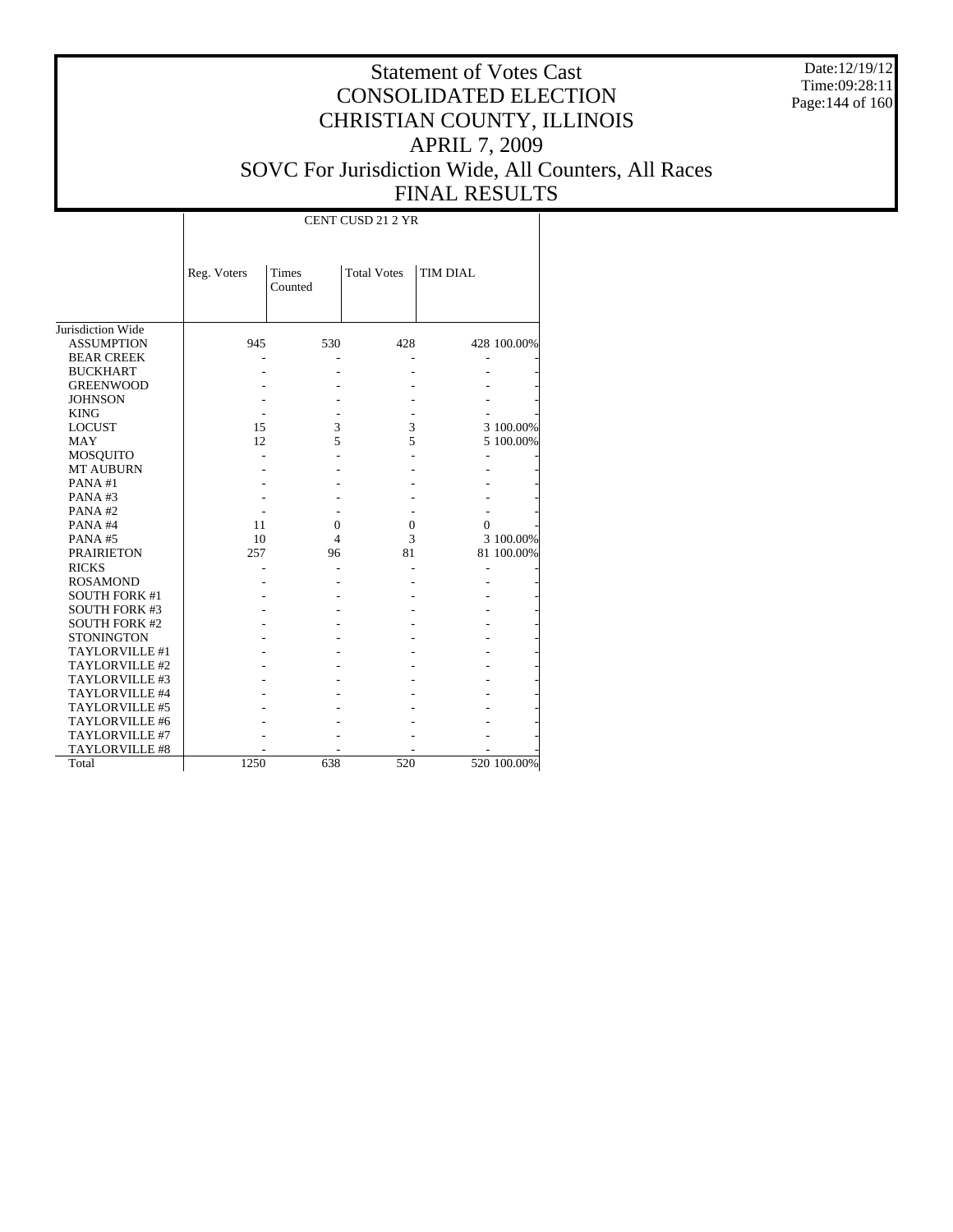Date:12/19/12 Time:09:28:11 Page:145 of 160

#### Statement of Votes Cast CONSOLIDATED ELECTION CHRISTIAN COUNTY, ILLINOIS APRIL 7, 2009 SOVC For Jurisdiction Wide, All Counters, All Races FINAL RESULTS

|                      |             | CEN A M 21 4YR          |                    |                                       |        |                       |            |                                   |        |
|----------------------|-------------|-------------------------|--------------------|---------------------------------------|--------|-----------------------|------------|-----------------------------------|--------|
|                      | Reg. Voters | <b>Times</b><br>Counted | <b>Total Votes</b> | <b>STEPHANIE S</b><br><b>BURGENER</b> |        | <b>CATHALYN JONES</b> |            | <b>CHERYL A</b><br><b>GERHOLD</b> |        |
| Jurisdiction Wide    |             |                         |                    |                                       |        |                       |            |                                   |        |
| <b>ASSUMPTION</b>    | 945         | 530                     | 1822               | 288                                   | 15.81% |                       | 306 16.79% | 171                               | 9.39%  |
| <b>BEAR CREEK</b>    |             |                         |                    |                                       |        |                       |            |                                   |        |
| <b>BUCKHART</b>      |             |                         |                    |                                       |        |                       |            |                                   |        |
| <b>GREENWOOD</b>     |             |                         |                    |                                       |        |                       |            |                                   |        |
| <b>JOHNSON</b>       |             |                         |                    |                                       |        |                       |            |                                   |        |
| <b>KING</b>          |             |                         |                    |                                       |        |                       |            |                                   |        |
| <b>LOCUST</b>        | 15          | 3                       | 12                 | 3                                     | 25.00% | 1                     | 8.33%      | 1                                 | 8.33%  |
| <b>MAY</b>           | 12          | 5                       | 15                 | 3                                     | 20.00% | 1                     | 6.67%      | 1                                 | 6.67%  |
| <b>MOSQUITO</b>      |             |                         |                    |                                       |        |                       |            |                                   |        |
| <b>MT AUBURN</b>     |             |                         |                    |                                       |        |                       |            |                                   |        |
| PANA#1               |             |                         |                    |                                       |        |                       |            |                                   |        |
| PANA#3               |             |                         |                    |                                       |        |                       |            |                                   |        |
| PANA#2               |             |                         |                    |                                       |        |                       |            |                                   |        |
| PANA#4               | 11          | $\boldsymbol{0}$        | $\mathbf{0}$       | $\Omega$                              |        | $\mathbf{0}$          |            | $\boldsymbol{0}$                  |        |
| PANA#5               | 10          | 4                       | 16                 | $\overline{c}$                        | 12.50% | $\overline{2}$        | 12.50%     | $\mathfrak{2}$                    | 12.50% |
| <b>PRAIRIETON</b>    | 257         | 96                      | 353                | 60                                    | 17.00% | 35                    | 9.92%      | 33                                | 9.35%  |
| <b>RICKS</b>         |             |                         |                    |                                       |        |                       |            |                                   |        |
| <b>ROSAMOND</b>      |             |                         |                    |                                       |        |                       |            |                                   |        |
| <b>SOUTH FORK #1</b> |             |                         |                    |                                       |        |                       |            |                                   |        |
| <b>SOUTH FORK #3</b> |             |                         |                    |                                       |        |                       |            |                                   |        |
| <b>SOUTH FORK #2</b> |             |                         |                    |                                       |        |                       |            |                                   |        |
| <b>STONINGTON</b>    |             |                         |                    |                                       |        |                       |            |                                   |        |
| TAYLORVILLE #1       |             |                         |                    |                                       |        |                       |            |                                   |        |
| TAYLORVILLE #2       |             |                         |                    |                                       |        |                       |            |                                   |        |
| TAYLORVILLE #3       |             |                         |                    |                                       |        |                       |            |                                   |        |
| TAYLORVILLE #4       |             |                         |                    |                                       |        |                       |            |                                   |        |
| TAYLORVILLE #5       |             |                         |                    |                                       |        |                       |            |                                   |        |
| TAYLORVILLE #6       |             |                         |                    |                                       |        |                       |            |                                   |        |
| TAYLORVILLE #7       |             |                         |                    |                                       |        |                       |            |                                   |        |
| TAYLORVILLE #8       |             |                         |                    |                                       |        |                       |            |                                   |        |
| Total                | 1250        | 638                     | 2218               | 356                                   | 16.05% |                       | 345 15.55% | 208                               | 9.38%  |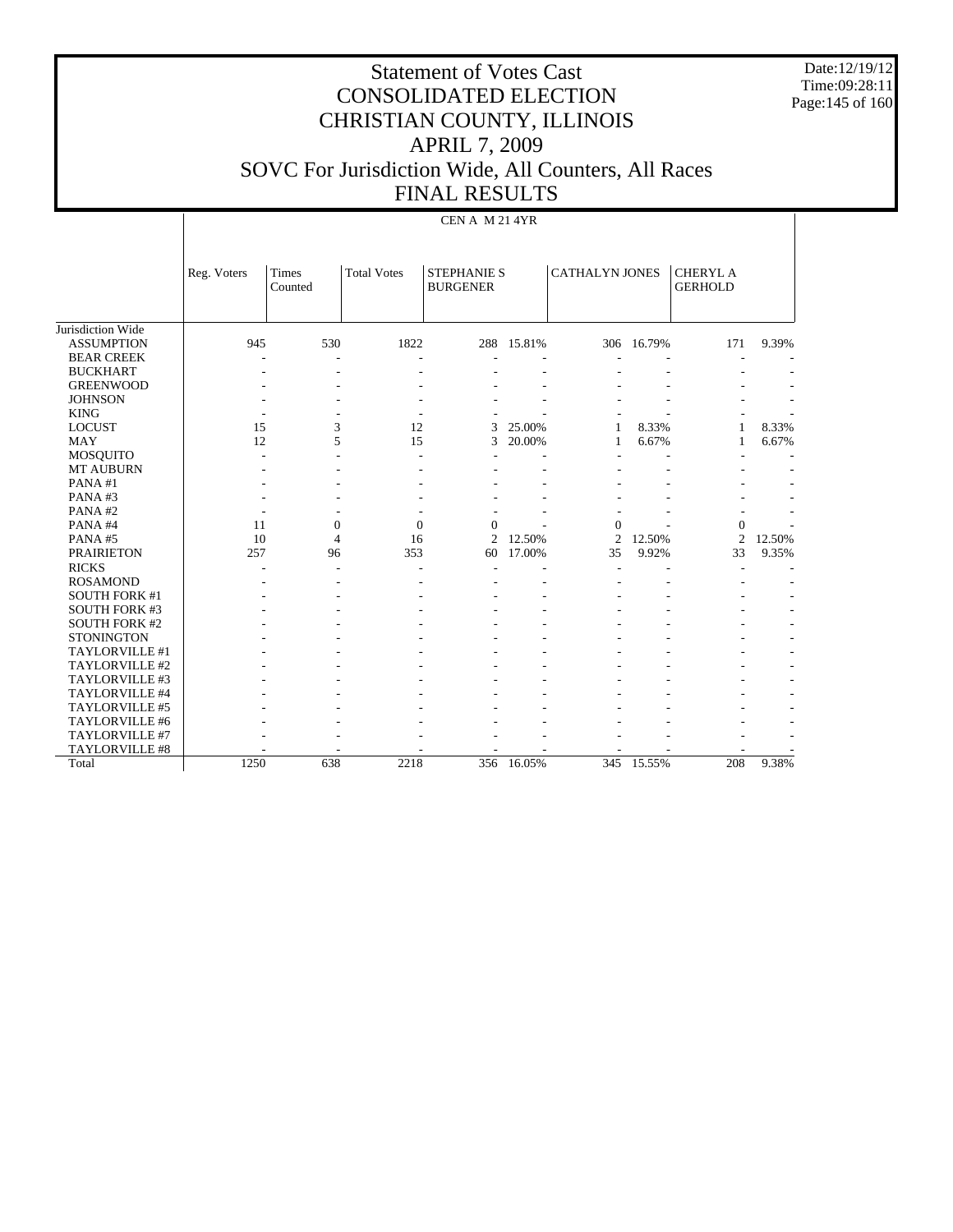Date:12/19/12 Time:09:28:11 Page:146 of 160

# Statement of Votes Cast CONSOLIDATED ELECTION CHRISTIAN COUNTY, ILLINOIS APRIL 7, 2009 SOVC For Jurisdiction Wide, All Counters, All Races FINAL RESULTS

CEN A M 21 4YR

|                      | PAR            |            | LINDSAY (JORDAN) SHEILA K KERBY |        | <b>STEPHANIE A</b><br><b>RAMSEY</b> |            | <b>BETH A (HELM)</b><br><b>SAMS</b> |            |
|----------------------|----------------|------------|---------------------------------|--------|-------------------------------------|------------|-------------------------------------|------------|
| Jurisdiction Wide    |                |            |                                 |        |                                     |            |                                     |            |
| <b>ASSUMPTION</b>    |                | 401 22.01% | 95                              | 5.21%  |                                     | 274 15.04% |                                     | 287 15.75% |
| <b>BEAR CREEK</b>    |                |            |                                 |        |                                     |            |                                     |            |
| <b>BUCKHART</b>      |                |            |                                 |        |                                     |            |                                     |            |
| <b>GREENWOOD</b>     |                |            |                                 |        |                                     |            |                                     |            |
| <b>JOHNSON</b>       |                |            |                                 |        |                                     |            |                                     |            |
| <b>KING</b>          |                |            |                                 |        |                                     |            |                                     |            |
| <b>LOCUST</b>        | 3              | 25.00%     | $\Omega$                        | 0.00%  | $\mathfrak{D}$                      | 16.67%     | 2                                   | 16.67%     |
| <b>MAY</b>           | $\mathfrak{2}$ | 13.33%     | $\overline{2}$                  | 13.33% | $\overline{2}$                      | 13.33%     | 4                                   | 26.67%     |
| <b>MOSQUITO</b>      |                |            |                                 |        |                                     |            |                                     |            |
| <b>MT AUBURN</b>     |                |            |                                 |        |                                     |            |                                     |            |
| PANA#1               |                |            |                                 |        |                                     |            |                                     |            |
| PANA#3               |                |            |                                 |        |                                     |            |                                     |            |
| PANA#2               |                |            |                                 |        |                                     |            |                                     |            |
| PANA#4               | $\Omega$       |            | $\Omega$                        |        | $\Omega$                            |            | $\Omega$                            |            |
| PANA#5               | $\mathfrak{D}$ | 12.50%     | 2                               | 12.50% | 2                                   | 12.50%     | 4                                   | 25.00%     |
| <b>PRAIRIETON</b>    | 63             | 17.85%     | 37                              | 10.48% | 46                                  | 13.03%     | 79                                  | 22.38%     |
| <b>RICKS</b>         |                |            |                                 |        |                                     |            | $\overline{a}$                      |            |
| <b>ROSAMOND</b>      |                |            |                                 |        |                                     |            |                                     |            |
| <b>SOUTH FORK #1</b> |                |            |                                 |        |                                     |            |                                     |            |
| <b>SOUTH FORK #3</b> |                |            |                                 |        |                                     |            |                                     |            |
| <b>SOUTH FORK #2</b> |                |            |                                 |        |                                     |            |                                     |            |
| <b>STONINGTON</b>    |                |            |                                 |        |                                     |            |                                     |            |
| TAYLORVILLE #1       |                |            |                                 |        |                                     |            |                                     |            |
| TAYLORVILLE #2       |                |            |                                 |        |                                     |            |                                     |            |
| TAYLORVILLE #3       |                |            |                                 |        |                                     |            |                                     |            |
| TAYLORVILLE #4       |                |            |                                 |        |                                     |            |                                     |            |
| TAYLORVILLE #5       |                |            |                                 |        |                                     |            |                                     |            |
| TAYLORVILLE #6       |                |            |                                 |        |                                     |            |                                     |            |
| TAYLORVILLE #7       |                |            |                                 |        |                                     |            |                                     |            |
| TAYLORVILLE #8       |                |            |                                 |        |                                     |            |                                     |            |
| Total                | 471            | 21.24%     | 136                             | 6.13%  | 326                                 | 14.70%     | 376                                 | 16.95%     |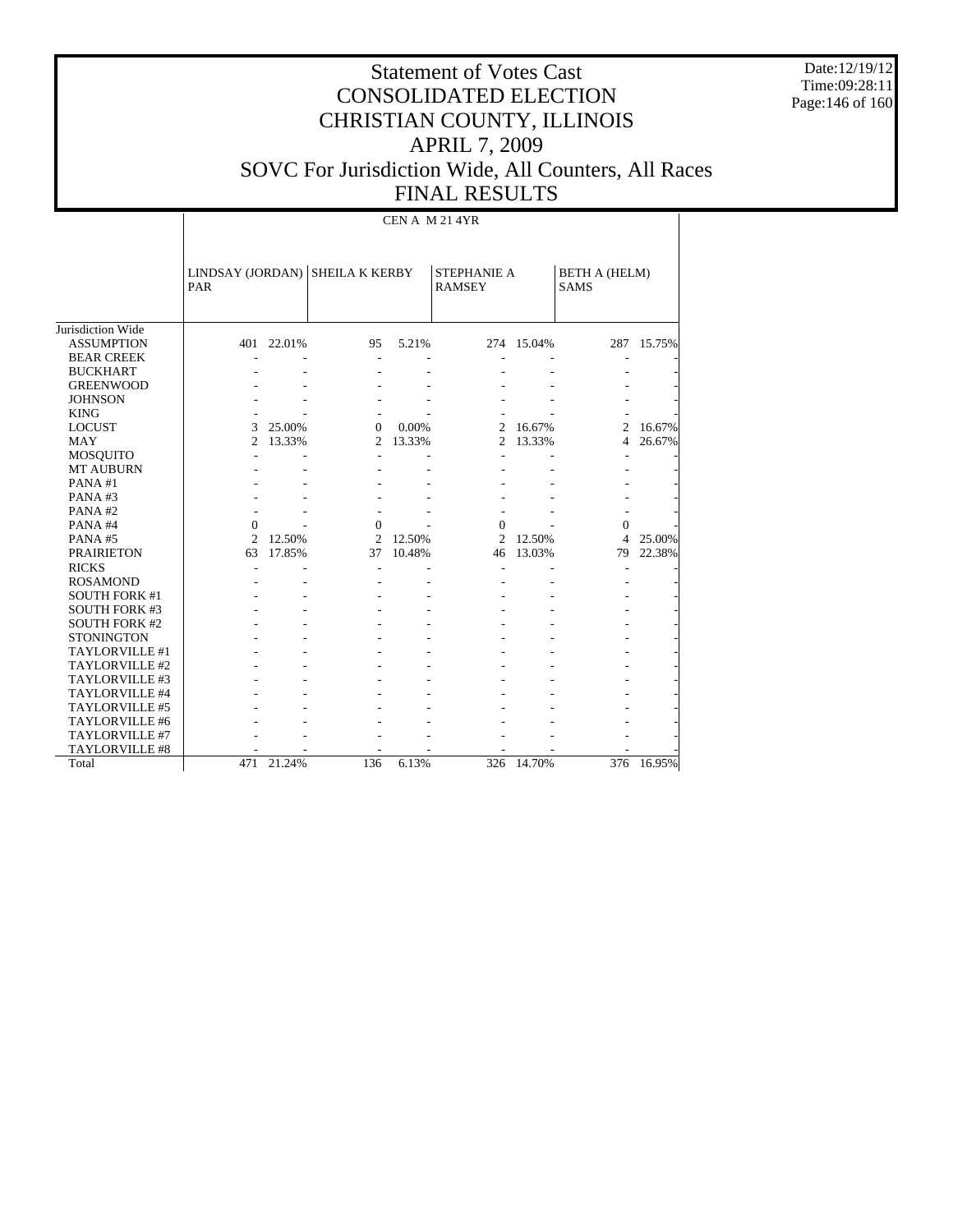# Statement of Votes Cast CONSOLIDATED ELECTION CHRISTIAN COUNTY, ILLINOIS APRIL 7, 2009 SOVC For Jurisdiction Wide, All Counters, All Races FINAL RESULTS

Date:12/19/12 Time:09:28:11 Page:147 of 160

|                                        |                |                  |    | LIJAT VESOLIS              |        |                       |        |                                 |           |                                 |                          |
|----------------------------------------|----------------|------------------|----|----------------------------|--------|-----------------------|--------|---------------------------------|-----------|---------------------------------|--------------------------|
|                                        |                |                  |    |                            |        | NOKOMIS CUSD 22       |        |                                 |           |                                 |                          |
|                                        | Reg.<br>Voters | Times<br>Counted |    | Total Votes   DENNY BAUMAN |        | <b>JIM EISENBARTH</b> |        | <b>BRENT</b><br><b>ENGELMAN</b> |           | <b>WILLIAM</b><br><b>DOOLEY</b> |                          |
| Jurisdiction Wide<br><b>ASSUMPTION</b> |                |                  |    |                            |        |                       |        |                                 |           |                                 |                          |
| <b>BEAR CREEK</b>                      |                |                  |    |                            |        |                       |        |                                 |           |                                 |                          |
| <b>BUCKHART</b>                        |                | ٠                |    |                            |        |                       |        |                                 |           |                                 |                          |
| <b>GREENWOOD</b>                       | 69             | 21               | 70 | 14                         | 20.00% | 16                    | 22.86% | 13                              | 18.57%    | 16                              | 22.86%                   |
| <b>JOHNSON</b>                         |                |                  |    |                            |        |                       |        |                                 |           |                                 |                          |
| <b>KING</b>                            |                |                  |    |                            |        |                       |        |                                 |           |                                 |                          |
| <b>LOCUST</b>                          |                |                  |    |                            |        |                       |        |                                 |           |                                 |                          |
| <b>MAY</b>                             |                |                  |    |                            |        |                       |        |                                 |           |                                 |                          |
| <b>MOSQUITO</b>                        |                |                  |    |                            |        |                       |        |                                 |           |                                 |                          |
| <b>MT AUBURN</b>                       |                |                  |    |                            |        |                       |        |                                 |           |                                 |                          |
| PANA#1                                 |                |                  |    |                            |        |                       |        |                                 |           |                                 |                          |
| PANA#3                                 |                |                  |    |                            |        |                       |        |                                 |           |                                 |                          |
| PANA#2                                 |                |                  |    |                            |        |                       |        |                                 |           |                                 |                          |
| PANA#4                                 |                |                  |    |                            |        |                       |        |                                 |           |                                 |                          |
| PANA#5                                 |                |                  |    |                            |        |                       |        |                                 |           |                                 |                          |
| <b>PRAIRIETON</b>                      |                |                  |    |                            |        |                       |        |                                 |           |                                 |                          |
| <b>RICKS</b>                           |                | 3<br>4           | 11 | 3                          | 27.27% | $\overline{2}$        | 18.18% | $\overline{c}$                  | 18.18%    | 2                               | 18.18%                   |
| <b>ROSAMOND</b>                        |                |                  |    |                            |        |                       |        |                                 |           |                                 |                          |
| <b>SOUTH FORK #1</b>                   |                |                  |    |                            |        |                       |        |                                 |           |                                 |                          |
| <b>SOUTH FORK #3</b>                   |                |                  |    |                            |        |                       |        |                                 |           |                                 |                          |
| <b>SOUTH FORK #2</b>                   |                |                  |    |                            |        |                       |        |                                 |           |                                 |                          |
| <b>STONINGTON</b>                      |                |                  |    |                            |        |                       |        |                                 |           |                                 |                          |
| TAYLORVILLE #1                         |                |                  |    |                            |        |                       |        |                                 |           |                                 |                          |
| TAYLORVILLE #2                         |                |                  |    |                            |        |                       |        |                                 |           |                                 | $\overline{\phantom{a}}$ |
| TAYLORVILLE #3<br>TAYLORVILLE #4       |                |                  |    |                            |        |                       |        |                                 |           |                                 |                          |
| TAYLORVILLE #5                         |                |                  |    |                            |        |                       |        |                                 |           |                                 |                          |
| TAYLORVILLE #6                         |                |                  |    |                            |        |                       |        |                                 |           |                                 |                          |
| TAYLORVILLE #7                         |                |                  |    |                            |        |                       |        |                                 |           |                                 |                          |
| TAYLORVILLE #8                         |                |                  |    |                            |        |                       |        |                                 |           |                                 |                          |
| Total                                  | 73             | 24               | 81 | 17                         | 20.99% | 18                    | 22.22% |                                 | 15 18.52% | 18                              | 22.22%                   |
|                                        |                |                  |    |                            |        |                       |        |                                 |           |                                 |                          |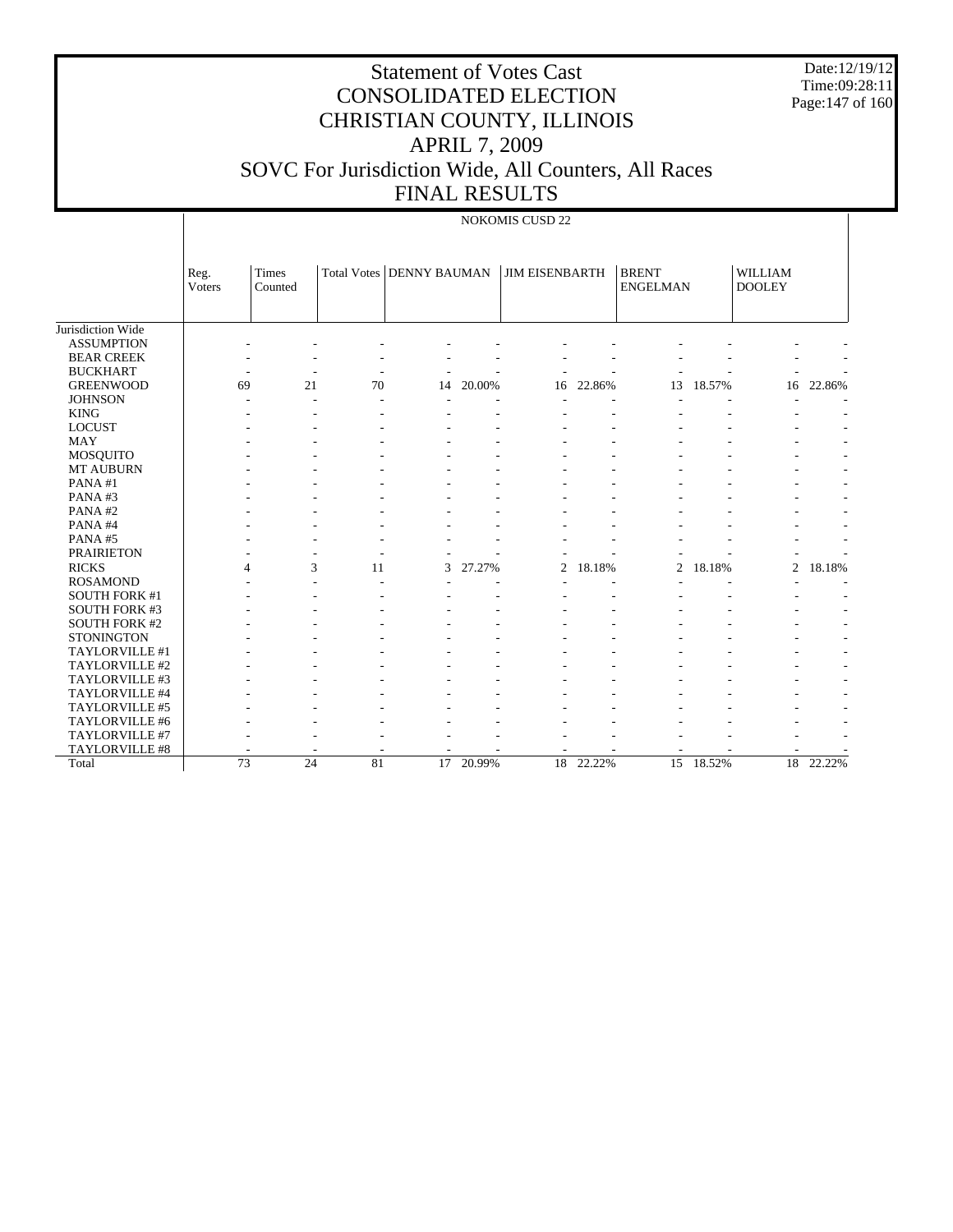Date:12/19/12 Time:09:28:11 Page:148 of 160

|                       | <b>NOKOMIS CUSD 22</b> |        |             |                  |                    | <b>LAKELAND 517</b> |        |                     |            |
|-----------------------|------------------------|--------|-------------|------------------|--------------------|---------------------|--------|---------------------|------------|
|                       | <b>J DAVID HADLEY</b>  |        | Reg. Voters | Times<br>Counted | <b>Total Votes</b> | <b>CARL HART</b>    |        | <b>GARY CADWELL</b> |            |
| Jurisdiction Wide     |                        |        |             |                  |                    |                     |        |                     |            |
| <b>ASSUMPTION</b>     |                        |        | $\Omega$    | $\Omega$         | $\Omega$           | $\Omega$            |        | $\Omega$            |            |
| <b>BEAR CREEK</b>     |                        |        |             |                  |                    |                     |        |                     |            |
| <b>BUCKHART</b>       |                        |        |             |                  |                    |                     |        |                     |            |
| <b>GREENWOOD</b>      | 11                     | 15.71% | 27          | 7                | 7                  | 3                   | 42.86% | $\overline{4}$      | 57.14%     |
| <b>JOHNSON</b>        |                        |        |             |                  |                    |                     |        |                     |            |
| <b>KING</b>           |                        |        |             |                  |                    |                     |        |                     |            |
| <b>LOCUST</b>         |                        |        | 51          | 15               | 17                 | 7                   | 41.18% | 10                  | 58.82%     |
| <b>MAY</b>            |                        |        |             |                  |                    |                     |        |                     |            |
| <b>MOSQUITO</b>       |                        |        |             |                  |                    |                     |        |                     |            |
| <b>MT AUBURN</b>      |                        |        |             |                  |                    |                     |        |                     |            |
| PANA#1                |                        |        | 700         | 289              | 307                | 153                 | 49.84% | 154                 | 50.16%     |
| PANA#3                |                        |        | 791         | 280              | 350                | 182                 | 52.00% | 168                 | 48.00%     |
| PANA#2                |                        |        | 1367        | 557              | 622                | 300                 | 48.23% |                     | 322 51.77% |
| PANA#4                |                        |        | 683         | 248              | 296                | 142                 | 47.97% | 154                 | 52.03%     |
| PANA#5                |                        |        | 543         | 196              | 216                | 111                 | 51.39% | 105                 | 48.61%     |
| <b>PRAIRIETON</b>     |                        |        |             |                  |                    |                     |        |                     |            |
| <b>RICKS</b>          | $\overline{c}$         | 18.18% |             |                  |                    |                     |        |                     |            |
| <b>ROSAMOND</b>       |                        |        | 245         | 32               | 49                 | 25                  | 51.02% | 24                  | 48.98%     |
| <b>SOUTH FORK #1</b>  |                        |        |             |                  |                    |                     |        |                     |            |
| <b>SOUTH FORK #3</b>  |                        |        |             |                  |                    |                     |        |                     |            |
| <b>SOUTH FORK #2</b>  |                        |        |             |                  |                    |                     |        |                     |            |
| <b>STONINGTON</b>     |                        |        |             |                  |                    |                     |        |                     |            |
| TAYLORVILLE #1        |                        |        |             |                  |                    |                     |        |                     |            |
| TAYLORVILLE #2        |                        |        |             |                  |                    |                     |        |                     |            |
| TAYLORVILLE #3        |                        |        |             |                  |                    |                     |        |                     |            |
| TAYLORVILLE #4        |                        |        |             |                  |                    |                     |        |                     |            |
| TAYLORVILLE #5        |                        |        |             |                  |                    |                     |        |                     |            |
| TAYLORVILLE #6        |                        |        |             |                  |                    |                     |        |                     |            |
| TAYLORVILLE #7        |                        |        |             |                  |                    |                     |        |                     |            |
| <b>TAYLORVILLE #8</b> |                        |        |             |                  |                    |                     |        |                     |            |
| Total                 | $\overline{13}$        | 16.05% | 4407        | 1624             | 1864               | 923                 | 49.52% |                     | 941 50.48% |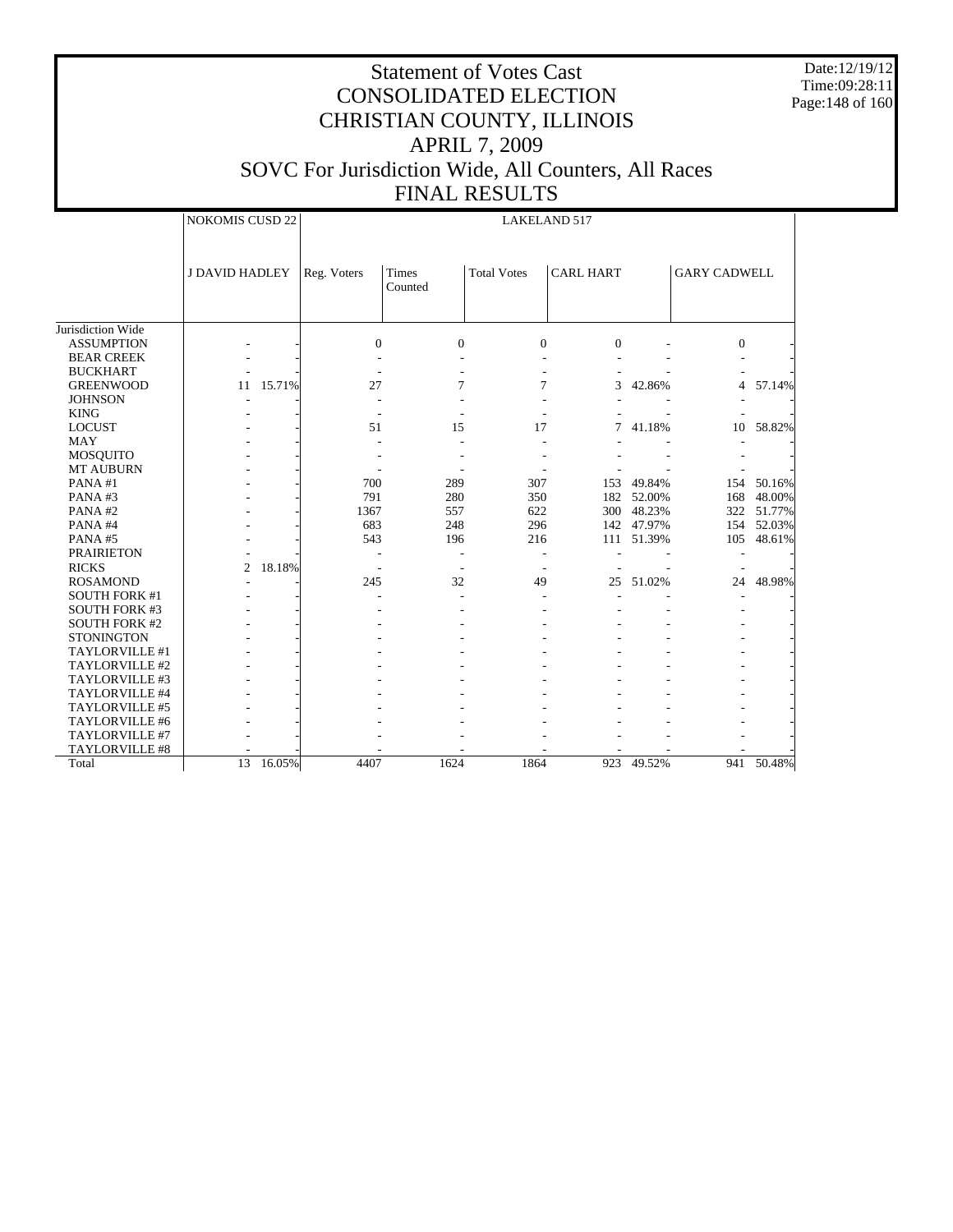Date:12/19/12 Time:09:28:11 Page:149 of 160

|                       |              |                  |                    | <b>LINCOLN LAND 526</b>            |        |                       |        |
|-----------------------|--------------|------------------|--------------------|------------------------------------|--------|-----------------------|--------|
|                       | Reg. Voters  | Times<br>Counted | <b>Total Votes</b> | <b>WAYNE A</b><br><b>ROSENTHAL</b> |        | <b>FRANK D MATHON</b> |        |
| Jurisdiction Wide     |              |                  |                    |                                    |        |                       |        |
| <b>ASSUMPTION</b>     |              |                  |                    |                                    |        |                       |        |
| <b>BEAR CREEK</b>     | 366          | 216              | 205                | 159                                | 77.56% | 46                    | 22.44% |
| <b>BUCKHART</b>       | 1231         | 629              | 533                | 283                                | 53.10% | 250                   | 46.90% |
| <b>GREENWOOD</b>      | 124          | 44               | 43                 | 38                                 | 88.37% | 5                     | 11.63% |
| <b>JOHNSON</b>        | 507          | 111              | 105                | 67                                 | 63.81% | 38                    | 36.19% |
| <b>KING</b>           | 156          | 97               | 92                 | 76                                 | 82.61% | 16                    | 17.39% |
| <b>LOCUST</b>         | 371          | 138              | 130                | 86                                 | 66.15% | 44                    | 33.85% |
| <b>MAY</b>            | 1148         | 421              | 391                | 251                                | 64.19% | 140                   | 35.81% |
| <b>MOSQUITO</b>       | 155          | 93               | 74                 | 38                                 | 51.35% | 36                    | 48.65% |
| <b>MT AUBURN</b>      | 720          | 229              | 172                | 74                                 | 43.02% | 98                    | 56.98% |
| PANA#1                |              |                  |                    |                                    |        |                       |        |
| PANA#3                |              |                  |                    |                                    |        |                       |        |
| PANA#2                |              |                  |                    |                                    |        |                       |        |
| PANA#4                |              |                  |                    |                                    |        |                       |        |
| PANA#5                |              |                  |                    |                                    |        |                       |        |
| <b>PRAIRIETON</b>     |              |                  |                    |                                    |        |                       |        |
| <b>RICKS</b>          | 890          | 257              | 243                | 202                                | 83.13% | 41                    | 16.87% |
| <b>ROSAMOND</b>       | 9            | $\theta$         | $\mathbf{0}$       | $\mathbf{0}$                       |        | $\theta$              |        |
| <b>SOUTH FORK #1</b>  | 1006         | 625              | 527                | 259                                | 49.15% | 268                   | 50.85% |
| <b>SOUTH FORK #3</b>  | 413          | 167              | 144                | 69                                 | 47.92% | 75                    | 52.08% |
| <b>SOUTH FORK #2</b>  | 465          | 245              | 209                | 113                                | 54.07% | 96                    | 45.93% |
| <b>STONINGTON</b>     | $\mathbf{0}$ | $\theta$         | $\theta$           | $\mathbf{0}$                       |        | $\theta$              |        |
| TAYLORVILLE #1        | 949          | 323              | 308                | 176                                | 57.14% | 132                   | 42.86% |
| TAYLORVILLE #2        | 866          | 357              | 324                | 185                                | 57.10% | 139                   | 42.90% |
| TAYLORVILLE #3        | 856          | 398              | 370                | 241                                | 65.14% | 129                   | 34.86% |
| TAYLORVILLE #4        | 1279         | 489              | 466                | 296                                | 63.52% | 170                   | 36.48% |
| TAYLORVILLE #5        | 1334         | 471              | 438                | 272                                | 62.10% | 166                   | 37.90% |
| TAYLORVILLE #6        | 914          | 376              | 353                | 239                                | 67.71% | 114                   | 32.29% |
| TAYLORVILLE #7        | 863          | 305              | 292                | 187                                | 64.04% | 105                   | 35.96% |
| <b>TAYLORVILLE #8</b> | 986          | 361              | 336                | 203                                | 60.42% | 133                   | 39.58% |
| Total                 | 15608        | 6352             | 5755               | 3514                               | 61.06% | 2241                  | 38.94% |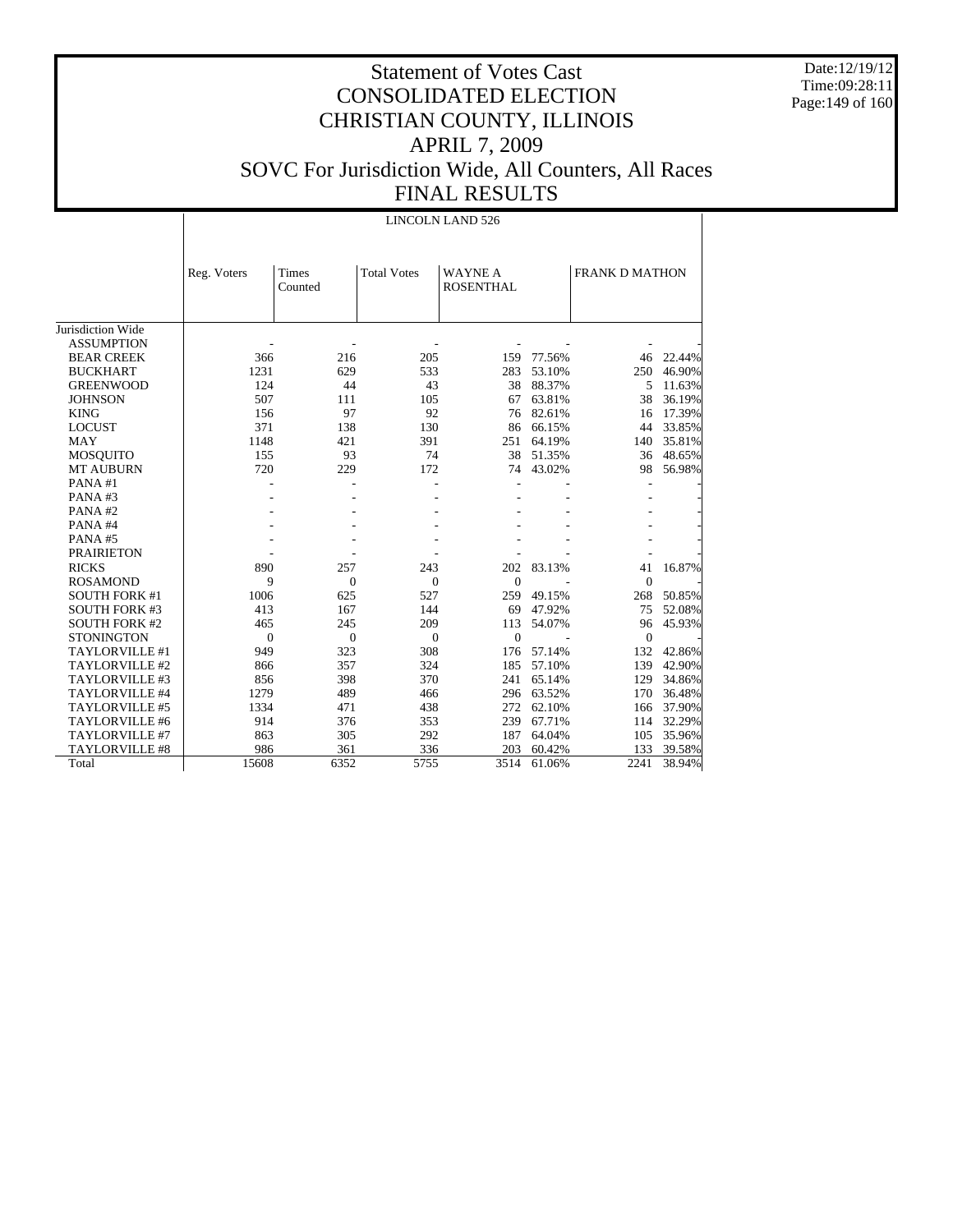Date:12/19/12 Time:09:28:11 Page:150 of 160

# Statement of Votes Cast CONSOLIDATED ELECTION CHRISTIAN COUNTY, ILLINOIS APRIL 7, 2009 SOVC For Jurisdiction Wide, All Counters, All Races FINAL RESULTS

RICHLAND 537

|                      | Reg. Voters | <b>Times</b><br>Counted | <b>Total Votes</b> | <b>EMMETT SEFTON</b> |           | <b>RANDALL PRINCE</b> |            |
|----------------------|-------------|-------------------------|--------------------|----------------------|-----------|-----------------------|------------|
| Jurisdiction Wide    |             |                         |                    |                      |           |                       |            |
| <b>ASSUMPTION</b>    | 945         | 530                     | 558                | 271                  | 48.57%    | 287                   | 51.43%     |
| <b>BEAR CREEK</b>    |             |                         |                    |                      |           |                       |            |
| <b>BUCKHART</b>      | 56          | 18                      | 18                 | 7                    | 38.89%    | 11                    | 61.11%     |
| <b>GREENWOOD</b>     |             |                         |                    |                      |           |                       |            |
| <b>JOHNSON</b>       |             |                         |                    |                      |           |                       |            |
| <b>KING</b>          |             |                         |                    |                      |           |                       |            |
| <b>LOCUST</b>        | 15          | 3                       | 4                  | 2                    | 50.00%    | $\overline{2}$        | 50.00%     |
| <b>MAY</b>           | 127         | 49                      | 45                 |                      | 24 53.33% | 21                    | 46.67%     |
| <b>MOSQUITO</b>      | 127         | 83                      | 101                | 51                   | 50.50%    | 50                    | 49.50%     |
| <b>MT AUBURN</b>     |             |                         |                    |                      |           |                       |            |
| PANA#1               |             |                         |                    |                      |           |                       |            |
| PANA#3               |             |                         |                    |                      |           |                       |            |
| PANA#2               |             |                         |                    |                      |           |                       |            |
| PANA#4               | 11          | $\mathbf{0}$            | $\theta$           | $\Omega$             |           | $\Omega$              |            |
| PANA#5               | 10          | 4                       | 3                  | 1                    | 33.33%    | $\overline{c}$        | 66.67%     |
| <b>PRAIRIETON</b>    | 309         | 103                     | 125                | 65                   | 52.00%    | 60                    | 48.00%     |
| <b>RICKS</b>         |             |                         |                    |                      |           |                       |            |
| <b>ROSAMOND</b>      |             |                         |                    |                      |           |                       |            |
| <b>SOUTH FORK #1</b> |             |                         |                    |                      |           |                       |            |
| <b>SOUTH FORK #3</b> |             |                         |                    |                      |           |                       |            |
| <b>SOUTH FORK #2</b> |             |                         |                    |                      |           |                       |            |
| <b>STONINGTON</b>    | 733         | 346                     | 393                | 191                  | 48.60%    |                       | 202 51.40% |
| TAYLORVILLE #1       |             |                         |                    |                      |           |                       |            |
| TAYLORVILLE #2       |             |                         |                    |                      |           |                       |            |
| TAYLORVILLE #3       |             |                         |                    |                      |           |                       |            |
| TAYLORVILLE #4       |             |                         |                    |                      |           |                       |            |
| TAYLORVILLE #5       |             |                         |                    |                      |           |                       |            |
| TAYLORVILLE #6       |             |                         |                    |                      |           |                       |            |
| TAYLORVILLE #7       |             |                         |                    |                      |           |                       |            |
| TAYLORVILLE #8       |             |                         |                    |                      |           |                       |            |
| Total                | 2333        | 1136                    | 1247               | 612                  | 49.08%    | 635                   | 50.92%     |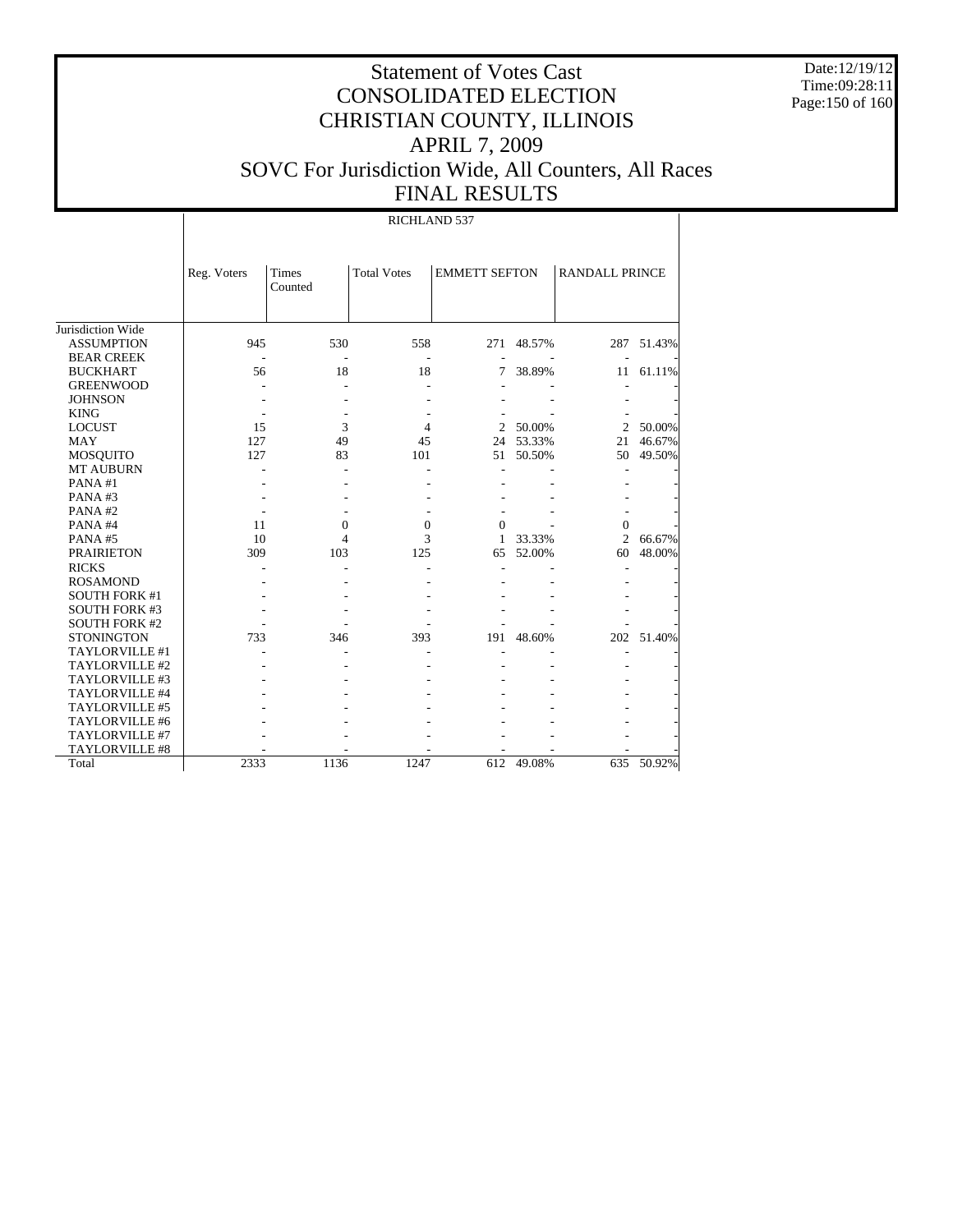Date:12/19/12 Time:09:28:11 Page:151 of 160

|                       |             | RICHLAND 537 2 YR       |                    |                             |             |  |  |  |  |  |
|-----------------------|-------------|-------------------------|--------------------|-----------------------------|-------------|--|--|--|--|--|
|                       | Reg. Voters | <b>Times</b><br>Counted | <b>Total Votes</b> | P. BRUCE<br><b>CAMPBELL</b> |             |  |  |  |  |  |
| Jurisdiction Wide     |             |                         |                    |                             |             |  |  |  |  |  |
| <b>ASSUMPTION</b>     | 945         | 530                     | 335                |                             | 335 100.00% |  |  |  |  |  |
| <b>BEAR CREEK</b>     |             |                         |                    |                             |             |  |  |  |  |  |
| <b>BUCKHART</b>       | 56          | 18                      | 12                 |                             | 12 100.00%  |  |  |  |  |  |
| <b>GREENWOOD</b>      |             |                         |                    |                             |             |  |  |  |  |  |
| <b>JOHNSON</b>        |             |                         |                    |                             |             |  |  |  |  |  |
| <b>KING</b>           |             |                         |                    |                             |             |  |  |  |  |  |
| <b>LOCUST</b>         | 15          | 3                       | $\overline{2}$     |                             | 2 100.00%   |  |  |  |  |  |
| <b>MAY</b>            | 127         | 49                      | 27                 |                             | 27 100.00%  |  |  |  |  |  |
| <b>MOSQUITO</b>       | 127         | 83                      | 62                 |                             | 62 100.00%  |  |  |  |  |  |
| <b>MT AUBURN</b>      |             |                         |                    |                             |             |  |  |  |  |  |
| PANA#1                |             |                         |                    |                             |             |  |  |  |  |  |
| PANA#3                |             |                         |                    |                             |             |  |  |  |  |  |
| PANA#2                |             |                         |                    |                             |             |  |  |  |  |  |
| PANA#4                | 11          | $\overline{0}$          | $\overline{0}$     | $\Omega$                    |             |  |  |  |  |  |
| PANA#5                | 10          | 4                       | $\overline{c}$     |                             | 2 100.00%   |  |  |  |  |  |
| <b>PRAIRIETON</b>     | 309         | 103                     | 73                 |                             | 73 100.00%  |  |  |  |  |  |
| <b>RICKS</b>          |             |                         |                    |                             |             |  |  |  |  |  |
| <b>ROSAMOND</b>       |             |                         |                    |                             |             |  |  |  |  |  |
| <b>SOUTH FORK #1</b>  |             |                         |                    |                             |             |  |  |  |  |  |
| <b>SOUTH FORK #3</b>  |             |                         |                    |                             |             |  |  |  |  |  |
| <b>SOUTH FORK #2</b>  |             |                         |                    |                             |             |  |  |  |  |  |
| <b>STONINGTON</b>     | 733         | 346                     | 233                |                             | 233 100.00% |  |  |  |  |  |
| TAYLORVILLE #1        |             |                         |                    |                             |             |  |  |  |  |  |
| TAYLORVILLE #2        |             |                         |                    |                             |             |  |  |  |  |  |
| TAYLORVILLE #3        |             |                         |                    |                             |             |  |  |  |  |  |
| TAYLORVILLE #4        |             |                         |                    |                             |             |  |  |  |  |  |
| TAYLORVILLE #5        |             |                         |                    |                             |             |  |  |  |  |  |
| TAYLORVILLE #6        |             |                         |                    |                             |             |  |  |  |  |  |
| TAYLORVILLE #7        |             |                         |                    |                             |             |  |  |  |  |  |
| <b>TAYLORVILLE #8</b> |             |                         |                    |                             |             |  |  |  |  |  |
| Total                 | 2333        | 1136                    | 746                |                             | 746 100.00% |  |  |  |  |  |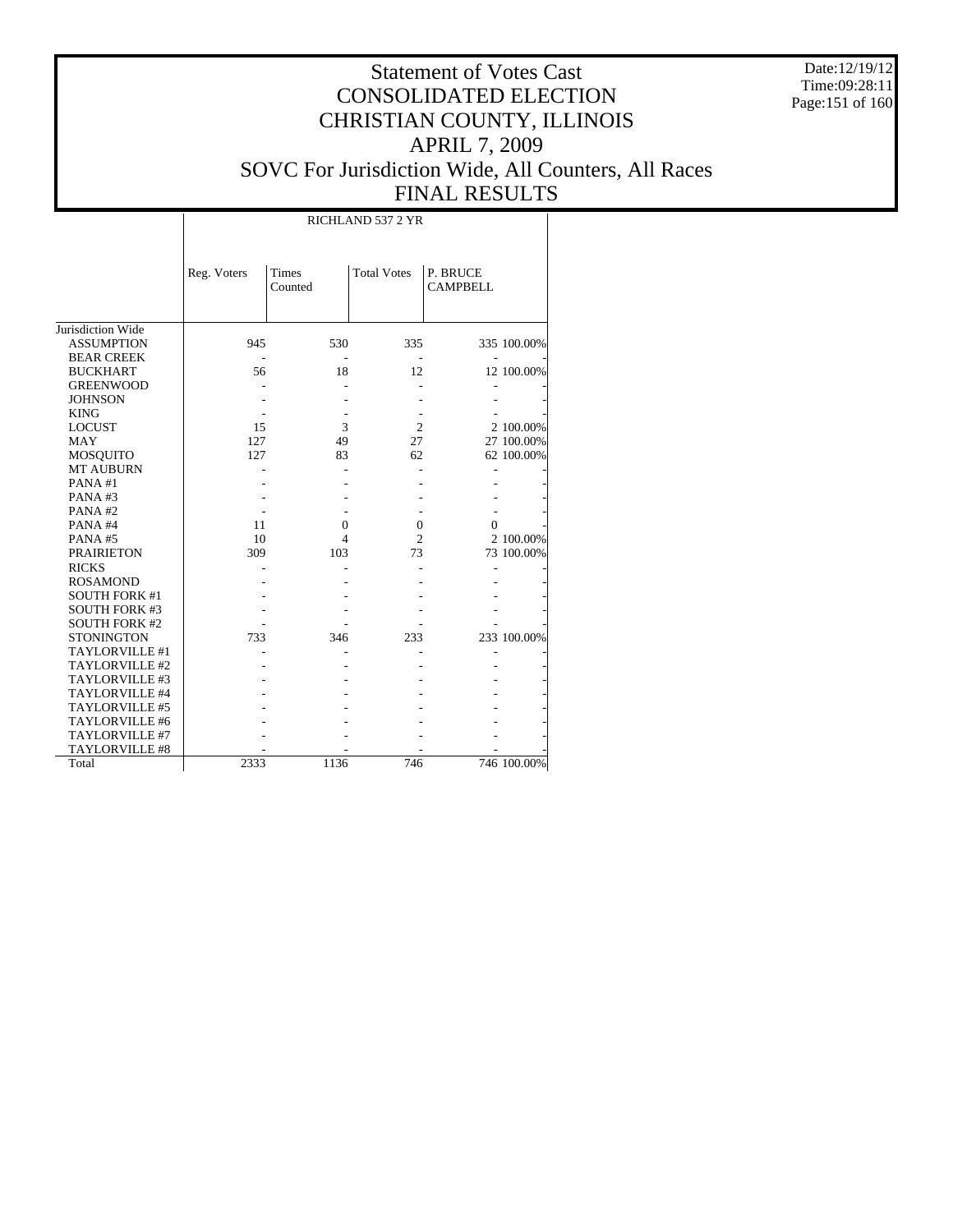Date:12/19/12 Time:09:28:11 Page:152 of 160

| ESR (CHR-MONT) |  |
|----------------|--|

|                       | Reg. Voters | Times<br>Counted | <b>Total Votes</b> | ROBERT MILLIGAN |        | THERESA 'TERRY'<br><b>ROGE</b> |        | <b>DONNA J YESKE</b> |        |
|-----------------------|-------------|------------------|--------------------|-----------------|--------|--------------------------------|--------|----------------------|--------|
|                       |             |                  |                    |                 |        |                                |        |                      |        |
| Jurisdiction Wide     |             |                  |                    |                 |        |                                |        |                      |        |
| <b>ASSUMPTION</b>     | $\theta$    | $\overline{0}$   | $\mathbf{0}$       | $\theta$        |        | $\Omega$                       |        | $\mathbf{0}$         |        |
| <b>BEAR CREEK</b>     | 366         | 216              | 372                | 125             | 33.60% | 132                            | 35.48% | 115                  | 30.91% |
| <b>BUCKHART</b>       | 1284        | 646              | 1015               | 338             | 33.30% | 371                            | 36.55% | 306                  | 30.15% |
| <b>GREENWOOD</b>      | 151         | 51               | 82                 | 27              | 32.93% | 28                             | 34.15% | 27                   | 32.93% |
| <b>JOHNSON</b>        | 507         | 111              | 177                | 63              | 35.59% | 60                             | 33.90% | 54                   | 30.51% |
| <b>KING</b>           | 156         | 97               | 189                | 65              | 34.39% | 65                             | 34.39% | 59                   | 31.22% |
| <b>LOCUST</b>         | 422         | 153              | 265                | 87              | 32.83% | 91                             | 34.34% | 87                   | 32.83% |
| <b>MAY</b>            | 1263        | 465              | 737                | 255             | 34.60% | 243                            | 32.97% | 239                  | 32.43% |
| <b>MOSQUITO</b>       | 155         | 93               | 151                | 50              | 33.11% | 55                             | 36.42% | 46                   | 30.46% |
| <b>MT AUBURN</b>      | 605         | 218              | 293                | 100             | 34.13% | 107                            | 36.52% | 86                   | 29.35% |
| PANA#1                | 700         | 289              | 447                | 154             | 34.45% | 151                            | 33.78% | 142                  | 31.77% |
| PANA#3                | 791         | 280              | 505                | 179             | 35.45% | 168                            | 33.27% | 158                  | 31.29% |
| PANA#2                | 1367        | 557              | 883                | 289             | 32.73% | 309                            | 34.99% | 285                  | 32.28% |
| PANA#4                | 683         | 248              | 441                | 147             | 33.33% | 153                            | 34.69% | 141                  | 31.97% |
| PANA#5                | 543         | 196              | 311                | 108             | 34.73% | 109                            | 35.05% | 94                   | 30.23% |
| <b>PRAIRIETON</b>     | 50          | 7                | 18                 | 5               | 27.78% | 6                              | 33.33% | 7                    | 38.89% |
| <b>RICKS</b>          | 890         | 257              | 454                | 148             | 32.60% | 155                            | 34.14% | 151                  | 33.26% |
| <b>ROSAMOND</b>       | 254         | 32               | 70                 | 24              | 34.29% | 24                             | 34.29% | 22                   | 31.43% |
| <b>SOUTH FORK #1</b>  | 1006        | 625              | 1012               | 320             | 31.62% | 376                            | 37.15% | 316                  | 31.23% |
| <b>SOUTH FORK #3</b>  | 413         | 167              | 282                | 92              | 32.62% | 99                             | 35.11% | 91                   | 32.27% |
| <b>SOUTH FORK #2</b>  | 406         | 225              | 372                | 121             | 32.53% | 132                            | 35.48% | 119                  | 31.99% |
| <b>STONINGTON</b>     | 732         | 346              | 567                | 186             | 32.80% | 193                            | 34.04% | 188                  | 33.16% |
| TAYLORVILLE #1        | 949         | 323              | 500                | 168             | 33.60% | 175                            | 35.00% | 157                  | 31.40% |
| TAYLORVILLE #2        | 866         | 357              | 499                | 160             | 32.06% | 172                            | 34.47% | 167                  | 33.47% |
| TAYLORVILLE #3        | 856         | 398              | 577                | 202             | 35.01% | 197                            | 34.14% | 178                  | 30.85% |
| TAYLORVILLE #4        | 1279        | 489              | 792                | 248             | 31.31% | 283                            | 35.73% | 261                  | 32.95% |
| <b>TAYLORVILLE #5</b> | 1334        | 471              | 730                | 244             | 33.42% | 255                            | 34.93% | 231                  | 31.64% |
| TAYLORVILLE #6        | 914         | 376              | 568                | 187             | 32.92% | 200                            | 35.21% | 181                  | 31.87% |
| <b>TAYLORVILLE #7</b> | 863         | 305              | 485                | 159             | 32.78% | 172                            | 35.46% | 154                  | 31.75% |
| <b>TAYLORVILLE #8</b> | 986         | 361              | 493                | 171             | 34.69% | 163                            | 33.06% | 159                  | 32.25% |
| Total                 | 20791       | 8359             | 13287              | 4422            | 33.28% | 4644                           | 34.95% | 4221                 | 31.77% |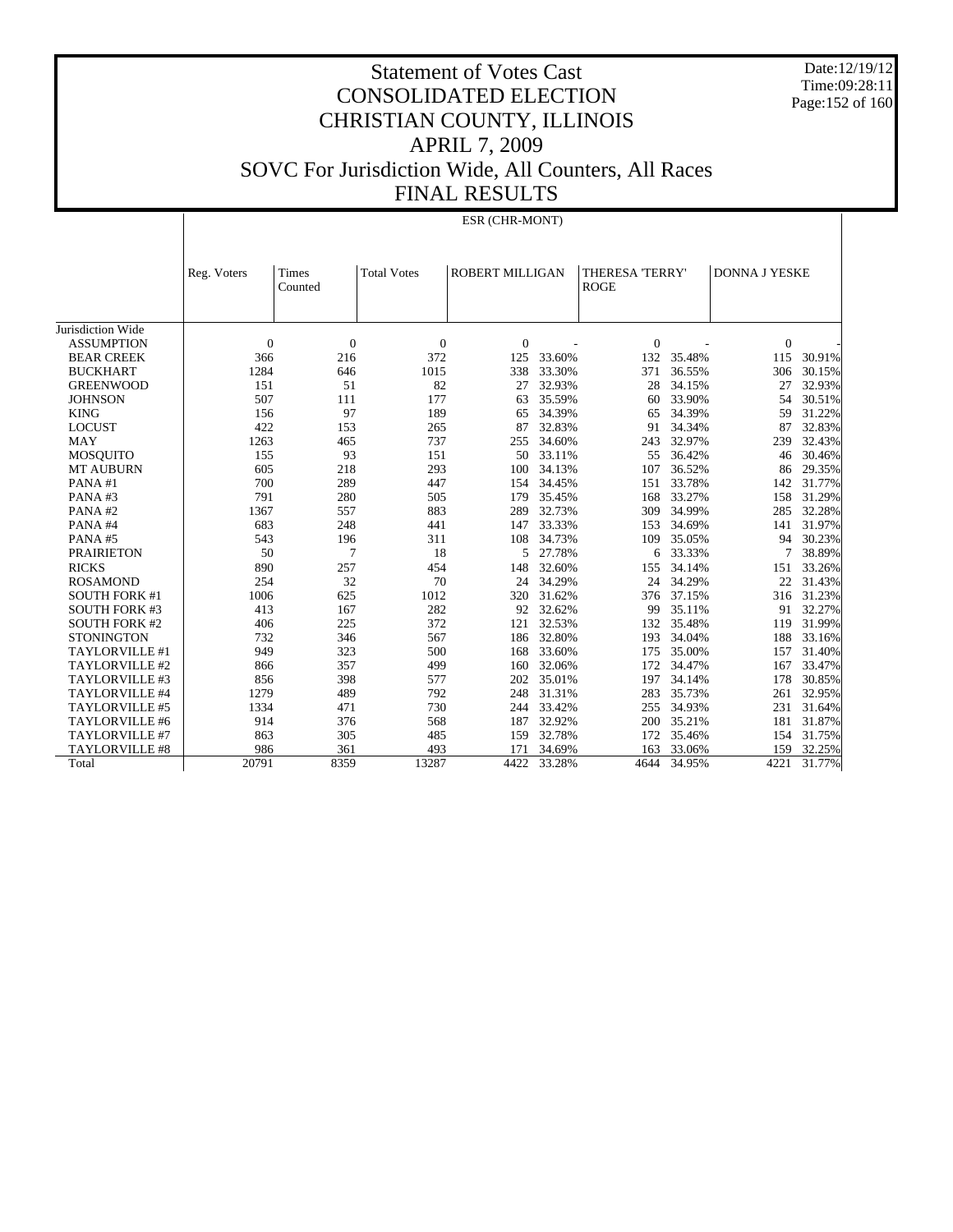Date:12/19/12 Time:09:28:11 Page:153 of 160

# Statement of Votes Cast CONSOLIDATED ELECTION CHRISTIAN COUNTY, ILLINOIS APRIL 7, 2009 SOVC For Jurisdiction Wide, All Counters, All Races FINAL RESULTS

ESR (MAC-PIATT) 6 YR

|                      | Reg. Voters    | Times<br>Counted | <b>Total Votes</b> | <b>EDWARD H</b><br><b>LEONARD JR</b> |        | <b>SUZANNE SEE</b> |        |
|----------------------|----------------|------------------|--------------------|--------------------------------------|--------|--------------------|--------|
| Jurisdiction Wide    |                |                  |                    |                                      |        |                    |        |
| <b>ASSUMPTION</b>    |                |                  |                    |                                      |        |                    |        |
| <b>BEAR CREEK</b>    |                |                  |                    |                                      |        |                    |        |
| <b>BUCKHART</b>      |                |                  |                    |                                      |        |                    |        |
| <b>GREENWOOD</b>     |                |                  |                    |                                      |        |                    |        |
| <b>JOHNSON</b>       |                |                  |                    |                                      |        |                    |        |
| <b>KING</b>          |                |                  |                    |                                      |        |                    |        |
| <b>LOCUST</b>        |                |                  |                    |                                      |        |                    |        |
| <b>MAY</b>           |                |                  |                    |                                      |        |                    |        |
| <b>MOSQUITO</b>      | 127            | 83               | 102                | 65                                   | 63.73% | 37                 | 36.27% |
| <b>MT AUBURN</b>     |                |                  |                    |                                      |        |                    |        |
| PANA#1               |                |                  |                    |                                      |        |                    |        |
| PANA#3               |                |                  |                    |                                      |        |                    |        |
| PANA#2               |                |                  |                    |                                      |        |                    |        |
| PANA#4               |                |                  |                    |                                      |        |                    |        |
| PANA#5               |                |                  |                    |                                      |        |                    |        |
| <b>PRAIRIETON</b>    | $\overline{c}$ | $\theta$         | $\theta$           | $\theta$                             |        | $\Omega$           |        |
| <b>RICKS</b>         |                |                  |                    |                                      |        |                    |        |
| <b>ROSAMOND</b>      |                |                  |                    |                                      |        |                    |        |
| <b>SOUTH FORK #1</b> |                |                  |                    |                                      |        |                    |        |
| <b>SOUTH FORK #3</b> |                |                  |                    |                                      |        |                    |        |
| <b>SOUTH FORK #2</b> |                |                  |                    |                                      |        |                    |        |
| <b>STONINGTON</b>    | 1              | $\overline{0}$   | $\mathbf{0}$       | $\Omega$                             |        | $\Omega$           |        |
| TAYLORVILLE #1       |                |                  |                    |                                      |        |                    |        |
| TAYLORVILLE #2       |                |                  |                    |                                      |        |                    |        |
| TAYLORVILLE #3       |                |                  |                    |                                      |        |                    |        |
| TAYLORVILLE #4       |                |                  |                    |                                      |        |                    |        |
| TAYLORVILLE #5       |                |                  |                    |                                      |        |                    |        |
| TAYLORVILLE #6       |                |                  |                    |                                      |        |                    |        |
| TAYLORVILLE #7       |                |                  |                    |                                      |        |                    |        |
| TAYLORVILLE #8       |                |                  |                    |                                      |        |                    |        |
| Total                | 130            | 83               | 102                | 65                                   | 63.73% | 37                 | 36.27% |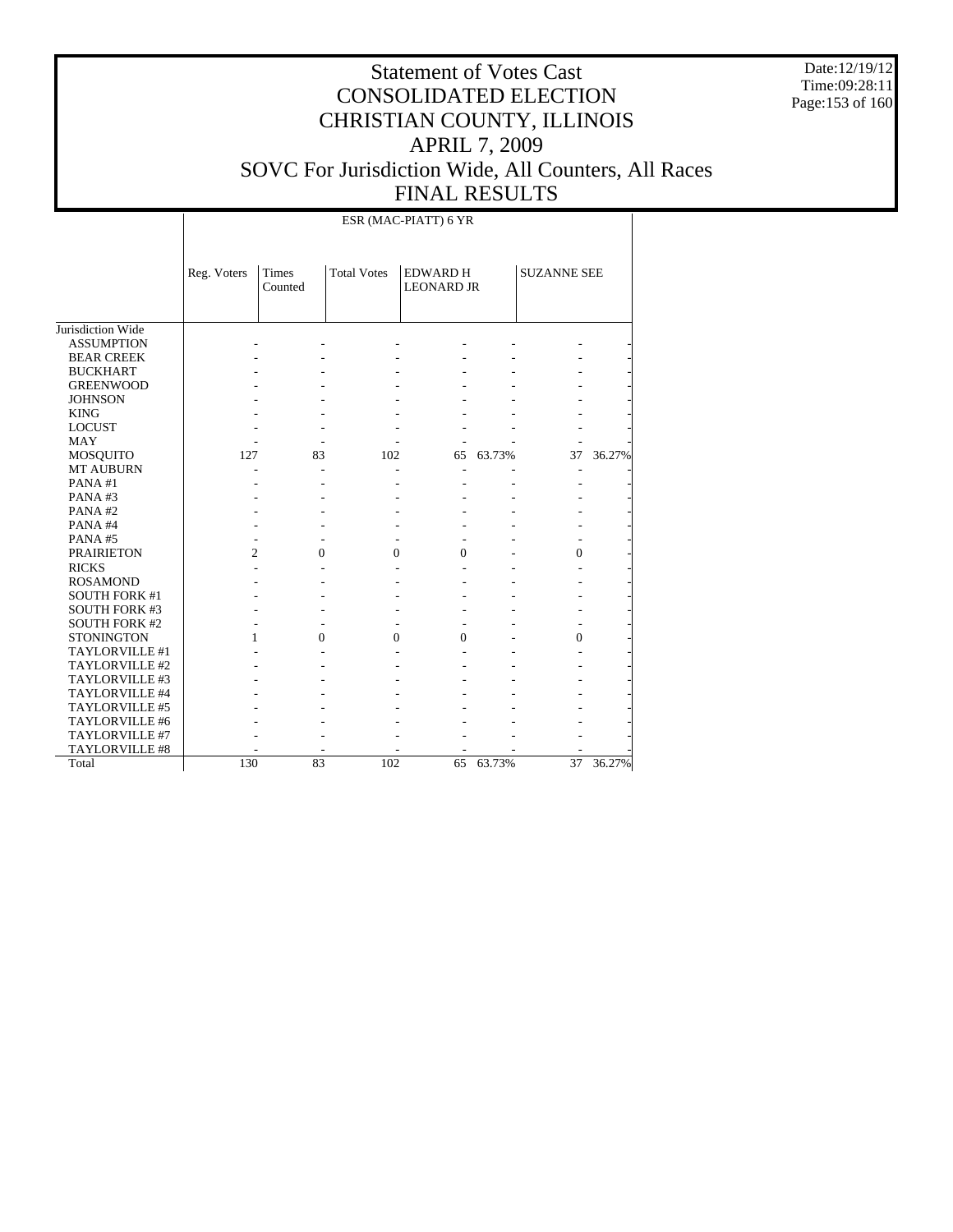Date:12/19/12 Time:09:28:11 Page:154 of 160

# Statement of Votes Cast CONSOLIDATED ELECTION CHRISTIAN COUNTY, ILLINOIS APRIL 7, 2009 SOVC For Jurisdiction Wide, All Counters, All Races FINAL RESULTS

 $\overline{\phantom{a}}$ 

|                       | Reg. Voters    | <b>Times</b><br>Counted |    | Total Votes   T J SHAMBAUGH<br>$IV - M$ |            |
|-----------------------|----------------|-------------------------|----|-----------------------------------------|------------|
| Jurisdiction Wide     |                |                         |    |                                         |            |
| <b>ASSUMPTION</b>     |                |                         |    |                                         |            |
| <b>BEAR CREEK</b>     |                |                         |    |                                         |            |
| <b>BUCKHART</b>       |                |                         |    |                                         |            |
| <b>GREENWOOD</b>      |                |                         |    |                                         |            |
| <b>JOHNSON</b>        |                |                         |    |                                         |            |
| <b>KING</b>           |                |                         |    |                                         |            |
| <b>LOCUST</b>         |                |                         |    |                                         |            |
| MAY                   |                |                         |    |                                         |            |
| MOSQUITO              | 127            | 83                      | 62 |                                         | 62 100.00% |
| <b>MT AUBURN</b>      |                |                         |    |                                         |            |
| PANA#1                |                |                         |    |                                         |            |
| PANA#3                |                |                         |    |                                         |            |
| PANA#2                |                |                         |    |                                         |            |
| PANA#4                |                |                         |    |                                         |            |
| PANA#5                |                |                         |    |                                         |            |
| <b>PRAIRIETON</b>     | $\overline{c}$ | $\Omega$                | 0  | $\Omega$                                |            |
| <b>RICKS</b>          |                |                         |    |                                         |            |
| <b>ROSAMOND</b>       |                |                         |    |                                         |            |
| <b>SOUTH FORK #1</b>  |                |                         |    |                                         |            |
| <b>SOUTH FORK #3</b>  |                |                         |    |                                         |            |
| <b>SOUTH FORK #2</b>  |                |                         |    |                                         |            |
| <b>STONINGTON</b>     | 1              | 0                       | 0  | 0                                       |            |
| <b>TAYLORVILLE #1</b> |                |                         |    |                                         |            |
| TAYLORVILLE #2        |                |                         |    |                                         |            |
| TAYLORVILLE #3        |                |                         |    |                                         |            |
| TAYLORVILLE #4        |                |                         |    |                                         |            |
| TAYLORVILLE #5        |                |                         |    |                                         |            |
| TAYLORVILLE #6        |                |                         |    |                                         |            |
| TAYLORVILLE #7        |                |                         |    |                                         |            |
| TAYLORVILLE #8        |                |                         |    |                                         |            |
| Total                 | 130            | 83                      | 62 |                                         | 62 100.00% |

 $\overline{\phantom{a}}$ 

REG BD (MAC-PIAT)4 YR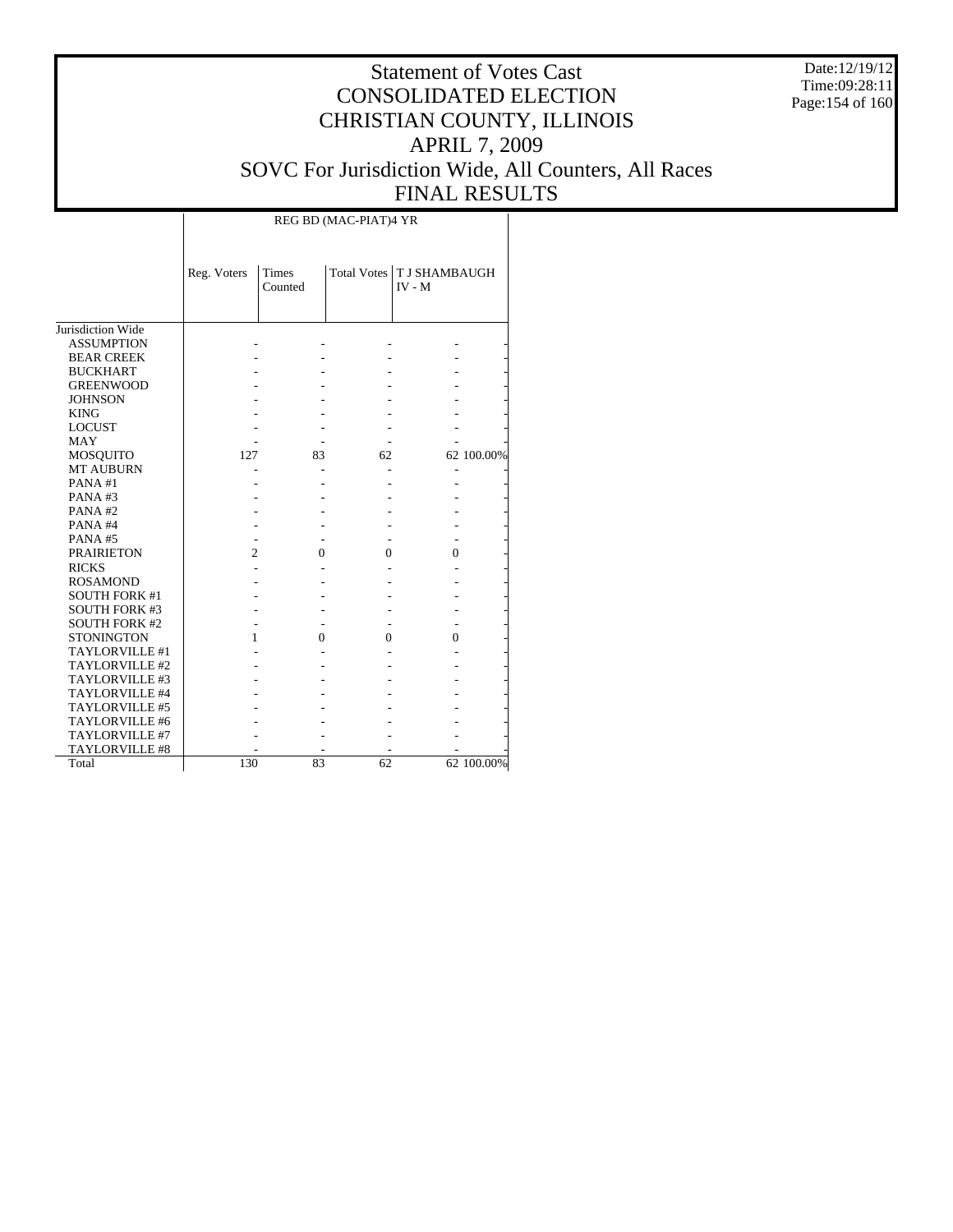Date:12/19/12 Time:09:28:11 Page:155 of 160

# Statement of Votes Cast CONSOLIDATED ELECTION CHRISTIAN COUNTY, ILLINOIS APRIL 7, 2009 SOVC For Jurisdiction Wide, All Counters, All Races FINAL RESULTS

ESR (SANGAMON)

|                      | Reg. Voters | Times<br>Counted |                | <b>Total Votes ZACK STAMP</b> |        | <b>CARL F</b><br><b>OSTERMEIER</b> |        |
|----------------------|-------------|------------------|----------------|-------------------------------|--------|------------------------------------|--------|
| Jurisdiction Wide    |             |                  |                |                               |        |                                    |        |
| <b>ASSUMPTION</b>    |             |                  |                |                               |        |                                    |        |
| <b>BEAR CREEK</b>    |             |                  |                |                               |        |                                    |        |
| <b>BUCKHART</b>      | 3           | 1                | $\overline{c}$ | 1                             | 50.00% | 1                                  | 50.00% |
| <b>GREENWOOD</b>     |             |                  |                |                               |        |                                    |        |
| <b>JOHNSON</b>       |             |                  |                |                               |        |                                    |        |
| <b>KING</b>          | 0           | $\Omega$         | $\theta$       | $\Omega$                      |        | 0                                  |        |
| <b>LOCUST</b>        |             |                  |                |                               |        |                                    |        |
| <b>MAY</b>           |             |                  |                |                               |        |                                    |        |
| <b>MOSQUITO</b>      |             |                  |                |                               |        |                                    |        |
| <b>MT AUBURN</b>     | 115         | 11               | 14             | 6                             | 42.86% | 8                                  | 57.14% |
| PANA#1               |             |                  |                |                               |        |                                    |        |
| PANA#3               |             |                  |                |                               |        |                                    |        |
| PANA#2               |             |                  |                |                               |        |                                    |        |
| PANA#4               |             |                  |                |                               |        |                                    |        |
| PANA#5               |             |                  |                |                               |        |                                    |        |
| <b>PRAIRIETON</b>    |             |                  |                |                               |        |                                    |        |
| <b>RICKS</b>         |             |                  |                |                               |        |                                    |        |
| <b>ROSAMOND</b>      |             |                  |                |                               |        |                                    |        |
| <b>SOUTH FORK #1</b> |             |                  |                |                               |        |                                    |        |
| <b>SOUTH FORK #3</b> |             |                  |                |                               |        |                                    |        |
| <b>SOUTH FORK #2</b> | 59          | 20               | 27             | 12                            | 44.44% | 15                                 | 55.56% |
| <b>STONINGTON</b>    |             |                  |                |                               |        |                                    |        |
| TAYLORVILLE #1       |             |                  |                |                               |        |                                    |        |
| TAYLORVILLE #2       |             |                  |                |                               |        |                                    |        |
| TAYLORVILLE #3       |             |                  |                |                               |        |                                    |        |
| TAYLORVILLE #4       |             |                  |                |                               |        |                                    |        |
| TAYLORVILLE #5       |             |                  |                |                               |        |                                    |        |
| TAYLORVILLE #6       |             |                  |                |                               |        |                                    |        |
| TAYLORVILLE #7       |             |                  |                |                               |        |                                    |        |
| TAYLORVILLE #8       |             |                  |                |                               |        |                                    |        |
| Total                | 177         | 32               | 43             | 19                            | 44.19% | 24                                 | 55.81% |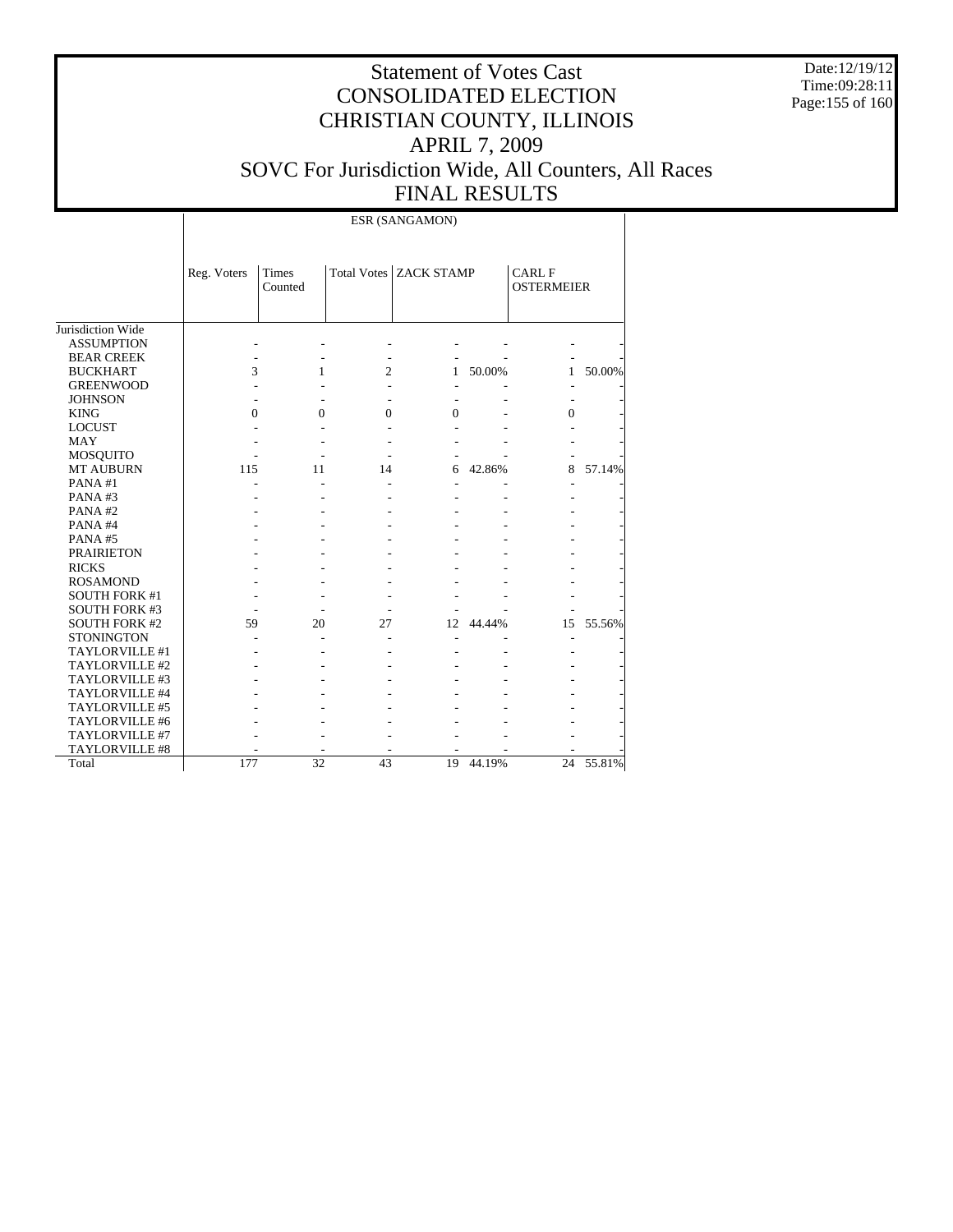Date:12/19/12 Time:09:28:11 Page:156 of 160

# Statement of Votes Cast CONSOLIDATED ELECTION CHRISTIAN COUNTY, ILLINOIS APRIL 7, 2009 SOVC For Jurisdiction Wide, All Counters, All Races FINAL RESULTS

ESR (CCCDEMS)

|                      | Reg. Voters | <b>Times</b><br>Counted | <b>Total Votes</b> | <b>EDWIN L</b><br><b>SULLIVAN</b> |        | <b>JAMES M YOUNG</b> |        |
|----------------------|-------------|-------------------------|--------------------|-----------------------------------|--------|----------------------|--------|
| Jurisdiction Wide    |             |                         |                    |                                   |        |                      |        |
| <b>ASSUMPTION</b>    | 945         | 530                     | 559                | 278                               | 49.73% | 281                  | 50.27% |
| <b>BEAR CREEK</b>    |             |                         |                    |                                   |        |                      |        |
| <b>BUCKHART</b>      |             |                         |                    |                                   |        |                      |        |
| <b>GREENWOOD</b>     |             |                         |                    |                                   |        |                      |        |
| <b>JOHNSON</b>       |             |                         |                    |                                   |        |                      |        |
| <b>KING</b>          |             |                         |                    |                                   |        |                      |        |
| <b>LOCUST</b>        | 15          | 3                       | 4                  | $\overline{2}$                    | 50.00% | 2                    | 50.00% |
| <b>MAY</b>           | 12          | 5                       | 4                  | 2                                 | 50.00% | 2                    | 50.00% |
| <b>MOSQUITO</b>      |             |                         |                    |                                   |        |                      |        |
| <b>MT AUBURN</b>     |             |                         |                    |                                   |        |                      |        |
| PANA#1               |             |                         |                    |                                   |        |                      |        |
| PANA#3               |             |                         |                    |                                   |        |                      |        |
| PANA#2               |             |                         |                    |                                   |        |                      |        |
| PANA#4               | 11          | $\Omega$                | $\Omega$           | $\Omega$                          |        | $\Omega$             |        |
| PANA#5               | 10          | 4                       | 4                  | $\overline{c}$                    | 50.00% | $\mathfrak{D}$       | 50.00% |
| <b>PRAIRIETON</b>    | 257         | 96                      | 117                | 60                                | 51.28% | 57                   | 48.72% |
| <b>RICKS</b>         |             |                         |                    |                                   |        |                      |        |
| <b>ROSAMOND</b>      |             |                         |                    |                                   |        |                      |        |
| <b>SOUTH FORK #1</b> |             |                         |                    |                                   |        |                      |        |
| <b>SOUTH FORK #3</b> |             |                         |                    |                                   |        |                      |        |
| <b>SOUTH FORK #2</b> |             |                         |                    |                                   |        |                      |        |
| <b>STONINGTON</b>    |             |                         |                    |                                   |        |                      |        |
| TAYLORVILLE #1       |             |                         |                    |                                   |        |                      |        |
| TAYLORVILLE #2       |             |                         |                    |                                   |        |                      |        |
| TAYLORVILLE #3       |             |                         |                    |                                   |        |                      |        |
| TAYLORVILLE #4       |             |                         |                    |                                   |        |                      |        |
| TAYLORVILLE #5       |             |                         |                    |                                   |        |                      |        |
| TAYLORVILLE #6       |             |                         |                    |                                   |        |                      |        |
| TAYLORVILLE #7       |             |                         |                    |                                   |        |                      |        |
| TAYLORVILLE #8       |             |                         |                    |                                   |        |                      |        |
| Total                | 1250        | 638                     | 688                | 344                               | 50.00% | 344                  | 50.00% |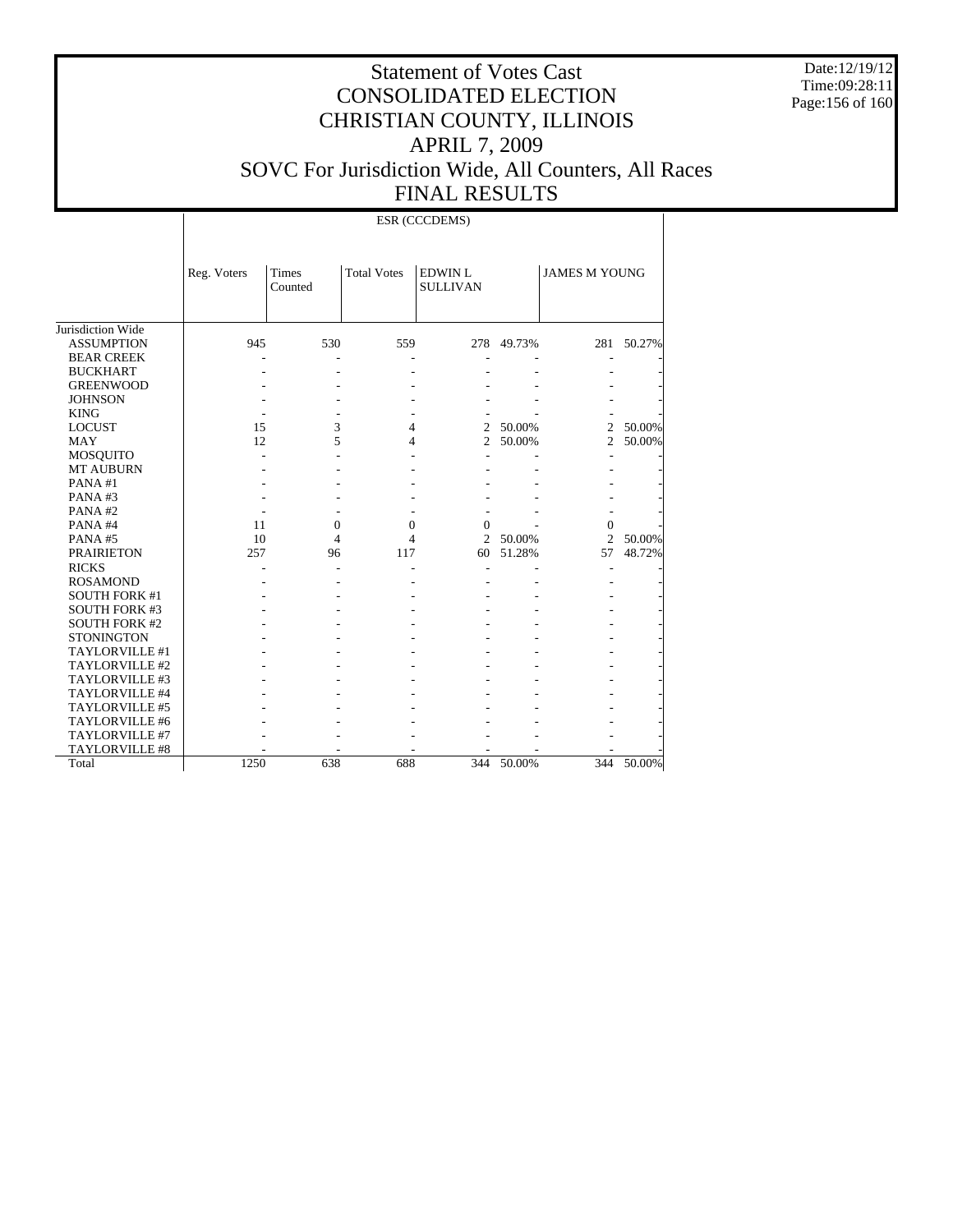Date:12/19/12 Time:09:28:11 Page:157 of 160

|                      |             | MORRISONVILLE-PALMER FIRE |                    |                    |             |                  | MT AUBURN FIRE 6 YR |                     |             |  |  |  |
|----------------------|-------------|---------------------------|--------------------|--------------------|-------------|------------------|---------------------|---------------------|-------------|--|--|--|
|                      | Reg. Voters | Times<br>Counted          | <b>Total Votes</b> | <b>MARK FORBES</b> | Reg. Voters | Times<br>Counted | <b>Total Votes</b>  | <b>BRYAN BRAMEL</b> |             |  |  |  |
| Jurisdiction Wide    |             |                           |                    |                    |             |                  |                     |                     |             |  |  |  |
| <b>ASSUMPTION</b>    |             | ÷,                        |                    |                    |             |                  |                     |                     |             |  |  |  |
| <b>BEAR CREEK</b>    | 322         | 197                       | 169                | 169 100.00%        |             |                  |                     |                     |             |  |  |  |
| <b>BUCKHART</b>      |             | $\overline{\phantom{a}}$  | ٠                  |                    |             |                  |                     |                     |             |  |  |  |
| <b>GREENWOOD</b>     | 36          | 13                        | 12                 | 12 100.00%         |             |                  |                     |                     |             |  |  |  |
| <b>JOHNSON</b>       | 31          | 5                         | $\overline{4}$     | 4 100.00%          |             |                  |                     |                     |             |  |  |  |
| <b>KING</b>          | 95          | 71                        | 59                 | 59 100.00%         |             |                  |                     |                     |             |  |  |  |
| <b>LOCUST</b>        |             | L,                        |                    |                    |             |                  |                     |                     |             |  |  |  |
| <b>MAY</b>           |             |                           |                    |                    |             |                  |                     |                     |             |  |  |  |
| <b>MOSQUITO</b>      |             |                           |                    |                    | 138         | 83               | 72                  |                     | 72 100.00%  |  |  |  |
| MT AUBURN            |             |                           |                    |                    | 710         | 227              | 195                 |                     | 195 100.00% |  |  |  |
| PANA#1               |             |                           |                    |                    |             | ٠                |                     |                     |             |  |  |  |
| PANA#3               |             |                           |                    |                    |             |                  |                     |                     |             |  |  |  |
| PANA#2               |             |                           |                    |                    |             |                  |                     |                     |             |  |  |  |
| PANA#4               |             |                           |                    |                    |             |                  |                     |                     |             |  |  |  |
| PANA#5               |             |                           |                    |                    |             |                  |                     |                     |             |  |  |  |
| <b>PRAIRIETON</b>    |             |                           |                    |                    |             |                  |                     |                     |             |  |  |  |
| <b>RICKS</b>         | 876         | 253                       | 225                | 225 100.00%        |             |                  |                     |                     |             |  |  |  |
| <b>ROSAMOND</b>      |             |                           |                    | ÷                  |             |                  |                     |                     |             |  |  |  |
| <b>SOUTH FORK #1</b> |             |                           |                    |                    |             |                  |                     | ٠                   |             |  |  |  |
| <b>SOUTH FORK #3</b> |             |                           |                    |                    |             |                  |                     |                     |             |  |  |  |
| <b>SOUTH FORK #2</b> |             |                           |                    |                    |             |                  |                     |                     |             |  |  |  |
| <b>STONINGTON</b>    |             |                           |                    |                    |             |                  |                     |                     |             |  |  |  |
| TAYLORVILLE #1       |             |                           |                    |                    |             |                  |                     |                     |             |  |  |  |
| TAYLORVILLE #2       |             |                           |                    |                    |             |                  |                     |                     |             |  |  |  |
| TAYLORVILLE #3       |             |                           |                    |                    |             |                  |                     |                     |             |  |  |  |
| TAYLORVILLE #4       |             |                           |                    |                    |             |                  |                     |                     |             |  |  |  |
| TAYLORVILLE #5       |             |                           |                    |                    |             |                  |                     |                     |             |  |  |  |
| TAYLORVILLE #6       |             |                           |                    |                    |             |                  |                     |                     |             |  |  |  |
| TAYLORVILLE #7       |             |                           |                    |                    |             |                  |                     |                     |             |  |  |  |
| TAYLORVILLE #8       |             |                           |                    |                    |             |                  |                     |                     |             |  |  |  |
| Total                | 1360        | 539                       | 469                | 469 100.00%        | 848         | 310              | 267                 |                     | 267 100.00% |  |  |  |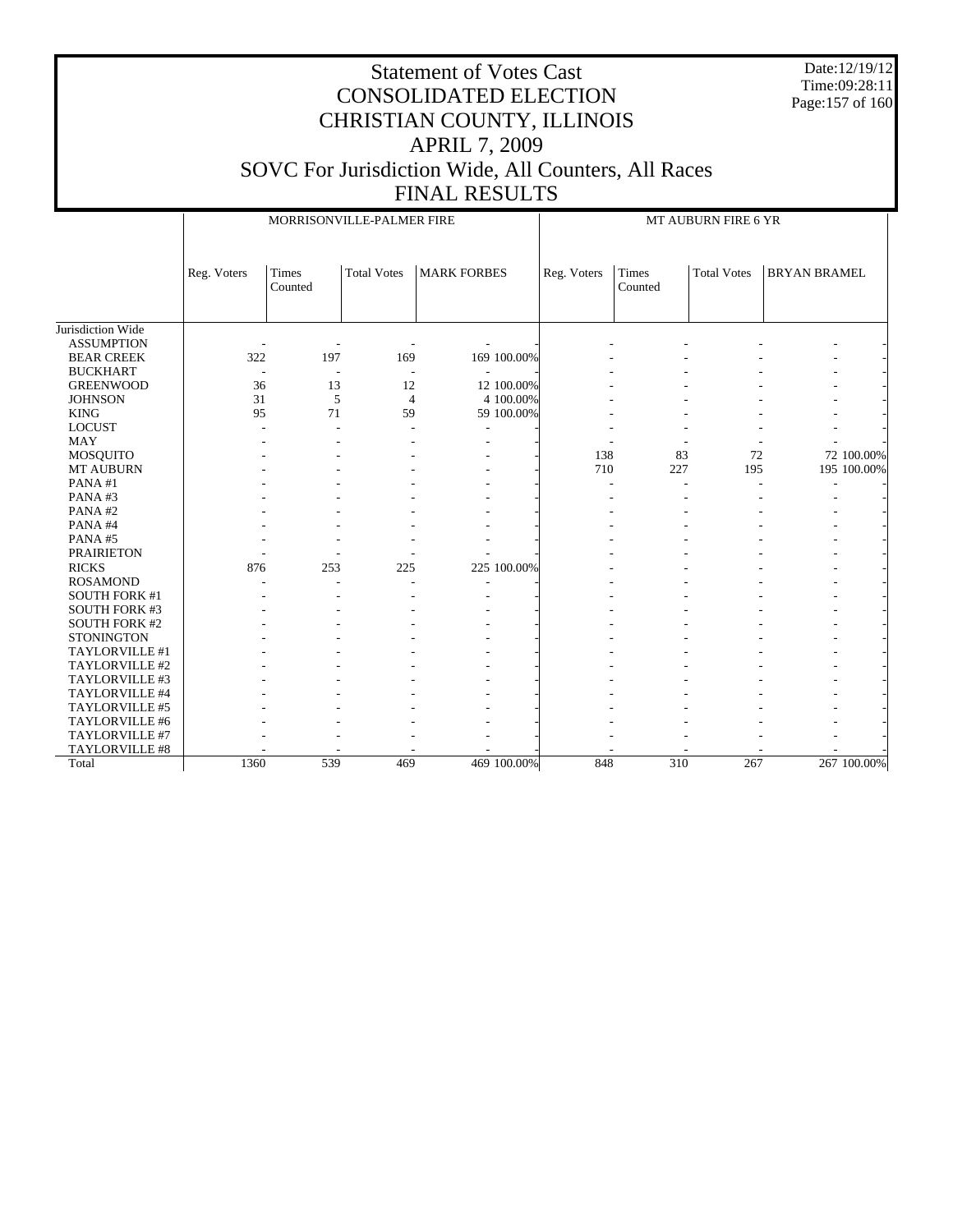Date:12/19/12 Time:09:28:11 Page:158 of 160

# Statement of Votes Cast CONSOLIDATED ELECTION CHRISTIAN COUNTY, ILLINOIS APRIL 7, 2009 SOVC For Jurisdiction Wide, All Counters, All Races FINAL RESULTS

MT AUBURN FIRE 4 YR

|                      | Reg. Voters | Times<br>Counted | <b>Total Votes</b> | <b>MARK COCHRAN</b> |            | <b>LARRY ALLISON</b> |           |
|----------------------|-------------|------------------|--------------------|---------------------|------------|----------------------|-----------|
| Jurisdiction Wide    |             |                  |                    |                     |            |                      |           |
| <b>ASSUMPTION</b>    |             |                  |                    |                     |            |                      |           |
| <b>BEAR CREEK</b>    |             |                  |                    |                     |            |                      |           |
| <b>BUCKHART</b>      |             |                  |                    |                     |            |                      |           |
| <b>GREENWOOD</b>     |             |                  |                    |                     |            |                      |           |
| <b>JOHNSON</b>       |             |                  |                    |                     |            |                      |           |
| <b>KING</b>          |             |                  |                    |                     |            |                      |           |
| <b>LOCUST</b>        |             |                  |                    |                     |            |                      |           |
| <b>MAY</b>           |             |                  |                    |                     |            |                      |           |
| MOSQUITO             | 138         | 83               | 130                | 58                  | 44.62%     |                      | 72 55.38% |
| <b>MT AUBURN</b>     | 710         | 227              | 346                | 167                 | 48.27%     | 179                  | 51.73%    |
| PANA#1               |             |                  |                    |                     |            |                      |           |
| PANA#3               |             |                  |                    |                     |            |                      |           |
| PANA#2               |             |                  |                    |                     |            |                      |           |
| PANA#4               |             |                  |                    |                     |            |                      |           |
| PANA#5               |             |                  |                    |                     |            |                      |           |
| <b>PRAIRIETON</b>    |             |                  |                    |                     |            |                      |           |
| <b>RICKS</b>         |             |                  |                    |                     |            |                      |           |
| <b>ROSAMOND</b>      |             |                  |                    |                     |            |                      |           |
| <b>SOUTH FORK #1</b> |             |                  |                    |                     |            |                      |           |
| <b>SOUTH FORK #3</b> |             |                  |                    |                     |            |                      |           |
| <b>SOUTH FORK #2</b> |             |                  |                    |                     |            |                      |           |
| <b>STONINGTON</b>    |             |                  |                    |                     |            |                      |           |
| TAYLORVILLE #1       |             |                  |                    |                     |            |                      |           |
| TAYLORVILLE #2       |             |                  |                    |                     |            |                      |           |
| TAYLORVILLE #3       |             |                  |                    |                     |            |                      |           |
| TAYLORVILLE #4       |             |                  |                    |                     |            |                      |           |
| TAYLORVILLE #5       |             |                  |                    |                     |            |                      |           |
| TAYLORVILLE #6       |             |                  |                    |                     |            |                      |           |
| TAYLORVILLE #7       |             |                  |                    |                     |            |                      |           |
| TAYLORVILLE #8       |             |                  |                    |                     |            |                      |           |
| Total                | 848         | 310              | 476                |                     | 225 47.27% | 251                  | 52.73%    |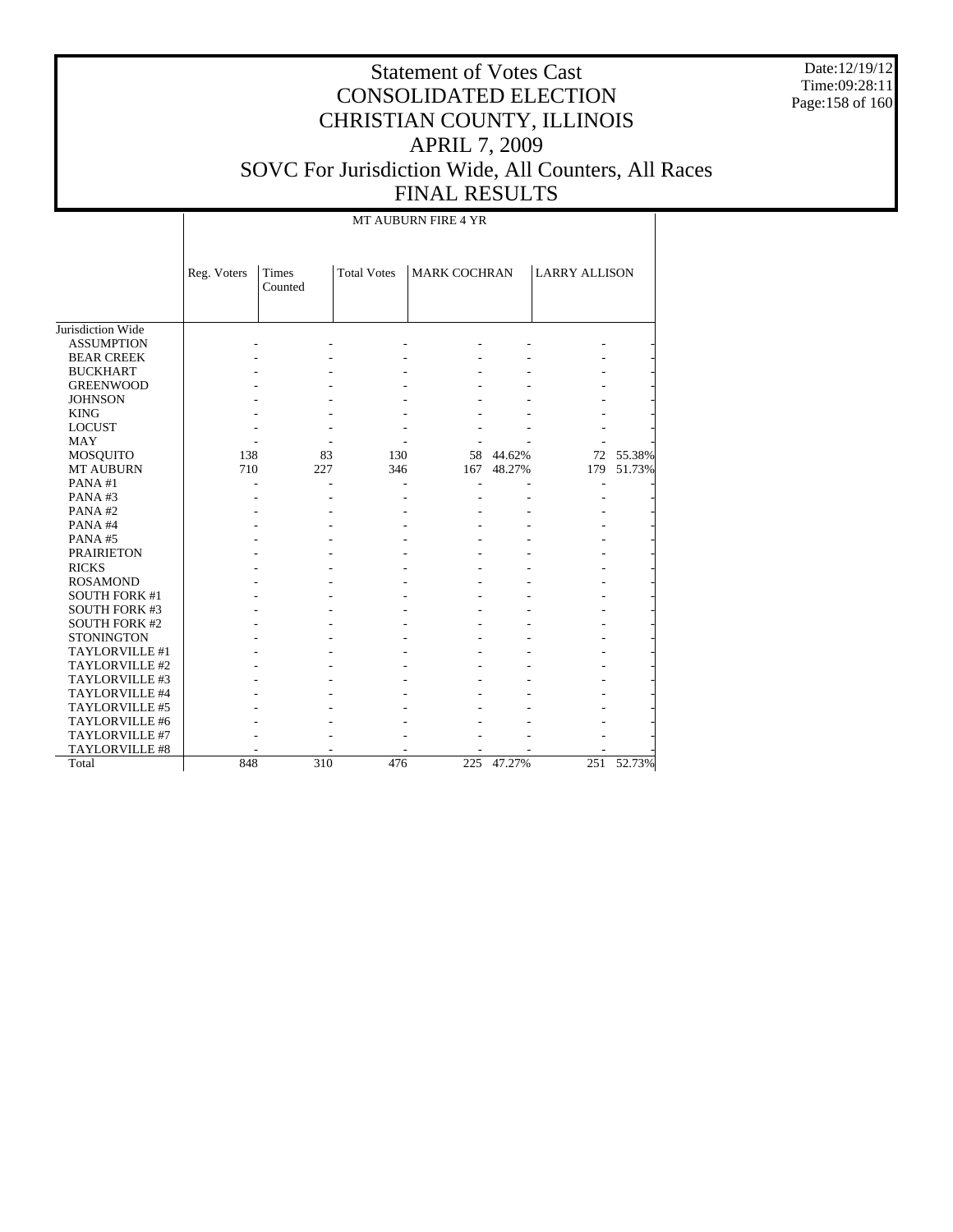Date:12/19/12 Time:09:28:11 Page:159 of 160

|                      |             |                  | MT AUBURN FIRE 2 YR |                      | STONINGTON FIRE |                  |                    |                   |  |  |
|----------------------|-------------|------------------|---------------------|----------------------|-----------------|------------------|--------------------|-------------------|--|--|
|                      | Reg. Voters | Times<br>Counted | <b>Total Votes</b>  | <b>MARK BOTTRELL</b> | Reg. Voters     | Times<br>Counted | <b>Total Votes</b> | <b>CHRIS WADE</b> |  |  |
| Jurisdiction Wide    |             |                  |                     |                      |                 |                  |                    |                   |  |  |
| <b>ASSUMPTION</b>    |             |                  |                     |                      |                 |                  |                    |                   |  |  |
| <b>BEAR CREEK</b>    |             |                  |                     |                      |                 |                  |                    |                   |  |  |
| <b>BUCKHART</b>      |             |                  |                     |                      | 56              | 18               | 16                 | 16 100.00%        |  |  |
| <b>GREENWOOD</b>     |             |                  |                     |                      |                 |                  |                    |                   |  |  |
| <b>JOHNSON</b>       |             |                  |                     |                      |                 |                  |                    |                   |  |  |
| <b>KING</b>          |             |                  |                     |                      |                 |                  |                    |                   |  |  |
| <b>LOCUST</b>        |             |                  |                     |                      |                 |                  |                    |                   |  |  |
| <b>MAY</b>           |             |                  |                     |                      | 212             | 75               | 59                 | 59 100.00%        |  |  |
| MOSQUITO             | 138         | 83               | 76                  | 76 100.00%           |                 |                  |                    |                   |  |  |
| MT AUBURN            | 710         | 227              | 188                 | 188 100.00%          |                 |                  |                    |                   |  |  |
| PANA#1               |             |                  |                     |                      |                 |                  |                    |                   |  |  |
| PANA#3               |             |                  |                     |                      |                 |                  |                    |                   |  |  |
| PANA#2               |             |                  |                     |                      |                 |                  |                    |                   |  |  |
| PANA#4               |             |                  |                     |                      |                 |                  |                    |                   |  |  |
| PANA#5               |             |                  |                     |                      |                 |                  |                    |                   |  |  |
| <b>PRAIRIETON</b>    |             |                  |                     |                      | 74              | 14               | 12                 | 12 100.00%        |  |  |
| <b>RICKS</b>         |             |                  |                     |                      |                 |                  |                    |                   |  |  |
| <b>ROSAMOND</b>      |             |                  |                     |                      |                 |                  |                    |                   |  |  |
| <b>SOUTH FORK #1</b> |             |                  |                     |                      |                 |                  |                    |                   |  |  |
| <b>SOUTH FORK #3</b> |             |                  |                     |                      |                 |                  |                    |                   |  |  |
| <b>SOUTH FORK #2</b> |             |                  |                     |                      |                 |                  |                    |                   |  |  |
| <b>STONINGTON</b>    |             |                  |                     |                      | 725             | 344              | 289                | 289 100.00%       |  |  |
| TAYLORVILLE #1       |             |                  |                     |                      |                 |                  |                    |                   |  |  |
| TAYLORVILLE #2       |             |                  |                     |                      | $\overline{2}$  | $\mathbf{0}$     | $\mathbf{0}$       | $\boldsymbol{0}$  |  |  |
| TAYLORVILLE #3       |             |                  |                     |                      |                 |                  |                    |                   |  |  |
| TAYLORVILLE #4       |             |                  |                     |                      |                 |                  |                    |                   |  |  |
| TAYLORVILLE #5       |             |                  |                     |                      |                 |                  |                    |                   |  |  |
| TAYLORVILLE #6       |             |                  |                     |                      |                 |                  |                    |                   |  |  |
| TAYLORVILLE #7       |             |                  |                     |                      |                 |                  |                    |                   |  |  |
| TAYLORVILLE #8       |             |                  |                     |                      |                 |                  |                    |                   |  |  |
| Total                | 848         | 310              | 264                 | 264 100.00%          | 1069            | 451              | 376                | 376 100.00%       |  |  |